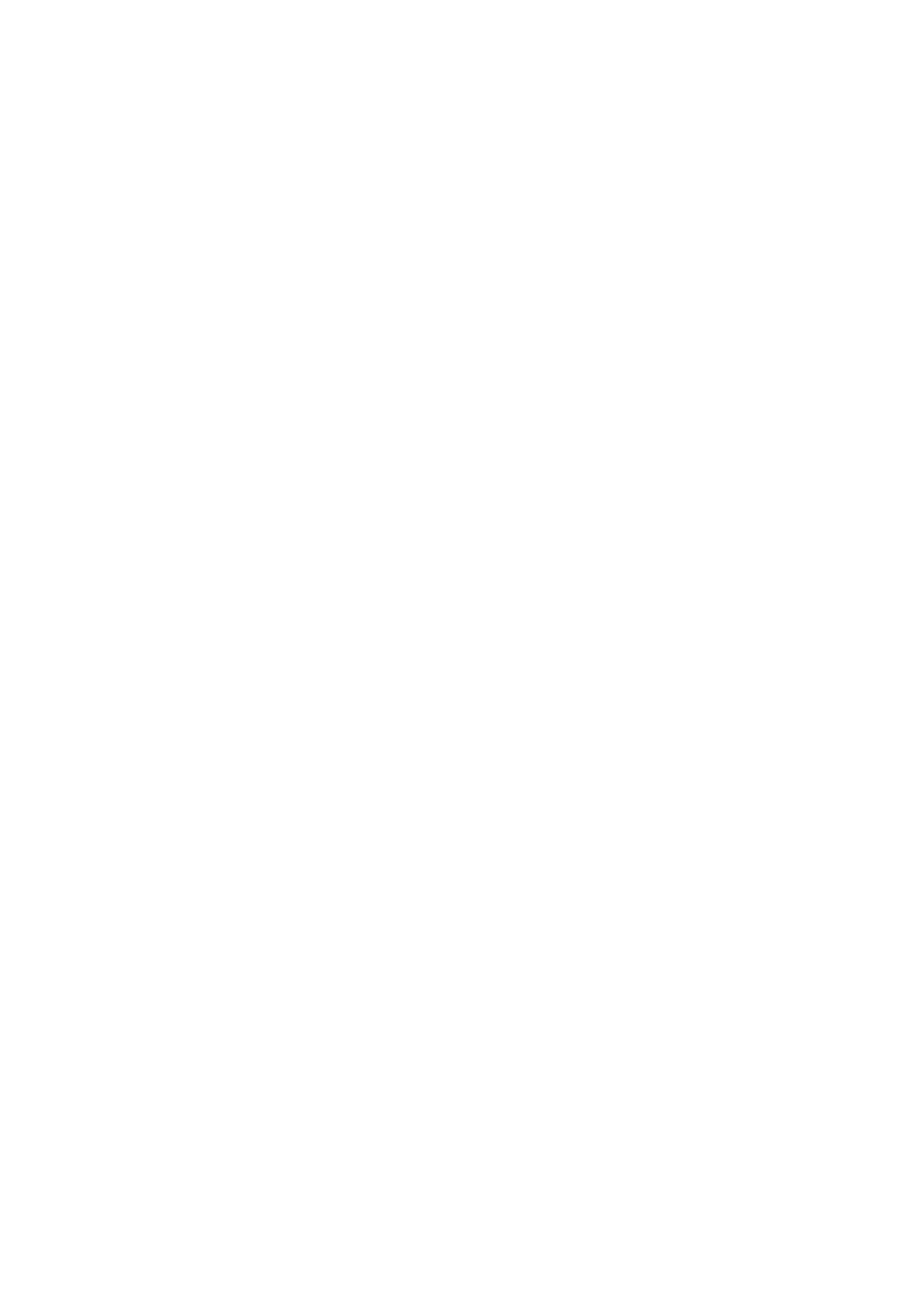## **CONTENTS**

| Gabriel Herman                                                                     | 9  |
|------------------------------------------------------------------------------------|----|
| Moshe Amit                                                                         |    |
| Peter J. Rhodes                                                                    | 13 |
| Robert W. Wallace                                                                  | 31 |
| Gabriel Herman<br>3. The Problem of Moral Judgment in Modern Historical Writing    | 45 |
| Polly Low                                                                          | 67 |
| Shimon Epstein<br>5. Direct Democracy and Minority Rule: The Athenian Assembly     | 87 |
| Rachel Zelnick-Abramovitz<br>6. The Guardian of the Land: The Areopagos Council as |    |
| David M. Schaps                                                                    |    |
| Alexander Yakobson                                                                 |    |
|                                                                                    |    |
|                                                                                    |    |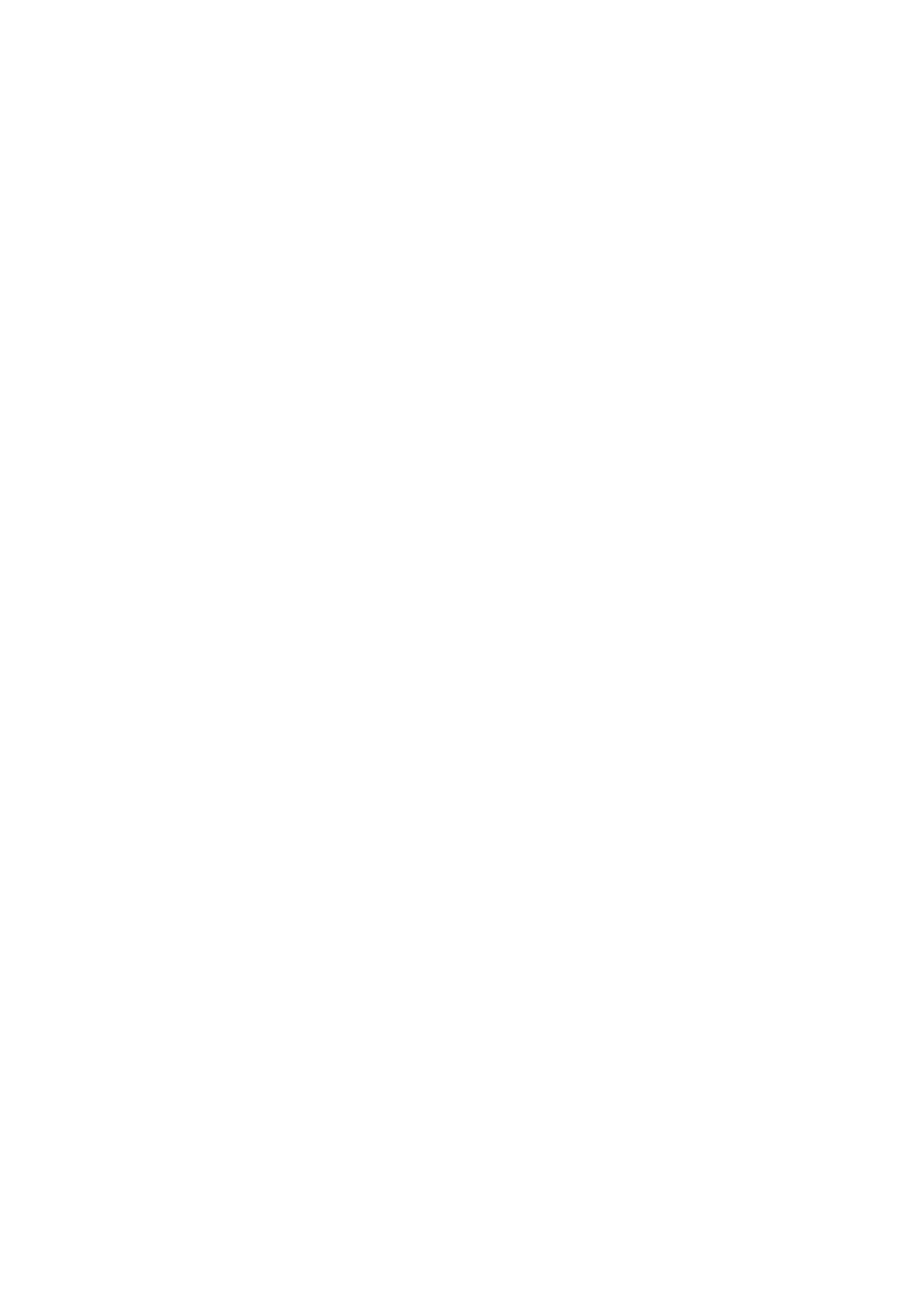### PREFACE

#### Gabriel Herman

This volume originated in an international conference of the same name, *Stability and Crisis in the Athenian Democracy*, held at the Hebrew University of Jerusalem on 29–30 October, 2008. The conference, organized by Israel Shatzman and the present writer under the auspices of the Hebrew University's Authority for Research and Development, was dedicated to the memory of Alexander Fuks (1917– 1978), beloved teacher of some of the participants, source of inspiration to others. All the articles, barring that of the present writer, were delivered as papers at the conference.1 Comprehensive coverage of the subject matter was never claimed, but all the contributions were composed with the question of the stability of the Athenian democracy in mind. Each article was critically reviewed by the remaining participants, at first orally, immediately after delivery, and later by email, following the circulation of the final written versions.

As the reader will observe, none of the participants have adopted the view that has lately won some currency in research, namely that Athenian society was much given to lawlessness and feuding, and as such was unstable. In the present writer's opinion the reason for this non-concurrence would appear to be the extreme diffi culty, if not impossibility, of reconciling that view with the picture that emerges from an overview of Athens' performance through almost two hundred years of democratic rule (508–322 B. C.), a picture whose details point to unusual stability, as judged by the standard of ancient states.

The articles assembled in this volume fall into two groups, in accordance with the questions they address. Wallace and the present writer tackle problems of method, asking which approaches would be the most appropriate (and by implication, the most inappropriate) for assessing the stability of a social system, with the example of classical Athens foremost in mind. Rhodes, Low, Epstein, Zelnick-Abramovitz, Schaps and Yakobson confront the issue of stability head-on, asking how the Athenians coped with the forces which threatened to de-stabilize their society, in all its multifarious compartments and fields of activity. It will be up to the reader to judge the extent to which these authors have succeeded in their enterprise.

<sup>1</sup> The paper that I originally delivered, "The Best Few and the Bad Many: Decision Making in the Athenian Democracy" was already committed when the conference took place. It is now published in H. Lohmann and T. Mattern (eds.), *Attika – Archäologie einer ʻzentralen' Kulturlandschaft* (Philippika. Marburger altertumskundliche Abhandlungen 37, Wiesbaden 2010) 231–244.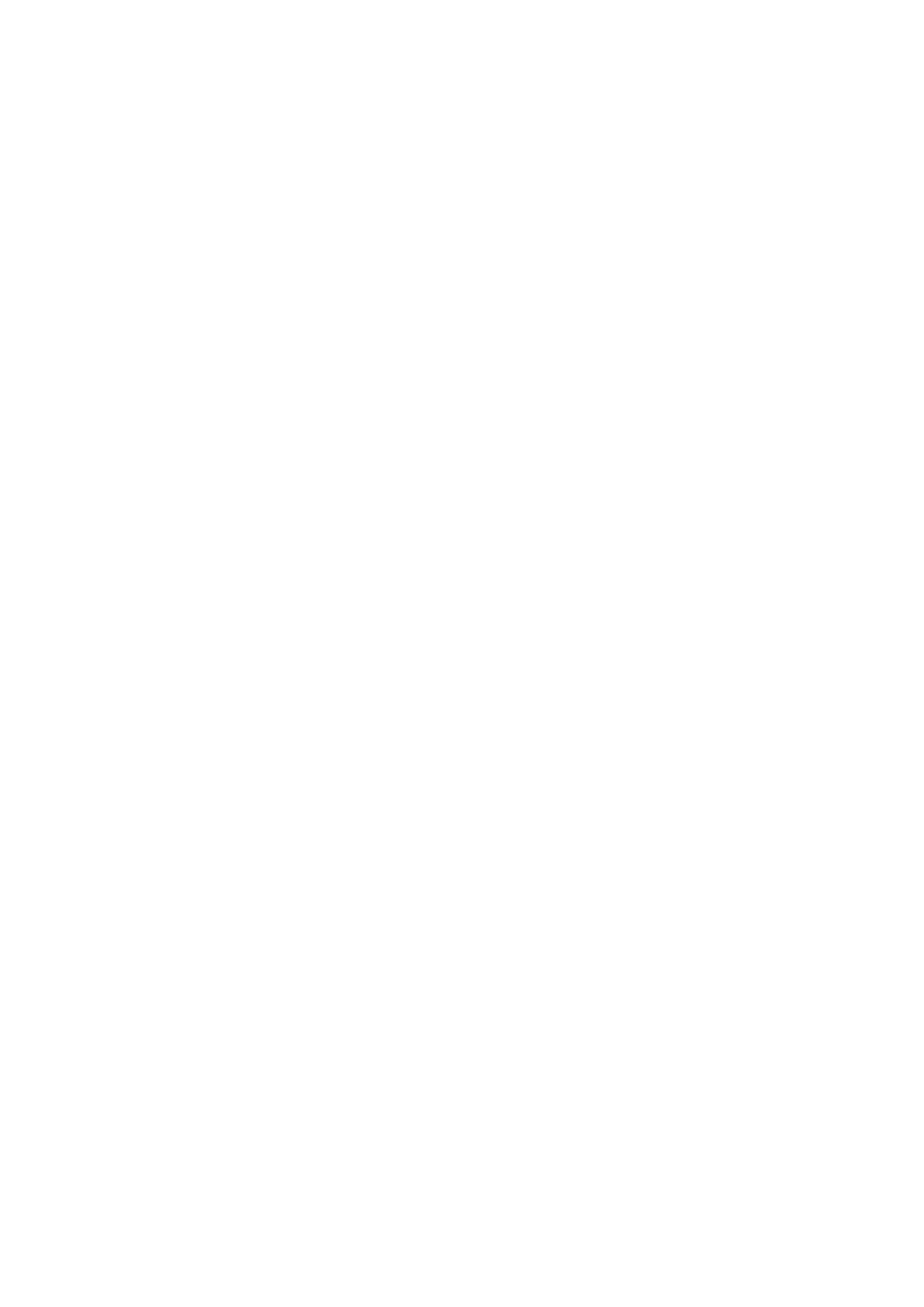## ALEXANDER FUKS 1917–1978

Alexander Fuks was born on 30<sup>th</sup> May, 1917 in Włocławek, Poland. His father, a physician, was a Zionist activist and a leading member of the Jewish community. Young Alexander went to the local Hebrew Gymnasium, and joined the *Hashomer Hatzair* youth movement. Upon obtaining his General Certificate of Education, he was granted a stipend by the Jewish community which made it possible for him to immigrate to what was then Palestine. He studied classical studies, history and philosophy at the newly-founded Hebrew University, meeting students from similar backgrounds with whom he would become lifelong friends: Chaim Wirszubski, Joshua Prawer and Samuel N. Eisenstadt. When World War II broke out in 1939, his stipend was discontinued and he had to earn his living doing occasional work.

Having completed his M. A. studies *summa cum laude* in 1942, Alexander Fuks enrolled in a Ph. D. program under the supervision of Prof. Victor A. Tcherikover. He successfully defended his thesis ("The Political Parties at Athens at the End of the Fifth Century B. C.") in 1946. During this time, he taught Greek and Latin for beginners at the H. U., as well as classes in Greek and Roman History. In September 1950, he obtained a two-year research fellowship to Oxford, which resulted in the publication of *The Ancestral Constitution, Four Studies in Athenian Party Politics at the End of the Fifth Century B.C* (London 1953).

From that time on, Alexander Fuks devoted most of his academic life to research, to teaching, and to guiding younger students. His main fields of interest were Greek Classical and Hellenistic History, as well as Jewish History in the Hellenistic Age. His book, *The Athenian Commonwealth,* published in Hebrew in1957, was an immediate success. Addressed to the student and the general reader, it furnished an admirable, fully-rounded picture of the city's political regime, society and culture. Five editions were published up to 1975.

Early in his career Fuks was asked by Tcherikover to join him in his effort to complete the monumental *Corpus Papyrorum Judaicarum,* a project begun during the war. The first volume was published in 1957. Tcherikover was able to read some enthusiastic reviews by the world's leading papyrologists before his sudden death a year later. The second volume appeared in 1960, also under the editorship of Tcherikover and Fuks, with Menahem Stern assuming the position of third editor for the publication of the third volume in 1964. The collection as a whole was greeted as a landmark in papyrological publications.

Fuks spent the last fifteen years of his life writing an extensive synthesis on social conflicts in late Classical and Hellenistic Greece. He collected a great deal of evidence regarding some seventy cases of revolution or social unrest in the Greek cities, along with details of their ideological background as reflected in the writings of the Attic Orators and the historians of the age. He published a series of ground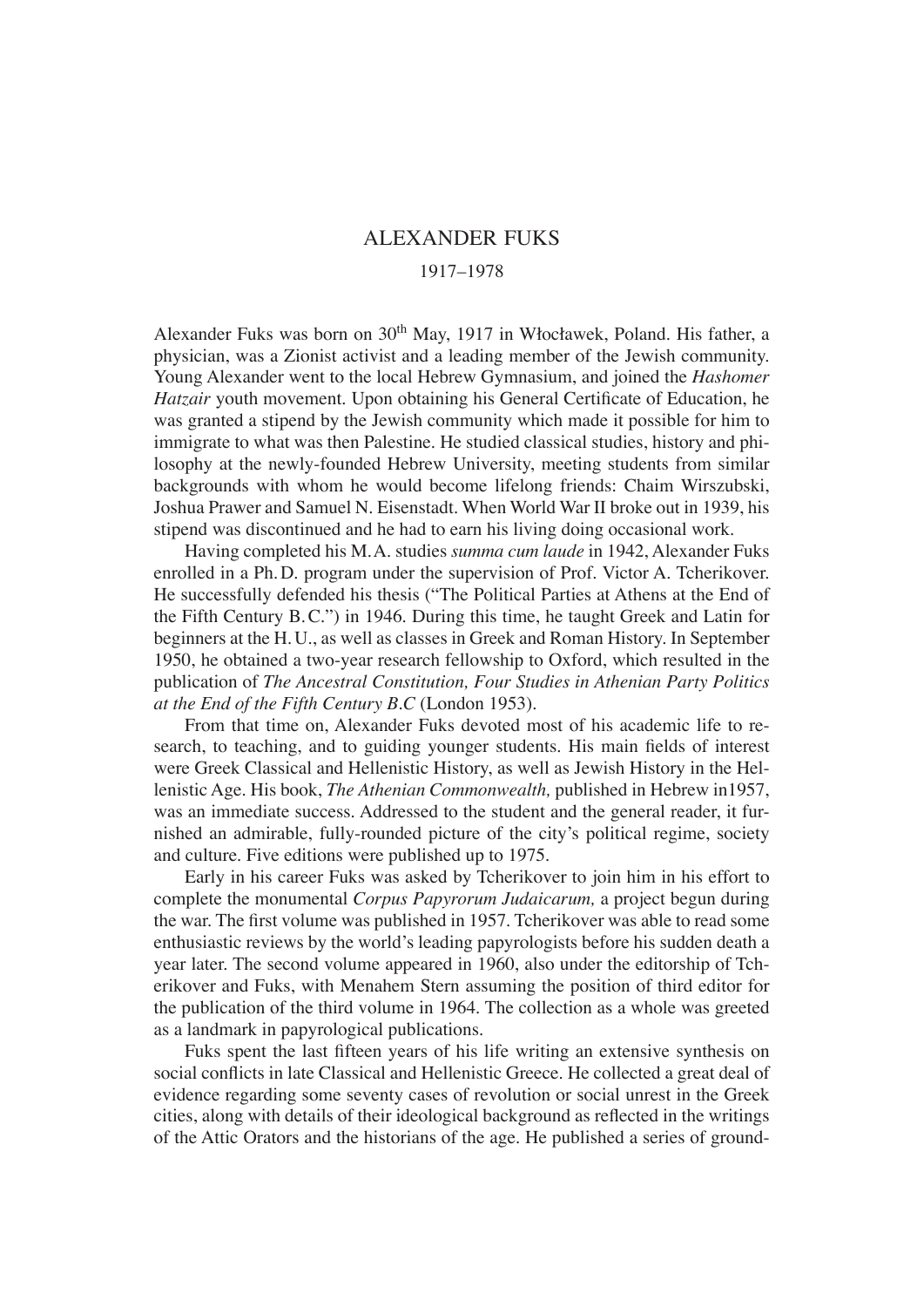breaking articles on selected aspects of this vast subject, but contracted a serious disease in 1978 and died unexpectedly before he was able to complete the project. His articles were collected and published posthumously in a volume entitled *Social Conflict in Ancient Greece* (Jerusalem and Leiden 1984).

Alexander Fuks' enthusiasm for ancient history was genuine, and his scholarship was of the highest standard. Fellow scholars thought his chief character trait was his exactness or precision, which could most appropriately be encapsulated by the Greek term  $\alpha$ Kpi $\beta$ eta. His perseverance was a source of admiration for his friends and colleagues. His was a radiant personality, gentle and kind to all, his blue eyes smiling onto the world with optimism and courage. A friend in need, a wise counselor and an arbitrator whose affinity for compromise never induced him to compromise with principles, his counsel was much sought and his friendship highly valued.<sup>1</sup> His memory is cherished by all who knew him.

Moshe Amit

1 Cf. also *SCI* 5 (1979/80) 1.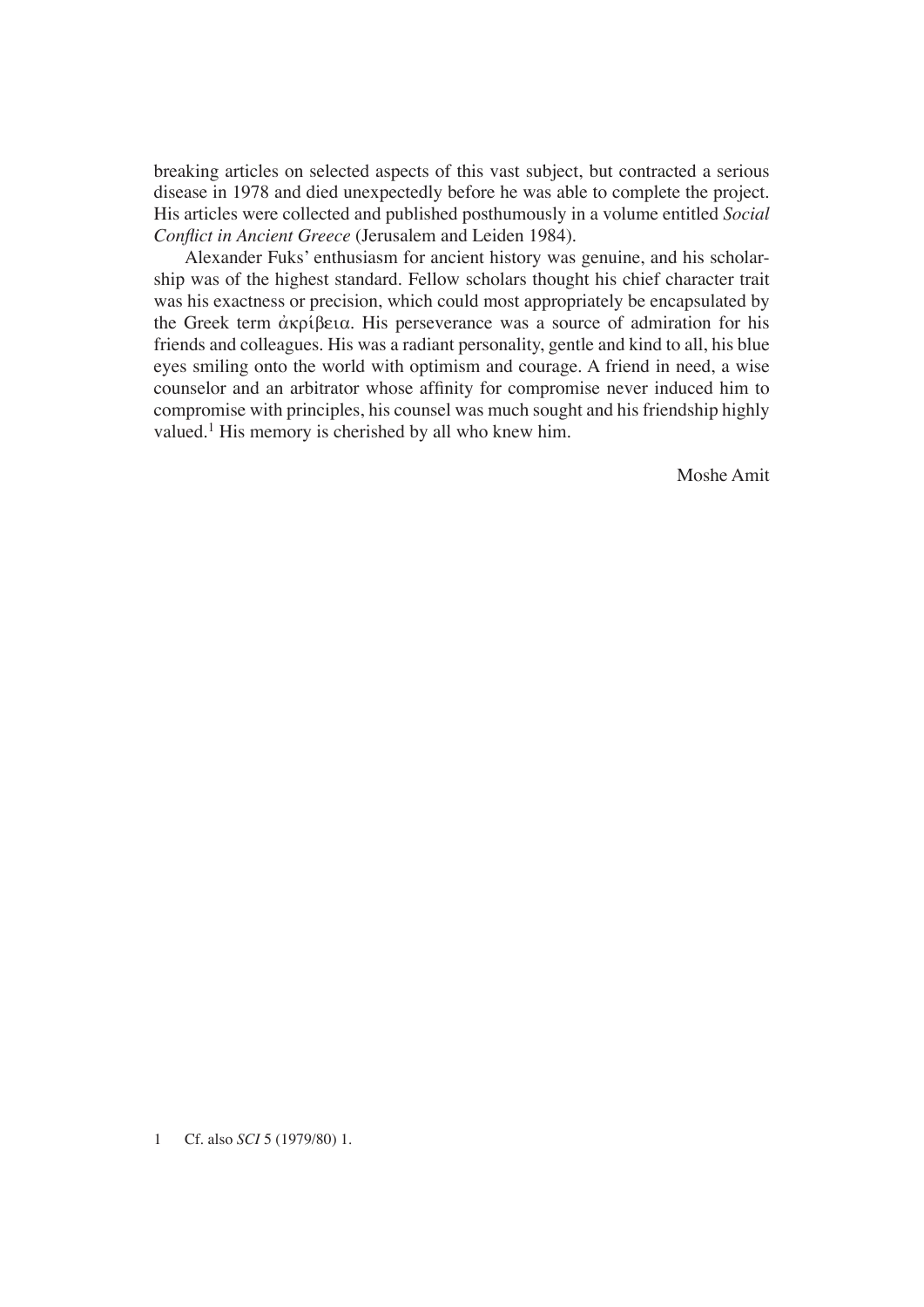## 1. APPEALS TO THE PAST IN CLASSICAL ATHENS

#### Peter J. Rhodes

I never met Alexander Fuks, but I have read *The Ancestral Constitution* and other publications of his, and I was pleased and honoured to be invited to take part in this commemoration of him. In the light of that book I chose "Appeals to the Past in Classical Athens" as my topic within our overall theme of Stability and Crisis in the Athenian Democracy.1

## I. THE FIFTH CENTURY AND BEFORE

Human societies seem to experience periods in which they are confidently proud that they are doing better than in the past and periods in which they are nostalgically regretful that they are doing less well than in the past. The time of Pericles seems to have been a time when the Athenians were proud of their latest achievements. Thucydides represents Pericles as beginning his funeral speech with the standard praise of ancestors, but then adding

Particularly worthy are our fathers, who by their efforts gained the great empire which we now possess

and

We ourselves, who are still alive and have reached the settled stage of life, have enlarged most parts of this empire, and we have made our city's resources most ample in all respects both for war and for peace.<sup>2</sup>

1 My thanks to the organisers for inviting me to take part, to the British School at Athens for inviting me to read a version of this paper in November 2008, and to those who listened to me and discussed these matters with me on both occasions – particularly to Dr. S. Epstein for alerting me to an oversight – and to him and other contributors for their comments on my penultimate draft. What is published here is based on the longer version read in Athens. I cite frequently A. Fuks, *The Ancestral Constitution* (London 1953); E. Ruschenbusch, " $\pi\acute{\alpha}$ trio~ politeiva: Theseus, Drakon, Solon und Kleisthenes im Publizistik und Geschichtsschreibung des 5. und 4. Jahrhunderts v. Chr.", *Historia* 7 (1958) 398–424, which analyses somewhat rigidly who was regarded as what kind of democratic hero when. M. I. Finley, *The Ancestral Constitution* (Cambridge 1971) = his *The Use and Abuse of History* (London 1975) 34–59 with 217–224, is a stimulating investigation but not of direct relevance to the enquiry which I

pursue here. 2 Thuc. 2.36.3–4.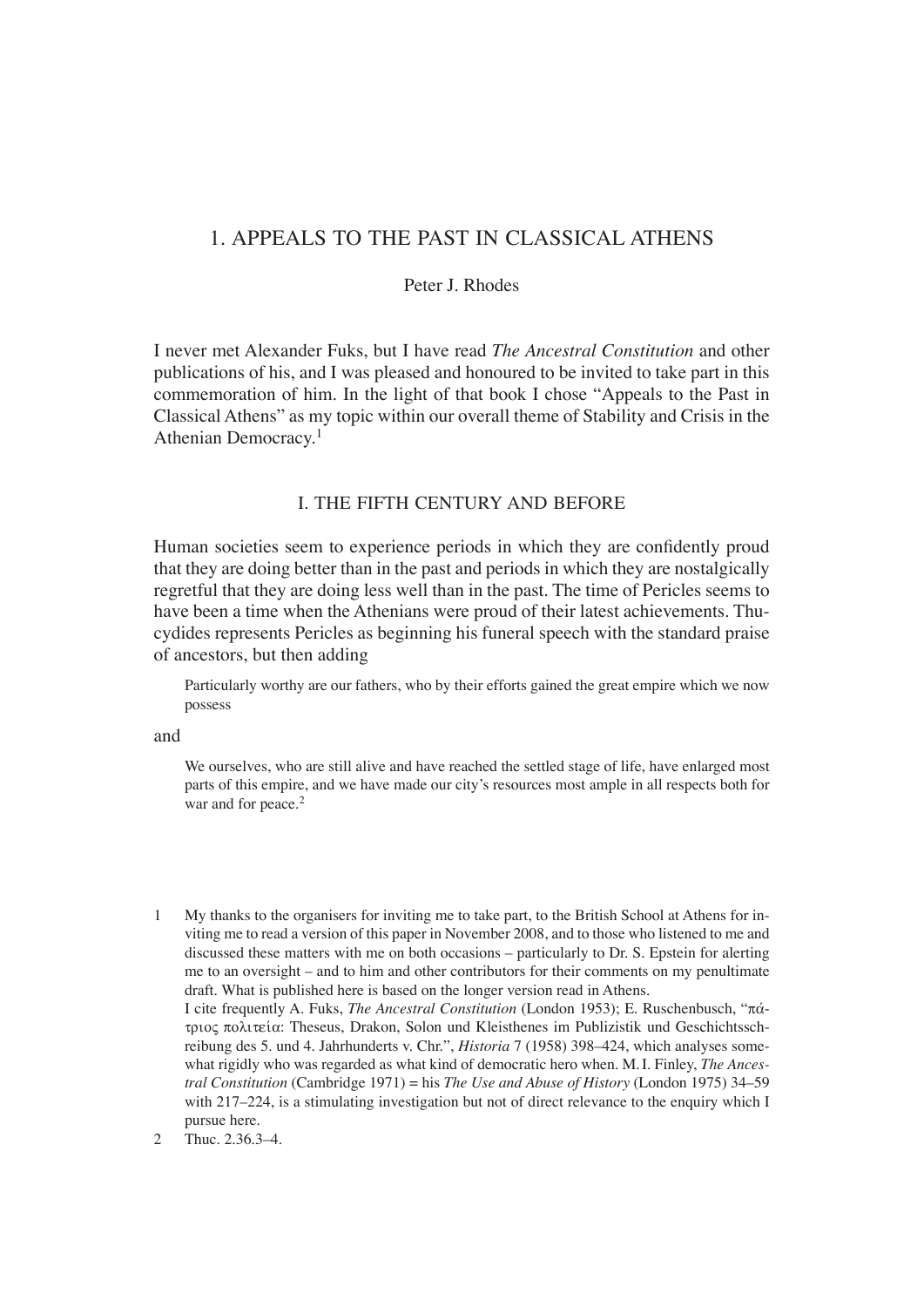Similarly, in his last speech in Thucydides Pericles says:

Your fathers secured this empire. ... You must show that you are as good as them. ... | Athens … has built up the greatest power of any city up to the present time. … All posterity will be able to recall that we ruled over a larger number of Greeks than any other Greeks have ruled, that we held out against the Greeks, separately and all together, in the greatest wars, that we lived in the city that was greatest and best provided in all respects.3

In fact, in the earliest attested invocation of the past in an Athenian political crisis reformers and their opponents invoked different views of the past. When Ephialtes took important powers from the council of the Areopagus, in 462/1, I have argued that it was he and his supporters who described those powers as *epitheta*, "added", i. e. improperly added to the Areopagus' original and proper powers, while his opponents described them as part of the established order.<sup>4</sup> In addition, when Cimon on returning from Sparta tried to undo the change, he is described as "trying to raise up the aristocracy of the time of Cleisthenes".<sup>5</sup> There is good reason to think that the term *demokratia* was coined about this time, and that *aristokratia* and *oligarchia* were coined in response to characterise régimes which were not democratic.<sup>6</sup> We do not know what Plutarch's source was here: Cleisthenes is more usually seen as an advancer of democracy;<sup>7</sup> Plutarch attributes the linking of Cimon with Cleisthenes and aristocracy to the reformers, but it could equally be due to their opponents. At any rate I find it credible that in  $462/1$  the opponents were seen by themselves or by the reformers, or indeed by both, as championing a dispensation of Cleisthenes which could be called aristocratic. In fact Cleisthenes' aristocracy was not brought back, but the dispute was a bitter one, with Ephialtes murdered, Cimon ostracised and rumours of an anti-democratic plot a few years later.<sup>8</sup>

How people interpreted the Pisistratid tyranny is hard to make out, because our evidence is tantalisingly incomplete. Probably the commemoration of Harmodius and Aristogeiton as tyrannicides was originally uncontroversial: statues of them were set up soon after the liberation, taken by the Persians in 480 and replaced soon after that.<sup>9</sup> By the second half of the fifth century Athenians who did not want to be grateful to the Spartans and the Alcmaeonids for expelling Hippias were misrepresenting the killing of Hipparchus as the act which ended the tyranny. Both Herodotus and Thucydides protest that after that act the tyranny did not end but became

4 *Ath. Pol.* 25.2, Plut. *Cim.* 15.2, with P. J. Rhodes, *A Commentary on the Aristotelian Athenaion Politeia* (Oxford 1981) 314.

6 E. g. K. A. Raafl aub in K. A. Raafl aub *et al.*, *Origins of Democracy in Ancient Greece* (Berkeley/Los Angeles 2007), 107–108, 112, 139. But for an earlier date see, e. g., M. H. Hansen, "The Origin of the Term *Demokratia*", *LCM* 3 (1986) 35–36.

<sup>3</sup> Thuc. 2.62.3, 64.3.

<sup>5</sup> Plut. *Cim.* 15.3.

<sup>7</sup> E. g. Hdt. 6.131.1, *Ath. Pol.* 22.1 cf. 41.2.

<sup>8</sup> Antiph. 5 (*Herodes*) 68, *Ath. Pol.* 25.4, Idomeneus *FGrH* 338 F 8 *ap.* Plut. *Per.* 10.7; Plut. *Cim.* 15.3–5, 17.3, *Per.* 9.5; Thuc. 1.107.4, 6.

<sup>9</sup> Set up, Plin. *N. H.* 34.17; taken by Xerxes and returned by Alexander the Great, Plin. *N. H.* 34.70, Arr. *Anab.* 3.16.7–8, 7.19.2 (but returned later, Val. Max. 2.10 ext. 1, Paus. 1.8.5); replacements, Marm Par. *FGrH* 239 A 54, cf. Simonides fr. i Page, *IG* I3 502.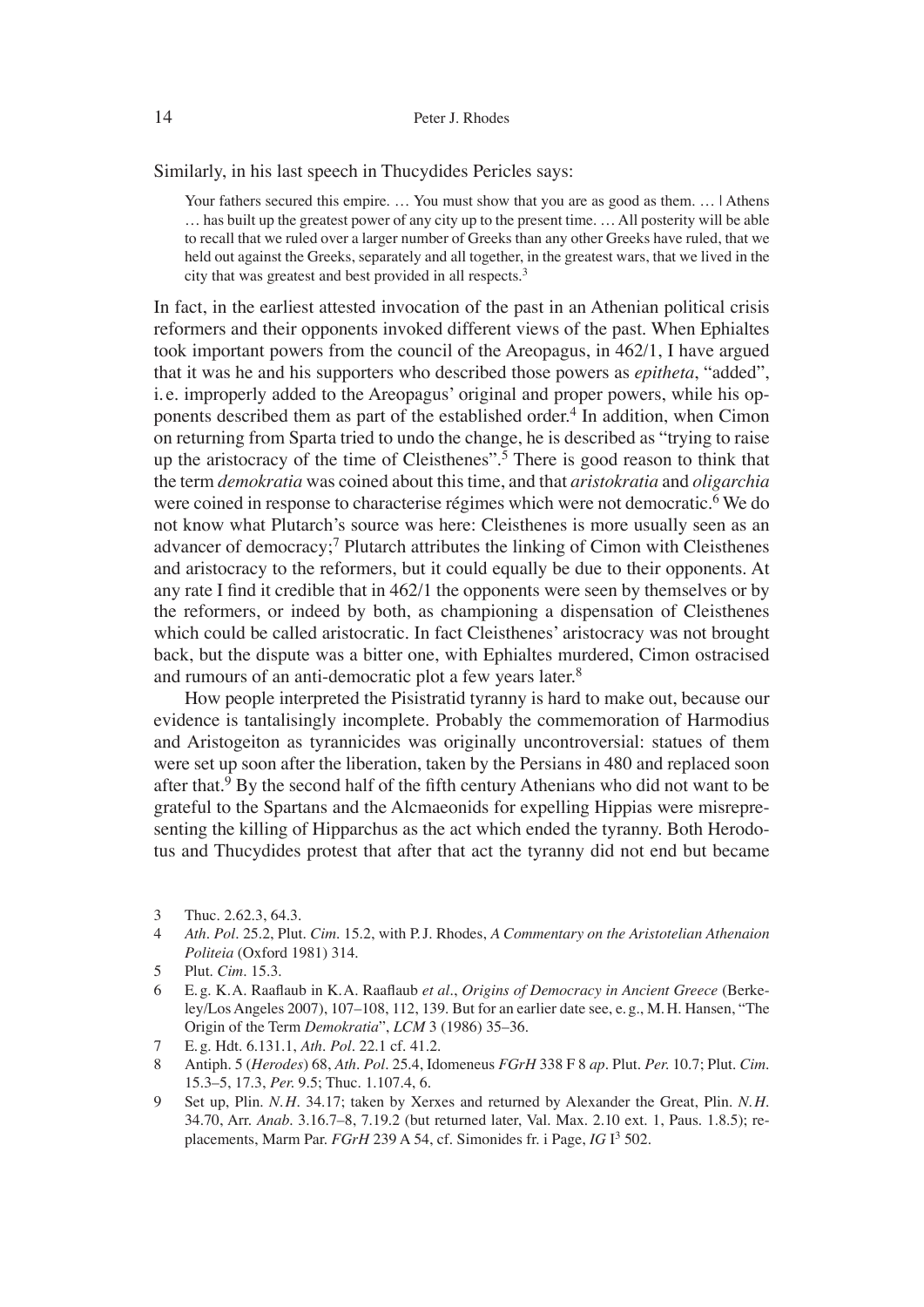worse<sup>10</sup> – but what was it like before? Herodotus depicts Pisistratus as a law-abiding ruler after his first seizure of power, but his mention of mercenaries, hostages and exiles suggests that the tyranny as finally established was not so benign,  $11$  and he gives no clear picture of the régime between Pisistratus' death and Hipparchus' assassination. Thucydides claims (though not all the details even in his own account support the claim) that Hipparchus was killed for personal, not political reasons, and accordingly that the régime was good not only under Pisistratus but until Hipparchus' death in 514.12

In the fourth century *Ath. Pol.* repeats Herodotus' favourable comment on Pisistratus' first period in power, and extends it to his whole tyranny,  $13$  and seems to conflate different versions by reporting one degeneration after Pisistratus' death and a further degeneration after Hipparchus' assassination;<sup>14</sup> while yet another view surfaces when we are told in a later chapter that the tyranny obliterated Solon's laws by not using them.15 Plato says nothing about Pisistratus, but the Platonic *Hipparchus* applies to the tyranny down to 514, in agreement with Thucydides, the description "age of Cronus" which *Ath. Pol.* applies to Pisistratus' own rule.<sup>16</sup> Aristotle's references in the *Politics* include the story of Pisistratus' turning up to stand trial for homicide; his remark on the tyranny's being overthrown because of *hybris* may be an allusion to Hipparchus, Harmodius and Aristogeiton, mentioned shortly before.<sup>17</sup> Apart from a few mentions of the overthrow, the orators have remarkably little to say about the tyranny, but there are two strongly hostile references to Pisistratus by Isocrates.18

Everybody agreed that the eventual ending of the tyranny was a good thing; it is easy to see why some Athenians chose to focus on the killing of Hipparchus rather than the expulsion of Hippias, and why Thucydides (in this matter less than perfectly rational) persuaded himself that there was nothing wrong with the tyranny until 514. Beyond that we are in the dark: it seems that there were different views of Pisistratus, but we cannot tell who adopted which view, or how those views fitted into later debates. It does seem from Aristophanes, from Euripides' *Supplices* and from Thucydides' invocation of tyranny in connection with the religious scandals of 415, that down to that point tyranny rather than oligarchy was what the Athenians feared as the alternative to democracy (though they might sometimes conflate the  $two<sup>19</sup>$ ; but after their experiences in the late fifth century it was oligarchy which loomed larger, and that will explain why we hear so little about the Pisistratid tyranny from the orators.

- 10 Hdt. 5.55, 62.2, 6.123.2; Thuc. 1.20.2, 6.53.3–60.
- 11 Hdt. 1.59.6 contr. 64.
- 12 Thuc. 1.20.2, 6.53.3–60.
- 13 *Ath. Pol.* 14.3, 16.
- 14 *Ath. Pol.* 16.7, 19.1.
- 15 *Ath. Pol.* 22.1.
- 16 [Pl.] *Hipparch.* 229b3–7 cf. *Ath. Pol.* 16.7.
- 17 Arist. *Pol.* 5. 1315b21–22 cf. *Ath. Pol.* 16.8; 5.1312b29–32 cf. 1311a36–39.
- 18 Isoc. 16 (*Big.*) 25–26, 12 (*Panath.*) 148.
- 19 As Thucydides does in 6.60.1.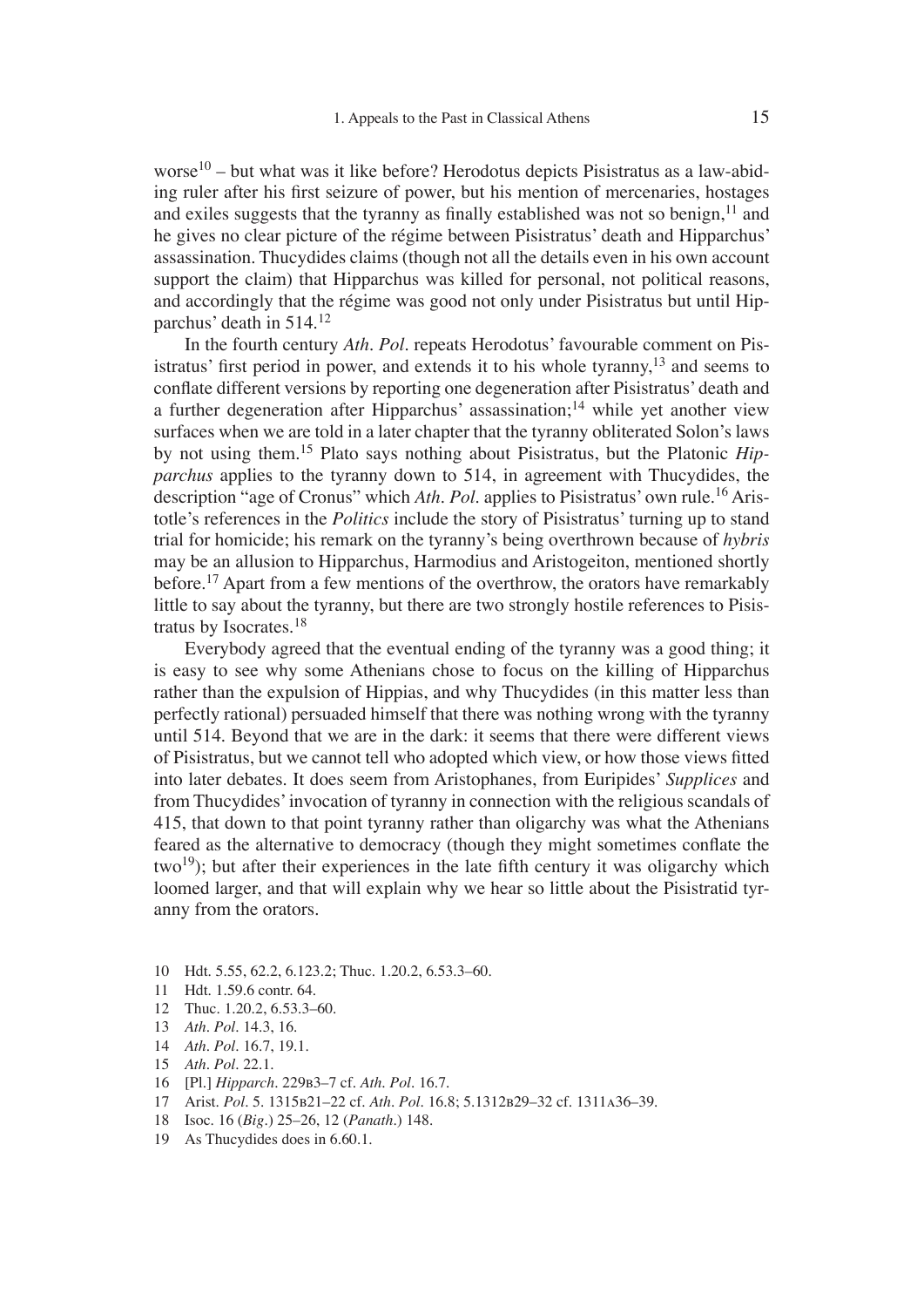#### 16 Peter J. Rhodes

#### II. THE OLIGARCHIC REVOLUTIONS

This brings us to the oligarchic revolutions of the late fifth century, and to the theme of the traditional constitution (*patrios politeia*) which was explored by Fuks. According to Thucydides, while Alcibiades in his first approach to the Athenians on Samos talked of not having a democracy ( $\varepsilon i$   $\mu$ η δημοκρατοῖντο/ $\mu$ η  $\delta$ ημοκρατουμένων),<sup>20</sup> what was said publicly in Athens was more circumspect: "not having the same form of democracy" ( $\mu$ ή τὸν αὐτὸν τρόπον δημοκρατουμέ $v_{\text{OIC}}$ ; and "having a more prudent form of government and entrusting the offices rather to a few men" (πολιτεύσομέν τε σωφρονέστερον και ές όλίγους μᾶλλον  $\tau \dot{\alpha}$  c  $\dot{\alpha}$   $\dot{\alpha}$   $\dot{\alpha}$   $\dot{\alpha}$  rotation – with the reassurance that this would be an emergency measure and could be changed later.<sup>21</sup> Before the actual revolution the programme formulated was that there should be no stipends except for military service and that "having a share in affairs" ( $\mu \in \theta \in \mathcal{E}$   $\phi$   $\pi \in \mathcal{E}$   $\phi$   $\pi \in \mathcal{E}$  and  $\phi$  should be limited to not more than five thousand, able to serve with their wealth and with their persons.<sup>22</sup> We first meet an explicit appeal to the past in the appointment of the thirty *syngrapheis* (on which I believe *Ath. Pol.* is reliable): Pythodorus instructed them to make proposals *peri soterias* (which I believe gave them freedom to make whatever proposals they thought fit<sup>23</sup>); and Cleitophon's amendment added that they were also to *prosanazetesai* (which probably means "look for" what was expected to exist rather than "look at" what was known to exist) "the traditional laws which Cleisthenes enacted when he established the democracy" (τους πατρίους νόμους ους K $\lambda$ εισθένης έθηκεν ότε καθίστη την δημοκρατίαν).<sup>24</sup> The comment which follows, that Cleisthenes' democracy "was not populist but much like the constitution of Solon" I believe (more firmly than Fuks) was not part of Cleitophon's amendment, or even based on something in it or in Cleitophon's speech, $25$  but simply the author's explanation of the paradoxical fact that one of the men behind the revolution cited Cleisthenes' democracy as a model. The régime adopted was based on a council of four hundred: in that respect the revolutionaries departed from Cleisthenes. The "immediate constitution" of *Ath. Pol.* 31 said, "There shall be a council of four hundred in accordance with tradition" (βουλεύειν μεν τετρακοσίους κατα τα πά- $\tau$ ( $\alpha$ ); it was believed that Athens had been given a council of four hundred by Solon; and that, surely, is why the new council was made a body of four hundred.<sup>26</sup>

Before I go any further, I should say something about the argument of K. R. Walters, that the traditional constitution as an oligarchic ideal was an invention of

- 24 *Ath. Pol.* 29.2–3. K. R. Walters, "The ʻAncestral Constitution' and Fourth-Century Historiography in Athens", *AJAH* 1 (1976) 129–144 at 136–137, may well be right in inferring from "also" that Pythodorus' motion had referred to the laws of Draco and Solon.
- 25 Fuks, *Ancestral Constitution* (as in n. 1) 1–13, esp. 6–7.
- 26 *Ath. Pol.* 31.1 cf. 8.4.

<sup>20</sup> Thuc. 8.48.1–2. We must remember throughout that Thucydides was in exile and dependent on what informants told him.

<sup>21</sup> Thuc. 8.53.1, 3.

<sup>22</sup> Thuc. 8. 65.3.

<sup>23</sup> Cf. P. J. Rhodes, *The Athenian Boule* (Oxford 1972) 231–235.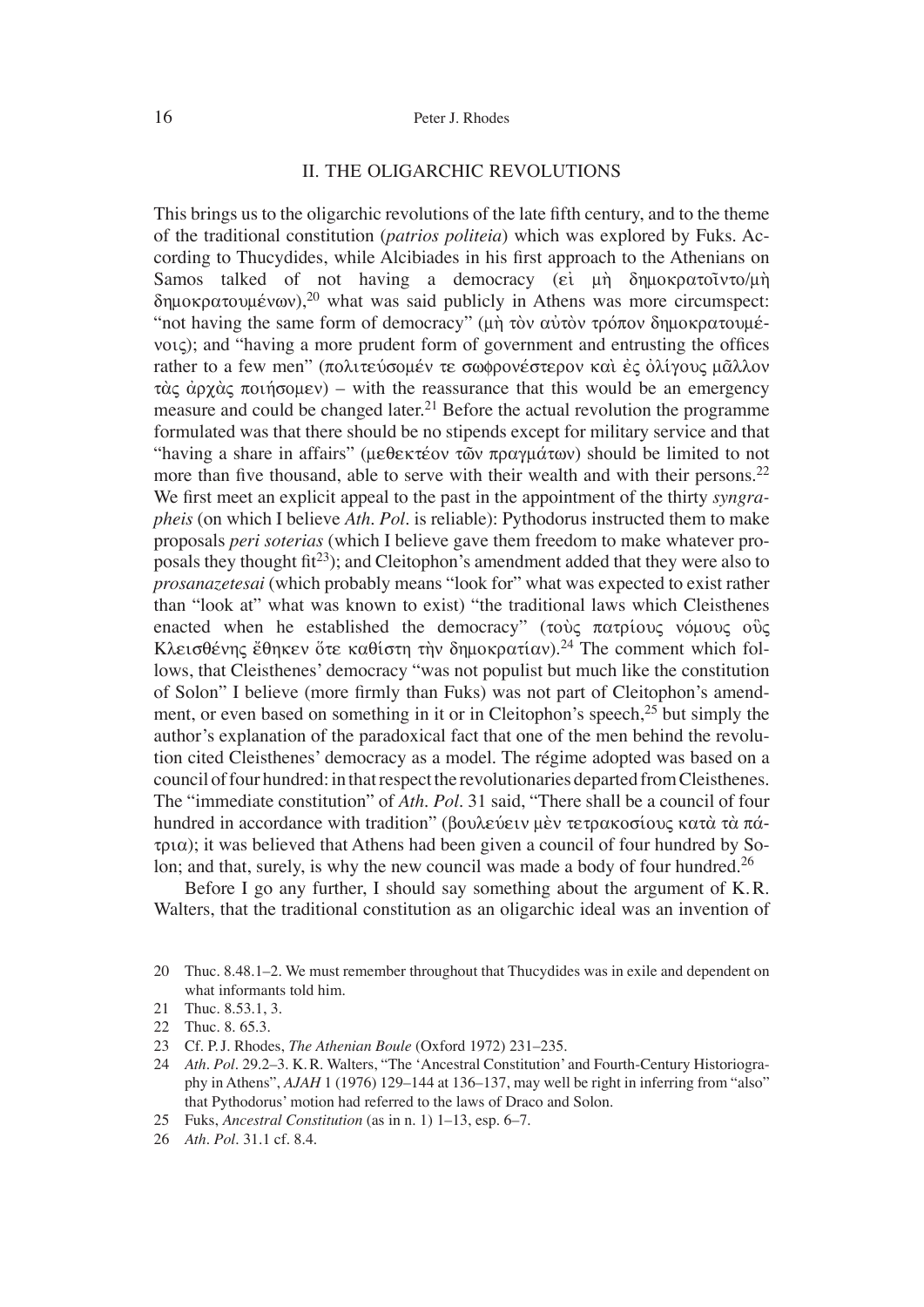the fourth century, which has been taken over by modern scholars from Androtion via *Ath. Pol.*27 Walters was an exponent of the extreme scepticism about early Athens which was fashionable in some quarters in the mid twentieth century: he thought that already in the fifth century "the laws of Draco and Solon" meant simply the laws currently valid, and there was no interest in or knowledge of the laws actually enacted by Draco and Solon;<sup>28</sup> he disbelieved in Solon's council of four hundred;<sup>29</sup> and he thought the purpose of Cleitophon's amendment was simply to see whether the oligarchs' proposed changes would conflict with any existing laws – which they would, and so the *syngrapheis* suspended the *graphe paranomon* and other safeguards. $30$  I believe that the laws of Solon were accessible in the fifth and fourth centuries and Athenians who wanted to distinguish between them and later laws could; that there was a Solonian council of four hundred and that is why the oligarchs of 411 chose to have a council of four hundred;<sup>31</sup> and more generally that Pythodorus and Cleitophon were suggesting that Draco, Solon and Cleisthenes might offer institutions which could be revived or adapted in 411. Thucydides was more interested in the realities of power than in façades of respectability, and his silence is not enough to discredit this evidence that Athens' past was invoked by the oligarchs.

By talking of "not the same form of democracy" and of the democracy of Cleisthenes, and by settling on a council of four hundred "in accordance with tradition", the oligarchs were trying to reassure doubters that they intended to return to a past which was better than Athens' present rather than introduce something dangerously new; and probably there were some doubters who did accept this reassurance. But how serious were the oligarchs in their use of this *motif*? Fuks distinguished between moderates who were serious and extremists who were not; I should refine this by suggesting that the difference between moderates and extremists did not crystallise until they reached the stage of working out how they intended the state to be governed, and that in the meantime they were all happy to use the language of tradition in their propaganda. I conclude from the two constitutions of *Ath. Pol.* 30–1 (which I think were promulgated in 411, perhaps at the formal inauguration of the régime) that those who emerged as extremists insisted that in the immediate crisis things must be done as they wanted but allowed others to draw up a plan for the indefinite future, a plan which in fact owed more to contemporary Boeotia than to earlier Athens.

- 27 Walters, "The ʻAncestral Constitution'" (as in n. 24). P. Harding, "O Androtion, You Fool!", *AJAH* 3 (1978) 179–183, is an effective reply to Walters, though I think he attributes too much in *Ath. Pol.*'s historical account to the author and not enough to the author's (plural) sources.
- 28 Walters, "The ʻAncestral Constitution'" (as in n. 24) 132–133.
- 29 Walters, "The ʻAncestral Constitution'" (as in n. 24) 135.
- 30 Walters, "The ʻAncestral Constitution'" (as in n. 24) 136–137.
- 31 P. J. Rhodes, "The Reforms and Laws of Solon: An Optimistic View", in J. H. Blok/A. P. M. H. Lardinois (eds.), *Solon the Athenian: New Historical and Philological Approaches* (*Mnemosyne.* Supp. 272. Leiden 2006), 248–260; and on the four hundred *Commentary* (as in n. 4) 153–154.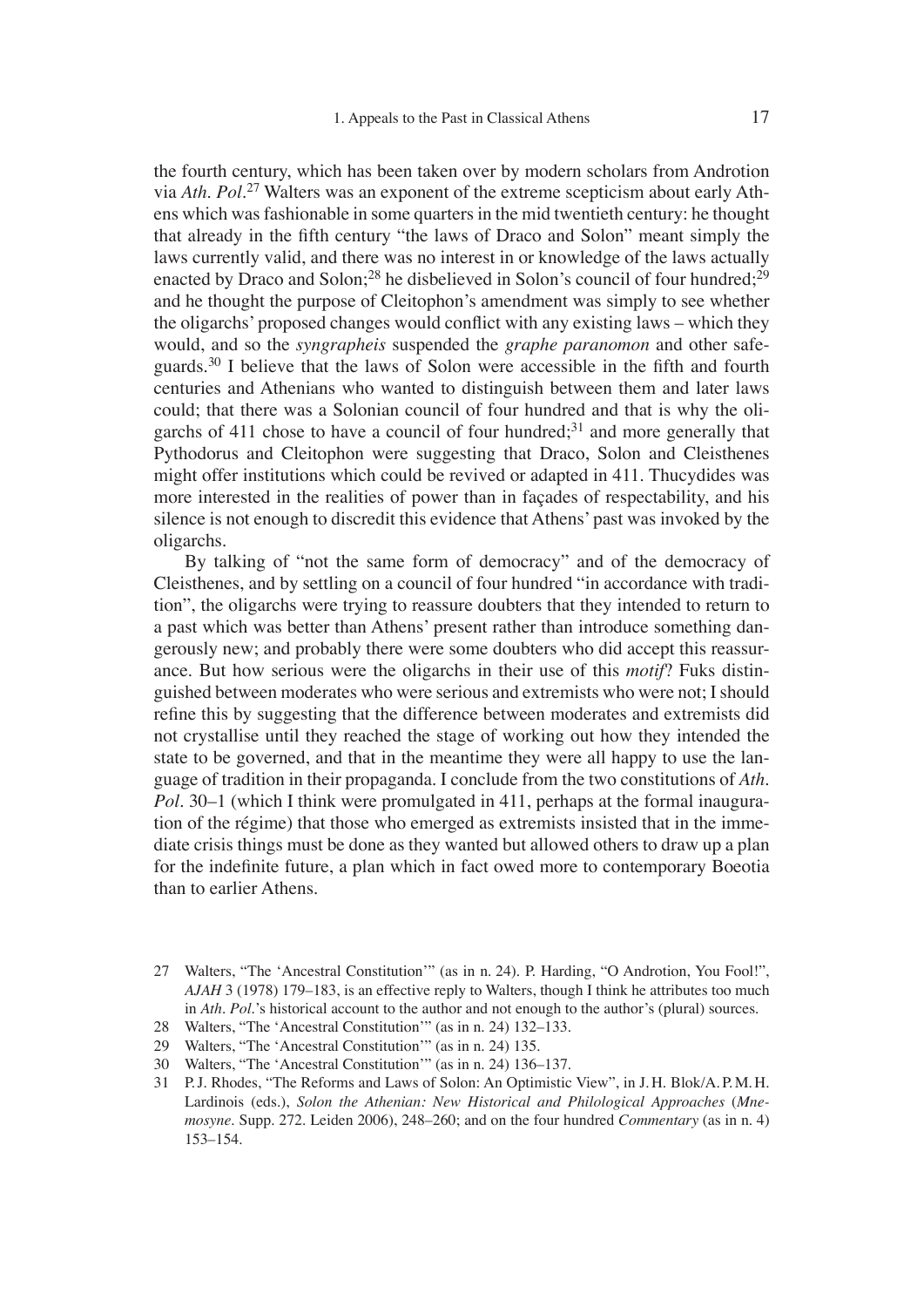Before long some men who disliked what was happening insisted that that was not the traditional constitution. The message sent to the Athenians on Samos was that the régime would be based on the Five Thousand, not the Four Hundred<sup>32</sup> (there was no traditional precedent for the Five Thousand); but the men on Samos, recommitted to democracy, saw themselves as the true city of Athens, and claimed that the oligarchs "were at fault in abolishing the traditional laws" (τους πατρίους νόμους καταλύσαντας), while they themselves were trying to preserve them.<sup>33</sup> When Alcibiades reached Samos, he said he would accept the Five Thousand, but the Four Hundred should be abolished and the Five Hundred restored.<sup>34</sup> Similarly, when discontent broke out in Athens the demand was for a more equal constitution (την πολιτείαν ισαιτέραν καθιστάναι) based on the Five Thousand.<sup>35</sup> After the naval battle in the Euripus the Four Hundred were deposed and an intermediate régime to be based on the Five Thousand was set up – about which we are told disappointingly little.36

So there were objections that the extreme oligarchy was not the traditional constitution, but what was first advocated by Alcibiades and then demanded and implemented in Athens was not a restoration of the full democracy.37 Whether simply out of fear, as Thucydides thought,<sup>38</sup> or more sincerely, many Athenians were at this stage willing to accept something other than that.

The first indication that democrats saw the past as something which they could lay claim to came after the full democracy was restored in 410. The oligarchic revolution had exposed the fact that on many matters it was not clear what the current law was, and so a recodification was undertaken. According to Lysias the *anagrapheis* were instructed to write up the laws of Solon;<sup>39</sup> since in 409/8 the homicide law of Draco was inscribed, $40$  it may well be that their instruction actually specified the *thesmoi* of Draco and the *nomoi* of Solon. However, from the time which the work took, and from the collection of laws about the council of five hundred and from rubrics in the religious calendar,  $41$  it appears that what they actually did (and probably had actually been expected to do) was compile a code of all the laws currently valid – and what is most important for us here is that the laws of Draco and Solon were now claimed as the basis of the democratic state. The oli-

- 32 Thuc. 8.72.1, 86.3.
- 33 Thuc. 8.76.6.
- 34 Thuc. 8.86.6.
- 35 Thuc. 8.89.2, cf. 92.11, 93.2.
- 36 Thuc. 8.97.1–2, *Ath. Pol.* 33.
- 37 Against G. E. M. de Ste. Croix, "The Constitution of the Five Thousand", *Historia* 5 (1956) 1–23, who argued that the intermediate régime was virtually identical with the democracy, see P. J. Rhodes, "The Five Thousand in the Athenian Revolutions of 411 B. C.", *JHS* 92 (1972) 115–127.
- 38 Thuc. 8.92.11.
- 39 Lys. 30 (*Nicomachus*) 2.
- 40 M&L  $86 = IG I^3$  104.
- 41 Council, *IG* I3 105; religious calendar, S. Dow, "The Law Codes of Athens", *Proc. Mass. Hist. Soc.* 71 (1953–57), 3–36 at 15–21, S.D. Lambert, "The Sacrificial Calendar of Athens", *ABSA* 97 (2002) 353–399 at 356–357.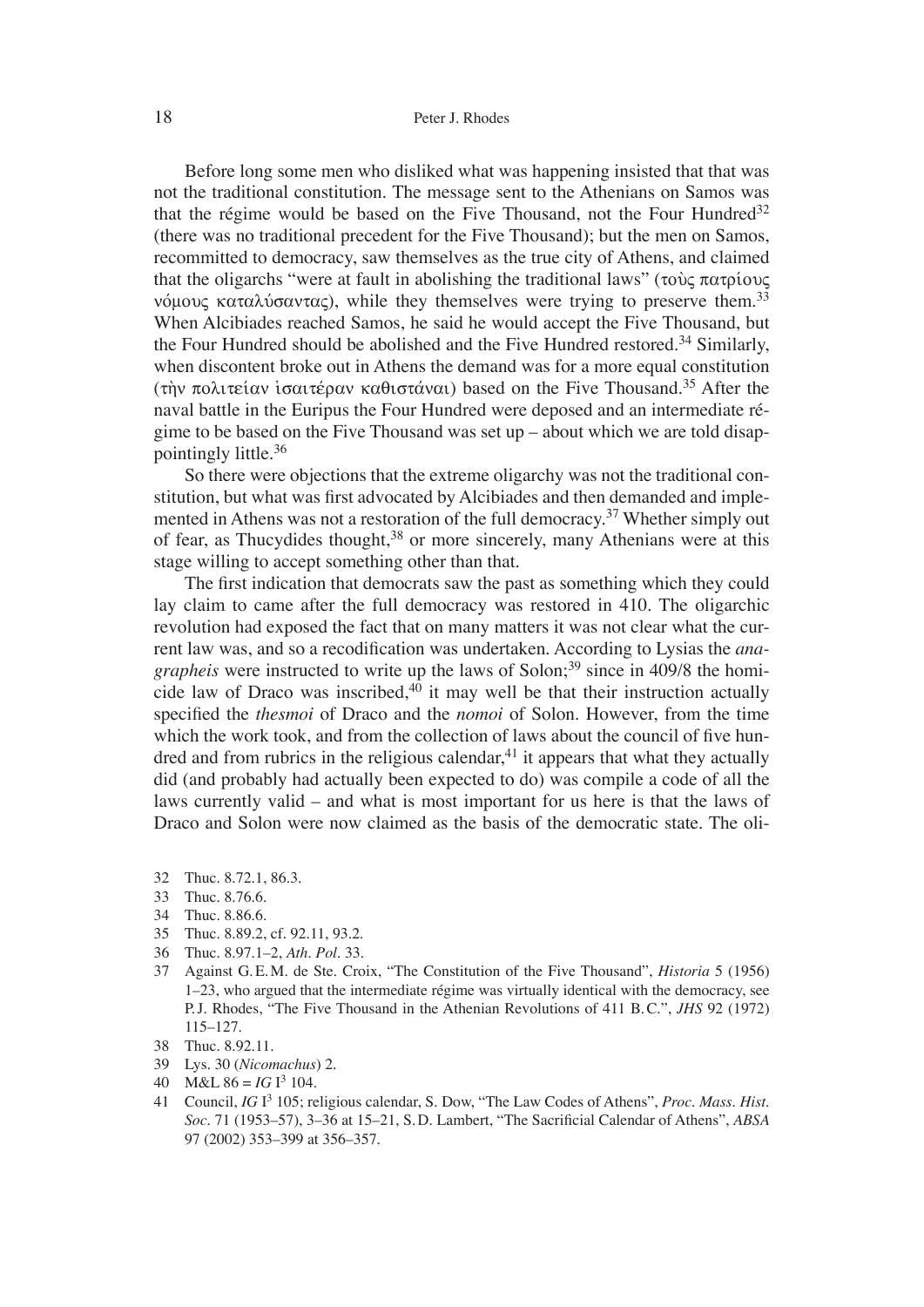garchs had alleged, and some of them may have believed, that what they wanted was not something dangerously new but a restoration of Athens' respectable past: the democrats now claimed continuity between that respectable past and the democracy of the late fifth century. How many people this mattered to, we cannot tell, but there were people on both sides who thought it worth claiming that their régime was the traditional constitution, which went back to Draco and Solon. (Cleisthenes now largely drops out of the picture; but he appears in Isocrates as expeller of the tyrants and as founder or refounder after Solon of the earlier and better kind of democracy. $42$ )

We come next to the peace treaty with Sparta at the end of the Peloponnesian War and the régime of the Thirty. Some texts, but not those which seem best informed, and in particular not those closest in time to the event, claim that one clause in the treaty required Athens to be governed under the traditional constitution.<sup>43</sup> Fuks was certainly right to argue that this was not a clause in the treaty, and he may have been right to suggest that the texts which have it are misrepresenting a clause which said something like, "The Athenians shall be autonomous in accordance with tradition" (τους 'Αθηναίους εἶναι αὐτονόμους κατὰ τὰ πάτρια).<sup>44</sup> *Ath. Pol.*'s distinction between democrats who tried to preserve the *demos*, *gnorimoi* in the *hetaireiai* and returned exiles who wanted oligarchy, and distinguished men outside the *hetaireiai* who were looking for the traditional constitution is suspect, if only because in the last group it names with Theramenes men who could have held a moderate position, but who did not become members of the Thirty as Theramenes did and who indeed in all cases but one were among the democrats who went into exile.45 A threefold division is found also in Lysias (hostile to Theramenes as *Ath. Pol.* is favourable), who has ten of the Thirty chosen by Theramenes, ten by the "ephors" appointed by the members of the *hetaireiai* and ten chosen from those present in the assembly.46 Diodorus, on the other hand, has a twofold division in which oligarchs wanted to return to "the ancient dispensation" ( $\tau$ n)  $\pi \alpha \lambda \alpha \alpha \alpha v$  κατάστασιν) and democrats championed "the constitution of their fathers" ( $\tau$ n)  $\tau \tilde{\omega}$   $\tau \alpha \tau \epsilon \rho \omega \nu \pi \Omega \tau \epsilon \alpha \nu$ ), which they said was agreed to be democracy.<sup>47</sup>

The Thirty were appointed with a double commission, to work out a new constitution (Xenophon and Diodorus both say "to draft laws in accordance with which they were to be governed"),  $48$  and to govern the state themselves in the meantime.

- 42 Isoc. 16 (*Big.*) 26, 7 (*Areop.*) 16, 15 (*Antid.*) 232, 306: cf. Ruschenbusch, "pavtrio~ politeiva" (as in n. 1) 418–421.
- 43 *Ath. Pol.* 34.3, Diod. Sic. 14.3.2, 6: those which lack this clause include Xen. *Hell.* 2.2.20, Andoc. 3 (*Peace*) 11–12.
- 44 Fuks, *Ancestral Constitution* (as in n. 1) 52–63. The reference to the overthrow of the existing constitution in Lys. 12 (*Eratosthenes*) 70 does not claim to report the content of the treaty.
- 45 *Ath. Pol.* 34.3, with Rhodes, *Commentary* (as in n. 4) 431–433.
- 46 Lys. 12 (*Eratosthenes*) 76. The last group was presumably intended to appear but not actually to be representative of the *demos* in general.
- 47 Diod. Sic. 14.3.3.
- 48 Xen. *Hell.* 2.3.2, 11, Diod. Sic. 14.4.1. Xen. has "draft [as *syngrapheis* had done earlier in the fifth century] or compile [as Prof. Schaps suggests] the traditional laws according to which they were to be governed" in § 2 but omits "the traditional" in § 11: P. M. Krentz, *Xenophon, Hel-*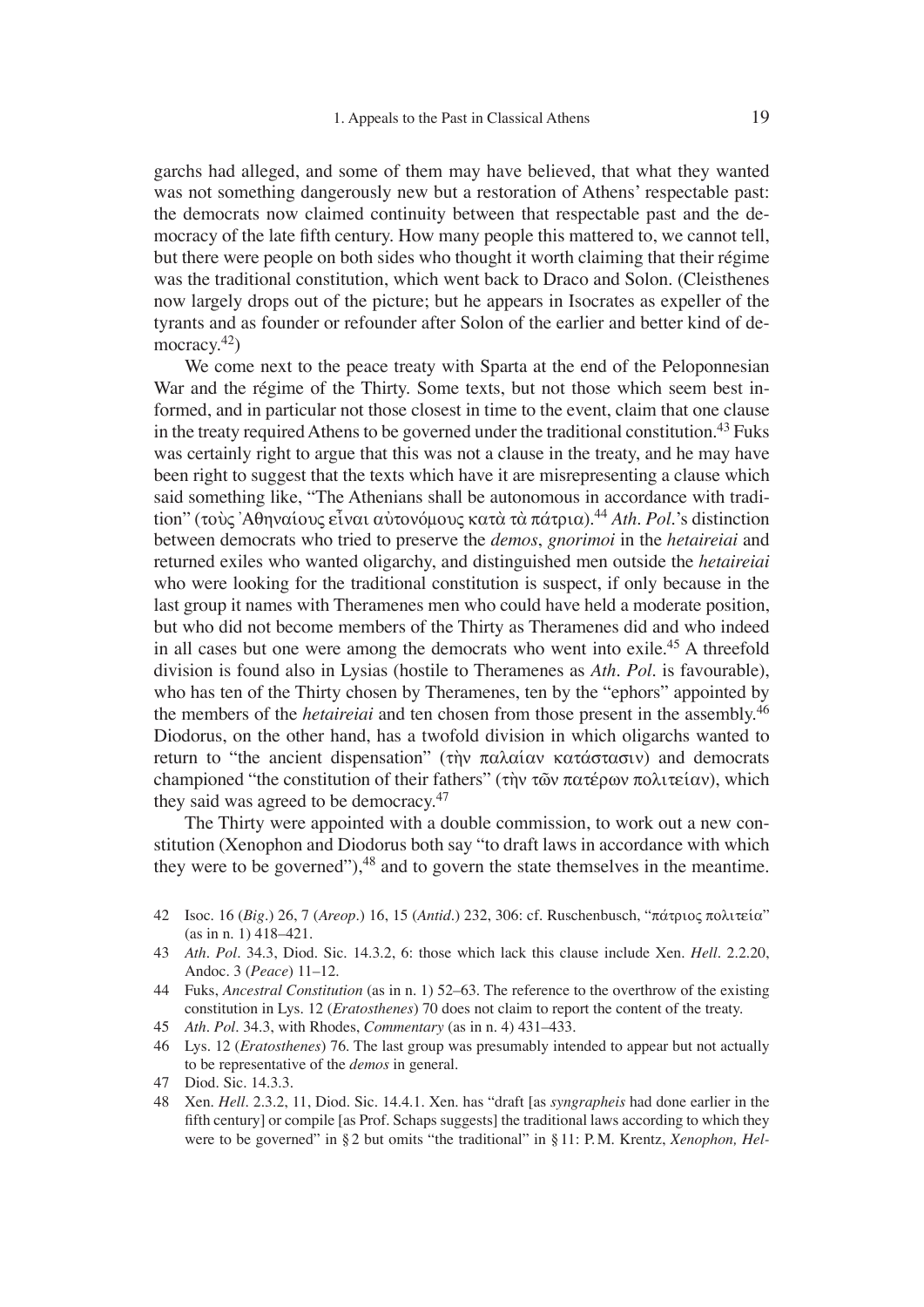The first phase of their rule was relatively benign, but only *Ath. Pol.* claims that they pretended to pursue the traditional constitution. Of the two examples which *Ath. Pol.* gives, one could easily be represented as harking back to older and better ways (the annulment of the laws of Ephialtes and Archestratus about the Areopagus), but the other could not (removing from Solon's laws clauses which required interpretation in particular cases). Another way in which they tried to improve the judicial system was by acting against sycophants.<sup>49</sup> But a scholiast on Aeschines gives a democratic slant on what they did: "the Thirty Tyrants [an expression which was not current in fourth-century Athens but seems to go back to Ephorus<sup>50</sup>... overthrew the traditional constitution of the Athenians and defi led the laws of Draco and Solon".51

The silence of Xenophon and Lysias should not lead us to rule out all this talk of the ancient or the traditional constitution as later invention. Pythodorus and Cleitophon in  $411$ , and the recodification begun in  $410$ , are evidence that the Athenians had begun to think about their older laws; what the Thirty did with the laws of Ephialtes and Archestratus and those of Solon shows that they were not simply interested in power for themselves but did have some ideas of their own about the older laws. Our different sources are biased in different ways, but I think we should accept that how Athens had been governed in the past, and how that related to the present, did form one part of the argument about how Athens ought to be governed in the present. This was not the main reason for the the establishment of oligarchic régimes in 411 and 404: in 411 the democracy was no longer justified by success, and oligarchy would save money and (some Athenians believed) might secure Persian support; in 404 the democracy had lost the war, the power of the navy and of the poorer citizens seemed to be at an end, and the Spartan Lysander had a particular liking for narrow oligarchies. However, there was a debate as well as a struggle for power, the traditional constitution became an element in that debate, and it was an element which enabled people on one side to claim that present-day Athens was true to its traditions and people on the other to claim that it was not.

#### III. THE RESTORED DEMOCRACY

When the oligarchy came to an end and the democracy was restored again, men such as Archinus were determined to prevent vindictiveness against all those who had accepted the oligarchy,<sup>52</sup> and the debate on the constitution was not immediately resolved in favour of full democracy. *Ath. Pol.*'s summary of the initial reconciliation agreement is framed in terms of Athens and a semi-independent commu-

50 Cf. P. M. Krentz, *The Thirty at Athens* (Ithaca, NY 1982) 16 n. 2.

*lenika, 1–2.3.10* (Warminster 1989) 190, regards § 2 as interpolated but seems willing to accept it as correct on this point; I find "draft traditional laws" self-contradictory.

<sup>49</sup> *Ath. Pol.* 35.2–3: in support of διώκειν rather than διοικείν see Rhodes, *Commentary* (as in n. 4) 439–440.

<sup>51</sup> Schol. Aeschin. 1 (*Timarchus*) 39 (82 Dilts).

<sup>52</sup> *Ath. Pol.* 40.1–3.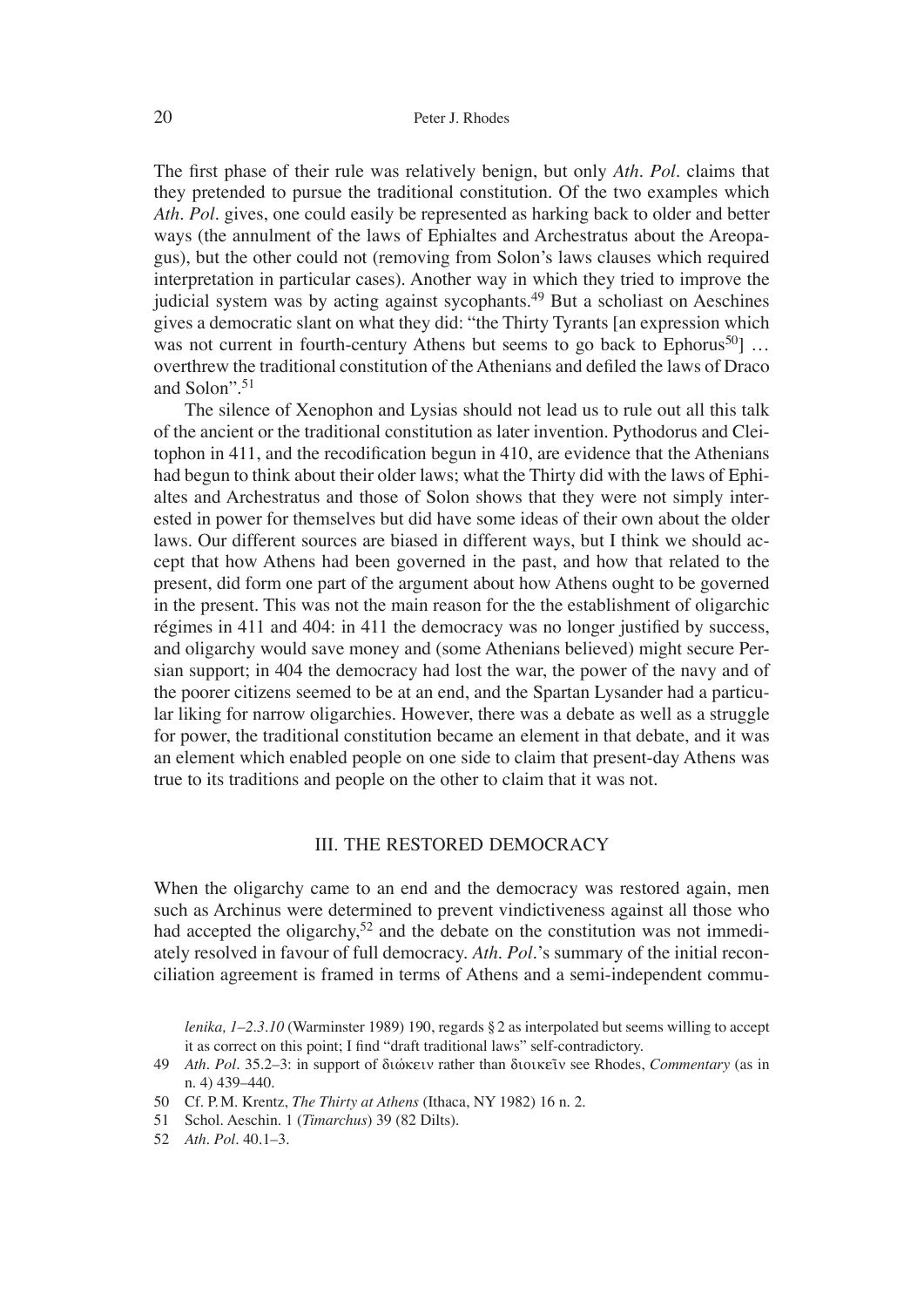nity at Eleusis, without any mention of democracy or oligarchy; "in accordance with tradition" appears in clauses concerning the sanctuary at Eleusis and trials for homicide.<sup>53</sup> Andocides reports the appointment of an interim government of Twenty, and the decree of Tisamenus, which provided for Athens to be governed "in accordance with tradition", for the use of the laws of Draco and Solon, and the enactment of such additional laws as might be needed, and for the entrusting of the completed code to the Areopagus.<sup>54</sup> We have no evidence that the Areopagus ever did anything to look after the code of laws, but this revival of its old status as guardian of the laws<sup>55</sup> recalls the annulment of the laws of Ephialtes and Archestratus by the Thirty.

There was a proposal by Phormisius, apparently supported by Sparta, that citizenship should be limited to those who owned some land – continuing, apparently less restrictively, the idea behind the Five Thousand in 411–410 and the Three Thousand in 404–403. The proposal was evidently defeated; Dionysius of Halicarnassus quotes part of a speech written by Lysias for an opponent of it, in which it is assumed that the constitution is now to be a democracy and the previous régimes are referred to as oligarchies.<sup>56</sup> In his introduction Dionysius says that the speech is "about not abolishing the traditional constitution at Athens" ( $\pi \epsilon \rho \tilde{\nu}$ ) του μή καταλύσαι thy πάτριον πολιτείαν `Αθήνησι): he may have found the traditional constitution somewhere in the speech, or as a title attached to it,<sup>57</sup> but there is no mention of it in the extracts which he quotes. Fuks notes that the citizenship was a live issue, with Thrasybulus wanting to enfranchise all non-citizens who had fought on the democratic side and Archinus securing a much less generous outcome.<sup>58</sup> Another speech by Lysias is a defence, perhaps in the *dokimasia* for some office, of a man who stayed in Athens but did not hold office under the Thirty: the speaker argues in terms of democracy and oligarchy, claiming that nobody is inclined to either by nature but each man will prefer whichever is more to his advantage, and does not use the *motif* of tradition at all.<sup>59</sup>

Tradition does appear in Lysias' speech *Against Andocides*, written for his trial in 400: what has been restored in Athens is regarded as the traditional constitution, so that the speaker can say, "It is not possible for you to use at the same time the traditional laws (τοις τε νόμοις τοις πατρίοις) and Andocides".<sup>60</sup> Tradition appears also in *Against Nicomachus*, who after the restoration resumed his position as one of the *anagrapheis* of the code of laws. The speaker accuses Nicomachus of inserting some laws and wiping out others in his first term of office, and of omitting traditional sacrifices and inserting new ones in his second term  $-$  whereas the speaker

- 53 *Ath. Pol.* 39.
- 54 Andoc. 1 (*Mysteries*) 81–85. On the Areopagus cf. R. Zelnick-Abramovitz, ch. 6 in this volume.
- 55 *Ath. Pol.* 3.6, 8.4, 25.2; also 4.4, in the "constitution of Draco", which seems to have been invented about this time (cf. Fuks, *Ancestral Constitution* [as in n. 1] 84–101).
- 56 Lys. 34 *ap.* Dion. Hal. 525–534. *Lys.* 31–34 (pp. 48–53 Usener & Radermacher).
- 57 Cf. Fuks, *Ancestral Constitution* (as in n. 1) 40–48.
- 58 Fuks, *Ancestral Constitution* (as in n. 1) 46. See *Ath. Pol.* 40.2 with Rhodes, *Commentary* (as in n. 4) 474–477, R&O 4.
- 59 Lys. 25. (*Overthrowing Democracy*).
- 60 Lys. 6 (*Andocides*) 8.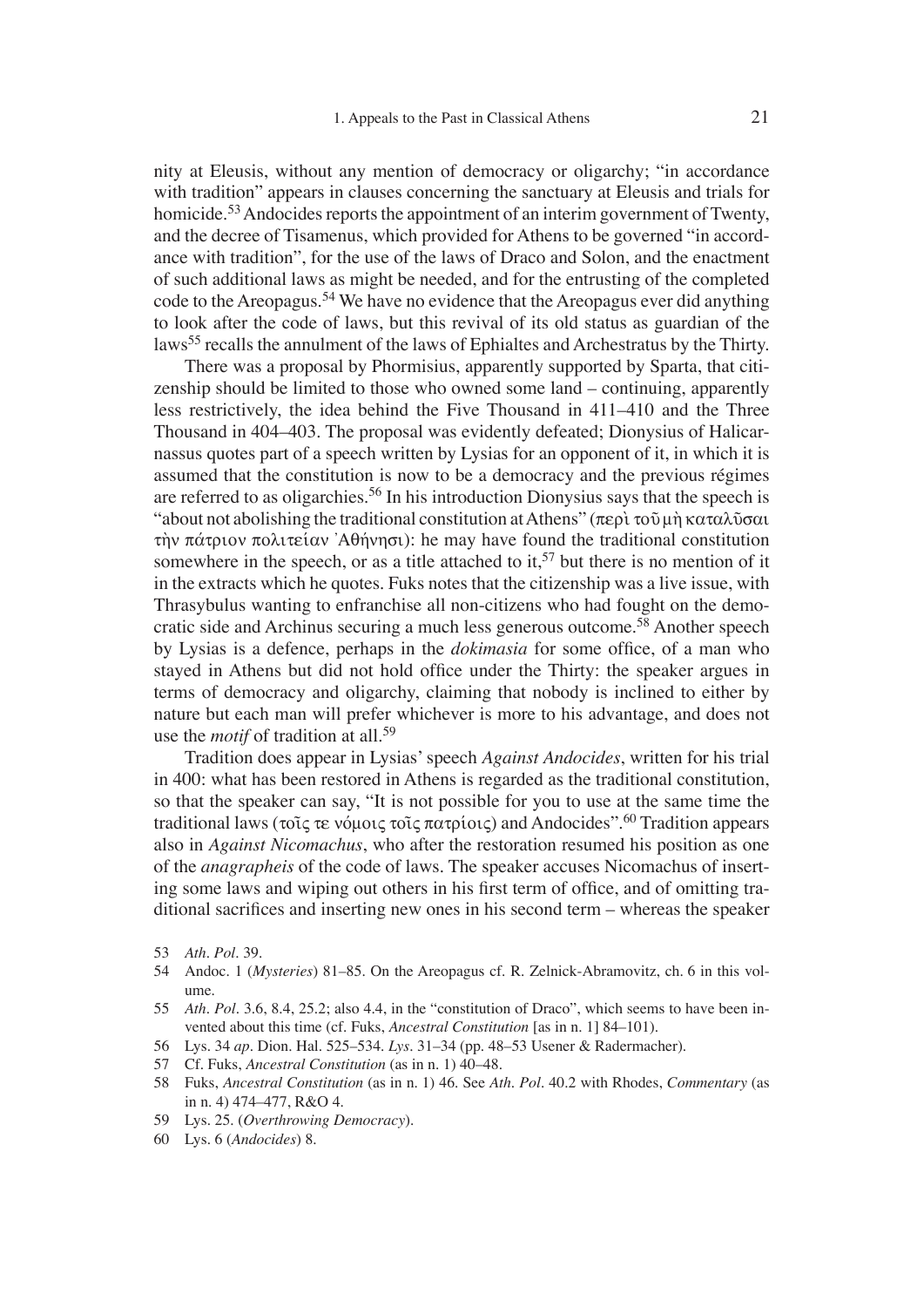claims that sacrifices ought to continue in accordance with tradition.<sup>61</sup> A favourable view of Nicomachus would be that (as I suggested above) he and his colleagues were trying to incorporate changes which had been enacted since the time of Solon and that this was what they had been expected to do, but that this made him vulnerable to an attacker who insisted on the letter of the instructions and claimed that the *anagrapheis* ought simply to have transcribed the original laws of Draco and Solon.

In spite of that speaker, by committing themselves to the traditional constitution and to the laws of Draco and Solon, the Athenians did not seriously intend to go back to the régime of the early sixth century and abandon all subsequent developments: they were claiming that the democracy as it had developed was the culmination of tradition rather than a departure from it, but they were not immediately closing all doors. There was some room for negotiation over how this commitment was to be applied in the post-403 world, and this may have helped to secure the peaceful acceptance of the settlement.

And room for negotiation was to become increasingly important in this new world. Immediately, Phormisius' citizenship proposal was defeated; whatever became of Nicomachus, the new code of laws was accepted, and there is no indication that the Areopagus needed to act or did act to guard it. Various early-fourth-century changes,  $62$  such as the introduction of pay for attending the assembly,  $63$  and the use of men in their last year on the army lists as arbitrators for the higher-value private lawsuits,  $64$  were in the spirit of the fifth-century democracy; what could have been seen as a departure from democratic tradition, the institution of a procedure of *nomothesia* separate from the decree-making of the assembly, to change or add to the code of laws, was probably accepted as a defence of the democracy, to save it from being intimidated into abolishing itself as it had been in 411 and 404.

As the speaker against Phormisius predicted, the Athenians' experiences of oligarchy were such as to prevent even their descendants from wanting a change of constitution:65 nobody active in politics would now admit to being opposed to democracy. But the discourse had changed. As R. Osborne has argued, one result of the debate which had been going on was that there was no longer a polarisation between democrats and oligarchs, which had made men who disliked one form of constitution feel bound to engage in a revolution to introduce the other; instead it became possible, while adhering to the principles of democracy and the traditional constitution, to argue for improvements in particular respects.<sup>66</sup> Plato and Aristotle, not active in politics, were both critical of democracy and particularly of extreme

- 61 Lys. 30 (*Nicomachus*) 2, 17–21.
- 62 On the changes mentioned in this and the following paragraphs see P. J. Rhodes, e. g., in *C. A. H.* VI (2nd ed. Cambridge 1994) 567–572.

- 64 *Ath. Pol.* 53.2–6.
- 65 Lys. 34 (*Traditional Constitution*) 1.
- 66 R. Osborne, "Changing the Discourse", in K. A. Morgan (ed.), *Popular Tyranny: Sovereignty and Its Discontents in Ancient Greece* (Austin, TX 2003) 251–272 = his *Athens and Athenian Democracy* (Cambridge 2010) 267–287(–288). I develop this idea in P. J. Rhodes, "Stability in the Athenian Democracy after 403 B. C.", *Denkschrift* for W. Eder (forthcoming). Contrast the view of the Old Oligarch, written (I believe) in the mid 420's, that beyond minor tinkering it

<sup>63</sup> *Ath. Pol.* 41.3.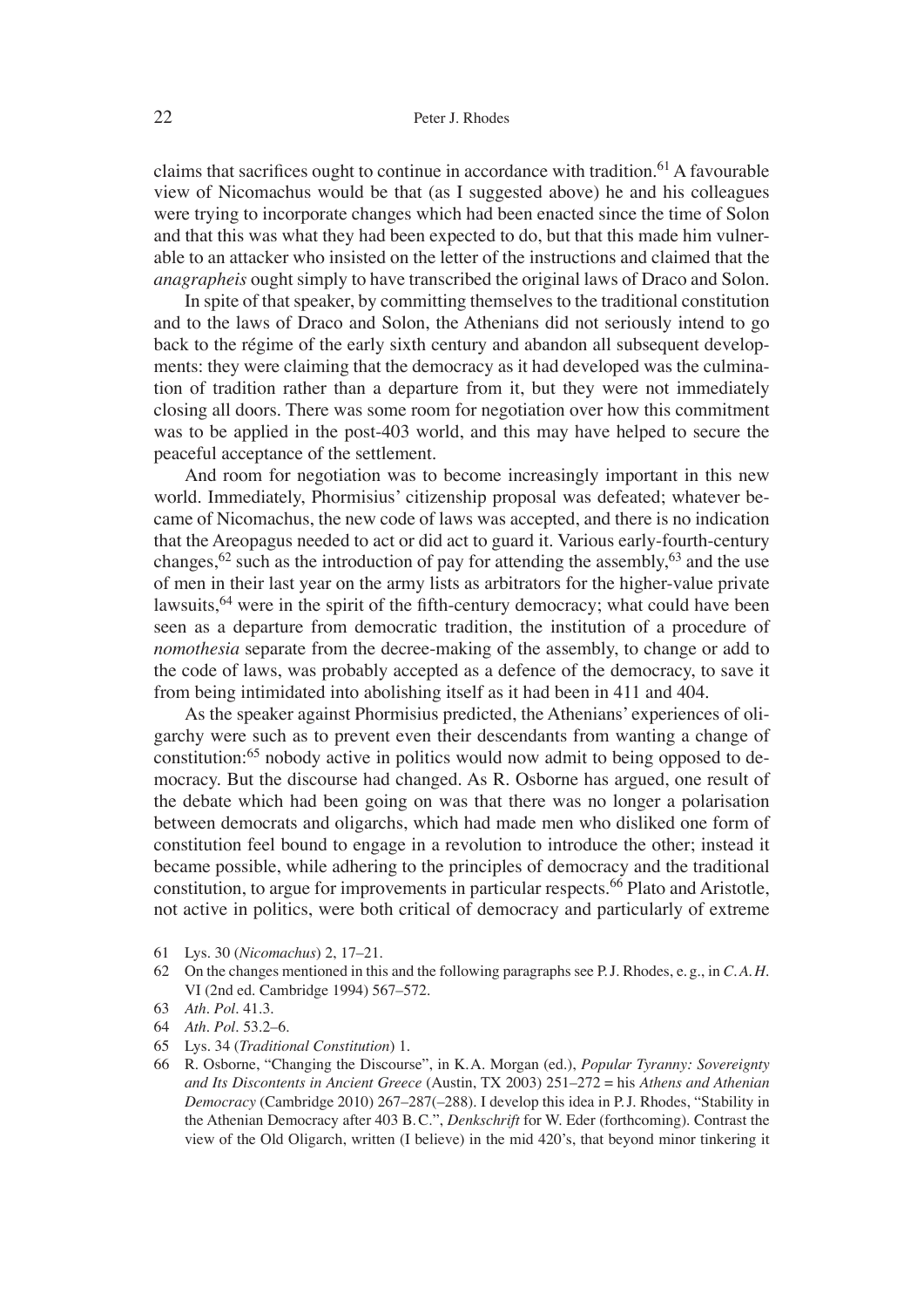democracy – in general terms, rather than focusing on Athens in particular, but the fact that such comments were made and tolerated no doubt made it easier for men who were active in politics to suggest that the current dispensation was not necessarily ideal.

By the middle of the century, some of the improvements introduced were in fact departures from democracy as the late fifth century had understood it: for instance, the move towards comparative experts in the principal secretaryship of the state,  $67$ the appointment of powerful elected treasurers, first *epi to theorikon* and later *epi tei dioikesei*, 68 and most strikingly the resurgence of the Areopagus, as a body which made *apophaseis* to the assembly on the assembly's initiative or its own.<sup>69</sup> There was room for manoeuvre and room for dispute in the interpretation of these changes. The office *epi to theorikon* seems to have been accepted while it was held by Eubulus and his associates, though Demosthenes wanted surplus revenue to be paid not to the theoric fund but to the stratiotic fund, as probably it had been before the theoric fund was created: $70$  but after Demosthenes had become theoric treasurer, in  $337/6$ ,<sup>71</sup> the office was perceived as undemocratic, and it is probably here that we should place the law of Hegemon which weakened it.<sup>72</sup> From their beginning in the mid 340's the *apophaseis* of the Areopagus were frequently supportive of Demosthenes: this too came to be seen as undemocratic by his opponents, and that I think explains the law of late  $337/\underline{6}$ , enacted when they were in the ascendant, which threatened the Areopagus with suspension if the democracy were overthrown.<sup>73</sup> I do not think there was any danger that the democracy would be overthrown, either by a group within Athens or by Philip of Macedon; but Demosthenes was identifying democracy with freedom from external control rather than with an internal state of affairs, and while he used the language of democracy to label his opponents unpatriotic they responded by claiming that it was in fact he who was undemocratic.

would not be possible to modify the constitution while retaining the democracy: [Xen.] *Ath. Pol.* 3.8–9.

- 67 *Ath. Pol.* 54.3 with Rhodes, *Commentary* (as in n. 4) 599–603.
- 68 *Epi to theorikon*, *Ath. Pol.* 43.1; *epi tei dioikesei* not in *Ath. Pol.* There were, as Dr. Epstein reminds me, already some elected civilian officials earlier, but these treasurers were powerful men active where elected officials had not been used before.
- 69 Not in *Ath. Pol.* On the Areopagus see ch. 6 in this volume by R. Zelnick-Abramovitz.
- 70 On how money was provided for the theoric and the stratiotic fund see the discussions of M. H. Hansen, "The Theoric Fund and the *Graphe Paranomon* Against Apollodorus", *GRBS* 17 (1976) 235–246; E. M. Harris, "Demosthenes and the Theoric Fund", in R. W. Wallace/E. M. Harris (eds.), *Transitions to Empire … in Honor of E. Badian* (Norman, OK 1996) 57–76 = his *Democracy and the Rule of Law in Classical Athens* (New York 2006) 121–139. I believe that before the creation of the theoric fund the stratiotic fund had received an allowance in the *merismos* and any surplus revenue; when the theoric fund was created it received an allowance in the *merismos* and surplus revenue was redirected to it; but in time of war surpluses could once more be paid to the stratotic fund.
- 71 Aeschin. 3 (*Ctesiphon*) 24–26, Dem. 18. (*De Cor.*) 113.
- 72 Aeschin. 3 (*Ctesiphon*) 25: see Rhodes, *Boule* (as in n. 23) 235–240.
- 73 *Agora* XVI 73 = R&O 79. On the Areopagus ch. 6 see in this volume by Zelnick-Abramovitz.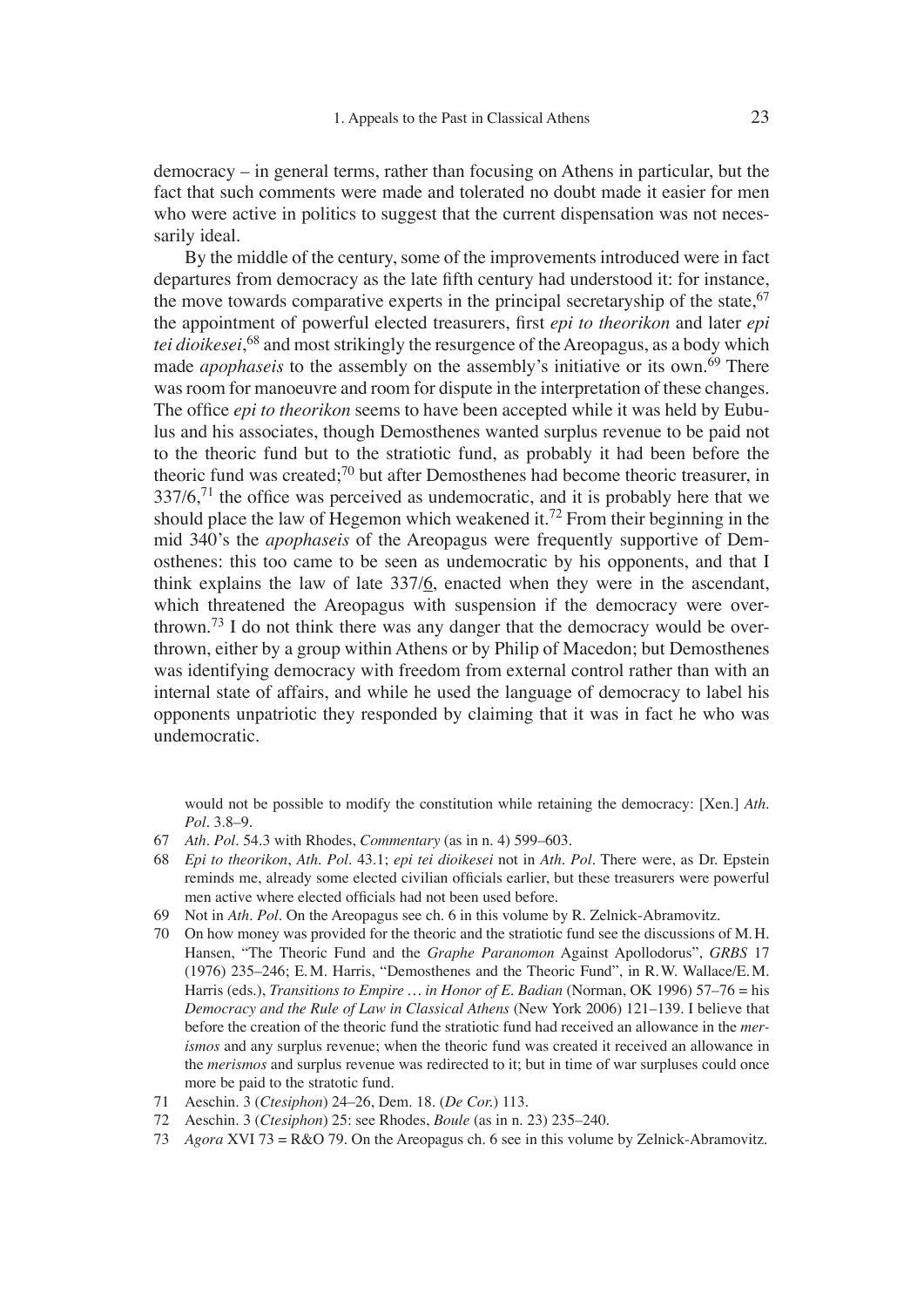#### 24 Peter J. Rhodes

Appeals to the past had a part to play in this new world and its new discourse. If the time of Pericles was one when the Athenians were proud that the present was better than the past, the fourth century was a time when various Athenians claimed that in various ways the past had been better than the present. In the past Athens had ruled the Aegean and had kept the Asiatic Greeks free from Persia, but after the Peace of Antalcidas in 387/6 the Asiatic Greeks were returned to Persia, and (a complaint already sometimes made during the Peloponnesian  $\text{War}^{74}$  instead of uniting to fight against Persia the Greeks were divided and fighting amongst themselves. The politicians of the past were far greater than those of the present (Pericles was commonly, in accordance with Thucydides, regarded as the last of the good old politicians, though in Plato's *Gorgias* Socrates argues that he and his fifth-century predecessors were bad too, and Isocrates puts him at the beginning of the decline<sup>75</sup>); and in the past the state had not honoured great men with statues and even great men had been content with modest houses.76

The Athenians did in foreign affairs invoke the history of the fifth century as they tried to work out how to live in the world of the fourth century. Athens' role in the Persian Wars of the early fifth century, and in the Delian League seen as a continuation of the patriotic struggle against the barbarian enemy, was already a subject for mention and for *aposiopesis* in Athenian speeches in Thucydides,<sup>77</sup> and it was deployed in various ways in the fourth century. Isocrates in his *Panegyric* of *c.* 380, while nominally arguing for reconciliation between Athens and Sparta and cooperation in a new war against Persia, devoted much of his space to boasting of Athens' record in the Persian Wars and the Delian League, and to criticising Sparta's more recent conduct<sup>78</sup> – shortly before the foundation of the Second Athenian League, but that League combined with a promise to champion the freedom of the Greeks against Sparta a promise to abstain from practices which had made the Delian League unpopular,<sup>79</sup> which implies a less favourable view of the Delian League than was given by Isocrates. The *Panegyric* was written shortly after the Peace of Antalcidas, in 387/6, had finally returned the Asiatic Greeks to Persia, and it contains the earliest certain mention of the alleged mid-fifth-century Peace of Callias between Athens and Persia, <sup>80</sup> which was invoked (and, I should say, invented) after

- 74 Ar. *Pax* 195–196, 406–408, *Lys.* 1128–1135; Gorg. *Olymp.*, *Epitaph.* (82 a 1. iv–v DK). The theme then appears in Lys. 33 (*Olymp.*), and in Isocrates from 4 (*Paneg.*) onwards.
- 75 Thuc. 2.65, cf. e. g. *Ath. Pol.* 28.1, 3; contr. Pl. *Grg.* 515c–517a, Isoc. 8 (*Peace*) 126–133.
- 76 Statues: Conon after the battle of Cnidus in 394 the first Athenian since Harmodius and Aristogeiton to be publicly honoured with a statue, Dem. 20 (*Leptines*) 68–70, cf. (not mentioning Conon but contrasting fifth and fourth centuries) 23 (*Aristocrates*) 196–198, also Aeschin. 3 (*Ctesiphon*) 181–182. Houses: Dem. 23 (*Aristocrates*) 206–209, 3 (*Ol. 3*) 25–26. Archaeological evidence suggests that in Greece generally the rich did start to build grander houses from the middle of the fourth century: S. von Reden in W. Scheidel *et al.* (eds.), *The Cambridge Economic History of the Greco-Roman World* (Cambridge 2007) 400–401.
- 77 Thuc. 1.73.2–74.4, cf. 5.89, 6.83.1–2.
- 78 Persian Wars, Isoc. 4 (*Paneg.*) 85–99; Delian League, 100–9; Sparta, 110–28.
- 79 *IG* II2 43 = R&O 22. 9–12, 19–46.
- 80 Isoc. 4 (*Paneg.*) 120 cf. 85: for later fourth-century references see *Staatsverträge* 152 or R. Meiggs, *The Athenian Empire* (Oxford 1972), 487–488.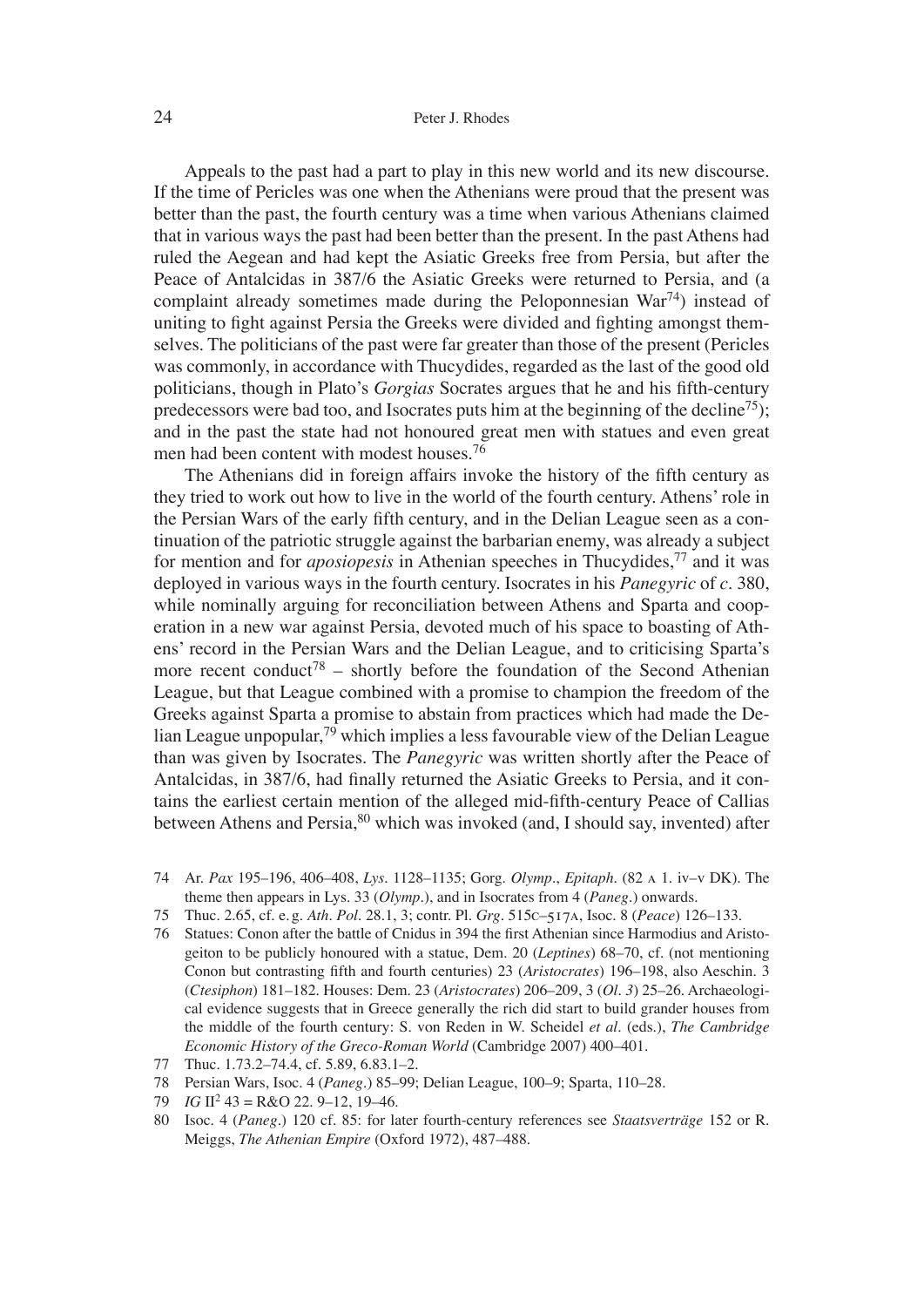the Peace of Antalcidas to point the contrast between the shame of that and the glory of the time when Athens had driven the Persians out of the Aegean. Over the next half-century a number of fifth-century documents for which there is no fifth-century evidence were discovered or (more probably) constructed to make the past more vivid, and they begin to appear in the literature.<sup>81</sup> Here again the prospectus of the Second League reflects a different viewpoint: the new League accepts the Peace of Antalcidas, and proposes to defend it against Spartan abuse of it.<sup>82</sup>

On the whole, it seems, in the 370's the League tried to live up to its promises, but it did not afterwards, when there was no longer any need to champion the Greeks against Sparta. At the end of the Social War of 356–355, in *On the Peace* Isocrates rejected a policy of naval empire as disastrous; but *c.* 353 in his *Antidosis* there are again brief references to the Delian League as something to be proud of,<sup>83</sup> and in the *Panathenaic* of *c*. 340 he claims that fifth-century Athens rightly decided that it was better to develop its naval power, in spite of the attendant disadvantage, than to submit to Sparta; Athens contributed more than Sparta to the defeat of the Persians, and both behaved better and was more successful against Persia in its period of supremacy than Sparta afterwards.<sup>84</sup>

Philip of Macedon could be seen as a new barbarian threat to the Greeks, and so the Persian Wars could be recalled in connection with resistance to him. Aeschines, in the period after the fall of Olynthus in 348 when he was eager for action against Philip, read out in the assembly the decrees of Miltiades and Themistocles, and the ephebic oath.85 It was probably in the 340's that the ephebic oath and a version of the oath sworn before the battle of Plataea were inscribed together.<sup>86</sup> Aeschines says that in the debate on the Peace of Philocrates with Philip, in 346, when he was in favour of peace, other speakers invoked the Propylaea, the battle of Salamis and the tombs and trophies of the ancestors, but he himself said the Athenians should emulate past achievements, including those in the Persian Wars, but also should avoid past mistakes, such as the Sicilian expedition of 415–413 and the refusal to make peace towards the end of the Peloponnesian War, when Athens was still in a good position.<sup>87</sup> The Athenian decree condemning Arthmius of Zelea for

- 81 See especially C. Habicht, "Falsche Urkunden zur Geschichte Athens im Zeitalter der Perserkriege", *Hermes* 89 (1961) 1–35.
- 82  $IG II^2 43 = R&O 22. 12-19.$
- 83 Isoc. 15 (*Antid.*) 233, 307.
- 84 Better to develop naval power, Isoc. 12 (*Panath.*) 114–118; Athens did better than Sparta, 49– 69. Cf. below in this volume, p. ■■.
- 85 Dem. 19 (*F. L.*) 303.
- 86 R&O 88. (H. van Wees argues that the inscribed version of the oath, as opposed to the literary versions, is the oath actually sworn in 479: "The Oath of the Sworn Bands: The Acharnae Stela", in A. Luther/M. Meier/L. Thommen [eds.], *Das frühe Sparta* [Stuttgart 2006] 125–164. P. M. Krentz, "The Oath of Marathon, Not Plataia", *Hesperia* 76 [2007] 731–742, thinks the inscribed oath was the Athenian oath before Marathon, which served as a precedent for the Greek oath before Plataea, and dates the inscription to the second quarter of the century, but I should not expect the singling-out of Thebes in an oath before Marathon.)
- 87 Aeschin. 2 (*F. L.*) 74–77. Similarly, examples of mistakes in Athens' past policies were given (with factual errors) in Andoc. 3 (*Peace*) 3–12, repeated by Aeschin. 2 (*F. L.*) 172–176 – or, if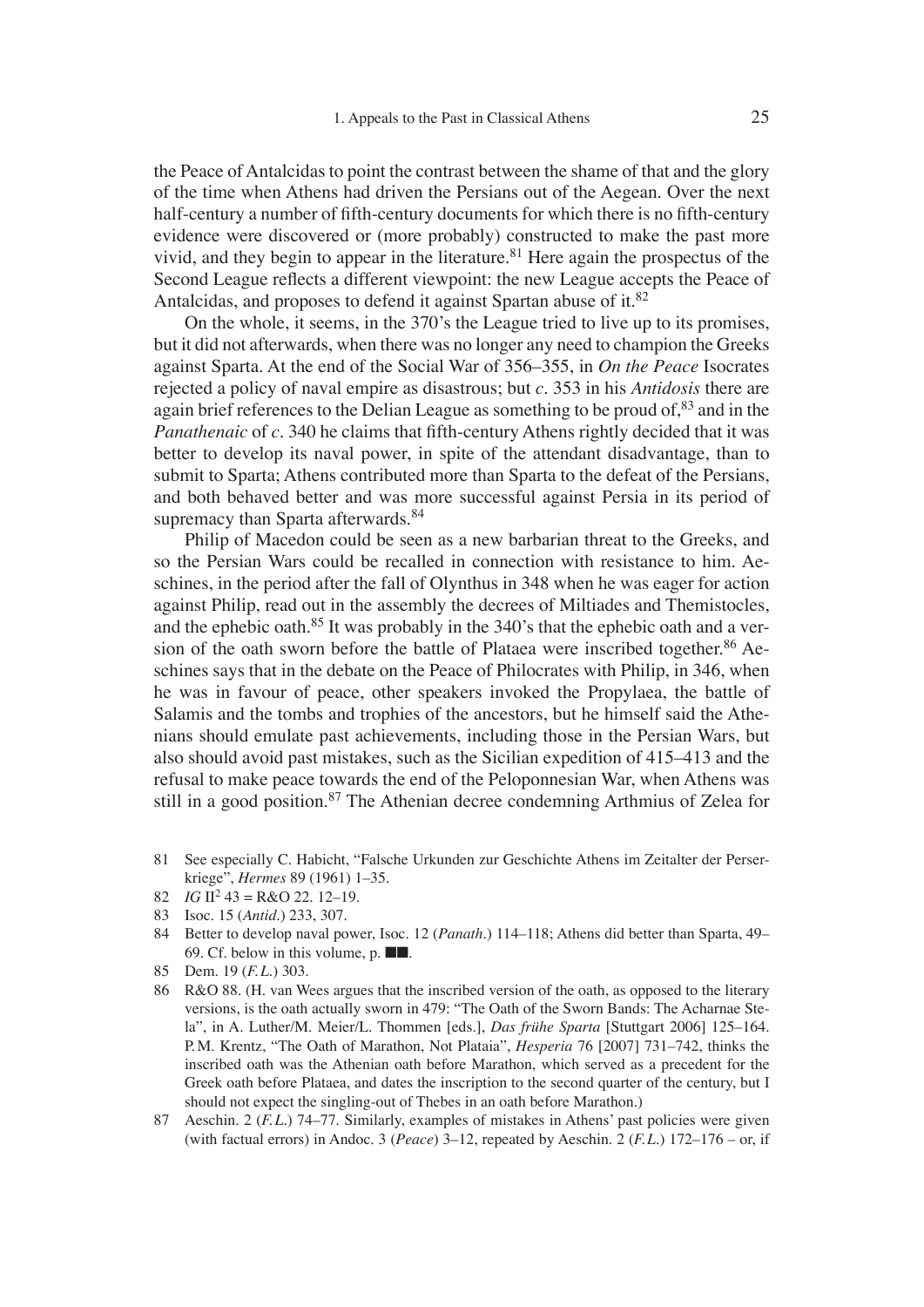taking Persian gold to the Peloponnese receives its first surviving mention in Demosthenes' *Embassy* speech against Aeschines in 343, and further mentions by him and others over the next twenty years.<sup>88</sup> In the "crown" trial of 330, Demosthenes had to defend his making an alliance with Athens' former enemy Thebes in 339, on terms apparently more favourable to Thebes than to Athens. This provided another opportunity to recall the burdens which Athens had borne on behalf of all the Greeks in the Persian Wars – and we now know from the recently deciphered palimpsest that Hyperides invoked the Persian Wars in exactly the same way in his own defence against Diondas a few years earlier.89

To return to the government of Athens. Although, as I have said above, I believe that those who wanted could and did distinguish between laws of Solon and later laws, the orators frequently attributed to Solon any laws which they claimed to be good laws which ought to be obeyed and to be upheld by the courts, including enactments which were demonstrably later.<sup>90</sup> And this was not just a manner of speaking: Solon was taken seriously as the author of these laws. *Ath. Pol.* remarks on Cleon as the first man to adopt a flamboyant manner when speaking in the assembly;<sup>91</sup> and Aeschines, after invoking Solon as the author of various laws and making typical comments on his intentions, went on to contrast the manner of Timarchus with the dignified manner of earlier leaders, and cited in support of this a suitably sober statue of Solon on Salamis – to which Demosthenes replied that the statue was less than fifty years old and reflected no genuine knowledge of Solon, and that in more important matters than posture Aeschines had himself fallen short of the Solonian model.<sup>92</sup>

The first time we encounter new suggestions that the government of Athens was better in the past than in the present is in the writings of Isocrates; and with the late fifth century in mind he is careful to insist that he is not calling for an oligarchy. In *On the Peace* he complains that men favouring peace are suspected of oligarchy and men favouring war are admired as democrats, though it was in war that the democracy had been overthrown before.<sup>93</sup> About the same time he focused directly on internal affairs in his *Areopagitic*. Here the theme is that the democracy of the present day has been corrupted from that of the ancestors, the one which was established by Solon and re-established after the tyranny by Cleisthenes, and which made Athens the greatest power in Greece.<sup>94</sup> It was based on equal rights for those who

E. M. Harris is right, first by Aeschines and then repeated by the spurious Andoc. 3: "The Authenticity of Andokides' *De Pace*: A Subversive Essay" in P. Flensted-Jensen/T. H. Nielsen/L. Rubinstein (eds.), *Polis and Politics … Presented to Mogens Herman Hansen* (Copenhagen 2000) 479–505.

- 88 Dem. 19 (*F. L.*) 271; for later references see Meiggs, *Athenian Empire* (as in n. 80) 508–512.
- 89 Dem. 18 (*De Cor.*) 199–208, 238 (cf. 96–99, citing occasions in the early fourth century when Athens had stood up for the right in spite of past enmities); Hyperides, C. Carey *et al.*, "Fragments of Hyperides'*Against Diondas* from the Archimedes Palimpsest", *ZPE* 165 (2008) 1–19.

92 Aeschin. 1 (*Timarchus*) (6–)25–32, Dem. 19 (*F. L.*) 251–256.

94 Isoc. 7 (*Areop.*) 15–17.

<sup>90</sup> Most glaringly, the decree of Demophantus of 410/09: Andoc. 1 (*Mysteries*) 95–98.

<sup>91</sup> *Ath. Pol.* 28.3.

<sup>93</sup> Isoc. 8 (*Peace*) 51.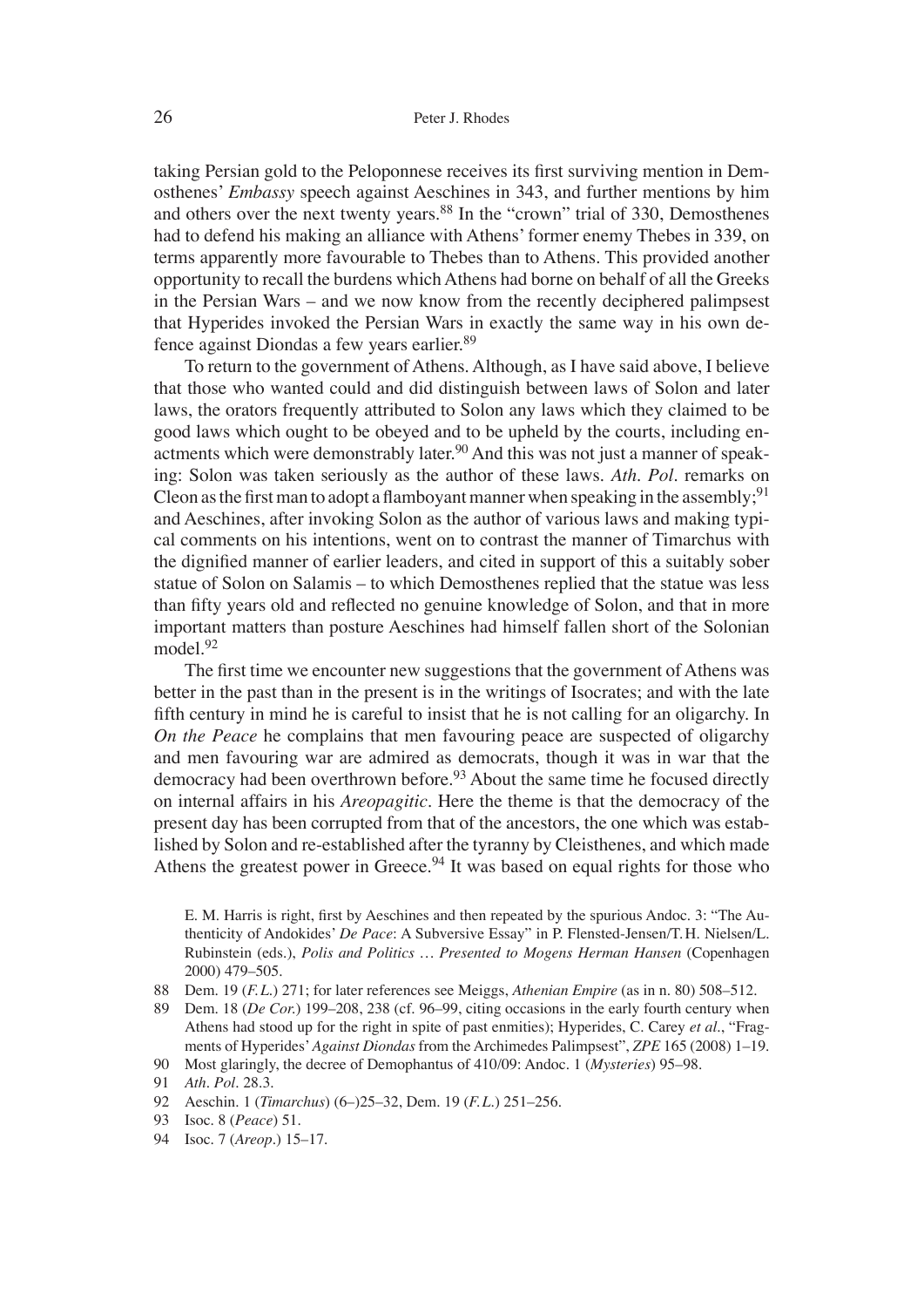were equally deserving, and on election rather than allotment;<sup>95</sup> on traditional sacrifices rather than expensive new-fangled celebrations;<sup>96</sup> and on a supervision of *eukosmia* by the Areopagus, which leads him to regret the fifth-century reduction in the Areopagus' powers.  $97$  He ends by defending himself against the charge of desiring an oligarchic revolution: experience of the Thirty shows that even the worst democracy is better than oligarchy, and what he wants is the *patria dioikesis*. 98 His view of Athens' past is naïve and distorted, but the rise of the elected theoric treasurer soon after this speech and the revival of the Areopagus as a politically important body in the 340's suggest that he was in touch with men active in politics.

The *Antidosis* is not much concerned with Athens' government, but it mentions great leaders of the past: Solon created a *dioikesis* which is still admired, and Cleisthenes expelled the tyrants and established the democracy which was the cause of the greatest blessings for the Greeks; Themistocles was responsible for the defeat of the Persians which laid the foundation for the empire, and Pericles adorned Athens with fine buildings and created a financial surplus.<sup>99</sup> What is particularly denounced in present-day Athens is the influence of sycophants<sup>100</sup> – and we may remember, though of course Isocrates does not remind us, that curbing sycophants was one of the things which the Thirty had done in the early, good phase of their rule.

There is evidence in other texts of this time that Solon's régime was distinguished from the present-day democracy. It is worth noticing here the one clearly biased fragment from Androtion, a politician who about the middle of the century wrote an *Atthis*: the admired Solon cannot have been a revolutionary who cancelled debts; he merely alleviated debts by juggling with the currency.101 Also in Aristotle's *Politics* and the *Ath. Pol.* it is argued that not all the features of the later democracy were intended by Solon.<sup>102</sup>

Isocrates' last major work, the *Panathenaic*, is devoted to "the achievements of the city and the virtue of the ancestors", and more specfically to the claim that Greece has benefited more from Athens than from Sparta.<sup>103</sup> When he turns to constitutions, he begins with the surprising remark that "our fathers, while considering the constitution of the ancestors generally superior, justifiably thought it better to change to a constitution which would enable Athens to develop its naval power and get the upper hand over Sparta".104 The constitution of the ancestors is this time attributed to Theseus, and it is said that the régime in force from then until the tyranny of Pisistratus combined democracy with the selection of worthy men as leaders –

- 95 Isoc. 7 (*Areop.*) 21–23.
- 96 Isoc. 7 (*Areop.*) 29–30; cf. earlier 2 (*Nicocles*) 20, and Lys. 30 (*Nicomachus*) (above).
- 97 *Eukosmia*, Isoc. 7 (*Areop.*) 37-39; fifth-century, 50-51.
- 98 Isoc. 7 (*Areop.*) 56–78.
- 99 Isoc. 15 (*Antid.*) 232–236, cf. 306–308.
- 100 Isoc. 15 (*Antid.*), e. g. 174–175, 230, 237, 288, 300, 309, cf. 8 (*Peace*) 130, 133.
- 101 Androt. *FGrH* 324 F 34 *ap.* Plut. *Sol.* 15.3–4.
- 102 Arist. *Pol.* 2.1274a3–21, *Ath. Pol.* 9.2.
- 103 Isoc. 12 (*Panath.*) 5; 41–112.
- 104 Isoc. 12 (*Panath.*) 113–118.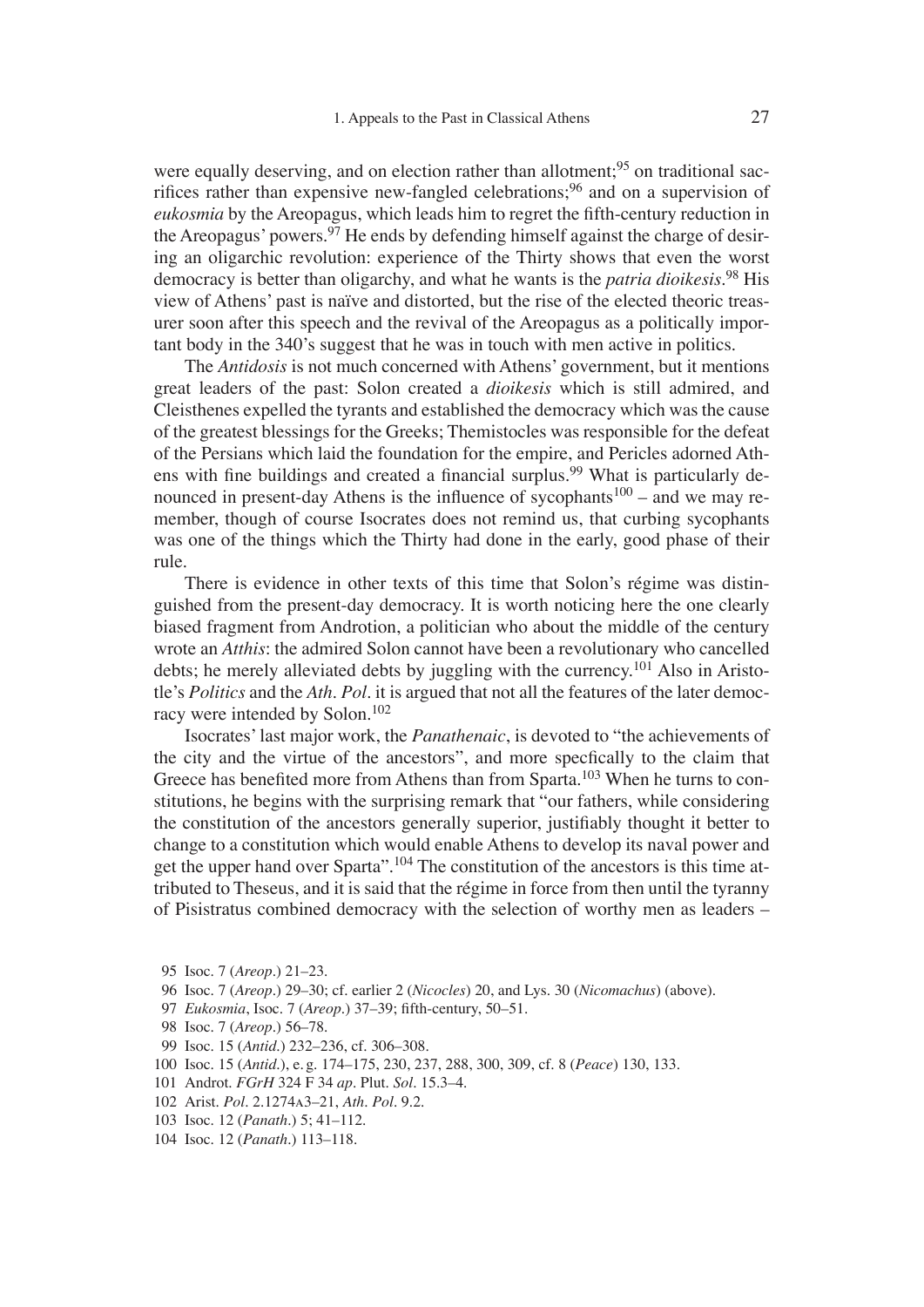and that it was imitated by Lycurgus in Sparta when he created a mixture of democracy and aristocracy (τήν τε δημοκρατίαν ... την αριστοκρατία μεμιγμένην).<sup>105</sup> Theseus had been associated with democracy before, in Euripides' *Supplices* and in Isocrates' *Helen* and *Panegyric*: 106 about the same time as the *Panathenaic* he appears as founder of the democracy in Apollodorus' speech *Against Neaera*, 107 and in the *Ath. Pol.*, written in the 330's, he takes one of the early steps towards democracy.108

The cult of Demokratia was instituted perhaps at the restoration in 403, perhaps earlier than that;<sup>109</sup> but it is particularly in the 330's that we find direct evidence of it. The relief on the *stele* carrying the anti-tyranny law of 337/6 has been identified as Demos crowned by Demokratia,110 a statue of Demokratia was set up by the council in  $333/2$ , <sup>111</sup> and the generals sacrificed to Demokratia in  $332/1$  and  $331/0$ , <sup>112</sup> This was a decade in which there was a great deal of visible attachment to democracy, but with the renewed interest in Theseus and Demosthenes' identification of democracy with external freedom there must have been increasing uncertainty as to precisely what democracy was.

In the years after Athens' defeat at Chaeronea and incorporation in the League of Corinth appeals to the past had a part to play in the restoration of Athens' pride and morale. Lycurgus was a man interested in every aspect of Athens' religion and Athens' heritage, and among other things at this time texts of Aeschylus, Sophocles and Euripides were edited, and festivals were reorganised and their funding secured.113 The one speech of Lycurgus which survives is *Against Leocrates*, the prosecution of a man who had left Athens after Chaeronea, and more than a third of this is devoted to an amazing series of *exempla* from the past, beginning with the ephebic oath and the oath allegedly sworn before the battle of Plataea, including Homer, Tyrtaeus and their influence on the men who fought at Marathon and Thermopylae, and ending with a catalogue of appropriately severe punishments inflicted

- 105 Isoc. 12 (*Panath.*) 119–152; 153–155.
- 106 Eur. *Supp.* 381–441; Isoc. 10 (*Helen*) 32–37, 4 (*Paneg.*) 38–40 (without the name in the latter).
- 107 [Dem.] 59 (*Neaera*) 75.
- 108 *Ath. Pol.* 41.2 cf. fr. 2 Kenyon, with Rhodes, *Commentary* (as in n. 4) 74–76. Cf. also the Oligarchic Man of Theophr. *Char.* 26.6, who blames Thesus for the rise of demagogues.
- 109 Restoration, A. E. Raubitschek, "Demokratia", *Hesperia* 31 (1962) 238–243 = his *The School of Hellas* (New York 1991) 223–228; earlier, M. H. Hansen, "Thucydides' Description of Democracy (2.37.1) and the EU-Convention", *GRBS* 48 (2008) 15–26 at 21–22. A painting of Theseus, Demos and Demokratia was placed in the Stoa of Zeus, apparently about the middle of the fourth century (Paus. 1.3.3 with 4): because of the inclusion of Theseus this was dated *c.* 340 by Ruschenbusch, " $\pi \alpha \tau$  puoς  $\pi$ ολιτεία" (as in n. 1) 418 with n. 74, and that suggestion has been revived by N. Humble, "Redating a Lost Painting: Euphranor's Battle of Mantineia", *Historia* 57 (2008) 347–366.
- 110 *Agora* XVI 73 with *Agora* XIV pl. 53. a = R&O 79 with pl. 7.
- 111 *IG* II2 2791.
- 112 *IG* II2 1496. 131–132, 140–141.
- 113 Tragedians, [Plut.] *X. Orat.* 841f; festivals, e. g. *Agora* XVI 75 = R&O 81 (Little Panathenaea), and the attention devoted to the cult of Amphiaraus at Oropus after it had been returned to Athens, *IG* VII 4252, 4253, 4254, *Agora* XV 49.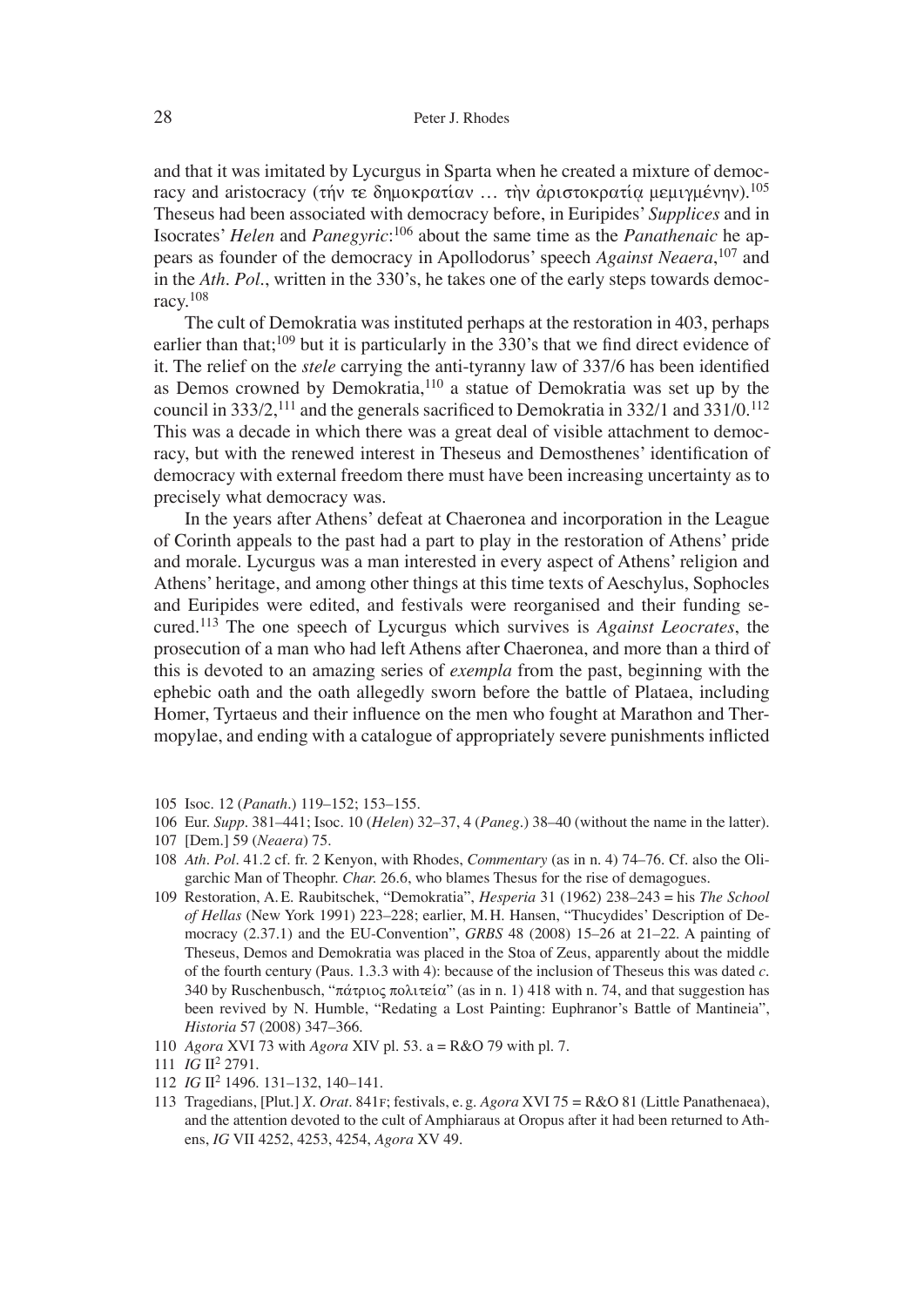in the past.114 It was hoped that Athens' loss of power would not be permanent after 338 any more than it had been permanent after 404, and Athens had to be ready to reassert its independence when the opportunity arose; and the reform of the *ephebeia* in the mid 330's was a contribution to Athens' patriotic needs and its military needs.

#### IV. CONCLUSION

What part, then, did appeals to the past play in classical Athens? At the time of Ephialtes' reform the two sides appealed to different views of the history of the Areopagus, and Cimon was seen by himself and/or by the democrats as wanting to return to the aristocracy of Cleisthenes. In 411 the invocation of Solon (perhaps) and Cleisthenes (certainly) formed part of the propaganda of the oligarchs, trying to assure the people at large that what they were promoting was not a dangerous revolution, and probably this was taken more seriously by some men than by others, both among the oligarchs and among the rest of the citizen body. But then the democrats in turn laid claim to the past, objecting that the oligarchic régime was not the traditional constitution, and on the restoration of the democracy in 410 embarking on a recodification of what were called the laws of Draco and Solon but were in fact the laws which had accumulated down to 411. Thus once more, as in the time of Ephialtes, the past had become an element in the conflict. The traditional constitution was still something to be contested in  $404-403$ , but the dispute was finally resolved in favour of the democrats: the restored democracy claimed to be the traditional constitution based on the laws of Draco and Solon – and here I think it is possible that what had been a matter of dispute came to be something which gained acceptance for the settlement, that the traditional constitution was something which both staunch democrats and men who had dallied with oligarchy could declare their allegiance to.

After that nobody in politics would admit to favouring oligarchy, but there was an increasing realisation that the democracy could be modified, and could even be modified in ways which the fifth-century democracy would have perceived as counter to democracy. And so we find Isocrates claiming that the government of Athens was better in the past than in the present, but insisting that he means an earlier and more respectable form of democracy, not oligarchy; and some of the changes actually made were in line with suggestions which he had advanced. Remarkably, Chaeronea did not lead to a change of régime as defeat in the Peloponnesian War had done: instead we find in the 330's a strong insistence on democracy (combined with uncertainty as to what democracy was) and a strong emphasis on Athens' heritage. Appeals to the past in the fourth century helped to create an atmosphere in which Athens' government could be modified without a revolution, and after Chaeronea they helped Athens to live with a setback which it was hoped would be only temporary.

<sup>114</sup> Oaths, Lyc. *Leocrates* 75–82 (cf. above); Homer and Tyrtaeus, 102–109; punishments, 110–30.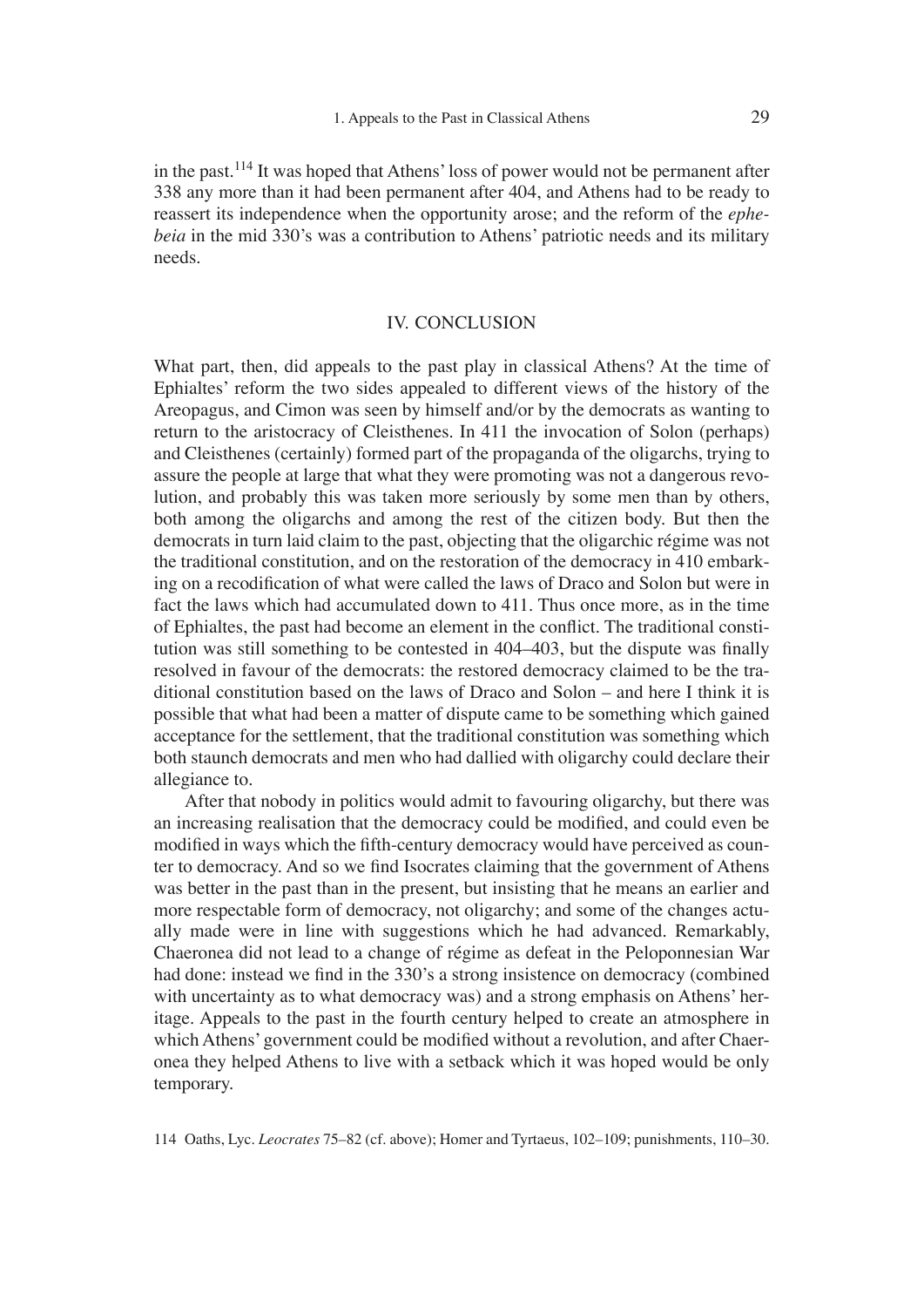#### V. POSTSCRIPT

This is not the end of our story. Athens did not join the rising against Macedon led by Agis of Sparta in 331–330, but when Alexander died in 323 it did think the opportunity had come, and it led another unsuccessful rising, in the Lamian War. In 322/1 the settlement with Antipater of Macedon included the installation of a régime based on a property qualification for citizenship. There is no sign that anybody in Athens had been seriously opposed to the democracy, and there is no reason to suppose that Antipater cared much about Greek forms of constitution. I think the reason for the change is that, thanks to Demosthenes, democracy had come to be identified with opposition to Macedon, so that it was thought that a less democratic régime would be better able to collaborate with Macedon. For the next half-century the régimes in Athens which were most hostile to Macedon were also the most insistent in declaring themselves democratic, $115$  and when the régime of 321 was overthrown in 318 Diodorus writes that "the people ... filled the offices with the most democratic men and condemned those who had held office under the oligarchy".116

But in the accounts of 322/1 there is no mention of oligarchy. Diodorus writes that Antipater "changed the constitution from the democracy" and that the Athenians "were governed in accordance with the laws of Solon", and Plutarch writes that Antipater demanded "the traditional constitution based on a property qualification".<sup>117</sup> Here we are back in the situation of 411: after a quarter of a century in which invocation of the past had helped the Athenians to make changes in their form of government without undergoing a revolution, when they did once more undergo a revolution the past was once more used to make the revolution more palatable by suggesting that it was less of a revolution than it actually was. But yet again the "traditional constitution" was reclaimed for democracy: according to Plutarch, Demetrius Poliorcetes restored the "traditional constitution" when he liberated Athens from Cassander and Demetrius of Phalerum in 307.<sup>118</sup> Finally, in 268/7 the decree of Chremonides for an alliance between Athens and Sparta represented Antigonus Gonatas as an enemy of "the laws and the traditional constitutions" in every city, and that meant the current régime, free from outside interference, which was democratic in Athens but not in some other places.<sup>119</sup>

- 115 On 322/1 and after cf. P.J. Rhodes, "'Classical' and 'Hellenistic' in Athenian History", in E. Dąbrowa (ed.), Greek and Hellenistic Studies (Electrum 11. Kraków 2006) 27–43 at 31–34.
- 116 Diod. Sic. 18.65.6 (cf. the references to democracy and oligarchy in Polyperchon's intentions for the Greek cities, 18.55.2–4). The *diagramma* quoted in 18.56 refers to the constitutions of the time of Philip and Alexander; Plut. *Phoc.* 32.1 writes of Polyperchon's sending a letter to Athens "giving back to them the democracy and ordering them all to be governed in accordance with tradition".
- 117 Diod. Sic. 18.18.4–5, Plut. *Phoc.* 27.5.
- 118 Plut. *Demetr.* 8.7, 10.1.
- 119 *Staatsverträge* 476. 14–16, cf. (restored) 72–74.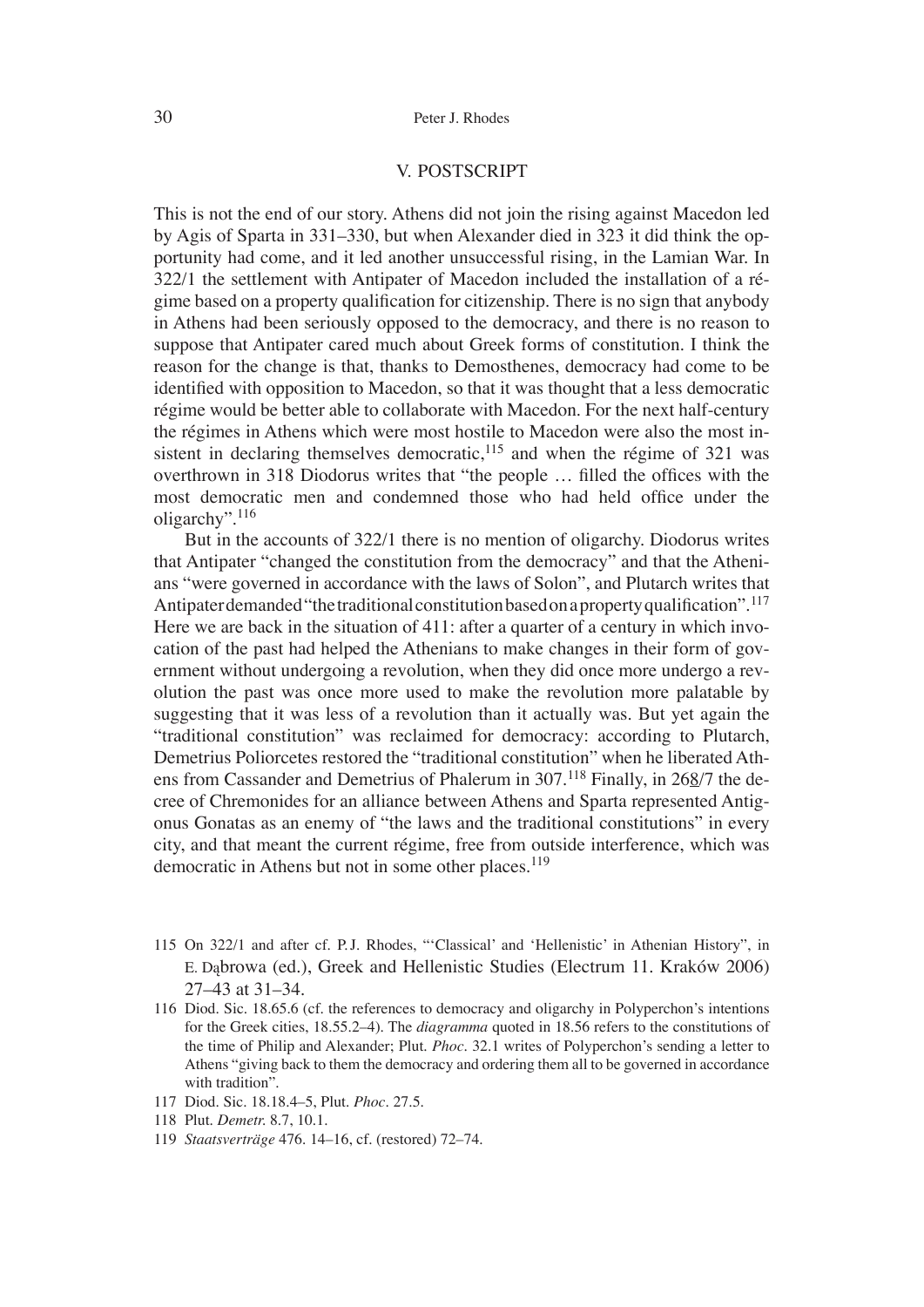## 2. INTEGRATING ATHENS, 463–431 BC

#### Robert W. Wallace

#### I. FREEDOM AND DISCRIMINATION

In contemporary democracies, hostility to immigration, foreigners, and the equal status of women is typically – even by definition – associated with political conservatism. In the United States, the Republican Party openly proclaims itself antiliberal on these issues, in contrast to liberal Democrats. France's National Front and Berlusconi's Forza Italia (since 2008, "Partito delle Libertà") embrace similar attitudes. It may therefore seem paradoxical that in ancient Athens, discrimination against women, foreigners, and immigrants, as well as the expansion of chattel slavery, are commonly linked with the growth of democracy and citizens' freedoms. So for example Josiah Ober has observed, in democratic Athens "the political cohesiveness of the citizenry was partly a product of the oppression of non-citizen groups within the polis." Sarah Pomeroy has written,

a comparison between archaic and classical Athens gives the impression that women were forced into obscurity in the later period. … some women – at least those of the upper class – flourished in an aristocratic society, while none fared as well under the democracy ... The will to dominate was such that [men] had to separate themselves as a group and claim to be superior to all nonmembers: foreigners, slaves, and women.

Victoria Wohl calls classical Athens a "homogeneous and homosocial" society, attained "through the rigorous marginalization and disenfranchisement of … slaves, barbarians, and women." In *The Discovery of Freedom*, Kurt Raaflaub adds that, born in 480, the concept of political liberty evolved from the negative idea of not being ruled, into the positive notion of a citizen as equal partner in ruling, and then to a sense of unbridled freedom to do and say whatever one liked, including dominating others – women, slaves, and Athens' allies, now openly labelled "subjects," *hupêkooi*. 1 Just as the extreme right (and others) in 1930s- and Vichy France linked

1 S. Pomeroy, *Goddesses, Whores, Wives and Slaves* (New York 1975) 78; V. Wohl, *Intimate Commerce. Exchange, Gender, and Subjectivity in Greek Tragedy* (Austin TX 1998) 177–178; D. Schaps, *Economic Rights of Women in Ancient Greece* (Edinburgh 1979) esp. chs. 1 and 6; K. A. Raafl aub, *The Discovery of Freedom*, rev. ed. (Ann Arbor MI 2004) *passim*; see also, e. g., D. Halperin, *One Hundred Years of Homosexuality* (New York and London 1990) 95–96; P. Cartledge, *The Greeks: a Portrait of Self and Others* (Oxford 1993) *passim*; I. Morris, "The Strong Principle of Equality and the Archaic Origins of Greek Democracy," in J. Ober and C. Hedrick (eds.), *Dêmokratia. A Conversation on Democracies*, *Ancient and Modern* (Princeton 1996) 19–49.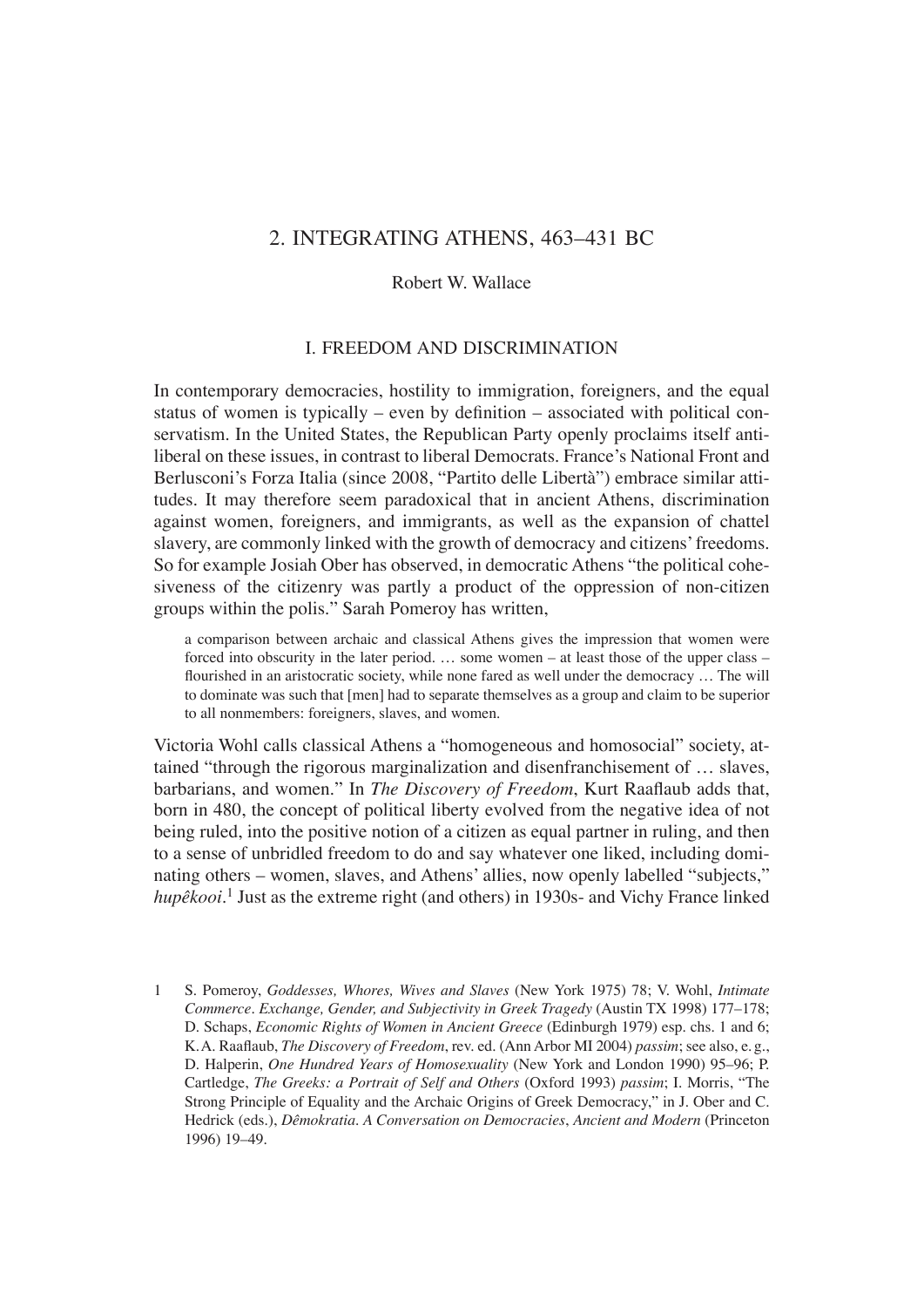various minorities including Jewish citizens with *métèques,*<sup>2</sup> so the National Front has publicly adduced the discriminatory attitudes of Athens' democracy against foreigners in support of its anti-immigration policies.<sup>3</sup> Similarly, classical Athens' hostility to homosexuals – also outsiders subject to public discrimination in official contexts and the theatre – was an argument in the "Colorado Gay Rights Case" (Evans v. Romer) of 1993.4

The current essay seeks to reinforce but also circumscribe these perspectives on ancient Athens. Discriminatory attitudes marked the first two generations of Athens' democracy more systematically than scholars have recognized, also targeting the aristocracy, a development that might have interested Alexander Fuks, a student both of Athens' fifth century constitution and of Greek social and economic strife. In later decades, despite the National Front and its ilk, with important exceptions Attic society became more inclusive and open, for reasons we shall consider, and some of the early democracy's discriminations were seen as aberrant.

#### II. KLEISTHENES' HERRENDEMOKRATIE

However deep the roots of democracy in early Greece, most scholars agree that following the tyranny of Peisistratos and his sons, Athens became democratic in 508/7 under Kleisthenes' leadership.<sup>5</sup> In the new democracy, male citizens explicitly relegated to themselves an egalitarian civic status that therefore they denied to all others.

Symptomatic is the Kleisthenic institution of deme citizen lists, which registered 18-year-old Athenian males. For the first time Athens now officially stated that women and foreign residents were not counted. Hereditary membership in demes meant that outsiders were no longer accepted into the citizen body.

Disbanded under Peisistratos, Athens' hoplite army was now reconstituted.<sup>6</sup> Henceforth all male citizens fought side by side in mass battle lines regardless of

- 2 Charles Maurras, head of *Action française*, denounced "l'anti-France: juifs, Protestants, maçons, métèques". In Jean Renoir's 1939 *La Règle du jeu*, "aux yeux du cuisinier, être ʻjuif,' ʻmétèque' – les deux adjectives s'enchaînent immédiatement dans son propos …", "à l'époque, l'association métèque-juif est trop bien établie": P. Sorlin, "Présence des juifs dans le cinéma français à la veille de la seconde guerre mondiale", in M. Yardeni, *Les juifs dans l'histoire de France* (Leiden 1980) 194, 206.
- 3 In the final chapter of *Born of the Earth: Myth and Politics in Athens* (trs. S. Stewart, Ithaca NY 2000) = *Né de la terre. Mythe et politique à Athènes* (Paris 1996), N. Loraux critiques the National Front's abuse of ancient Athens to promote its anti-immigration policies.
- 4 See R. Posner, *Public Intellectuals: a Study of Decline* (Cambridge, Mass. 2003) 367 and his bibliography in notes 21 and 22.
- 5 See K.A. Raaflaub, J. Ober, and R.W. Wallace (eds.), *The Origins of Democracy in Early Greece* (Berkeley and Los Angeles 2007).
- 6 ([Arist.] *Ath. Pol*. 15.3–4, 18.4, cf. Thuc. 6.56.2 and 58. See H. van Effenterre, "Clisthène et les mesures de mobilisation", *REG* 89 (1976) 1–4, P. Siewert, *Die Trittyen Attikas und die Heeresreform des Klesithenes*, *Vestigia* 33 (Munich 1982) 154, and F. Frost, "The Athenian Military before Cleisthenes", *Historia* 33 (1984) 283–294.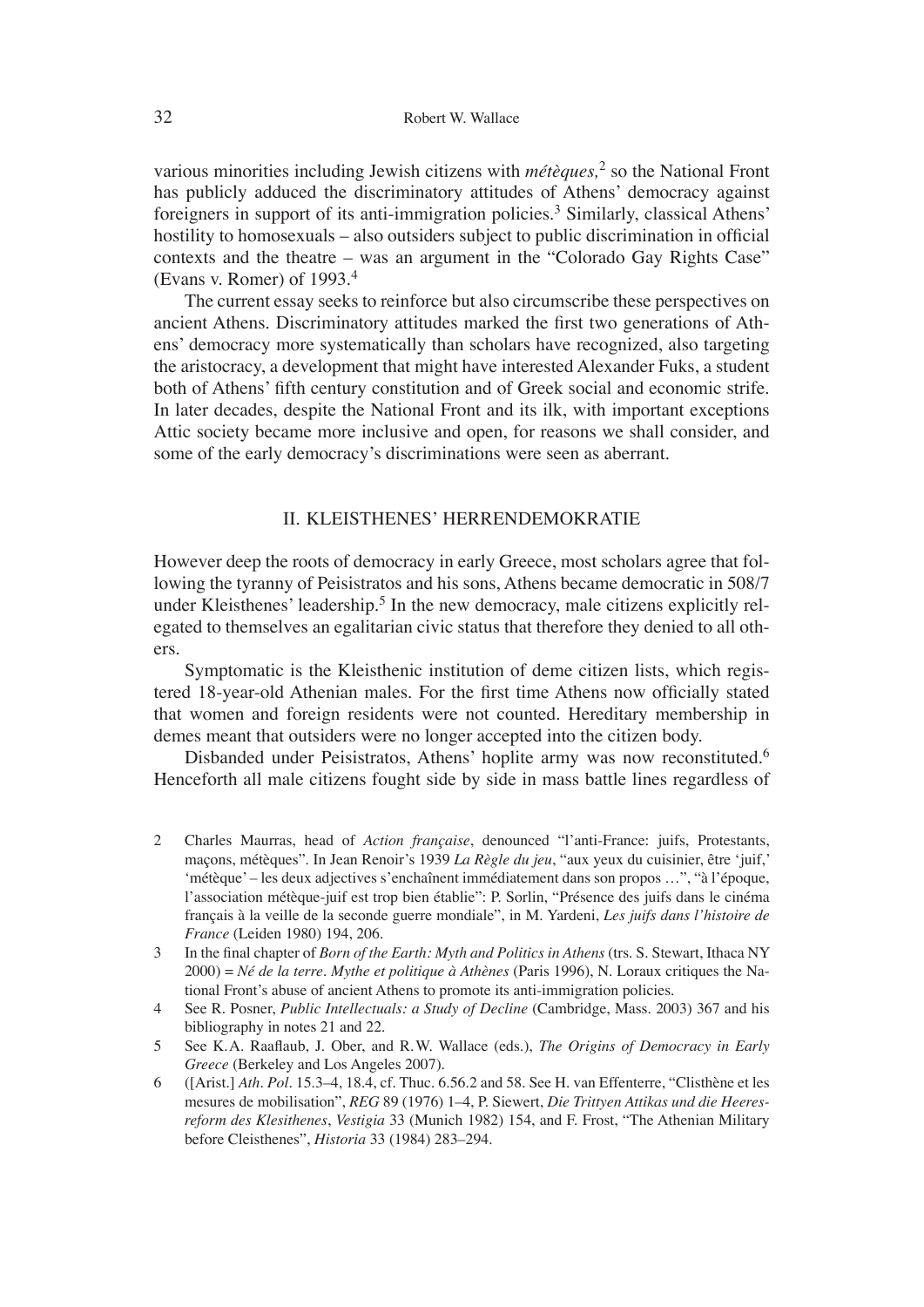personal status, reinforcing their egalitarian and dominant sense of self. After an impressive series of victories in 506, Herodotos comments, "Athens went from strength to strength, and proved … how noble a thing everyone's equal voice in politics [*isêgoria*] is … when freedom was won" (5.78). Inspired by even more spectacular victories at Marathon (490), Salamis (480), and Plataia (479), down to 449 Athens' hoplites and increasingly also its poorer citizens fought intensely on behalf of some 300 allied city-states which mostly preferred to avoid military service, paying instead a small contribution for Athens' protection. In Aeschylus'*Eumenides* (458 BC), line 864, the goddess Athena offers an extraordinary blessing to her people: "may you have external war and plenty of it."

Bernhard Zimmermann, Peter Wilson, and others have called attention to the expanded role that all-male civic festivals played in the new democracy.<sup>7</sup> In 508/7 itself (*Marm. Par*. 46, see also *Souda*, s. v. "Lasos" of Hermione), the Athenians instituted annual dithyrambic contests at the Great Dionysia, for which Athens' ten new civic tribes each supplied choruses of fifty men and fifty boys, singing what Zimmermann calls "the songs of the polis." The democracy did not fund similar choruses for women, although in archaic Greece female choruses were more impor $tant$ <sup>8</sup>

Between 510 and 470, many Attic vases depict what has been called "a strictly male-oriented, egocentric eroticism," active hostility toward prostitutes and their abuse and degradation, ugly whores being beaten with slippers while satisfying two men, and so forth.<sup>9</sup> Other vases show violence against women, such as Achilles stabbing Penthesilea. While not "snap shots" of daily life, still, these paintings, often on symposion crockery, will illustrate some men's social fantasies and ideologies about women. (So much for the glorious *Marathonomachoi*.)

In these decades the Athenians "invented the barbarian."10 The admittedly not wholly consistent contrast between bad Persians and good Athenians in Aeschylus' *Persians* (472 BC) makes this the one play of his I do not like. A well-known vase of the 460s shows what might be a trousered Persian saying "I am Eurymedon, I stand bent over," as a naked Athenian approaches distending his penis, linking sexual with military domination over foreigners.<sup>11</sup> The Eurymedon was the site of a great Athenian victory over the Persians ca. 467.

The Athenians also now claimed to be autochthonous, conveying a sense of superiority over other Greeks, such as the Sicilians whom Thucydides' Alkibiades

- 7 B. Zimmermann, "Das Lied der Polis: zur Geschichte des Dithyrambos", in A. H. Sommerstein, J. Henderson, and B. Zimmermann (eds.), *Tragedy, Comedy and the Polis* (Bari 1996) 42–43; P. Wilson, "The Politics of Dance: Dithyrambic Contest and Social Order in Ancient Greece", in D. J. Phillips and D. M. Pritchard (eds.), *Sport and Festival in the Ancient Greek World* (Swansea 2003) 182.
- 8 See C. Calame, *Les Chœurs de jeunes filles en Grèce archaïque* (Rome 1977).
- 9 See R. Sutton, Jr., "Pornography and Persuasion on Attic Pottery", in A. Richlin (ed.), *Pornography and Representation in Greece and Rome* (Oxford 1992) 3–35.
- 10 E. Hall, *Inventing the Barbarian: Greek Self-Definition through Tragedy* (Oxford and New York 1989); J. Hall, *Ethnic Identity in Greek Antiquity* (Cambridge 1997) 45–47.
- 11 For references and controversies, see A. C. Smith, "Eurymedon and the Evolution of Political Personifications in the Early Classical Period", *JHS* 119 (1999) 128-141.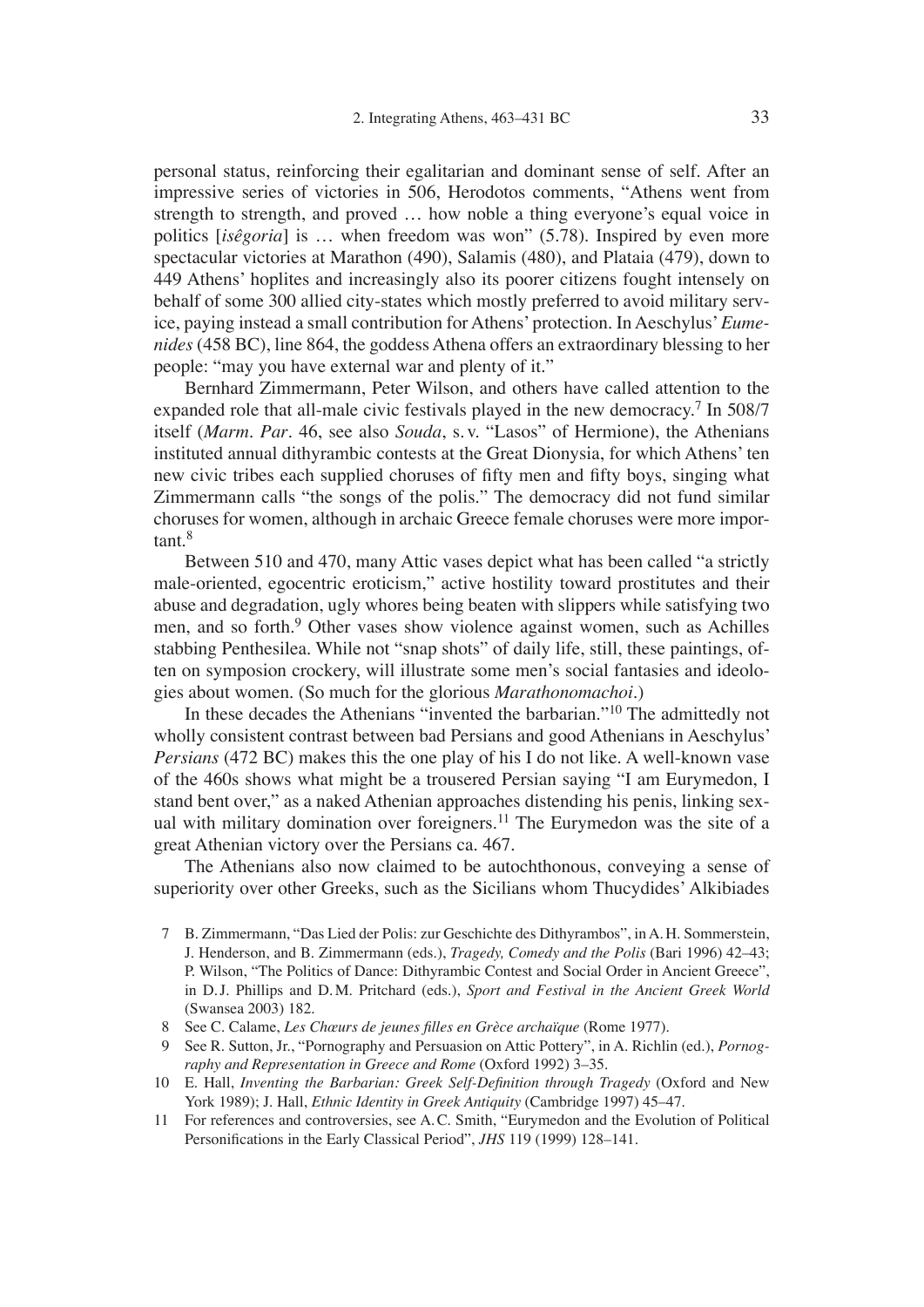called a mixed and swollen rabble (6.17.2), and over women, as man born from earth precludes man born from woman.<sup>12</sup> Athens' elite international aristocracy sometimes married wealthy non-Athenians and non-Greeks (for example, Thucydides' father married a Thracian, inheriting gold mines). In 451/0 the democracy legislated that future citizens must have Athenian blood on both sides ([Arist.] *Ath. Pol.* 26.4). As we shall see, as well as opposition to the aristocracy, ethnocentrism was a factor behind this measure.

Even earlier, in the 480s after the great hoplite victory at Marathon, the democratic assembly tasted the pleasure of ostracizing prominent aristocrats seven years in a row (*Ath. Pol*. 22). As Ober notes, whomever "Cleisthenes designed the weapon to be used against, those who ended up ostracized were members of the elite."13

While Solon made it illegal to enslave Athenians already in the early sixth century, under the fifth-century democracy chattel slavery increased, not least because citizens' greater liberties now limited exploitation within the civic community and participation in democratic government implied freedom from physical toil.<sup>14</sup> Although untenable, the report that Demetrios of Phaleron's census counted 21,000 citizens, 400,000 slaves in 317 (Athenaios 272c) may at any rate imply that Athens appeared to have many more slaves than citizens. Moses Finley concluded, "the cities in which individual freedom reached its highest expression – most obviously Athens – were cities in which chattel slavery flourished," noting "the advance, hand in hand, of freedom *and* slavery."15

### III. TOWARDS INTEGRATING ATHENS: THE EVIDENCE OF TRAGEDY, 463–431 BC

Despite excellent work on civic harmony between elite Athenians and the citizen masses especially during the fourth century, many scholars (including those cited at the beginning of this essay) believe that the exclusionist attitudes of the early fifth century remained characteristic of the classical period.16 In this essay I shall argue

- 12 See N. Loraux, *Born of the Earth* (as in n. 3), id., *The Invention of Athens*, tr. A. Sheridan, (Cambridge, Mass. 1986) = *L'invention d'Athènes* (Paris 1981), and id., *The Children of Athena. Athenian Ideas about Citizenship and the Division between the Sexes*, tr. C. Levine (Princeton 1993; pp. 53–56 discuss the Kleisthenic period) = *Les enfants d'Athéna* (Paris 1984).
- 13 J. Ober, *Mass and Elite in Democratic Athens* (Princeton 1989) 75, and see M. Christ, "Ostracism, Sycophancy, and Deception of the Demos: [Arist.] *Ath. Pol.* 43.5", *CQ* 42 (1992) 337– 338.
- 14 Y. Garlan, *Slavery in Ancient Greec*e, tr. J. Lloyd (Ithaca NY 1988 = *Les Esclaves en Grèce ancienne*, Paris 1982) 39.
- 15 M. I. Finley, "Was Greek Civilisation Based on Slave Labour?", *Historia* 8 (1959) 145–164, rev. in B. Shaw and R. Saller (eds.), *Economy and Society in Ancient Greece* (New York 1982) 114–115 (his emphasis), see also G. E. M. de Ste. Croix, *The Class Struggle in the Ancient Greek World* (Ithaca NY 1981) 141–142, and Garlan (as in n. 14) 39. See also in this volume chap. 3 by Herman.
- 16 Cf. G. Herman, *Morality And Behaviour in Democratic Athens: A Social History* (Cambridge 2006) 66–70, that metics and slaves were not total outcasts.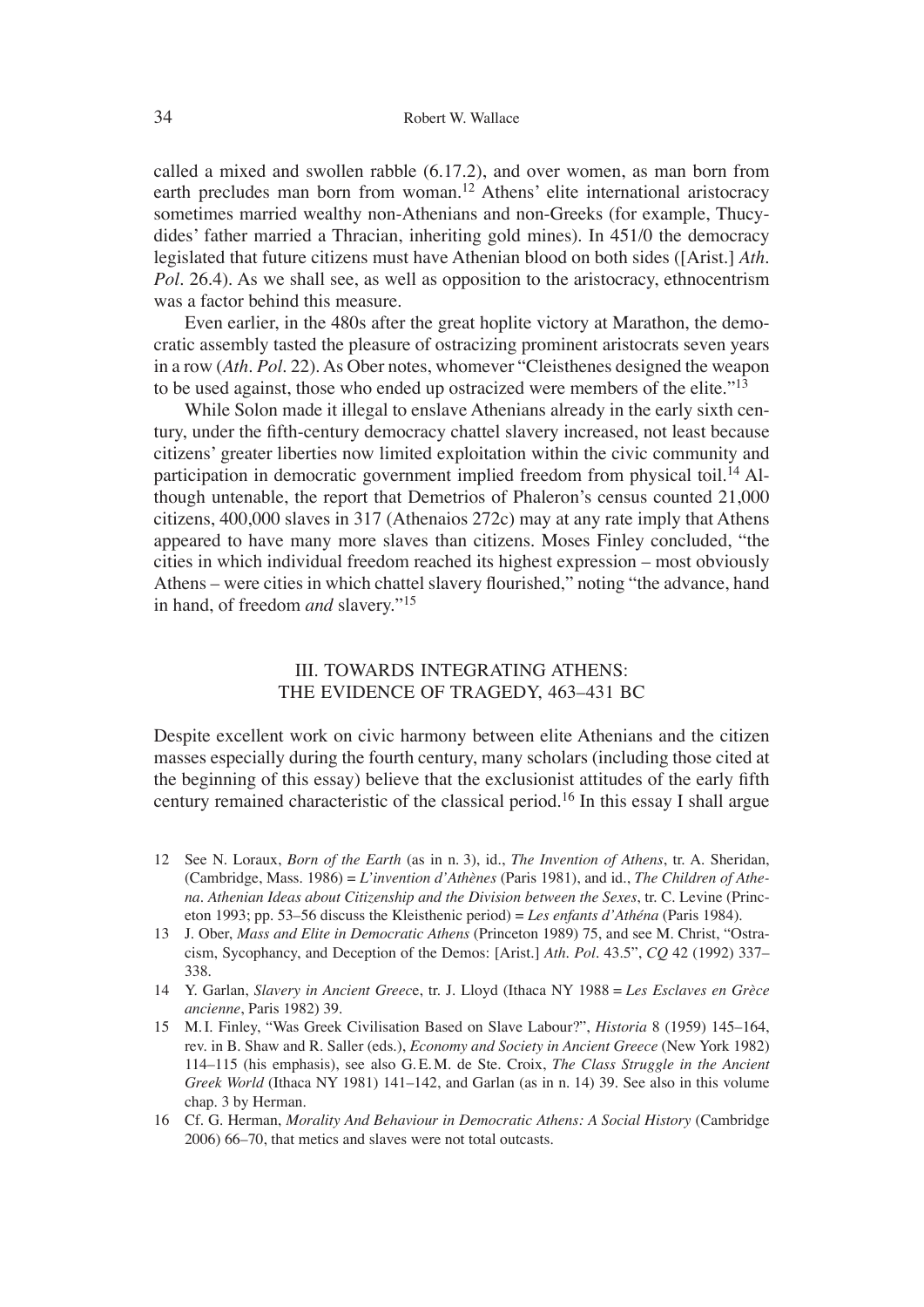that some public reaction against some of these attitudes began already in the 460s, in defense of women and metics, and in later decades came to include slaves and (very occasionally) foreigners. This public opposition either changed or reflected a change in at least some public attitudes by the democracy. To be sure, when citizens addressed citizens in the Assembly or courtroom, discriminatory attitudes especially against slaves and foreigners sometime resurfaced. Yet especially after 450, much evidence documents a growing public sense of sympathy or even respect for those outside democracy's privileged group, in ways consistent with the Athenians' fundamental respect for others<sup>17</sup> and developments in democratic ideology. A related development is a public aversion to war, starting from the early 440s.

Enmeshed within their political and social contexts,18 tragedies constitute our principal source for the issues preoccupying Athens before orators began publishing their speeches toward the end of the fifth century. Although the bonds between tragedy and Athenian democracy have been challenged, $19$  the reasonable assumption that tragic poets wrote about issues that were important to them and their audiences, including political and social issues, is borne out by the texts. In particular, every extant tragedy between 463 and 431 protests men's mistreatment of women, bringing before the Athenians brave, strong, and victimized women, and appalling, sometimes outrageous men. Most of these plays also challenge other exclusionary attitudes of post-508/7 Athens.

Aeschylus' *Suppliant Women* (463 BC) is set in Argos "which does not like long speeches" (273) and which has a ruler (251, 252, 259) Pelasgos (all "distancing" elements in early lines of the drama<sup>20</sup>). However, Pelasgos acts as the Danaids' *proxenos* (a formal although not only democratic status) and defers to the vote of the assembled demos: Argos' government is a democracy.<sup>21</sup> The Danaids have fled to Argos, preferring to die rather than be forced into hateful marriages. "Whatever happens, let me never come under the sway of the males" (392–93, also 643– 45, 816–21). The Argive demos votes to protect them. Furthermore, although they look like barbarians (235 ff., 276 ff.), different from the locals against whom their father Danaus seeks protection (490–99), their genos originated in Argos (324–25) and so their status is ambiguous (they are *astoxenoi,* "native foreigners" [356],

- 18 See most conspicuously S. Goldhill, "The Great Dionysia and Civic Ideology", in J. Winkler and F. Zeitlin (eds.), *Nothing to Do with Dionysos? Athenian Drama in its Social Context* (Princeton 1990) 97-129. Contrast J. Griffin, "Sophocles and the Democratic City", in J. Griffin (ed.), *Sophocles Revisited: Essays presented to Sir Hugh Lloyd-Jones* (Oxford 1999) 73–94.
- 19 P. J. Rhodes, "Nothing to Do with Democracy: Athenian Drama and the *Polis*", *JHS* 123 (2003) 104–119, critiques aspects of the performances and plays that some have considered democratic. Here I discuss dramatic themes that are anti-democratic.
- 20 On "zooming" and "distancing" elements, see C. Sourvinou-Inwood, "Assumptions and the Creation of Meaning: Reading Sophocles' *Antigone*", *JHS* 109 (1989) 134–148.
- 21 See *Suppl*. 365–75; 396–401; 425; 600–605, including the democratic assembly formula *edoxen Argeioisin,* "it seemed best to the Argives"; 699: the people *kratunei,* "rules" the polis; 739–40: the Argives' vote is final, and so  $942-44$ ;  $485$ : its people enjoy criticizing the government. For the many elements in the play recalling democratic Athens, see G. W. Bakewell, "*Metoikia* in the *Supplices* of Aeschylus", *Class. Ant*. 16 (1997) 209–210.

<sup>17</sup> See Herman (as in n. 16) and *passim*.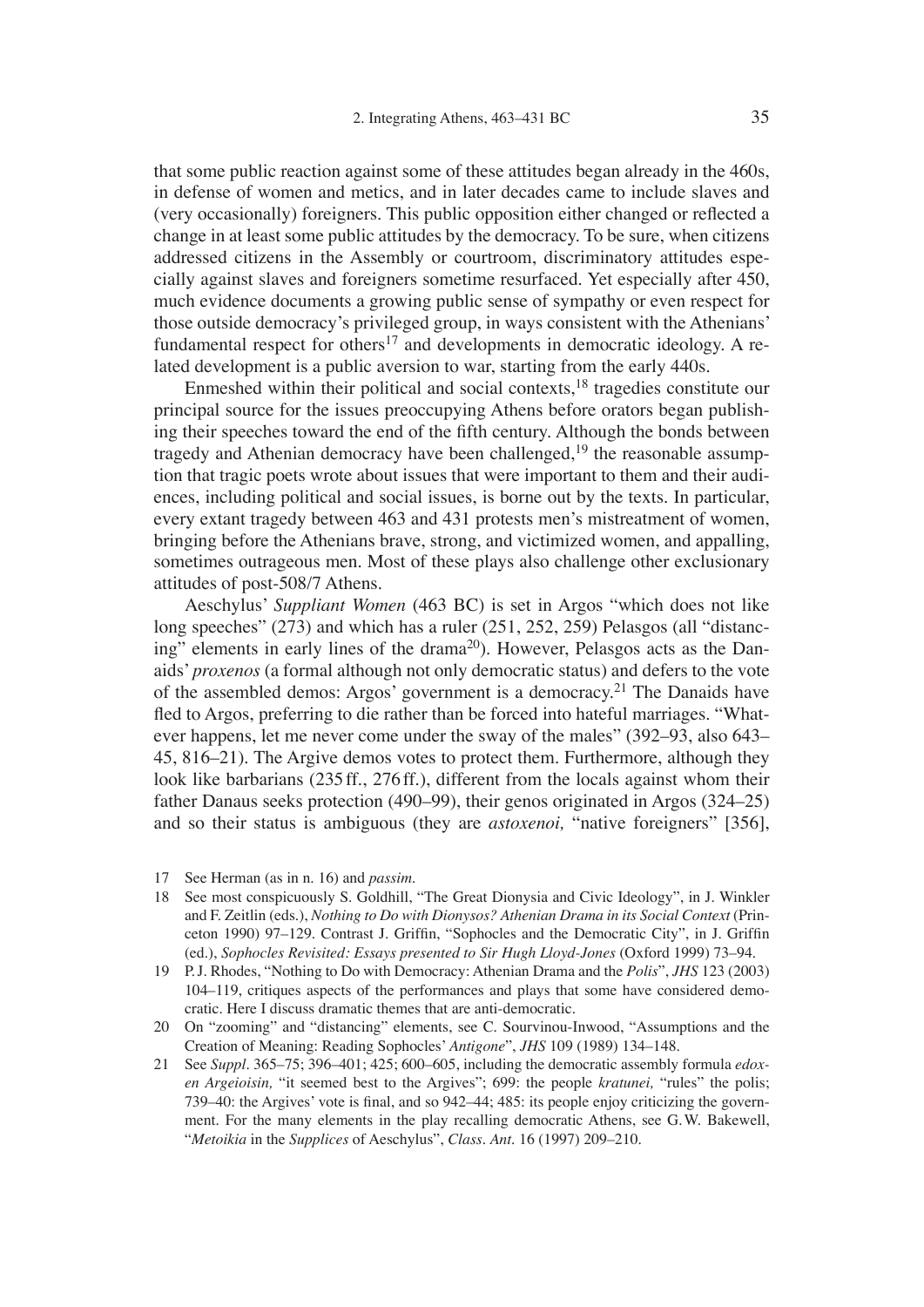*xenikon aston th'hama,* "foreign and native at once" [618], kin [652]). Just as *proxenoi* are charged with representing resident foreigners, so Pelasgos (419, 615 ff., 963) and finally the whole people (964) commit to protecting the Danaids, and they themselves pray that the Argives will be kind to *xenoi*, giving them the right of due process in lawsuits (701–3). By unanimous vote the Danaids become metics (609), both free and protected (610–14).

*Suppliant Women's* main theme is a democracy's defense of helpless women. A second main theme is its legal protection of resident foreigners. Although Whitehead and others date the institution of the metic status at Athens to the Kleisthenic period, Bakewell has more recently argued for its establishment shortly before 463 – an establishment which *Suppliant Women* celebrates.22 By contrast, *Suppliant Women* extends little sympathy to "barbarians" – or at least, barbarian men. Pelasgos says to the Egyptian herald, "Do you imagine it is a city of women you have come to? Barbarian that you are, you go too far in insulting the Greeks" (913–14). "Males you shall find in this land – not people who drink barley-brew!"  $(951-52)$ .

Aeschylus' *Oresteia* of 458 brings on stage a brutal, adulterous Agamemnon who abandoned his wife for 10 years, killed their daughter, returns home with a barbarian captive concubine, and walks on a red carpet. Early in the play Aeschylus condemns him, once he decides to kill Iphigeneia: "when he had put on the yoke of necessity, his spirit veered impious, unholy, unsanctified, from that hour his purpose shifted to resolve that deed of uttermost audacity … wretched delusion … he hardened his heart" (217–23). Agamemnon is in fact appalling throughout. As for Clytemnestra, in Homer she does not kill Agamemnon (Aegisthos does), so Aeschylus' audience will be uncertain how to judge her many words of loving devotion (e. g., "I must make best haste to receive my honored husband on his return – for what day's light dawns sweeter for a woman than this, when a god has brought her man safe home from a campaign and she unbars the door?": 601–14). She addresses the lot of women sympathetically ("First and foremost, an evil full of terror is it for a wife to sit forlorn at home, severed from her husband, forever hearing many terrible rumors ...": 861–76). She prays that the army return safely (341–49). And if at the play's finale she proves to be "transgressive," killing her husband, admitting adultery, aspiring to power, she is at the same time bold, strong, and justified. Her speech is the greatest in tragedy: "Much have I said before to serve my need and I shall feel no shame to contradict it now. For how else could one, devising hate against a hated foe who bears the semblance of a friend, fence the snares of ruin too high to be overleaped? This is the contest of an ancient feud …": 1374–95). She had no alternative recourse against her husband. As Winnington-Ingram observes, "It is hard to believe that Aeschylus, whose women have such powers and courage, regarded with complacency … the degraded status of women, … an injustice which damaged their society."23 As for Cassandra, a female barbarian slave, Clytemnestra cannot manipulate her (see lines 1055, 1066, 1068) and she bravely

<sup>22</sup> D. Whitehead, *The Ideology of the Athenian Metic* (Cambridge 1977) 143–47; Bakewell (as in n. 21) 219–228.

<sup>23</sup> R. P. Winnington-Ingram, "Clytemnestra and the Vote of Athena", *JHS* 68 (1948) 147.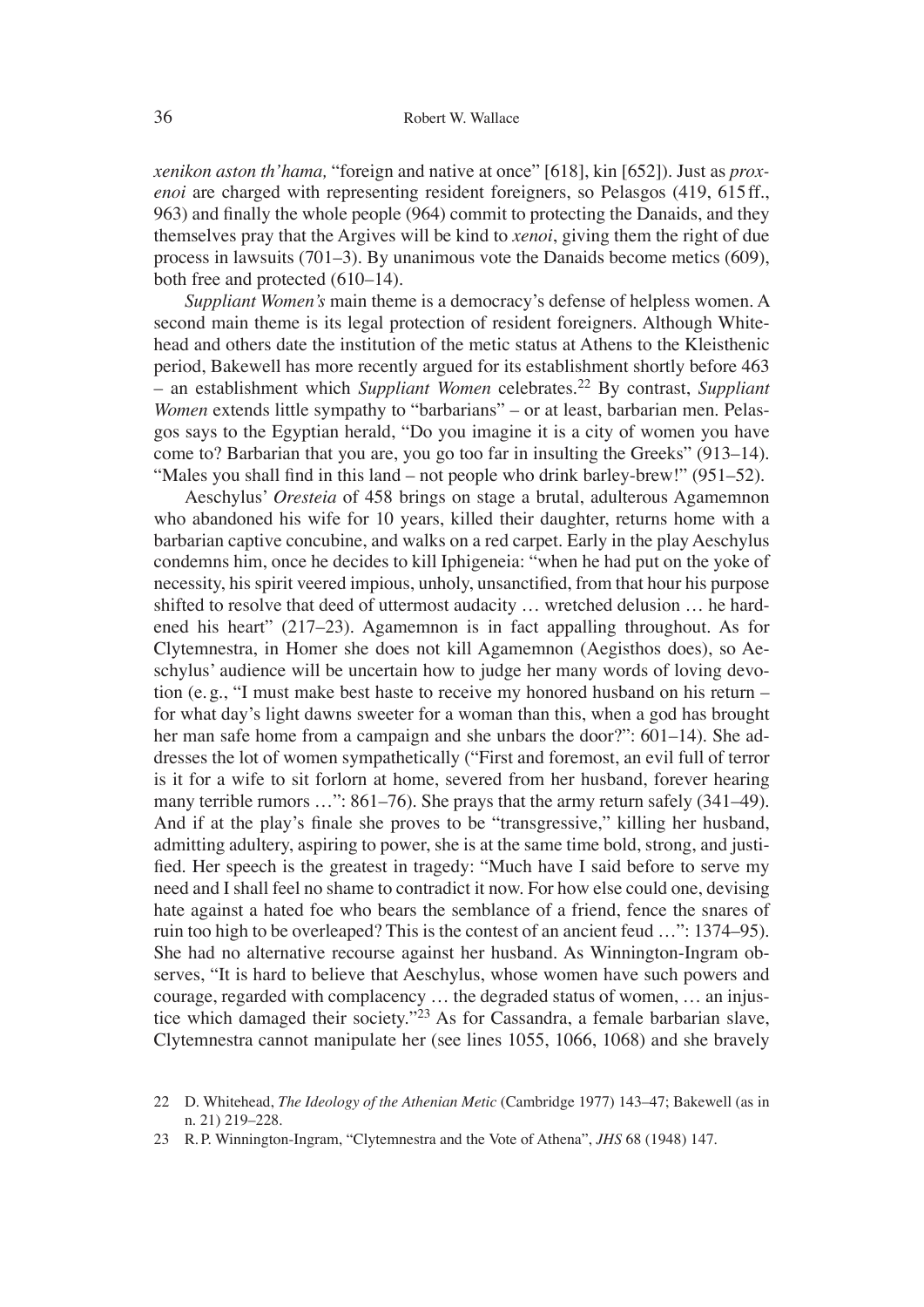goes to meet her fate. "Thus the slave proves herself superior to the conqueror, the barbarian to the Greek, the woman to the man" (Winnington-Ingram, ibid. 134). Later in *Choephori* the captive slave-women chorus say that their masters are sometimes unjust but they have nonetheless become loyal to them (75–81), implying the injustice of slavery and the Greeks' desire to think that slaves felt some good will toward their masters (see also Electra at 99–105, and the chorus's comments *passim*). At the end of *Eumenides*, the Furies become honored metics, bringing prosperity to Athens (*Eum*. 1011). They proclaim, "Inhabiting the city of Pallas and honoring my *metoikia* you will not fault the outcomes of your lives in any way" (1017–20). They put on purple clothes (1027), recalling the metics' purple cloaks in the Panathenaic procession.24

Sophokles'  $A$ *jax*, probably of the  $440s<sup>25</sup>$  and his first extant play, contains a series of almost Euripidean debates on democracy's outsiders. Its main controversy is whether an aristocrat who tried to slaughter his own people deserves an honorable burial. Along with Ajax's enemy Odysseus, the play concludes that he does. A second issue, in the play and in Athens' democracy,  $^{26}$  is whether aristocrats must obey city officials, which in his great "deception speech" Ajax says he will but then kills himself  $(666-71)$ . In a subsequent debate, Menelaus (an official) argues that everyone must obey officials, calling Ajax an *anêr dêmotês*, an "ordinary man" (1052–85), while Ajax's half-brother Teuker hotly denies that the nobleman (*esthlos*) Ajax was subject to anyone (1093–1117). Menelaus also challenges the merits of Athens' new democratic ideology of "living as you like," first attested in *Ajax* and which Athens' conservatives misrepresented as "doing what you want."<sup>27</sup> "Laws will never be rightly kept in a city that knows no fear or reverence … Insubordination and doing as you like … invariably … drive a city on … into the sea … Let's not think we can do just what we please" (1071–86).

As for Athens' other outsiders, women, slaves, and foreigners, in a poignant speech "marked both by intense pathos and by the persuasiveness of its arguments,"28 Ajax's loving and devoted captive slave concubine, the mother of his dear son Eurysakes, Tekmessa appeals to him not to kill himself as she will "no longer have anywhere to look for help" (515). "You are my only safety." All brutal Ajax can say is she will gain his approval "if only she sets her mind to do what I order her" – she immediately says she will obey. When Tekmessa laments his upcoming death, he exclaims, "What a plaintive creature woman is!," and tells her she's growing tedious trying to save him (579–96). She asks, "*despot'Aias*, what are you thinking of

- 24 See Bakewell (as in n. 21) 222.
- 25 A. Garvie, *Sophocles Ajax* (Warminster 1998) 6–8 with references ("nothing contradicts a date in the 440s").
- 26 See my "ʻListening to the *Archai* in Democratic Athens", in R. W. Wallace and M. Gagarin (eds.), *Symposion* 2001. *Akten der Gesellschaft für Griechische und Hellenistische Rechtsgeschichte* (Vienna 2005) 147–158.
- 27 See R. W. Wallace, "Law, Freedom and the Concept of Citizens' Rights in Democratic Athens", in J. Ober and C. Hedrick (eds.), *Dêmokratia. A Conversation on Democracies, Ancient and*  Modern (Princeton 1996) 105–119.
- 28 Garvie (as in n. 25) 169.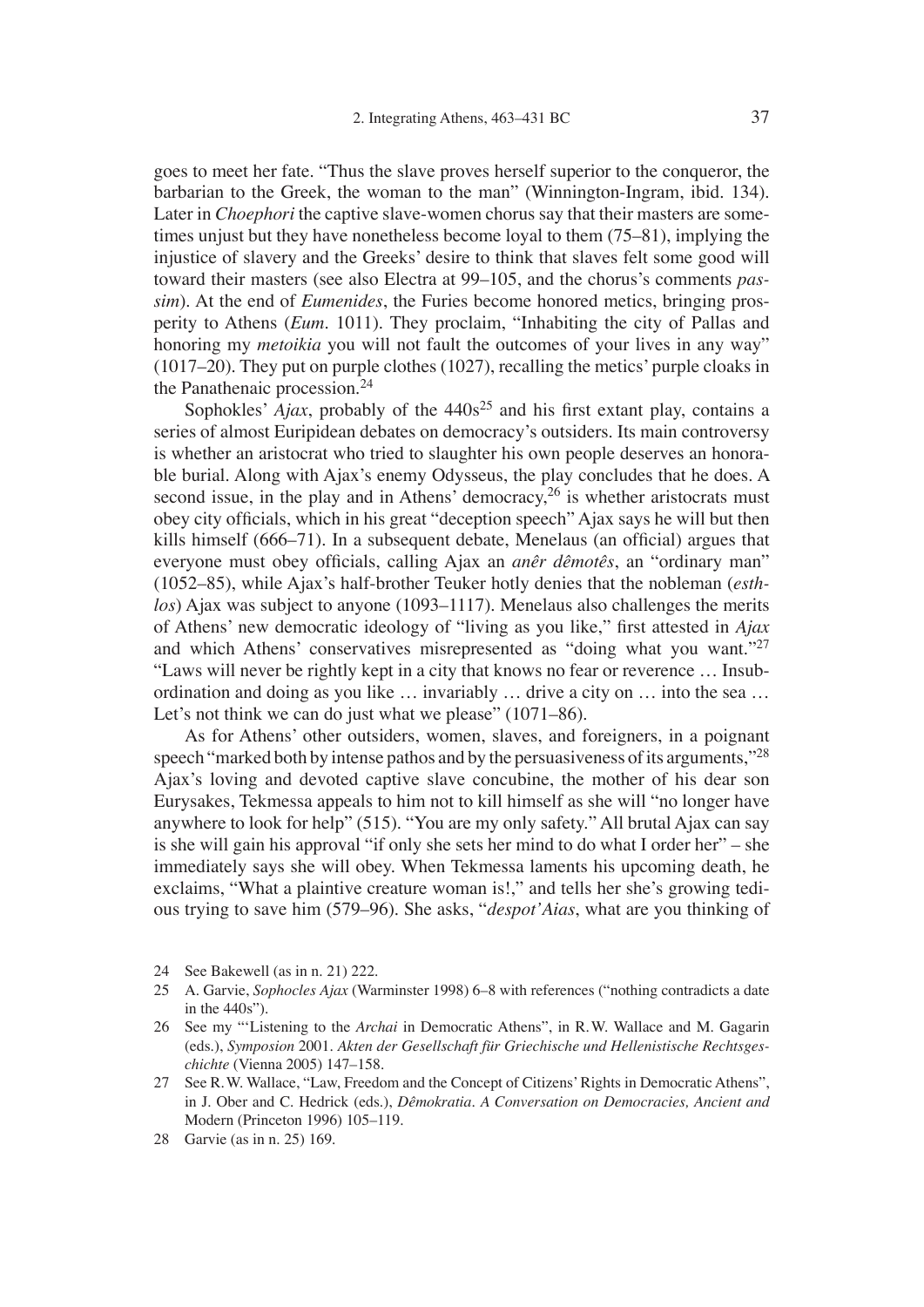doing?" to which he replies, "Do not question me, do not examine me. Self control [sôphronein] is good" (586). We – and the Athenians – surely sympathize with Tekmessa.

In the same speech Tekmessa addresses the issue of slaves. She begins, "Ajax, my *despotês*, for people there is no greater evil/than to be at the mercy of compelling fortune. I was born of an *eleutheros patêr* [free father]; if any man in Phrygia was strong and prosperous, he was. Now I'm a *doulê* [slave] … But since I've come to share your bed with you, my thoughts are loyal to you and yours" (485–92). If he dies, she says, she will be a slave of his enemies and someone of the *despotai* will make a hateful comment that she is now in servitude, *latreia*. This speech echoes Andromache and Hektor in *Iliad* 6.406–96. However, Andromache is not a slave but Hektor's loving wife – the play thus assimilates these women – and Hektor says not a *despotês* with hate but a Greek will see her and comment sympathetically on her captive state. Later, Teuker also fears returning home to his father Telamon, because his mother was a captive slave. "Bastard and gotten by the warspear, coward, nerveless deserter and abandoner … In the end I'll be cast into exile and denied by country, shown to be *doulos logoisin* – a slave by words–and not an *eleutheros*  [free man]" (1013–20). He later remarks, "Men, I never shall be amazed again to see a man of humble birth go wrong, When those who claim the noblest birth of all utter such wrongful speech" (1093–96). Finally, Agamemnon addresses Teuker, "You there! Are you the one they tell me of, who has made bold to yawp these powerful speeches, unpunished, so far, against me? You, the son of a captive slavewoman! What if your mother had been a princess? Then I think you'd strut, then you'd talk big! … These are quite some taunts to hear from a slave." Teuker replies, "The slave, yes! the barbarian mother's son!" (1226–35; 1289). Sophokles here addresses slavery sympathetically, noting the arbitrariness of their unfortunate status. Tekmessa's expressions of loyalty match those of the chorus in *Choephori*.

If Tekmessa mentions that she is of Phrygian (that is, Trojan) origin, on the issue of foreigners Teuker bears the most powerful witness in *Ajax*, responding to Agamemnon, "The slave, yes! the barbarian mother's son! Wretched man, why do you light upon that taunt? Aren't you aware that your own grandfather, Old Pelops, was a barbarous Phrygian? … You yourself had a Cretan for your mother, in whose bed an interloping foreigner was discovered … These are your origins. Can you censure mine?" (1289–98).

I shall argue elsewhere that *Ajax* relentlessly opposes Athens' democratic ideologies because it was performed in 444, when democratic Perikles' contest with the conservative Thucydides son of Melesias was most intense, and a major grain donation by Psammetichos the preceding year had induced the Athenians to drive some 5000 men and their families off the citizen rolls as foreigners (Philochoros *FGrHist* 328 fr. 119 = schol. Ar. *Wasps* 718, see also Plut. *Per*. 37.4). *Ajax*'s defense of democracy's outsiders including the aristocracy reflects the turmoil of these developments.

Following Thucydides' ostracism in 443, *Antigone* of 442 reprises *Ajax*'s main theme, that an aristocrat who tried to kill his own people should nonetheless receive an honorable burial. However, unlike *Ajax* Sophokles'*Antigone* no longer mentions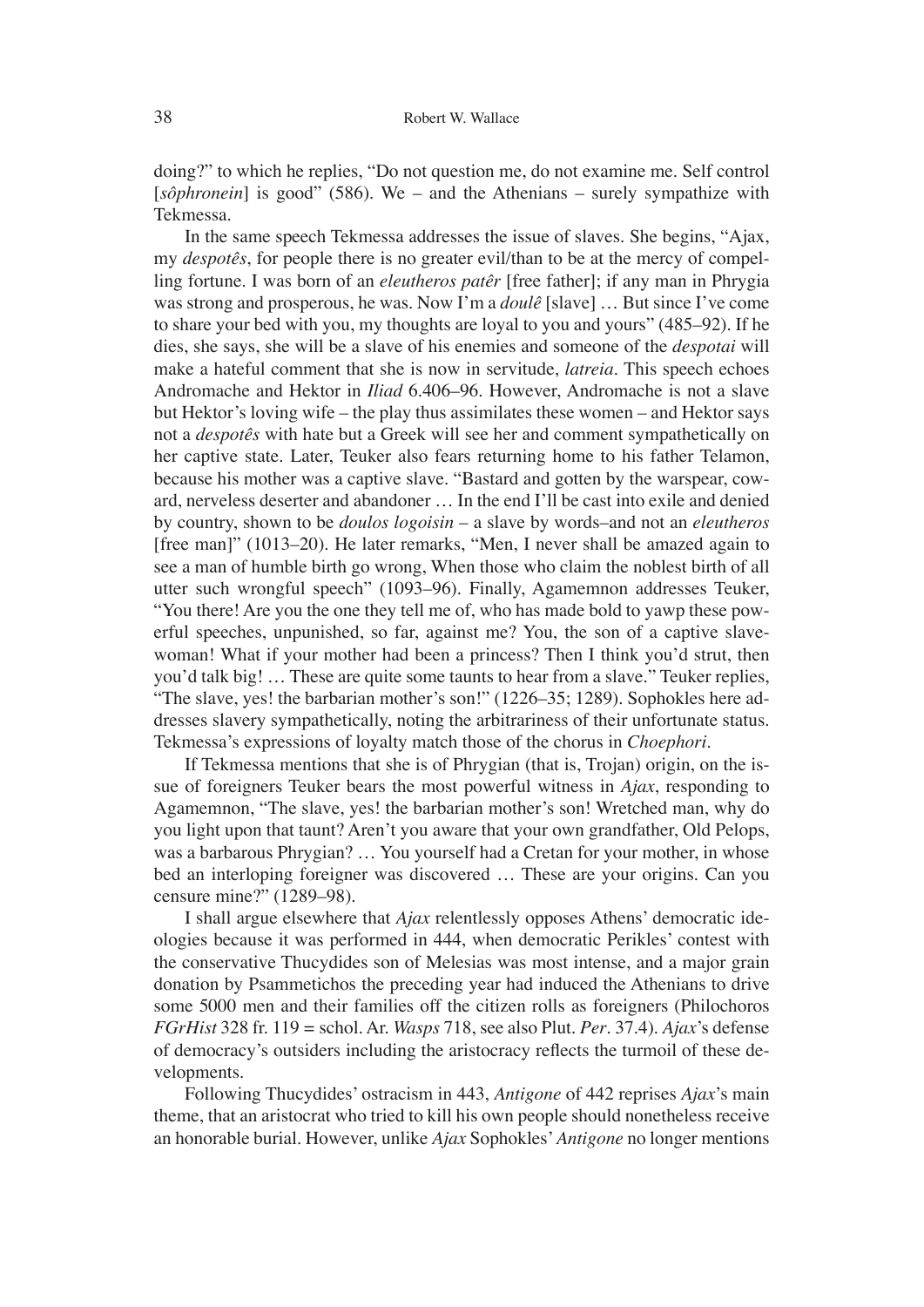Polyneikes' aristocratic status (clearly, not a winning argument for the playwright) but only once Ismene's (*eugenês, esthlê*: 38), stressing instead family ties and the family gods. *Antigone*'s main issue is women. Reflecting Sophokles' dramatic genius, if Antigone herself is sometimes offensive and inconsistent (in anger she straightway says she hates her sister Ismene [94], while later claiming that she was born to love [523] and defends her family), she is nonetheless proven right. Kreon's first word is *andres*; again and again he says he refuses to yield to a woman; "I am no man and she the man instead" if she prevails (485); "I won't be called weaker than a woman"  $(525)$  etc.; and yet a woman is proven right. As Mark Griffith says, "as we hear Kreon shrilly – and erroneously – berating his nieces and son, and insisting on the need for men always to ʻbe master' of women, even the most misogynistic and paternalistic Athenian must have felt some qualms."29

As for later plays, down to the outbreak of the Peloponnesian War in 431, the gods terribly victimize Io in *Prometheus Bound*, probably written ca. 445–435. In Sophokles' *Women of Trachis,* everyone is undone because of brutal, adulterous Herakles' infidelity to his devoted wife Deinaneira. In Euripides' *Alcestis* of 438, all the male characters are appalling: Jason, Pheres, Admetos. Only Alcestis is brave, generous, and strong, sacrificing herself for her husband and then staring silently as he betrays his vows to her. And if Euripides' Medea is more complex than Alcestis and ends up a killer like Clytemnestra, in 431 BC she too delivers cogent arguments against women's difficult circumstances, while both Kreon and Jason speak and behave disgracefully.<sup>30</sup> Written by men to audiences of men, all these plays protest men's mistreatment of women.

#### IV. TOWARDS INTEGRATION

What were the historical contexts of tragedy's debates over Athens' outsiders? As recent work by Cynthia Patterson, David Cohen, Virginia Hunter and others has shown, from the 450s down through the fourth century Athenian women's lives often improved and public consideration of women increased, on stage, in cemeteries, and in courtrooms.31 Robin Osborne has documented the more sympathetic treatment of women on white figure *lekythoi* from the later 460s and Attic funerary monuments after mid-century.<sup>32</sup> He writes, a person entering an Attic cemetery in the late sixth century would see monuments almost entirely of men. A century later,

- 29 M. Griffith, *Sophocles Antigone* (Cambridge 1999) 51.
- 30 See recently C. A. E. Luschnig, *Granddaughter of the Sun: A Study of Euripides Medea* (Leiden 2007).
- 31 D. Cohen, *Law, Sexuality and Society. The Enforcement of Morals in Classical Athens* (Cambridge 1991) see especially ch. 6; the essays in V. Hunter and J. Edmondson (eds.), *Law and Social Status in Classical Athens* (Oxford 2000); C. Patterson, "*Hai Attikai*: the Other Athenians", *Helios* 13 (1986) 49–67, and ead., "Other Sorts: Slaves, Foreigners, and Women in Periclean Athens", in L. J. Samons (ed.), *Cambridge Companion to the Age of Pericles* (Cambridge 2007) 167–171.
- 32 R. Osborne, "Law, the Democratic Citizen, and the Representation of Women in Classical Athens", *P&P* 155 (1997) 3–37.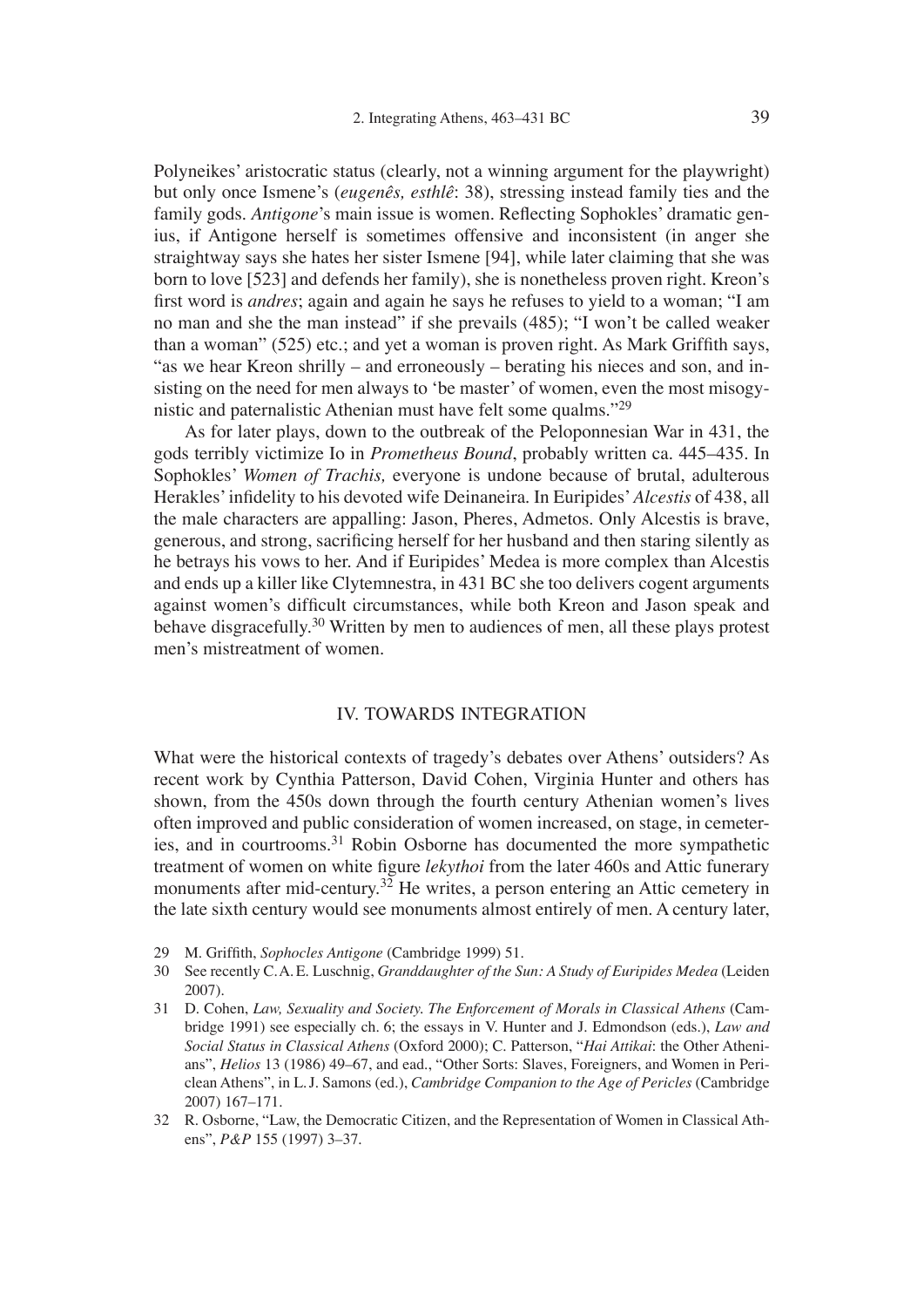he would see mostly women and children. As Robert Sutton has showed, pornographic vases slow in the 460s and stop by 450. Later vases typically depict polite romantic scenes of courting, bathing, and weddings, which Sutton thinks were "aimed in good part at a feminine audience that had previously been neglected" and which he compares to the Hollywood films of Doris Day and Rock Hudson.<sup>33</sup> He concludes that the growth of democracy promoted restraint, channeling emotions into socially beneficial avenues. Perikles' 451/0 citizenship law not only valued Athenian women, but (re)admitted them to citizen status. The point of Osborne's 1997 article is that this law reflected rather than produced this revaluation. Conversely, some laws affecting women sometimes ceased to be enforced. Although much of our evidence for this phenomenon is fourth century, David Cohen showed that lots of adultery by wives did not result in the legal penalty of divorce but was ignored.<sup>34</sup>

Some evidence suggests that democratic ideology was itself changing. In Herodotos' "Constitutional Debate," a defining sin of the *monarchos* is that he abuses women (3.82). In his debate with Aeschylus in *Frogs*, Euripides remarks, "right from my first plays I had women speak and slaves no less, and the master and the girl and the old lady." When Aeschylus (a *Marathonomachos*) objects, "Ought you not to die for such audacity?," Euripides states, "No, by Apollo, for it was democratic what I was doing"  $(948-52)$ . Thus, at least by the end of the fifth century, if someone asked what is democracy, the answer might not only mention men. Of course, contrary examples occur, here most conspicuously in the brief, dismissive comment about women in the Funeral Oration (2.45.2) which Thucydides wrote for Perikles in 430, parodying outdated Kleisthenic traditions in ways actually counterindicated for Perikles (contrast his citizenship law and his devoted love for Aspasia [Plut. *Per*. 24, 32]).

Finally, the fifth-century democracy was itself behaving more as an elite, as citizens governed, fought, received *epitaphioi,* funeral orations (possibly from 464) or a burial mound as at Marathon, attended intellectually sophisticated theatrical productions, and had slaves to work for them. In some contexts they came to welcome not the severe, post-Kleisthenic vision of women, but a more tolerant, gentle, and inclusive one, more typical of elites.

As for slavery, we have become ever more aware of Athens' public ideologies to treat slaves well, although again much of our evidence is late fifth- or fourthcentury.35 Ps.-Andokides 4.21 (*Against Alkibiades*) claims that Alkibiades "carries his criminal excess so far that, after recommending that the Melians be sold into slavery, he purchased a woman from among the captives and has had a child by her." This child's family is "divided between those who have committed and those who have suffered the most extreme wrongs … this woman he turned from free into

33 Sutton (as in n. 9) 4.

<sup>34</sup> Cohen as in n. 31.

<sup>35</sup> So for example in [Dem.] 47 the speaker is pleased to mention to his fellow citizens that the old slave nurse eats in the courtyard together with the family (55), drinks and eats from the same costly vessel (58), her master expresses confidence in her (56), and when she becomes sick, the family doctor cares for her (67).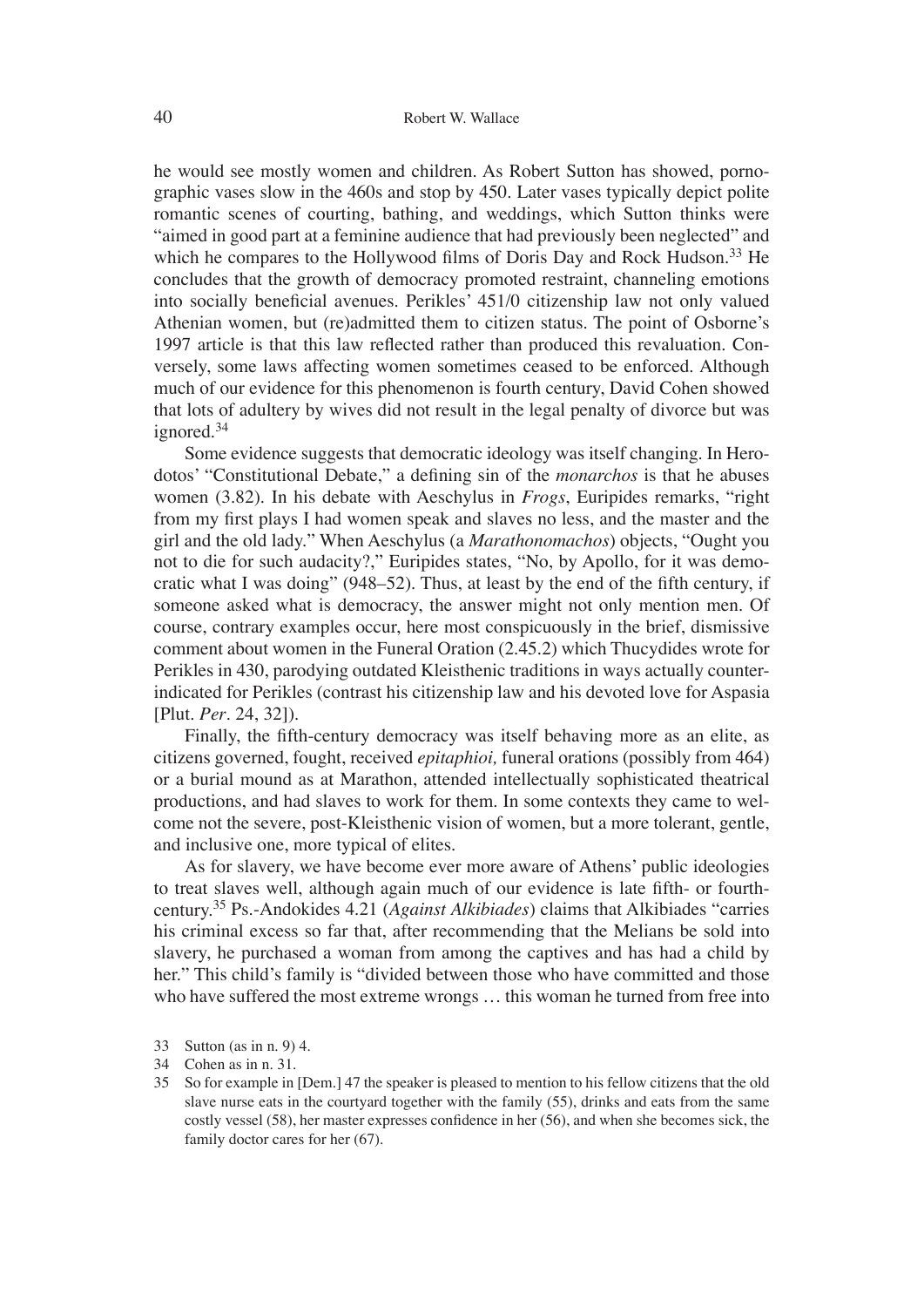slave, whose father and male relatives he killed, and whose polis he obliterated." Ps.-Andokides here echoes the morality of *Ajax*'s Tekmessa, and he expects his audience to be sympathetic. Remarkably, he also expresses sympathy for the Melians. In tragedy, again just outside our period, Euripides especially expresses sympathy for slaves.36 In *Andromache* 648–49 the wicked Spartan Menelaus expresses outrage that Peleus should be at odds with him over "a *barbaros* woman" – Hektor's captured wife Andromache, whom Homer defined as a sympathetic person. *Trojan Women* bitterly indicts the Greeks' mistreatment of captive women. *Ion* and several fragments mention that slaves were such in name only and might be as worthy as free persons. Old Comedy, a rougher, more populist genre, mostly represents slaves harshly, although this too will change in the fourth century.

Only on foreigners does the picture remain fairly gloomy. Although the regularization of the status of resident foreigners in or before 463 was a bright spot, still, in the *parabasis* of Aristophanes'*Acharnians* (lines 507–8), of 425 BC, Dikaiopolis likens metics – present in the audience – to husks of grain: citizens are the kernals. Euripides' Ion prays, "May I have free speech (*parrhêsia*) from my mother. For if some foreigner fall into the pure city, even if he be an *astos* in name, his mouth will be slave, and he has no *parrhêsia*" (*Ion* 671–75). In 403 the Athenians could not bring themselves to enfranchise the metics and slaves who had fought for the democracy (cf. [Arist.] *Ath. Pol*. 40). After *Ajax*, Sophokles' extant plays never again defend foreigners or slaves. A second bright spot is that, as with women, the Athenians sometimes ignored their own exclusionary laws against foreigners, most notably Perikles' citizenship law during the Peloponnesian War. And again, the situation improves in the fourth century.37

By contrast, a more positive picture of slaves, metics, and foreigners in Athens' democracy is provided by some well known if rhetorical statements by elite antidemocratic conservatives, who once had lamented the democracy's mistreatment of women but now lamented what they decried as the elevated status of women, slaves, and metics. "At Athens," the Old Oligarch complained ca. 424, "there is the greatest licentiousness among the slaves and metics" (1.10). Despite their "maximum *akolasia* [licentiousness]," "you cannot hit slaves, and a slave will not stand aside for you."

For the people are no better dressed than the slaves and metics, nor are they better looking.... They allow the slaves to live luxuriously there and some of them to enjoy a grand lifestyle, ... and to let them go free … . we have made ʻequal speech' (*isêgoria*) for the slaves in relation to the free, and for the metics in relation to the citizens (*astoi*). (1.10–12)

These complaints echo down into the fourth century. "Even in private homes," Xenophon complains, slave owners, "though nominally masters, were quite unable to

- 36 W. K. C. Guthrie, *A History of Greek Philosophy* III (Cambridge 1969) 155–159, argues from Euripides' many passages protesting slavery that he must have thought it should be abolished.
- 37 Demosthenes 22.54 lambasts the tax-collector Androtion "for imprisoning and outraging (*hubrizein*) Athenian citizens and the unfortunate metics, whom you have treated with greater *hubris* than your own slaves." [Demosthenes] 25.56–57 indignantly takes Aristogeiton to task for striking, driving out, and dragging away to auction a female metic who had once been his concubine and taken him in.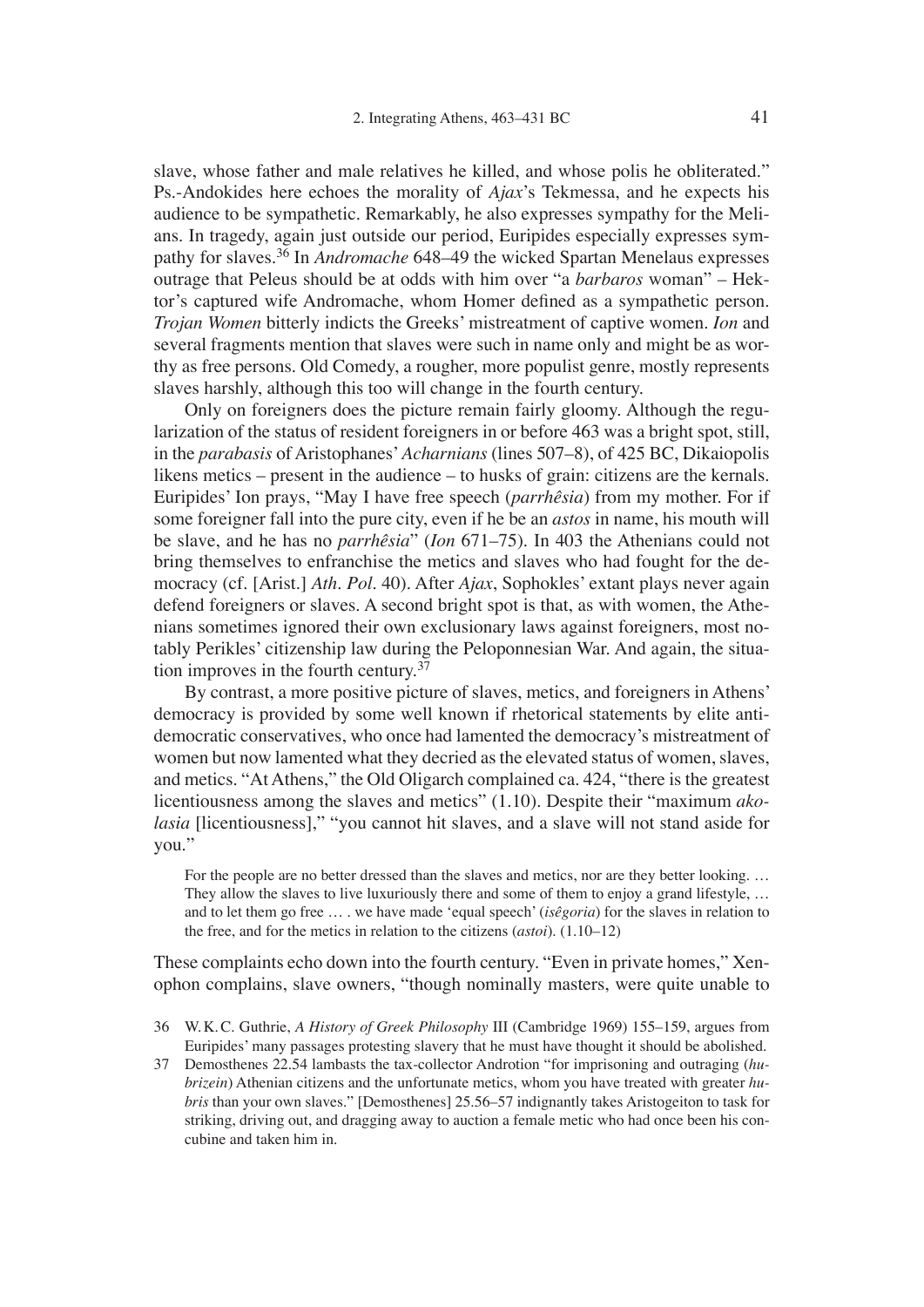assert their authority over" their slaves (*Cyr*. 1.1). Plato bitterly complains "how much equality (*isonomia*) and freedom (*eleutheria*) there is among women toward men and among men toward women" in democracies (*Republ.* 563b). For Plato, Athens' democracy meant excessive freedom for everyone. Slaves, women, metics, even Athens' horses and donkeys were "full of freedom," bumping into everyone they met and refusing to step aside for citizens on the street (*Republ*. 562c–64a). Plato's indignation produced the provocative inversion that in democratic Athens slaves were free (*Republ*. 563b).

Thus, while Kleisthenic democracy began in an exclusionary mode, distinct from aristocratic culture, starting already in the later 460s protests were raised against this, and society became more inclusive. By contrast, Athens' anti-democratic elite first protested against the democracy's civic and social exclusions, but then perversely, came to embrace them.

## V. THE WANING OF ATHENIAN MILITARISM

One final note, on the new democracy's fighting spirit after 508/7. Following some disastrous military campaigns and poor military leadership in the 450s (see [Arist.] *Ath. Pol*. 26.1), in particular the 454 catastrophe in Egypt where perhaps 8,000 citizens died – one in five (Thuc.  $1.109-10$ ), the Athenians' earlier sentiments of "gungho" militarism seem to have shifted. They made peace with Persia in 449. In 446 after a massive defeat in Boiotia including the death of their general Tolmides (ibid. 113), they ended their intermittent 15-year war with Sparta which they themselves had started. Although the outbreak of the Peloponnesian War in 431 should have marked a high point of Athenian militarism, the evidence suggests that Athens' militaristic spirit had continued to wane. Thucydides and other sources repeatedly state that before the Peloponnesian War both the Athenian demos and the Spartans tried hard not to fight, Sparta sending repeated embassies to Athens, in particular saying there would be no war if only the Athenians repealed the Megarian decree (Plut. *Per.* 29–30). In Thucydides 1.140 Perikles remarks, "Let none of you think that we should be going to war for a trifle if we refuse to revoke the Megarian decree. It is a point they make much of, and say that war need not take place if we revoke this decree." Thucydides himself admits that Perikles provoked the war. In 2.60 Thucydides' Perikles tells the Athenians, "you allowed me to persuade you to go to war." In 1.139 Thucydides writes, "[Perikles] was opposed to the Spartans in all things. He would not allow the Athenians to yield, but was always urging them on to the war." After the first year of conflict, Thucydides' Perikles repeatedly rebukes the Athenian for changing their minds about continuing the fight (2.59, 60, 61, 62). In *Per*. 18–28 Plutarch shows that in the period 448–431, Perikles had been Athens' main hawk, fighting against Thracians and Peloponnesians and Akarnanians; fighting in the Black Sea; "he set himself in opposition to the Spartans in every way," as in the Sacred War of ca. 448 (*Per*. 21); he was the principal driver behind Athens' war with Samos between 440 and 437 (ibid. 24–28). In 432 the Spartans tried to have him expelled from Attika, because they knew the path to peace would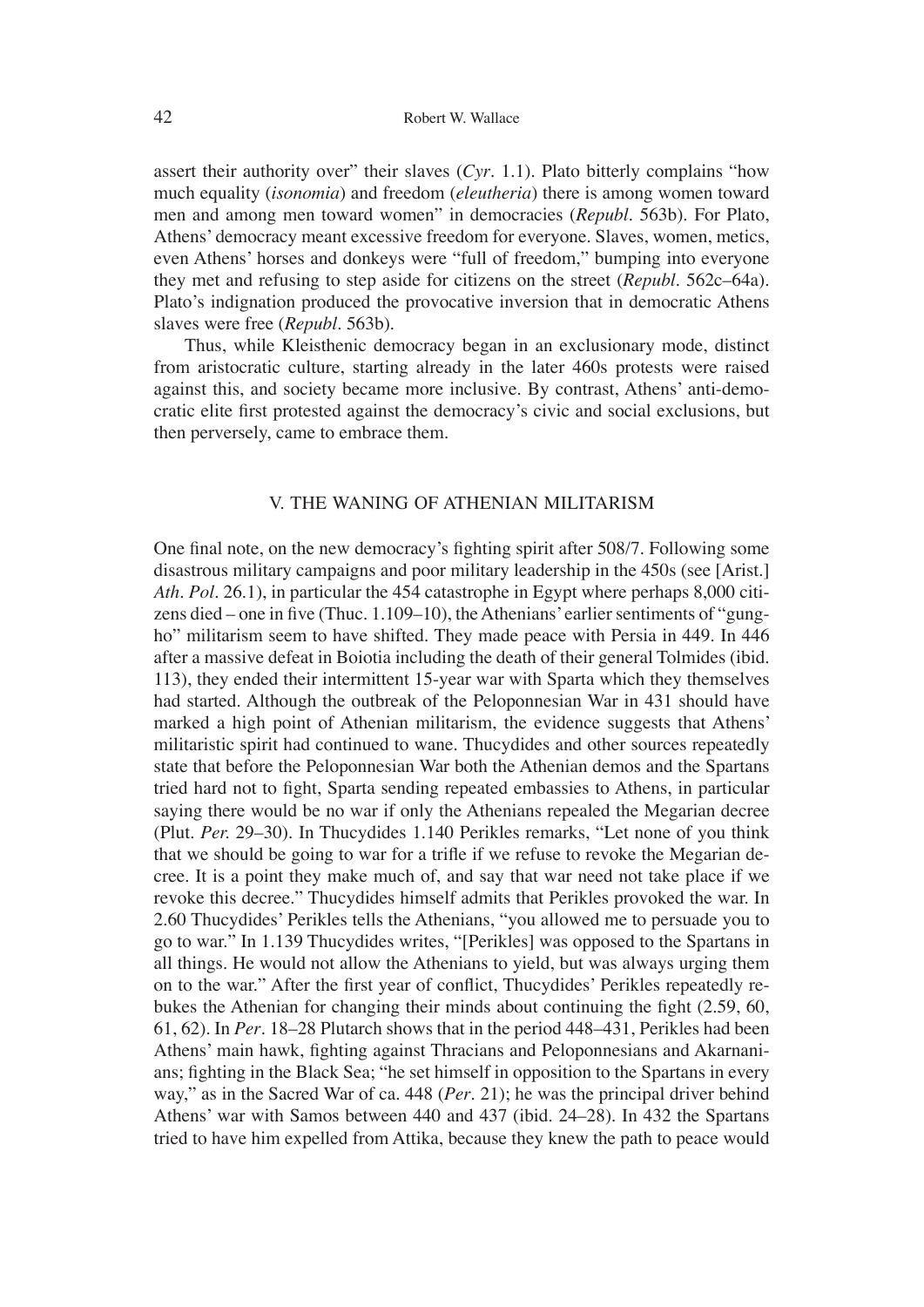be easier without him (ibid. 33). It is furthermore striking that Perikles' strategy involved virtually no role for the hoplites. Let the Spartans trash Attica, the Athenians must sit safely behind their walls and strike with their fleet. And so it happened. The Athenians watched the Spartans trample their farmland and burn their crops. In the course of the war, only two set hoplite battles are attested, at Delion and at Mantinea.38 Why did the hoplites go along with this idea? Aristophanes' comedies offer bitter satire that the Marathonians were now too old and the young were not too competent or keen. In *Clouds* of 423, "Just Argument," a *Marathonomachos*, claims that young men now can scarcely hold their shields thigh-high (928). At *Memorabilia* 3.5, Xenophon's Sokrates mentions that instead of taking the war against their hated neighbors the Boiotians, "after the disaster sustained by Tolmides and the Thousand at Lebadea [= Coronea, 446] and by Hippokrates at Delion [424], the Athenians began to fear that the Boiotians might invade them." Mostly the lowest class, the thetes, now fought, in ships and for pay.39

Unlike standard hoplite warfare, an hour's clash in a barleyfield, the Peloponnesian war dragged on for 27 years. If Herodotos glorifies war, Thucydides talks of its nightmares. He calls war a teacher of violence (3.82) and recounts horrifying scenes of fathers against sons, Thracian mercenaries butchering women and children at Mykalessos (7.29–30), and in the Melian dialogue in 416 (5.84–113). Euripides staged *Trojan Women* in 415, on the Greeks' savage treatment of wholly innocent women prisoners of war. Some have read this play as a snapshot documenting men's brutalities. It is the opposite, as is Thucydides. Greeks had behaved savagely to the defeated long before Melos. Now for the first time Athenian men protest this.<sup>40</sup> Aristophanes' many peace plays, Euripides' *Suppliant Women*, *Andromache*, and *Hecuba* all fit with these developments, as does the diminution of violence in other areas. For example, the Athenians now replace their older methods of execution – exposure (nailless crucifixion on a plank) or precipitation from a high rock  $-$  by hemlock, like our quiet lethal injection. Although space precludes a detailed explication of fourth century developments, these trends continued, when war also mostly changed its nature, away from hoplite citizen battles to lengthy struggles, the development of siegecraft, and much fighting by mercenaries and "condottieri."<sup>41</sup>

- 38 A. Andrewes, Th*e Greeks* (London 1967) 152.
- 39 On the low military status of thetes in Attic society, see W. R. Connor, "Early Greek Land Warfare as symbolic expression", *P&P* 119 (1988) 26–27. On the increased use of non-hoplite troops in the Peloponnesian War, see ibid. 27–29 and M. Moggi, "L'oplita e l'arciere (ideologia e realtà tra guerra antica e guerra moderna)", *Ktema* 27 (2002) 195–206.
- 40 War cranked up again in 415 with the Sicilian expedition. The Athenians sent three generals of contrasting opinions on the merits of this venture, and a huge armament to ensure success, notwithstanding their misgivings.
- 41 See M. Bettalli, "I ʻcondottieri' di Taranto e la guerra nel mondo greco", in *Alessandro il Molosso e i "condottieri" in Magna Grecia*, Atti del 43mo Convegno di Studi sulla Magna Grecia (Taranto 2004) 111–134. There were to be sure citizen-soldiers still in the  $4<sup>th</sup>$  century: see L. Burckhardt, *Bürger und Soldaten. Aspekte der politischen und militärischen Rolle athenischer Bürger im Kriegswesen des 4. Jahrhunderts v. Chr.* (*Historia* Einzelschr. 101, Stuttgart 1996), and more compactly, id., "Söldner und Bürger als Soldaten für Athen", in W. Eder (ed.), *Die athenische Demokratie im 4. Jh. v. Chr.* (Stuttgart 1995) 107–133.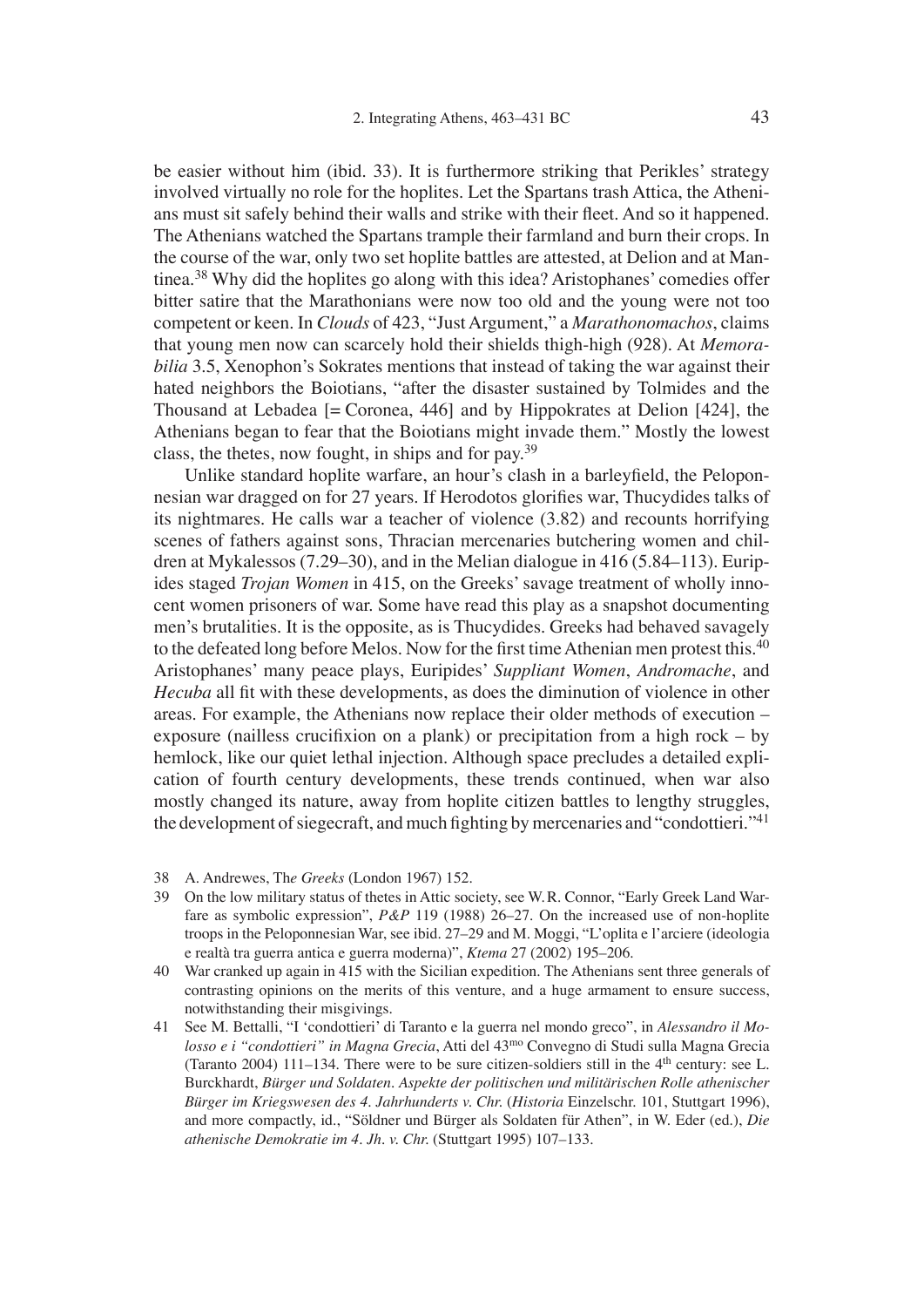The Athenians now voted categorically that the major funding they set aside for theatrical subsidies must not be used for war. In Plutarch's *On the glory of the Athenians* (Mor. 349a–b = Dem. fr. 115), Demetrios of Phaleron, governor of Athens at the end of the fourth century, contrasted the meager resources directed toward fighting the barbarian with the ruinous costs of competing in theatrical productions. A major, significant innovation of this century was the Common Peace which the Greeks together made many times, as in 375, 371, 368, 366 – perhaps these agreements did not work very well, but nonetheless. When the armies of Philip of Macedon appeared on Greece's northern border, Demosthenes had tremendous difficulty, over many years, getting the Athenians to respond. His opponent Aeschines counseled compromise and peace. Demosthenes was finally able to assemble a Greek army in 338, but Macedon rolled over it at Chaironeia, the "dancing ground of Ares." Philip's son Alexander then conquered the east, with the brutish Macedonian army. The Greeks took no part.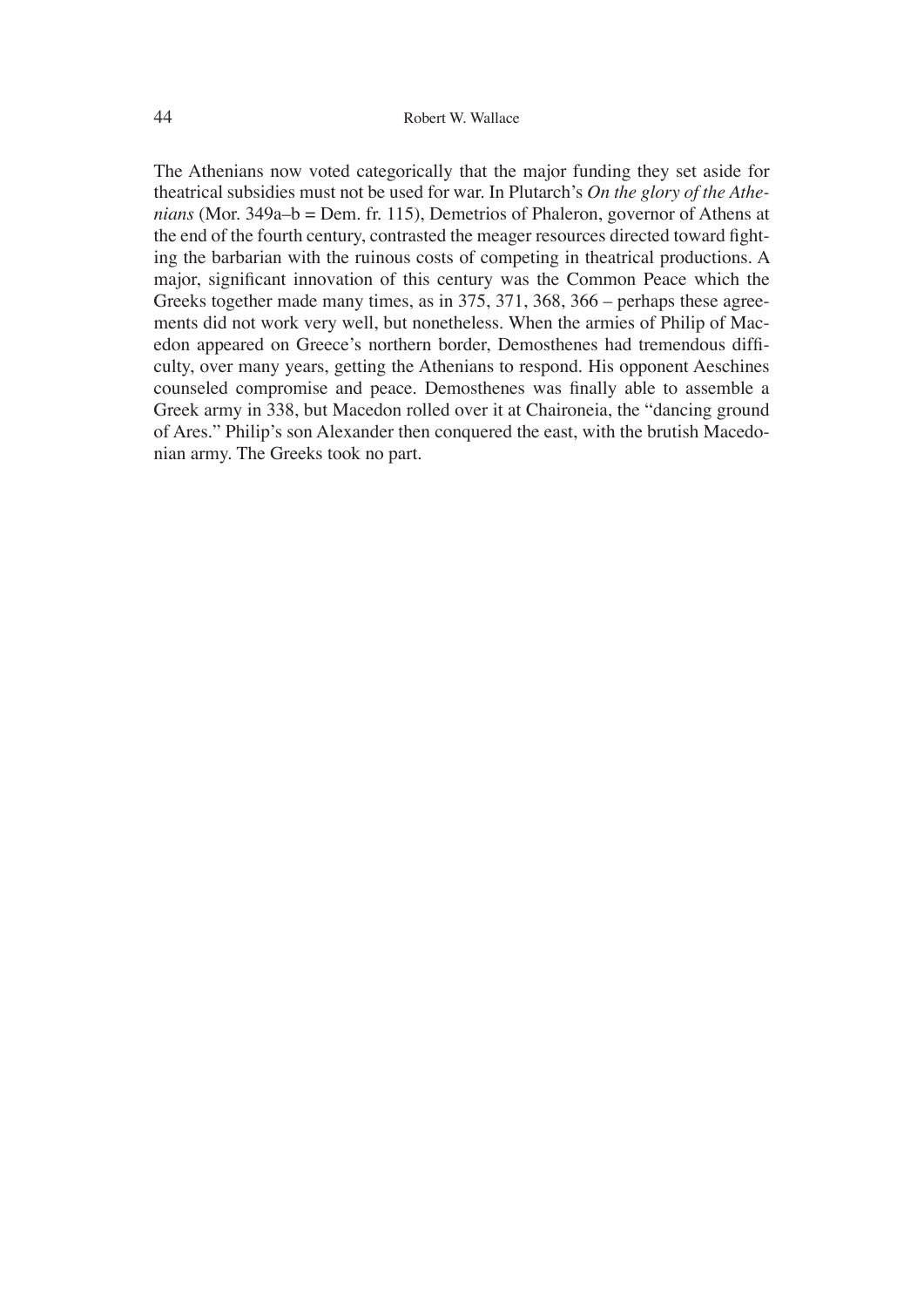# 3. THE PROBLEM OF MORAL JUDGMENT IN MODERN HISTORICAL WRITING ON ANCIENT GREECE

Gabriel Herman\*

## I. FANCY VALUE JUDGMENTS

My aim in this essay is to investigate the manner in which we, as historians active at the beginning of the twenty-first century, pass judgment on the ancient Greeks in general and on the Athenians in particular. In other words, how do we examine their actions and ideas – especially those themselves involved with issues of a moral nature – and categorize them as good or bad.

Historians of ancient Greece have surely wrestled with this problem through the ages, and it would be appropriate to start with a short survey of the strategies they have employed in search of a satisfactory solution. As it is impossible in the scope of this essay to cover the entire field, I shall confine myself to several landmark remarks made over the course of the last fifty or so years of historical writing concerning factors with some relevance to the stability of any social system: violence, sexuality, women, slavery and democracy. I have tried to avoid isolated statements on these subjects that did not arouse special attention, and to concentrate instead on examples that represent wider trends in research, even if they are to some extent controversial.

It would only be fair to note at this point that throughout this essay I shall be operating within a tradition that regards facts as something that happened or existed in the past, independent of the consciousness of their ancient recorder or modern interpreter. My argument would be powerless if confronted with the assumption that facts are conceptual constructions or literary artifacts that occur only in people's minds.<sup>1</sup> My general conclusion is that, provided we accept the reality of facts, it is possible to work out a method that enables us to turn fancy value judgments into reasoned moral evaluations.

<sup>\*</sup> I am indebted to Shimon Epstein, Peter Rhodes, David Schaps, Alexander Yakobson and Rachel Zelnick-Abramovitz for useful remarks and constructive criticism.

<sup>5</sup> Today, this position is primarily associated with postmodernism, but cf. the introduction by Sir George Clark to the second *Cambridge Modern History*, published more than fifty years ago: "… some impatient scholars take refuge in scepticism, or at least in the doctrine that, since all historical judgments involve persons and points of view, one is as good as another and there is no ʻobjective' historical truth", *The New Cambridge Modern History*, vol. 1 (1957) xxiv–xxv.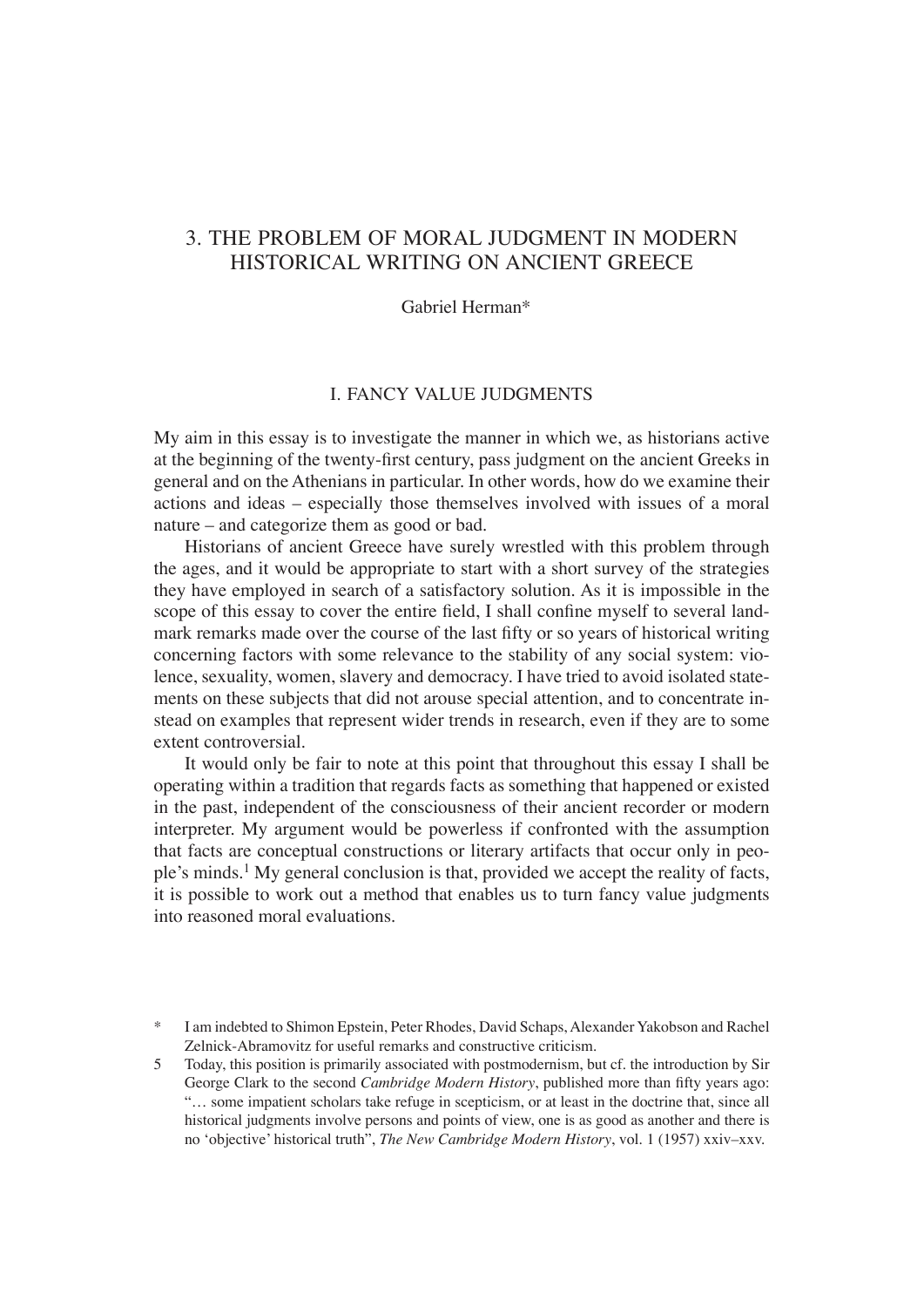#### 46 Gabriel Herman

## II. PERSONAL SELF-EFFACEMENT AND PERSONAL EXPERIENCE AS STANDARDS OF MORAL EVALUATION

We may start with an approach that goes back to nineteenth-century positivism and persisted well into the following century. It rested on the assumption that since classical scholarship operated *sub specie aeternitatis*, the classical scholar who abided by its rules was necessarily detached and morally neutral. Shedding all prejudices and preconceptions, he (in those days there were almost no women historians), was expected to subordinate himself to the evidence and nothing but the evidence, to shield himself from contemporary influences and to refrain from moral judgment by exercising what has been dubbed "personal self-effacement".2 It was believed that if this method was applied with sufficient rigour, then subjectivity, or bias resulting from tendentiousness, would be reduced to a negligible minimum. The wider theoretical foundations of the method were laid down by Eduard Meyer in the late nineteenth and early twentieth century, $3$  but its central message is often cited in later works. For instance, the modern historian Sir Geoffrey Elton wrote: "The material left to us in the past must be read … in the context of the day that produced it … *The present must be kept out of the past* if the search for the truth of that past is to move towards such success as in the circumstances is possible".4

This method worked reasonably well up to a certain point, especially if the authors' assumptions were not called into question. Every now and then, however, some inadvertent aside threatened to unmask its futility. A good case in point is a remark made by Hermann Bengtson in his popular *Griechische Geschichte* (first published in 1950), concerning King Mithridates of Pontus:

"Forty years of Roman rule in western Asia Minor provoked bitter hatred against the Romans, and this expressed itself in the frightful vespers of the year 88 B. C.: 80,000 Italians, men, women and children, fell victim to a pogrom instigated by Mithridates, *an idea which could only have occurred in the mind of an Asiatic barbarian*".5

At the time, this remark provoked an uproar, because Bengtson, though praised for his "sound" and "conspicuously cautious and sober" judgment,<sup>6</sup> was completely out of touch with post World War II mores. He chose rather to speak his mind, ac-

- 5 H. Bengtson, *Griechische Geschichte*: *von den Anfängen bis in die römische Kaiserzeit*, Handbuch der Altertumswissenschaft iii.4 (Munich 1950) 480, my translation and italics. The original reads: "40 Jahre römischer Herrschaft hatten in Westkleinasien einen bitteren Römerhaß erzeugt, der sich in der furchtbaren kleinasiatischen Vesper des Jahres 88 v.Chr. Luft machte: 80000 Italiker, Männer, Frauen und Kinder, fielen als Opfer eines durch Mithridates befohlenen Pogroms, *wie es nur im Hirne eines asiatischen Barbaren erdacht werden konnte*".
- 6 See L. A. O. Larsen's review of Bengtson's *Griechische Geschichte*, *CPh* 49 (1954) 44–45, at 44, and M. Cary's review of the same work, *CR* 3/4 (1952) 192–195, at 193.

<sup>2</sup> M. I. Finley, *Ancient History. Evidence and Models* (London 1985) 48.

<sup>3</sup> E. Meyer, *Geschichte des Altertums* I1 (6th ed., Darmstadt 1953); "Zur Theorie und Methodik der Geschichte", in his *Kleine Schriften* (2<sup>nd</sup> ed., Halle 1924) I 1–61 (original publication 1902); "Thukydides", in his *Forschungen zur Alten Geschichte* II (Halle 1899) 269–436.

<sup>4</sup> G.R. Elton, *Return to Essentials. Some Reflections on the Present State of Historical Study* (Cambridge 1991) 27, 65, my italics.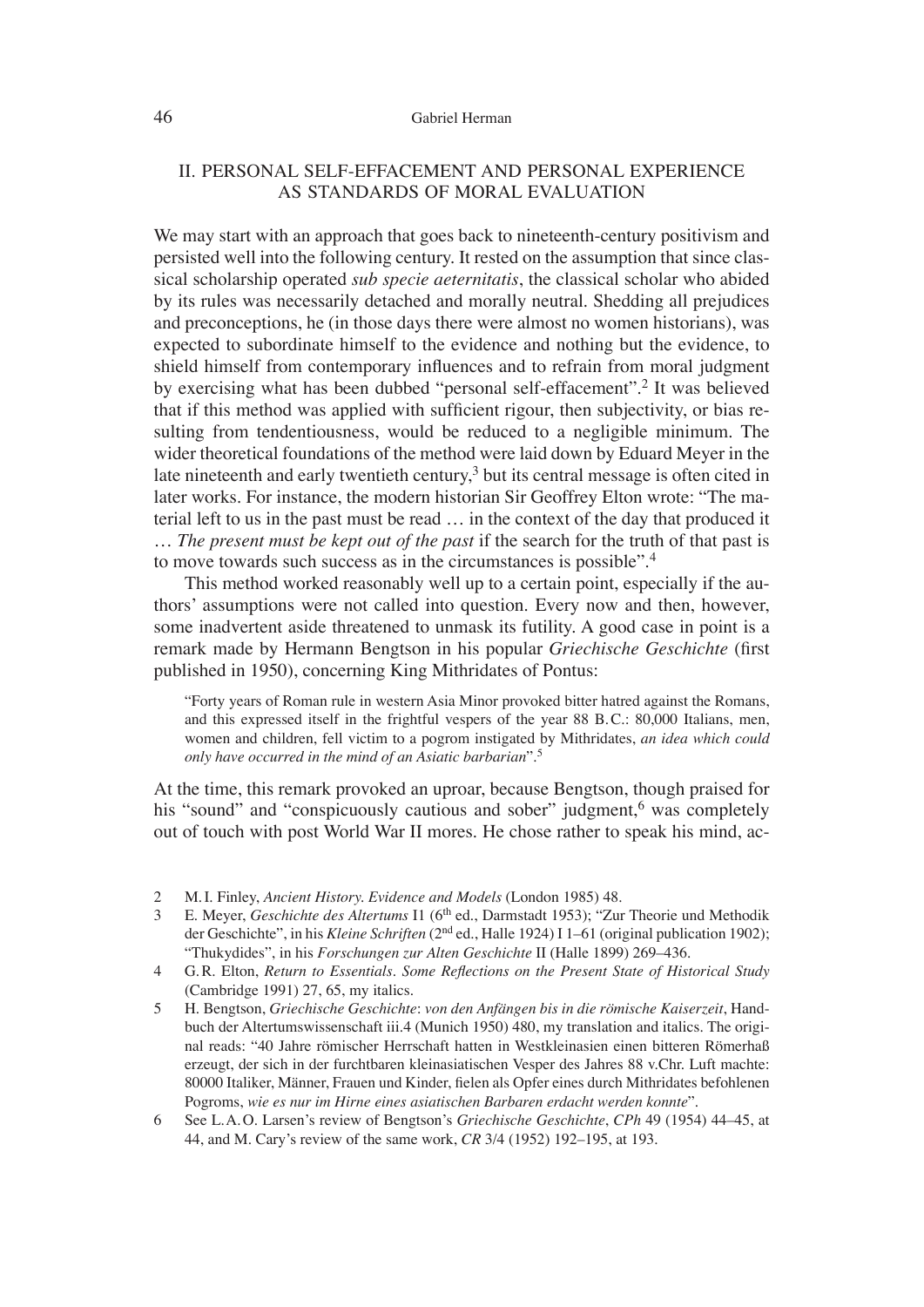cepting and repeating, as a critique has put it, "racial interpretations of history".7 Intent on keeping the present assiduously out of the past, he was totally insensitive to the fact that as a German in the wake of World War II, he was in no position to make such a remark.<sup>8</sup> That this was indeed an integral part of a systematic research strategy on his part, and not an unselfconscious slip of the tongue, became apparent from a remark he made years later concerning Mommsen's *Römische Geschichte*. In his own *Grundriss der römischen Geschichte*, published in 1968, Bengtson complained that the great nineteenth-century historian was introducing the reader "simultaneously to two pasts (*zwei Vergangenheiten*): to the time of the Romans and to the era of the political struggles of the nineteenth century".9

The next landmark in our survey of moral judgments passed by historians of ancient Greece is Sir Kenneth Dover, author of two major works that confront issues of Greek morality head-on. As he sought, early in the 1970s, to lay down the premises for his *Greek Popular Morality in the Time of Plato and Aristotle*, Dover must have realized that the nineteenth-century method was inadequate for his purposes. His decision to devise an alternative approach may be attributed to two ideas that were particularly influential at the time. First, there was Croce's compelling dictum, just become fashionable, that "every true history is contemporary history" (by which he meant to say that the study of the past was necessarily conditioned by contemporary considerations).10 Second, there was E. H. Carr's admonition that to understand or appreciate the work of an historian, one has to understand the standpoint from which he himself approached it, that standpoint itself "being rooted in a social and historical background".<sup>11</sup> Dover did indeed acknowledge the relevance of contemporary perceptions for the history he was writing – at least *to some extent*. "To understand Greek morality", he wrote "is certainly to become capable of looking at morality through Greek eyes, but it is necessary also to switch off and become

- 7 E. Bickerman, review of Bengtson's *Griechische Geschichte*, *AJPh* 74 (1953) 96–99, at 97. Bickerman also noted that Bengtson "never notices the ideological background of historiography" (98).
- 8 Cf. M. Smith in his review of the second edition of *Griechische Geschichte* (1960): "… it must be recorded that the author is himself ... he can describe Mithridates' massacre as 'der furchtbaren kleinasiatischen Vesper des Jahres 88 …, wie es nur im Hirne eines asiatischen Barbaren erdacht werden konnte (p. 496*)*' *–* a judgment surprising from anyone familiar with Roman military history, particularly surprising here because of its connection with *Vesper*, and, from the pen of a modern German, tragic" (*AJPh* 84 [1963] 103–106, at 106). For Bengtson's service in the Wehrmacht in the Eastern front, his political views and further racist comments he made, see S. Rebenich, "Hermann Bengtson und Alfred Heuß. Zur Entwicklung der Alten Geschichte in der Zwischen- und Nachkriegszeit", in V. Losemann (ed.), *Alte Geschichte zwischen Wissenschaft und Politik* (Wiesbaden 2009) 181–206. Elsewhere in his *Griechische Geschichte* (as in n. 5) Bengtson characterized the court of Mithridates of Pontus as "eine Mischung von griechischer Zivilisation und orientalischen Barberei" (507).
- 9 H. Bengtson, *Grundriss der römischen Geschichte mit Quellenkunde*, Handbuch der Altertumswissenschaft iii.5.1 (Munich 1967) 6.
- 10 B. Croce, *Teoria e storia della storiographia* (7th ed., Bari 1954) 4: "ogni vera storia è storia contemporanea". Cf. D. Mack Smith, "Benedetto Croce: History and Politics", *Journal of Contemporary History* 8 (1973) 41–61, at 53.
- 11 E. H. Carr, *What Is History?* (Harmondsworth 1961) 39–40.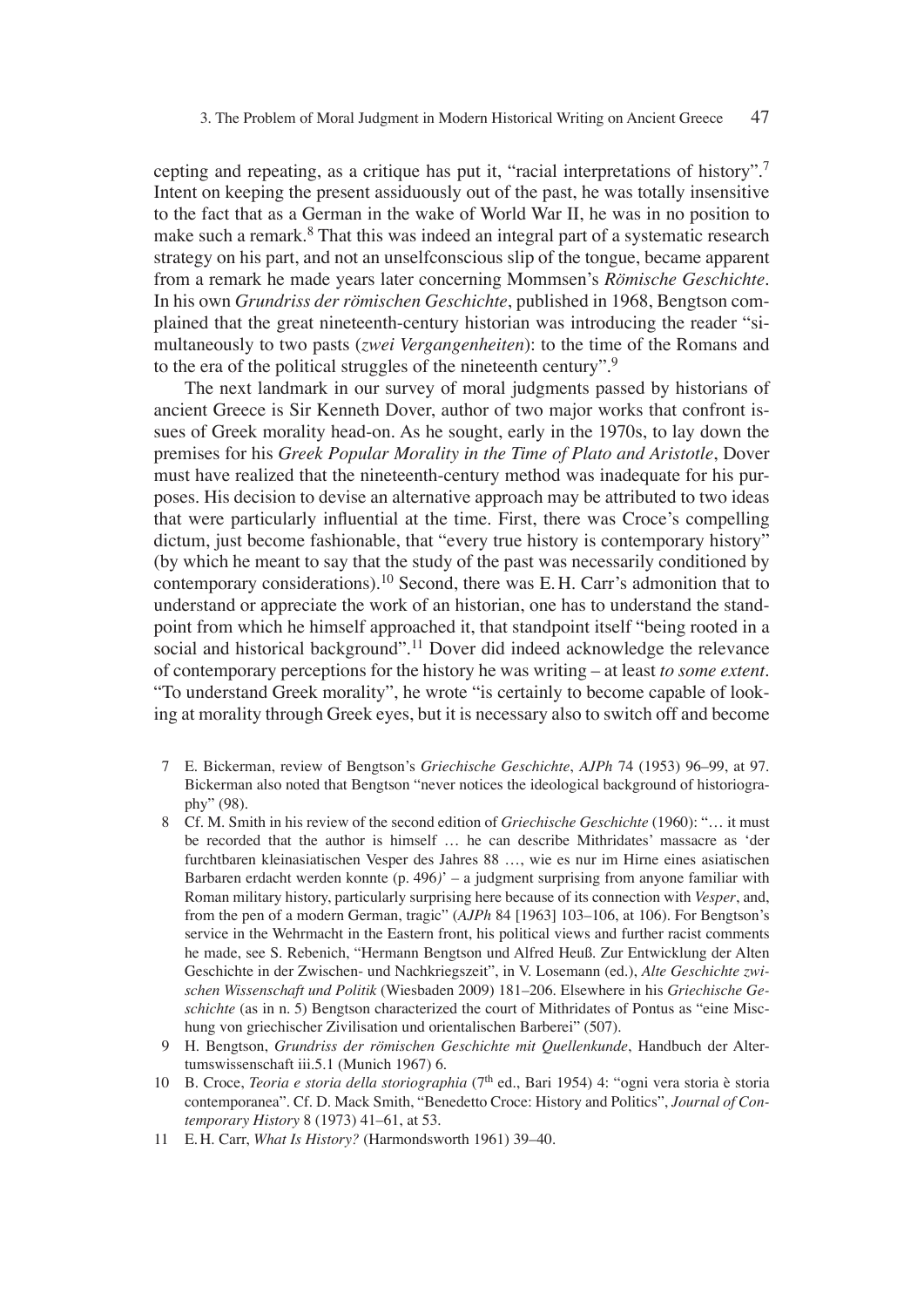ourselves again whenever we want to know what, if anything, they thought about issues which are important to us".<sup>12</sup> In his other book dealing with a value-laden issue, *Greek Homosexuality*, written in the early 1970s, Dover carried this idea a little bit further: "So long as we think of the world as divided into homosexuals and heterosexuals and regard the commission of a homosexual act, or even the entertaining of a homosexual desire, as an irrevocable step across a frontier which divides the normal, healthy, sane, natural and good from the abnormal, morbid, insane, unnatural and evil, we shall not get very far in understanding Greek attitudes to homosexuality".13 In making these comments Sir Kenneth deserves credit for having gone a long way in spelling out a principle that is valid for all studies of past moral systems: that the way we perceive them depends on the standards by which we judge them, and these standards are anchored one way or another in contemporary mores. The historian, in other words, must acknowledge that he or she cannot help viewing the past through the lens of the present.

Dover, however, refused to go much beyond that. To the question of *which*  standards, precisely, would further our understanding of Greek attitudes – not only toward homosexuality, but also toward the entire baggage of rights, duties, ideals, norms and values that make up a society's three-dimensional profile  $-$  he gave an answer that most of his critics found problematic: one's own moral experience.<sup>14</sup> As he himself put it, "I took a deliberate decision not to treat Greek terminology and the ancient classification of virtues and vices as my starting point, but rather to formulate such questions about morality as were prompted by *my own moral experience*."15 One obvious shortcoming of this approach is its subjectivity. If the idiosyncratic character traits of a single person were to serve as criterion for the evaluation of the moral character of an entire past society, then the evaluation by a person possessed of a different combination of character traits would yield dissimilar results – even if based on the same set of data. Dover made much in this book of his own permissiveness in sexual matters, of his not experiencing, as he put it, "moral shock or disgust at genital acts involving more than two partners".<sup>16</sup> Carried to its logical conclusion, this principle would imply that a person more sexually inhibited than Sir Kenneth, for instance a scholar who *did* perhaps experience moral shock or disgust at such acts, would have written a book considerably different from *Greek Homosexuality*. A central argument of this article will be that the adoption of less subjective standards of moral evaluation could substantially reduce such hypothetical polarity between rival estimations.

The notion that contemporary perceptions are, after all, relevant to historical writing, and could legitimately be used as yardsticks for making all sorts of evaluations struck a responsive chord, and was quickly assimilated into classical scholarship, the new trend of postmodernism no doubt acting as a catalyst. Very soon a

<sup>12</sup> K. J. Dover, *Greek Popular Morality in the Time of Plato and Aristotle* (Oxford 1974) 2.

<sup>13</sup> K. J. Dover, *Greek Homosexuality* (Cambridge, Mass. 1978) 183.

<sup>14</sup> E. g. the review by J. Gould of *Greek Popular Morality*, *CR* 28 (1978) 285–287.

<sup>15</sup> Dover, *Greek Popular Morality* (as in n. 12) xii, my italics.

<sup>16</sup> Dover, *Greek Homosexuality* (as in n. 13) viii. This was, predictably, met with sharp criticism which Dover answered in his *Marginal Comment*. *A Memoir* (London 1994) 114–115.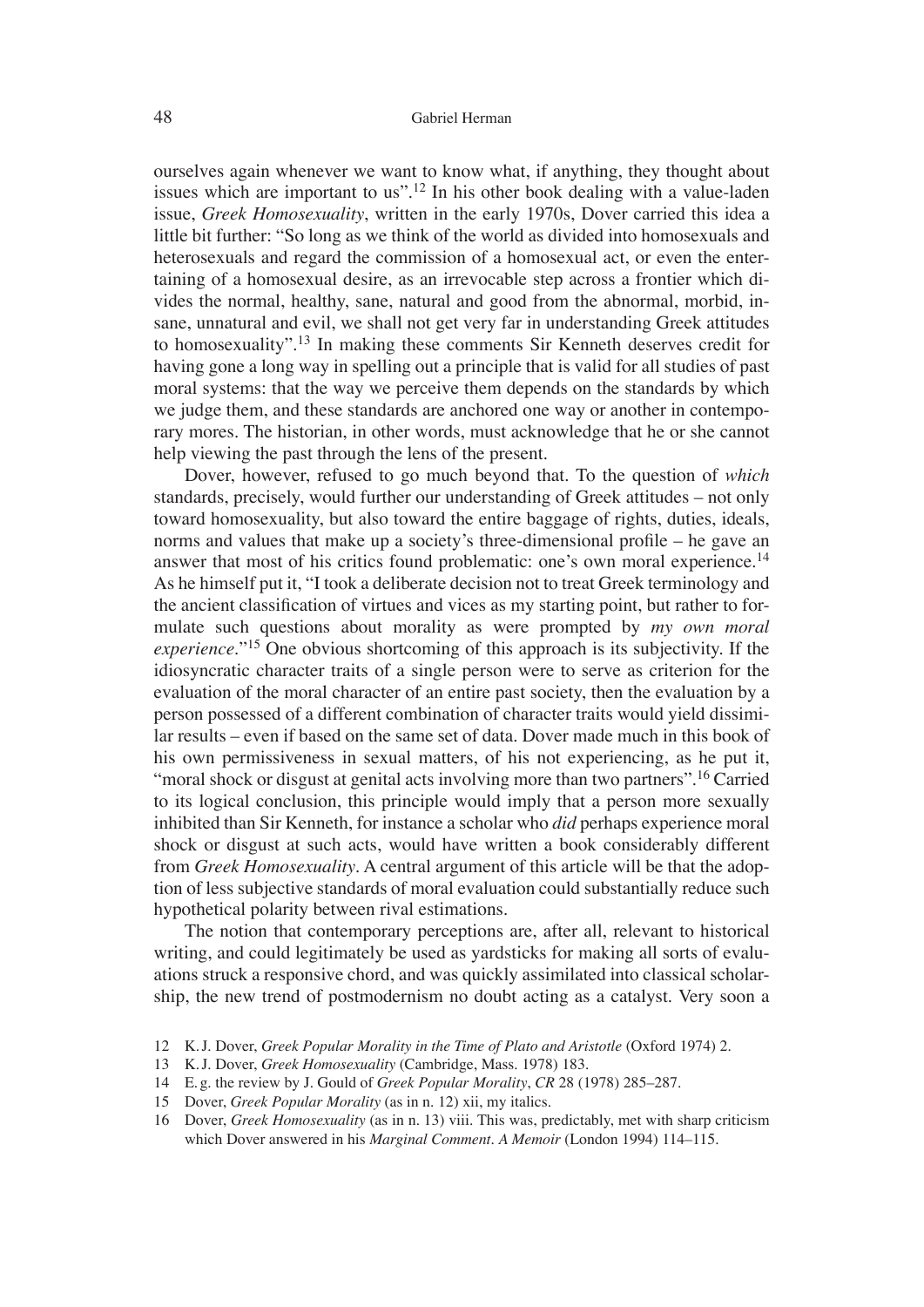single, usually extremely narrow, aspect of that vast assemblage of contemporary perspectives, mores, sentiments, concerns, opinions, standpoints, theories, mentalities, mindsets, ideological agendas, climates of opinion and trends of thought which are usually subsumed under the umbrella heading *Zeitgeist*, was picked out as the preferred standard for passing moral judgments. It was then applied to the ancient evidence with such moral fervour that most other caveats concerning the historical method were forgotten. The result was that the dispassionate assessment of facts gave way to condemnation, and the search for explanations and causes gave way to moralizing and propaganda. A new era in the history of Greek historiography was thus ushered in.

### III. THE ZEITGEIST AS STANDARD OF MORAL JUDGMENT

The first example illustrating this trend is the opening paragraph of a highly unusual book by Keuls*.* Published in 1985, it contains an indictment of Athenian society on account of its treatment of women:

"In the case of a society dominated by men who sequester their wives and daughters, denigrate the female role in reproduction, erect monuments to the male genitalia, have sex with the sons of their peers, sponsor public whorehouses, create a mythology of rape, and engage in rampant saber-rattling, it is not inappropriate to refer to a reign of the phallus. Classical Athens was such a society".17

The second example is a passage from an article by Keith Bradley. Published in 1997, it provides a general overview of the predominant form of moral evaluation of slavery in research:

"To the modern sensibility slavery represents the polar opposite of everything laudable in Greco-Roman civilization, an abomination for which no apology is possible and in which no redeeming features can be found".18

The third example, a passage from a book published in 2004 by Loren J. Samons, contains defamatory criticism of Athenian democracy:

"… the actual history of Athens in the period of its democratic government is marked by numerous failures, mistakes, and misdeeds – most infamously, the execution of Socrates – that would seem to discredit the ubiquitous idea that democracy leads to good government. Anyone turning to Athens for political lessons must confront the facts that democratic Athens dominated and made war on the states most like itself, suffered two internal revolutions, exiled or executed many of its own leaders, squandered vast public resources, and preserved its autonomy for less than two centuries."19

- 17 E. C. Keuls, *The Reign of the Phallus: Sexual Politics in Ancient Athens* (New York 1985) 1.
- 18 K. Bradley, "The Problem of Slavery in Classical Culture", *CPh* 92 (1997) 273–282. I hasten to add that my objection is not to Bradley, but rather to the widespread view concerning slavery that he accurately reflects here. I detect a touch of irony in the almost religious terms in which he couches this generalization.
- 19 L. J. Samons, *What's Wrong With Democracy? From Athenian Practice to American Worship* (Berkeley 2004) 6.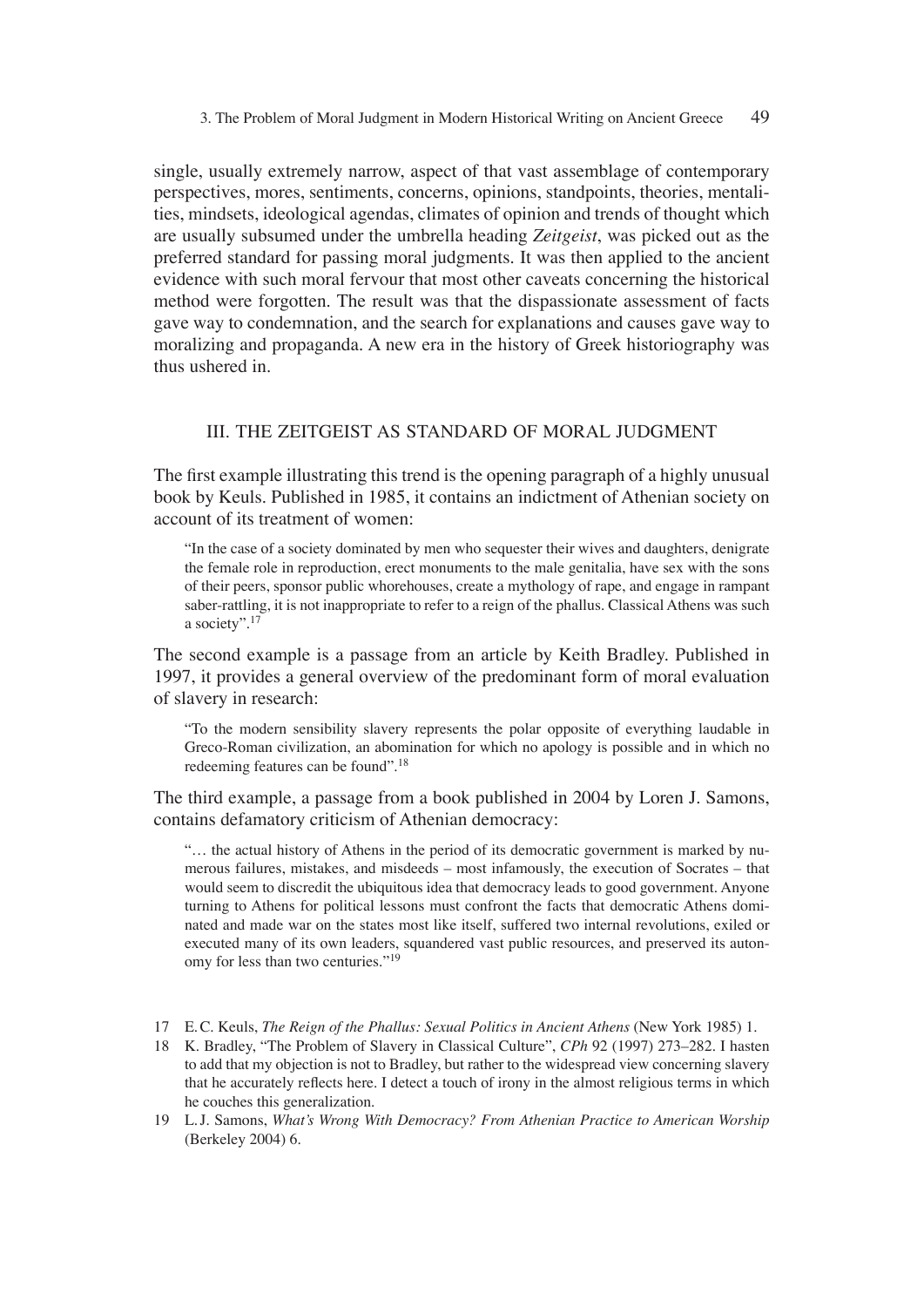The common feature of all these passages is that their authors pass moral judgment on Greek or Athenian society while making some political point. In other words, the explicit condemnation of this or that aspect of Greek society is linked with the implicit support of, or opposition to, some modern cause. While decrying classical Athens as a phallocratic society, Keuls denounces the (usually male) opponents of women's liberation movements; while branding ancient slavery as an abomination, the scholars cited by Bradley reprove today's conservatives or reactionaries in matters of human rights; while accusing Athens of collective aggressiveness and internal instability, Samons censures the advocates of his country's aggressive foreign policy from a liberal point of view. Lest I be misunderstood, I should perhaps make it clear that I have few objections to these, and a whole range of similarly oriented causes, that come up every now and then as a sort of background noise in ancient Greek historical writing, *insofar as they concern the present*. I dislike violence and war, support the equalization of the rights of women with those of men and that of homosexual consenting adults with those of heterosexuals, abhor slavery and racism, and think democracy is the worst form of government except for all the other forms. It seems to me, however, that the condemnation of an historic society is one thing, and the support of a modern cause – however noble or well-intentioned it may be – is another. They are *not* two sides of the same coin, nor should they be treated as such.

The point I wish to make is not really a new one. It is spelt out as a principle in the Weberian ideal of value-free science: "… the whole understanding of the facts is halted where the man of science introduces his personal value judgment"<sup>20</sup> It figures, furthermore, in E.H. Carr's *What Is History*? as part of the definition of the objective historian: "When we call a historian objective, … we mean that he has a capacity to rise above the limited vision of his own situation in society and history ...".<sup>21</sup> Taking these ideas one step further, I wish to argue that the standards of moral judgment based on nothing but a narrow aspect of the historian's own Zeitgeist are bad standards, and are bound to yield erroneous historical evaluations.

Here are the reasons why. Even though it conveys a strong message of permanence, the Zeitgeist is, in fact, ephemeral in the extreme. The consensus concerning what is right or wrong with respect to most spheres of moral behaviour is subject to astonishingly quick shifts, which not only the layman but also the scholar tend to underestimate. It requires a deliberate mental effort to realize that what is today legally penalized as sexual harassment was classified until very recently as innocent flirtation; that gay people, who are now about to acquire the right of forming marital unions, were jailed as criminals less than half a century ago; that women who now have the right to vote as a matter of course in virtually all of the world's democracies, only acquired it relatively recently, and were without it throughout the entire

- 20 M. Weber, *Wissenschaft als Beruf,* in his *Schriften 1894–1922*, (ed.) D. Kaesler (Tübingen 1922) 474–511 (originally delivered as a speech at Munich University, 1918): "Ich erbiete mich, an den Werken unserer Historiker den Nachweis zu führen, daß, wo immer der Mann der Wissenschaft mit seinem eigenen Werturteil kommt, das volle Verstehen der Tatsachen a u f h ö r t" (498).
- 21 Carr, *What is History?* (as in n.11) 123.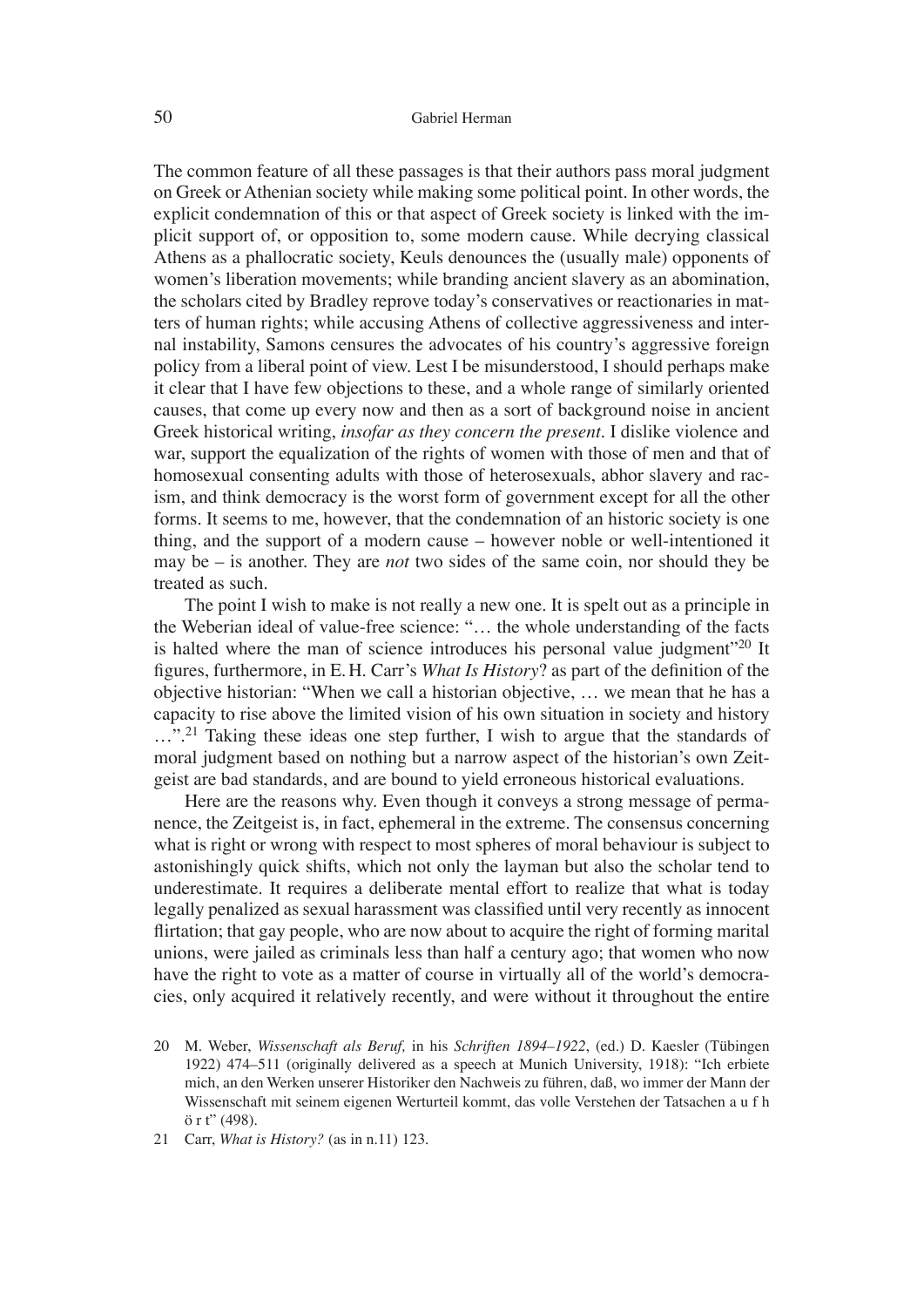nineteenth century;<sup>22</sup> that hunting, so far from being defined as the recreational slaughter of innocent wild animals, was considered the most appropriate sport for the well-to-do gentleman (Theodore Roosevelt was lauded as the "The Hunting President" and the teddy-bear was named after him); and that, going still further back in time, the duel was thought to be the only acceptable, and the most honourable form of conflict resolution between upper-class men. Nothing, however, better exemplifies the shifting nature of the Zeitgeist than attitudes to race. The passages below are cited from a book entitled *Heredity and Human Affairs*, published in 1938 by Edward M. East, a distinguished Professor of Genetics at Harvard University:

"Naturally, one must be very cautious in comparing negroes with whites, or Pygmies with Zulus. But making such allowances for conditions as appear to be desirable, the conclusion is that the negro averages about two grades lower than the English, the Scotch a fraction of a grade above, and the Athenians of the time of Pericles two grades above".

"It is of no importance whether the negro or the white man is more closely related to the apes. The two are divergent groups. In the length of the arm, the degree to which the jaw projects, the form of the nose, and the shape, size, and thickness of the cranium, the negro stands closer to the higher anthropoids than the white; in hair form and shape of lips he stands further removed".

"Mentally the African negro is childlike, normally affable and cheerful, but subject to fits of fierce passion. As an agriculturalist and craftsman he has made some progress under the influence of alien races, though his advancement is not comparable to that of his negroid relatives in the Philippines. His religion is a primitive fetishism combined with nature-worship. His whole history drives one to the conclusion that he is not a discoverer. In no case did he produce a written language."<sup>23</sup>

I have gone through the biographical data available on Professor East carefully, without having detected one single reference to his racism. This fact forces me to the conclusion that by the standards of his Zeitgeist he was no racist at all. Only when scrutinized through the lens of *today's* norms does his attitude appear to be so shockingly bigoted.

Of course, the objection might be raised that while the Zeitgeist is indeed ephemeral, its quick shifts often have positive outcomes. Most historians of ancient Greece today would agree that a world in which racism is checked is better than a world in which racism is allowed to run wild; a world in which women have the vote is better than a world in which they do not; a world in which slavery is abolished is better than a world in which slavery is widespread. Therefore, it is not only appropriate, but also desirable to turn these improved moral norms into standards by which to judge past societies.

The answer to this objection falls into two parts. In the first place, from the point of view of our present Zeitgeist, it would seem that shifts in past Zeitgeists have led to change for the better (although the experience of the last century shows

<sup>22</sup> Women were granted the vote in 1902 in Australia, 1920 in the United States, 1928 in Britain, 1945 in France, and only in 1971 in Switzerland.

<sup>23</sup> E. M. East, *Heredity and Human Affairs* (New York 1938) 175, 189, 190, respectively. Some of East's ideas were borrowed from Francis Galtons' *Hereditary Genius* (1869).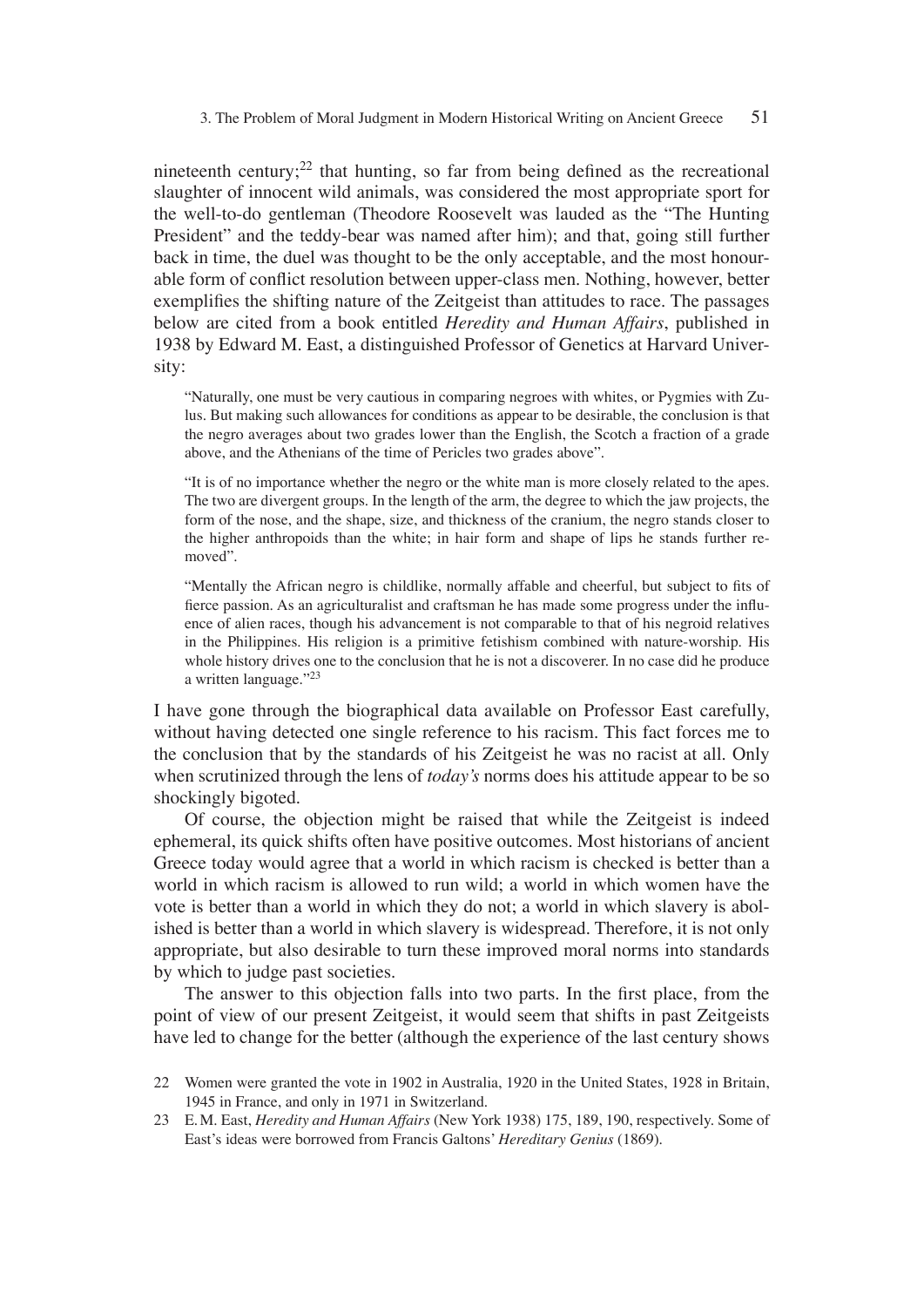that they could equally lead to change for the worse). The problem is, however, that in most cases this can only be seen in retrospect. From a contemporary perspective, these supposed improvements are usually invisible. People locked in the outlook of their times are generally blind to its shortcomings and unable to subject its tenets to critical examination; they view them as a kind of embodiment of eternal truth on earth. For this reason, for the majority of western history, the prevalence of slavery (or serfdom), the exclusion of women from public life, and the punishment of homosexuals, so far from being perceived as blatant examples of social injustice, were seen as manifestations of the normal, timeless order of things. Furthermore, it is interesting to note that the system of values that gave rise to these practices and served as their justification was shared not only by the public, but also by the majority of the victims themselves (that is to say, by the slaves, women and homosexuals).

My second point is that shifts in the Zeitgeist often lead not to improvements, but to outcomes that are confused; indeed, so confused as to preclude the possibility of any consistency in the passing of moral judgment. Was the male homosexual culture revealed by Dover, which flourished openly in Athens and in many other Greek states and was subject to surprisingly few legal restrictions, a good or a bad thing? Until the 1960s it seemed inconceivable that it could be anything but bad. At a time when people convicted of homosexual acts were punished by years in jail or subjected to chemical sterilization with few voices raised in protest, Greek homosexuality was decried as "an abomination", "repulsive to the virtuous life", "a Dorian sin", or as "an unspeakable vice".<sup>24</sup> Today, by contrast, Greek male homosexuality is often dangled as an ancient harbinger of sexual liberation, as the vanguard in the struggle that gay people wage for equal rights.25 In itself, that might seem to be a good thing, or at least not a bad one; that is, until we are reminded that modern and ancient Greek male homosexuality are not really the same. The latter generally took the form of paederastic relations between a man and a youth who by our own legal criteria would often count as a *minor*. The spirit behind the ancient practice finds striking expression in an elegiac couplet attributed to the poet Theognis: "Happy is the man who is in love while he works out in nude (i. e. in the gymnasium), and returning home sleeps with a beautiful boy (*pais*) all day".26 Should we, bearing this detail in mind, still think of Greek male homosexual culture as a model for emulation, or an ideal to which to aspire?

- 24 It is hard today to understand the sentiment that Dover reports having heard expressed more than once while working on *Greek Homosexuality* (as in n. 13) is – "It's impossible to understand how the Greeks could have tolerated homosexuality", at 203.
- 25 See, e. g., J. Winkler, *The Constraints of Desire* (New York/London 1990); J. Boswell, *Same-Sex Unions in Premodern Europe* (New York 1994).

26 Thgn. 1335–36. For recent attempts at re-assessing Greek pederasty, see A. Lear and E. Cantarella, *Images of Pederasty: Boys Were Their Gods* (London/New York 2008) and J. Davidson, *The Greeks and Greek Love: A Radical Reappraisal of Homosexuality in Ancient Greece* (London 2007) who argues, problematically in my view, that in classical Athens sexual acts between adult males and males younger than 18 were prohibited by law.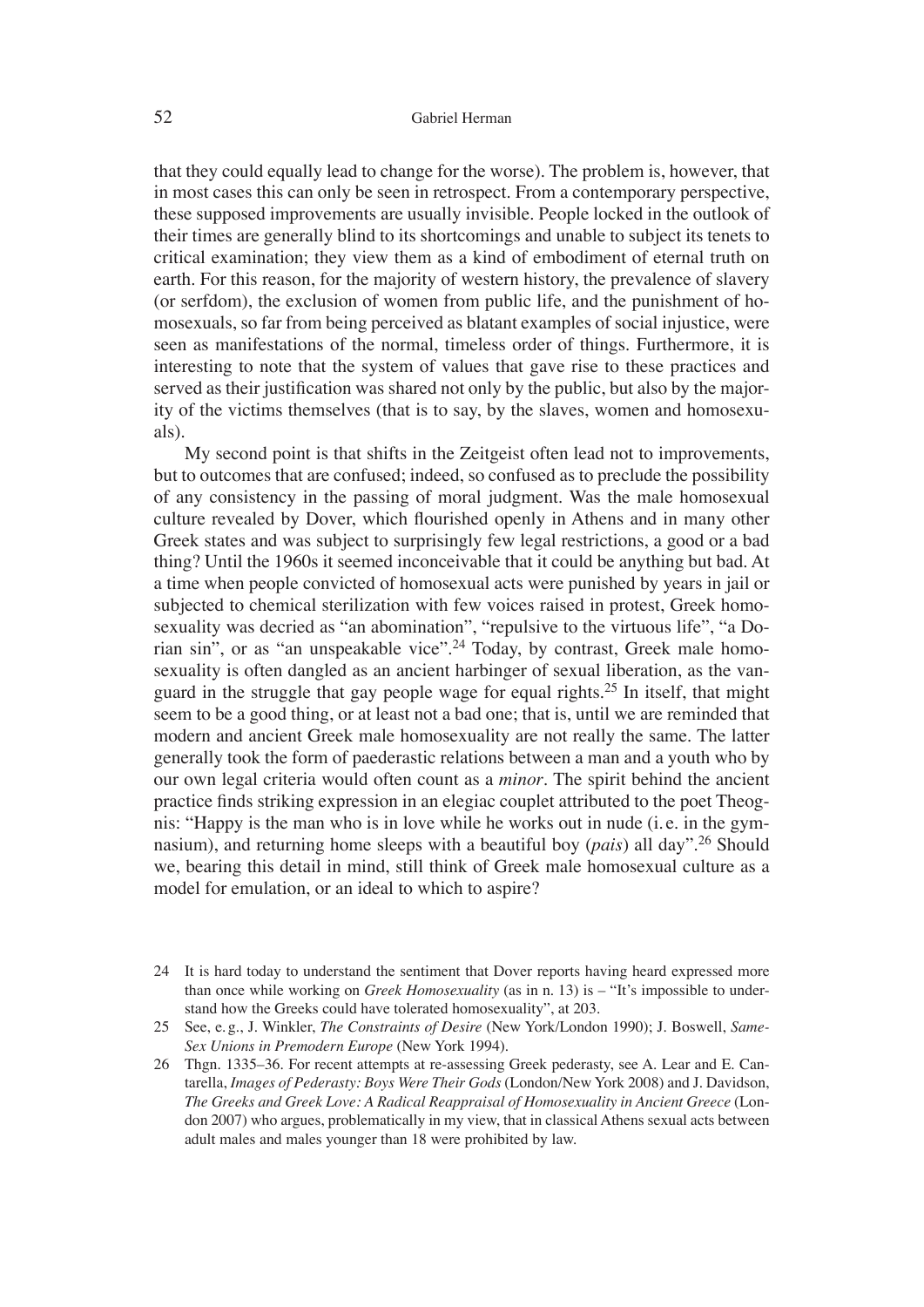Few people today would answer this question in the affirmative. It is not entirely inconceivable, though, that the Zeitgeist could move back towards less permissiveness and regard that of our generation as too permissive, or, alternatively, that it could move towards still more permissiveness in sexual matters. Imagine that it reaches the point at which pederasty is normalized or even legalized. In that case, Greek male homosexual culture would once again appear to us as a paragon of modern sexual behaviour, pederasty included.

Even more confusing than this is the issue of Greek nakedness and modern nudity. Athenian men, as Keuls rightly points out, "habitually displayed their genitals, and their city was studded with statues of gods with their phalluses happily erect".<sup>27</sup> Is this a good or a bad thing? Keuls is adamant that it was bad. For her, the display of genitals by Athenian men is one component of a wider phallocratic syndrome, a crude expression of the dominance of men over women in the public sphere. The trouble with this interpretation is that it clashes with some ancient ones. Thucydides ranked nudity highly, seeing it as a sign of the cultural refinement which distinguished the Greeks from non-Greek Asiatics and "foreigners".28 Plato clearly states that in his own days, so far from being shameful and laughable for men to be seen nude, as it had been in the past, it was thought to be respectful.<sup>29</sup> Obviously, what both authors had in mind was the vision of the human body (including that of the female, at least in art) as a thing of beauty to be displayed and studied, not hidden as a source of shame, a conviction that informed archaic and classical Greek art and later, the art of the Italian Renaissance. It should come, therefore, as no surprise that one of the central masterpieces of that Renaissance – Michelangelo's David – was naked. And so were the main figures of the Sistine Chapel which Michelangelo depicted, incurring the wrath of some puritanical clergymen. The liberal Pope Julius II, who commissioned the frescoes, managed for a while to repel the charges of obscenity and sacrilege leveled against him, but after Michelangelo's death found it wiser to yield to the pressures that were brought to bear upon him and ordered that the genitals be painted over. I find it perplexing that Professor Keuls' stance in this matter, if transposed to sixteenth-century Rome, would involve siding with the conservative position of the Vatican in its reaction against liberalism and artistic freedom.

All these considerations would seem to reinforce the suggestion made earlier that the Zeitgeist is an unreliable guide for passing judgment on past societies. But then, one might retort, is there any alternative? Aren't we all, including those who come up with criticisms such as these, irredeemably imprisoned in the outlook created by our own immediate situation? Isn't it true that we cannot help but exercise value judgments? "The barest bones of any historical narrative," wrote Finley, "the

<sup>27</sup> Keuls, *Reign of the Phallus* (as in n. 17) 2.

<sup>28</sup> Thuc. 1.6.

<sup>29</sup> Pl. *Resp.* 5.452c. It is interesting to note that Rousseau held nakedness to be a mark of honesty. "The honest man is an athlete, who loves to wrestle stark naked; he scorns all those vile trappings, which prevent the exertion of his strength, and were, for the most part, invented only to conceal some deformity". *A Discourse on the Moral Effects of the Arts and Sciences*, trans. G. D. H. Cole (New York 1973: Everyman's Library) 6.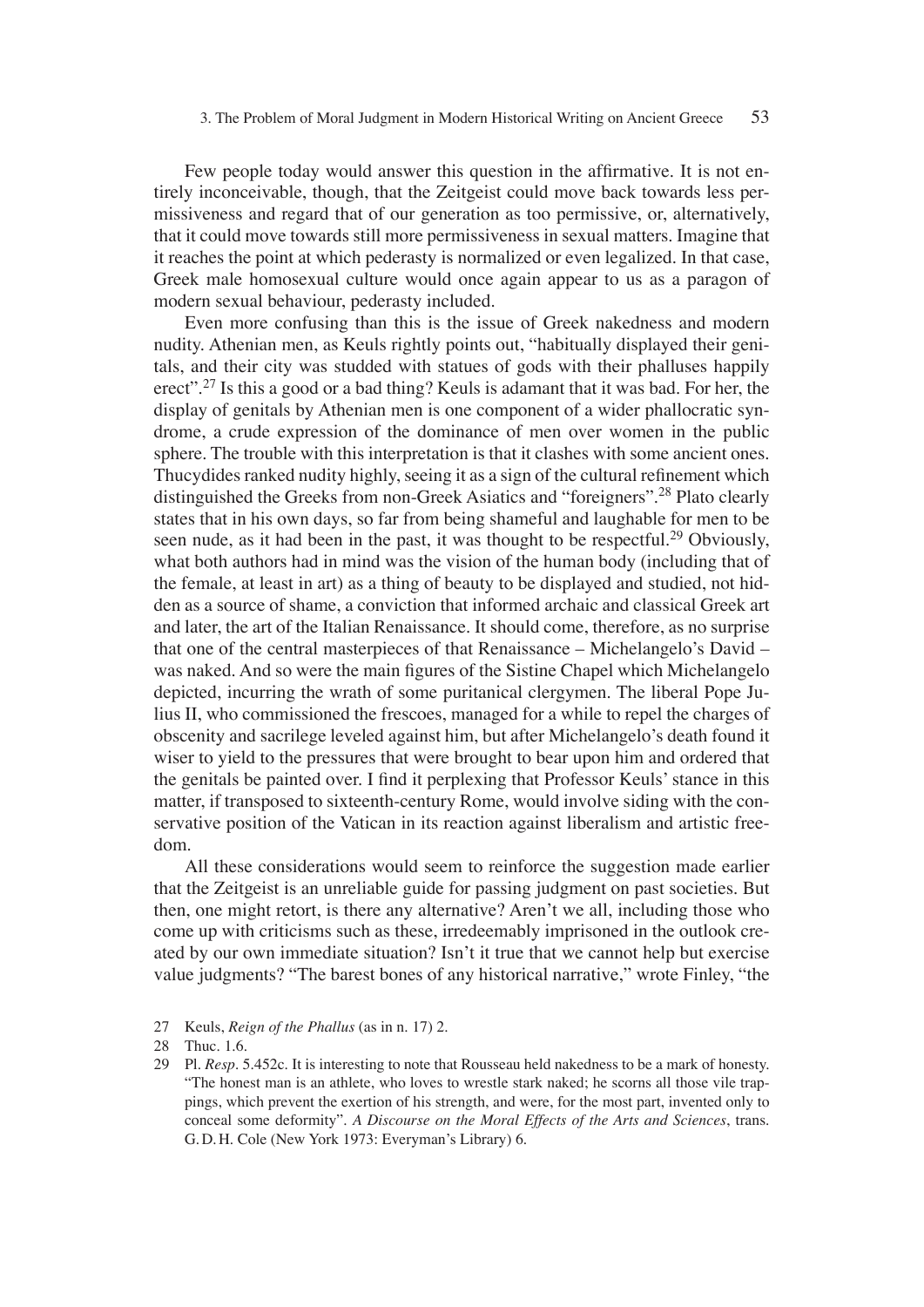### 54 Gabriel Herman

events selected and arranged in a temporary sequence, imply a value judgment (or judgments)."30

Of course, it is impossible for the historian to liberate him or herself totally from the tyranny of the Zeitgeist, or to eliminate entirely the intrusion of one or another of its aspects into the history he or she is writing. It might be possible, however, to minimize its effects, thus enabling moral judgments that would be considerably less value-laden and considerably less dependent on the Zeitgeist. This could be done through a two-staged process that involves a) *the use of an as-wide-aspossible spectrum of comparable historical societies or comparable human experiences as a standard of evaluation* and *b) the submission of the approach adopted to the subject at hand to critical, self-conscious examination, the Zeitgeist included*.

Before producing examples, I should perhaps make it clear that for the sake of the argument I do not contest in any significant way the truthfulness of the facts on which the above-cited judgments rest. I accept without question the details conducive to the generalization that Athenian women were not equal to men and were excluded from the public domain, that slaves were harshly exploited and inhumanly treated all over Greece, and that the Athenian democracy made wars and suffered internal revolutions. I do contest, however, the soundness of judgments based only on the details of the society examined, which partially or totally ignore the wider comparative perspective.

#### IV. ATHENS AS A PHALLOCRATIC SOCIETY

Keuls' invective against Athenian society as phallocratic is to the point if, and only if, no more than two factors are allowed to figure in the equation: Keuls' (just) indignation concerning the status of women in the western world at the time of her writing, and the ancient facts that constitute the Athenian female citizens' inferiority (such as domination by men, denigration of the female role in reproduction, humiliating, misogynic pornography – facts which, as noted, I do not contest). However, as soon as we cast a wider net, and include in our standard of evaluation a whole spectrum of historical western societies in which women fared as badly or even worse than in Athens, the invective stops being to the point and the entire equation breaks down. Take, for example, those women who in the time of the Crusades were forced to wear chastity belts that looked like metal underwear and bore all the signs of torture devices, while their husbands, usually knights or crusaders, were away for long periods of time on campaign.<sup>31</sup> Think of those older women, routinely charged with witchcraft during the witch-craze in early-modern Europe, the number of tortured and burnt victims reaching around 30,000 in Germany alone.32 Consider those women in the Muslim world in general, and in Muslim-

<sup>30</sup> Finley, *Ancient History* (as in n. 2) 4.

<sup>31</sup> Cf. E. J. Ding, *The Girdle of Chastity: A Medico-Historical Study* (London 1931).

<sup>32</sup> H. R. Trevor-Roper, *The European Witch-Craze of the 16th and 17th Centuries* (Harmondsworth 1969). The figure cited also includes some men and children, but the overwhelming majority was older women.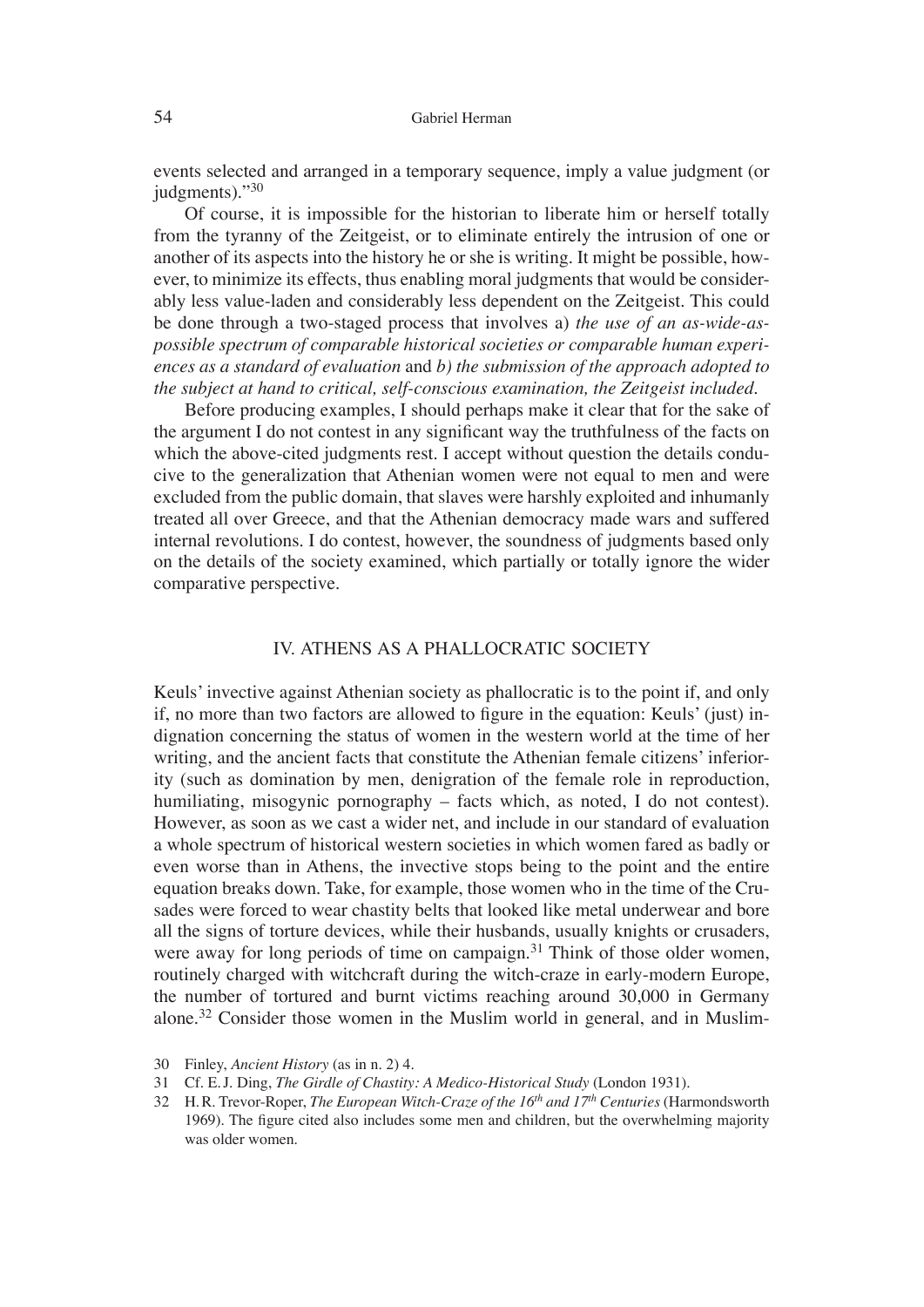occupied Europe in particular, who, as part of the so-called "harem culture", were trapped in an institutional triad of polygamy, ease of divorce and concubinage, and almost completely denied the option of stable monogamous marriage.<sup>33</sup>

If judged by reference to social situations and practices such as these, Athenian society will be found to be no more and no less repressive of women and sexually polarized than a handful of culturally advanced and economically prosperous agricultural communities that flourished in pre-modern Europe. In all these societies, women were excluded from the public domain and treated as inferior to men as a matter of course. However, the women of Athens were considerably better off physically, economically and perhaps even legally than women in those infinitely more numerous, culturally-backward, poverty-stricken peasant societies, who were denied an opportunity of doing anything beyond working in the fields and reproducing, or those in societies undergoing crises, subjection, pangs of accommodation or violent change.34 The situation is regrettable but hardly condemnable: this was the norm throughout thousands of years of western history. Today's not-yet fully-attained ideal of the emancipated women is an unprecedented exception, an exception that arose as a serious alternative to the norm only towards the end of the nineteenth century. This alone should warn us against the advisability of judging ancient Athens solely by today's standards. For an historical judgment to be sound, it must proceed from the norm, from carefully researched and defined instances of comparable human behavior. Persisting nonetheless in judging the situation of the Athenian woman by the standard of its modern counterpart alone, in disregard of the comparative framework outlined above, is not really an option morally. For ignoring those vast chapters of non-Athenian female subservience, suffering and the lack of rights amounts in fact to tacitly approving them.

Let us now move on to the second procedure likely to reduce the "value" ingredient in judgments, namely the historian's ability to scrutinize him or herself. A more reflective approach towards her own methods, and a more open eye to certain practices widespread in her world would surely have compelled Keuls to mollify her judgment of Athenian society. Athenian pornography, however disturbing at first sight, simply shades into insignificance when compared with modern pornography. Today, hardcore, violent, sexual scenes including moving, not only static pictures, are available worldwide to almost everyone, including minors. People watch pornographic films, view pornographic magazine images, read pornographic writing, and even make homemade porn flicks in a way that has never before been possible. The statistics are staggering: "Every second – \$ 3,075.65 is being spent on

- 33 Cf. V. Maher, *Women and Property in Morocco* (Cambridge 1974); L. Beck/N. Keddie (eds.), *Women in the Muslim World* (Harvard 1978); N. Tapper, "Matrons and Mistresses: Women and Boundaries in Two Middle Eastern Tribal Societies", *European Journal of Sociology* 21 (1980) 59–79; E. Gellner, *Muslim Society* (Cambridge 1981) 162–164; and esp. B. Lewis, *The Middle East: 2000 Years of History from the Rise of Christianity to the Present Day* (London, 1995) 66, 210 and 253; *What Went Wrong? Western Impact and Middle Eastern Response* (Oxford 2002) ch. 3; *Race and Slavery in the Middle East* (Oxford 1990) ch. 12.
- 34 Cf. G. Lerner, *The Creation of Patriarchy* (Oxford 1986) esp. ch. 4, "The Woman Slave". Athenian women, as I read the evidence, did not habitually work in the fields.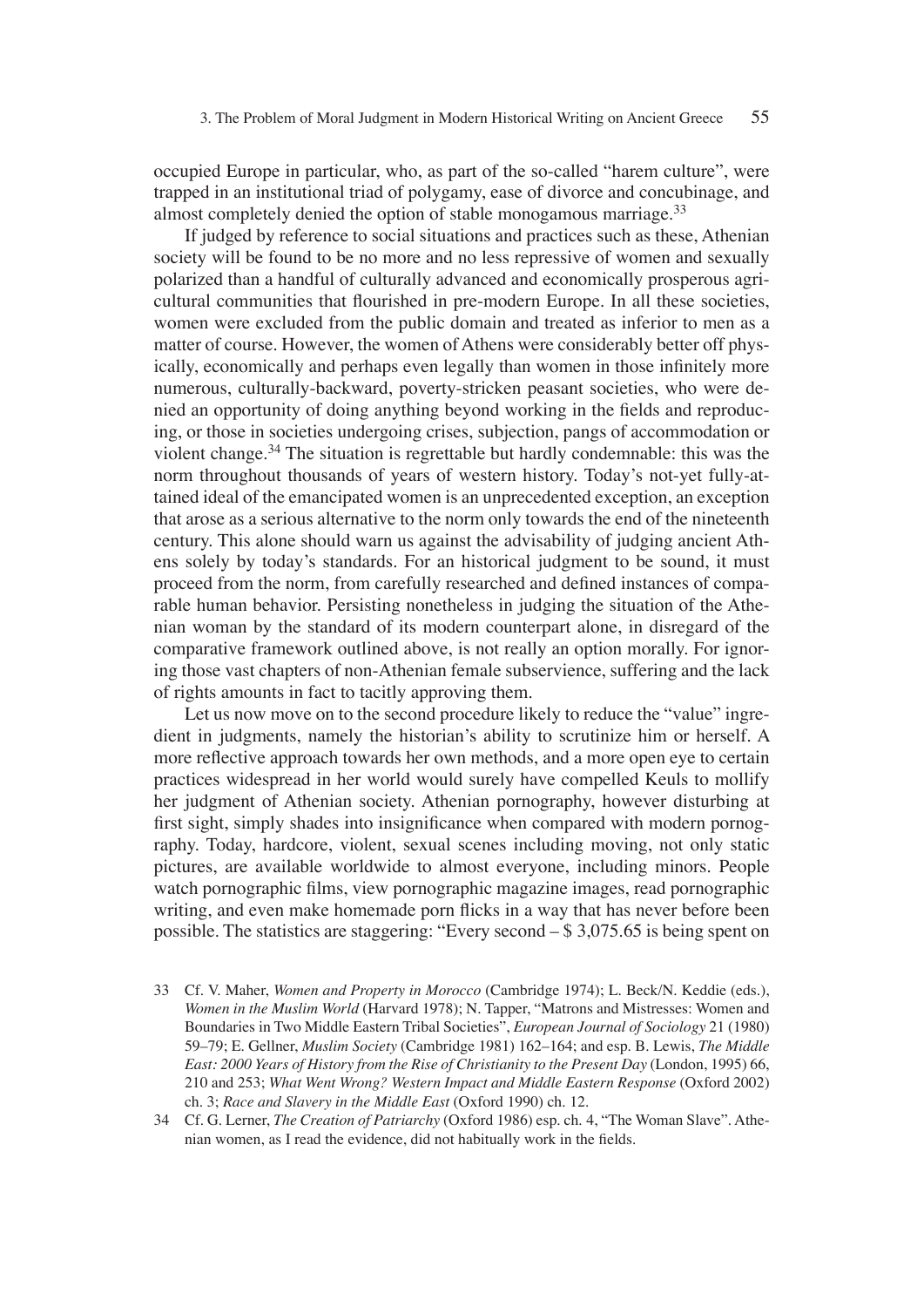pornography. Every second – 28,258 Internet users are viewing pornography. Every second – 372 Internet users are typing adult search terms into search engines. Every 39 minutes a new pornographic video is being created in the United States."35 The revenues from the pornography industry are larger than those from the top technology companies combined: Microsoft, Google, Amazon, Yahoo! and Apple.<sup>36</sup> Athenian pornography, by contrast, was only consumed by a rich minority, and a strong case can be made for the possibility that many of the pornographic artifacts produced in Athens were intended for export overseas.<sup>37</sup> Once the ancient evidence is re-examined with these data in mind, only very little will remain to justify singling out Athenian society as particularly "phallocratic".38 Athenian society appears to be sexually more permissive than ours (even though it did not reach the stage of sanctioning same-sex marriages), but, by the very standards set by Keuls, considerably less phallocratic.

### V. CHATTEL-SLAVERY AS AN ABOMINATION

The institution of slavery takes us into one of the darkest corners of ancient Greek society. But does the evaluation of ancient realities bear out its being singled out as an abomination? The question becomes all the more pregnant when placed in the context of the idealized picture, subsumed under the title "The Glory that was Greece", that was widespread in the Victorian age and during the first half of the twentieth century. Slavery conjures up metaphors such as cancer, poison or sin when it is contrasted with the cultural achievements of the Greeks in general, and with the creation of the first democracy in Athens, with its concomitant invention of political liberty and equality, in particular.

Apart from the fact that these condemnations mark a return to the "moral-spiritual approach", which was supposed to have been abandoned in slavery studies,<sup>39</sup> and apart from the fact that before the gay-liberation movement gained ground, the word abomination was reserved for Greek homosexuality, the rebuke creates further confusion by misidentifying its object. For it is by no means clear that the slave

- 36 I have to be taken on trust while reporting something that I personally experienced concerning this matter. Having been asked to lecture to a group of non-specialist pensioners about the sexlife of the ancient Greeks, I resolved to make the talk livelier by projecting some of the pictures included in Keuls' book. To my great disappointment, the majority of the audience fell asleep nonetheless. After the lecture an elderly gentleman came up to me and said, by way of excuse, that my pictures were "a mere trifle" compared with the X-rated movies that they viewed regularly on their DVDs.
- 37 Keuls indiscriminately used fourth century South Italian vases as evidence for fifth-century Athenian life, cf. review by H. A. Shapiro in *AJA* 90 (1986) 361–363, at 362. For the issue of Athenian pornography see also in this volume Chap. 2 in this volume by Wallace.
- 38 For the habit of labeling the Athenians as "phallocratic" or "phallocentric", which under the influence of Keuls' book spread quickly in research, see my *Morality and Behaviour in Democratic Athens* (Cambridge 2006) 344–347.
- 39 Cf. M. I. Finley, *Ancient Slavery and Modern Ideology,* (ed.) B. D. Shaw (Princeton 1998) 80–81.

<sup>35</sup> See http://internet-filter-review.toptenreviews.com/internet-pornography-statistics.html.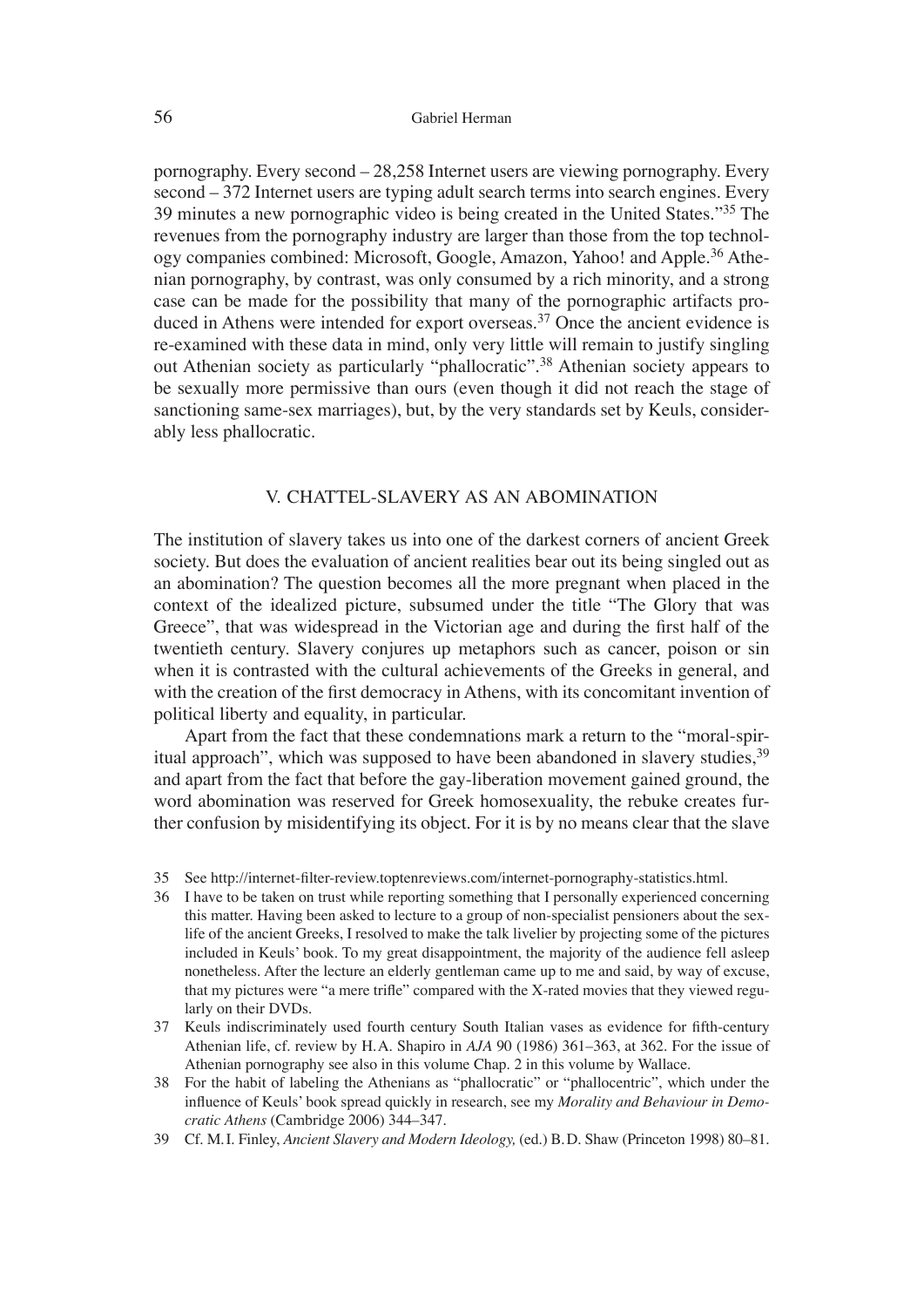in ancient Greece was the lowliest creature in the social hierarchy. Unlike the slaves in the West Indies and the American mainland in modern times, who were employed predominantly as forced labourers in plantation agriculture, the slaves in ancient Greece were employed in a wide variety of economic activities,  $40$  only a small number of which were as demanding as forced labour. Furthermore, slavery represented but one form of exploitation out of many. In ancient Greece, slaves coexisted at all times with both free-labourers, (*misthotoi*, *thetes*, translatable roughly as wage-earners; *penetes*, "those who work with their hands", and hence "the poor"; *banausoi*, craftsmen),<sup>41</sup> and dependent labourers, (*pelatai* and *hektemoroi* in pre-Solonian Athens, *helotai* in Sparta, *penestai* in Thessaly, and *laoi* in Hellenistic Asia Minor, not to mention those mysterious *dorophoroi*, *gymnetes* and *korynephoroi* about whom we know next to nothing). Furthermore, there must have been numerous other sorts of labourers around, both dependent and independent, whose jobs or statuses were not conspicuous enough to earn special designations.42 Within that range, the plight of the chattel slave was probably not the worst, and arguably was not as bad as that of the wage-labourer – particularly in the event that the latter happened to be an emancipated slave employed as a non-skilled, seasonal worker.

It is true that one of the critical, and most unenviable, features of the slave's circumstances was uncertainty and unpredictability: at any moment he could be stripped of his privileges, sold, hit, or even killed at the whim of his master (though not with impunity; at any rate, not in Athens). But the worst feature of the wagelabourer's circumstances was even worse than that: his very existence was at stake. One day he could be employed, another not. If unemployed for longer periods of time – and wage-labourers were routinely employed at short-term, seasonal works – he would remain in a condition of mere survival, or could even starve to death; nobody was there to care. "The *thes*, not the slave, was the lowest creature on earth that Achilles could think of. The terrible thing about the *thes* was his lack of attachment, his not belonging", wrote Finley with regard to the Dark-Age conditions reflected in the Homeric poems, $43$  and little had changed in this respect with the advent of the Classical Age. Eutheros (in Xenophon's *Memorabilia*), having lost his property and inherited nothing from his father, was forced to work for his living with his hands. When hard pressed, he admits that he would not be able to carry on that way for long, and that when he would age, nobody would pay for his labour.<sup>44</sup>

- 40 This crucial difference is usually forgotten when drawing comparisons between Greek and modern slavery. Cf. E. dal Lago/C. Katsari (eds.), *Slave Systems. Ancient and Modern* (Cambridge 2008) 15.
- 41 Cf. Y. Garlan, "Le travail libre en Grèce ancienne" and E. Ch. Welskopf, "Free Labour in the City of Athens", both in P. Garnsey (ed.), *Non-Slave Labour in the Greco-Roman World* (Cambridge 1980) 6–22 and 23–25, respectively.
- 42 Cf. M. I. Finley, "The Servile Statuses of Ancient Greece", in B. D. Shaw/R. P. Saller (eds.), *Economy and Society in Ancient Greece. By M. I. Finley* (Harmondsworth 1983) 133–149.
- 43 M. I. Finley, *The World of Odysseus* (2nd ed., Harmondsworth 1978) 57, referring to Hom. *Od.* 11.489–91.
- 44 Xen. *Mem*. 2.8. Eutheros as a self-employed worker was rated higher by Athenian standards than someone who worked for another (a *misthotos* or a *thes*). The latter's status came dangerously close to that of a slave, see n. 58 below.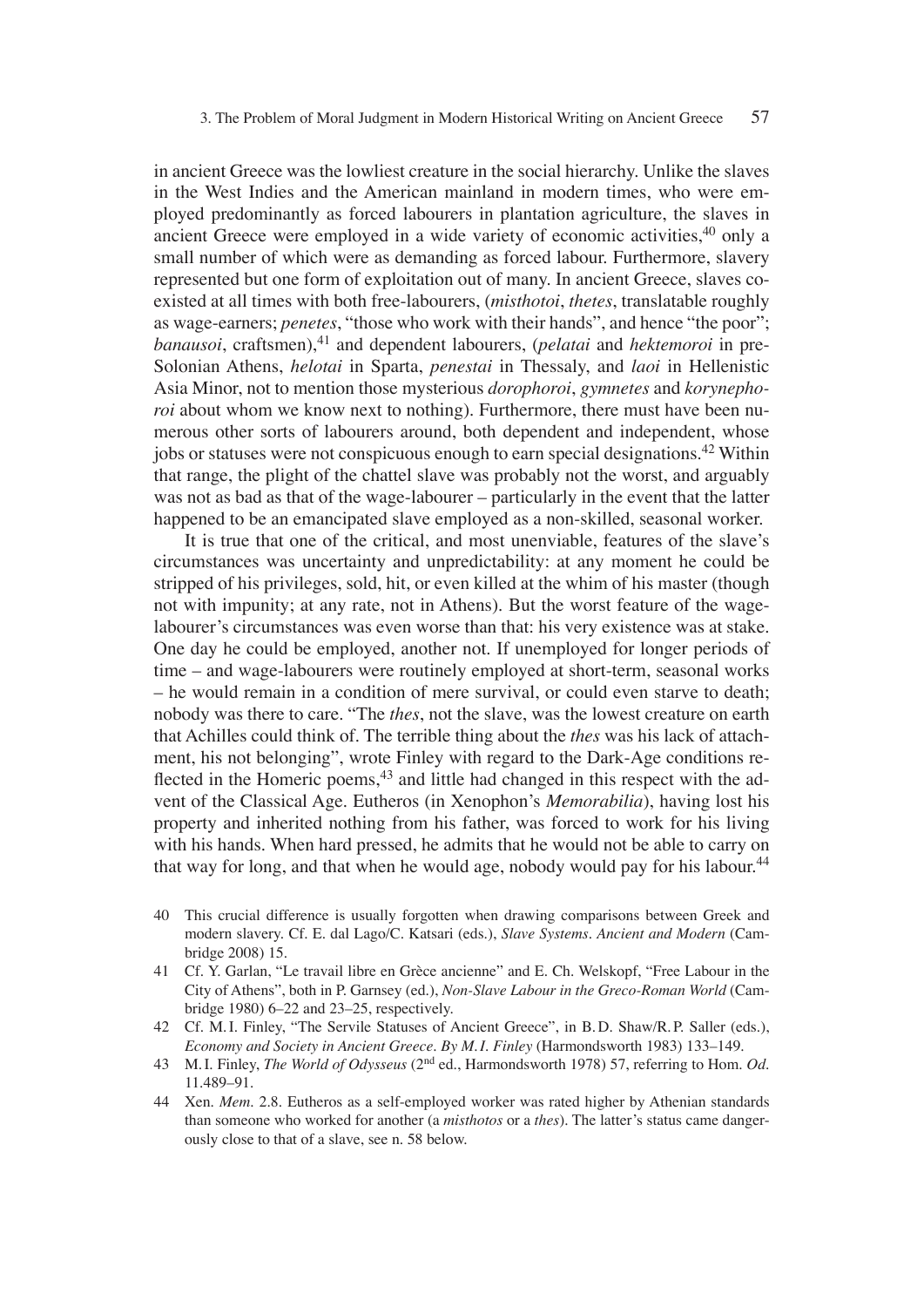The slave, by contrast, was routinely spared such a fate. His master, having bought him for good money,<sup>45</sup> had a vested interest in his well-being; it would have been worth his while to step in and save his property from starvation, if worse came to worst.<sup>46</sup> An incident from one of Plato's dialogues provides a hypothetical illustration of this point. Euthyphro startles Socrates by telling him that he is prosecuting his own father for murder in the interest of piety. The background for the accusation is an incident that took place at Naxos while he and his father were working on their land. One of their hired workmen (*thes*) got drunk and killed one of their houseslaves (*oiketes*). Euthyphro's father bound the murderer, threw him into a ditch, and sent a man to Athens to ask the religious adviser (*exegetes*) how to proceed. The workman, however, died of exposure before the errand was accomplished, simply because the father "paid no attention to [him] as he lay there bound, and neglected him, thinking that he was a murderer and did not matter if he were to die" ( $\tau$ o $\tilde{\nu}$  deδεμένου ώλιγώρει τε καὶ ἠμέλει ὡς ἀνδροφόνου καὶ οὐδὲν ὂν πρᾶγμα εἰ καὶ  $\dot{\alpha}$  $\pi$  $\alpha$  $\dot{\beta}$  $\dot{\alpha}$  voi, Pl. *Euthphr.* 1D). There are good reasons to suppose that if the murderer had been a chattel slave, Euthypro's father would have been far less likely to commit this act of criminal negligence.

The following remark gives the slave's point of view, as seen from the perspective of the twentieth century, but it may perhaps be applicable to slavery at all times: "People may at any moment find the security of slavery preferable to the starvation of freedom and sell themselves and their children".47 It was precisely this property definition that gave the slave a slight advantage in the struggle for survival. This, at any rate, would be the verdict of a Darwinian biologist if asked to assess the slave's condition in strictly scientific, value-free terms.<sup>48</sup> The free wage-labourer, not the

- 45 In Classical Athens a slave cost between 200 and 600 drachmas, a price roughly equivalent to the cost of maintaining him for one or two years; see Garnsey, "Introduction", in *Non-Slave Labour* (as in n. 41) 1. An ox for plowing cost between 50 and 100 drachmas, a small house in the city cost 2,000 drachmas; see also C. Mossé, *The Ancient World at Work* (London 1969) 117 and W. Scheidel, "Real Slave Prices and the Relative Cost of Slave Labor in the Greco-Roman World", *Anc Soc* 35 (2005) 1–17, esp. 11.
- 46 This argument holds even if, as calculated by Scheidel, "Real Slave Prices" (as in n. 46), Athenian slaves were relatively cheaper than Roman imperial slaves. The maintenance costs, though, were high, and these would provide a further incentive for the slave-owner to intervene on behalf of his slave(s) in emergencies.
- 47 S. Miers, *Slavery in the Twentieth Century* (Walnut Creek/Lanham/New York/Oxford 2003) iii. In Muslim society, "the life of the slave … was no worse, and in some ways even better, than that of the free poor" …, Lewis, *Race and Slavery* (as in n. 33) 78. D. B. Davis ("At the Heart of Slavery", *The New York Review of Books* 43/16, October 17, 1996) made the same point in more general terms: "Yet the condition of slavery itself has not always been the most abject form of servitude, and is not necessarily so today. Some contract labor, though technically free, is more oppressive than many types of conventional bondage".
- 48 In fact, Benjamin Franklin reached a very similar conclusion in the 1760s on the basis of simple bookkeeping analysis. Having calculated the cost of American slave labour in strictly economic terms, he discovered that it was far more expensive than free labour in England; see Leonard W. Labaree et al. (eds.), *The Papers of Benjamin Franklin* (New Haven 1959–2008) iv, 229–231.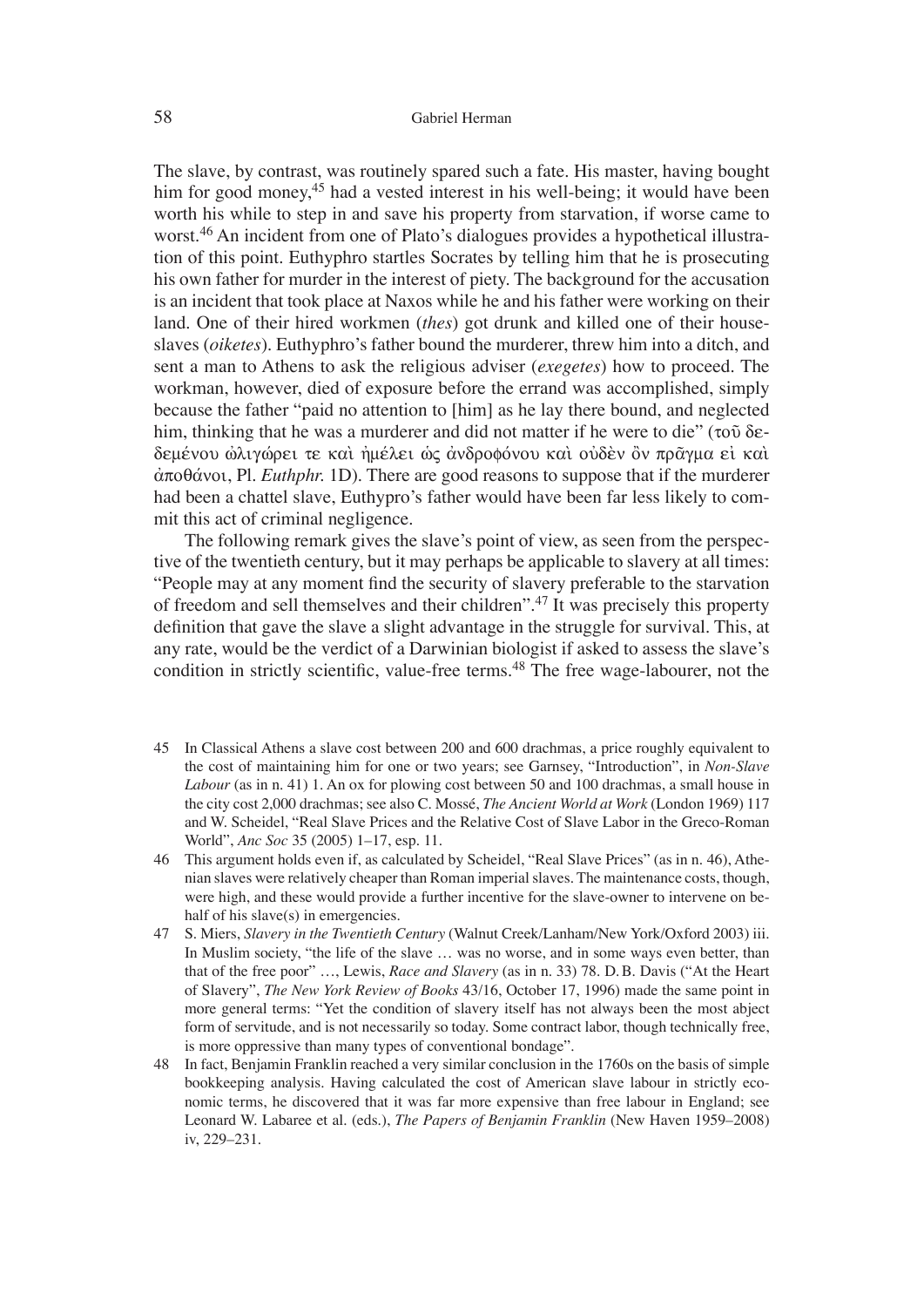slave, would turn out to be the lowest, weakest and most pitiable link in the social fabric of ancient Greece.

Yet few people today would seriously contemplate blaming the ancient Greeks for exploiting wage-labour, even though quantitatively, wage-labour was by no means an insignificant system of production.<sup>49</sup> Why? Because, not being Darwinian biologists, we make comparisons of well-being through a norm-tinted lens. We locate the slave at the bottom of the social hierarchy because the subjection, humiliation, and dependence that he underwent violate one of our civilization's most preeminent norms.50 We judge the slave by the ideal of freedom that, since the Age of the Enlightenment, we exalt almost above all on our scale of values. "Free people can say ʻno'", I read on a website designed to explain the idea of slavery to schoolchildren. "People don't have their freedom without the freedom to say ʻno'. If someone demands that you do something and you can say ʻno' and refuse to do it, then you are a free person".<sup>51</sup> The ideal, which must have passed through a multiplicity of channels until it reached the author of the website, can be traced back to the eighteenth century. Rousseau, for instance, could conceive of no worse form of degradation than the subordination of one individual to another. "To renounce liberty" he wrote on the subject of slavery, "is to renounce being a man, to surrender the rights of humanity and even its duties. For him who renounces everything no indemnity is possible. Such a renunciation is incompatible with man's nature; to remove all liberty from his will is to remove all morality from his acts".<sup>52</sup> At the time of Rousseau's writing, the African slave trade and West Indian plantation had reached their peak, but his stimulus probably came not from these, but from the classical texts of which he was an avid reader.<sup>53</sup>

- 49 Cf. Garnsey, "Introduction", in *Non-Slave Labour* (as in n. 41) 4: "In Rome and other substantial cities in antiquity there must have been a considerable body of men who depended on their livelihood on casual work or seasonal employment in industry (especially the construction industry) and in agriculture". Nor for Cicero did wage labour differ significantly from slavery: "… unworthy of free men (*illiberales*) and low are the means of livelihood of all hired workmen whom we pay for mean manual labour, not for artistic skill, for in their case the very wage they receive (*ipsa merces*) is a pledge of their slavery (*auctoramentum servitutis*)" (*Off*. 1.42). Cf. S. Epstein, "Why Did Attic Building Projects Employ Free Laborers Rather than Slaves?", *ZPE* 166 (2008) 108–112. I have not been able to consult Ch. Feyel, *Les artisans dans les sanc*tuaires grecs aux époques classique et hellénistique à travers la documentation financière en *Grèce*, *BEFAR* 318 (Athens 2006).
- 50 For an analysis of "how and why did freedom emerge, develop, and become institutionalized as our civilization's preeminent ideal", see O. Patterson, *Freedom: Freedom in the Making of Western Culture* (New York 1991), at xi.
- 51 http://www.visitandlearn.co.uk/topicalfactfiles/slavery3.asp.
- 52 J.-J. Rousseau, *The Social Contract and Discourses*, trans. G. D. H. Cole (New York 1973) 170. On p. 241 of the same volume, Rousseau wrote, with explicit reference to Sparta, that "the citizen can be perfectly free only when the slave is most a slave" (the original reads " … le citoyen ne peut être parfaitement libre que l'esclave ne soit extrêmement esclave)".
- 53 For the various meanings of freedom in the Middle Ages, some of which include true obedience, but none of which appear to present a clear-cut antithesis to either slavery or serfdom, see M. Bloch, *Liberté et servitude personelles au moyen-âge, particulièrement en France* (Madrid 1933) and Patterson, *Freedom* (as in n. 50) chs. 20–22.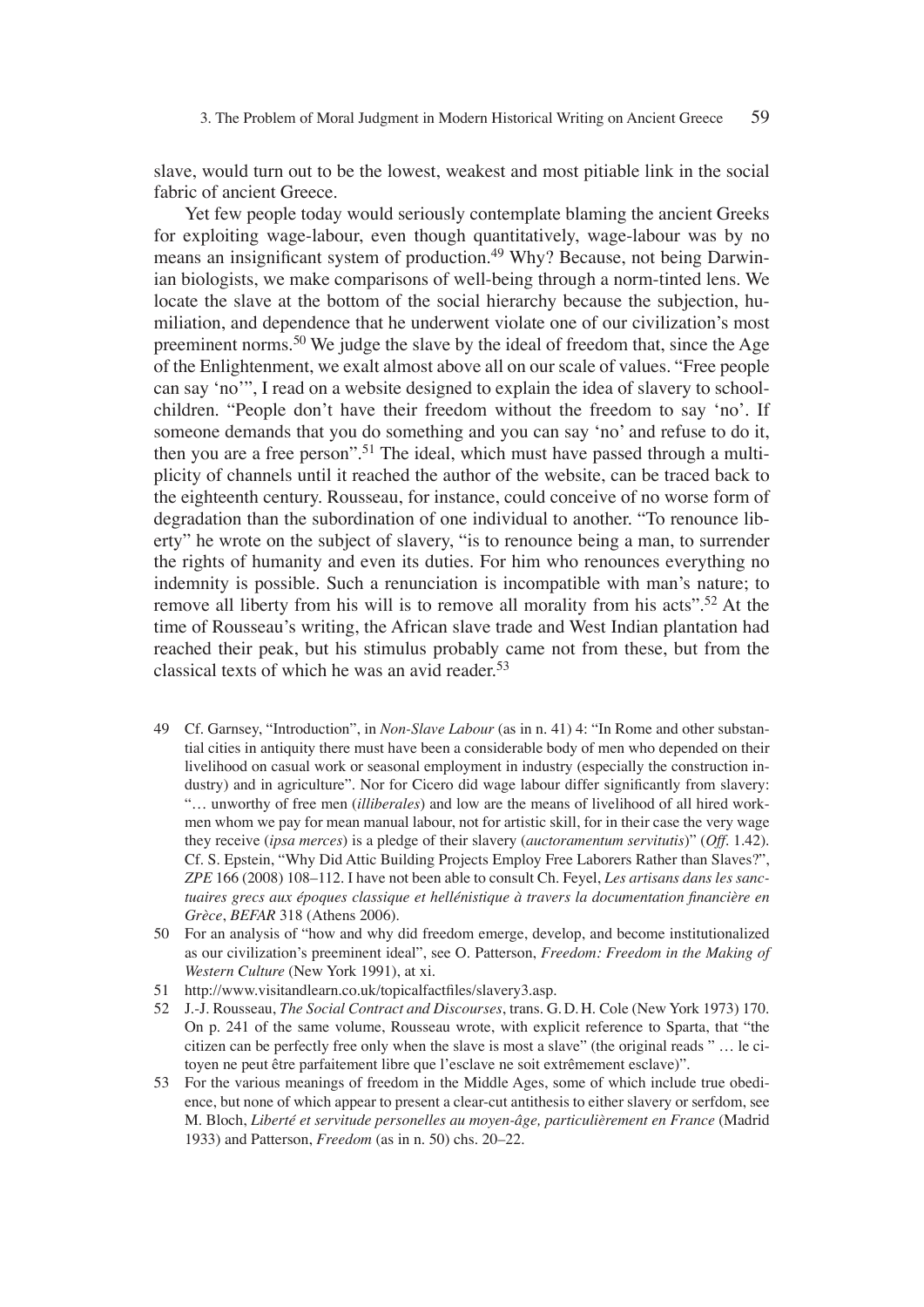#### 60 Gabriel Herman

There is a well-know story in Herodotus, with which Rousseau was probably familiar, according to which two brave Spartans reject an offer by Hydarnes, the Persian *strategos* in the service of the Great King, "to put themselves in the King's hands" and become important, highly rewarded dignitaries in his service. The reason they gave Hydarnes to justify their refusal is revealing: "You know well how to be a slave (*doulos*), but you have never tasted of freedom (*eleutheria*), to know whether it be sweet or not. Were you to taste of it, not with spears you would counsel us to fight for it, no, but with axes."<sup>54</sup> The point they were making was that by their scale of values, all the wealth and comfort they were likely to acquire in the King's service would be insufficient to compensate for the humiliation they would undergo by accepting a subordinate position in the social hierarchy.55

It has been cogently argued that the Greeks became capable of conceptualizing the ideal of freedom because of their deep involvement in a genuine slave society. Personal freedom in every field of existence could emerge as a majestic, fullyrounded idea because it presented a simple and sharply defined antithesis to chattel slavery.<sup>56</sup> As Finley has put it, "The Greeks ... discovered both the idea of individual freedom and the institutional framework in which it could be realized. The pre-Greek world – the world of the Sumerians, Babylonians, Egyptians and Assyrians … was, in a very profound sense, a world without free men, in the sense in which the West has come to understand that concept. It was equally a world in which chattel slavery played no role of any consequence. That, too, was a Greek discovery. One aspect of Greek history, in short, is the advance, hand in hand, of freedom *and* slavery".57 I detect a measure of inconsistency in blaming the ancient Greeks for employing chattel slavery, a judgment resting on a moral norm whose elucidation was only made possible by the very presence of that phenomenon in their society.58

Nor does the contrast drawn between the realities of chattel slavery and the cultural achievements of the Greeks appear to be particularly helpful analytically. Quite the contrary, it generates a whole series of problems, three of which I shall

- 54 Hdt. 7.135. For similar story concerning Pharnabazus and Agesilaos, see Xen. *Hell.* 4.1.35–36.
- 55 It is not without significance that Rousseau also rejected an offer from King Louis XV to become his patron, and turned his back on the King and his money, to the great chagrin of his friends.
- 56 Cf. P. A. Cartledge, "Serfdom in Classical Greece", in L. J. Archer (ed.), *Slavery and Other*  Forms of Unfree Labour, London/New York 1988) 35 and K. Raaflaub, *The Invention of Freedom in Ancient Greece* (Chicago 2004), the English version of the author's *Die Entdeckung der Freiheit. Zur historischen Semantik und Gesellschaftsgeschichte eines politischen Grundbegriffes der Griechen* (Munich 1985).
- 57 M. I. Finley, "Was Greek Civilization Based on Slave Labour?", in *Economy and Society* (as in n. 42) 97–115, at 114–115, his italics. Cf. his "Between Slavery and Freedom" 116–132 at 119–20, and "The Freedom of the Citizen in the Greek World", 77–96, both in the same collection. Cf. Chap. 2 in this volume by Wallace, who quotes the same passage in a somewhat different context.
- 58 The sequel of the above cited dialogue is significant for my demonstration. Socrates suggests that Eutheros could work, when old, as an assistant on the farm of somebody who is better off. Eutheros, like the noble Spartans before, turns down the offer, declaring that "I shouldn't like to make myself a slave" (Xen. *Mem*. 2.8.4).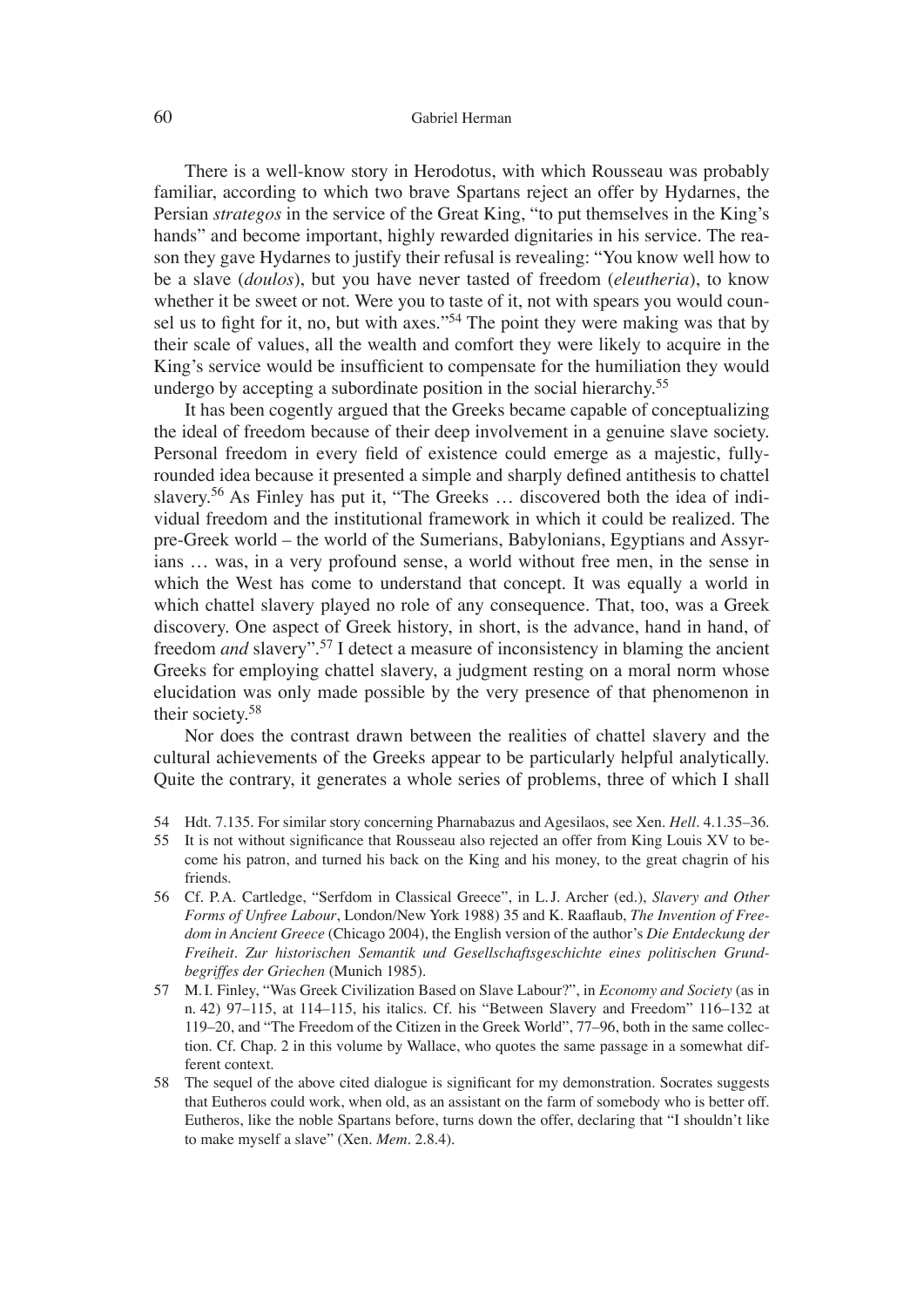examine in some detail. In the first place, the sad fact is that the co-existence of high cultural achievements and chattel slavery is not as uncommon as the condemnation itself might seem to suggest. The case of ancient Greece is far from unique. The great humanists and rationalists of seventeenth-century Europe composed their masterpieces while the African slave trade and West Indian plantations were in full swing. They, like their ancient Greek counterparts, detected no problem in slavery; far from raising a voice for its abolition, they sanctioned human bondage openly.<sup>59</sup> Hobbes and Locke even went so far as to argue that slavery could be reconciled with natural law and natural rights. On the other hand, it is clear that the equation does not work the other way round: chattel slavery is not a sufficient condition for the emergence of high culture or, to put it another way, there is no necessary correlation between the extent of chattel slavery and the level of cultural achievements. The scale of chattel slavery in nineteenth-century Africa, Arabia and the Persian Gulf countries equaled and probably even surpassed that of ancient Greece, yet insofar as I am aware, the contributions to world culture made in these parts of the world in this period were arguably less significant than those made in ancient Greece or in seventeenth-century Europe.<sup>60</sup>

In the second place, the condemnation of the Greeks for their reliance on chattel slavery carries a hidden wish. If we could only somehow purge ancient Greece of that abomination, so the idea runs, then Greek culture would again glow in its pristine glory. This idea rests on an under-estimation of the complexity of the institution of slavery and its degree of involvement in the social fabric. Researchers have only recently started to analyze slavery in terms of a system, the formation and functioning of which depends on the co-ordination of a whole series of disparate societal features.61 In ancient Greece, for instance, the demand for slaves must have been produced by the coincidence of at least three, independently-generated conditions: the concentration of land ownership in fewer hands, to the extent that the employment of a permanent work-force outside the family was necessitated; the sufficient development of commodity production and markets; and the unavailability of an internal labour supply, compelling employers to turn to outsiders.<sup>62</sup> These were, however, only minimal requirements. The emergence of a full-blown slave system further required the prior existence of distinctive types of property, clearly defined legal categories, and moral norms by which the enslavement of one person by another would be acceptable.63 Finally, the economy and society of those regions, countries, and states in which slavery occurred had to have been interconnected as parts of a unified market area.<sup>64</sup> By reason of this complexity and pervasiveness, the idea of cleansing Greek society from chattel slavery would appear to be unrealistic. The abolition of slavery in the West Indies and the American mainland in the nine-

- 59 D. B. Davis, *The Problem of Slavery in Western Culture* (New York/Oxford 1966), 391.
- 60 Cf. Lewis, *Race and Slavery* (as in n. 33) esp. chs. 1, 5, 9, 10 and 11; Miers, *Slavery* (as in n. 47) esp. chs. 6, 7, 15 and 16.
- 61 Cf. Dal Lago/Katsari, *Slave Systems* (as in n. 40).
- 62 Finley, *Ancient Slavery* (as in n. 39) 154.
- 63 Shaw in Finley, *Ancient Slavery* (as in n. 39) 14.
- 64 Del Lago/Katsari, *Slave Systems* (as in n. 40) 5.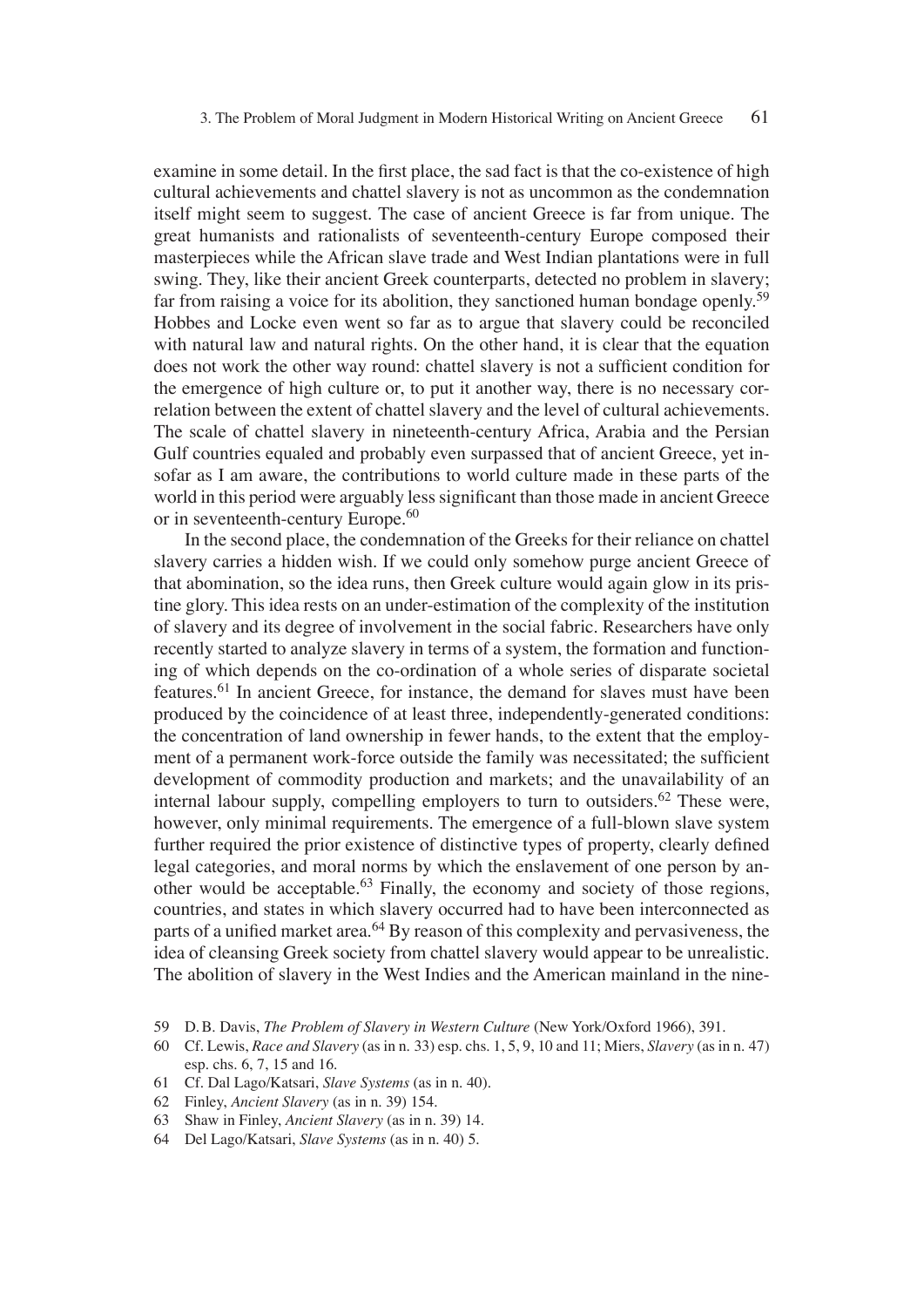teenth century became possible largely because of the single-faceted integration of slave labour in the economy (the great majority of slaves were concentrated in one field of economic enterprise, plantation agriculture), and the presence of powerful nation-states whose executives could take effective steps to enforce decisions within the territories under their control.65 None of these conditions obtained in ancient Greece. Chattel slaves were employed in an enormous variety of economic activities, and were unevenly distributed among a wide variety of independent political units. Furthermore, no central authority was in view that could realistically have been expected to implement the abolition of the institution, even if a decision to that effect had been taken. Nor was there at that time an alternative to slave labour analogous to the inventions of the industrial revolution that, starting from the eighteenth century, provided power greater than that of human muscles and gradually replaced manual labour. Slavery in ancient Greece was never abolished, and probably could never have been. Rather, it gradually metamorphosed into other forms of dependent labour that persisted in the West up to the Age of Enlightenment, at which time it was felt to clash unbearably with two, newly re-invented ideals: equality and freedom.

In the third place, it does not seem that we, while casting aspersions on Greek society for its reliance on slave labour, are keeping a sufficiently open eye to presentday realities. It is true that chattel slavery was formally abolished in the nineteenth century, and that "the unweary, unostentatious, and inglorious" crusade that England, spearheaded by the British Antislavery Movement, led against slavery, can possibly be regarded as "among the three and four perfectly virtuous pages comprised in the history of nations".<sup>66</sup> However, it is equally true that the situation has regressed during the twentieth century. Slavery grew at an alarming rate from 1919 to 2000, and today includes new forms many times crueler (such as forced labour, forced prostitution, forced marriage, and the exploitation of children, migrant and contract labourers), than the ancient or modern chattel slavery with which we were familiar.67 Nor are these developments taking place in some remote corner of the world, hidden from the public eye. Like Greek chattel slavery, they form part of larger systems, whose details have far-reaching consequences for the most minute aspects of our lives. Perhaps few people are aware today that most of the fine clothes and shoes they wear, and the toys their children play with, are produced in sweatshops in Asia and Latin America by men and women (and often under-fed children) forced to work fourteen-hour days for nominal wages in conditions that constitute

<sup>65</sup> For the abolition of slavery in most Muslim countries during the nineteenth and twentieth centuries, see Lewis, *Race and Slavery* (as in n. 33) ch. 11. Lewis accounts for the black slaves having left little trace in today's Arab, Persian and Turkish lands by the high proportion of eunuchs and by the high death rate and low birth rate among them (p. 84).

<sup>66</sup> Miers, *Slavery* (as in n. 47) iii, attributed to W. E. H. Lecky.

<sup>67</sup> See, e. g., Miers, *Slavery* (as in n. 47); R. Sawyer, *Slavery in the Twentieth Century* (London/ New York) 1986. For a long list of publications by Anti-Slavery International concerning these matters see http://www.antislavery.org/english/resources/reports/download\_antislavery\_publications/default.aspx.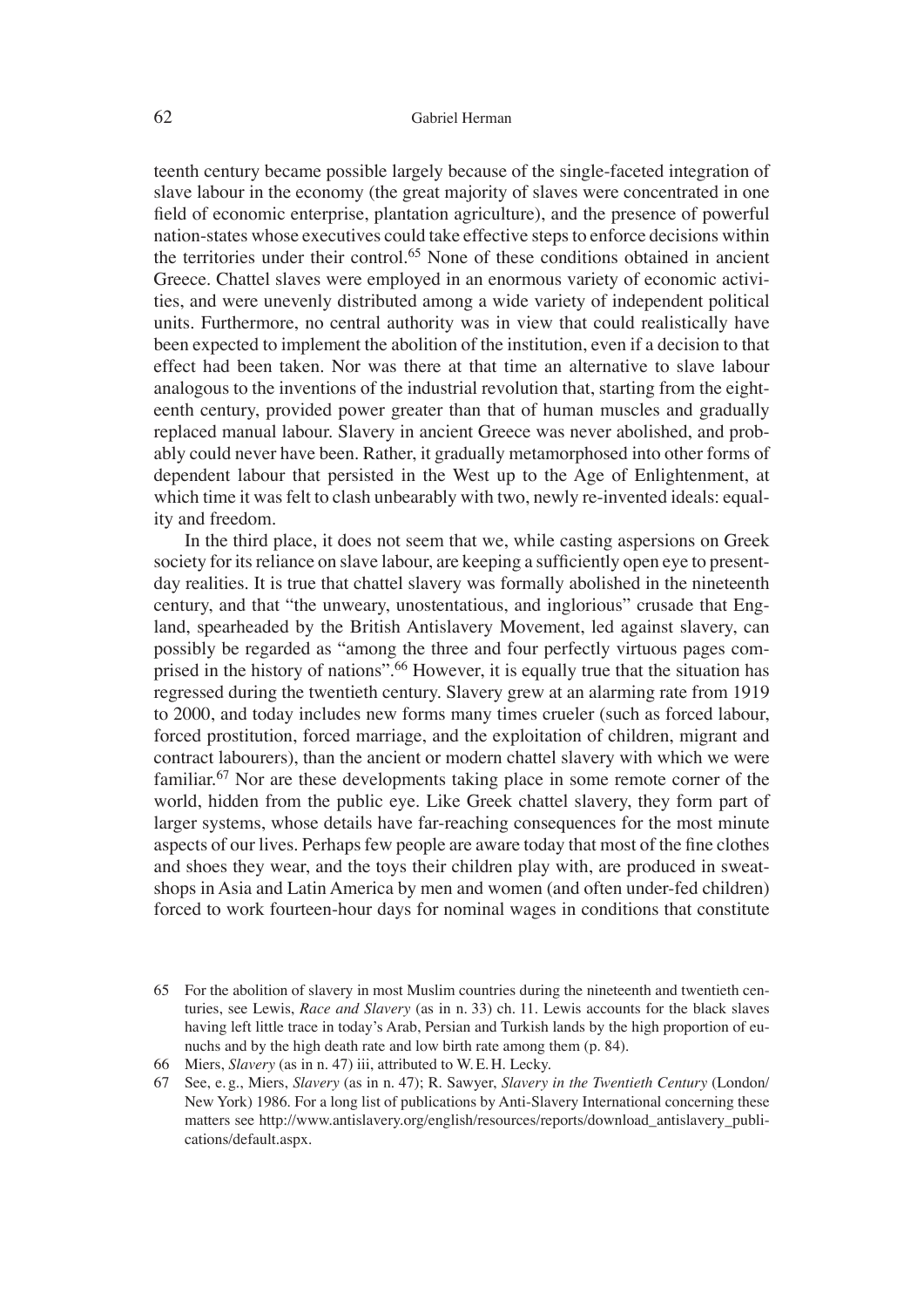appalling violations of human rights.<sup>68</sup> This fact raises the question of whether we still think it reasonable to condemn the Greeks for employing slave labour, bearing in mind that such a condemnation necessarily entails a claim to moral superiority. Finley, in one of the most influential articles written on Greek slavery answered the question, "Was Greek Civilization Based on Slave Labour?",<sup>69</sup> with a resounding "yes". I think we can assert, in light of recent research developments, that Greek civilization was not only *based* on slave labour; it was *inconceivable* without slave labour. My modest contribution to this issue would be that precisely for this reason it is not particularly helpful to single out Greek civilization for condemnation *on account of* slave labour.

### VI. ATHENIAN SOCIETY AS A FAILURE

This point takes us to Samons' rather negative judgment of the Athenian democracy in the general overview cited above  $(p, \blacksquare)$ ,<sup>70</sup> which I now propose to juxtapose with another general overview of the Athenian democracy, comparable in scope and detail, but diametrically opposed in content and tenor, by M. I. Finley:

"In those centuries Athens was, by all pragmatic tests, much the greatest Greek state, with a powerful feeling of community, which a toughness and a resilience tempered, even granted its imperial ambitions, by a humanity and sense of equity and responsibility quite extraordinary for its day (and for many another day as well). Lord Acton, paradoxically enough, was one of the few historians to have grasped the historic significance of the amnesty of 403. 'The hostile parties', he wrote, 'were reconciled, and proclaimed an amnesty, the first in history.' The first in history, despite all the familiar weaknesses, despite the crowd psychology, the slaves, the personal ambition of many leaders, the impatience of the majority with opposition. Nor was this the only Athenian innovation: the structure and mechanism of the democracy were all their own invention, as they groped for something without precedent, having nothing to go on but their own notion of freedom, their community solidarity, their willingness to inquire (or at least to accept the consequences of inquiry), and their widely shared political experience".<sup>71</sup>

The question I would like to pursue is this: must we resign ourselves to the claim that one judgment is as good as another, thus accepting the thesis that history is inherently subjective? Or, assuming that objectivity is at least possible, can we find a

- 69 Finley, "Was Greek Civilization …?" (as in n. 57) 97–115.
- 70 Samons' condemnation of Athens may be viewed as yet another link within a trend that started during the last years of the nineteenth century, aimed at revising the excessively enthusiastic picture of Athens that had prevailed up till then in scholarship, for which see my *Morality and Behaviour* (as in n. 38) 85–107.
- 71 M. I. Finley, "Athenian Demagogues", in *Studies in Ancient Society*, ed. M. I. Finley (London 1974) 1–25, at 24–25. The quotation is from Lord Acton's "The History of Freedom in Antiquity", first delivered as a lecture in 1877, and now available online: http://www.mondopolitico. com/library/lordacton/freedominantiquity/freedominantiquity.htm.

<sup>68</sup> Here is a small selection: http://www.businessweek.com/2000/00\_45/b3706008.htm ; http:// www.youtube.com/watch?v=MljpjyQ-E-M ; http://www.youtube.com/watch?v=MljpjyQ-E-M.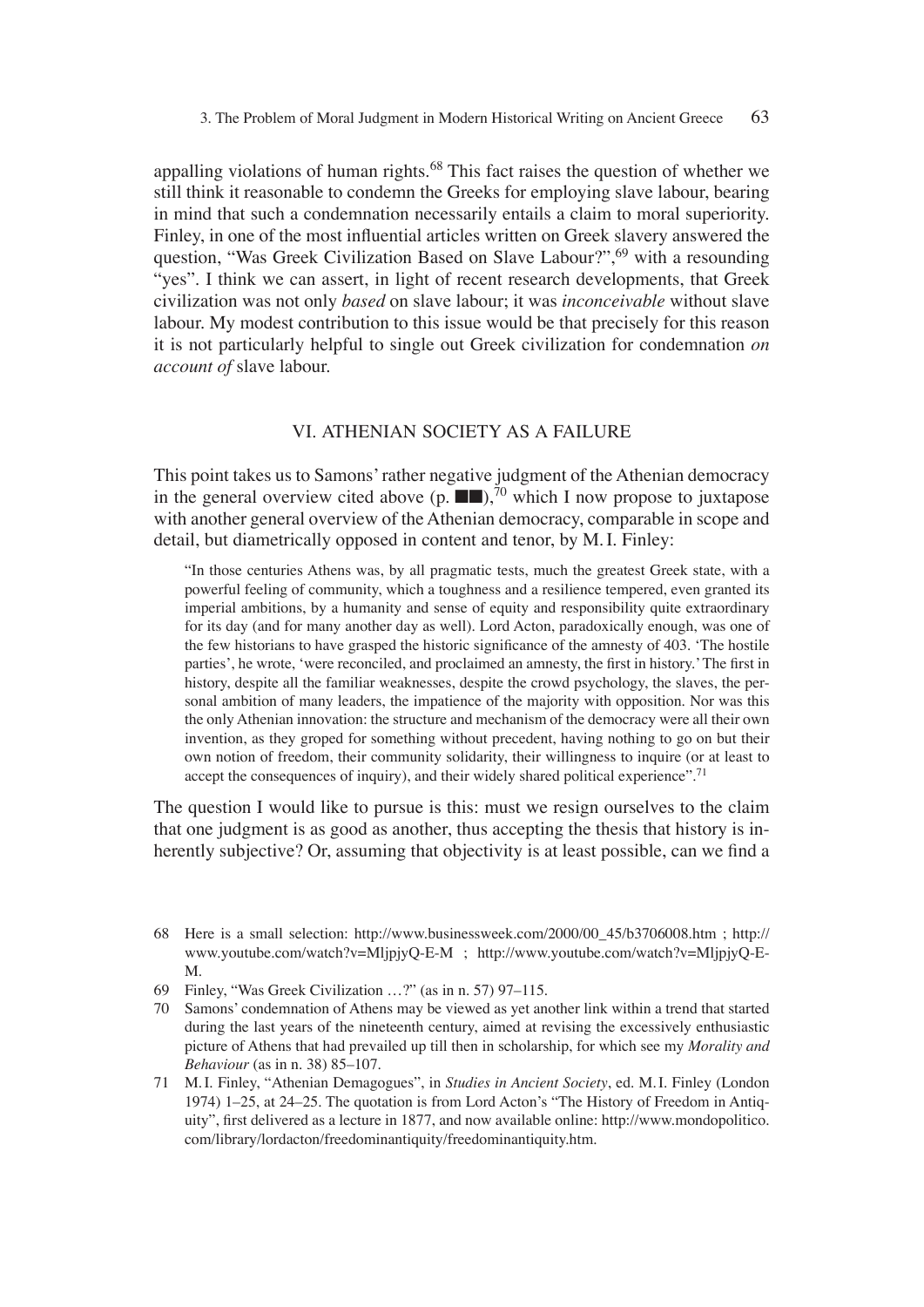method, independent of the tendencies, inclinations or predilections of historians, which, if rigorously applied, will reveal one judgment to be better than the other?

One difference between the two views is that Finley's measures Athenian society by real, not imaginary standards. This is implied in the key phrases of his text "by all pragmatic tests" and "for its day (and for many another day as well)", by which he meant that, before passing judgment, he had mentally scanned a whole range of comparable contemporary and later-day political entities, and had found that *by reference to them*, Athens was outstanding with respect to greatness, feeling of community, toughness and resilience. This gives his evaluation the further advantage of being refutable: if you succeed in naming one society, which throughout western history has surpassed Athens in those respects, then his entire judgment will be undermined.

Samons, by contrast, measures Athens by the standard of a perfect society that functions without perpetrating "numerous failures, mistakes and misdeeds". The trouble is that no such a society has ever existed. Samons uses an imaginary, idealized standard. The consequence is that, not being grounded in any concrete reality, his judgment is irrefutable.

This holds true with regard to Samons' other accusations. He takes democratic Athens to task for domination and war-mongering (it "dominated and made war on the states most like itself"). Finley, quite to the contrary, detects in Athens a mark of greatness despite "the imperial ambitions", despite the verdict that he pronounced elsewhere (based, once again, on pragmatic tests), namely that "Athenian imperialism employed all the forms of material exploitation that were available and possible in that society".<sup>72</sup> Once again, the question arises of whose judgment we should prefer.

We should prefer Finley's, because it is based on the observation of concrete recurring historical patterns and is therefore refutable. We should reject Samons', because it is based on a declaration of faith or on wishful thinking and is therefore irrefutable. As intellectuals from Heraclitus to Churchill have noticed, $73$  the sad truth is that the story of the human race coincides more or less with the story of wars. "For (as he would say) ʻpeace', as the term is commonly employed", wrote Plato, "is nothing more than a name, the truth being that every State is, by a law of nature (*kata physin*), engaged perpetually in an informal war with every other State".<sup>74</sup> Plato, quite uncharacteristically, based that generalization not on some kind of philosophical introspection, but on the observation of contemporary reali-

<sup>72</sup> M. I. Finley, "The Athenian Empire: a Balance Sheet", in Shaw/Saller (eds.), *Economy and Society* (as in n. 42) 41–61, at 61.

<sup>73</sup> Heraclitus fr. 53: "War is the father of all and the king of all things"; Winston Churchill, "Shall We All Commit Suicide?" (1925): "The story of the human race is war. Except for brief and precarious interludes there has never been peace in the world; and long before history began murderous strife was universal and unending."

<sup>74</sup> Pl. *Leg*. 626A.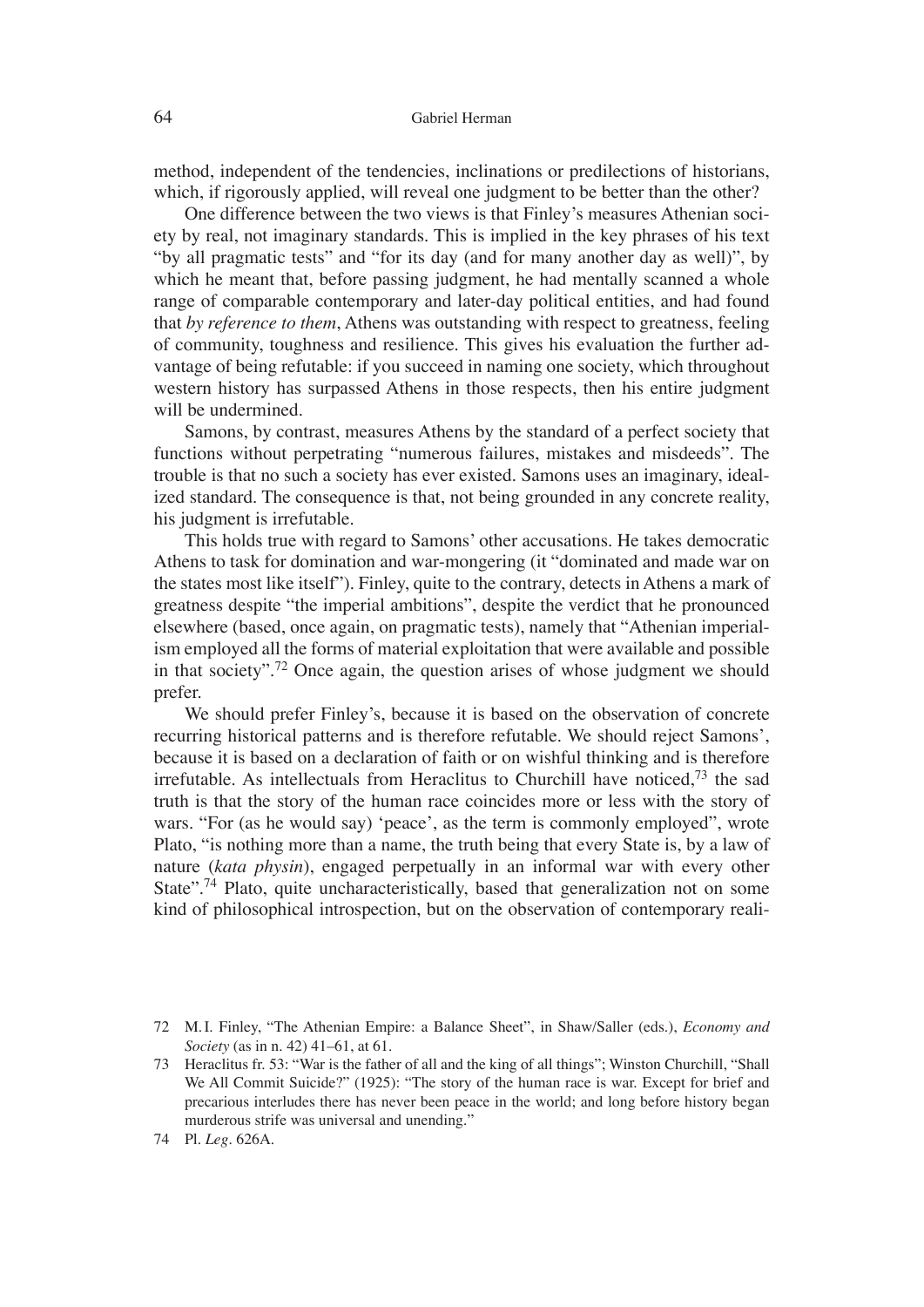ties. Finley, no great fan of Plato, followed suit: "War was endemic: everyone accepted that as fact, and therefore no one seriously argued, or believed, that surrender of the empire would relieve Athens of the miseries of war".75 Today, a massive reappraisal of human nature is underway in the light of new insights in genetics, biology and evolutionary psychology. There seems to be overwhelming evidence that human nature is inherently violent.<sup>76</sup> We are, as William James put it more than one hundred years ago, "the lineal representatives of the successful enactors of one scene of slaughter after another",<sup>77</sup> or, as Edward O. Wilson put it more recently, "innately aggressive." Historians of ancient Greece cannot gratuitously turn their backs on these developments, nor can they proceed with outdated notions of human nature. They must acknowledge the relevance of contemporary perceptions to the history they are writing by integrating the new, emerging picture of human nature into their assessments. Samons' judgment would only be acceptable if at least one of the following conditions were met. First, if an example could be produced of an historical society that had accumulated a great deal of power and wealth and yet abstained, on pacifistic or humanistic grounds, from making war on others; second, if convincing evidence was produced that would overturn the prevailing paradigm in science and demonstrate that human nature is inherently non-violent. Unless Professor Samons or anyone else comes up with at least one example or one piece of evidence to that effect, we are obliged to retain Finley's judgment of Athens. Despite all her shortcomings, Athens was outstanding *by reference to comparable historical communities* with respect to greatness, feeling of community, toughness, resilience, humanity, sense of equity and responsibility.

## VII. REASONED MORAL EVALUATIONS

I have attempted in this essay to outline the difficulties that confront us if we either ignore the Zeitgeist or rely on it exclusively while evaluating aspects of ancient Greek society that bear on the question of its stability. I have suggested that these difficulties can be avoided, or at least minimized, if we pass judgment according to standards that transcend our personal experiences or perspectives. This can be done by applying the comparative method, and by conducting a critical, self-conscious examination of the adopted approach. I cannot claim that this is the perfect recipe for turning fancy value judgments into reasoned moral evaluations. I can claim, however, that this method can yield results that are somewhat more balanced than the ones I have criticized in this essay. Linkage between some modern cause and a judgment passed on an ancient society is not as unavoidable as is generally thought.

<sup>75</sup> Finley, "The Athenian Empire" (as in n. 72) 59. Cf. his *Ancient History* (as in n. 2) ch. 5.

<sup>76</sup> The literature is conveniently assembled in S. Pinker, *The Blank Slate* (Harmondsworth 2002) esp. ch. 17.

<sup>77</sup> W. James, *Principles of Psychology* (New York 1890).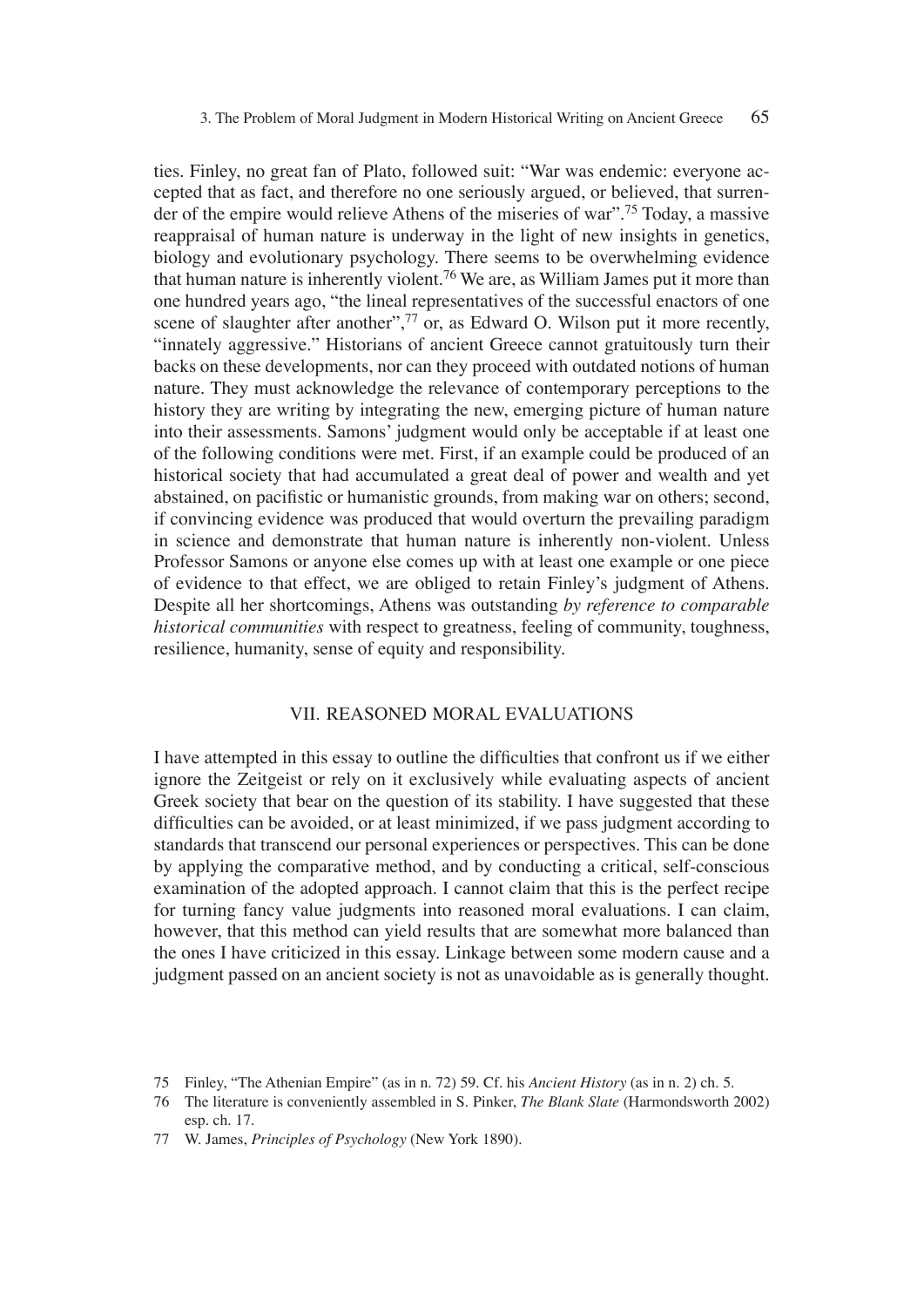#### 66 Gabriel Herman

On final analysis the soundest evaluations may turn out to be the ones that are the least politicized.78

78 Having completed this essay I was gratified to find out that Richard J. Evans has adopted a very similar approach in his study of the Third Reich: "For all these reasons, it seems to be inappropriate for a work of history to indulge in the luxury of moral judgment. For one thing, it is unhistorical; for another, it is arrogant and presumptuous. I cannot know how I would have behaved if I had lived under the Third Reich, if only because, if I had lived then, I would have been a different person from the one I am now. Since the early 1990s, the historical study of Nazi Germany, and increasingly that of other subjects too, has been invaded by concepts and approaches derived from morality, religion and the law. These … do not belong in a work of history. As Ian Kershaw has remarked: ʻfor an outsider, a non-German who never experienced Nazism, it is perhaps too easy to criticize, to expect standards of behaviour which it was wellnigh impossible to attain in the circumstances'. At this distance of time, the same principle holds good for the great majority of Germans, too. So I have tried as far as possible to avoid using language that carries a moral, religious or ethical baggage with it. The purpose of this book is to understand: it is up to the reader to judge" (*The Coming of the Third Reich* [Harmondsworth 2003] xx).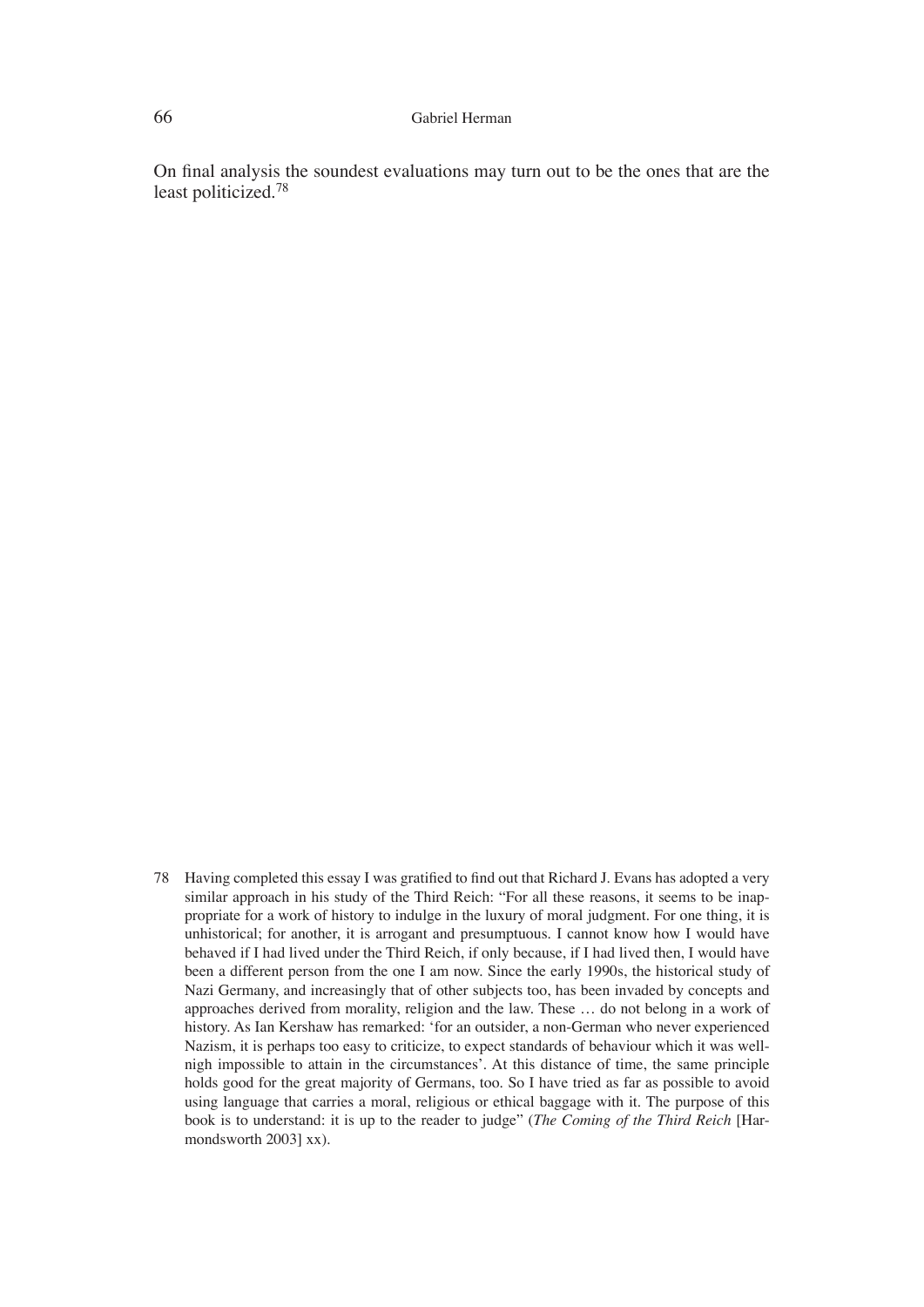# 4. ATHENIAN FOREIGN POLICY AND THE QUEST FOR STABILITY

## Polly Low\*

## I. INTRODUCTION

The "quest for stability" in fourth-century Athenian foreign relations took two different forms. First, there was the struggle to develop an overall strategy for foreign affairs which would enable Athens to maintain the benefits of active engagement with Greek world while avoiding the risks associated with such engagement – the quest, that is, to find a way out of the cycle of imperial boom and bust which had characterised fifth-century Athenian foreign policy.<sup>1</sup> In what follows, however, I address the problem of stability from the perspective not of strategy or policy, but rather of practice. More specifically, my aim is to explore the extent to which the behaviour (or misbehaviour) of those involved in the practical conduct of foreign politics – generals, ambassadors, and private citizens – threatened the stability not just of Athens' foreign policy, but also of the *polis* as a whole.

The idea that the behaviour of a *polis'* citizens overseas could exercise a strong destabilising force on their home city is familiar. In the classical period, however, it is most commonly associated not with Athens but with Sparta, which perhaps stands as the paradigm of a state whose failure to exercise proper control over those who carried out its foreign policy significantly contributed to (or, on some accounts, even single-handedly caused) its downfall.<sup>2</sup> Historians of Athens, on the other hand, have tended not to conceptualise the city's fourth-century problems in this way. But is that difference of approach simply an accidental consequence of histo-

- I am very grateful to Professor Herman for the invitation to participate in the conference and this volume, and to him and my fellow contributors for their helpful suggestions and sharpeyed corrections.
- 8 For fourth-century attempts at a solution to this problem, see especially Xenophon's *Poroi* and Isocrates' *On the Peace*. The socio-economic aspect of this quest for stability is explored in A. Fuks, "Isokrates and the Social-economic Situation in Greece", in *Social Conflict in Ancient Greece* (Jerusalem/Leiden 1984) 17–44; for an overview of recent work on the political side of the problem, see M. Jehne, *Koine Eirene: Untersuchungen zu den Befriedungs- und Stabilisierungsbemühungen in der griechischen Poliswelt des 4. Jahrhunderts v. Chr.* (Stuttgart 1994) 1–29.
- 2 For example: Xen. *HG* 5.2.28, 5.4.1 (Phoebidas' attack on Thebes and its disastrous consequences for Sparta); *Lak.Pol.* 14. The case for individual ambition being the root cause of Sparta's decline is put most persuasively by M. I. Finley, "Sparta", in J. P. Vernant (ed.), *Problèmes de la guerre en Grèce ancienne* (Paris 1968) 143–160; cf. G. L. Cawkwell, "The Decline of Sparta", *CQ* 33 (1983) 385–400; P. Cartledge, *Agesilaos and the Crisis of Sparta* (London 1987).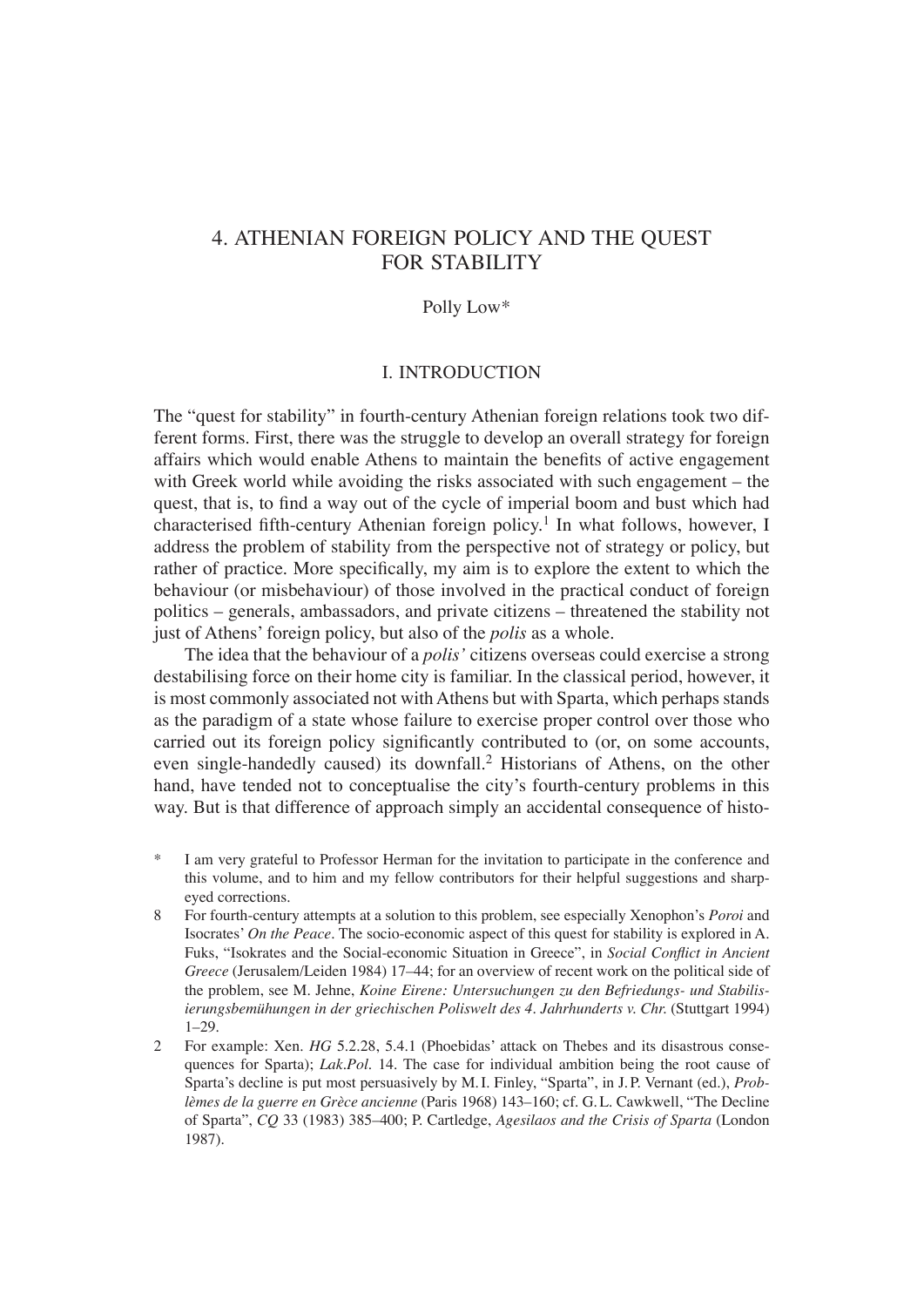riographical focus, or does it reveal something about Athens' ability either to avoid entirely, or to successfully cope with, the destabilising effect of individual ambition on the conduct of foreign politics?

As will be seen in what follows there is evidence to suggest that the Athenians, no less than the Spartans, found it difficult to control the behaviour of their generals, diplomats and other citizens overseas. There is also evidence that this weakness was perceived, at least by some, as a potentially serious threat to Athens' stability. Demosthenes, for example, concludes one of his catalogues of the misbehaviour of Athens' generals with the claim that "the outcome is strife and contention among you ... the interests of the community suffer" (τοίνυν υμῖν ἀλλήλοις ἐρίζειν και διεστάναι … τὰ κοινὰ δ' ἔχειν φαύλως: 2.29). The aim of this chapter, therefore, is first to assess how extensive a problem the misbehaviour of Athenians overseas really was;<sup>3</sup> and then to explore the validity of that Demosthenic claim: did the errant actions of Athenians overseas really represent a serious threat to the wellbeing of the Athenian *koinon*?

### II. DIPLOMATIC MISBEHAVIOUR: QUANTIFYING THE PROBLEM

In the *Second Olynthiac*, Demosthenes claims that Athenian generals regularly took advantage of overseas service to enrich themselves at the expense of the city:

τίνος γάρ είνεκ', ὦ ἄνδρες Άθηναΐοι, νομίζετε τοῦτον μὲν φεύγειν τὸν πόλεμον πάντας όσους ἂν ἐκπέμψητε στρατηγούς, ἱδίους δ' εὑρίσκειν πολέμους, εἰ δεῖ τι τῶν ὄντων καὶ περὶ τῶν στρατηγῶν εἰπεῖν; ὅτι ἐνταῦθα μέν ἐστι τἆθλ' ὑπὲρ ὧν ἐστιν ὁ πόλεμος ὑμέτερα ('Aμφίπολίς γ' ἂν ληφθῆ, παραγρῆμ' ὑμεῖς κομιεῖσθε), oi δὲ κίνδυνοι τῶν ἐφεστηκότων i[dioi, misqo;~ d∆ oujk e[stin: ejkei' de; kivndunoi me;n ejlavttou~, ta; de; lhvmmata tw'n ejfesthkovtwn καὶ τῶν στρατιωτῶν, Λάμψακος, Σίγειον, τὰ πλοῖ' ἂ συλῶσιν. ἐπ' οὗν τὸ λυσιτελοῦν αὑτοῖς έκαστοι χωρούσιν.

Why is it, think you, men of Athens, that all the generals you dispatch – if I am to tell you something of the truth about them – leave this war to itself and pursue little wars of their own? It is because in this war the prizes for which you contend are your own (if, for instance, Amphipolis is captured, the immediate gain will be yours) while the officers have all the dangers to themselves and no remuneration; but in the other case the risks are smaller and the prizes fall to the officers and the soldiers – Lampsacus, for example, and Sigeum, and the plunder of the merchant-ships. So they turn aside each to what pays him best. (2.28 f.; tr. Vince)

3 The related question – what provoked that misbehaviour? – will not directly be addressed in what follows (since my concern is primarily to investigate consequences rather than causes), but potentially relevant factors could (crudely) be summed up as: the practical difficulties of maintaining close communication between the *polis* and its operatives overseas, which allowed (and required) considerable latitude in behaviour (see, briefly and for further references, D. Hamel, *Athenian Generals: Military Authority in the Classical Period* [Leiden 1998] 40); the personal failings of the people and systems involved (R. A. Knox, "'So Mischievous a Beaste'? The Athenian ʻDemos' and its Treatment of its Politicians", *G&R* 32 [1985] 132–161 [at 144– 146]); the conflicting demands and temptations of service to the *polis* and cultivation of private ties of *xenia* and *philia* (G. Herman, *Ritualised Friendship and the Greek City* [Cambridge 1987] esp. ch. 5; L. G. Mitchell, *Greeks Bearing Gifts: the Public Use of Private Relationships in the Greek World, 435–323 BC* [Cambridge 1997], and further below p. ■■).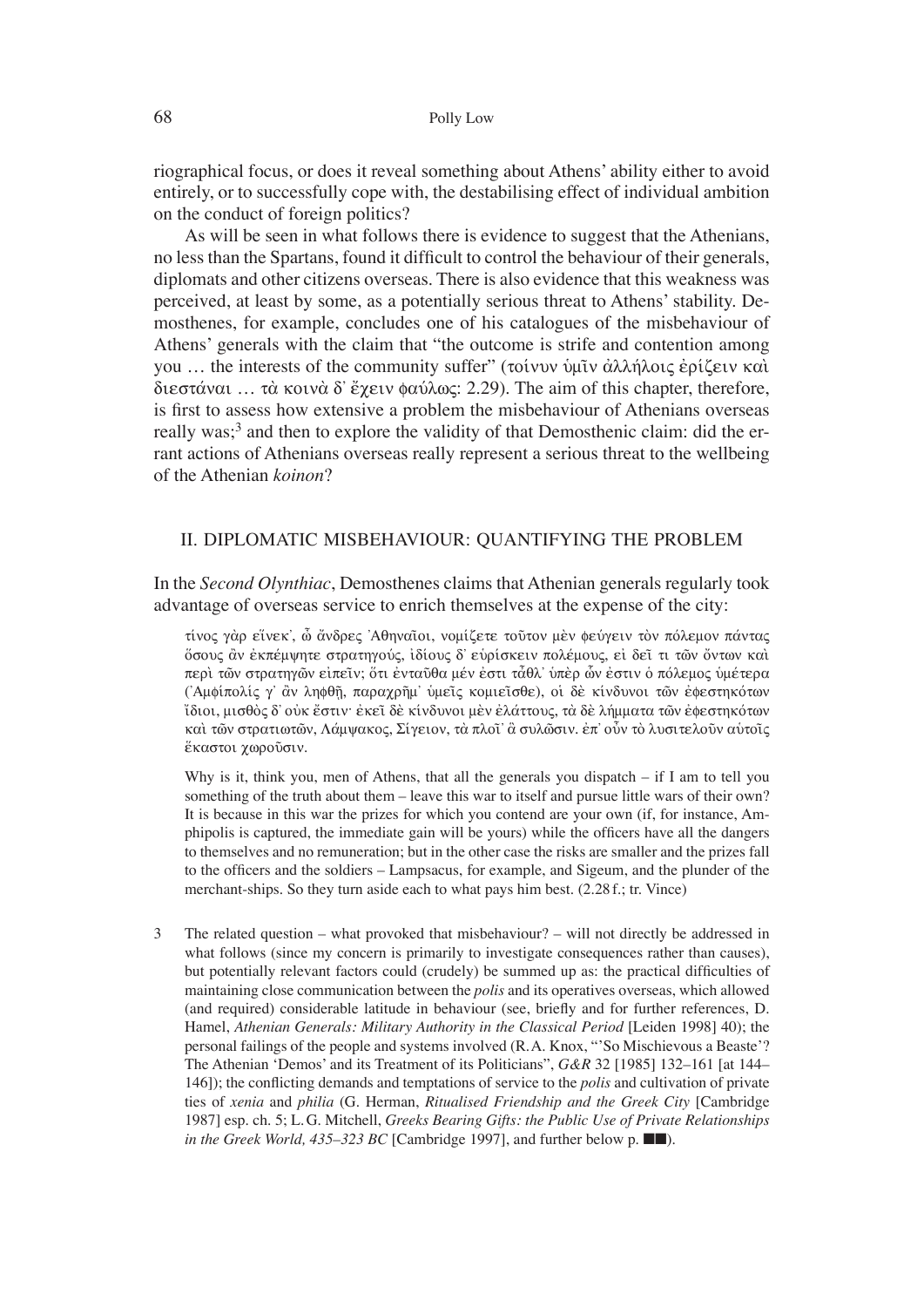This sort of complaint appears elsewhere, both within and beyond Demosthenes' speeches, and in fifth- as well as fourth-century sources. Recurring accusations against generals are that they siphoned off the profits of campaigning into their own pockets (Erasinides, for example, one of the generals at Arginusae, was accused of embezzling the proceeds of his campaigns in the Hellespont);<sup>4</sup> or that they accepted bribes to disobey Athenian orders and thereby advantage a foreign power (as in the case of three of the generals of 425/4, accused of being bribed to make a truce with the Sicilians);5 or that they had indulged in both activities. Lysias' speech *Against Ergocles* gives a very good sense of the way in which various charges of profiteering and more general misconduct might be heaped up into one incriminating pile,  $6\overline{6}$ and of the possibility (as in the *Olynthiacs*) of arguing for a connection between this bad behaviour and a threat to the safety of the democracy:

άμα γὰρ πλουτοῦσι καὶ ὑμᾶς μισοῦσι, καὶ οὐκέτι ὡς ἀρξόμενοι παρασκευάζονται ἀλλ' ὡς ύμῶν ἄρξοντες, καὶ δεδιότες ὑπὲρ ὧν ἀφήρηνται ἕτοιμοί εἰσι καὶ χωρία καταλαμβάνειν και ολιγαρχίαν καθιστάναι και πάντα πράττειν ὄπως υμεϊς εν τοῖς δεινοτάτοις κινδύνοις καθ' εκάστην ημέραν έσεσθε·

No sooner are they [the defendants] rich than they hate you; they plan thenceforth not to be your subjects, but to be your rulers, and, apprehensive for the fruits of their depredations, they are ready to occupy strongholds, establish an oligarchy, and seek every means of exposing you, day after day, to the most awful dangers. (Lys. 28.7. tr. Lamb)

Such accusations are not restricted to generals: ambassadors, too, are often associated with similarly rogue activities, ranging from treason,<sup>7</sup> via bribery or corruption,<sup>8</sup> to more all-encompassing failures of breach of instructions, misconduct and mis-

- 4 Xen. *HG* 1.7.2; M. H. Hansen, *Eisangelia: the Sovereignty of the People's Court in Athens in the Fourth Century B. C. and the Impeachment of Generals and Politicians* (Odense 1975) 84–86 (this was in addition to the collective charge of misconduct made against the generals after Arginusae).
- 5 Thuc. 4.65.3: the three generals were Eurymedon (who was fined), Pythodorus and Sophocles (who were exiled).
- 6 Lys. 28 (dated to 389; Ergocles served with Thrasyboulos, probably as general, in 390/89). On the campaign, see R. Seager, "Thrasybulus, Conon and Athenian Imperialism, 396–386 B. C.", *JHS* 87 (1967) 95–115, esp. 110–113; G. L. Cawkwell, "The Imperialism of Thrasybulus", *CQ* 26 (1976) 270–277; on the possible motivations for the allegations against Ergocles, J. T. Roberts, "The Athenian Conservatives and the Impeachment Trials of the Corinthian War", *Hermes* 108 (1980) 100–114. Generally on accusations of generals profi teering, see W. K. Pritchett, *The Greek State at War*, Part II (Berkeley, L. A., London 1972) ch. 5.
- 7 e. g.: Antiphon, Archeptolemus and Onomacles, envoys to Sparta in 411 (Hansen, *Eisangelia* [as in n. 4] 113–115); Timagoras, envoy to the Persian King in 368/7 (Dem. 19.31, 137, 191; Xen. *HG* 7.1.38). All were condemned to death.
- 8 Bribery and corruption featured in allegations made against Andocides and three fellow-ambassadors to Sparta in 392/1 (And. 3; Dem. 19.277–280; Hansen *Eisangelia* [as in n. 4] 87 f.); Timagoras in 367 (as in n. 7); Philocrates (for his embassies to Philip in 346: Dem. 19.116, Hyp. 3.29 f.). Dem. 24.12 alleges that Androtion, when serving as ambassador to Mausolus in 355/4, captured a cargo ship and attempted (unsuccessfully) to embezzle the proceeds: see P. Harding, *Androtion and the Atthis* (Oxford 1994) 21 f. and TT 8, 11. Generally on these allegations, S. Perlman, "On Bribing Athenian Ambassadors", *GRBS* 17 (1976) 223–233.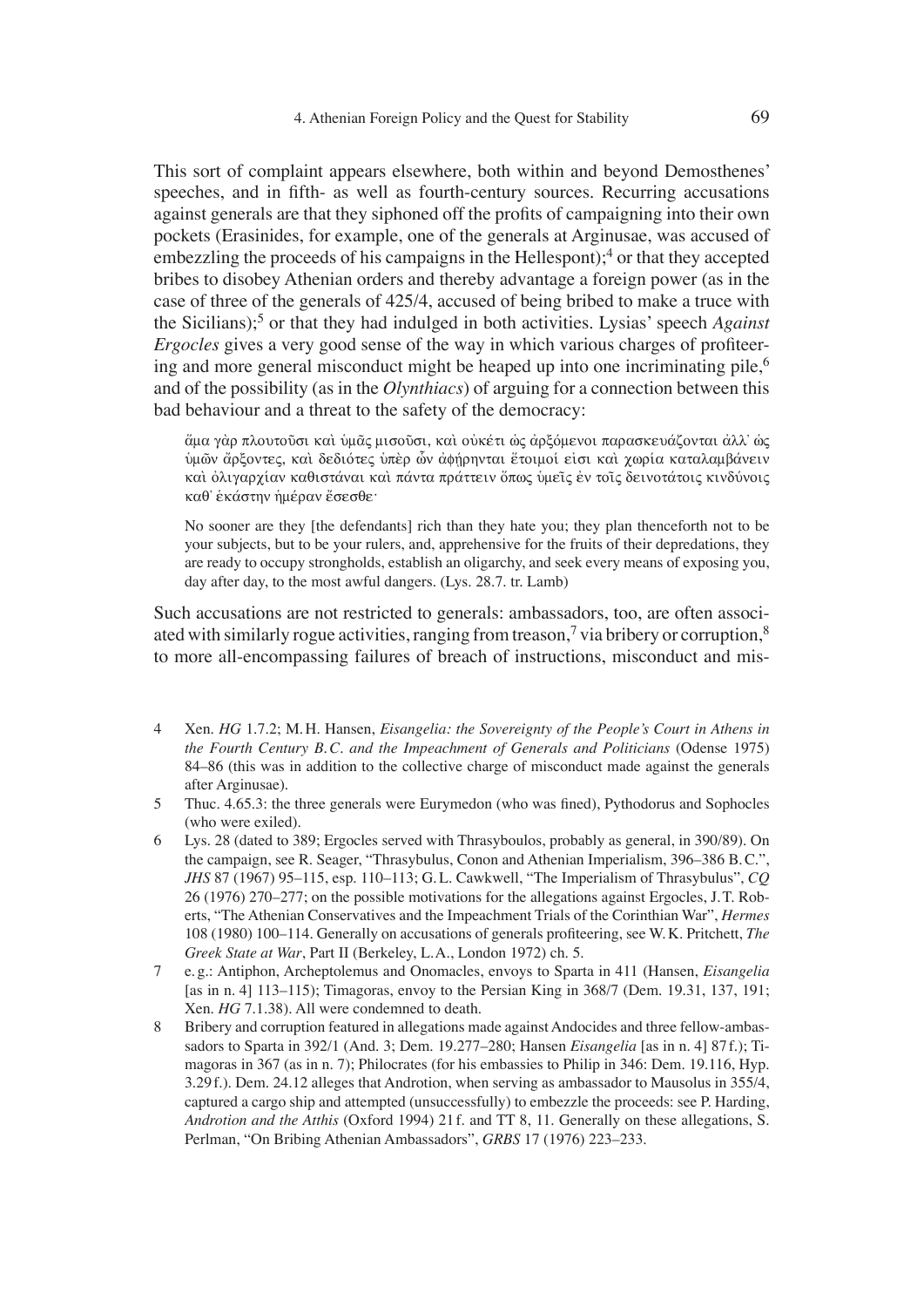#### 70 Polly Low

leading the assembly (accusations often subsumed under the umbrella heading of *parapresbeia*).<sup>9</sup>

An accusation of misconduct does not, of course, necessarily imply that such misconduct had really taken place – a proviso which is particularly important when so many of the recorded allegations revolve around the notoriously subjective question of bribery.<sup>10</sup> But some sort of control can be placed on this evidence by focussing only on those allegations of misconduct which resulted in formal legal proceedings.11 And it is quite clear that the Athenians often found cause to put citizens on trial for their activities abroad: generals, trierarchs, ambassadors, and private citizens all found themselves facing charges of treachery, corruption, disobedience or simple ineptitude.<sup>12</sup>

Even with this more limited focus, however, establishing the exact scale of the problem remains difficult, as can be seen from the specific, and relatively well-at-

- 9 Breach of instructions: e. g. Andocides and fellow envoys to Sparta in 392 (as in n. 8). *Parapresbeia*: most famously, Demosthenes' prosecution of Aeschines for his conduct on the second embassy to Philip II in 346 (Dem. 19, Aesch. 2; for the legal context, see A. Efstathiou, "Euthyna Procedure in Fourth-century Athens and the Case on the ʻFalse Embassy'", *Dike* 10 [2007] 113–135); compare also the allegations made against Callias (probably in the 460s: Dem. 19.273; D. J. Mosley, "Callias' Fine", *Mnemosyne* 26 [1973] 57–58); Amynias (422: S. Ar. *Clouds* 691); Philo (date unknown: Isoc. 18.22).
- 10 On the fine line between gift-exchange and bribery, see F.D. Harvey, "*Dona ferentes*. Some Aspects of Bribery in Greek Politics", in P. Cartledge/F. D. Harvey (eds.), *Crux. Essays in Greek History presented to G. E. M. de Ste. Croix* (London 1985) 76–117 (at 106–111); Herman, *Ritualised Friendship* (as in n. 3) 75–81; Mitchell, *Greeks Bearing Gifts* (as in n. 3) 181– 186.
- 11 Cf. Knox, "ʻSo Mischievous a Beaste'?" (as in n. 3) 145, who suggests that even those accusations which reached court (and resulted in conviction) should be treated with extreme scepticism. His observation that the Athenian lawcourts' approach to relevance, evidence and hearsay in these cases would not satisfy a modern court is reasonable; but for my purposes here the key point is that these allegations could be made to seem sufficiently serious and substantive to make the (not risk-free) process of formal prosecution a worthwhile undertaking.
- 12 Disciplinary action against Athenian generals (by deposition, and in the context of *euthunai*) is catalogued and discussed in Hamel, *Athenian Generals* (as in n. 3) ch. 8; Pritchett, *Greek State at War* (as in n. 6) ch. 1 is less comprehensive, but usefully sets Athenian practice in its wider Greek context. Actions against ambassadors are briefly discussed by C. Phillipson, *The International Law and Custom of Ancient Greece and Rome* (London 1911) vol.1, 344 f.; D. Mosley, *Envoys and Diplomacy in Ancient Greece* (Wiesbaden 1973) 40 f.; D. Kienast, "Presbeia: griechisches Gesandtschaftswesen", *RE* Suppl. XIII (1974) 577 f. On control of trierarchs, see V. Gabrielsen, *Financing the Athenian Fleet: Public Taxation and Social Relations* (Baltimore 1994) esp. chs. 4, 8. Legal action for misbehaviour overseas, while predominantly aimed at holders of these three offices, was not restricted to them: Miltiades, for example, held no office when charged for his behaviour in the Chersonese in 493 (Hdt. 6.104); Callistratus was charged with treason after the Theban occupation of Oropos in 366/5, apparently because he was the orator who had suggested the policy which led to this disaster (Arist. *Rhet*. 1364a19–13, with Hansen, *Eisangelia* [as in n. 4] 92 f.). For a different approach to quantification, see Knox, "'So mischievous a beaste'?" (as in n. 3), who tackles the problem from the other direction (starting with a list of Athenian "politicians" and then assessing how many of those figures faced allegations of misconduct), and reaches an extremely (but perhaps unsurprisingly) high level of perceived political criminality: "a rate of political fall-out of more than 50 %" (143).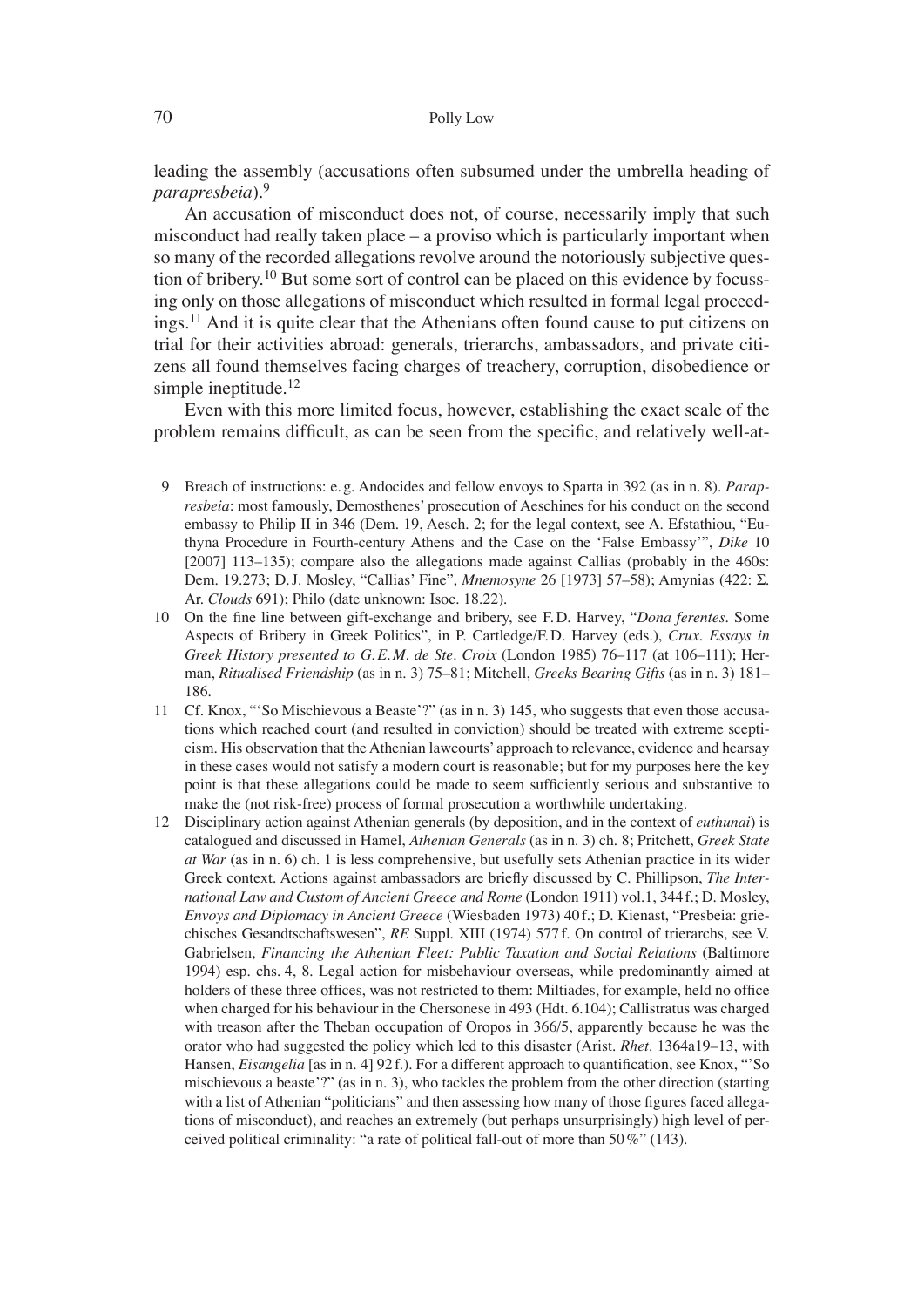tested, case of trials of generals. Between 403 and 321, between 21 and 30 trials of generals are attested,<sup>13</sup> a figure which represents between 11.7 and 13.5% of known *strategiai* in that period, or between 2.6 and 3.7 % of the total number (820) of *strategiai.* Determining the probability that a general would face some sort of disciplinary action therefore depends on how representative the extant evidence is thought to be. If the figures for known generals can be extrapolated to cover all generals then disciplinary action will have been so common as to be almost an occupational hazard.14 If, on the other hand, it can be assumed that unknown generals are unknown precisely because they achieved nothing of note (whether good or – more relevant to the argument here – bad), then rates of prosecution become slightly less striking. The pattern of evidence makes the former option rather more likely, but absolute certainty is impossible.<sup>15</sup> The same difficulty applies, to an even greater extent, to establishing the proportion of other officials, or private citizens, whose activities provoked formal disciplinary action from the Athenian *demos*. 16

The narrowly quantitative question is, therefore, hard to answer definitively. But framing the question in those terms is also potentially misleading. Even reliable crime figures do not simply and objectively indicate the level of criminal activity in a society, but also reflect the extent to which a society is interested in controlling criminal behaviour. Apparently high crime figures could, that is, be seen as evidence of a society teetering on the brink of collapse, or they could be seen as evidence of exactly the opposite – a society which is diligently and effectively patrolling the behaviour of its citizens.17 It is not possible to establish which situation applied in fourth-century Athens by appealing to statistics alone. What is possible, though, is to look at some specific examples of attempts to exercise control over the

- 13 Catalogued in Hamel, *Athenian Generals* (as in n. 3) 148–157 (who includes trials for treason and other misdemeanours, as well as *eisangeliai*). The margin of error in the figures arises because of uncertainty either on the question of the historicity of a trial or as to whether the defendant was serving as a general at the time.
- 14 This is the view taken by Hansen, *Eisangelia* (as in n. 4) 59–63.
- 15 Hansen, *Eisangelia* (as in n. 4) 63: evidence for the identities of generals comes from a range of sources (particularly inscriptions and historians), which are not particularly interested in recording legal action against these officials; it is therefore unlikely that our sample of named generals is disproportionately skewed towards those who found themselves in legal difficulty. (Evidence for trials of generals is preserved primarily in scholia and lexicographers.)
- 16 Of the *c.*217 known ambassadors dispatched by Athens between *c.*490 and 322 (as listed in Kienast, *Presbeia* [as in n.12] 595–612), approximately 16 are known to have faced trial as a result (0.07 %). But evidence for ambassadors generally is much less complete than that for generals (not least in that the total number of ambassadors who served in this period is unknown), and often appears in sources which have little interest in an impartial representation of Athens' past (or current) practice (notably Demosthenes' *On the False Embassy*).
- 17 For a well-documented example, compare the distorting effect of the extension of police forces and other means of control on apparent levels of crime in Victorian Britain: "it is clear that any increase in crime rates detectable over the first few years after any single police reform might reflect the consequence of improved police efficiency rather than a real increase in the actual incidence of crime": V. A. C. Gatrell and T. B. Hadden, "Criminal Statistics and their Interpretation", in E. A. Wrigley (ed.) *Nineteenth-Century Society. Essays in the Use of Quantitative Methods for the Study of Social Data* (Cambridge 1972) 336–396 (at 353).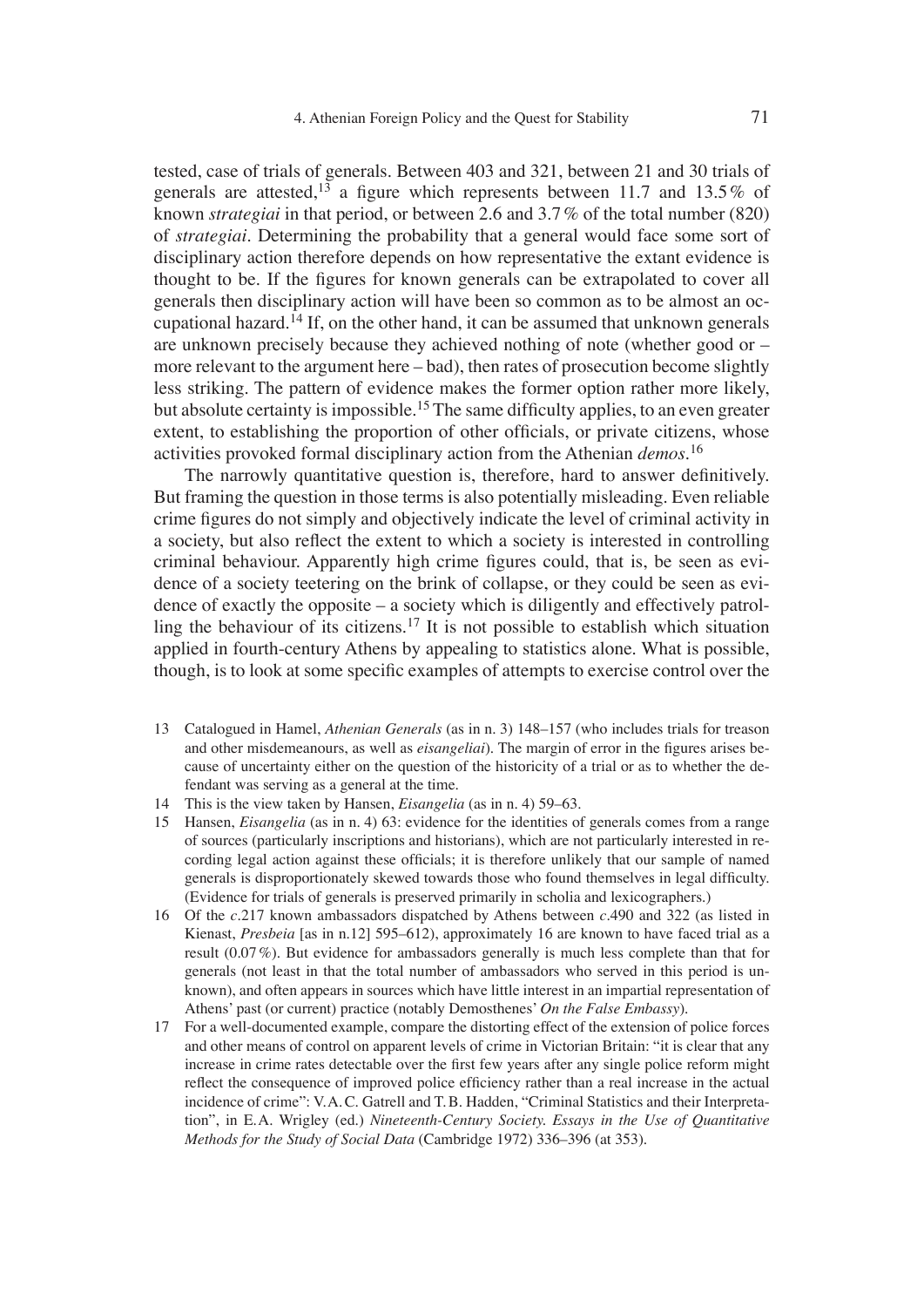#### 72 Polly Low

conduct of Athenian foreign policy, and to explore their possible motivations and implications: are they evidence of a structure in crisis, or could they in fact be an essential element of a well-developed system of policing, punishment, and reward?

## III. CONTROLLING MISBEHAVIOUR: THE CASE OF THE RAID ON ERETRIA

One particularly interesting, and complex, attempt to control Athenian behaviour overseas is recorded in an inscribed decree, of disputed date (probably the middle years of the 340s),18 which records the Athenian response to some (allegedly) unauthorised activities in the Euboean city of Eretria.<sup>19</sup> The decree first sets out a procedure for imposing punishment on those who have already done wrong (lines 6–9):

περί μέν τῶν ἐπιστρ[ατευσάντων ἐπὶ τ]- $[\hat{\eta}]$ ν χώραν την Έρετριέων την βουλ $[\hat{\eta}]$ ν προβουλεύσα]σαν έξενε[γ]κεῖν εἰς τὸν δῆμον εἰ[ς τὴν πρώτην ἐκκ]λησίαν, ὄπως ἂν [δ]ίκην δῶσιν κατὰ [τοὺς νόμους (?).

Concerning those who have campaigned against the territory of Eretria, the council shall make a *probouleuma* and bring it forth to the people at the first assembly, so that they shall render justice in accordance with the laws.

It then goes on (in lines 9–17) to lay out the penalties for future transgressions:

 $\dot{\epsilon} \dot{\alpha} v$ ] δέ τις τοῦ λοιποῦ χρόνου ἐπιστρατ[εύσηι ἐπὶ Ἐρέ]τριαν ἢ ἐπ' ἄλλην τινὰ τῶν συμμαχίδ[ων πόλεων, 'Aθη]ναίων ή τῶν συμμάχων τῶν 'Αθηνα[ίων, θάνατον αὐτοῦ] κατεγνῶσθαι και τα χρήματα δ[ημόσια εἶναι και τ]- $\tilde{\eta}$ ς θεοῦ τὸ ἐπιδέκατον· καὶ εἶν[αι τὰ χρήματα αὐτοῦ] άγώγιμα έξ απάσων τῶν πόλεω[ν τῶν συμμαγίδων· έὰν] δέ τις αφέληται πόλις, οφείλε[ιν τῶι συνεδρίωι (?) τ]**ών συμμάχων.** 

- 18 RO 69 (*IG* ii2 125). *IG* dates the inscription to 357/6, but more recent discussions favour a date in the 340s: D. Knoepfler ("Le décret de Hégésippe d'Athènes pour Érétrie", *MH* 41 [1984] 152–161) tentatively followed by RO, suggests a date of 343 for the decree, and 348 for the events to which it refers; M. Dreher, *Hegemon und Symmachoi. Untersuchungen zum Zweiten Athenischen Seebund* (Berlin 1995) 167–173, dates both event and decree to 348.
- 19 The targets of the first (retrospective) part of the decree are not specified in the extant text, and the exact nature of the activities which are being punished here is very hard to establish with any certainty. If the 340s date of the decree is correct (as seems likely), then the obvious historical context is Phocion's intervention in support of the Eretrian tyrant Plutarchus: Plu. *Phoc.*  12–14; for discussion, see J. M. Carter, "Athens, Euboea, and Olynthus", *Historia* 20 (1971) 418–429. The very confused (and ultimately unsuccessful) nature of this intervention makes it likely that various allegations of wrongdoing and corruption would have circulated in Athens in its aftermath (N. Fisher, *Aeschines: Against Timarchos* [Oxford 2001] 252 f.), but also make it extremely difficult to reconstruct the precise political motivations behind Hegesippus' decision to propose this decree.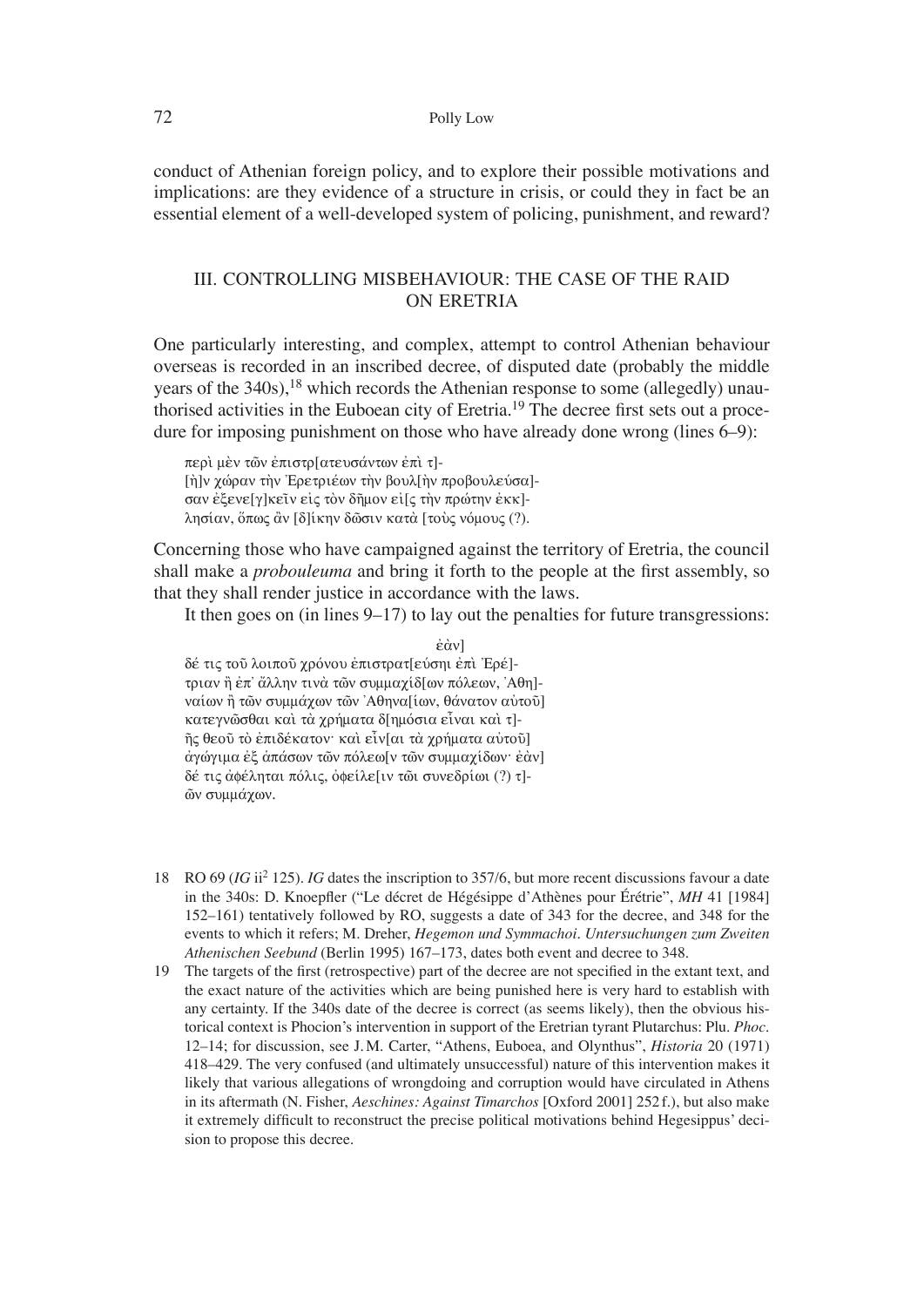If any one in the future campaigns against Eretria or against any other of the allied cities, whether one of the Athenians or the Athenians' allies, he shall be condemned to loss of rights, and his goods shall be public and the tenth part shall belong to the goddess [Athena]; and his goods shall be liable to seizure from all the allied cities; and if any city expropriates them it shall owe them to the *synedrion* (?) of the allies.

The exact purpose of this new regulation is not immediately clear, since (as the first part of the decree shows) mechanisms already existed by which this sort of illegitimate activity could be punished.20 It is possible that the fundamental aim of the decree was to make explicit Athens' claim to control the behaviour of its allies as well as its citizens.<sup>21</sup> But the fact that it was also thought necessary, or at least worthwhile, to reiterate the behaviour expected even of Athenian citizens is also worth emphasising. It might be assumed that there should be no need to specify that it is unacceptable for someone to wage war against a state with which his own *polis* has a formal treaty relationship: the individual citizen should, surely, count himself covered by the undertaking (a standard feature of many *summachiai*) that his city will not wage war against allied territory.<sup>22</sup> But there is evidence to suggest that the gap between the obligations of the *polis* and those of its individual citizens was open to exploitation. Mercenary activity, in particular, might lead to a possibly damaging clash between the policy of a state and the actions of some of its citizens.<sup>23</sup> Alcibiades' sophistic attempt to defend his defection to Sparta in  $415/14 - it$ was not he who had betrayed his city, but rather his city which had betrayed him (Thuc. 6.92) – similarly relies on the possibility of accepting (or asserting) that a citizen might, in some circumstances, be able reject the decisions or policies of his own state.24 The procedure set out in the second part of this decree could therefore be seen as an attempt to insist on the closure of that potential loophole, by emphasising the absolute overlap between the agreements entered into by the *polis* and the

- 20 Hansen, *Eisangelia* (as in n. 4) 100 (followed by Dreher, *Hegemon und Symmachoi* [as in n. 18] 165) notes that the procedure referred to in the first part of the decree is likely to be *eisangelia*.
- 21 Noted by RO, *ad loc*. Some Athenian control over allied behaviour is, of course, implied in most treaty agreements, but the fact that responsibility for punishing transgressions is here asserted to lie not with the allied state but with Athens does mark a further (and more controlling) step in Athens' relationship with its allies.
- 22 The link between the actions of states and those of individual citizens is made more explicit by the fact that treaties are often framed as agreements between collections of individuals, rather than an abstract state ("the Athenians" rather than "Athens", for example): see A. Schiller, *Political Territoriality of the Classical Athenians, 508–338 BC* (PhD, University of Wisconsin, Madison 2006) ch. 3.
- 23 See, for example, Thuc. 1.35.4 (Corcyra complains to Athens about Athenian [and allied] mercenaries in Corinthian service), Xen. *HG* 5.2.7 (a Theban regulation preventing its citizens from mercenary service with Sparta); some further discussion in R. A. Bauslaugh, *The Concept of Neutrality in Classical Greece* (Berkeley 1991) 187. N. Toogood ("'Athens Aids Eretria': a State's Jurisdiction over its Citizens' Actions", *CQ* 47 [1997] 295–297) suggests that RO 69 is also primarily concerned with regulating mercenary service, but that seems an unnecessarily narrow reading of its intention.
- 24 Compare also the oligarchic Thebans' claim (Thuc. 3.62) that the decision to medize in the Persian Wars was taken when their state was under control of an illegitimate regime, and that blame for this policy could not therefore be attached to the city as a whole.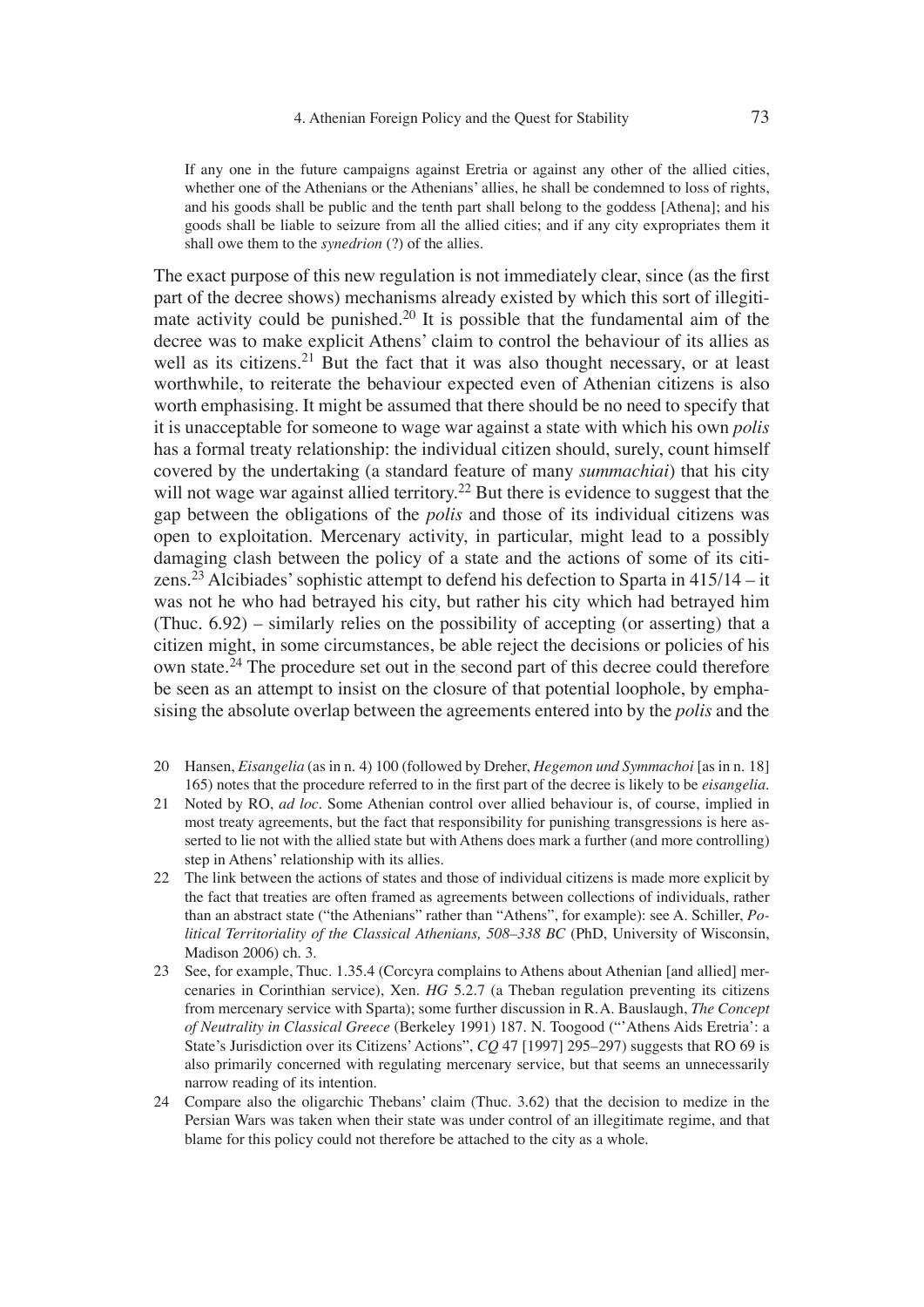activities undertaken by its citizens. Certainly, one thing which emerges from this decree is an unusually clear and wide-ranging assertion of the principle that the foreign-policy decisions of the *polis* should also be considered binding on all of its citizens, and that a citizen who fails to behave accordingly will be liable to punishment.

Rather than creating distinctly new forms of regulation, therefore, the second part of this decree seems rather to reiterate existing expectations of the behaviour required of citizens, and to reinforce existing procedures by which the *polis* might exercise control over that behaviour. That duplication of procedure might in itself seem indicative of a poorly managed – even panicking – system. In some respects this decree might then seem to be little more than a knee-jerk reaction to a cry that "something must be done", and as such it could also suggest that there was at least a perception within the city that the measures currently available to it were not providing sufficient control over the activities of Athenians overseas.

But there is also scope for drawing more positive conclusions from this text. It is possible, indeed, that the decree's primary intention was not to create a formal procedure for punishing misbehaviour overseas, but instead to function as a conspicuous statement (and warning) of the city's willingness to enforce such punishment. At least two copies of the decree are to be set up: one on the Acropolis (line 18), and another in the Piraeus (line 19).25 The latter copy was presumably intended to perform an explicitly admonitory and threatening function, reminding those setting out from Athens of the potentially dire consequences of misbehaviour.26 Moreover, because the inscription also includes the retrospective reference to those who have already been punished for similar actions, it also serves to emphasise that these threats are not idle. The inscription, that is, contains its own answer to the concern (voiced most frequently by Demosthenes) that Athenian decrees tended to function rather as empty expressions of vague aspiration than statements of practical intent:

γήφισμ' οὐδενὸς ἄξιόν ἐστιν, ἂν μὴ προσγένηται τὸ ποιεῖν ἐθέλειν τά γε δόξαντα προθύμως ύμας.

a mere decree is worthless without a willingness on your part to put your resolutions enthusiastically into practice.<sup>27</sup>

- 25 Kirchner (*ap*. *IG* ii2) restored the second half of line 18 to include a reference to a third copy of the inscription in the Agora; RO argue (p. 349) that publication in three locations "seems … excessive".
- 26 Suggested by RO, p. 349. The Piraeus is a relatively rare setting for Athenian state decrees: only 6 state decrees passed in the period 469–301 specify a location in the Piraeus in their publication clause (that is: 1.08 % of decrees from this period in which the publication clause is preserved); in all cases, the decision to place a copy in the Piraeus appears to be driven by the relevance of the content to activities associated with that part of the city: see P.P. Liddel, "The Places of Publication of Athenian State Decrees from the 5th Century B. C. to the 3rd Century A. D.", *ZPE* 143 (2003) 79–93 (at 82, 91).
- 27 See G. Mader, "Fighting Philip with Decrees: Demosthenes and the Syndrome of Symbolic Action", *AJPh* 127 (2006) 367–386.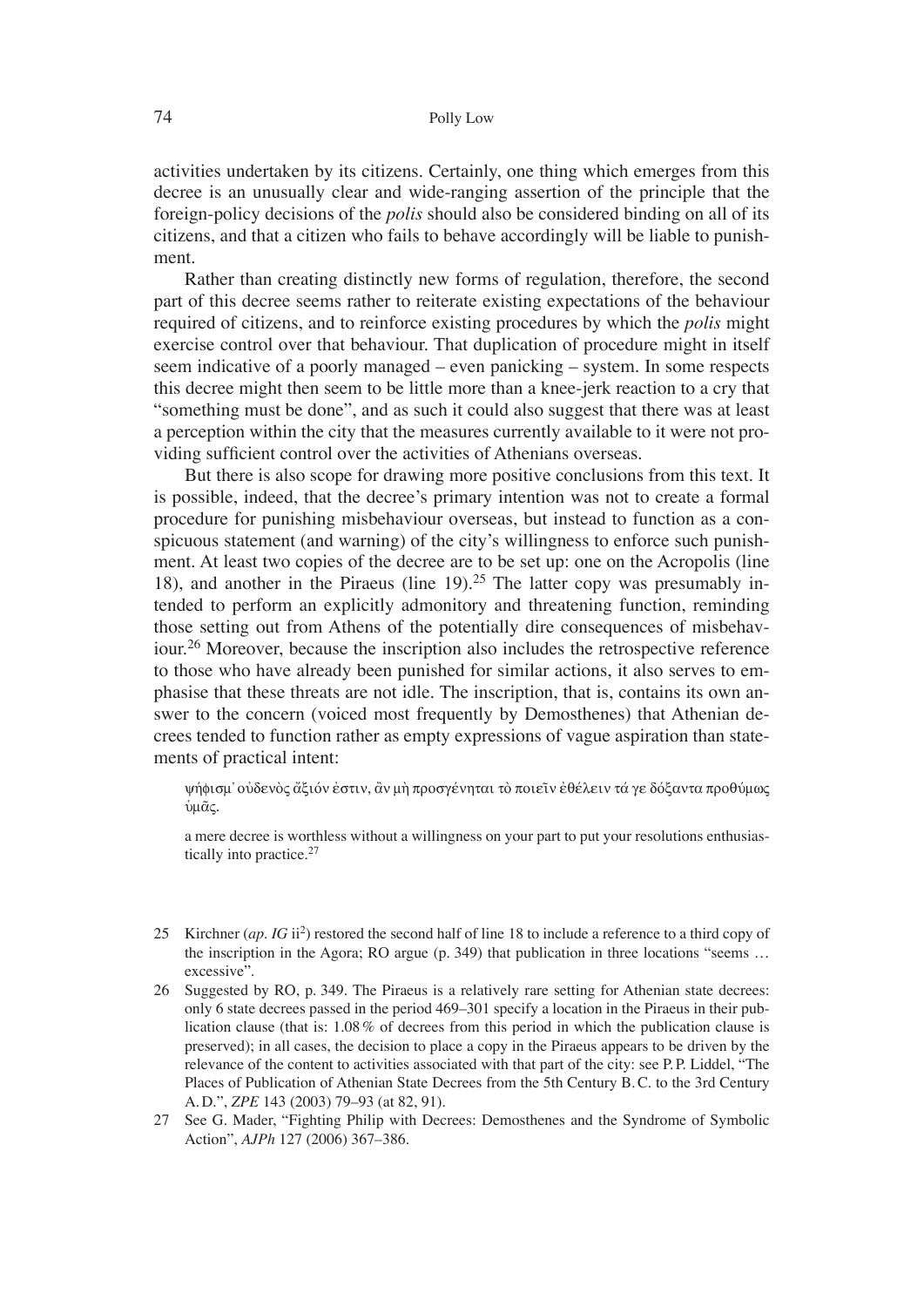How is that willingness created? In part, it depends on the actions of individuals: the presence of a Hegesippus, or someone like him, willing to pursue wrongdoers.<sup>28</sup> Indeed, by recording and advertising Hegesippus' actions on this occasion, the inscription could be seen to encourage others to perform similar actions in the future: here is someone who has shown a willingness to police and enforce the city's laws; his performance of this duty is now commemorated in the form of the inscribed decree, serving both as a testimony to Hegesippus' civic-mindedness and as a challenge to other Athenians to emulate this behaviour.<sup>29</sup>

The inscription therefore functions both as a warning to potential wrongdoers, and as an encouragement to the law-abiding. And finally, because the warning is expressed in the form of a decree – the collective will of the Athenian *demos* – it reinforces the claim that it is the Athenians as a whole, not just the specific interests of a few partisan politicians, to whom anyone contemplating rogue action will be setting himself in opposition. A contrast with Sparta might spring to mind – in particular with the Spartan response to Sphodrias' unauthorised raid on Attica of *c.*378. According to Xenophon's account, this was a highly destabilising action, which provoked the final collapse of the King's Peace and drove Athens into outright conflict with Sparta (and alliance with Thebes). Sphodrias' insubordination, however, was dealt with only by an unedifying process of secretive string-pulling and backscratching, resulting in an outcome which was, for Xenophon, "the most unjust ever known in Sparta" (άδικώτατα έν Λακεδαίμονι: *HG* 5.4.24).<sup>30</sup> The example of the decree of Hegesippus suggests that the situation in Athens was significantly different: while personal, or even irrational, motivations might well have played a part in Athenian reactions to misbehaviour overseas, the response which dominates the public record of those reactions is one of conspicuous and collective effort, setting the shared values of the *polis* against those of any wrongdoers, and threatening those wrongdoers with the prospects of collectively-enforced policing and punishment.

- 28 Compare (e. g.) Dem. 21.224, Lyc. 1.4 on the essential role of private initiative in enforcing Athens' laws (and see more generally V. Hunter, *Policing Athens: Social Control in the Attic Lawsuits, 420–320 B. C.* [Princeton, N. J. 1994] ch. 5). This motivation need not, of course, be entirely altruistic: it is quite possible that Hegesippus stood to gain some advantage against his personal or political enemies by pursuing this action against them: Fisher, *Timarchos* (as in n.19) 252 f.
- 29 On decree-proposing as evidence of political service and political success, see P.P. Liddel, *Civic Obligation and Individual Liberty in Ancient Athens* (Oxford 2007) 242 f.
- 30 Xenophon's reading of this episode was not, of course, the only one possible: Diodorus', almost certainly more accurate, account (15.28 f.) suggests a different chronology (in which Sphodrias' raid is a response to rather than a catalyst for the alliance with Thebes and foundation of the Second Athenian Confederacy), and more official status for the action (it was, according to Diodorus, ordered by the Spartan king Cleombrotus). For discussion of the historical and historiographical problems, see A. MacDonald, "A Note on the Raid of Sphodrias: the Case for Diodoros", *Historia* 21 (1972) 38–44; G. L. Cawkwell, "The Foundation of the Second Athenian Confederacy", *CQ* 23 (1973) 47–60.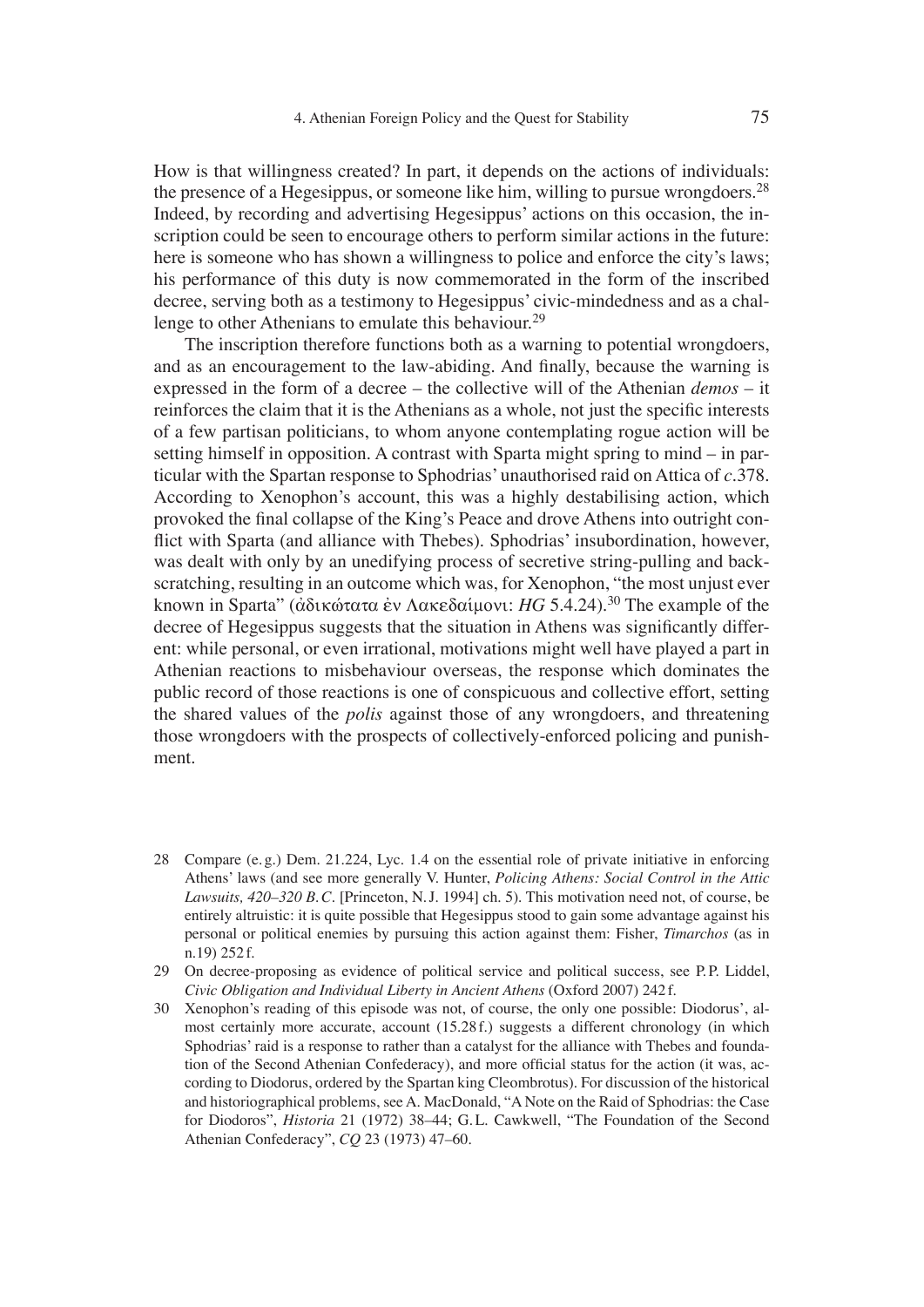#### IV. REWARDING GOOD BEHAVIOUR: HONOURS AND PRIVILEGES

But if compliance is achieved partly through effective policing, it is also, and often even more effectively, created through the offering of rewards, and – just as important – the public recognition and commemoration of those rewards. The Athenian honorific habit is well-documented,  $31$  and although in the sphere of foreign politics it is Athens' honours for outsiders which have received most scholarly attention,<sup>32</sup> it is clear that the city was also prepared to reward its own generals and diplomats for their service to the city.

Most conspicuous among these rewards are the honours given to Athens' most successful generals in recognition of their achievements. In the fifth century, Cleon was reportedly granted *sitesis* and *proedria*, presumably for his successes at Pylos (Ar. *Eq.* 702–704). Conon was rewarded for his exploits in the 390s with a grant of *ateleia*, and with a statue in the agora (Dem. 20.70); the location of this statue, in close proximity to the Tyrannicides, particularly emphasised his service to the Athenian *demos*. 33 Twenty years later Conon's son Timotheus was similarly honoured, as was the general Chabrias (Dem. 20.75–86). Iphicrates was awarded the full set of honours (statue, *sitesis* and *proedria*) for his defeat of a Spartan *mora* in 390 (Dem.  $13.22$ )<sup>34</sup> Several generals set up private dedications recording their activities,<sup>35</sup> but the processes of private and public commemoration were not necessarily oppositional: not only is it demonstrably the case that some generals received both forms of monument,  $36$  but it also seems that a more general connection

- 31 The evidence is usefully collected and analysed by C. Veligianni-Terzi, *Wertbegriffe in den attischen Ehrendekreten der klassischen Zeit* (Stuttgart 1997), with recent updates on the fourthcentury epigraphic material in S. D. Lambert, "Athenian State Laws and Decrees, 352/1–322/1: I. Decrees Honouring Athenians", *ZPE* 150 (2004) 85–120; *id*., "Athenian State Laws and Decrees, 352/1–322/1: III Decrees Honouring Foreigners. A. Citizenship, Proxeny and Euergesy", *ZPE* 158 (2006) 115–119; *id.,* "Athenian State Laws and Decrees, 352/1–322/1: III Decrees Honouring Foreigners. B. Other Awards", *ZPE* 159 (2007) 101–154. On the technicalities of Athens' honorific practice, see especially A.S. Henry, *Honours and Privileges in Athenian Decrees: the Principal Formulae of Athenian Honorary Decrees* (Hildesheim 1983); on the role of honours in Athenian democratic and civic ideology, Liddel, *Civic Obligation* (as in n. 29) 160–182.
- 32 Notably in the form of proxeny decrees, on which see M. B. Walbank, *Athenian Proxenies of the Fifth Century B. C.* (Toronto 1978); on honorary grants of citizenship, see M. J. Osborne, *Naturalization in Athens*, 4 vols. (Brussels 1981–1983).
- 33 <sup>33</sup> J.L. Shear, "Cultural Change, Space, and the Politics of Commemoration in Athens", in R. G. Osborne (ed.), *Debating the Athenian Cultural Revolution: Art, Literature, Philosophy, and Politics 430–380 B. C.* (Cambridge 2007) 91–115 (at 108).
- 34 P. Gauthier, *Les cité s grecques et leurs bienfaiteurs* (Athens 1985) 95–103; Liddel, *Civic Obligation* (as in n. 29) 178.
- 35 Shear, "Cultural Change" (as in n. 33) 108, n. 64: privately dedicated statues on the Acropolis are attested for Diitrephes (Paus. 1.23.4); Pericles (Pliny *NH* 34, 74, Paus. 1.25.1, 28.2); Phormio (Paus. 1.23.10); Tolmides (Paus. 1.27.5); Xanthippus (Paus. 1.25.1); see also R. Krumeich, *Bildnisse griechischer Herrscher und Staatsmänner im 5. Jahrhundert v. Chr.* (Munich 1997) 226–244.
- 36 Shear, "Cultural change" (as in n. 33) 108, n. 65 draws attention to the case of Conon and Timotheus, who were commemorated with a public monument in the Agora, and a private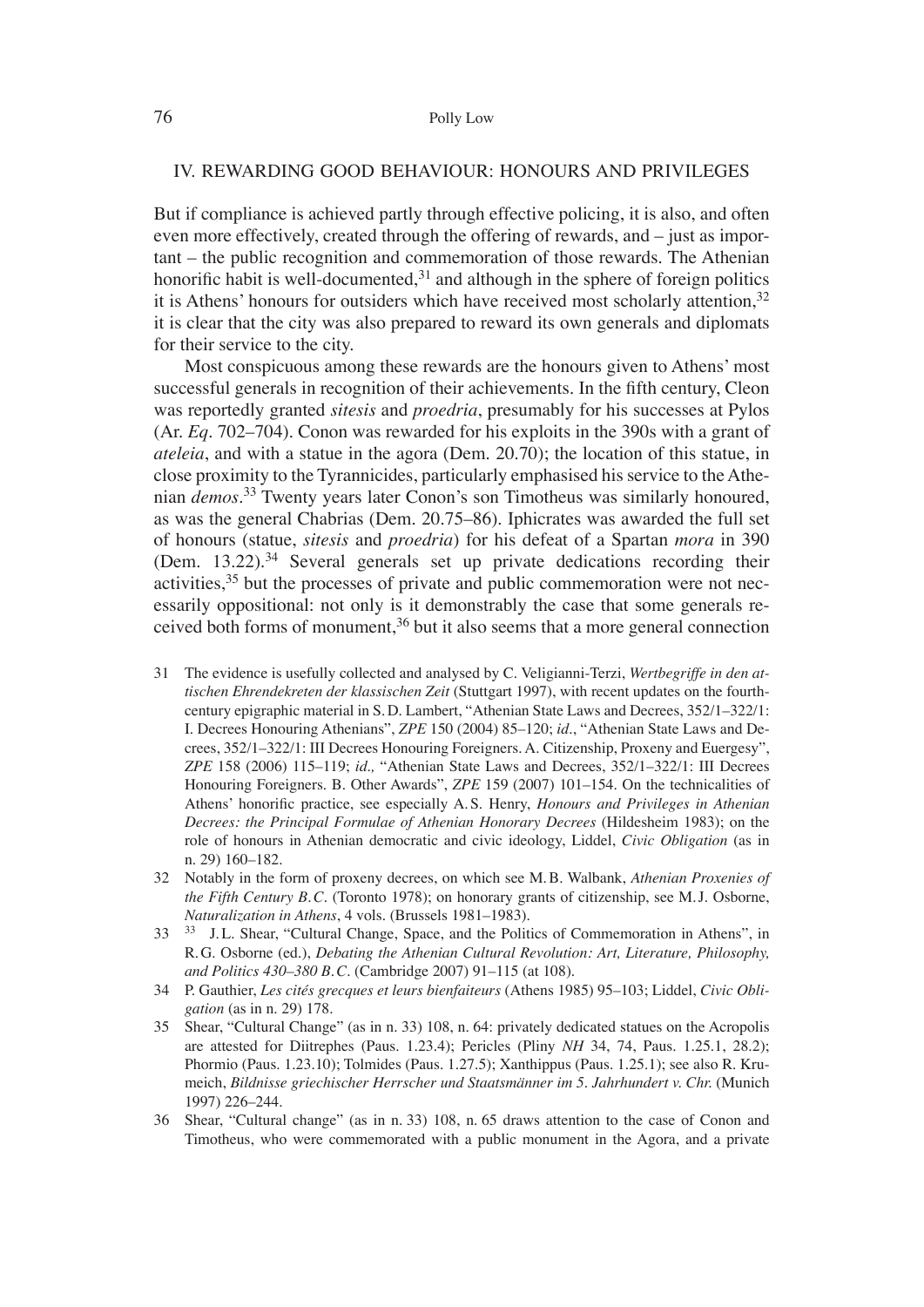existed between private dedications and the recognition (and celebration) of the proper fulfilment of civic duties. Dedication after office-holding was a long-standing custom in Athens, but, according to Aeschines (3.21), it was not permitted until a magistrate had passed his *euthuna* – that is, until he had persuaded the *demos* that he had properly carried out his office. $37$ 

While the commemoration of generals' successes seems to have attracted most attention from contemporary writers, these were not the only rewards which the Athenians offered to those involved in overseas politics. The rewarding of trierarchs for conspicuously diligent fulfilment of their duties is quite well-attested: *IG* ii2 1629 (RO 100), for example, includes among its provisions for the despatch of a colony to the Adriatic instructions for awarding a series of crowns, ranging in value from 200 to 500 drachmae, to the trierarchs who most diligently (and swiftly) carried out their prescribed duties, "in order that the competitive zeal of the trierarchs towards the people may be evident" (ὅπω|[ς ἂν ἦι] φανερὰ ἡ φιλοτι|[μία ἡ εἰ]ς τὸν  $\delta$ ñuov toic | [touno] $\alpha$ ovoic: lines 200–203).<sup>38</sup> Ambassadors were sometimes thanked for their services. For example, RO 48  $(IG ii<sup>2</sup> 124)$ , part of an alliance between Athens and Carystus agreed in 357/6, records a vote of praise, and the award of dinner at the prytaneion, to the Athenian general and ambassadors who have negotiated the agreement (lines  $11-12$ ).<sup>39</sup> The vote of thanks was accompanied by the more tangible gesture of an apparently quite generous award of travel expenses  $(1)$ ines  $12-17$ ).  $40$ 

monument on the Acropolis. For the form of the latter see C. Löhr, *Griechische Familienweihungen: Untersuchungen einer Repräsentationsform von ihren Anfängen bis zum Ende des 4. Jhdt. v. Chr.* (Rahden/Westf. 2000) 76 f.; a new fragment of *IG* ii2 3774 (*SEG* 36.246) shows that the dedication was made by Conon and Timotheus, not the Athenian *demos*.

- 37 For an early example, note the dedication of the archon Peisistratus (ML 11, *c.* 521): discussion of this and other examples by Liddel, *Civic Obligation* (as in n. 29) 200, 257 f.
- 38 The decree also includes (at lines  $233-246$ ) directions for punishing (with fines of 10,000 dr.) those trierarchs who failed to carry out their responsibilities. On the intensity with which rewards for trierarchs could be pursued, see especially Demosthenes 51; compare also the list of dedicated trierarchic crowns in *IG* ii<sup>2</sup> 1953 (357/6).
- 39 Praise for Athenian ambassadors is also recorded in *IG* ii2 40 (378/7; a trierarch is honoured alongside the ambassadors); *IG* ii<sup>2</sup> 102 (370); *IG* ii<sup>2</sup> 107 (368/7; the praise is added in an amendment to the decree); *IG* ii<sup>2</sup> 149 (pre-355); *IG* ii<sup>2</sup> 207 (349/8); possibly *IG* ii<sup>2</sup> 116 (361/0; the praise is for [Th]e[ai]tetos of Erchia, who played some, unspecified, role in negotiating the treaty). Dem. 19.31 claims that a vote of praise and invitation to *deipnon* at the Prytaneion were absolutely routine for returning ambassadors, but his assertion is not borne out by the extant evidence: see further below p. ■■*.*
- 40 On ambassadors' pay and expenses, see W. L. Westermann, "Notes upon the Ephodia of Greek Ambassadors", *CPh* 5 (1910) 203–216; D. J. Mosley, *Envoys* (as in n. 12) 74–77, both of whom argue that the level of expenses granted to ambassadors was based (in the classical period) on more or less consistently applied formula of 1.5 dr. per day of service, rounded to the nearest multiple of 10. W.T. Loomis, *Wages, Welfare Costs and Inflation in Classical Athens* (Ann Arbor 1998) 219, tentatively suggests that a rate of 2 dr. per day might have been standard by the mid-fourth century. If the restoration in line 13 of  $[\Delta]\Delta \delta\rho\alpha\gamma\mu\alpha\varsigma$  (20 dr.) expenses for the ambassadors sent to Carystus is correct, and if U. Koehler ("Attische Psephisma aus der ersten Hälfte des vierten Jahrhunderts", *MDAI(A)* 2 [1877] 197–213, at 211) is right to suggest that the mission will have taken about 6 days to complete, then the daily rate for this embassy would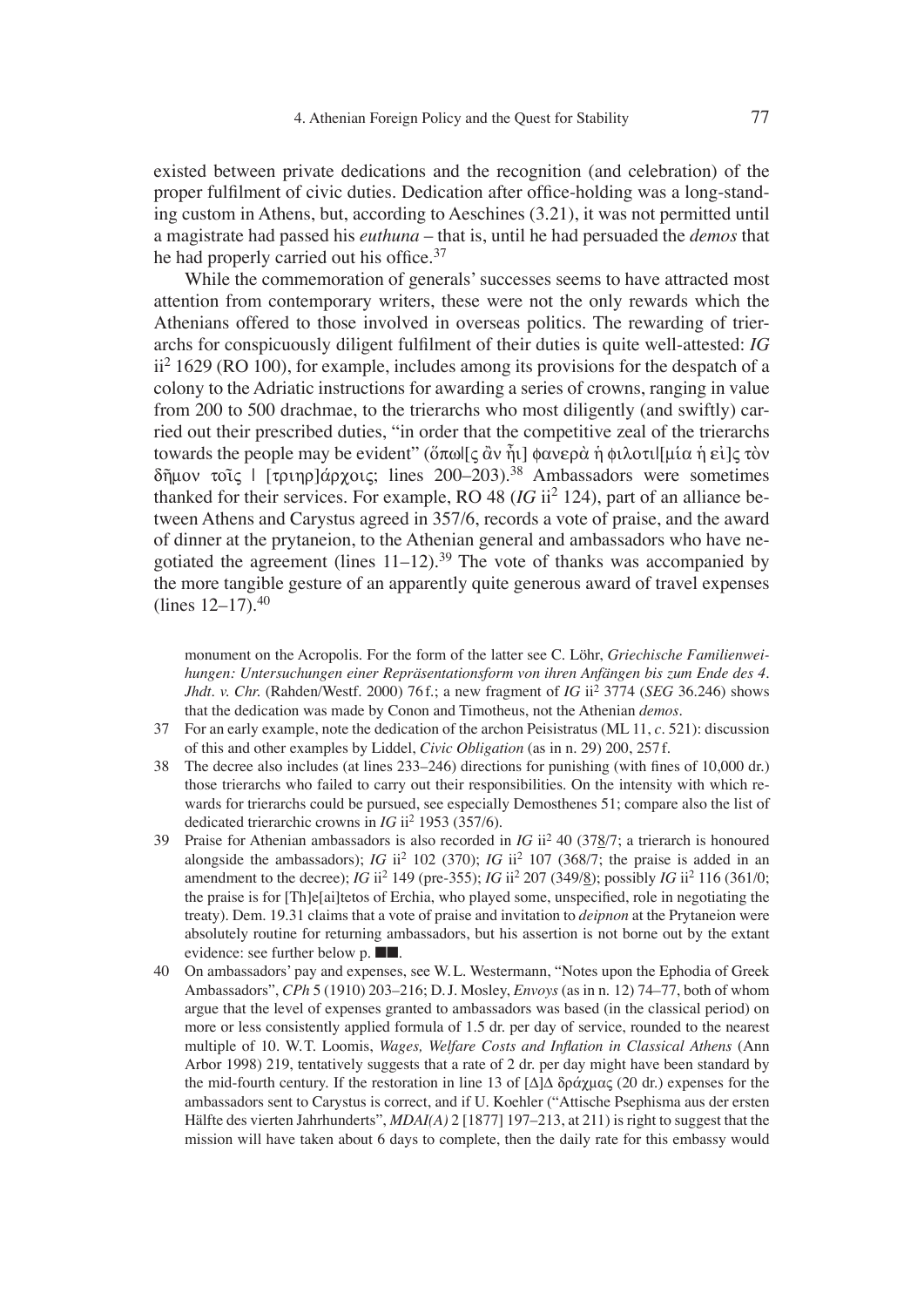#### 78 Polly Low

It seems, then, that the balance between punishment and reward, carrot and stick, which various recent studies of Athenian democracy have identified as one of the key elements to the successful functioning of that system,  $41$  was also operational in the case of military and diplomatic service outside the *polis*: failure to keep to the city's specific commands or general precepts would be punished; reliable service would be praised; both praise and blame would be publicly advertised, the better to encourage citizens to behave in the appropriate manner in future. The success of this system is extolled by Lycurgus:

ἐπίστασθε ὦ 'Αθηναῖοι μόνοι τῶν Έλλήνων τοὺς ἀγαθοὺς ἄνδρας τιμᾶν· εὑρήσετε δὲ παρὰ μὲν τοῖς ἄλλοις ἐν ταῖς ἀγοραῖς ἀθλητὰς ἀνακειμένους, παρ' ὑμῖν δὲ στρατηγοὺς ἀγαθοὺς καὶ τούς τον τύραννον αποκτείναντας. και τοιούτους μεν άνδρας ουδ' εξ απάσης της Έλλάδος όλίγους ευρεῖν ῥάδιον, τους δὲ τους στεφανίτας ἀγῶνας νενικηκότας εὐπετῶς πολλαχόθεν έστι γεγονότας ἰδεῖν. ὥσπερ τοίνυν τοῖς εὐεργέταις μεγίστας τιμὰς ἀπονέμετε, οὕτω δίκαιον καὶ τοὺς τὴν πατρίδα καταισχύνοντας καὶ προδιδόντας ταῖς ἐσχάταις τιμωρίαις κολάζειν

You, Athenians, alone among Greeks know how to honour valiant men. In other cities, you will find, it is the athletes who have their statues in the market place, whereas in yours it is victorious generals and the slayers of the tyrant: men whose like it is hard to find though we search the whole of Greece for but a few, whereas the winners of contests for a wreath have come from many places and can easily be seen. It is then only right, since you pay the highest honours to your benefactors, that you should also punish with the utmost rigour those who dishonour and betray their country. (1.51; tr. Burtt)

Demosthenes' speech *Against Leptines* adds an important further observation (or allegation): this approach to honours (an approach whose efficacy is, of course, a central concern of the speech)<sup>42</sup> should, he claims, be seen as distinctively Athenian, and distinctively democratic. In Sparta (according to Demosthenes) the reward for good conduct involves separation of a citizen from his (former) peers, and elevation into the narrow ruling elite of the Gerousia:

eπειδάν τις εἰς τὴν καλουμένην γερουσίαν ἐγκριθῆ παρασγὼν αὐτὸν οἶον γρή, δεσπότης εστὶ τῶν πολλῶν. ἐκεῖ μὲν γάρ ἐστι τῆς ἀρετῆς ἆθλον τῆς πολιτείας κυρίῳ γενέσθαι μετὰ τῶν ομοίων

Whenever a man for his good conduct is elected to the so-called Gerousia, he is absolute master of the mass of citizens. For at Sparta the prize of merit is to share with one's peers the supremacy in the State. (20.107; tr. Vince)

have been 3.3 dr.: that is, significantly above the average rate. Certainty on this point is difficult to achieve, however, and it is equally possible to reconstruct either a text or an itinerary which makes the ambassadors' daily rate much less generous (see the careful discussion of this text in Loomis, *Wages* 211 f.). What is more clear is the existence of a popular perception that life on ambassadorial expenses could be very luxurious (see esp. Ar. *Ach*. 65–90), and not necessarily good value for money (see, e. g., Dem. 19.158 on the poor returns from the 1000 dr. of travel expenses paid to the ambassadors to Philip II in 346).

- 41 G. Herman, *Morality and Behaviour in Democratic Athens: a Social History* (Cambridge 2006); Liddel, *Civic Obligation* (as in n. 29). Cf. M. Christ, *The Bad Citizen in Classical Athens* (Cambridge 2006).
- 42 See briefly W.C. West, "The Decrees of Demosthenes' 'Against Leptines'", *ZPE* 107 (1995) 237–247; the fullest recent study of the speech is C. Kremmydas, *Commentary on Demosthenes' Speech Against Leptines, chapters 1–119* (PhD, University of London 2005).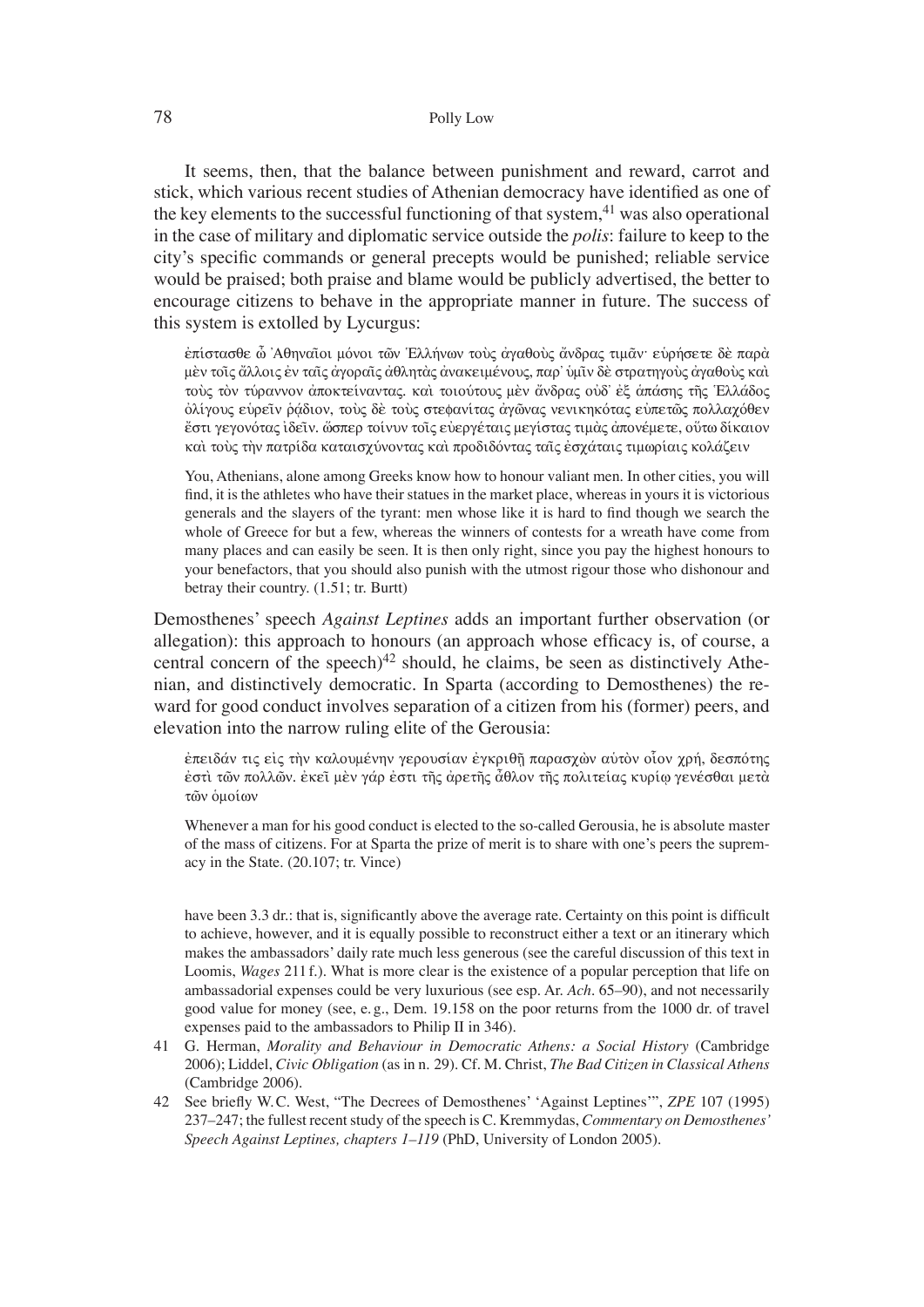Honour in Athens, by contrast, is an inherently more democratic affair: any citizen may compete for honour simply by doing their duty well:

παρὰ δ' ήμῖν ταύτης μὲν ὁ δῆμος κύριος, καὶ ἀραὶ καὶ νόμοι καὶ φυλακαὶ ὅπως μηδεὶς ἄλλος κύριος γενήσεται, στέφανοι δὲ καὶ ἀτέλειαι καὶ σιτήσεις καὶ τοιαῦτ俗 ἐστίν, ὦν ἄν τις ἀνὴρ ἀγαθὸς ὢν τύχοι. καὶ ταῦτ' ἀμφότερ' ὀρθῶς ἔχει, καὶ τἀκεῖ καὶ τὰ παρ' ἡμῖν. διὰ τἶ ὅτι τὰς μὲν διὰ τῶν ὀλίγων πολιτείας τὸ πάντας ἔχειν ἴσον ἀλλήλοις τοὺς τῶν κοινῶν κυρίους oμονοεῖν ποιεῖ, τὴν δὲ τῶν δήμων ἐλευθερίαν ἡ τῶν ἀγαθῶν ἀνδρῶν ἄμιλλα, ἣν ἐπὶ ταῖς παρά τοῦ δήμου δωρειαίς πρὸς αυτους ποιοῦνται, φυλάττει.

… but with us the people is supreme, and any other form of supremacy is forbidden by imprecations and laws and other safeguards, but we have crowns and immunities and free maintenance and similar rewards, which anyone may win, if he is a good citizen. And both these customs are right enough, the one at Sparta and the other here. Why? Because in an oligarchy harmony is attained by the equality of those who control the State, but the freedom of a democracy is guarded by the rivalry with which good citizens compete for the rewards offered by the people. (20.107-8; tr. Vince)

Demosthenes' closing claim here is particularly important: not only does the Athenian system of rewards encourage citizens to do their duty to the democratic city, the very act of competing for those rewards serves as a way of safeguarding democratic freedom.

#### V. A FLAWED MODEL?

The model which has been sketched out so far, therefore, is one which sees Athens' soldiers and diplomats operating in a system which carefully balances risk and reward, punishment and praise. According to this model, the evidence which exists for the punishment of misbehaving generals and diplomats could indeed be seen as proof that the system was working exactly as it should: Athenians – collectively and individually – were keen to conspicuously reprimand those who acted improperly, and, in doing so, provided a paradigm of the proper way to behave; this positive model was further reinforced by the equally conspicuous celebration, through honours, and through dedications, of those who had performed their tasks in a suitable fashion.

Should, though, this exceptionally rosy picture of the health of the Athenian system be accepted without question? Even the *Against Leptines*, a speech which is generally keen to emphasise the dangers of tinkering with Athens' existing honorific culture, does concede that not everyone in Athens thought that the system was working properly. The objection seems not to have been that the combination of coercion and praise was inherently unworkable, but rather that, in practice, the balance of risk and reward was not properly calibrated. A recurring allegation in fourthcentury texts is that Athenian honorific culture had become grossly inflated in recent years. At 20.112 ff, for example, Demosthenes represents his opponents as claiming that generals of the previous century would have been perfectly happy with a modest inscription, rather than requiring a full set of honours and privileges as recognition for their service. A similar criticism appears in Demosthenes' own voice in the speech *Against Aristocrates*: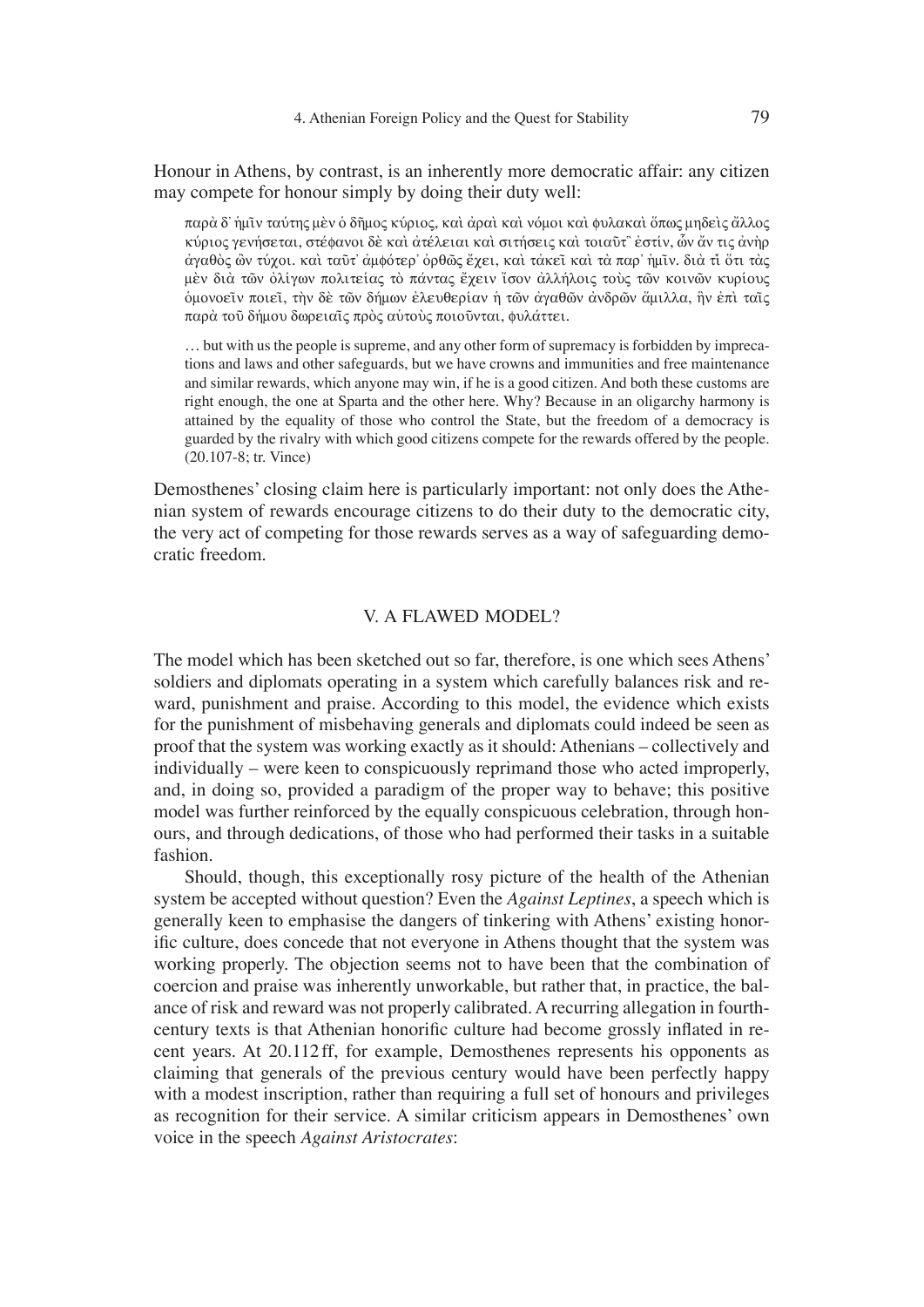#### 80 Polly Low

άξιον τοίνυν, ὧ ἄνδρες 'Αθηναῖοι, κἀκεῖν' ἐξετάσαι, πῶς ποθ' οἱ πάλαι τὰς τιμὰς ἔνεμον kαι τας δωρειας τοις ως αληθως ευεργέταις, και όσοι πολιται τύχοιεν όντες και όσοι ξένοι. κἂν μὲν ἴδητ፦ ἐκείνους ἄμεινον ὑμῶν, καλὸν τὸ μιμήσασθαι, ἂν δ᾽ ὑμᾶς αὐτούς, ἐφ下 ύμῖν ἔσται τὸ πράττειν. πρῶτον μὲν τοίνυν ἐκεῖνοι Θεμιστοκλέα τὸν τὴν ἐν Σαλαμῖνι ναυμαχίαν νικήσαντα καὶ Μιλτιάδην τὸν ἡγούμενον Μαραθῶνι καὶ πολλοὺς ἄλλους, οὐκ ἴσα τοις νυν στρατηγοις άγάθ` είργασμένους, οὐ γαλκοῦς ιστασαν οὐδ' ὑπερηγάπων.

It is also opportune, men of Athens, to enquire how our forefathers bestowed distinctions and rewards upon genuine benefactors, whether they were citizens or strangers. If you find their practice better than yours, you will do well to follow their example; if you prefer your own, it rests with you to continue it. Take first Themistocles, who won the naval victory at Salamis, Miltiades, who commanded at Marathon, and many others, whose achievements were not on a level with those of our commanders today. Our ancestors did not put up bronze statues of these men, nor did they carry their regard for them to extremes. (23.196–8; tr. Vince)

Similar objections appear in Aeschines (3.186), while fragments of a speech (wrongly) attributed to Lysias (Fr. Sp. XX [Carey]) suggest that the honours voted to Iphicrates provoked a legal challenge from one of the descendants of Harmodi- $\overline{118}$ .<sup>43</sup>

But if one strand of argument seems to be that the Athenians have become excessively soft on their generals (and other politicians), it is also possible to find evidence for the diametrically opposed position: the Athenians are unreasonably, unbearably ungrateful; the balance between risk and punishment has swung too far in favour of punishment; and diplomatic or military service for Athens is now a disproportionately risk-laden activity. In his encomium of Timotheus in the *Antidosis* for example, Isocrates alleges that the general was highly regarded everywhere in the Greek world except in his native city, by which he was fined a record amount (15.129); Athens' treatment of Timotheus seemed, according to Isocrates, entirely unreasonable:

εί μεν ύμεῖς πρὸς αὐτὸ τὸ δίκαιον ἀποβλέποντες σκέψεσθε περὶ τούτων, οὐκ ἔστιν ὅπως οὐ δεινά και σχέτλια πᾶσιν εἶναι δόξει τα πεπραγμένα περι Τιμόθεον·

If you consider the actions of the city by the standard of pure justice, no one of you can avoid the conclusion that her treatment of Timotheus was cruel and abominable. (15.130; tr. Norlin)

Faced with these mutually inconsistent positions, it is tempting to dismiss them both as the products simply of ill-founded disaffection, whether based on jealousy of the elite in the former case or mistrust of the democracy in the latter, and enhanced in both instances by the common fourth-century lament that things were much better in the good old days of the fifth century. Nevertheless, the general dissatisfaction which drives both of these complaints might, in fact, have some sort of solid basis.

<sup>43</sup> The evidence for Iphicrates' honours is collected and discussed by Gauthier, *Les cité s grecques* (as in n. 34) Appendix 1 (who, however, believes that the Lysianic fragment is genuine; cf. K. J. Dover, *Lysias and the Corpus Lysiacum* [Berkeley 1968] 45 f.). On negative depictions of honours for generals (and the characterisation of such honours as a novelty of the fourth century), see Gauthier, *Les cité s grecques* (as in n. 34) 121–125; Liddel, *Civic Obligation* (as in n. 29) 164 f.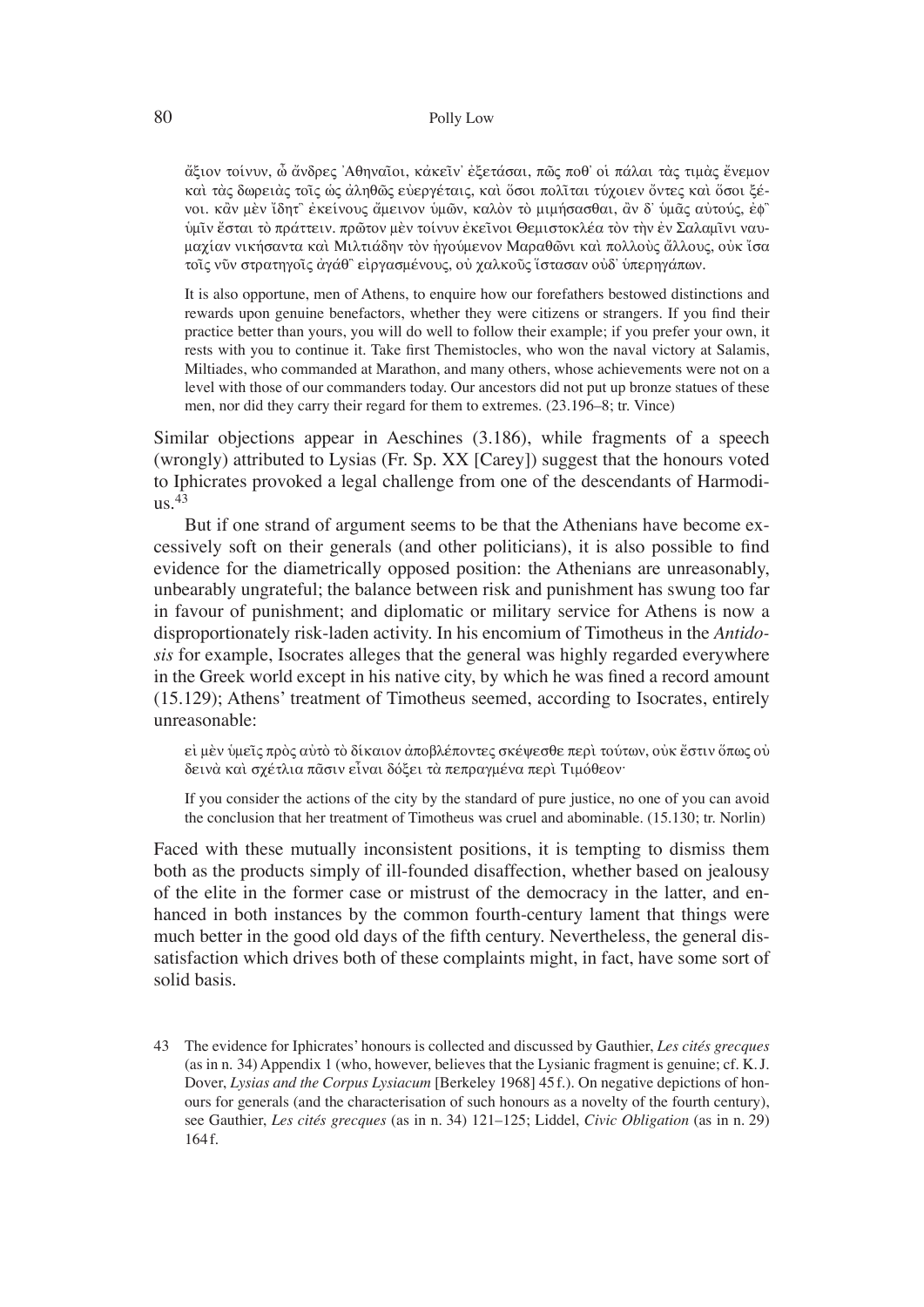First, the allegation that the Athenians fail to honour their generals and diplomats is, to some extent, supported by the extant evidence: honours for service overseas are not (as has been seen) non-existent, but they are uncommon. Perhaps even more important is that they seem to be substantially less common than honours for service in domestic politics. Of the twenty-nine inscribed honorific decrees passed for Athenian citizens between 352/1 and 322/1, for example, only two can be connected with rewards for foreign service: the rewards for trierarchs in *IG* ii2 1629 have already been noted; the other (and less secure) example is *IG* ii2 414a, which perhaps honours the general Diotimus for his successful action against pirates in 335/4.<sup>44</sup> Of course, not all Athenian honours were inscribed, <sup>45</sup> and not all inscribed honours are preserved, <sup>46</sup> but this pattern of the predominance of honours for domestic office-holding is repeated in the records of dedications of honorific crowns, which are dominated by prytaneis, diaiteitai and other similar office-holders.<sup>47</sup> Even the praises and offers of *deipnon* for ambassadors which sometimes appear in the context of inscribed treaties are probably best explained as being driven not by any particular desire to reward ambassadors in their own right, but rather by the need to provide hosts for the honorific dinners regularly awarded to visiting, non-Athenian, ambassadors.48

- 44 Neither Diotimus' name nor the office held by the honorand are preserved in the extant part of the inscription; the argument for restoring them is based on the evidence of other epigraphic and literary testimonia: for discussion, see C. J. Schwenk, *Athens in the Age of Alexander: the Dated Laws & Decrees of "the Lykourgan Era", 338–322 B.C.* (Chicago 1985) 136.
- 45 The regular inscription of honours for Athenian citizens begins only in the 340s (in contrast to the inscribing of honours for non-Athenians, which is attested from the middle of the fifth century): Lambert, "Decrees Honouring Athenians" (as in n. 31) 86 f.
- 46 For example: Dem. 20.69 f claims to quote from the *stele* on which Conon's honours were inscribed (Lambert, "Decrees Honouring Athenians" [as in n. 31] 86), but no such inscription is extant.
- 47 Liddel, *Civic Obligation* (as in n. 29) 199–202. See above (n. 38) for the dedication of trierarchic crowns (apparently a unique example). Dem. 18.114 notes that the commanders Nausicles, Diotimus and Charidemus had been crowned by the Athenians for their (particularly financial) contributions to Athens' military efforts (the dedication of the crowns, if not the reason for their being awarded, is confirmed by the accounts recorded in  $IG$  ii<sup>2</sup> 1496, lines 18–51). Other examples are less straightforward: the Erechtheion inventories record dedications of crowns by Timotheus (*IG* ii2 1424, lines 21–3 [374/3]) and Conon (*IG* ii2 1424a, line 347 [371/0]), but it is not known whether these crowns were awarded by Athens or a foreign power (cf. D. Harris, *The Treasures of the Parthenon and Erechtheion* [Oxford 1995] 232 f.); the same applies to the crown dedicated by "the ambassadors  $\ldots$  who served with Dion" (or  $\pi \rho \in \mathcal{S}$ Bei $\varsigma \ldots$  or  $\mu \in \mathcal{S}$   $\Lambda$  i avoc; *IG*  $ii^2$  1424a, lines 349 f [371/0]). The one area where military/diplomatic crowning is commonplace (particularly in the late classical and Hellenistic periods) was among those performing garrison duties in Attica (see G. J. Oliver, *War, Food, and Politics in Early Hellenistic Athens* [Oxford 2007] 274–276), but the focus here is on rewarding service to and within a closely-defined military community, rather than service outside the *polis*.
- 48 Suggested by Lambert, "Decrees Honouring Athenians" (as in n. 31) 86, n. 5, who notes that the Athenian ambassadors in such clauses are not always even named: "the honour is incidental to the decree's main purpose". The impression that honours for Athenian ambassadors were an afterthought rather than a priority is particularly strong in  $IG$  ii<sup>2</sup> 107: the Mytilenean ambassa-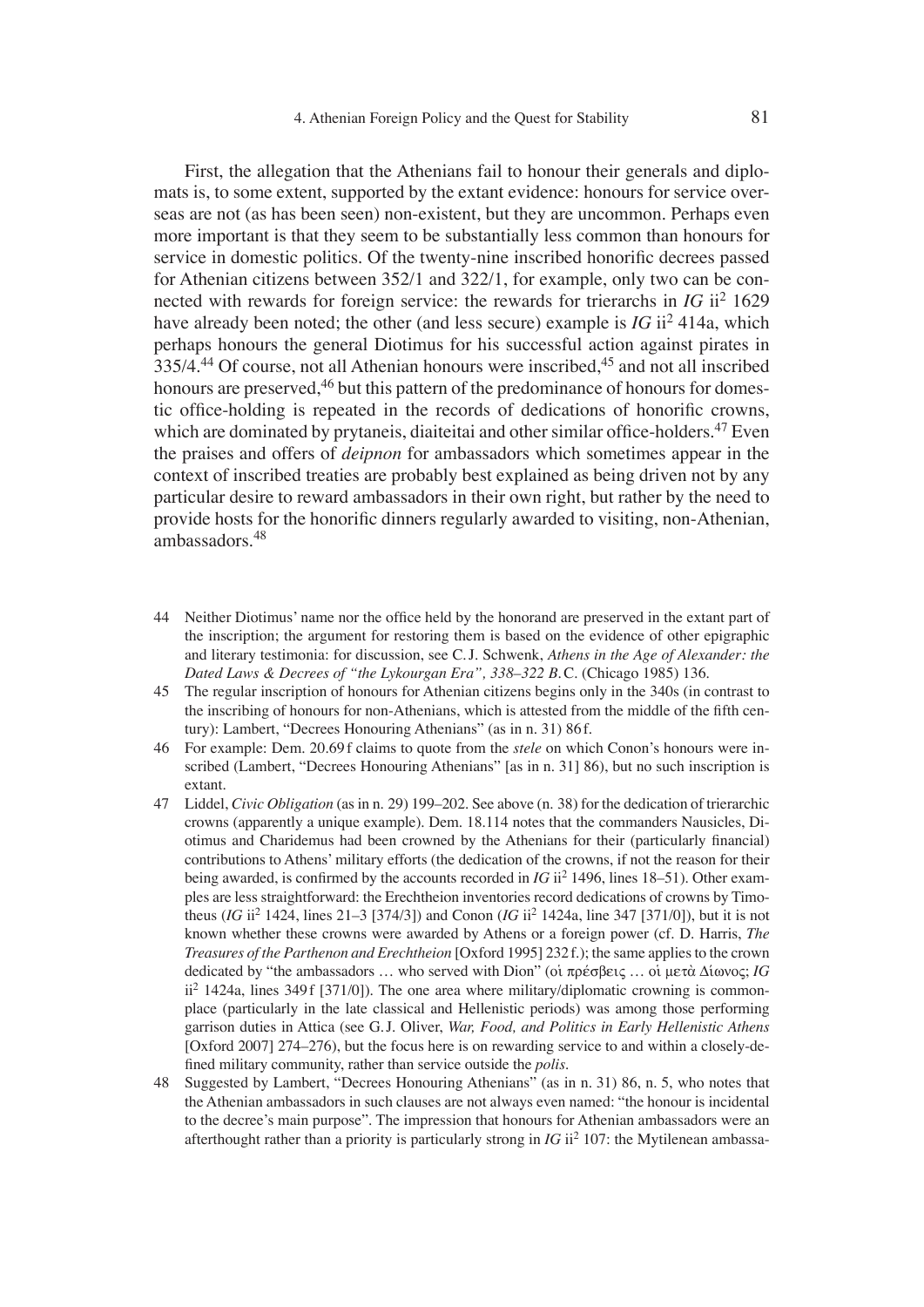#### 82 Polly Low

There was, however, an alternative source of honour for Athenians who served overseas – namely, awards from foreign *poleis* (or other powers), voted to Athenians in gratitude for their service to those powers. Conon, to take a well-known example, was honoured with statues at Ephesus, Samos and Erythrae.<sup>49</sup> As has already been seen, Conon was also honoured by the Athenians, so these foreign honours might be seen as complementary to his Athenian rewards (although, in the case of Erythrae at least, the benefits granted seem to outstrip what was on offer at Athens: a gilt statue rather than bronze, and a range of other benefits, including immunity from taxation, *proedria*, citizenship, and the status of *proxenos* and *euergetes*).<sup>50</sup> Perhaps rather more typical, however, was the experience of another Athenian famously honoured by a foreign *polis* for his overseas service, Androtion. After serving as Athenian governor on Amorgos, Androtion was awarded a 500 dr. gold crown (and other honours) by the people of Arcesine ( $IG$  xii.7  $5 = RO$  51). Yet, as far as the extant evidence shows, this was the only reward which Androtion received for his foreign service. In his home city, by contrast, his overseas activities provoked public censure, but never public honour.<sup>51</sup>

The regularity with which Athenians received honours from foreign states should not be over-emphasised: honours for Athenians were, for various reasons, rare during the fifth century,<sup>52</sup> but even in the fourth century the evidence for non-Athenian honours for Athenian citizens is not particularly rich.<sup>53</sup> Nevertheless, foreign honours do seem to have been a prominent enough concern in Athenian life

dors are praised in the main body of the decree (lines 24–30); the praise for the Athenian ambassadors is added only in an amendment (lines 30–34).

- 49 Ephesus and Samos: Pausanias 6.3.14–16; Löhr, *Griechische Familienweihungen* (as in n. 36) 80–81 (Ephesus), 87 (Samos). Erythrae: *IK Erythrae* 6 (= RO 8).
- 50 Conon's statue at Erythrae is discussed by J. Ma, "A Gilt Statue for Konon at Erythrae?", *ZPE* 157 (2006) 124–126, who emphasises the significance of its material (if the, restored, reference to a gilt statue is correct then this would be the first example of a mortal receiving an honour previously reserved for the gods) and of the fact that Conon was allowed to choose the location of his statue (contrast the situation in Athens, where the positioning of Conon's statue seems to have been driven by the specific agenda of the *demos*: see n. 33).
- 51 See n. 8 for the allegations of corruption connected with his service as ambassador. He was also prosecuted (probably unsuccessfully) for *graphe paranomon* in 356 (P. Harding, "Androtion's Political Career", *Historia* 25 [1976] 186–200; *id.,. Androtion* [as in n. 8] 21); his exile to Megara at the end of his career has also been linked to his anti-Persian policies (F. Jacoby, *Die Fragmente der Griechischen Historiker*, vol. 3b [suppl.] vol. 1, text [Leiden 1954] 90–92; cf. Harding, *Androtion* [as in n. 8] 179 f.).
- 52 P. A. Low, *Interstate Relations in Classical Greece: Morality and Power* (Cambridge 2007) 242–248. The conspicuous exception is Themistocles (although his most striking honour, a monument in the *agora* at Magnesia (a μνημεῖον, "monument" in Thuc. 1.138.5; a τάφον, "tomb" in Plu. *Them*. 32.3, seems likely to have been awarded posthumously).
- 53 A full survey of the evidence is a desideratum (although made difficult by uncertainties in dating non-Athenian decrees), but a preliminary idea of the level of honorific activity can be found in Marek's survey of proxeny decrees (*Die Proxenie* [Frankfurt am Main 1984]): in the classical period, apart from the honours for Androtion and Conon already mentioned, Marek notes honours awarded to Athenian citizens by Alea (*IvO* 30); Arcadia (*IG* v.2 1); Argos (*BCH* Suppl. 6: 261, no.3); Cius (*IK Kios* 2); Ephesus (*IEph* 1421); Ilion (*IK Ilion* 23); Olbia (*IOlbia* 5, 6); Priene (*IPriene* 6).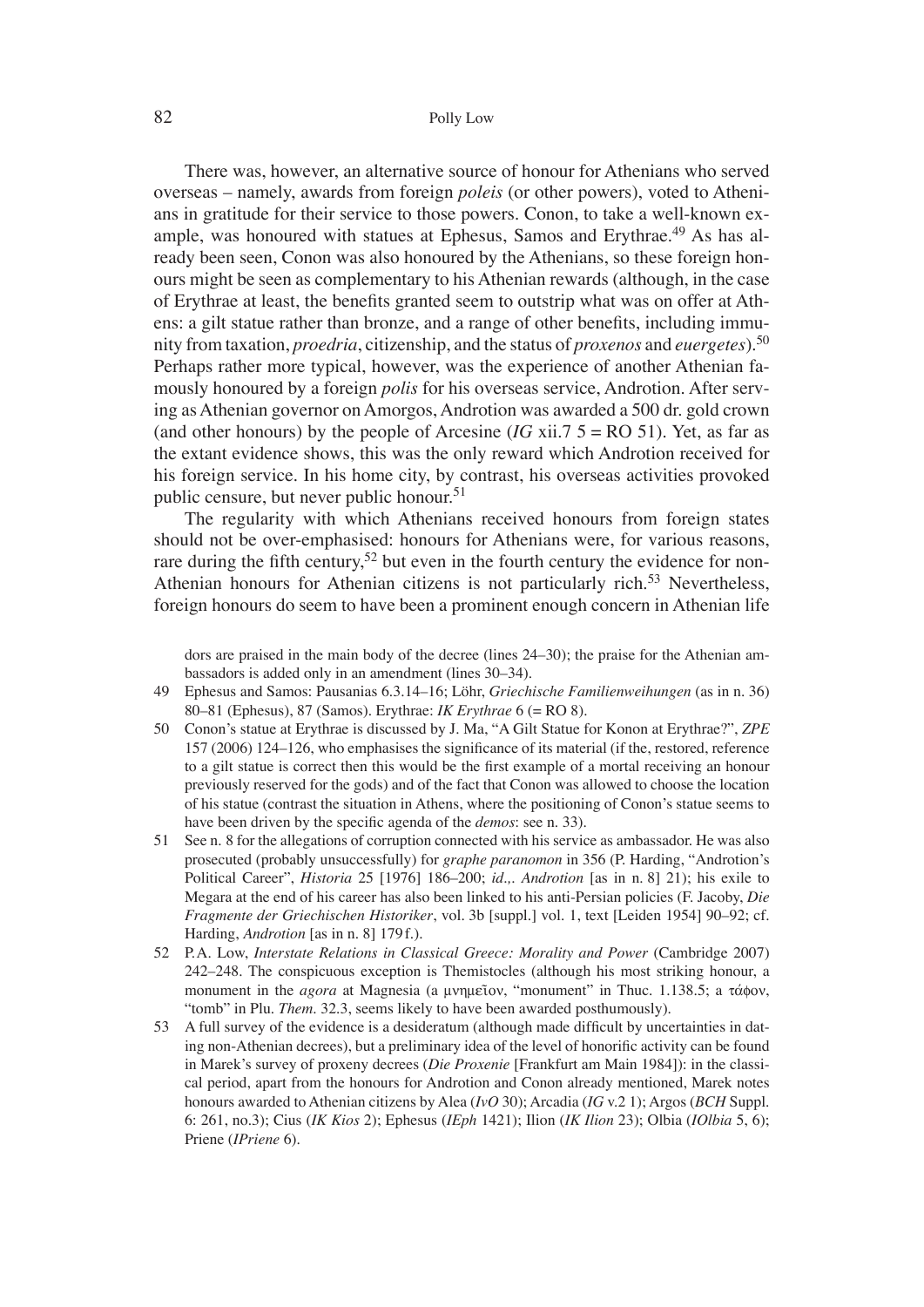to provoke legislation. Aeschines alleges the existence of a law stipulating that honorific crowns voted by foreign states be dedicated to Athena "lest any one set a higher value upon the gratitude of a foreign state than upon that of his own country, and so become corrupted" (ίνα μηδεις άλλοτρίαν εύνοιαν περι πλείονος ποιούμενος της πατρίδος χείρων γένηται την ψυχήν; 3.46). The award of these foreign crowns could also (according to Aeschines) be publicly announced only with the permission of the Athenian *demos*, "for so he who is proclaimed will be more grateful to you for permitting the proclamation than to those who confer the crown"  $\ddot{\text{o}}$ κηρυττόμενος μείζω γάριν είδῆ τῶν στεφανούντων ὑμῖν, ὅτι κηρύξαι ἐπετρέψ- $\alpha$ τε. ότι δ' άληθη λέγω, τῶν νόμων αὐτῶν ἀκούσατε; 3.47).

Aeschines' representation of the laws regulating the award of crowns may well be extremely tendentious.<sup>54</sup> Nevertheless, the way in which he chooses to justify these laws is telling: the threat posed by foreign honours is, for Aeschines, not one of fi nancial corruption, but of the failure of a relationship of *charis* and *eunoia* between politician and people. A very similar idea appears in Isocrates' explanation for the "abominable" treatment meted out to Timotheus by the Athenian people. Isocrates identifies as the root cause of Timotheus' problems his unwillingness to foster the *charis* or *eunoia* of the Athenian demos, in spite of Isocrates' insistence on the importance of doing so (and in spite of his pre-eminent success in winning *eunoia* among all the other Greeks):<sup>55</sup>

"ὁρᾶς δὲ τὴν φύσιν τὴν τῶν πολλῶν ὡς διάκειται πρὸς τὰς ἡδονάς, καὶ διότι μᾶλλον φιλοῦσι τούς πρός χάριν όμιλοῦντας ἢ τούς εὖ ποιοῦντας, και τους μετα φαιδρότητος και φιλανθρωπίας φενακίζοντας ή τοὺς μετ' ὄγκου καὶ σεμνότητος ώφελοῦντας. ὧν οὐδέν σοι μεμέληκεν, ἀλλ' ἢν ἐπιεικῶς τῶν ἔξω πραγμάτων ἐπιμεληθῆς, οἴει σοι καὶ τοὺς ἐνθάδε πολιτευομένους καλῶς ἕξειν. τὸ δ' οὐχ οὕτως ἀλλὰ τοὐναντίον φιλεῖ συμβαίνειν. ἢν γὰρ τούτοις άρέσκης, άπαν ὄ τι ἂν πράξης οὐ πρὸς τὴν ἀλήθειαν κρινοῦσιν ἀλλὰ πρὸς τὸ σοὶ συμφέρον υπολήψονται, και τα μεν αμαρτανόμενα παρόψονται, το δε κατορθωθεν ουρανόμηκες ποιήσουσιν· ή γάρ εύνοια πάντας ούτω διατίθησιν."

"You observe," I would say to him, "the nature of the multitude, how susceptible they are to flattery; that they like those who cultivate their favour better than those who seek their good; and that they prefer those who cheat them with beaming smiles and brotherly love to those who serve them with dignity and reserve. You have paid no attention to these things, but are of the opinion that if you attend honestly to your enterprises abroad, the people at home also will think well of you. But this is not the case, and the very contrary is wont to happen. For if you please the people in Athens, no matter what you do they will not judge your conduct by the facts but will construe it in a light favourable to you; and if you make mistakes, they will overlook them, while if you succeed, they will exalt your success to the high heaven. For goodwill has this effect upon all men." (15.133 f.; tr. Norlin).

Both Isocrates and Aeschines, therefore, build their (very different) arguments on a shared assumption: an Athenian general or diplomat need not, necessarily, seek his rewards – intangible as well as tangible – from the Athenian people, precisely because he was in such a good position to access other sources of *eunoia*. And yet that

<sup>54</sup> E. Harris, "Law and Oratory" in I. Worthington (ed.), *Persuasion: Greek Rhetoric in Action* (London 1994) 130–152 (at 140–148).

<sup>55 15.122, 135;</sup> J. de Romilly, "Eunoia in Isocrates or the Political Importance of Creating Good Will", *JHS* 78 (1958) 92–101.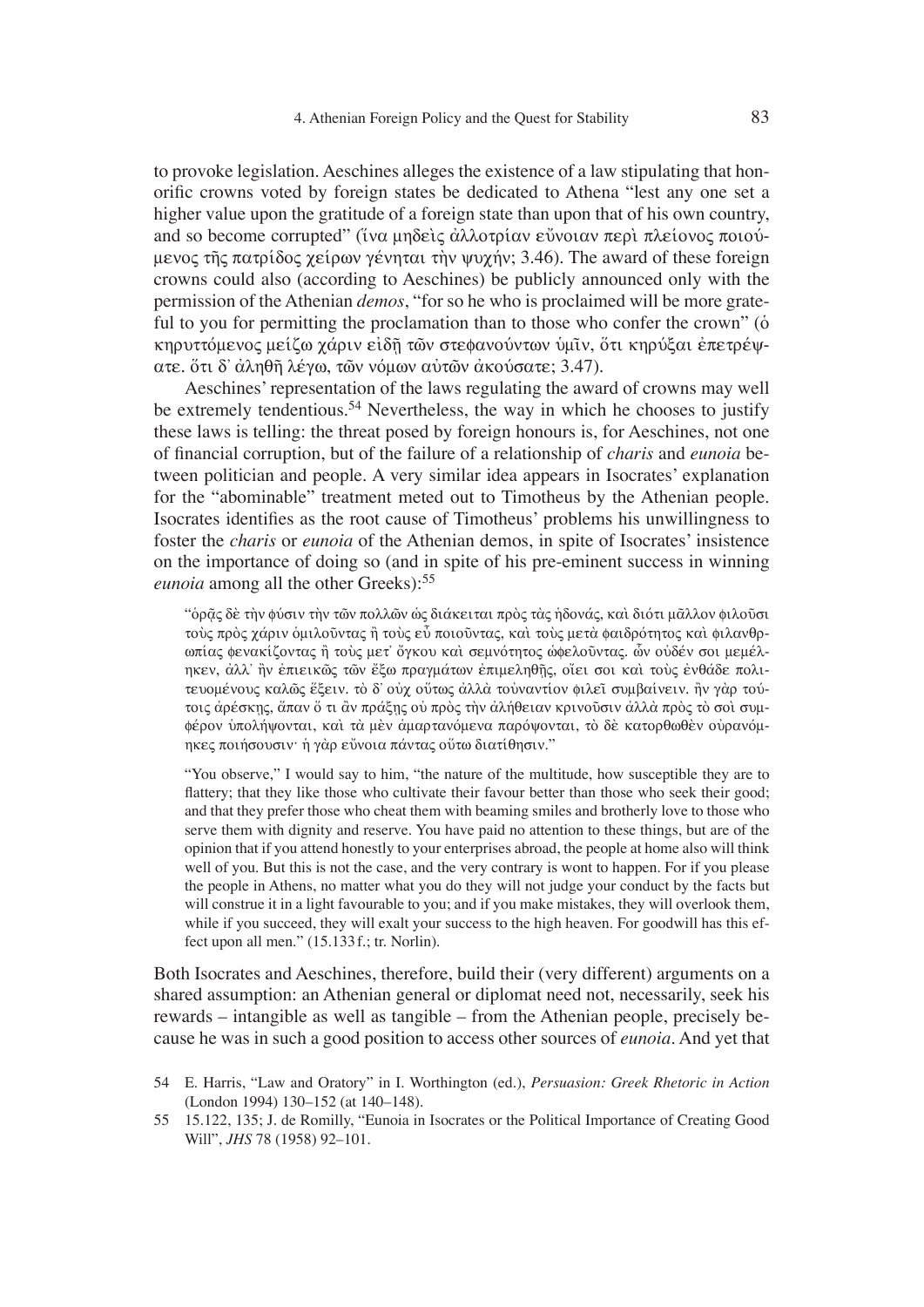failure to participate in the competitive quest for honours could itself be seen as something threatening, and something undemocratic. The neat, self-contained model of risk and reward sketched out by Demosthenes in the *Against Leptines* relied on "good citizens compet[ing] for the rewards offered by the people" (20.108), but in the sphere of foreign politics it is not only the Athenian people who can offer these rewards. Even if the majority of Athens' foreign politicians had not been corrupted by the gratitude of a foreign state, there might always be the lingering suspicion among the *demos* that they had. It is tempting, in fact, to speculate that a perception among Athenians that their generals and diplomats were being liberally honoured by foreign powers might explain, or at least contribute to, their relative reluctance to honour those men themselves. But even if there is no causal connection between the availability of foreign honours and the paucity of domestic reward for those who served Athens overseas, it does seem likely that those two phenomena could combine with corrosive effect to create an atmosphere of mutual suspicion and discontent between politicians and *demos*.

Such an atmosphere is not, it seems safe to assume, likely to be particularly conducive to the smooth conduct of foreign policy. It has the more specifi c consequence, too, of leaving the Athenian commander or diplomat in a potentially impossible position. The successful practice of interstate politics in the Greek world relied, to a great extent, on the careful cultivation and exploitation of precisely these reciprocal ties of *eunoia* and *xenia*, not just for the sort of wide-ranging project of winning over hearts and minds which Isocrates attributes to Timotheus in the *Antidosis* (121–128),<sup>56</sup> but also for much more pragmatic purposes. Andocides, for example, claimed (2.11 f) that he took advantage of a tie of *xenia* with the Macedonian royal house in order to secure a supply of oar-spars for the Athenian fleet in 411 B.C, "since Archelaus had hereditary connections with my family and offered me the right of cutting and exporting as many as I wished" (ὄντος μοι  $\lambda$ ργελάου  $\mathcal{E}$ ένου πατρικοῦ καὶ διδόντος τέμνεσθαί τε καὶ ἐξάγεσθαι ὁπόσους ἐβουλόμην).<sup>57</sup> This sort of action could, of course, benefit the individual citizen as well as the *polis* as a whole (Andocides is careful to deny that he made any excessive financial gain from his arrangement with Archelaus, but it is clear nevertheless that the deal was not without benefit for him);<sup>58</sup> but individual and collective benefit are not, in this sort of context, mutually exclusive.

Conversely, it seems likely that failure to exploit those ties might contribute to lack of success in diplomatic or military activity, and that lack of success, in turn, might itself provoke strong criticism, or even formal indictment on grounds of fail-

- 57 I am grateful to Prof. Herman for the reference.
- 58 Andoc. 2.11: "I refused to charge more for them than they had cost me, although I might have obtained a price of five drachmae apiece" (παρόν μοι πέντε δραχμῶν την τιμην αυτῶν δέξασθαι ούκ ήθέλησα πράξασθαι πλέον ή ὄσου εμοί κατέστησαν). Herman, *Ritualised Friendship* (as in n. 3) 88 emphasises that this claim to *polis*-benefiting behaviour should not distract attention from Andocides' fundamentally self-interested motivations here.

<sup>56</sup> Compare the similar portrayal of Agesilaus' exploitation of *eunoia* in Xenophon's *Agesilaus* 1.20–22, 37 f.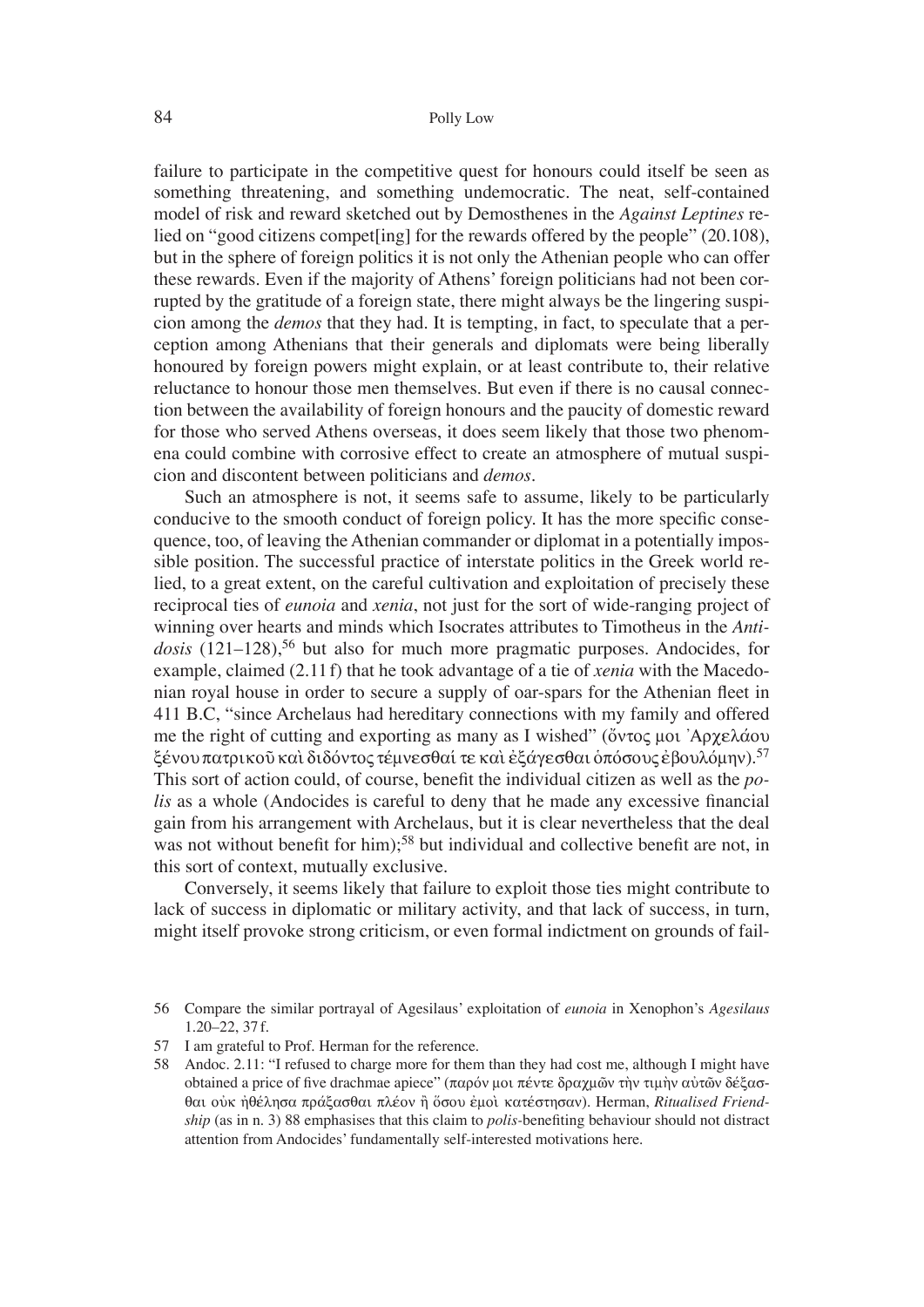ure to carry out orders.59 An Athenian overseas was therefore in the uncomfortable situation of having a strong incentive to cultivate foreign *eunoia* in order to succeed in his diplomatic or military mission, while simultaneously knowing that the more successful he was in his employment of this basic and essential tool of interstate interaction, the more likely he would be to arouse the profound suspicion of the Athenian *demos*. 60

#### VI. CONCLUSION

This chapter opened with two questions: was controlling the (mis)behaviour of its citizens overseas a serious concern for classical, and particularly fourth-century, Athens; and did the activities of Athenians overseas seriously threaten the stability of the state? The answer to both of those questions is, I would suggest, a qualified  $-$  but quite extensively qualified  $-$  "yes". The activities of Athenian generals, ambassadors, and private citizens were viewed with widespread (and sometimes justified) suspicion by the Athenian *demos*, and although the total number of complaints which culminated in formal legal proceedings seems to have been quite low, the regularity of those proceedings, and the seriousness of their consequences, does suggest the problem would rarely have been entirely absent from Athenian minds, and makes more understandable the occasional conspicuous demonstrations of public concern visible in our sources (as, for example, in the decree of Hegesippus). On the other hand, the very existence of those conspicuous acts of policing can be seen as a positive rather than a negative feature: repeated collective demonstrations of the community's unwillingness to accept misbehaviour from its citizens overseas could themselves function as a stabilising force.

But if the Athenians' solution to the problem of punishing misdemeanours seems to have been (relatively) effective, the city's approach to the encouragement and reward of good behaviour was less comprehensively successful – and it is here

- 59 Action against generals and diplomats on grounds of incompetence and/or failure: see above p. ■■. The most famous example of disastrous failure to properly manipulate a (perceived) tie of *xenia* is non-Athenian but nevertheless instructive: Antalcidas' inability (in 367) to exploit his connection with the Persian King to Sparta's benefit is alleged to have provoked such shame, and such fear of the ephors, that the Spartan starved himself to death (Plutarch *Artaxerxes* 22, with Mitchell, *Greeks Bearing Gifts* [as in n. 3] 127 f.).
- 60 For evidence of awareness of this threat among Athenian practitioners of (as well as just commentators on) foreign politics, see G. Herman, "Nikias, Epimenides and the Question of Omissions in Thucydides", *CQ* 39 (1989) 83–93, who persuasively argues that Thucydides deliberately suppresses details of the *xenia* relationships of some of his protagonists, precisely to remove any scope among his audience for suspecting that their actions had been determined by those relationships. Mitchell, *Greeks Bearing Gifts* (as in n. 3) 107–110 observes that personal overseas connections can be established for only 18 % of Athenian ambassadors (compared to  $34\%$  of Spartan ambassadors), and suggests that this lower figure is best explained as another manifestation of Athenian democratic uneasiness about the deployment of these ties; the fact that such connections can be established for a significant minority of appointments also indicates, however, that their utility was still admitted (albeit perhaps less enthusiastically than in other *poleis*).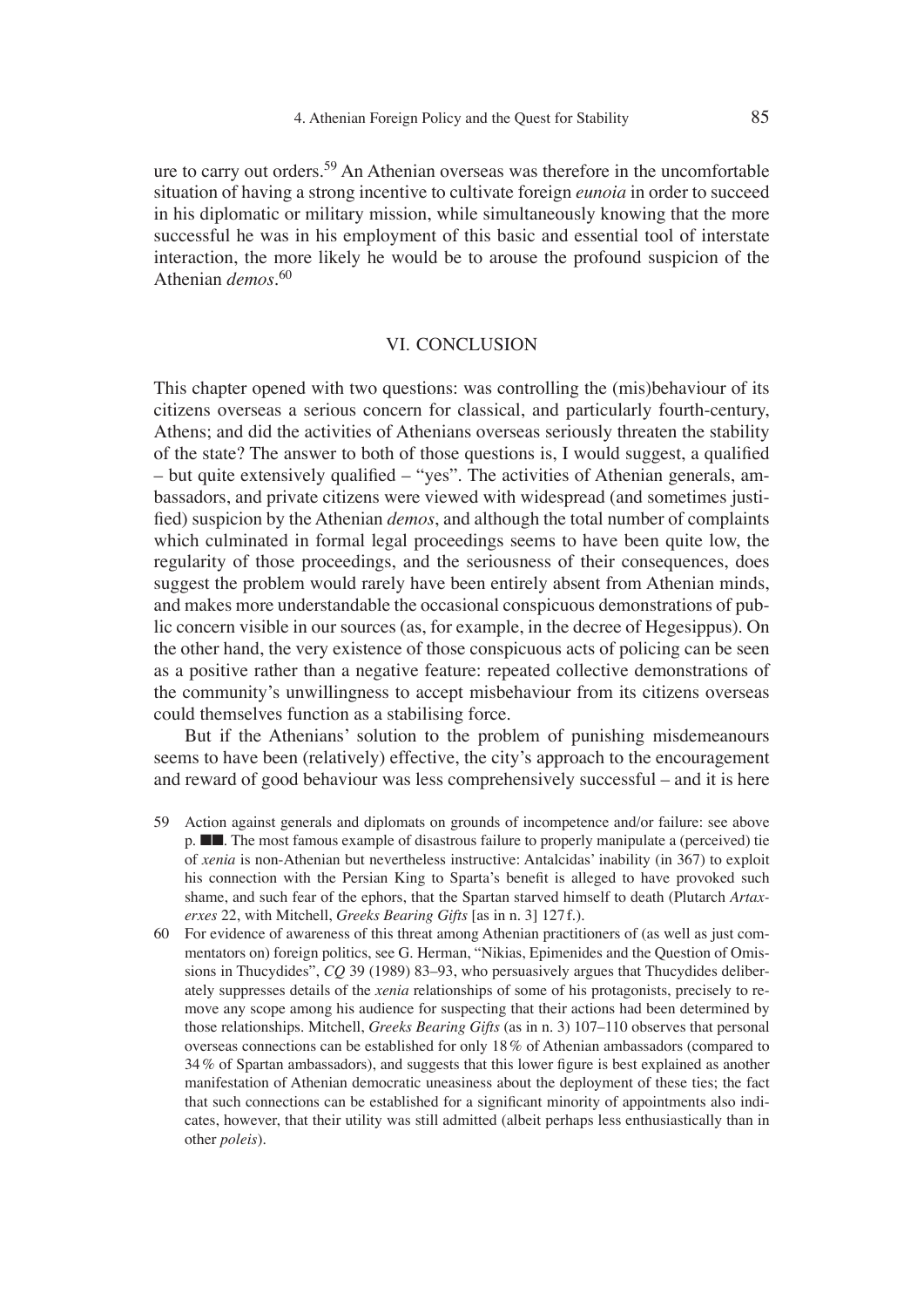that a more serious threat to the stability of the *polis* could be identified. The causes of Athens' at best haphazard, at worst simply unfair, approach to rewarding the overseas activities of its citizens are unclear, but its consequences are more obvious: a breach in the relationship of *eunoia* which should exist between the city and its politicians, which seems to have generated resentment on one side of the (failed) reciprocal relationship and mistrust on the other. This specific source of dissatisfaction does seem likely to have been more acute in the middle years of the fourth century, when changes in Athens' domestic honorific practice will have made the anomalous position of those involved in its foreign politics more conspicuous. It also seems plausible that this particular grievance might, in turn, contribute to a wider sense of unhappiness at the behaviour of Athenian citizens overseas, and at the city's ability to control that behaviour.

Unhappiness alone is not, of course, enough to destroy a city. The Athenians did not lose the battle of Chaeroneia simply because they failed to vote enough honorific decrees for their ambassadors and generals, just as the Spartans did not lose the battle of Leuctra simply because they failed to effectively discipline Sphodrias or Phoebidas. Nevertheless, the problematic relationship between the expectations of the *polis* and the actions of its generals and diplomats was, I would suggest, a factor in the politics of both cities, and warrants a more prominent place in narratives of Athens' fourth-century history than it has sometimes received.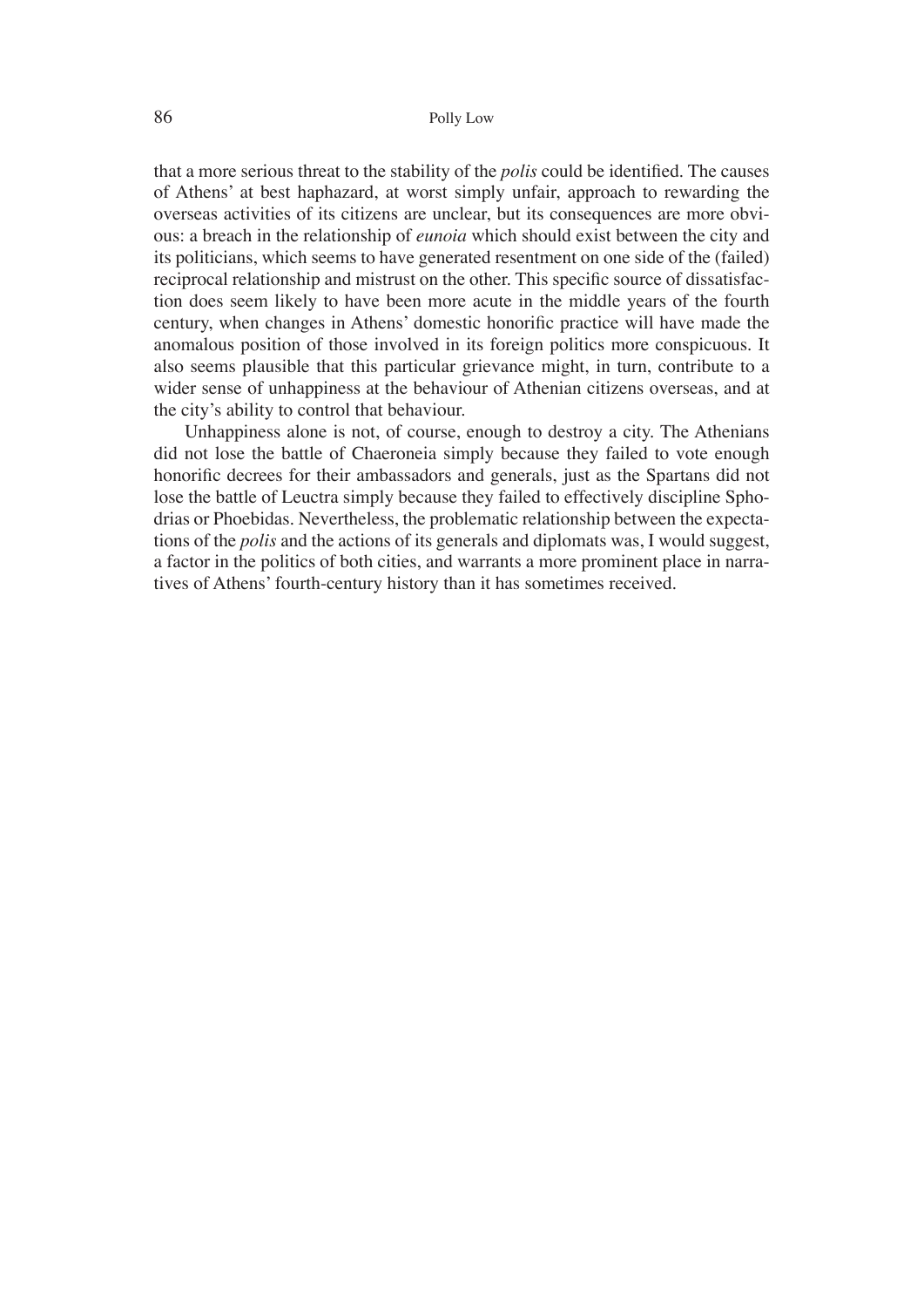# 5. DIRECT DEMOCRACY AND MINORITY RULE: THE ATHE-NIAN ASSEMBLY IN ITS RELATION TO THE DEMOS

Shimon Epstein

## 1. DIRECT DEMOCRACY AND THE PROBLEMS OF REPRESENTATION

It is a commonplace that the Athenian democracy was a direct democracy, where the citizens themselves were decision-makers in the most important affairs. But only a minority of the Athenian citizens attended any given meeting of the People's Assembly, at least on the Pnyx and at least throughout most of the democratic period. This fact seems to be more or less officially acknowledged, as expressed in the quorum of 6,000 and the size of the Pnyx before the Lycourgan era.<sup>1</sup> Athens, while by no means unique in this respect, must have differed from most Greek democracies where direct democracy could be (but was not necessarily) more direct, due to a smaller population and territory.2 Of course, the exact same set of Athenians did not fill the Assembly on each occasion, but, while persons might change, some categories must have been systematically under-represented – first and foremost the inhabitants of the remote demes, sailors and cleruchs.<sup>3</sup> Similar problems seem to have existed with other organs of power at all levels. And while bouleutic quotas limited regional disproportions, those members of the distant inland and coastal

- 1 See S. Epstein, "Quorum in the People's Assembly in Classical Athens", *C & M* 60 (2009) 69–98, with further bibliography. I am grateful to the organisers of the conference for inviting me to take part and to the participants for their comments and suggestions. Any remaining mistakes are, of course, mine.
- 2 Cf: Y. Papadopoulos, *Démocratie directe* (Paris 1998) 16: "… en réalité, la démocratie athénienne n'était pas *que* une démocratie directe". *Ibid*.: "La représentation en tant que synecdoque du peuple dans certaines instances … correspondait donc à un impératif que l'on retrouve dans les Etats modernes". Cf. J. S. Fishkin, *The Voice of the People* (New Haven/London 1995) 20: "It <Athenian democracy> identified groups of manageable size who could gather, deliberate on the issues face to face, and speak for the entire citizenry". On the relevance of the notion of synecdoche for relations between the demos and smaller groups representing it, see J. Ober, *The Athenian Revolution: Essays on Ancient Greek Democracy and Political Theory* (Princeton 1996) 118–119.
- 3 For (low) participation of the inhabitants of the distant demes, see Nicholas F. Jones, *The Associations of Classical Athens* (NY/Oxford 1999) 49, 95–115; cf. C. Taylor, "A New Political World", in: *Debating the Athenian Cultural Revolution*: *Art, Literature, Philosophy, and Politics, 430–380 BC*., ed. R. Osborne (Cambridge/NY 2007) 75–76. Jones seems to me to exaggerate the absenteeism of the dwellers of the remote demes. In particular, he never mentions political pay as an incentive to participation. See also C. Starr, *The Birth of Athenian Democracy* (Oxford 1990) 35–36 and Barry S. Strauss, *Athens after the Peloponnesian War: Class, Faction and Policy* (NY 1986) 59–60, with further bibliography. For the clerouchs: M. H. Hansen, *Studies in the Population of Aigina, Athens and Eretria* (Copenhagen 2006) 21, 32–33.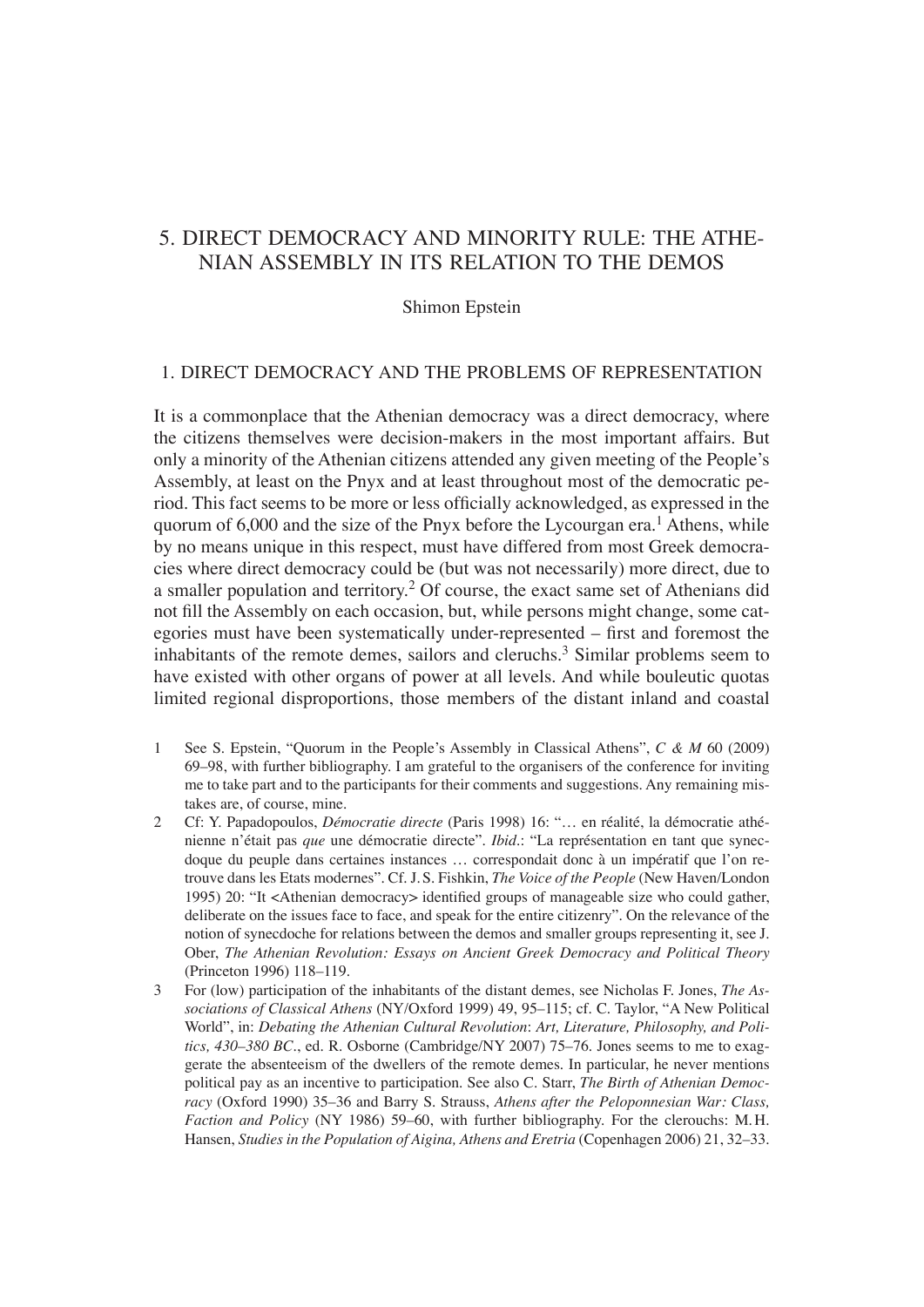demes who actually resided in the city were probably in a privileged position with regard to serving as councillors, and were less prone to absenteeism, in comparison with their fellow-demesmen who remained in their demes of affiliations.<sup>4</sup> Also, a citizen with a permanent paid job would often be unwilling to jeopardize it for the sake of the *dikastikon* which was never guaranteed.5 Hence the strictures of Demosthenes at the expense of teachers or *hypogrammateis*: these groups were not supposed to sit on a jury, so that the orator was not concerned about alienating his listeners.<sup>6</sup> And, last but not least, there was no payment for attendance of the Assembly in the fifth century.<sup>7</sup> Of course, voluntary participation necessarily leads to unequal representation. This problem is acknowledged and discussed by modern theoreticians of deliberative democracy. $8$  But the non-participation referred to here was not exactly voluntary. Besides these more or less usual and inevitable constraints, no doubt there were occasional, if frequent, disproportions due to specific circumstances, such as a military campaign or agricultural schedule. As a result, some categories of the citizenry could be especially heavily over- or under-represented at a particularly fateful *ekklesia*. The famous meeting at Kolonos in 411, when the fleet stayed in Samos, is a good example (Th. 8.67).

It has been suggested<sup>9</sup> that this exclusiveness of Athenian democracy was complemented and compensated by political activity on the level of demes, phratries and regional associations. However, while this activity could satisfy the political instincts of those citizens who found it difficult to exercise their political rights in the city, it would hardly solve the problem of diverging political interests. Surely, the decisions of the assembly at Kolonos could not be corrected on the sub-polis level, whereas the deme decisions could be overridden on the level of the polis. This is what Euxitheos of Dem.57 tries to do when he appeals to the *dikasterion* after his fellow-demesmen find him to be a foreigner. Besides, minority participation was not unknown on the deme level. Thus, a quorum of 100 *demotai* was prescribed for an Agora of Lower Paiania in the fifth century  $(IGI<sup>3</sup> 250.11-4)$ , with its quota of 11 councillors, and in the fourth a quorum of 30 is required for some decisions of the Myrrhinousioi (*IG*  $\text{II}^2$  1183.22), who had six seats in the Boule, which probably corresponded to no fewer than 300 adult male citizens.<sup>10</sup>

- 4 Jones (as in n. 3) 98–99; D. Whitehead, *The Demes of Attica 508/7 ca. 250 B. C.: A Political and Social Study* (Princeton 1986) 305–326.
- 5 Cf. S. Todd, "Lady Chatterley's Lover and the Attic Orators: the Social Composition of the Athenian Jury", *JHS* 110 (1990) 146–173, at 168.
- 6 Dem. 18.257–62, 265. Cf. Todd (as in n. 5) 158. For strictures against other small categories, such as intellectuals, logographs, *rhetores* see, e. g., J. Ober, *Mass and Elite in Democratic Athens* (Princeton 1989) 165–177. For tensions between the demos and the makers of Athenian foreign policy, see Chapter 4 by P. Low in this volume.
- 7 For the Assembly pay in the fourth century see Todd (as in n. 5) 170–173; Epstein (as in n. 1) with further bibliography.
- 8 See, e. g., Papadopoulos (as in n. 2) 14, n. 1.
- 9 By Jones (as in n. 3) viii, 49–50, 149–150, 288–294.
- 10 Whitehead (as in n. 4) 95, 384–385.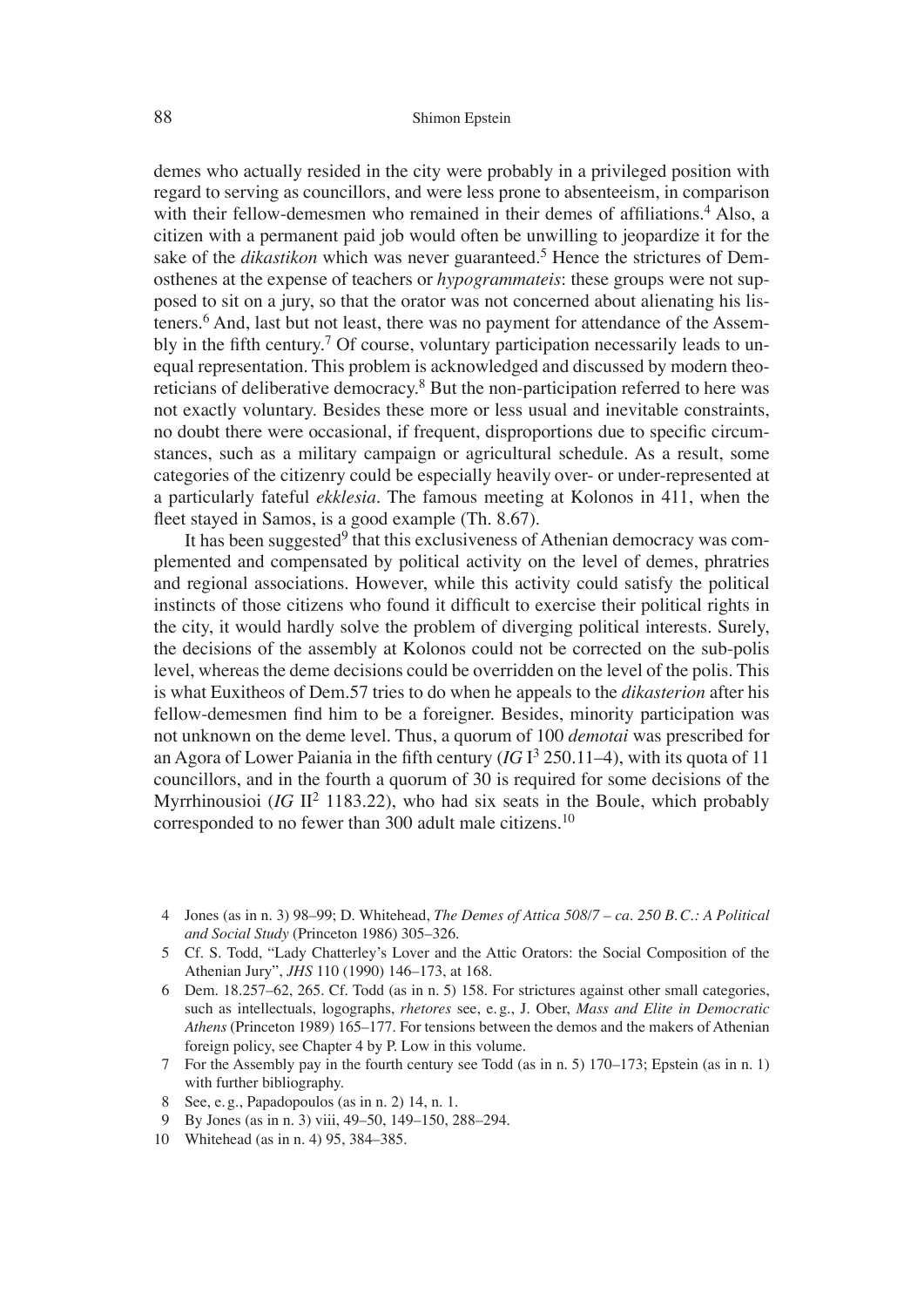Accordingly, democracy's smooth functioning<sup>11</sup> was predicated on the notion of essential unity of interests and patterns of behaviour of all the major groups of Athenians.

I shall try to substantiate two arguments:

- 1) Whilst different political orientations of various groups of citizens are frequently discussed in non-democratic sources, ignoring these differences was an important feature of Athenian democratic ideology. Exceptions were limited to extreme situations and/or small groups, unlikely ever to have a majority at any meeting.
- 2) Though, in principle, this ideology of harmony of interests could be a useful device regardless of the actual socio-political situation, I will argue that generally these democratic assumptions were consistent with historical reality, both in the fifth and the fourth centuries. For this purpose, several critical points in Athenian history will be examined, where opposing interests and styles of political behaviour are sometimes said to have come to the fore.

# II. IDEOLOGY OF UNITY OF INTERESTS VERSUS IDEOLOGY OF ANTAGONISM

It is well known that elitist literary sources abound with references to diverging or even antagonistic political interests and inclinations of various social categories of Athenians. This is true, first of all, for pamphleteers and philosophers, but traces of the same attitude may be seen in the works of historians. The most popular dichotomies are: rich – poor, farmers – urbanites (sometimes – craftsmen), hoplites – sailors (sometimes supplemented by light infantry). These pairs tend to overlap, of course. The first element in these pairs is supposed to support an oligarchy or a moderate democracy and to prefer a peaceful policy, whereas the second one pushes for radical democracy combined with an imperialist policy.<sup>12</sup> Another pair, old – young, stands somewhat separately as will be seen below.

12 E. g. [XEN] *Ath.Pol*. *passim*; Th. 6.24.3; 8.48.1,3; [Herodes] *Peri Politeias* 30–31; Xen. *Mem*. 1.2.9,40–45; 3.7.6; *Oec*. 4 *passim*; *Hell.* 2.3.48; 4.40; *Vect*. 1.1; 6.1; Isoc. 7.21–2; 12.114–116; 145; 15.159–60; Pl. *R*. 551d; 552b,d; 557a; 558c; 565a; *Lg*. 707ab; 757; Arist. *Pol*. 1274a8–9, 12–15; 1279b–80a4; 1290b1–2; 1292a20–25; 1293a6; 1304a20–24, b27–31; 1309a30; 1317b30–35, 37 ff.; 1321a5–16; 1327a40–b15; cf. 1303a8–10, b12; 1304a28; [Arist.] *Ath.Pol.*  26.1; 27.1; 41.2; *Rhet.Ad Alex.* 1424a20–35; Thphr. *Chr*. 26.6; Plu. *Them.* 4.3–4; 19.4–6; *Arist*. 22.1. Cf. Hdt. 3.81.1; 81.3; 82.4; 5.66.2; 69.2. For affinity with hoplites by conservatives: V.D. Hanson, "Hoplites into Democrats: the Changing Ideology of Athenian Infantry", in: *Dēmokratia: A Conversation on Democracies, Ancient and Modern*, eds. J. Ober & C. Hedrick (Princeton 1996) 292, 295; H. van Wees, "Politics and the Battlefield: Ideology in Greek Warfare", in: *The Greek World*, ed. A. Powell (London 1995) 153–178, at 156, 162; L. B.Carter, *The Quiet Athenian* (Oxford 1986) 97–98; G. E. M. de Ste. Croix, *The Origins of the Peloponnesian War* (London 1972) 183–185, 355–376. Cf. H. Heftner, "Oligarchen, Mesoi, Autokraten: Bemerkungen zur antidemokratischen Bewegung des späten 5. Jh. v. Chr. in Athen", *Chiron* 33

<sup>11</sup> For the view that the Athenian democracy did function smoothly, by and large, see recently G. Herman, *Morality and Behaviour in Democratic Athens* (Cambridge 2006) esp. ch. 2.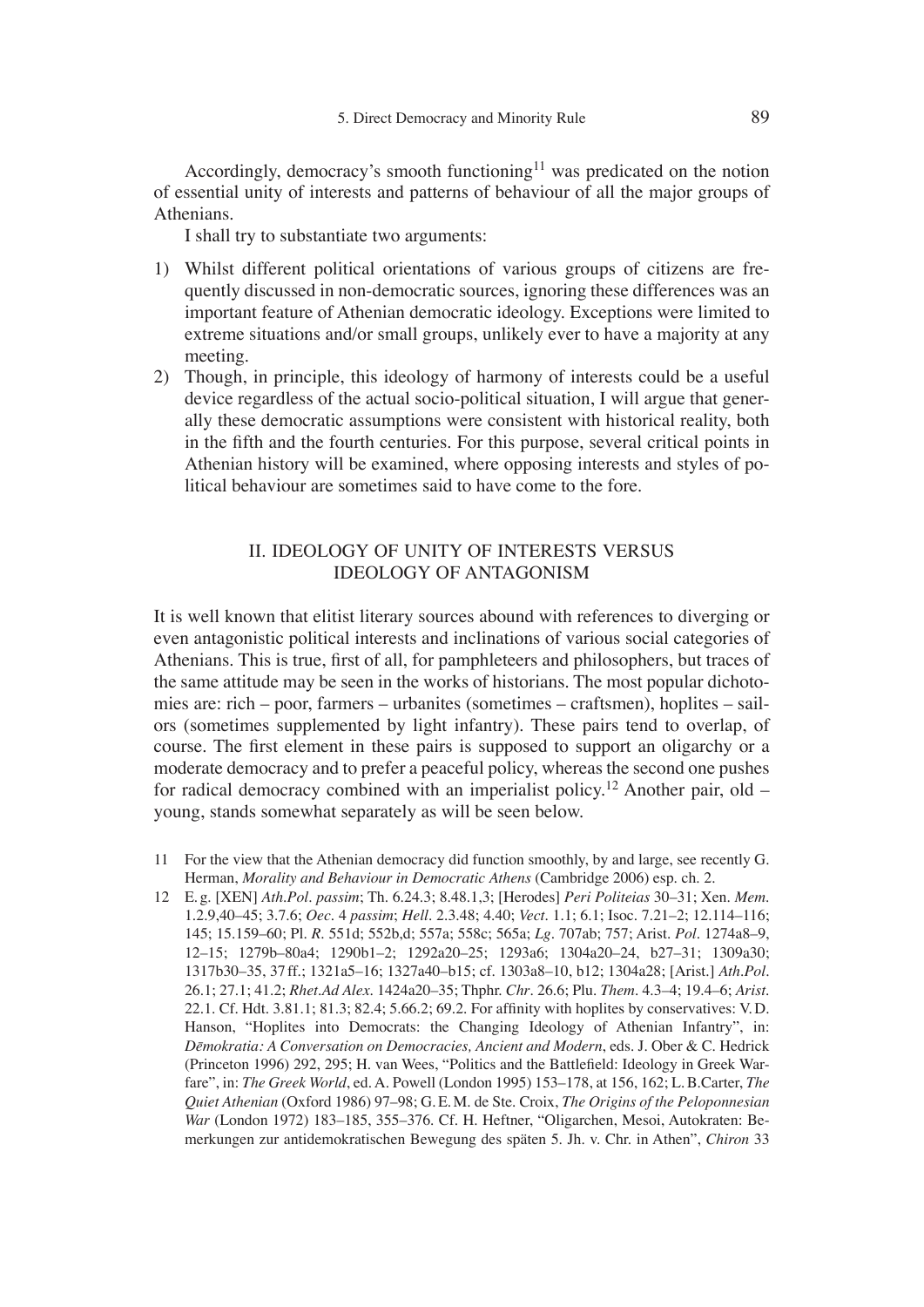#### 90 Shimon Epstein

In contrast with the aforementioned sources, the orators typically emphasize the unity of the citizens.<sup>13</sup> Diversity is mentioned only to stress ultimate cohesion. Thus, according to the Funeral Oration of Pericles, differences of wealth did not lead to different martial behaviour: "None of these was led into cowardice by the hope that he might continue to enjoy his wealth; nor did a poor man's hope that he might yet escape and grow rich prompt any one to delay the dreadful encounter".<sup>14</sup> Implied here is uniformity of political behaviour, too. And if wealth is politically and morally irrelevant, so is this or that branch of military service. Much was written by ancient and modern authors on the contrast between land and naval battles and their relative importance for Athenian history and ideology.15 In comparison, in the Athenian speeches and drama all the citizens are heirs to the glory of Marathon and Salamis alike.<sup>16</sup> Vincent Gabrielsen recently suggested the existence of two ri-

(2003) 16–17; A. Fouchard, *Aristocratie et démocratie: Idéologies et sociétés en Grèce ancienne* (Paris 1997) 201, 235–241. Town versus Country: Strauss (as in n. 3) 59–63, with further bibliography.

- 13 On the democratic use of "the demos" as the name of the whole citizenry, as opposed to "the demos as the poor" of the critics of democracy, see M. H. Hansen, "The 2500<sup>th</sup> Anniversary of Cleisthenes' Reforms and the Tradition of Athenian Democracy", in: *Ritual, Finance, Politics: Athenian Democratic Accounts Presented to David Lewis*, eds. R. Osborne & S. Hornblower (Oxford 1994) 25–37; id., "The Ancient Athenians and the Modern Liberal View of Liberty as a Democratic Ideal", in: Ober & Hedrick (as in n. 12) 101; J. Ober*, Political Dissent in Democratic Athens: Intellectual Critics of Popular Rule* (Princeton 1998) 17, 71, cf. 87 with n. 68. See also I. Morris, "The Strong Principle of Equality and the Archaic Origins of Greek Democracy", in: Ober & Hedrick (as in n. 12) 19–48, at 21–24, on the value of *mesoi* and *metrioi*.
- 14 Th. 2.42.4. *Thucydides History II*, edited with translation and commentary by P.J. Rhodes (Oxford 1988). The speech as we have it is, of course, written by Thucydides, but I assume that he would not have ascribed words that were too unpalatable to Pericles. Cf. below, n. 16.
- 15 See, e. g., N. Loraux, *L'invention d'Athènes. Histoire de l'oraison funèbre dans la "Cité classique"* (Paris/La Haye/NY 1981) 152, 213–5; J. H. Schreiner, *Two Battles and two Bills: Marathon and the Athenian Fleet* (Norwegian Institute at Athens 2004); cf. K.A. Raaflaub, "Equalities and Inequalities in Athenian Democracy", in: Ober & Hedrick (as in n. 12) 139–174, at 155–159; P. Vidal-Naquet, *The Black Hunter: Forms of Thought and Forms of Society in the Greek World* (Baltimore/London 1976) 90–91, 310–314. More sceptical approach: Frank J. Frost, *Plutarch's Themistocles: A Historical Commentary* (Princeton 1980) *ad* 4.3–4; 19.4–6; P. Ceccarelli, "Sans Thalassocratie, pas de démocratie?: le rapport entre thalassocratie et démocratie à Athènes dans la discussion du V<sup>e</sup> et IV<sup>e</sup> siècle av. J.-C.", *Historia* 42 (1993) 444–470, esp. 467 n. 92; J. Ober, "Revolution Matters: Democracy as Demotic Action, Response to Kurt Raaflaub", in: *Democracy 2500? Questions and Challenges*, eds. I. Morris & K.A. Raaflaub, Archaeological Institute of America. Colloquia and Conference Papers, No. 2 (Dubuque, Iowa 1997) 77; C. Pelling, "Aeschylus' *Persae* and History", in: *Greek Tragedy and the Historian*, ed. C. Pelling (Oxford 1997) 1–20. On the issue of "fleet-democracy" connection generally see V. Gabrielsen, "Socio-economic Classes and Ancient Greek Warfare", in: *Ancient History Matters. Studies Presented to Jens Erik Skydsgaard on his Seventieth Birthday*, ed. K. Ascani (Rome 2002) 203–220, with further bibliography.
- 16 Common origins mean common glory: Loraux (as in n. 15) 152–153; Ober (as in n. 6) 263– 264. For Ajax' association both with hoplites and Salamis see R. Scodel, "The Politics of Sophocles'*Ajax*", *SCI* 22 (2003) 31–42, at 34. See also A. *Eq*. 1334; *V*. 684 ff., 710 ff.; 1060–1101; 1115–20. Cf. Lys. 2.61: the men of Peiraeus in 403 BCE (many of whom were, of course, poor) emulated the *arete* of their ancestors.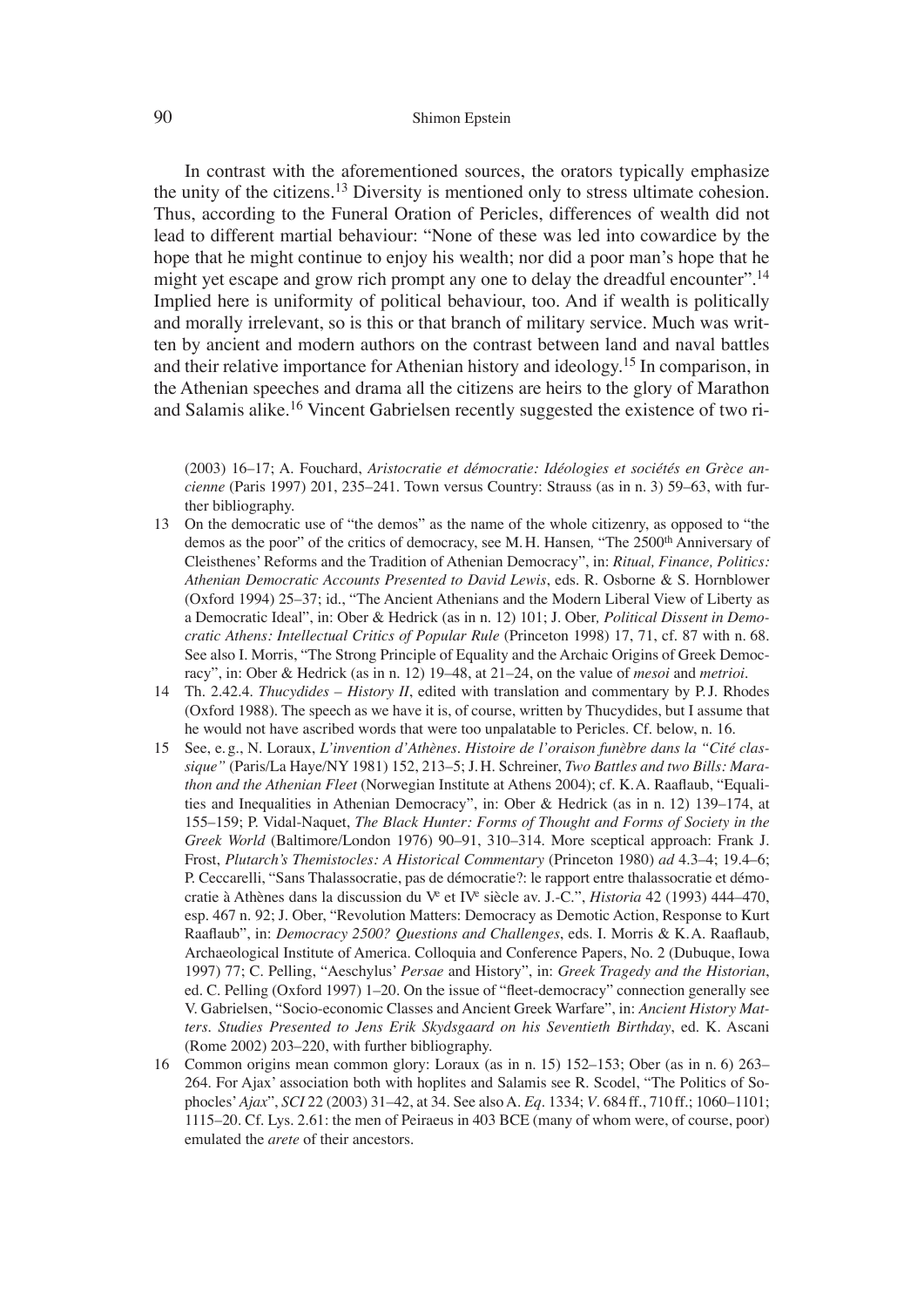val ideological constructs: according to one, the Athenian triremes were manned by citizens of the lowest socioeconomic class, whereas the other held "naval excellence to be a pan-Athenian trait".<sup>17</sup> I do not see these pictures as mutually contradictory in their assessment of the actual situation. In contrast to Gabrielsen, I believe that Athenian citizens comprised a significant proportion of the sailors,  $18$  and that the average citizen sailor (especially a rower) was poorer than the average Athenian citizen was.19 In fact, the democratic sources never deny it, and sometimes even imply it.20 And in fact there is nothing here to prevent all Athenians from claiming their part of the glory. Surely most Athenians were proud of the Parthenon, without pretending that they or their forefathers personally participated in constructing it. The phenomenon is well known today.

Edmund M. Burke speaks of "a thetic ideology" and "thetic discourse" in Classical Athens, centred on economic self-interest.<sup>21</sup> However, there is not even the slightest trace of this ideology and discourse in ancient sources. I would suggest that "demotic" should be substituted for "thetic" where ideology is concerned. In fact, whereas "the demos" and "the Many" of some elitist authors tend to be roughly equivalent to "the thetes",  $2<sup>2</sup>$  the official language of democracy, familiar to us from the speeches and inscriptions, never represents the poor as thetes, nor does it even depict the rowers as "the poor" *par excellence*. 23

The sources pertaining to archaic Attica convey an impression of regional divisions, contradictions and associations (Hdt. 1.59.3; [Arist.] *Ath.Pol.* 13.4; Plu. *Sol*. 13.1–3). Overcoming these divisions may well have been one of the main purposes of the Kleisthenic reforms. If so, the goal was achieved in the main: we hear very little of regional interests in the classical period. And this territorial integration

- 17 Gabrielsen (as in n. 15) 210.
- 18 Cf. M. Amit, *Athens and the Sea: a Study in Athenian Sea-power* (*Collection Latomus* 74, Brussels 1965) 39, 60; H. van Wees, "Tyrants, Oligarchs and Citizen Militias", in: *Army and Power in the Ancient World*, eds. A. Chaniotis & P. Ducrey *(*Stuttgart 2002) 70. *Contra*: Gabrielsen (as in n. 15) 208–210.
- 19 Cf. van Wees (as in n. 18) 60. *Contra*: Gabrielsen (as in n. 15) 207–212.
- 20 For the sailors of Ajax as his followers see Scodel (as in n. 16) 35–37. Cf. Lys. 6.46: Andocides is expected to serve as a trierarch or marine, but not as a rower. Cf. Ar. *Eq*. 602; *V*. 909; *Ran*. 1073.
- 21 E. M. Burke, "The Habit of Subsidization in Classical Athens: Toward a Thetic Ideology", *C & M* 56 (2005) 5–47.
- 22 See, e. g., G. E. M. de Ste. Croix, "The Constitution of the Five Thousand", *Historia* 5 (1956) 1–23, at 206–208. The elitist authors not infrequently include the poorer section of the hoplites with the demos and the Many: e. g. Th. 2.65.2; [Arist.] *Ath.Pol.* 26.1; cf. Hdt. 5.66.2; 69.2; Xen. *Hell*. 2.4.40; *Vect.* 6.1.
- 23 Cf. above, n. 13. The democratic discourse sometimes admits that democracy is especially important for the poor, though not frequently: e. g. Isoc. 4.105; 20.19–21; Dem. 21.209. Cf. Aeschin. 1.27. But then the Solonian terms are not used. On diminished relevance of Solon's classes from the end of the fifth century on, see my "Solon's *Tele* and the Socio-economic Identity of the Citizen of Classical Athens", in *Identity in Antiquity*, ed. H. Ziche (Cambridge, forthcoming). I argue there that an ordinary Athenian citizen did not typically identify himself as a *thes*. Poverty makes better soldiers: Ar. *Pl*. 558–62. No distinction of military branch is made here.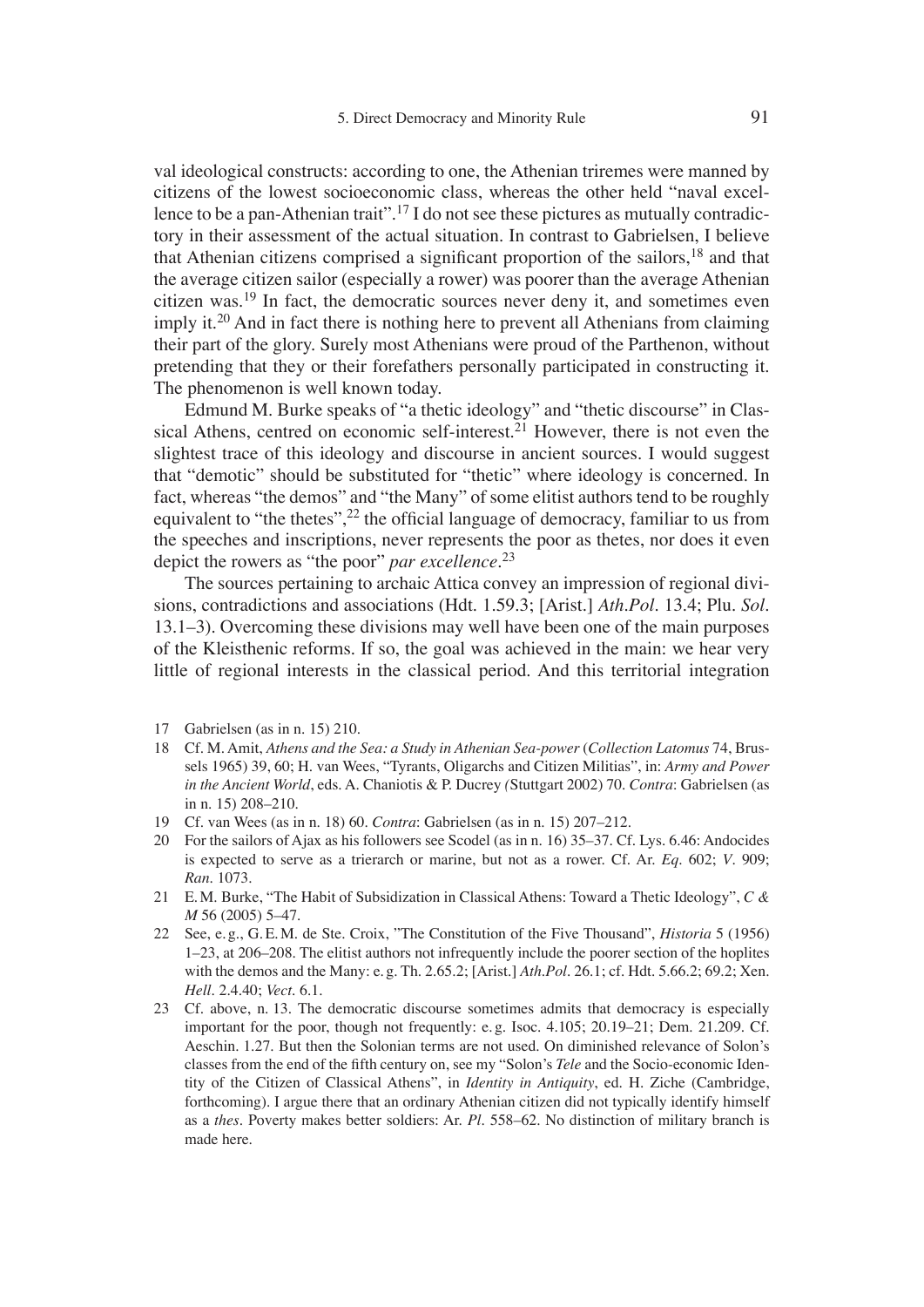seems to be accomplished not through fair representation of local interests, but rather through dissolution or weakening of regional allegiances and creation of new pan-Athenian loyalties. Thus, the Kleisthenic division into  $\ddot{\alpha} \sigma \tau \nu$ ,  $\pi \alpha \rho \alpha \lambda i \alpha$  and  $\mu$   $\sigma$  is notoriously incongruous with the factions attested in the sixth century  $(\pi \alpha \rho \alpha \lambda i \alpha, \pi \epsilon \delta i \omega \nu)$  and  $\delta i \alpha \kappa \rho i \omega$ ). The trittyes, especially of the Asty, are sometimes arbitrary and cut across the older divisions.<sup>24</sup> And though the system of bouleutic quotas in proportion to the population size of the demes might, on the face of it, have reflected awareness of local interests, this is, of course, not necessarily so: even in an altogether homogenous society, unfair representation of the demes would result in unequal opportunity for participation for the *demotai*. Rather, insistence on distinct interests of the demes would be reflected in equal quotas for large and small demes, as in the US Senate.<sup>25</sup> And we might expect that care for due representation of the demes would cause some tendency to bolster the power of the *Boule*, where participation of even small and remote demes was guaranteed, at the expense of the Assembly and the courts, with their predominance of large and nearby demes. As it is, we have rather the contrary trend.26 And with the development of democracy, decision-making was gradually centralized, with the importance of subdivisions somewhat reduced. Thus, the generals, once elected one from each tribe, began to be elected from amongst all the Athenians.<sup>27</sup> The officials selected by lot, "who used to be divided among the demes", are at the time of *Ath.Pol*. allotted from the whole tribe (except for members of the Council and Guards) (62.1). These constitutional practices are indicative of an apparent lack of concern for regional distinctions and interests.

The younger citizens are sometimes presented as more warmongering (e. g. Th. 6.13.1). This proves to be wishful thinking from the side of more experienced statesmen: in the event, the vast majority supports the war (Th. 6.24.3; cf. 1.80.1; 87.3). In any case, the assumption that a war was decided upon at a particular meeting of the Assembly because the youths were overrepresented there would be far less damaging for legitimation of the regime and of the given decision than the contrary assumption, namely that the elder citizens send the youngsters to war, while they sit comfortably at home.

There are exceptional cases whereby the existence of antagonistic political interests or orientations is admitted more or less openly. Thus, we have both literary and epigraphic sources attesting to distrust towards the cavalrymen after the fall of

- 24 Jones (as in n. 3) 116–117, with further bibliography. Cf. G. Anderson, *The Athenian Experiment: Building an Imagined Political Community in Ancient Attica, 508–490 B. C.* (Ann Arbor 2003) ch. 1.
- 25 For the Council of Five Hundred as a body that is not "representative" in the constitutional sense of the word see Jones (as in n. 3) 48.
- 26 [Arist.] *Ath.Pol*. 45.3; 49.3. Cf. [Arist.] *Ath.Pol*. 45.1 with Rhodes' doubts *ad loc*: *A Commentary on the Aristotelian Athenaion Politeia* (Oxford 1981). *Contra*: M. H. Hansen, *The Athenian Ecclesia. A Collection of Articles 1976–83* (Copenhagen 1983) 168.
- 27 M. H. Hansen, "The Athenian Board of Generals. When was Tribal Representation Replaced by Election from all Athenians?", in: *Studies in Ancient History and Numismatics Presented to Rudi Thomsen*, eds. A. Damsgaard-Madsen, E. Christiansen, E. Hallager (Århus 1988) 69–70. On the tribes as instruments of representation of a kind see Jones (as in n. 3) 174–194.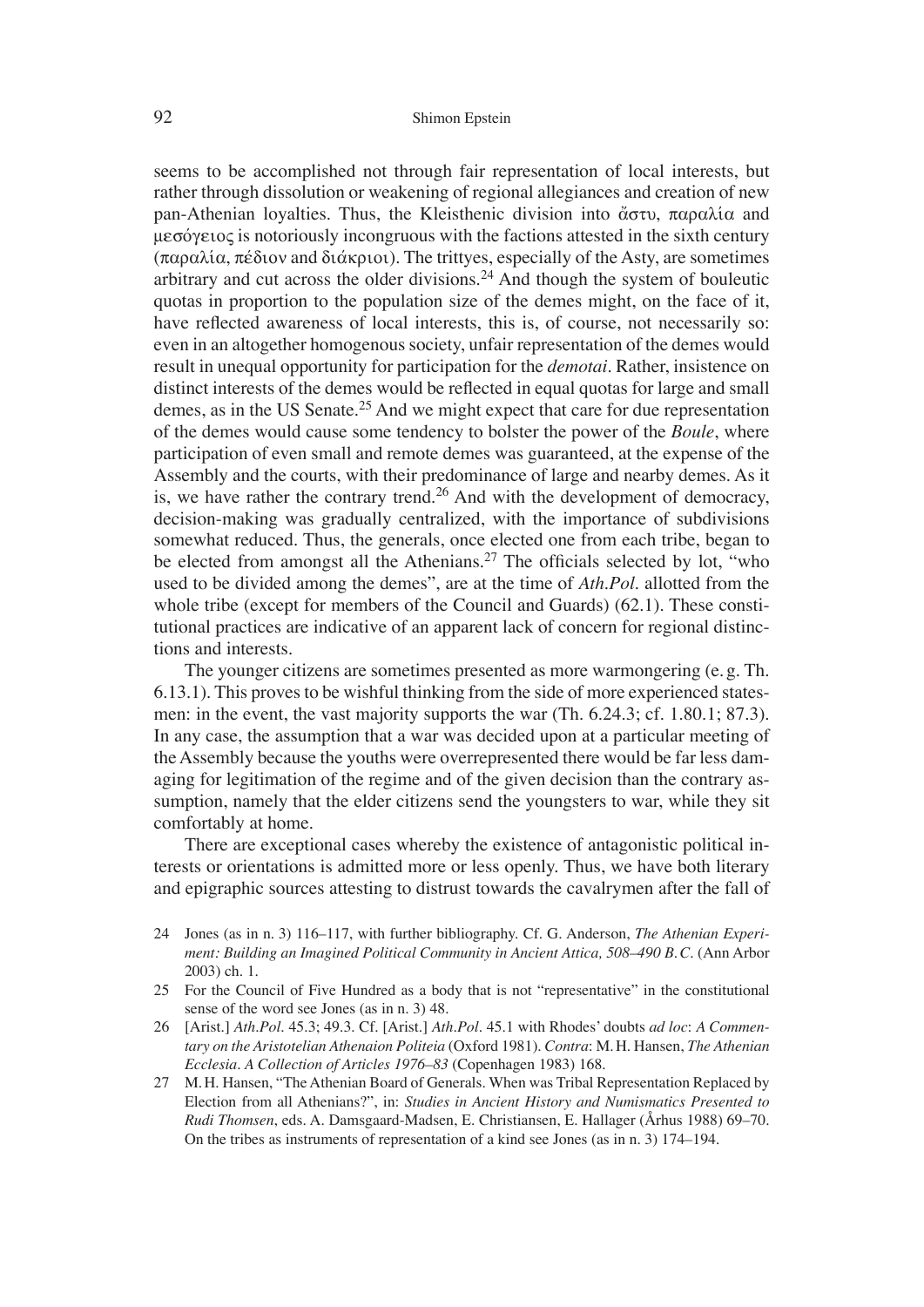the Thirty.<sup>28</sup> Demosthenes mentions opposite interests of the taxpayers and the poor  $(13.1)$ . In both cases, the minority is numerically insignificant and is not likely to be able to carry the day through their votes alone. Even so, caution is needed: we are ignorant of the argumentation of Theozotides<sup>29</sup> and of the accuser in Lys.16, and Demosthenes' symbouleutic speeches might differ from their published versions. On another occasion, the defaulting *eisphora*-payers are meant to arouse sympathy (Dem. 22.65). Characteristically, when the contrasting interests are referred to, it is usually in the context of chiding the Athenians for their egoistic attitudes. In comparison, the pursuit of personal and class egoistic advantages is freely admitted in several non-democratic sources (e. g. [XEN] *Ath*.*Pol*. 1.6–9; 2.20; Antiph. Fragm. 1a; Pl. *Grg*. 482e–484a; Arist. *Pol.* 1310a9–10).

With no significant gap recognized among the citizens, it is no wonder that the composition of the body of the participants of a particular *ekklesia* is almost never mentioned in the official discourse of the Athenian democracy. To be sure, we have some references to packed assemblies or to what may be so interpreted.<sup>30</sup> Thus, Nikias in his famous speech draws attention to young citizens summoned by Alcibiades in support of the Sicilian expedition.<sup>31</sup> But he does not say that the youths are unusually numerous at this occasion, or that all or most of them are actually Alcibiades' followers. It would be absurd, of course, to suggest that, without Alcibiades, many young citizens would not arrive to decide upon an expedition in which they are soon to take part. Nikias says two things: a) any older man who has a young man ardent for the war sitting next to him should not be influenced by his neighbour, remembering that this youngster might have been summoned by Alcibiades; b) the older Athenians should know better than to be inflamed by the dream of conquest, more appropriate for the youths. These words would make perfect sense even assuming that there were, say, one hundred of Alcibiades' adherents  $(\pi \alpha \beta \alpha \kappa \epsilon)$  dispersed among other participants in order to influence them. In fact, the decision to send off the expedition had already been taken five days previously, so if Nikias is to be understood as indicating an unrepresentative composition of the Assembly, he must mean it occurred twice. And in fact Alcibiades, about 35, was himself considered a youth by Nikias (Th. 6.12.2), so the latter's category of "the young" could include most citizens.

- 28 See J. Ober, *Athenian Legacies: Essays on the Politics of Going On Together* (Princeton 2005) 240–245 with further bibliography.
- 29 See the previous note and Strauss (as in n. 3) 102, 117 n. 45.
- 30 The following examples are taken from P. J. Rhodes, "The Ostracism of Hyperbolus", in: Osborne & Hornblower (as in n. 13), ch. 5, at 93.
- 31 Th. 6.13.1. What follows is based on the assumption that  $\pi \alpha \rho \alpha \kappa \epsilon \lambda \epsilon$  where  $\alpha \nu$  may mean "summoned". As M. H. Hansen notes ("One Hundred and Sixty Theses about Athenian Democracy", *C & M* 48 [1997] 247–248),  $\pi \alpha \rho \alpha \kappa \epsilon \rho \epsilon \sigma \partial \alpha \rho \alpha$  means "to advise" or "to exhort", not "to invite". While this reading perfectly suits my thesis, I am willing to consider the possibility that the young citizens in question were "exhorted" in advance, and they are now present as Alcibiades' supporters.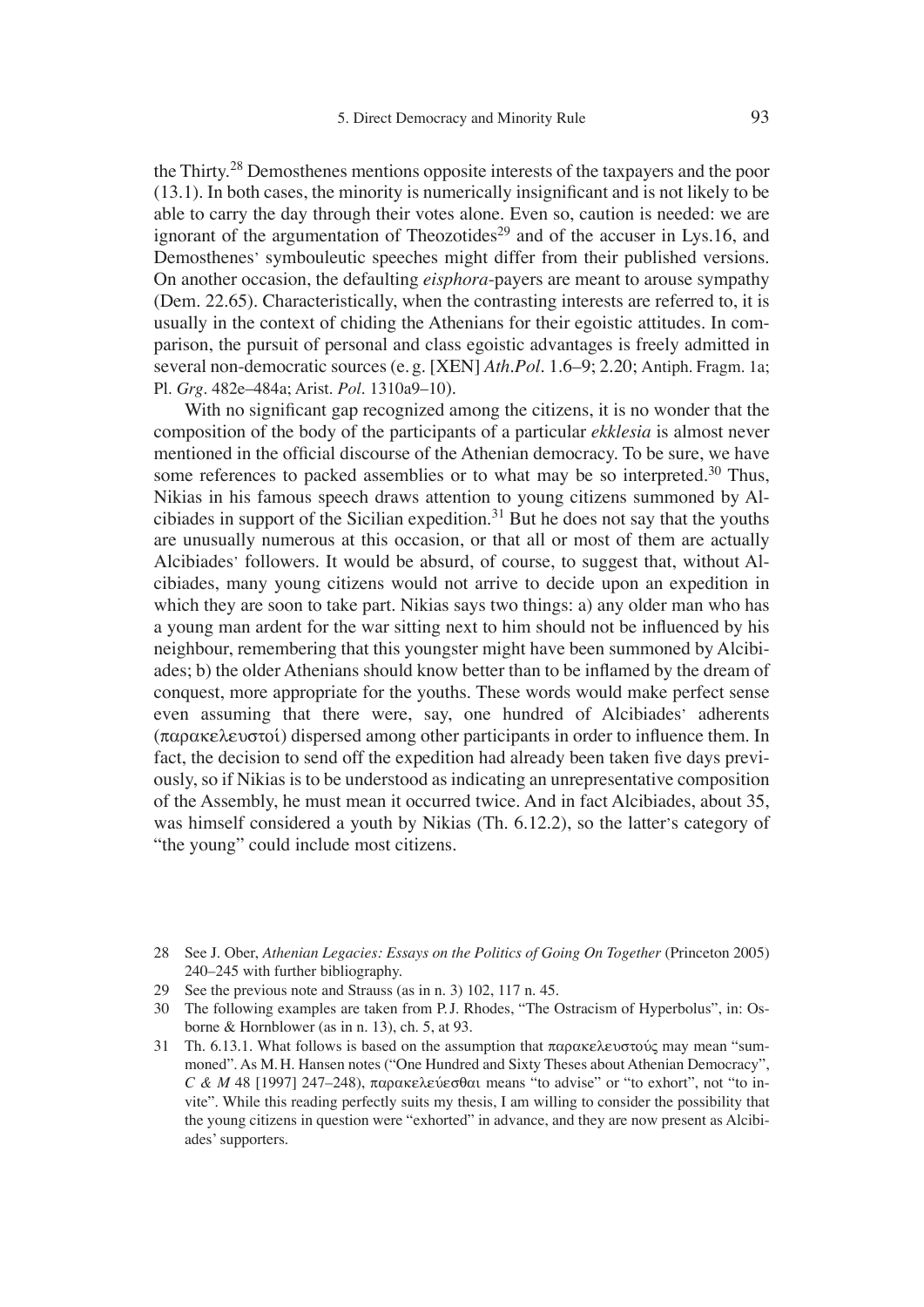#### 94 Shimon Epstein

Now, my point is not identical with Hansen's denial of the existence of large groups of followers whose votes could be controlled by a leader.<sup>32</sup> It is conceivable, for example, that the adherents of Thukydides, *son of Melesias*, surrounding him in the *ekklesia*, were more numerous than Hansen is prepared to believe.<sup>33</sup> Still, if they exerted their influence primarily through their votes, and not only through their social prestige, they had to include non-aristocrats, while some aristocrats surely supported Pericles. Likewise, the choices of those Athenians who cast their ostraka against Hyperbolos were not necessarily governed by distinct and long-standing group interests.<sup>34</sup> At any rate, the outcome of this ostracism was felt to be atypical and perplexing in its implications (Plu. *Arist*. 7.3; *Nic*. 11.5–6). And, in any case, we do not hear the democrats' voice in these stories.35 I also leave aside allegations of mass bribery (e. g. Lys. 29.12; Aesch. 1.86) – this is not the same as unrepresentative assemblies or differing political interests. The same holds true for Demosthenes' assertion to the effect that the Athenians in the Assembly are divided among cliques of political leaders (2.29; 13.20) – it does not follow that the composition of the *ekklesia* is unrepresentative of the citizenry as a whole. Xenophon's story of the trial of the generals after Arginousai, with the Pnyx allegedly packed with the men pretending to be mourners,  $36$  is not necessarily relevant for the *democratic* ideology.

Allegations of packed assemblies *in propria persona* of the speaker are rare and inconclusive. More often, it is one's opponent who is represented as making such allegations or otherwise alluding to group contradictions. Thus, Alcibiades is quick to catch the opportunity to reproach Nikias for exploiting the generation gap. Meidias is made to shout "We, trierarchs!" and to state that the participants of the Assembly meeting in which he was convicted remained in the city instead of going to garrison troops (21.193).

In several sources we encounter a feeling that the low attendance has an adverse effect on the legitimacy of the decisions made, even if not on their legality: a remark of Demosthenes that "three or four hands" were held up for Aeschines (18.149) (compare Dikaiopolis' comment to the effect that Lamachos had been elected by three cuckoos: Ar. *Ach*. 598–9); the complaint made by Aesch. 3.125–6 that Demosthenes had a *probouleuma* approved at the end of a session of the assembly, when many participants had left (compare a similar complaint by Euxitheos: Dem. 57.13). The regime of the Thirty was established in the *ekklesia*, abandoned by some of the participants as a sign of protest or because of their powerlessness (Lys. 12.75; cf.

- 32 M. H. Hansen, *The Athenian Assembly in the Age of Demosthenes* (Oxford 1987) 72–86; id., *The Athenian Democracy in the Age of Demosthenes. Structure, Principles and Ideology* (Oxford 1991) 280–287.
- 33 Plu. *Per*. 11.2; Hansen, *The Athenian Assembly* (as in n. 32) 76, 166 with n. 520.
- 34 Plu. *Arist*. 7.2–3; *Nic*. 11.3–6; *Alc*. 13.4–5. On this ostracism see Rhodes (as in n. 30); M. Munn, *The School of History: Athens in the Age of Socrates* (Berkeley/Los Angeles/London 2000) 109–110; C. Pelling, *Literary Texts and the Greek Historian* (London 2000) 44–60.
- 35 We are ignorant of the mechanism of the coalition against Hyperbolos. Th. 8.73.3 and a fragment of Plato Comicus, cited by Plu. *Nic*. 11.6; *Alc*. 13.5, mention no uniting of forces at all.
- 36 Xen. *Hell*. 1.7.8. See *infra*, n. 48 ff. No intrigue is mentioned in D. S. 13.101.6–7.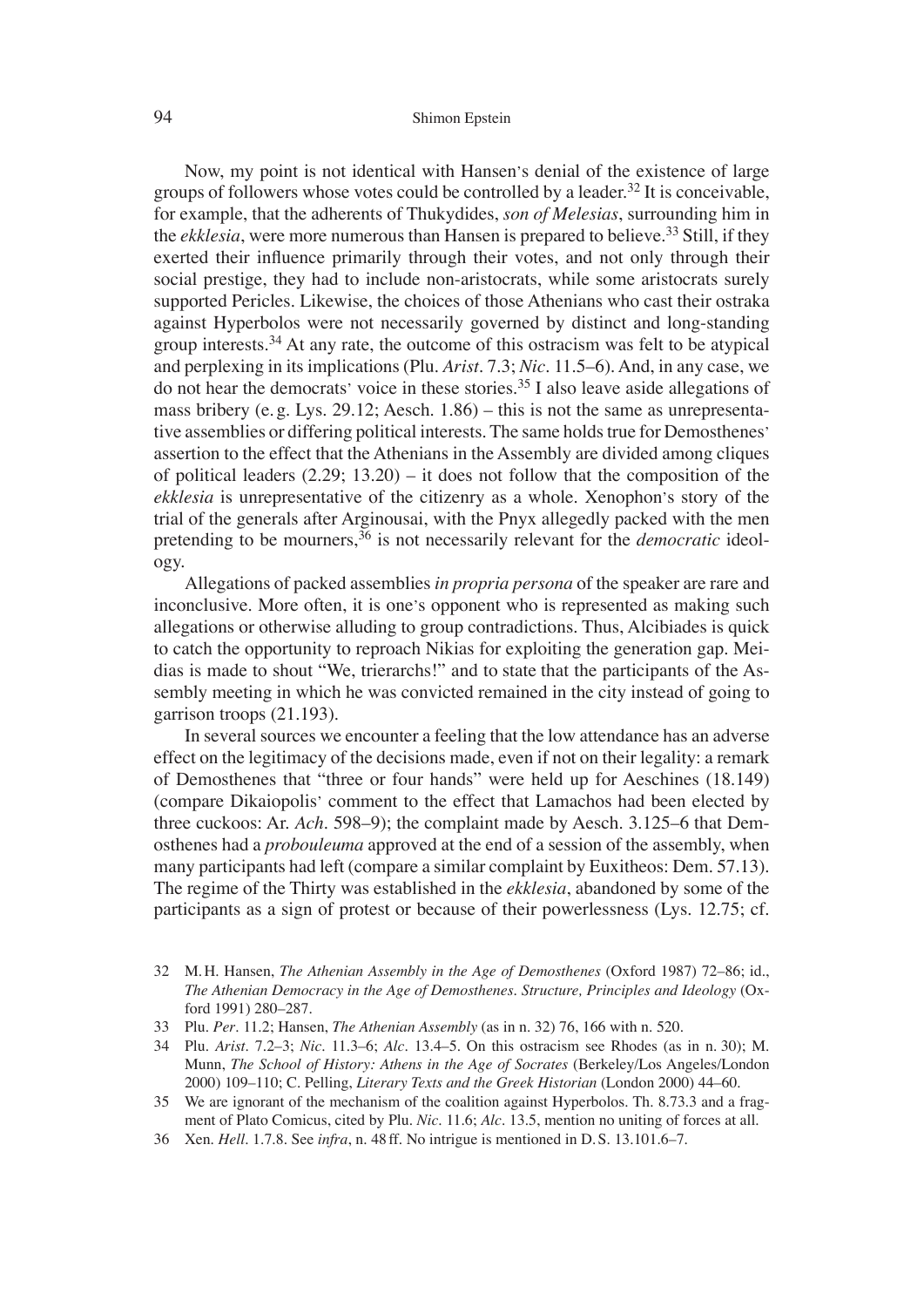Xen. *Hell.* 2.3.2; D. S. 14.3; [Arist]. *Ath.Pol.* 34.3). Though, significantly, in none of these cases is it said that a specific category of the citizens was disproportionately weighty – the Athenians probably felt intuitively that *too small a sample is prone to be unrepresentative. As we have seen, it could be admitted that small minorities had their own particularistic interests. A series of constitutional measures, such as the quorum of 6,000,* the *graphe paranomon*, the new procedure of the *nomothesia* and the *ekklesiastikon* was probably intended, *inter alia*, to preclude the possibility of an accidental majority having too great an influence.<sup>37</sup> But, of course, the law of large numbers reduces the probability of accidental deviations only, whereas structural disproportions are quite likely to have been preserved. Accordingly, the assumption of harmony of interests remained vital.

Attic Drama reveals awareness of infinitely more complexity, diversity and tensions than is allowed for by the orators. Sometimes, of course, we hear the echo of non-democratic ideology, but what is especially interesting for our purpose is where the picture of a heterogeneous society seems to reflect the unofficial discourse of democracy. Thus, we see an archer, Teucer, claiming his share in the community on the basis of his military prowess (S. *Aj*. 1120–23) – a connection carefully avoided in public speeches. Significantly, however, Teucer was not an initiator of this dispute, and he does not deny the military usefulness of anyone. His attitude in this contest is doubtless meant to be perceived as more Athenian and more democratic in comparison with that of Menelaus. A typical Athenian democrat would probably not be eager to base his claim for political equality on considerations of military (or other) contribution,  $38$  but, if challenged, especially unofficially, would not acknowledge his uselessness. We have a theory of three classes and praise of the middling citizen, as well as of a peasant rarely caring to attend the Assembly in Euripides (*Supp*. 239–46; *Or*. 917–22). And though the theory may not be democratic in origin, and the encomium of the moderately passive peasant is voiced by Orestes, depicted as an aristocratic conspirator,  $39 \text{ I}$  would suggest that most spectators tended to identify themselves with both praised categories. Perhaps especially pertinent to the problem of minority participation during the Peloponnesian War is the picture of various categories' attitudes to war and peace. In Aristophanic comedies, it is sometimes stated that the husbandmen are more interested in peace than other categories.40 Later on, in the *Ekklesiazousai*, Praxagora states that *hoi plousioi kai georgoi* are opposed to launching a fleet, whereas the poor man supports it (197–8). On the face of it, this is exactly what the Old Oligarch says (2.14). The interpretation in both cases depends, of course, on the force of *kai* and may differ in the two passages.41 In any case, besides not using *demos* for "poor", Praxagora actually

<sup>37</sup> See Epstein (as in n. 1) with further bibliography.

<sup>38</sup> Cf. J. K. Davies, "Athenian Citizenship: The Descent Group and the Alternatives", *CJ* 73 (1977–1978) 105–121.

<sup>39</sup> See Pelling (as in n. 34) 184–188.

<sup>40</sup> Strauss (as in n. 3) 61.

<sup>41</sup> As Strauss (as in n. 3) 62–63 notes, there is no generic article before *georgois* in Ar. *Ec*. 197–8, so the correct translation should be "the wealthy, especially farmers". In comparison, both "the wealthy" and "the farmers" have their *kai* in [Xen.] *Ath.Pol*. 2.14: "the farmers and the wealthy".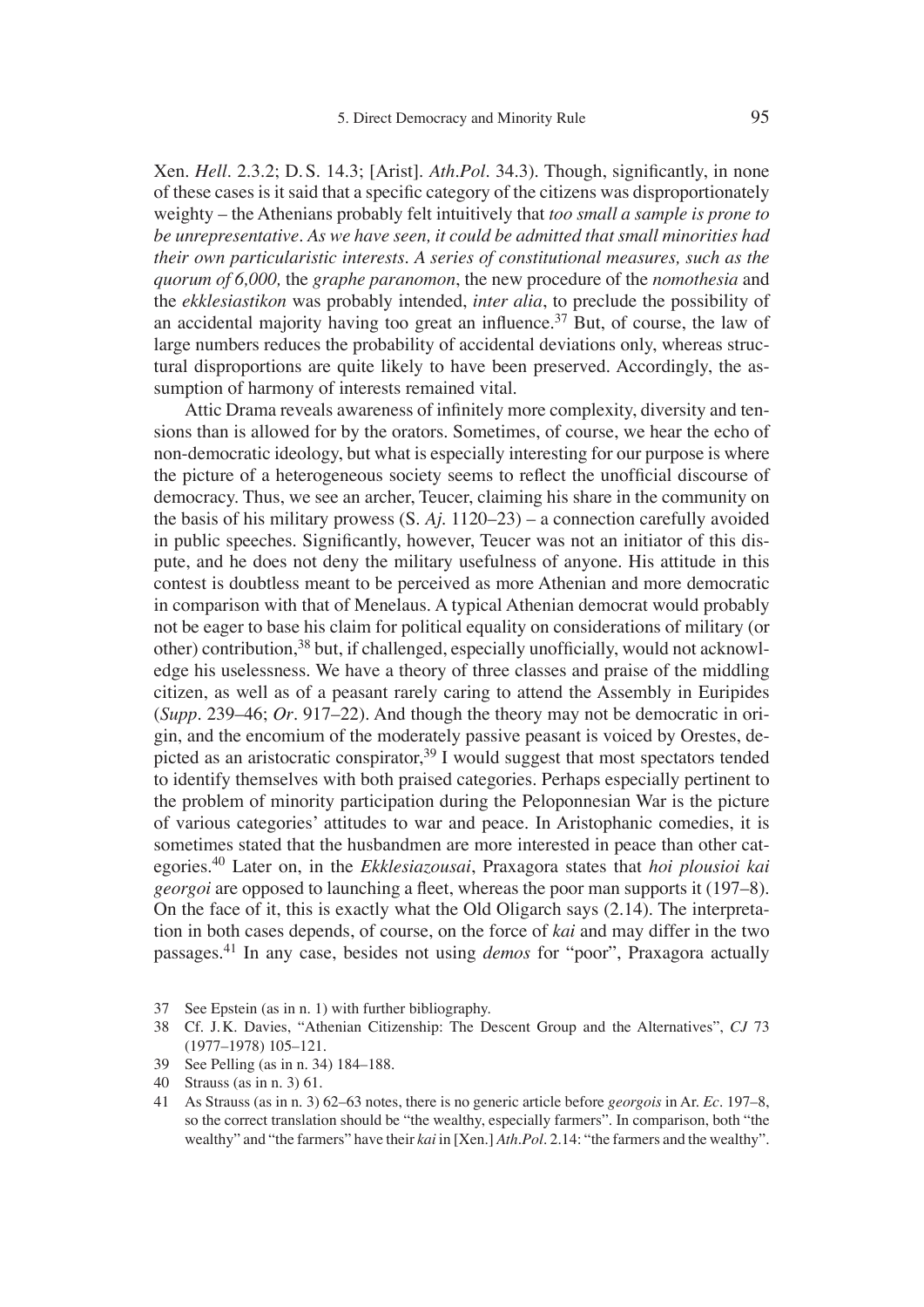chides the Athenians for their lack of unity and their shortsighted egoism. As we have seen, such a view of disunity as an aberration is characteristic of the official democratic discourse. In fact, Aristophanes is inconsistent in his political sociology: Dikaiopolis and the Acharnians belong to the same socioeconomic category, so the latter's opposition to peace is purely emotional.<sup>42</sup> The responsibility for the war is laid at the doors of individuals, isolated categories (sycophants, weaponmakers, politicians) or even of the demos itself (*Ach*. 519–22, 530–9, 819–20, 823– 4, 827; *Eq*. 794–7, 1388–95; *Pax*. 545–9, 604–14, 620–50, 665–9, 1064–1125, 1209–1270).43 The older citizens, whom Nikias and Archidamos preferred to see as more cautious in comparison with the younger generations, are depicted as warmongers in some comedies, in particular in the Acharnians and the Lysistrata (*Ach*. 205–36; *Lys*. 420 ff.; cf. 266 ff.). This may be connected with their stereotyped role as staunch defenders of democracy, whereas Dikaiopolis and especially Lysistrata certainly contravene the law of the country. This image of the older Athenians corresponds to the official iconography, e.g. to Demos as a mature bearded man on the stele relief adorning the law against tyranny. And though the *ekklesia* depicted in the *Ekklesiazousai* is of course packed, the surprising prevalence of pale shoemakers (385–7, 431–4) does not make its decisions less legitimate. We may compare this situation with Polybius' inimical note on unusually numerous *ergasteriakoi kai banausoi* at the fateful assembly at Corinth in 146 BCE (38.12.5). All in all, I would suggest that, some disquieting implications apart, as far as the problem of minority participation and democratic legitimization goes, the picture of Athens as drawn by drama was broadly compatible with the basic assumptions of the official ideology.

As Gabriel Herman notes, the Athenian decision-making bodies met the conditions for being what modern social psychologists call *traditioned groups*, characterized by common symbols, values and commitments.<sup>44</sup> I believe that the Athenians themselves were aware of this feature of their society. When Alcibiades speaks contemptuously of "the motley rabble" of the Sicilian poleis, lacking common identity, purpose and allegiances (Th. 6.17.2–4), he says, in contemporary language, that these societies are not traditioned groups, unlike the Athenians. In a traditioned society, however heterogeneous,<sup>45</sup> the danger of seriously diverging sectoral interests is greatly reduced.

- 42 *Ach*. 205–36. Cf. Todd (as in n. 5) 167; P. E. Harding, "In Search *of a Polypragmatist*", in: *Classical Contributions: Studies in Honour of Malcolm Francis McGregor*, eds. G. S. Shrimpton & D. J. McCargar (NY 1981) 41–50.
- 43 Cf. Ar. *Ec*. 193–6 and n. 6 above.
- 44 G. Herman, "The Best Few and the Bad Many: Decision Making in the Athenian Democracy", in: *Attika – Archäologie einer ʻzentralen' Kulturlandschaft*, eds. Hans Lohmann and Torsten Mattern (*Philippika, Marburger altertumskundliche Abhandlungen* 37, Wiesbaden 2010) 231– 244.
- 45 The Athenian society was surely heterogeneous: Herman, *ibid*.; Barry S. Strauss, "The Melting Pot, the Mosaic, and the Agora", in: *Athenian Political Thought and the Reconstruction of American Democracy*, eds. J. Peter Euben, John R. Wallach, and J. Ober (Ithaca/London 1994) 252–264; W. R. Connor, "The Problem of Athenian Civic Identity", in: *Athenian Identity and Civic Ideology*, eds. A. Boegehold & A. C. Scafuro (Baltimore 1994) 34–44. For democratic Athens's advantages in accumulating and using the scattered knowledge of the heterogeneous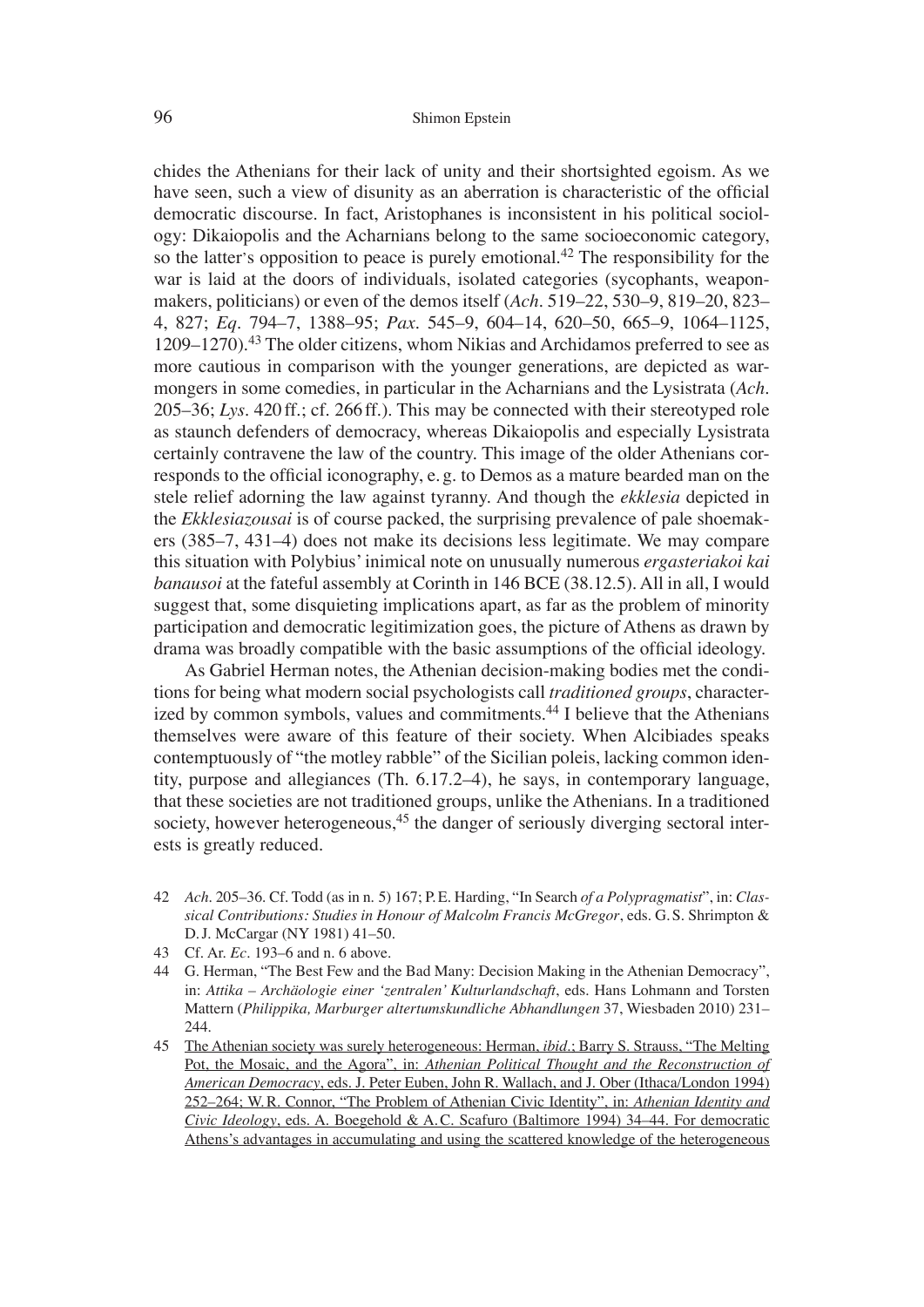#### III. UNITY OF INTERESTS: REALITY OR IDEOLOGY?

The assumption of basic unity of interests and styles of behaviour of all or almost all the citizens discussed above was an ideological construct. This construct probably could work with a modicum of success even as an ideological fiction. However, I will try to demonstrate that this assumption was grounded in reality to a considerable extent. To this end, I examine some episodes and developments where, according to some ancient and modern authors, different political orientations and habits of various groups were instrumental. It is my thesis that this was not the case, at least as far as the hoplites and the sailors are concerned. Due to lack of space, and since I discuss some crises in Athenian history elsewhere, while some of these were mentioned earlier in this paper, I deal here with the Arginousai trial and the constitutional changes after the restoration of democracy in 403 BCE.

### The Arginousai trial

It has been stated by some distinguished scholars that the *peasant hoplite*s were better represented than usual during the debates on the fate of the *strategoi*. Specifi cally, Moshe Amit argues that the mass presence of the peasant relatives of the dead sailors (who, on this occasion, had been drafted from all the classes: Xen. *Hell*. 1.6.24–5) constituted "an important difference between the two sessions in which the question was dealt with", and the role of these small landowners was decisive. Similarly, C. Starr believes that it was the death of hoplites that provoked the wrath of the Assembly.<sup>46</sup> These suggestions, if accepted, strongly support my argument, since they destroy the theory of law-abiding moderate *peasant hoplite*s and radical unruly thetes.<sup>47</sup> However, I argue that caution is advisable here since our sources do not necessarily support the contention that the composition of the *ekklesia* was crucial for the outcome of the affair. First of all, two generals had fled after receiving the order to return, without knowing that the trial would be held after the Apatouria (or at all): Xen. *Hell*. 1.7.1. Surely they had already seen that the situation was dangerous, and their flight only made it more so for their colleagues who obeyed the order. And we do not know what the outcome of the first meeting would have been had it not been adjourned because of the fall of dusk (Xen. *Hell*. 1.7.7). Before the next meeting, the festival of Apatouria was held, and there are two main interpreta-

(especially citizen) population, see J. Ober, *Democracy and Knowledge: Innovation and Learning in Classical Athens* (Princeton 2008). For the integration of other categories of Athenian population, see in this volume chapter 2 by Wallace.

- 46 Amit (as in n. 18) 68; Starr (as in n. 3) 47. Munn (as in n. 34) 185 suggests that the first Assembly dealing with the issue was packed with seamen loyal to the generals. But presumably they were intended to influence the outcome of the meeting primarily by dint of their evidence rather than through their votes. Many of these sailors could have been peasants.
- 47 Association of emotional assemblies of the late fifth century with active thetic participation: e. g. P. J. Rhodes, "The Five Thousand in the Athenian Revolution of 411 B. C.", *JHS* 92 (1972) 115–127, at 124–125.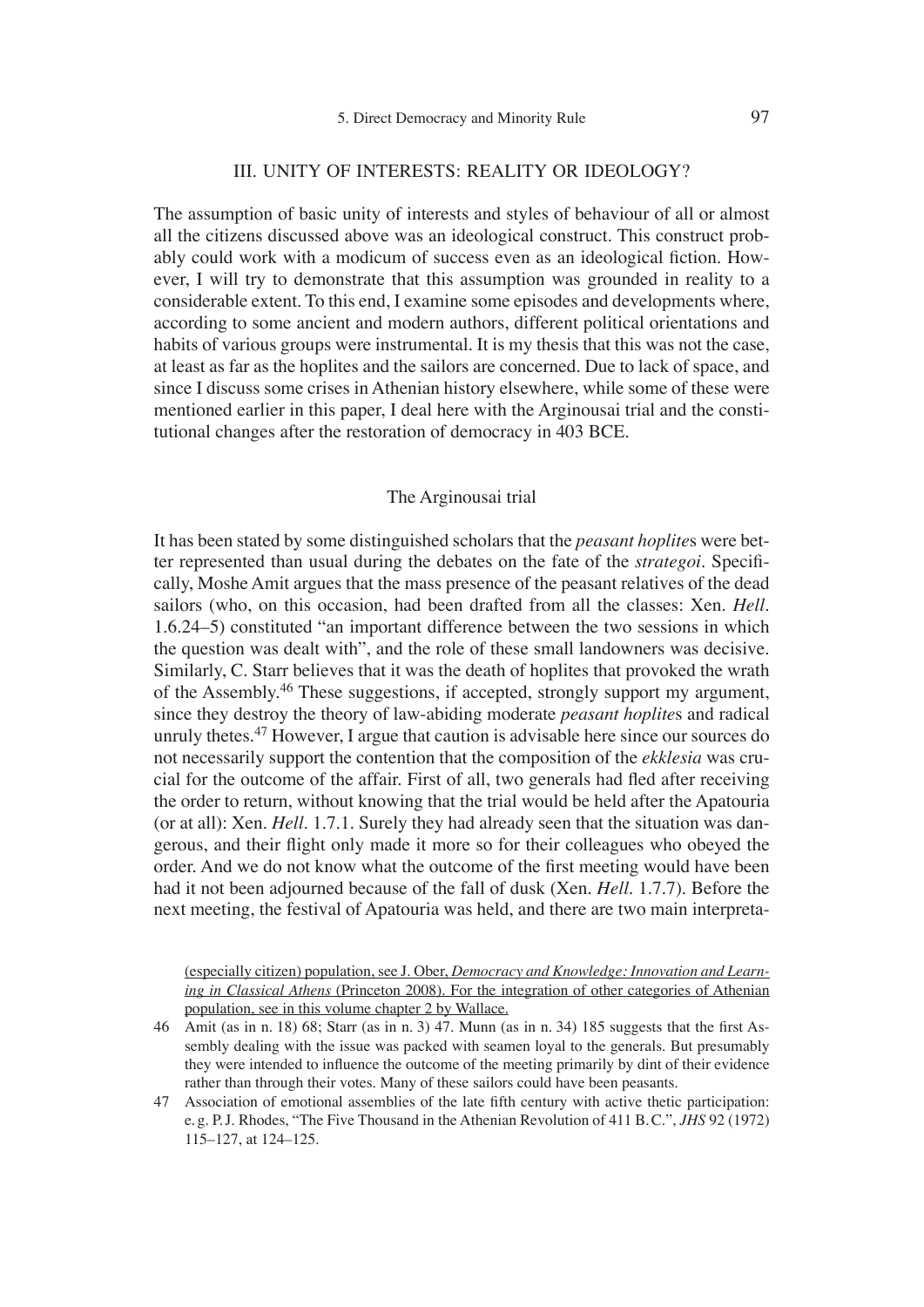tions of what occurred there.<sup>48</sup> According to one, Theramenes' followers arranged for many men with black dress and their hair cut to attend the next *ekklesia*, pretending to be the mourning relatives of the dead.<sup>49</sup> If so, what was important was not so much their number (the active supporters of Theramenes would arrive anyway) but their mourning apparel: their black garments and their shaven heads aroused animosity against the generals. Alternatively, the persons who arrived at the next session dressed as mourners were really relatives of the killed, persuaded by Theramenes and his clique to attend the *ekklesia*. 50 In this case, both the numbers and the appearance were instrumental, and the inhabitants of remote demes were probably less under-represented than usual (because the *phrateres* from all Attica met at Athens), though some of them would surely arrive in any case. However, we should remember that during the Dekeleian war many peasants lived in the city in any event, and these were the years of radical democracy. On the other hand, we do not know how soon after the festival the second meeting was held. Some of the mourners could have returned to their homes. Moreover, what occurred between the two debates was not the festival only, but also the probouleuma of Kallixenos, which had probably influenced the Assemblymen.<sup>51</sup> Lastly, the final vote took place by tribes, probably at the tribal meetings – this is suggested by the requirement to declare in each *phyle* the destination of two urns: ἐφ' ἑκάστη δὲ τῆ φυλῆ κήρυκα khruvttein (Xen. *Hell*. 1.7.9). If so, the *psephophoria* did not need to be held on the day of the assembly in which the procedure was accepted.<sup>52</sup> In short, it seems that the composition of the body of the voters was not, after all, so exceptional.

Even more importantly, the emphasis on the mourning apparel suggests that purely political considerations, such as support of the moderately oligarchic Theramenes against radical democrats, played no significant part, at least for the rela-

- 48 See M. H. Hansen, "Political Leaders and Followers. A Note on Xen. *Hell*. 1.7.8", in: *Bürgersinn und staatliche Macht in Antike und Gegenwart. Festschrift für Wolfgang Schuller zum 65. Geburtstag*, ed. M. Dreher (Konstanz 2000) 125–132 with bibliography. The book is not held by any of the libraries to which I have access, but Dr. M. H. Hansen kindly provided me with a copy of his article. For the trial generally see Munn (as in n. 34) 183–187, with further bibliography.
- 49 Many historians reject this version, but still think this is Xenophon's meaning: e. g. P. Cloché, "L'affaire des Arginuses", *RH* 130 (1919) 5–68, at 47–48, with bibliography; M. Lang, "Theramenes and Arginousai", *Hermes* 120 (1992) 267–279, at 273–274. Cf. Rhodes (as in n. 30) 93.
- 50 See Hansen (as in n. 48); Cloché (as in n. 49) 48–49; Lang (as in n. 49) 274; Munn (as in n. 34) 185. In fact, the genuine mourners whose dead relatives did not fall at Arginousai may have been significant. Hansen (as in n. 48) 8 calculates ca. 250 dead citizens a month, and he assumes a mourning period of about a month. However, the kinsfolk of the Arginousai dead were still in mourning at the time of the trial, probably more than two months following the battle. For the dating of the battle by the archon year 407/6 see Munn *ibid*., 337–338. With the mourning period of, say, three months, hundreds of Athenians in black garments were available without any risk or deception, but I doubt that many of them would have arrived merely because they were told to.
- 51 Xen. *Hell*. 1.7.8. See also Cloché (as in n. 49) 47, 49.
- 52 For the suggestion that Kallixenos' probouleuma was accepted not on the same day that it was introduced, see Munn (as in n. 34) 187. I am not convinced, even though it would strengthen my case.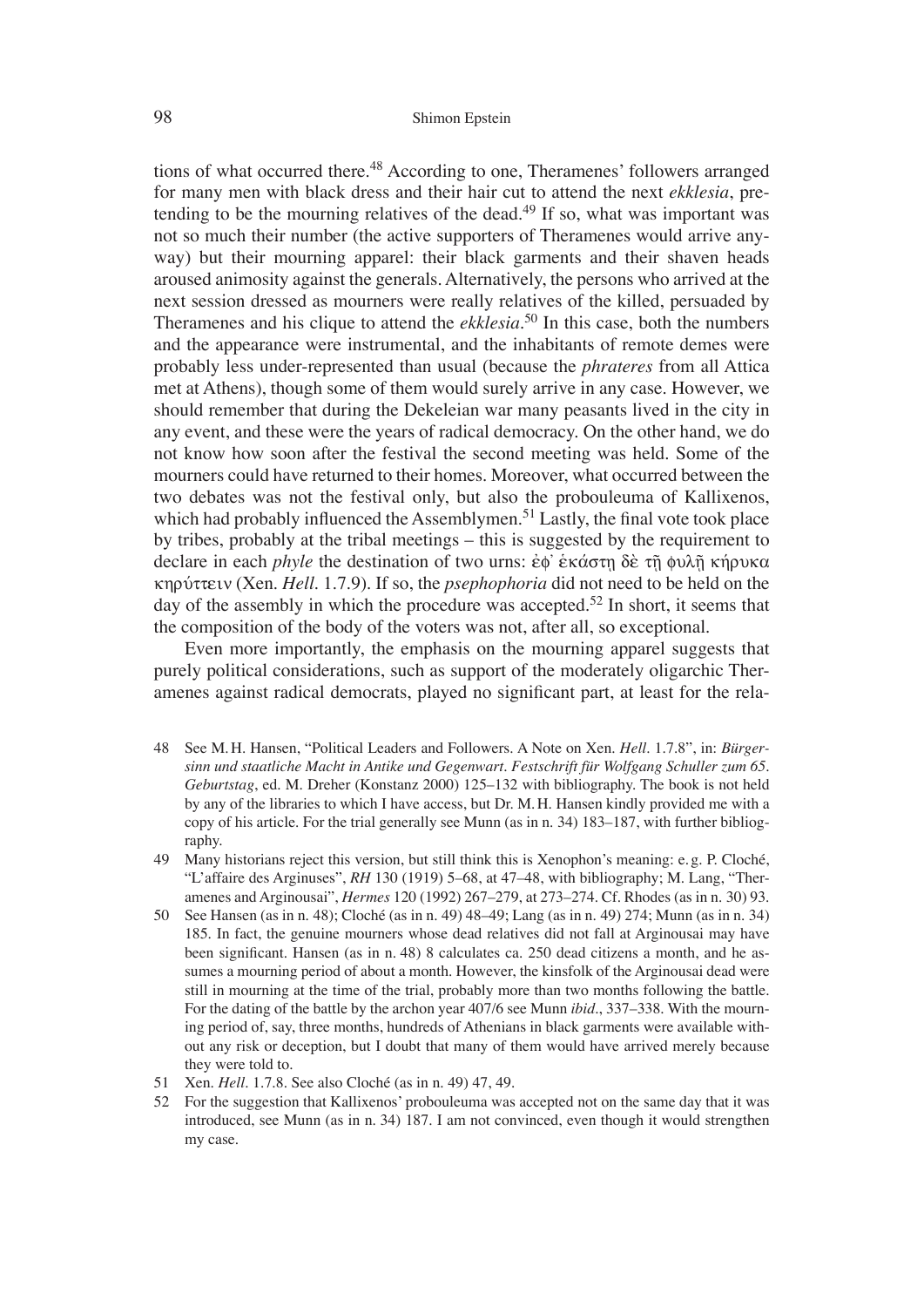tives of the killed. Indeed, many – probably most – peasants were below the hoplite level,<sup>53</sup> and had no independent reasons to support Theramenes, who, by the way, surely did not demand a hoplite politeia at this stage. And as relatives of the deceased, the mourners had no obvious distinct interests: if the generals were guilty, few would care to defend them, whereas otherwise the anger of the relatives could easily turn against Theramenes and Thrasyboulos.<sup>54</sup> This, in fact, was the hope of at least some generals when they accused the two trierarchs.

# The demographic consequences of the Peloponnesian War and the nature of the fourth-century democracy

Barry S. Strauss suggested that the reduced proportion of the thetic class due to its heavier losses during the Peloponnesian War had much to do with the changed style of the post-war Athenian democracy, "which treated former oligarchs moderately and generously".55 I argue against this hypothesis.

First, let us consider the demography. Strauss assumes approximately as many hoplites as thetes in 431 (about 20,000 each, counting only men fit for military service) and 14,000–16,000 Athenian citizens by the beginning of the fourth century, of whom ca. 9,000 were hoplites. In fact, in the last years of the war the ratio of Athenian citizens on board the triremes may have been lower, and the proportion of hoplites higher than Strauss supposes.<sup>56</sup> Even more importantly, Hansen's arguments seem more convincing: the Athenian losses during the Peloponnesian War were much heavier than Strauss calculates, while 16,000 citizens were not enough to run the Council of five hundred according to the rules, which prescribed that only citizens above thirty could serve, and no more than twice in their life, with a new *epistates ton prytaneion* every day.<sup>57</sup> Accordingly, the significant majority of Athenians must have been below the hoplite level before the war, and the hoplites were still a minority after the Athenian defeat.<sup>58</sup> Moreover, most citizens enfranchised since 406 certainly served as rowers (Ar. *Ran*. 33, 190, 686 ff., 701–2, 718–37; D. S. 13.97; Xen. *Hell*. 1.6.24; 2.3.48; Isoc. 8.88–90), and thousands of Athenians exiled from abroad further swelled the numbers of the thetes after 404 (Xen. *Mem*. 2.8.1; Plu. *Lys*. 13.3). And, of course, thousands were impoverished by the enemy invasions and by the loss of their slaves or overseas possessions, and later by the civil

- 53 See *infra* in the text.
- 54 Lang (as in n. 49) 274.
- 55 Strauss (as in n. 3) 58, 70–86, 173, 179–182; id., "On Aristotle's Critique of Athenian Democracy", in: *Essays on the Foundations of Aristotelian Political Science*, ed. C. Lord & D. K. O'Connor (Berkeley 1991) ch. 8, at 226–228.
- 56 See Gabrielsen (as in n. 15) 207–212; M. H. Hansen, *Demography and Democracy* (Herning 1986) 21–24. Cf. B. Akrigg, "The Nature and Implications of Athens' Changed Social Structure and eEconomy", in: Osborne (as in n. 3), 27–43, at 35.
- 57 M. H. Hansen, "Three Studies in Athenian Demography", *Historisk-filosofiske Meddelelser* 56 (1988) 14–28. Cf. Akrigg (as in n. 56) 29–31.
- 58 Hansen (as in n. 57) 24–25, 27–28. Cf. Rhodes (as in n. 14) 271–277, allowing for the possibility that there were roughly as many hoplites as the tes in  $431$ , if the field army was aged  $20-39$ .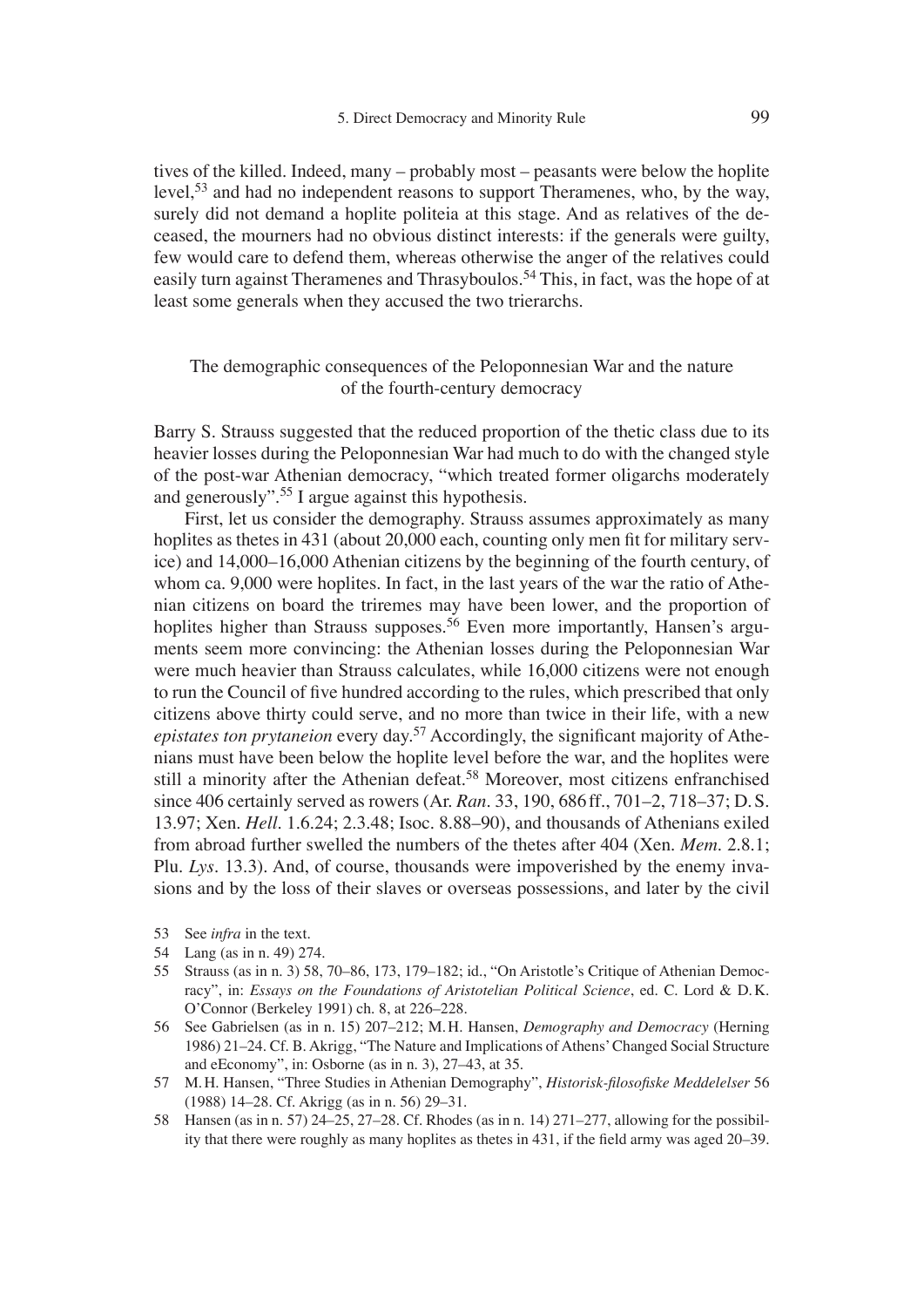war.<sup>59</sup> In short, it is by no means obvious that the proportion of hoplites among Athenian citizens was much higher in 403 than in 431 BCE. With the increased level of urbanization, and the Assembly pay, the actual proportion of the poorer citizens who participated in running the democracy was probably higher after the war than before.<sup>60</sup>

Even supposing, for the sake of the argument, that the political strength of the "thetic class" was diminished because of greater war losses, what constitutional and political changes can we attribute to this effect? The allegedly undemocratic features of the fourth-century Athenian regime begin from the fifties.<sup>61</sup> The issue is controversial,<sup>62</sup> and, in any case, these late changes could hardly have been a direct result of much earlier demographic shifts. The new features of the Athenian political life that are relevant here are those introduced in the first decades of the restored democracy. Strauss names two "restrictions on popular power" introduced in this period: the process of *nomothesia*, and "an increasing divorce between generals and politicians" after the King's Peace.<sup>63</sup> In fact, in both cases, the new developments continued the processes begun in the fifth century,<sup>64</sup> and in neither of these cases is it easy to see how the change in question favoured hoplites more than thetes. Aristotle, it is true, argued that the farmers, being unable to participate frequently in the workings of the Assembly, were interested in the rule of law instead of the rule of men (*Pol*. 1292b25–34). Regarding farmers as hoplites, as some modern scholars

- 59 Strauss (as in n. 3) 45, 52–53, 55–58; Akrigg (as in n. 56) 41. For Athenian settlers and overseas possessions cf. recently L. Foxhall, "Access to Resources in Classical Greece", in: *Money, Labour and Land*, eds. P. Cartledge, E. Cohen, L. Foxhall (London/NY/2002) 209–220; R. Zelnick-Abramovitz, "Settlers and Dispossessed", *Mnemosyne* 57 (2004) 325–345. While some ex-clerouchs could have been zeugitai or above, presumably most those who actually returned from abroad have by now become thetes.
- 60 Rhodes (as in n. 30) 491–492; Taylor, "A New Political World" (as in n. 3) 72–90.
- 61 P. J. Rhodes, "Athenian Democracy after 403 BC", *CJ* 75 (1979–1980) 305–323, at 309–314, 319–320, and his chap. 1 in this volume, p. ■■. For the role of the Areopagus see also: J. Sullivan, "Demosthenes' Areopagus Legislation – Yet Again", *CQ* 53 (2003) 130–134; R. W. Wallace, "ʻInvestigations and Reports' by the Areopagos Council and Demosthenes' Areopagos Decree", in: *Polis and Politics: Studies in Ancient Greek History*, *Presented to Mogens Herman Hansen on his Sixtieth Birthday*, eds. P. Flensted-Jensen, T. H. Nielsen, L. Rubinstein (Copenhagen 2000) 583–602; S. Saïd, "Le mythe de l'Aréopage avant la Constitution d'Athènes", in: *Aristote et Athènes*, ed. M. Piérart (Fribourg 1993) 155–184; Chapter 6 by R. Zelnick-Abramovitz in this volume, with further bibliography.
- 62 See P. C. Millett, "Mogens Hansen and the Labelling of Athenian Democracy", in: *Polis and Politics* (as in n. 61) 337–362.
- 63 Strauss (as in n. 55) 219–221. Allocation of funds on a prearranged basis to various departments was a result of the new procedure of *nomothesia*, the budget (*merismos*) now confirmed by a *nomos*: Hansen (as in n. 26) 191–192, 194–195.
- 64 The process of codification of laws began in 410/9: M. Ostwald, *From Popular Sovereignty to the Rule of Law: Law, Society and Politics in Fifth-Century Athens* (Berkeley 1986) 405–411. *Graphe paranomon* presupposes that a new proposal can be judged contrary to the existing body of *nomoi*, and perhaps an informal distinction between *nomos* and *psêphisma* is presupposed, too, and the procedure had been used at least since 415 BCE: And. 1.17, 22. Separation of functions of generals and rhetors from Periclean epoch: Ober (as in n. 6) 91–92. In fact, we know nothing of the military career of Thukydides son of Melesias.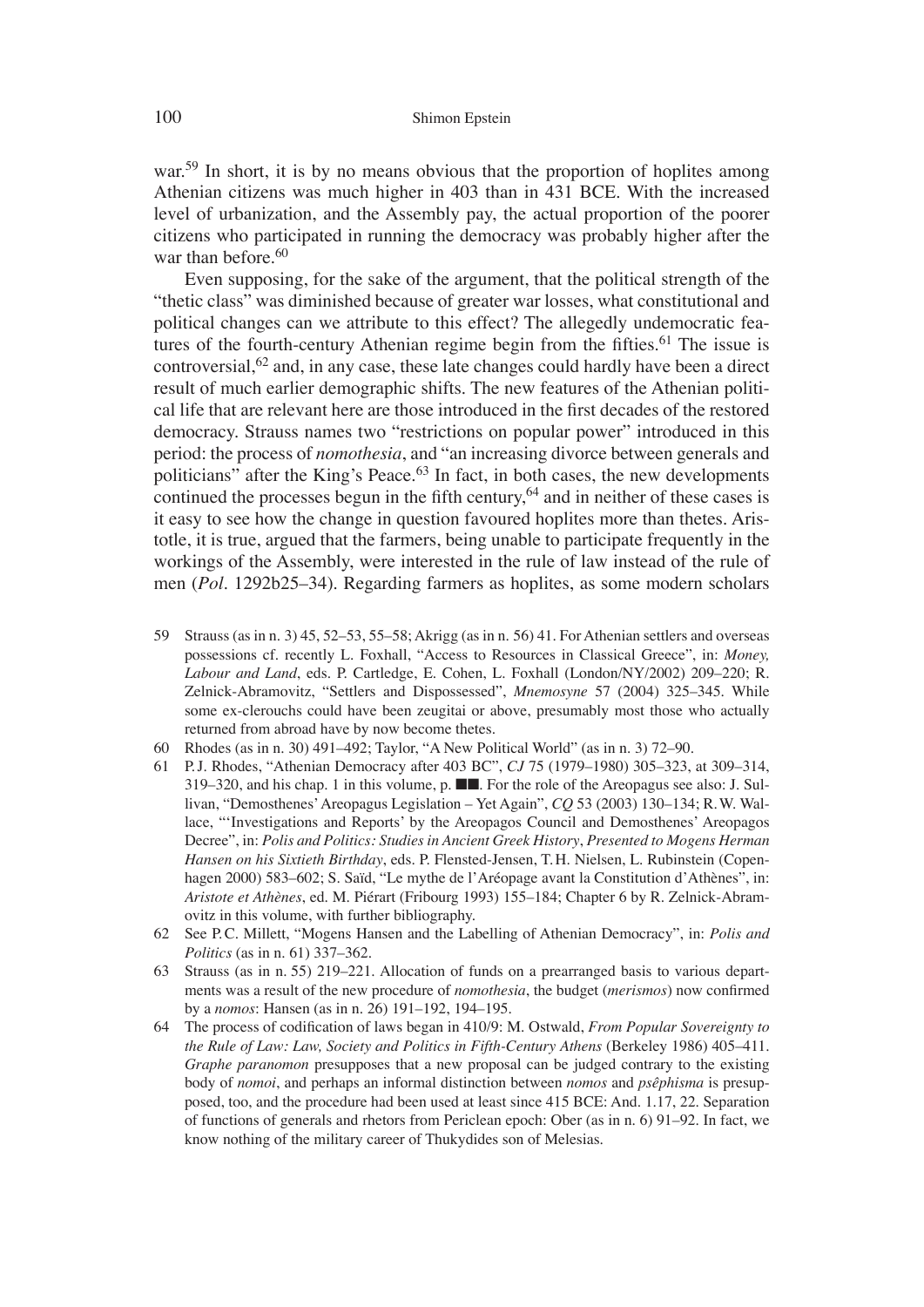tend to do,  $65$  we might suggest that the hoplites were indeed interested in restricting popular power to legislate. However, Aristotle's reasoning seems here rather schematic and idealized. There were seasons when many farmers from not too distant demes were willing to travel to the Agora and Pnyx, especially when encouraged by political pay, while artisans and especially hired workers would often prefer to take care of their private businesses.<sup>66</sup> And sailors would frequently be prevented from attending the Assembly meetings due to naval excursions. Moreover, the equation of landowners with hoplites is not sustained by close inspection of the sources. Thucydides' *demos* is contrasted to the *dynatotatoi*, and it lives mostly outside Athens (2.16.1–2, 65.2). Most of these common citizens living outside the Walls were surely involved in agriculture, as were some urban dwellers.<sup>67</sup> On the other hand, the thetes living in Attica were much more numerous than the hoplites, as we have seen. Since some urban dwellers surely served as hoplites or horsemen (e. g. Cleon, Cleophon, Socrates), very many, and perhaps most, peasants must have been thetes, and many (perhaps the majority) of thetes were peasants. Virtually all of these peasants were landowners, as is clear from the Thucydidean passage cited above. We have no sources for landless citizen agricultural workers.<sup>68</sup> A similar picture is apparent for the fourth century. Only 5,000 citizens are said to be landless in the wake of the democratic restoration (D. H. *hypoth*. Lys. 34). The equation, even approximate, of these landless Athenians with the thetes, proposed by Ruschenbusch, $69$  is untenable not only for the demographic reasons stated above, but also because "many" of those whom Phormisius would have disenfranchised were supposed to serve as hoplites and even cavalrymen (Lys. 34.4). In fourth-century Athens, most citizens were still farmers,<sup>70</sup> but only 9,000 (out of probably ca. 30,000) were prosperous enough to retain their franchise under the oligarchy in 322.71 Of course, many (perhaps, most) hoplites had to work for a living and could be counted with "the Many".<sup>72</sup> To sum up, the contrast which Strauss draws between 1) (hoplite) farmers = "propertied class" and 2) "the mass of ordinary working people"<sup>73</sup> seems unwarranted by our sources: most Athenian citizens seem to have been both "ordinary working people" and property owners, mostly landowners.

To return to political and constitutional changes in post-war Athens: whereas Aristotle's law-abiding agrarian democracy would (or should) have preferred only rare Assembly meetings, the real Athenians probably held more annual *ekklesiai* in

- 65 E. g. Hanson (as in n. 12).
- 66 Todd (as in n. 5) 168–169.
- 67 Strauss (as in n. 3) 60 with bibliography at n. 98.
- 68 Citizen women hired for agricultural work in difficult post-war years (Dem. 57.45) need not have been from landless families.
- 69 E. Ruschenbusch, *Athenische Innenpolitik im 5. Jahrhundert v. Chr.* (Bamberg 1979) 135–136. Cf. Strauss (as in n. 3) 99.
- 70 S. Isager and M. H. Hansen, *Aspects of Athenian Society* (Odense 1975) 50–52.
- 71 D. S. 18.18.5. For 30,000 citizens in 322 see Hansen (as in n. 56). Cf. Hansen (as in n. 3) 19–60. Even if we accept Plutarch's figure of 21,000 citizens (*Phoc.* 28), the majority was disenfranchised.

73 Strauss (as in n. 55) 226–228.

<sup>72</sup> Above, n. 22.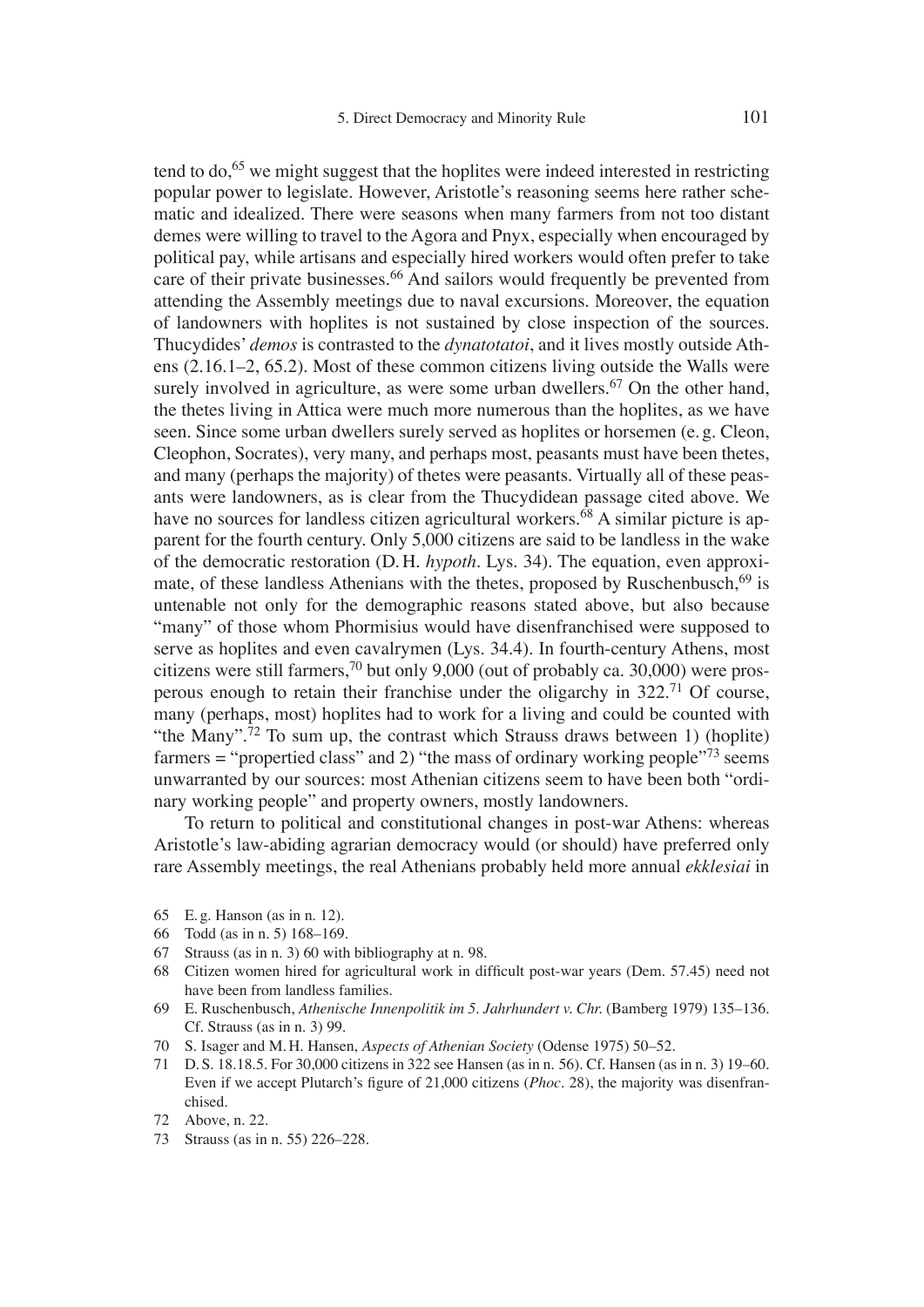the fourth century than in the fifth. Besides, the *nomothetai* were ordinary Athenians, selected by lot and probably remunerated for their activity.74 Accordingly, while the procedure of *nomothesia* was doubtless a step towards more constitutional democracy,<sup>75</sup> it does not seem to have been aimed at loosening the common citizen's grip over the regime. In any case, the introduction of Assembly pay surely outweighs any putative "moderate" features of the restored democracy.

As for the treatment of the ex-oligarchs, and general respect for private property, land hunger was certainly reduced when the population was halved. The impact probably helped to alleviate social tensions. To say this is not the same as to postulate conflicting interests and modes of political behaviour of hoplites and thetes. Sources inimical to democracy praise the *demos*, not the hoplites only, for its leniency (Pl. *Ep*. 7.325b; Xen. *Hell.* 2.4.40, 42, 43; [Arist.] *Ath.Pol*. 22.4; 40.3). After summing up the Athenian demographic losses during the Peloponnesian War, Strauss concludes: "It is small wonder then that hoi polloi were no more assertive after the restoration of democracy in 403".76 I would suggest that they were. That the masses did not require land redistribution or the cancellation of debts is another matter: they probably did not regard these measures as fitting their interests.

### IV. CONCLUSION

As is well known, a terror of *stasis* was a perpetual feature of Greek political life. However, Athens and many other democracies seem to have found a way of seriously reducing the probability of a violent civil conflict.<sup>77</sup> This, we may suggest, was one of the reasons that they were less fearful of diversity. Even so, *homonoia* remained an important part of democratic ideology.<sup>78</sup> In this respect, the ideology of Athenian democracy differed from that of the modern representative democracies, where the heterogeneous nature of society is freely cited as an argument in constitutional and political debates. I suggest that the phenomenon of minority participation stands behind this difference.

- 75 Strauss (as in n. 55) 229.
- 76 Strauss (as in n. 3) 81.
- 77 Ober (as in n. 28) 89–91.
- 78 See P. Funke, *Homónoia und Arché. Athen und die griechische Staatenwelt vom Ende des Peloponnesischen Krieges bis zum Königsfrieden* (Wiesbaden 1980). See also Morris (as in n. 13) 22 for *philia*.

<sup>74</sup> For the debate on the details of *nomothesia* see M. H. Hansen, "Athenian Nomothesia"*, GRBS*  26 (1985) 345–371, with the bibliography; G. Thür, "Die athenischen Geschworenengerichte – eine Sackgasse?", in: *Die athenische Demokratie im 4. Jahrhundert v. Chr.: Vollendung oder Verfall einer Verfassungsform? Akten eines Symposiums 1992*, ed. W. Eder (Stuttgart 1995) 321–331.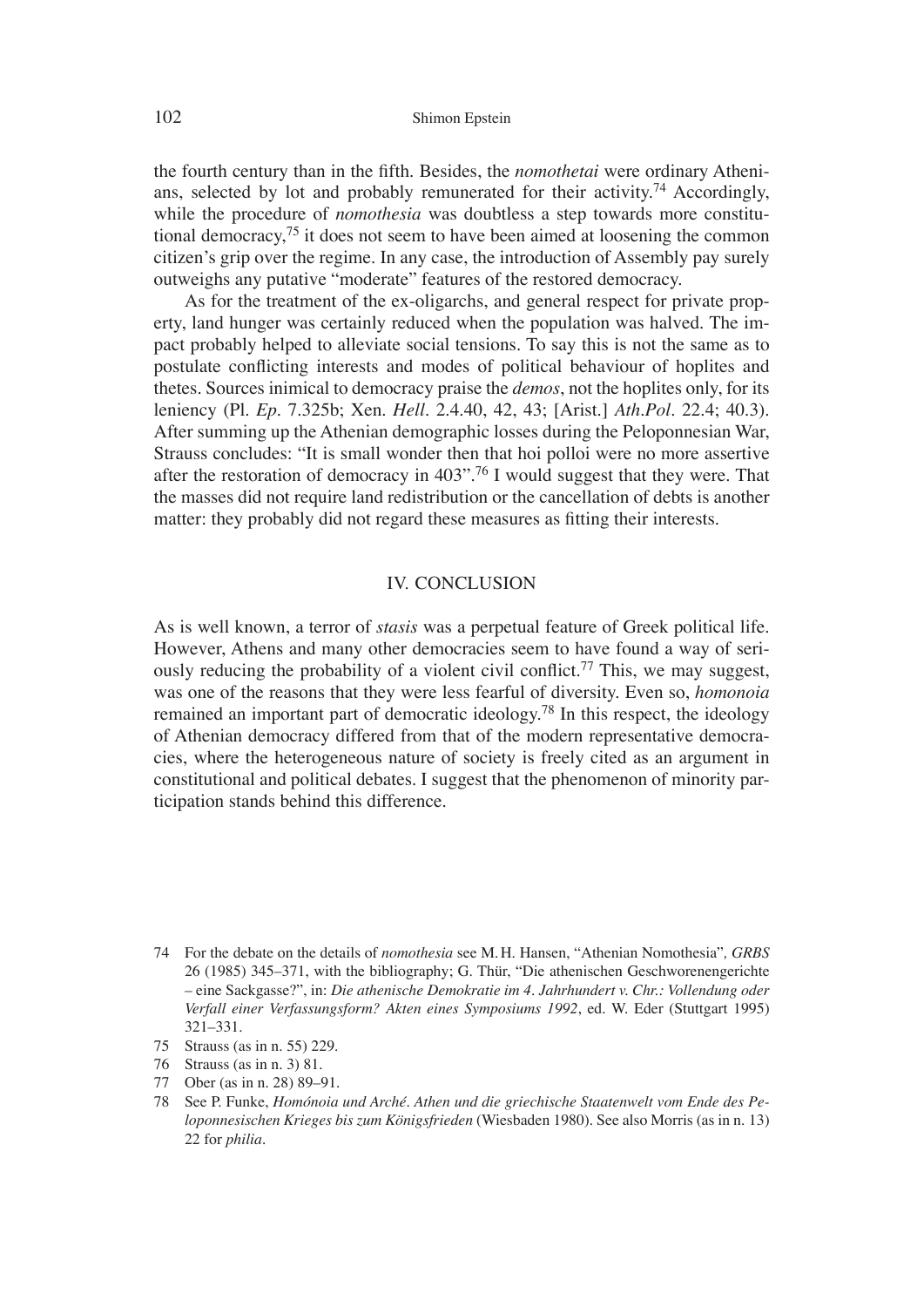# 6. THE GUARDIAN OF THE LAND: THE AREOPAGOS COUNCIL AS A SYMBOL OF STABILITY\*

### Rachel Zelnick-Abramovitz

When thinking of crises in Athenian history we usually visualize wars and revolutions, whereas we often associate the word ʻstability' with institutions. This tendency is as old at least as the author of the *Athenaion Politeia*, who in chapter 41 reviews the history of Athens as a series of eleven revolutions, each of which brought a change in the constitution and in the political institutions. The eleventh revolution – that of the democrats in 404/3 B. C. – established the constitution that still existed in the author's day, and in the following chapters he describes in detail its contemporary form. This constitution, then, was stable. Two of the revolutions the *Athenaion Politeia* names involved the Areopagos: the sixth revolution, which occurred "after the Persian War, when the Council of the Areopagos was in charge", and the seventh, which "followed the reform that was drafted by Aristeides but was effected by Ephialtes when he put down the Areopagite Council" (41.2; cf. *Ath. Pol*. 23.1, 25.1–26.1).

The institution of the Areopagos has raised vigorous disputes over intrinsic and difficult problems concerning the history and the capacities of this institution, both before and after the two stages described by the *Athenaion Politeia*. Questions such as the time of its establishment, its role before Solon, its competence in various stages of the history of Athens, what was taken from it by Ephialtes, etc., still keep the scholarly debate hot.<sup>1</sup> As frequently in the study of ancient institutions, the relative scarcity of evidence about the Areopagos and its often obscure nature impede tracing its history and nature. Nevertheless, scholars have contributed a great deal to our better understanding of this intriguing subject by re-examining the evidence and by offering important insights.

- \* In the late 1970's I was privileged to work under the judicious guidance of Prof. Alexander Fuks in preparing for the Open University of Israel the course "Classical Greece" – a project which he initiated and to which he had been a most kind and unfailing adviser. This article is a modest contribution to the memory of a great student of Athenian constitution. I warmly thank Peter J. Rhodes, David M. Schaps, Gabriel Herman, Shimon Epstein, and Polly Low for their wise comments and suggestions, which greatly improved my article. All remaining flaws are my responsibility. Translations from the Greek are mine, unless otherwise indicated.
- 34 For general studies of the Areopagos see P. J. Rhodes, *The Athenian Boule* (Oxford 1972); id., *A Commentary on the Aristotelian Athenaion Politeia* (Oxford 1981); G. L. Cawkwell, "NO-MOΦYAAKIA and the Areopagos", *JHS* 108 (1988) 1–12; R.W. Wallace, *The Areopagos Council, to 307 B. C.* (Baltimore – London 1989); O. de Bruyn, *La compétence de l'Aréopage en matière de procès publics*, Historia Einzelschriften 90 (Stuttgart 1995); M. Braun, *Die "Eumeniden" des Aischylos und der Areopag*, Classica Monacensia 19 (Tübingen 1998).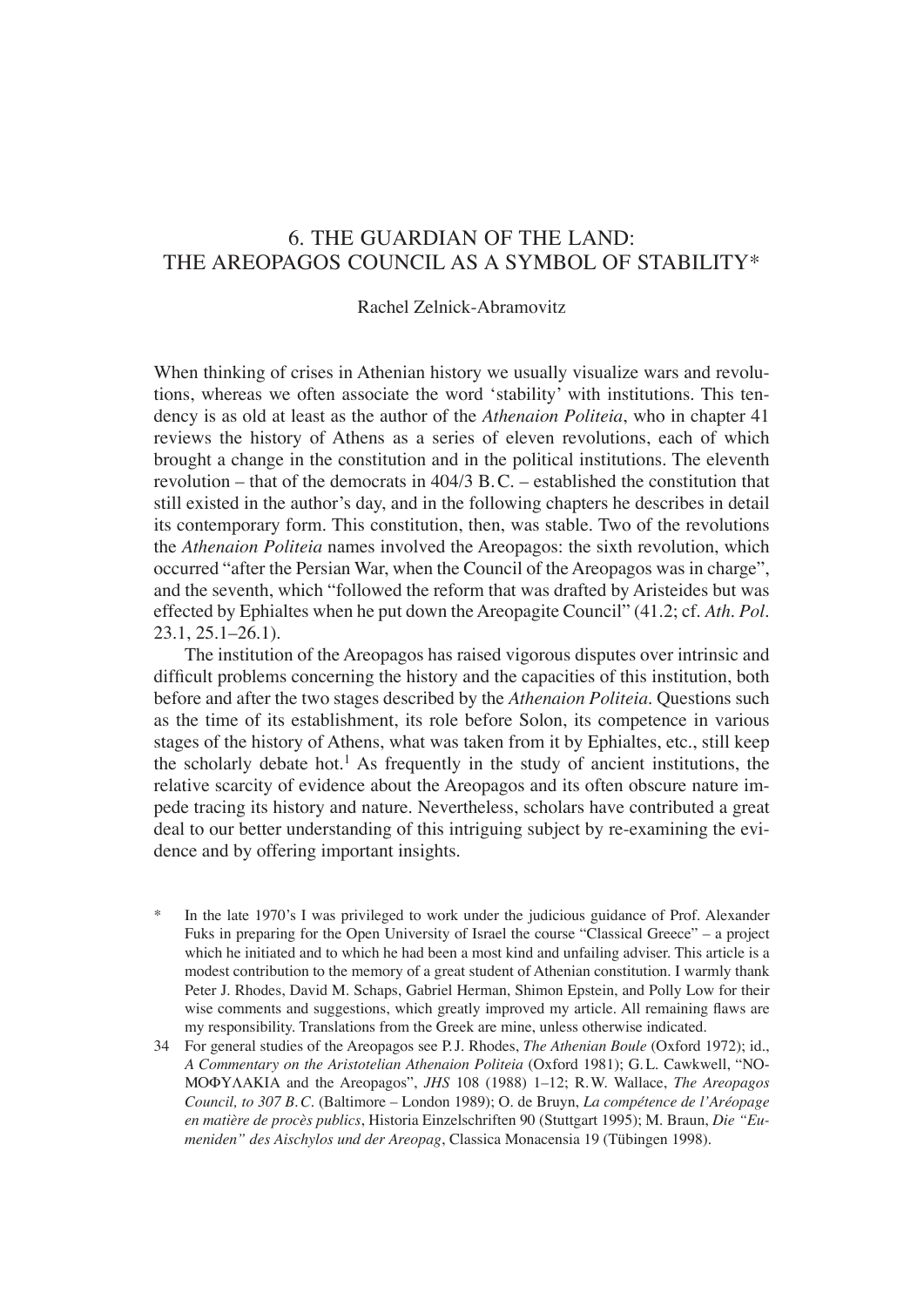However, my concern here is not with these important problems, which I shall refer to only in passing. In this paper I aim to call attention to a fact that has to some extent been overlooked in discussions of Athenian history. Despite the *Athenaion Politeia*'s restriction of the Areopagos' political role to two constitutional changes, the most stable institution in the Athenian democracy was this one, even though it has been often presented as conservative and undemocratic, indeed anti-democratic.2 Although it underwent changes and for long periods apparently functioned chiefly as a homicide law court, with a very small governmental role or none at all, the evidence suggests that the Areopagos acted to save democratic Athens and was looked on as a bastion in times of crisis. It evinced apparently undemocratic traits such as the life membership of the Areopagites, and in the political ideology of some fourth-century writers at least (such as Isocrates' *Areopagiticus*) it was the image of restricted democracy; nevertheless, I shall argue that the Areopagos was very much an institution of the democracy, inherited from aristocratic times and harnessed to the democratic administration. As a very old institution it was highly esteemed, because of its ancient image as a hub of aristocratic wisdom and integrity as well as a symbol of stability and security for the people.

I begin with a sketch of the Areopagos' history as far as we know it until the late fourth century  $B.C.,<sup>3</sup>$  while focusing on the evidence that seems to present the institution as conservative or undemocratic. I will then discuss the evidence that supports the role and image of the Areopagos as a bastion in times of crisis, and will suggest an explanation for its special position. I shall not go into a discussion of any of the aforementioned innumerable problems concerning the institution's entire history unless it bears directly on its role as a guardian of the land.

## I. A SHORT HISTORY OF THE AREOPAGOS

Very little is known about the Areopagos before the fifth century  $B.C.,$  but it is assumed that it existed as early as the eighth or seventh century, either as a council with some role in government, as described by the *Athenaion Politeia* 3.6 and accepted by some scholars, or as a homicide court only with no political powers until Solon's reforms, as R. W. Wallace argues.<sup>4</sup> Wallace in fact understands the comment

- 2 This view is already found e. g. in Arist. *Pol*. 5, 1304a 17–14; Plut. *Sol*. 19.2; and cf. M. Ostwald, "The Areopagus in the 'Αθηναίων Πολιτεία", in: M. Piérart (ed.), *Aristote et Athènes* (Fribourg 1993) 139–153, at 140–141.
- 3 The Areopagos played an important role in Hellenistic and Roman times also, and in fact continued to exist for centuries; it is significant that the Supreme Court in modern Greece is called the Areios Pagos. However, I restrict myself to its place in archaic to classical times.
- 4 For the former view see e. g. Rhodes, *Commentary* (as in n. 1) 108, with bibliography. Wallace, *The Areopagos* (as in n. 1) argues his case at length on pp. 3–47. Cf. also Braun, *Die "Eumeniden"* (as in n. 1) 13–40, and see Ostwald, "The Areopagos" (as in n. 2), who argues that the Areopagos had no political function even after Solon and throughout the fifth century B.C. See also P. Harding, *The Story of Athens* (London 2008) 33–36, 205–209, on the apparently unanimous acceptance by the Atthidographers of the tradition that the Areopagos existed as a court of law already in the period of monarchy.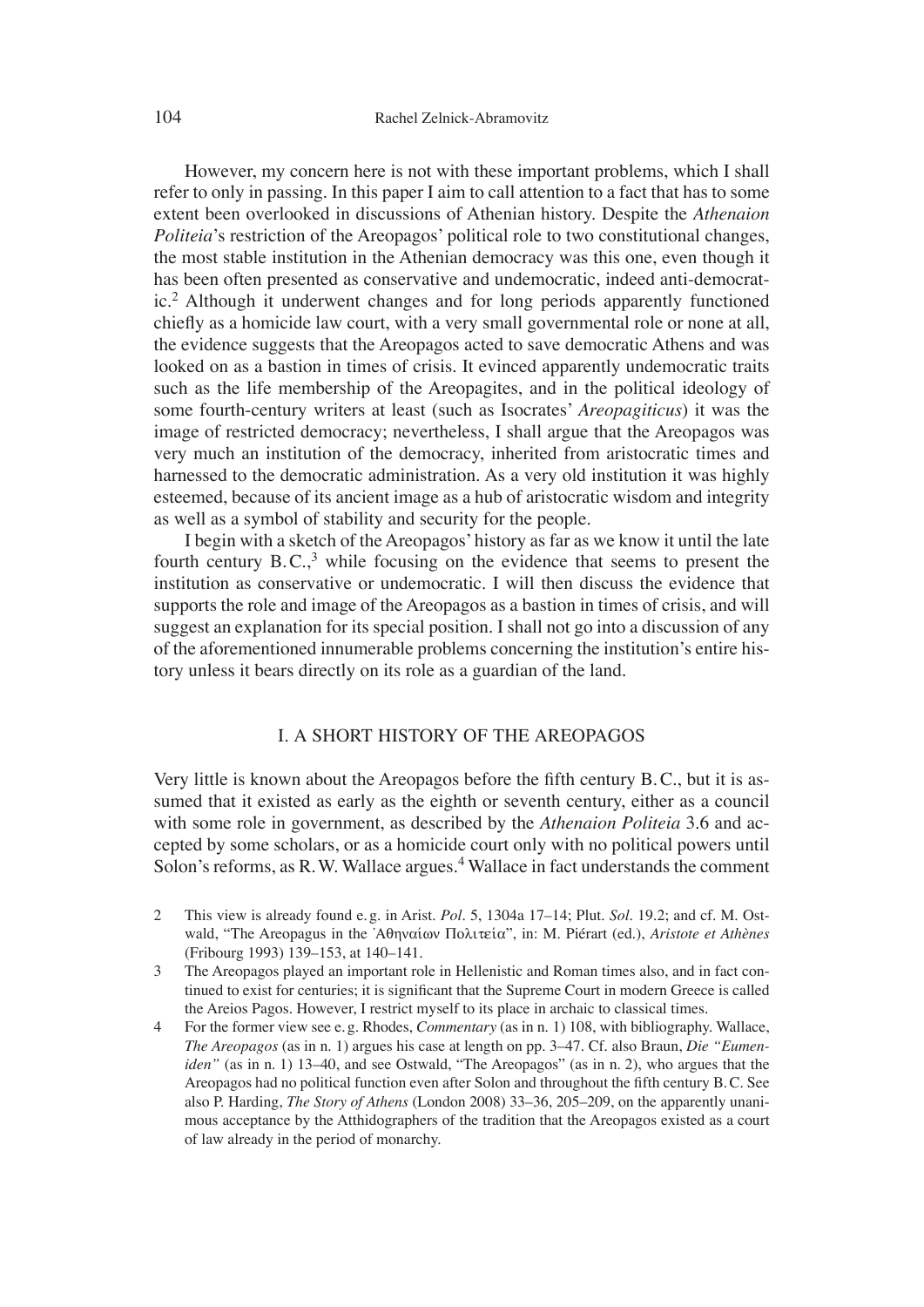by Plutarch (*Sol*. 19) that according to the "common view" the Areopagos was founded by Solon to mean that Solon made what had hitherto been a law court into a council.5 The *Athenaion Politeia* 3.6, referring to pre-Draconian times, assigns to the Areopagos the function of watching over the laws ( $\delta$ ιατηρεῖν τοὺς νόμους), and adds that it administered the most important matters in the state. It also notes that the archons – who automatically joined the Areopagites at the end of their office – had been elected from among the noble and the rich; "for this reason", it adds, the Areopagos is the only office in which membership is held for life "even now". No reason is actually offered for the life membership, but since this statement immediately follows the description of the criteria for electing archons, it may be assumed that for the author the social and economic background of the Areopagites seemed reason enough. The Areopagos' function as the guardian of the laws is restated in chapter 4.4, which is widely believed to be a later interpolation, forged in the late fifth or early fourth century B.C. by oligarchs.<sup>6</sup> Again, according to chapter 8.4, Solon – although he established the Council of Four-Hundred – made the Areopagos responsible for guarding the laws (νομοφυλακεῖν) "just as before, when it was an overseer ( $\acute{\text{e}}\pi$  is  $\alpha$ ) of the *politeia*". The Areopagos is also described as watching over ( $\delta$ ietherei) the greatest and most important political issues; in particular it examined offenders, being authorized to fine and punish, and it tried those who conspired to overthrow the democracy – according to the law of *eisangelia* enacted by Solon.

A whole series of questions sparked a vigorous debate over the question of the Areopagos' political competence. Was the function of "watching over the laws" ( $\delta$ ιατηρεῖν τοὺς νόμους) the same as "guarding the laws" (νομοφυλακεῖν) and as being the overseer ( $\epsilon \pi i \sigma \kappa \sigma \tau o$ ) of the *politeia*? What was the practical meaning of each of these terms? Was the *nomos eisangeltikos* ascribed to Solon the same as that known to us from later times? And does the author of the *Athenaion Politeia* give an accurate report on the position of the Areopagos, or does he cast back onto archaic Athenian history fourth-century facts and ideas?<sup>7</sup> But whether the tradition told in the *Athenaion Politeia* can or cannot be trusted as reflecting the early history of this institution, in archaic times the Areopagos quite clearly was – or was later presented as – a most important and venerated aristocratic council, in a position somewhat above the constitution, whether we interpret the *nomophylakia* as a factual or merely an honorary role.

By this time, however, the composition of the Areopagos had started to change: Solon's opening the archonship to *pentakosiomedimnoi* filled the institution over the years with members who were not *eupatridai*. Significantly, although the Peisistratidai "always took care to have the offices (*archai*) in the hands of someone of the family" (Thuc. 6.54.6), so that  $-$  if we take this to mean the archonship  $-$  the tyrants' supporters constituted a substantial part of the Areopagos, $\frac{8}{3}$  even after the

<sup>5</sup> Cf. Cic. *Off.* 1.75; Poll. 8.125.

<sup>6</sup> See Rhodes, *Commentary* (as in n. 1) 53–56, 84–87, with bibliography.

<sup>7</sup> See e. g. Wallace, *The Areopagos* (as in n. 1) 39–46.

<sup>8</sup> Cf. Wallace, *The Areopagos* (as in n. 1) 76. Among the archons who served under the tyranny was, according to Thuc. 6.54.6–7, Pisistratus son of the tyrant Hippias. His name has been re-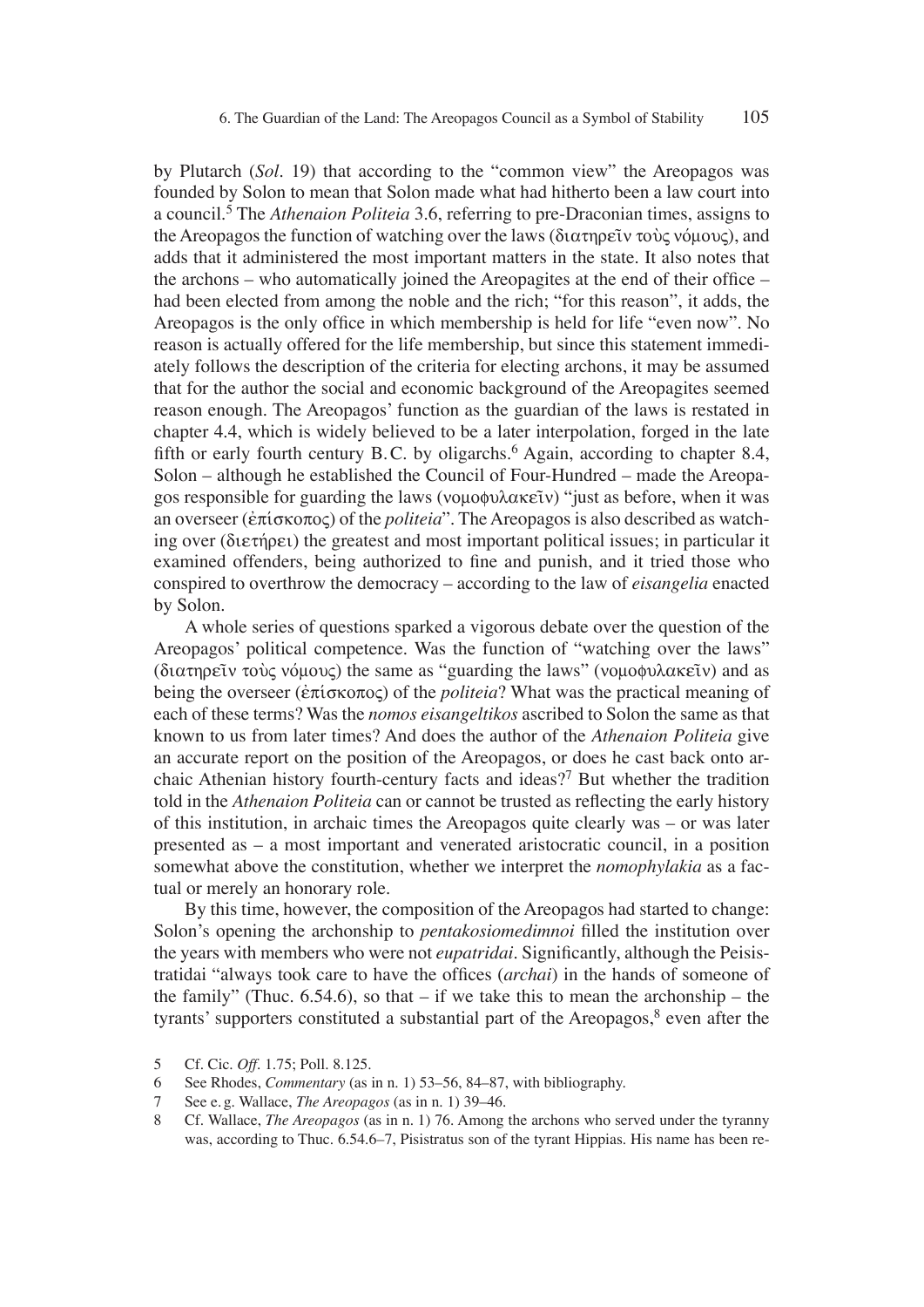expulsion in 511 B.C. of the tyrants we do not hear of any opposition to the Areopagos,<sup>9</sup> and the scant details we have of Cleisthenes' constitutional changes in 508/7 make no mention of this institution. Apparently, that former supporters of the tyrants also sat on the Areopagos did not damage its reputation, even if it did not activate its political powers.10

The composition of the Areopagos was further transformed by the introduction in 487 B. C. of appointment by lot to the archonship and by making the *zeugitai* eligible for the office in 457 B.C. The changed composition and the advance of democracy could not have left the Areopagos unaffected. The members of this ancient institution, which was entrusted with important judicial and political powers, were ex-archons who were now appointed from among a wider group of citizens. In the eyes of conservatives or opponents of the democracy, this change undoubtedly caused the old institution to lose prestige – a process that may have contributed to Ephialtes' reforms in 462/1 B.C., as claimed by some scholars.<sup>11</sup> But was that feeling shared by many in Athens? After all, in the long run, the introduction of appointment by lot and the extension of eligibility to the archonship made the Areopagos an institution of the demos: by 462/1 the Areopagites were ex-archons who served the democracy in the years of the rising power of the demos.

Still, the *Athenaion Politeia* 23.1, reports that after the Persian Wars the Areopagos "became powerful again and administered the state" ( $\pi \acute{\alpha} \lambda \nu \acute{\alpha} \gamma \gamma \acute{\alpha} \lambda \nu \acute{\gamma} \acute{\beta} \gamma$ ) ev  $\Delta \rho$  λειτάλλο τουλή και διώκει την πόλιν) because it became responsible for the battle of Salamis: since the *strategoi* had been at a loss because of the circumstances

stored by many in *IG* I<sup>3</sup> 1031.21 = ML 6 c. 6 ([...5...] $\sigma$ to $\alpha$ <sub>I</sub>( $\alpha$ <sub>C</sub>]) as the archon for the year 522/1 B. C. Also, the dedication by him on the altar he built to Apollo Pythios, discovered in 1877 in Athens (IG I<sup>3</sup> 948; text also recorded by Thucydides, ibid.), might suggest 522/1, but the dating of the inscription is controversial. See M. E. White, "Hippias and the Athenian Archon List", in: J. A. S. Evans (ed.), *Polis and Imperium. Studies in Honour of Edward Togo Salmon* (Toronto 1974) 81–95; M. F. Arnush, "The Career of Peisistratos son of Hippias", *Hesperia* 64 (1995) 135–162, who argues that the altar was dedicated in the 490's "as a response to the influence of the ruling Alkmaionid family". In *IG* I<sup>3</sup> 1031.18 = ML 6, c. 3, the name of the archon for the year 525/4 is Cleisthenes, the future reformer. See also below.

- 9 C. Hignett, *A History of the Athenian Constitution* (Oxford 1952) 92–95, suggested long ago that the council which resisted Isagoras and the Spartan king Cleomenes in their attempt to establish a new council of 300 members in ca. 508/7 B. C. (Hdt. 5.72.2) may have been the Areopagos. See further below. On the composition of the Areopagos under the tyrants, see White, "Hippias and the Athenian Archon List" (as in n. 8) 82.
- 10 Wallace, *The Areopagos* (as in n. 1) 72–76, believes that the Areopagos was inactive in politics between Solon and 480/79 B. C., but that Cleisthenes did not change its competence.
- 11 For the controversy over the impact of the reform of 487/6 B. C., see, e. g., E. Badian, "Archons and *Strategoi*", *Antichthon* 5 (1971) 1–34, who argues, on the basis of a prosopographical analysis of the eponymous archons after 487/6, that "the reform made no recognizable difference to the quality of the men who held the eponymous archonship" (16). Yet of the 28 eponymous archons studied by Badian only 8 are evidently of distinguished families, and 6 are more or less confidently identified with known political figures; of the others nothing definite can be said. It may well be that more citizens from families who previously had no (significant) political record were now eligible for office, and indeed were elected. For the argument that the changed composition of the Areopagos may have contributed to Ephialtes' reforms, see e. g. Rhodes, *Boule* (as in n. 1) 205; *Commentary* (as in n. 1) 311; and see below.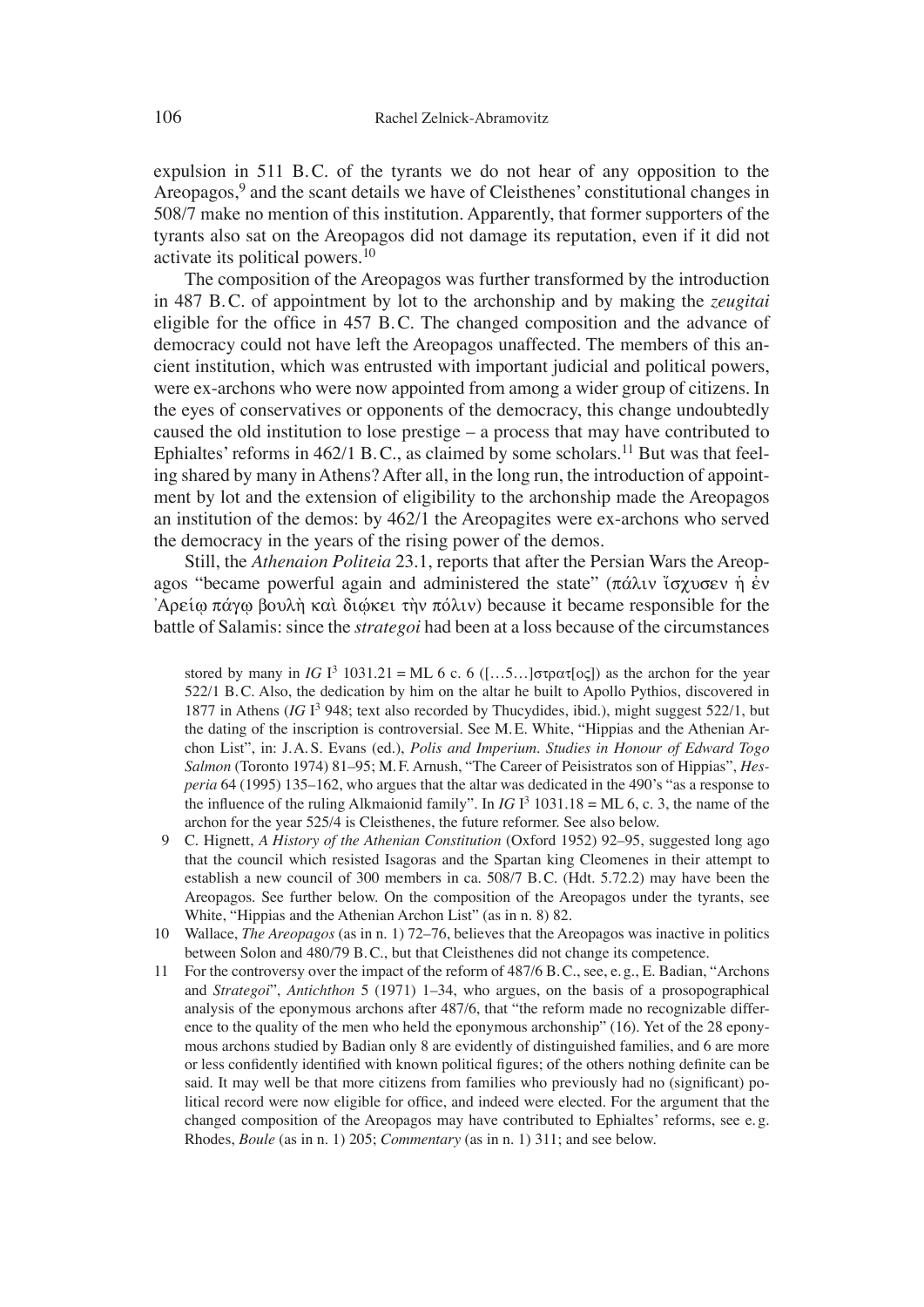and had made a proclamation that every man should save himself, the Areopagos furnished and distributed eight drachmas to each man, and thus got them to board the ships. "For this reason", the text goes on, "they made way for its honour" (23.2). The increased power of the Areopagos is presented elsewhere in the *Athenaion Politeia* as a revolution (41.2: ἕκτη δ' ή μετά τὰ Μηδικά, τῆς ἐξ Αρείου πάγου  $\beta$ ουλῆς ἐπιστατούσης) and the council is described as overseeing and controlling the constitution (25.1; 26.1). The competing version of Cleidemus, quoted by Plutarch (*Them*. 10.4), makes Themistocles responsible for the distribution of the money. But the story of the Areopagos' rise in power is repeated elsewhere in Aristotle,<sup>12</sup> and he seems to have had no reason to invent it; those suggesting that he or his sources did so to explain Ephialtes' stripping the Areopagos of political power must also explain why a story about the distribution of money was needed. Even if that story in the *Athenaion Politeia* 23.1 is not true the increase in power may well be factual,<sup>13</sup> and the reason may possibly have been some action or advice on the part of the Areopagos in the difficult time before Salamis (see below). Other problems too crop up from this text: The words "became powerful again" suggest a period of decline in the Areopagos' powers between Solon and 480 B. C., for which we have no evidence – we just do not hear of the Areopagos being involved in politics;14 yet such a decline might be implied by the *Athenaion Politeia* 8.2, where Solon's law on the appointment of the archons is said to have replaced the Areopagos' authority to appoint the archons.<sup>15</sup>

Furthermore, the way this change is juxtaposed in the *Athenaion Politeia* 23.1 with what seems to be a contradictory description of the rising power of the demos (τότε μεν οὖν μέχρι τούτου προῆλθεν ἡ πόλις, ἄμα τῆ δημοκρατία κατὰ μικρὸν  $\alpha\dot{\alpha}z\alpha$  and  $\dot{\alpha}z$  may suggest that this increased power was in conflict with the process of democratization. Indeed, in *Politics* 2.9.2 (1273b 35–1274a 5) Aristotle describes

- 12 *Ath. Pol.* 25.1; 41.2; Arist. *Pol*. 1304a 17–24. Isoc. 7.50–52, refers to the Areopagos' period of power during which the Athenians saved the Greeks and punished the barbarians.
- 13 Cf. Wallace, *The Areopagos* (as in n. 1) 78–83, who discredits the story about the Areopagos distributing the money, but accepts the tradition of its increased power; Ostwald, "The Areopagos" (as in n. 2) 140–143; Braun, *Die "Eumeniden"* (as in n. 1) 31, 60–68. See also *Hesperia* 36 (1967) 72–84, where B.D. Meritt suggests restoring the formula [ἔδοχσεν τεῖ ἐν Ἀρείοι  $\pi\acute{\alpha}$  blo $\lambda\epsilon\acute{\iota}$ ] in a fragmentary inscription, which he dates to soon after the Persian invasion  $(IGI<sup>3</sup> 243 = Agora XIX LA1, line 1 – both do not adopt Meritt's restoration). But if correct,$ this restoration may support the evidence for the increased powers of the Areopagos. Many others reject the historicity of *Ath. Pol.* 23.1, e. g. Hignett, *History* (as in n. 9) 147–148, and Rhodes, *Commentary* (as in n. 1) 287–289, who comments (at 287) that "most probably the tradition of a period of Areopagite supremacy arose later to explain why Ephialtes had had to attack the Areopagus"; see also Cawkwell, "NOMOΦYAAKIA" (as in n. 1) 1, who comments that the story about the money distribution "looks bogus", and "the whole idea of an Areopagite ascendancy very improbable". See also below.
- 14 See above, and n. 10.
- 15 Cf. Rhodes, *Commentary* (as in n. 1) 287. But see M. Ostwald, *From Popular Sovereignty to the Sovereignty of Law: Law, Society, and Politics in Fifth-Century Athens* (Berkeley/Los Angeles/London 1986) 14, and Ostwald, "The Areopagos" (as in n. 2) 149–153, who argues that the judicial competence of the Areopagos was restricted by the demos even before Ephialtes' reforms; contra: M. H. Hansen, *The Athenian Ecclesia* II (Copenhagen 1989) 242–243.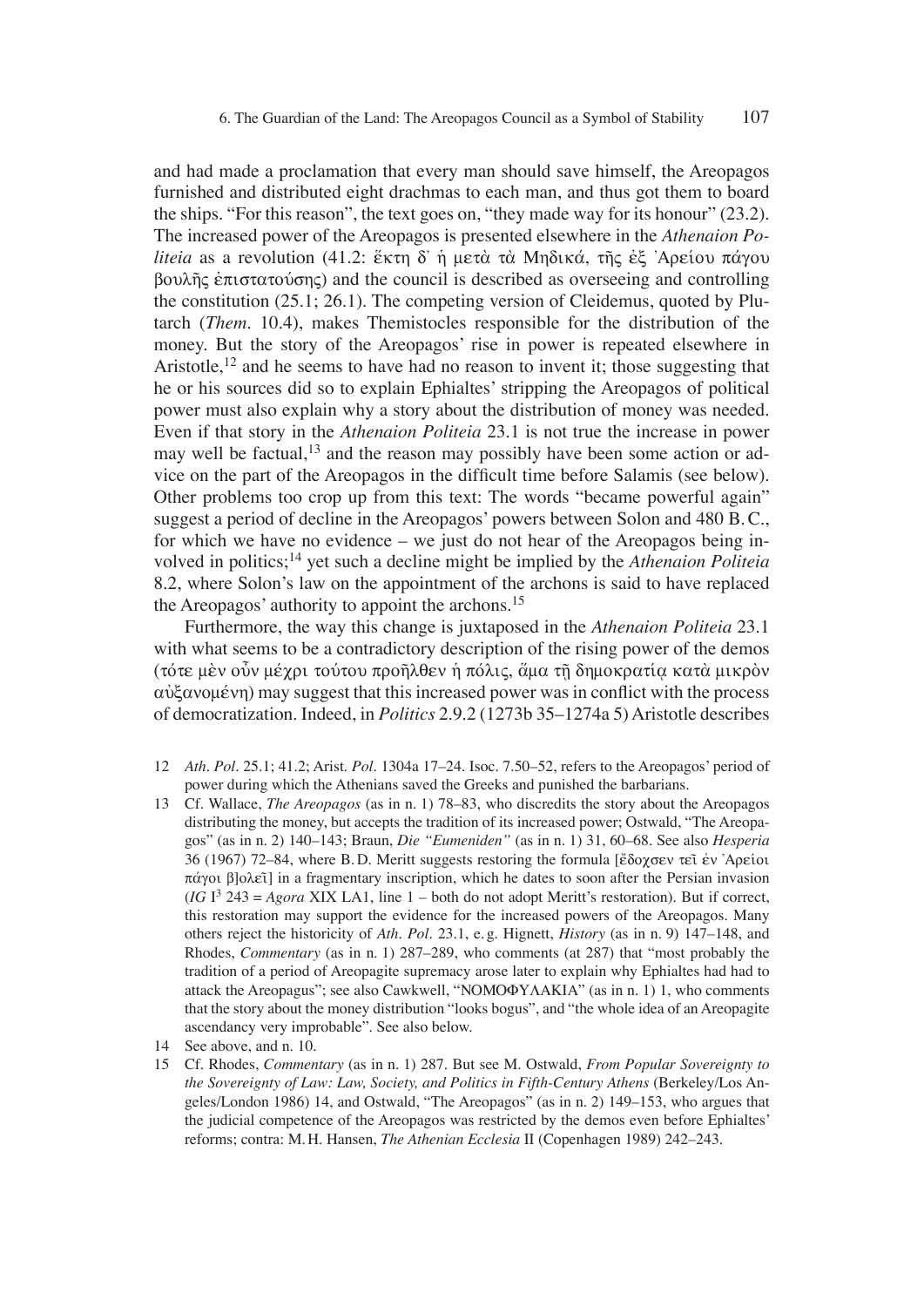the Areopagos as the oligarchic element in Solon's mixed constitution, and his remarks in 5.3.5 (1304a17–24) are usually taken to mean that the increase in the Areopagos' power during the Persian Wars bent the state towards oligarchy. But Aristotle's judgement that the Areopagos was oligarchic should not be taken as necessarily reflecting fifth-century political reality and views; many scholars see the *Athenaion Politeia* 23.1 as fourth-century conservative propaganda or as retrojection of later events to explain Ephialtes' reforms.<sup>16</sup> The two seemingly conflicting political tendencies, as implied by the *Athenaion Politeia* 23.1–2 and by Aristotle's *Politics* 1304a 17–24, can be reconciled, as I attempt to show below; but be that as it may, the Areopagos was never dissolved in previous constitutional reforms but was harnessed to the operation of the democratic machinery. As noted above, it is nowhere mentioned in the context of Cleisthenes' reforms, which may suggest that it was not regarded as obstructing the new political machinery.

The Areopagos' dominance is said to have lasted 17 years, until it was curtailed by Ephialtes in  $462/1$  B.C.<sup>17</sup> The Areopagos was deprived of some of its powers  $-$  described in the *Athenaion Politeia* 25.2 as  $\tau\dot{\alpha}$   $\dot{\epsilon}\pi\dot{\iota}\theta$ e $\tau\alpha$ , "added", generally believed to be the *nomophylakia* and the right to hear *eisangeliai*; these powers were now given to the *Boule* of five hundred, to the law courts and to the Assembly. It is believed that after 462/1 the Areopagos' jurisdiction was limited to premeditated homicide, wounding, poisoning and arson, and to certain religious offences.<sup>18</sup>

Should we understand Ephialtes' reforms as putting an end to a rising oligarchic element in a democratic state? Again, if the Areopagos indeed was an impediment to the growth of democracy, if it was an undemocratic element, why was it not abolished completely? Or, if a homicide court of such prestige and experience was needed, why was life membership not cancelled? As it is, an ancient institution, whose members held office for life, was allowed to retain a most powerful right: to judge homicide and religious offences, crimes that concerned the safety of the whole community.

16 See above, and Rhodes, *Commentary* (as in n. 1) 288–289, who explains the two versions of Athens' history (the ʻAreopagite' and the ʻdemocratic'), as they appear in *Ath. Pol*. 23.1–2, as the author's attempt to resolve the conflict by referring to an immediate and a long-term effect of Salamis, and sees the *Ath. Pol.*'s and Cleidemus' competing stories as one of the propaganda battles between Cimon and Themistocles. But see Wallace, *The Areopagos* (as in n. 1) 83, and Braun, *Die "Eumeniden"* (as in n. 1) 68, who claim that the Areopagos gained political power owing to the changing political conditions after Cleisthenes' reforms and the Persian Wars, and to the fact that powerful leaders, such as Themistocles and Aristeides, were its members. This increase in the Areopagos' power went hand in hand with the growing democracy – which fact may explain the apparent contradiction in *Ath. Pol*. 23.1–2. See also Ostwald, "The Areopagos" (as in n. 2) 140–141, who rightly comments that the tendencies to identify the Areopagos as conservative and oligarchic, irreconcilable with the progressive democracy, are modern presuppositions, influenced by our party-political perspective. On Cleidemus' version see also de Bruyn, *La compétence* (as in n. 1) 94–95, and J. McInerney, "Politicizing the Past: The ʻAtthis' of Kleidemos", *Classical Antiquity* 13.1 (1994) 17–37, at 21, who argues that Cleidemus'*Atthis* belongs to the new discourse of the mid-fourth century B. C., caused by events in the 350s, which was characterized by tendentious interpretations of past events and forging documents.

<sup>17</sup> *Ath. Pol.* 25.1–2; Plut. *Cim*. 15.2; *Per*. 9.3–4.

<sup>18</sup> See *Ath. Pol.* 57.3; Wallace, *The Areopagos* (as in n. 1) 97–121 with bibliography.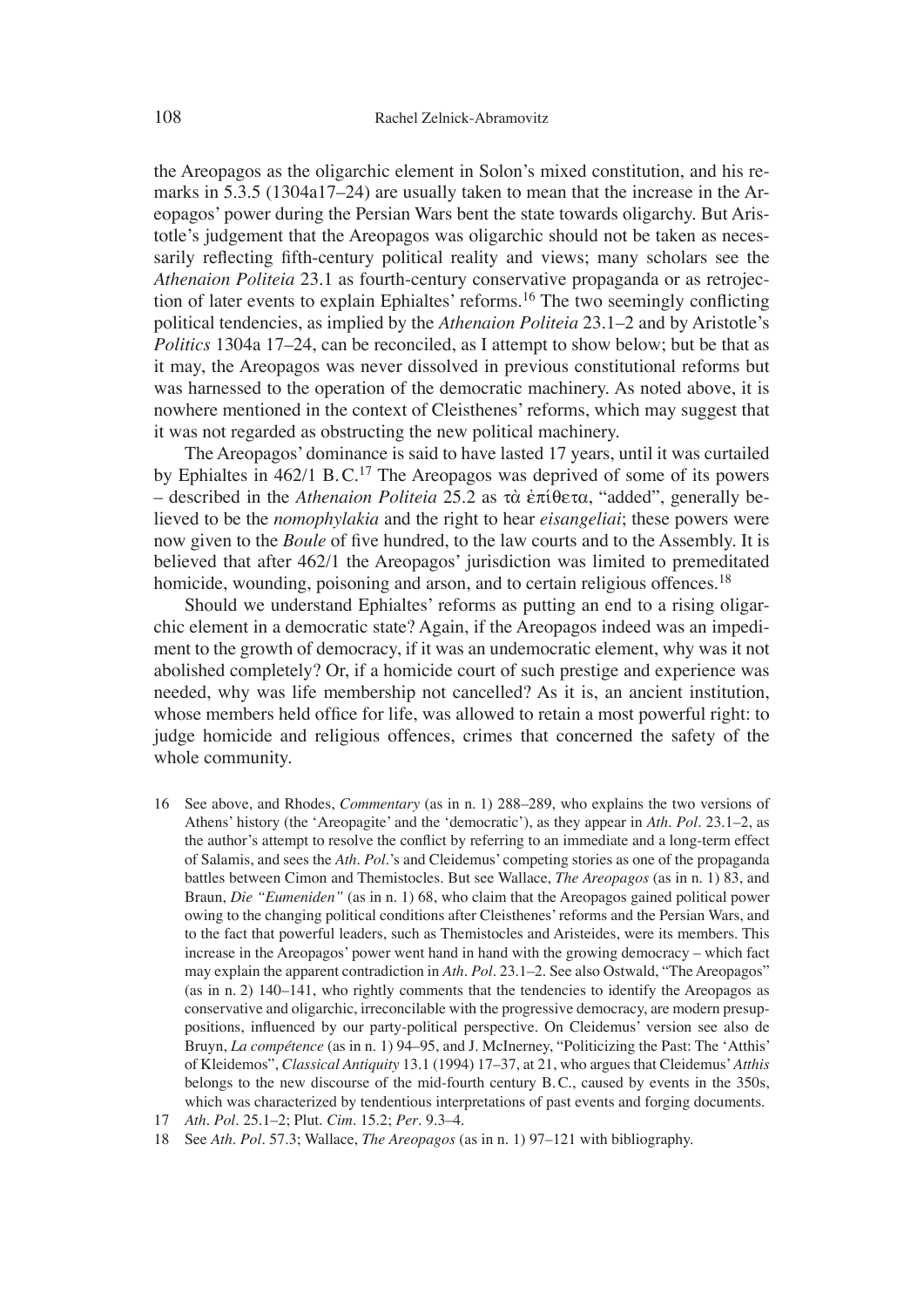We next learn from the *Athenaion Politeia* 35.2, that in 404 B. C. the Thirty "pulled down ( $\kappa \alpha \theta \tilde{\varepsilon} \lambda$ ov) from the Areopagos the laws of Ephialtes and Archestratus that related to the Areopagites". It has been suggested that this was part of the Thirty's scheme to use the Areopagos in their administration and restore to it its pre-Ephialtic competence.19 But there is no evidence that the Areopagos collaborated with the Thirty; in fact – as I will try to show – in 405 the Areopagos was probably acting to save Athens and against attempts to humiliate her.<sup>20</sup> Moreover, as in 411, although the new regime was presented as a return to the ancestral constitution,<sup>21</sup> there is no hint that the Areopagos was to have any part in it; in both 411 and 404 the oligarchs planned to rely on the *Boule* – whether of 400 or of 500 members. And when democracy was restored in 404/3 the Athenians, on the motion of Teisamenus, passed a decree which, in addition to initiating a revision of the existing laws, entrusted the Areopagos with supervision of the laws ( $\epsilon \pi \mu \epsilon \lambda \epsilon \sigma \theta \omega$ )  $\dot{\eta}$  βουλή ή έξ  $\dot{\Lambda}$ ρείου πάγου τῶν νόμων), so that the magistrates would enforce only those laws that were ratified (Andoc.  $1.84$ ).<sup>22</sup>

In the fourth century B. C. the Areopagos played a greater role in politics, and it was the focus of discussions on the right constitution and the competence of magistracies. One major war and two oligarchic revolutions generated debates and controversies. This is the context for our reading Isocrates' *Areopagiticus*, describing a conservative constitution in the past in which the Areopagos played a central part. Few believe today that Isocrates' ideas and proposals reflect true events; his vision of an aristocratic council controlling political affairs may have simply reflected his wish to use the Areopagos to implement what he conceived the *patrios politeia* to have been.<sup>23</sup> Yet Wallace claims that the political debates exerted their influence on the political reality, and that the revival of the Areopagos' strength was a result of a shift towards ideological conservatism.<sup>24</sup>

The Areopagos *was* given more powers in the second half of the fourth century B. C., like the right to investigate and report (*apophasis*) crimes against the state – probably by force of a decree proposed by Demosthenes in the late 340s – as reported by Dinarchus 1.62, who also, perhaps falsely, says that Demosthenes' decree gave the Areopagos the right to punish offenders.25 Dinarchus argues that Demosthenes – who will presently claim that the Areopagos was oligarchic –surren-

- 19 See Wallace, *The Areopagos* (as in n. 1) 141–144.
- 20 Cf. Wallace, ibid., who although arguing that the restored competence of the Areopagos was part of the Thirty's program in 404, admits that there is no evidence that the Areopagos collaborated with them.
- 21 See discussion in Rhodes, *Commentary* (as in n. 1) 376–377, 427–434, 440–441, and his chap. 1 in this volume, pp. ■■–■■; Ostwald, *From Popular Sovereignty to the Sovereignty of Law* (as in n. 15) 337–411; Wallace, *The Areopagos* (as in n. 1) 131–144.
- 22 See D. M. MacDowell, *Andocides, On the Mysteries* (Oxford 1962), *ad loc*.; Wallace, *The Areopagos* (as in n. 1) 134–135, 143, 151.
- 23 See discussion in Wallace, *The Areopagos* (as in n. 1) 131–173.

25 But see below on the executions by the Areopagos after Chaeronea. That the Areopagos exercised the *apophasis* procedure is known from several sources, especially in the affair of Harpalus of 324 B. C. See Din. 1.4, 50–1, 58–9, 61; 2.6.

<sup>24</sup> Ibid., 194–195.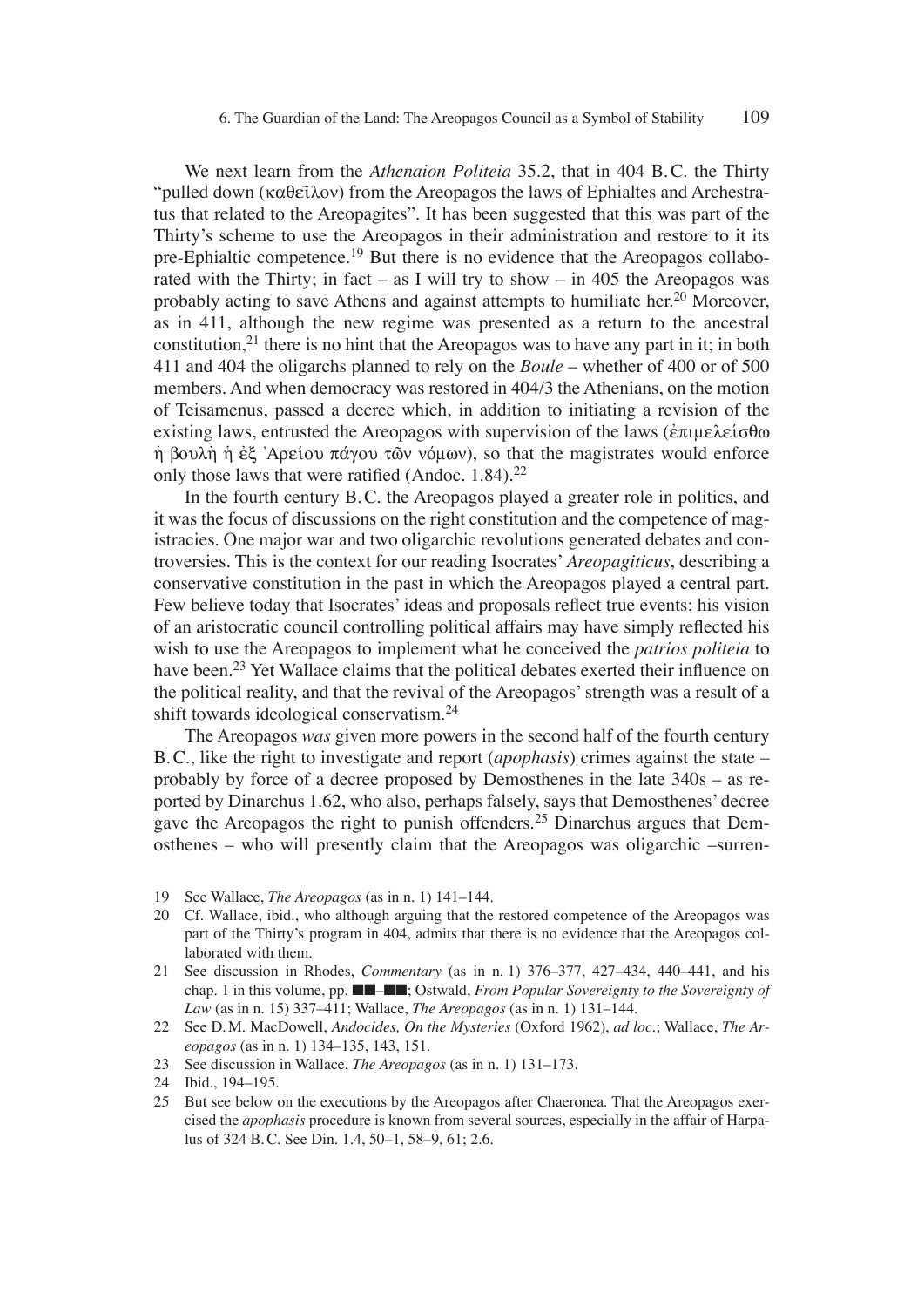dered the whole *polis* to this Council. In 338 B. C., after the battle of Chaeronea, the Areopagos executed men who left the *polis* during the war and thus were regarded as abandoning it to the enemy. Lycurgus (*Leoc.* 52–3) implies that these executions aroused anger among the Athenians, although, he says, the Areopagos' authority to impose capital punishment was legal.26 On this affair see further below.

One event may bear out the undemocratic image of the Areopagos: in 336 B. C. a law was passed, on the motion of Eucrates, warning citizens against collaborating with whoever attempted to overthrow the democracy.<sup>27</sup> This law seems to re-affirm Demophantus' decree of 410 B.C., quoted by Andocides (1.96–8),<sup>28</sup> but adds a specific warning to the Areopagites not to sit in council should the democracy be overthrown. Whatever the motives behind this enactment, it is commonly believed that it reflects real distrust of the Areopagos, given its accumulation of powers in the preceding years.29 Still, the law must have been annulled shortly afterwards since the stone was found in the fill of an early third-century building, whereas the Areopagos was still active and does not seem to have lost power. In 335 B. C. it was asked by the Assembly to conduct an inquiry into who of the citizens took Persian money. In the oligarchic governments following the Lamian War the Areopagos seems to have played an important though probably not central role.<sup>30</sup>

This evidence, I think, is not decisive proof that throughout the fifth and fourth centuries B. C. the Areopagos was considered undemocratic and opposed to the rule of the demos. On the contrary: although sometimes used as a target in political struggles, it emerges from this brief account as a prestigious and central institution

- 26 Cf. Aescin. 3.252.
- 27 For the text of the law and interpretations see *Hesperia* 21 (1952) 355–359, no. 5; *SEG* 12.87; M. Ostwald, "The Athenian Legislation against Tyranny and Subversion", *TAPhA* 86 (1955) 103–128; R. Sealey, "On Penalizing Areopagites", *AJPh* 79 (1958) 71–73; Wallace, *The Areopagos* (as in n. 1) 179–184; P. J. Rhodes and R. Osborne, *Greek Historical Inscriptions, 404–323 BC* (Oxford 2003) 388–392, no. 79.
- 28 Cf. Andoc. 1.124–125, 127.
- 29 For discussions of the motives of the law and for more bibliography, see the studies mentioned in n. 27 above, and chap. 1 by Rhodes in this volume, p. ■■.
- 30 For the events of 335, see Din. 1.10, 18, 21; Aeschin. 3.239; Hyperid. 5.1–3. See Wallace, *The Areopagos* (as in n. 1) 196–197, 201–206, on the Areopagos in the time of Lycurgus and Demetrius of Phaleron. It may be significant, although I do not know what to make of it, that we first encounter Areopagites' names – other, that is, than those mentioned in the sources as archons – about mid-fourth century B.C.: first in literary sources (Autolycus: in Aeschin. 1.81–4 [346 B. C.]; Theagenes: in [Dem.] 59.72–84 [ca. 341/0 B. C.]), but later in public inscriptions, grouped under the heading "Areiopagitai" (e. g. *IG* II2 839.26, 51; 1492.127–30, 135, of ca. 305 B. C.; *IG* II2 2339 A.6, 17 + 1999.42, with J. H. Oliver, "Areopagites", *Hesperia* 27 [1958] 38–46, of the second half of the second century A. D.). We cannot be sure how many of the archons mentioned by name in our sources had passed their *euthynai* and entered the Areopagos. See M. H. Hansen & L. Pedersen, "The Size of the Council of Areopagos and its Social Composition in the Fourth Century BC", *C & M* 41 (1990) 73–78, at 77 n. 32, for a list of all known archons between 403 and 322 B. C. In a list of property sales in Lemnos of 370/69 (*SEG* 19.133, lines 1–6 = *Hesperia* 29 [1960] 25–29, no. 33) the names of all nine archons are listed, which might mean that all of them entered the Areopagos in the following year. One of these, Eubulus of Probalinthus (l.4), is probably the famous politician of this period.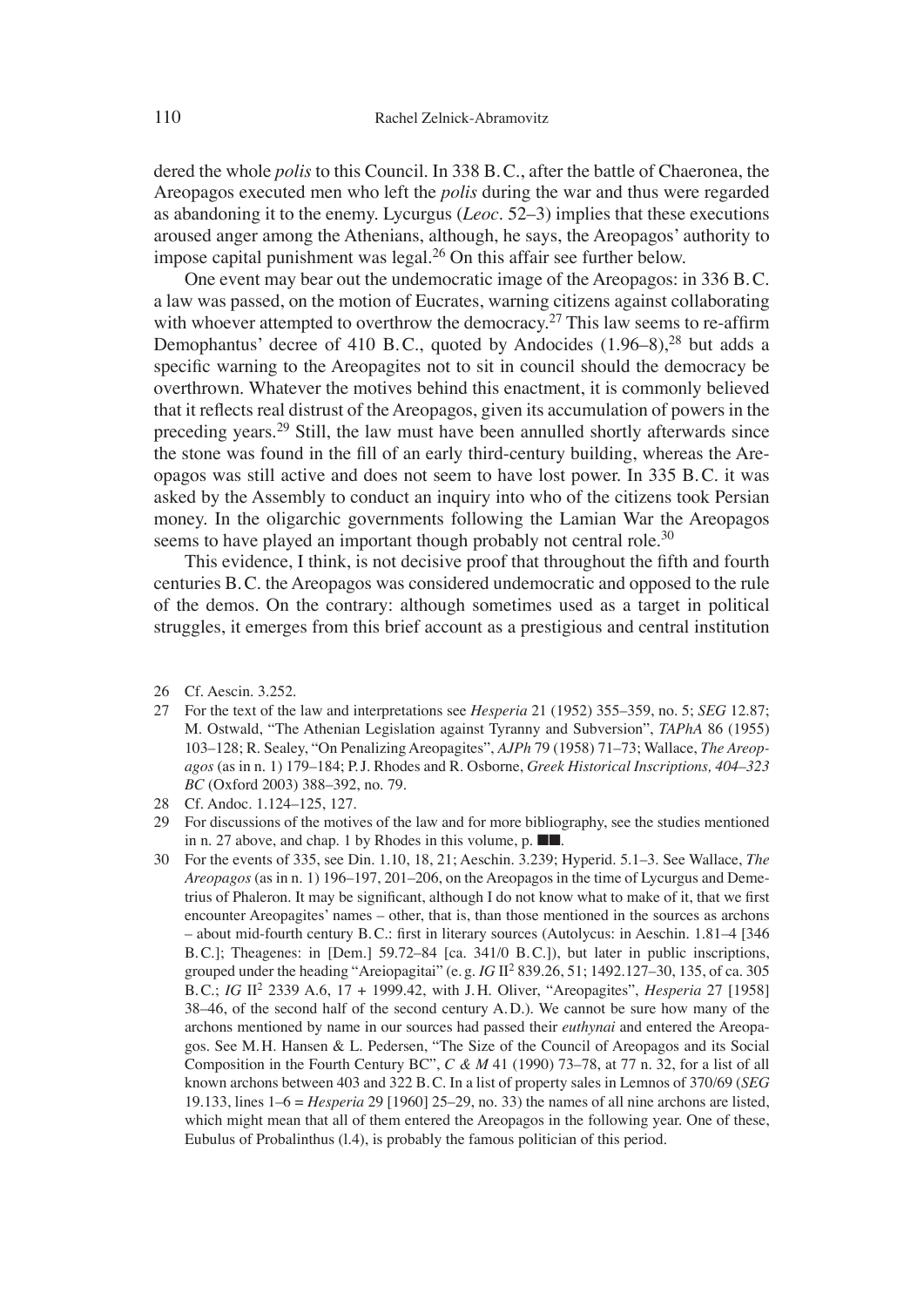*in* the Athenian democracy, and I now turn to the evidence that supports this statement.

## II. THE AREOPAGOS AS AN INSTITUTION OF THE ATHENIAN DEMOCRACY

Our earliest evidence on the Areopagos – lines 700–706 of Athena's speech in Aeschylus' *Eumenides*, which she addresses to the Athenians and from which I derive the title of this paper – seems to reflect the deep respect paid by the Athenians to this old institution, but it is also very controversial:

τοιόνδε τοι ταρβούντες ένδίκως σέβας έρυμά τε χώρας και πόλεως σωτήριον έχοιτ' ἄν, οἶον οὔτις ἀνθρώπων έχει, oύτ' έν Σκύθησιν ούτε Φέλοπος έν τόποις. κερδών άθικτον τούτο βουλευτήριον, αίδοΐον, όξύθυμον, ευδόντων ύπερ έγρηγορὸς φρούρημα γῆς καθίσταμαι.

Standing justly in awe of such a reverent body, you would have a bulwark to safeguard your land and salvation to your city such as no man possesses, either among the Scythians or in Pelops' realm. I establish this council as untouched by greed, worthy of reverence, quick to anger, awake on behalf of those who sleep, a guardian of the land (*phrourēma gēs*).

I am not concerned here with whether Aeschylus, who probably wrote the play in 458 B.C., intended to criticize or support Ephialtes' reforms.<sup>31</sup> I do wish to draw attention to the way this seemingly undemocratic institution, whose powers had been curbed just four years before the performance of the play, is described by Aeschylus: this council, says Athena, will be "a bulwark to safeguard your land and salvation of your city" (lines 701–2), and she depicts it as "worthy of reverence, quick to anger, awake on behalf of those who sleep, a guardian of the land" (lines 704–5). The words *phrourēma gēs*, "guardian of the land", do not necessarily refer to the capacity of *nomophylakia* – whether we believe that Aeschylus here advocated restoring it to the Areopagos or that this capacity still existed with the Areopagos in one way or another.<sup>32</sup> The depiction of the Areopagos as guardian and saviour is consistent in later sources and may well have been used by earlier authors too to convey this image to the Athenians.

- 31 On this question see discussion and bibliography in A. J. Podlecki, *The Political Background of Aeschylean Tragedy* (Ann Arbor 1966); Wallace, *The Areopagos* (as in n. 1) 87–93; A. M. Bowie, "Religion and Politics in Aeschylus' Oresteia", *CQ* n. s. 43.1 (1993) 10–31; Braun, *Die "Eumeniden"* (as in n. 1) 134–244. D. Schaps, "Aeschylus' Politics and the Theme of the Oresteia", in R. M. Rosen and J. Farrell (eds.), *Nomodeiktes: Greek Studies in Honor of Martin Ostwald* (Ann Arbor 1993) 505–515. See also A. J. Podlecki (ed.), *Aeschylus: Eumenides* (Warminster 1989) 2–6, and Harding, *Story of Athens* (as in n. 4) 205–207, for Aeschylus' probable originality in locating Orestes' trial in Athens, by having Orestes and the Erinyes argue their case before a jury on the Areopagos, and by making Athena tell the jury that they are judging the first case of homicide, thus instituting the court of the Areopagos.
- 32 See the works quoted in the foregoing note.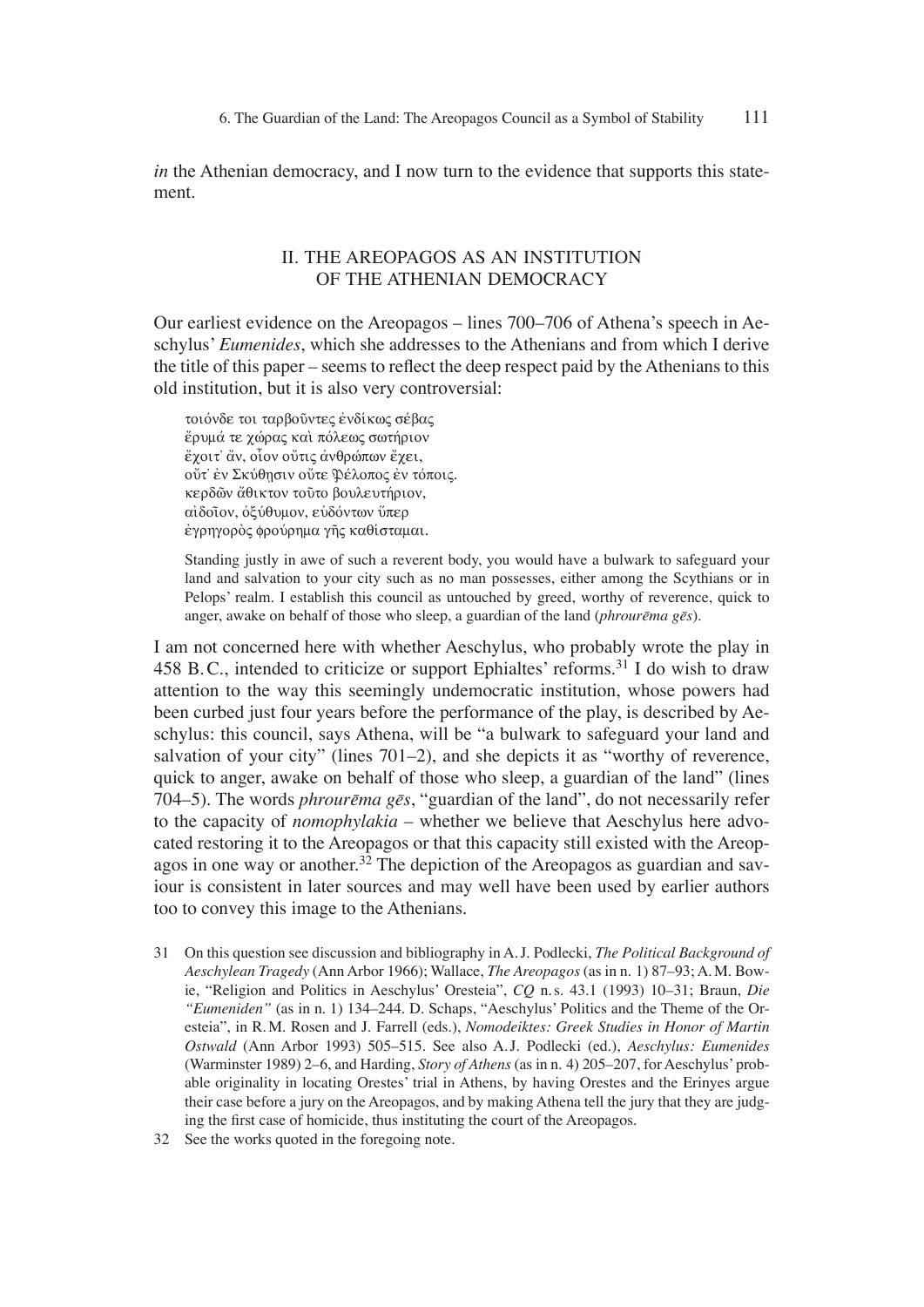For example, Xenophon in *Memorabilia* (3.5.20), Demosthenes in *Against Aristocrates* (23.65–6), and Lycurgus in *Against Leocrates* (1.12, 52) describe the Areopagos as most just, most venerable, and a bulwark, a saviour, of the city. Xenophon makes Socrates say that no other institution decides cases more honourably, more in accordance with law, or with more dignity and justice ( $\kappa \hat{\alpha} \lambda \lambda$ tov  $\hat{\eta}$  vo- $\mu\mu\omega$ τερον ή σεμνότερον ή δικαιότερον) than the Areopagos. Demosthenes adds an important detail: this is the only court, he says, which no tyrant, no oligarchy, no democracy, has ever dared deprive of its jurisdiction in cases of murder. Demosthenes may have intended to distract his audience's attention from the fact that it was the democracy that deprived the Areopagos of its political power in 462 B.C., but what matters here is the image of the Areopagos as a most venerable ( $\sigma \epsilon \mu$ - $\psi$  vó $\tau$  $\alpha$  $\tau$  $\alpha$  $\zeta$ ) and – more important – the portrayal of this institution as the most stable one, which had survived all constitutional changes. Whatever speculations we make about these authors' political beliefs, they do not treat the Areopagos as an antidemocratic body, and Lycurgus describes a time of crisis (to which I shall return below) which could have given rise to a political (revolutionary) change under the leadership of the Areopagos, but did not. Even Xenophon, whose aversion to democracy is well known, in this passage depicts Socrates as advising the younger Pericles on how to improve the chances of democratic Athens winning the war.<sup>33</sup>

Seeing that the centuries that had passed since its beginning and the many revolutions that the Athenian constitution had undergone did not change the revered position of the Areopagos, it is worth exploring the role it played at critical stages of Athenian history. As mentioned above, Hignett suggested long ago that the council mentioned by Herodotus (5.72.2) as opposing Isagoras and the Spartan king Cleomenes in their attempt after the expulsion of the Peisistratids to abolish the existing council, and establish a new one of three hundred, may have been the Areopagos.<sup>34</sup> This possibility has since been dismissed by many, on the quite reasonable ground that it seems impossible that Herodotus could refer to the Areopagos by the word *Boule* and be understood. It has been further argued that the opposing council was that of the Four Hundred, allegedly established by Solon, since the council of the Five Hundred did not yet exist.<sup>35</sup> Consider, however, that the Areop-

- 33 For the Areopagos' reputation see also Wallace, *The Areopagos* (as in n. 1) 126–127.
- 34 See Hignett, *History* (as in n. 9) 94–95, 128, 146, 149. The story is repeated almost word for word by *Ath. Pol*. 20.2–3.
- 35 E. g., Rhodes, *Boule* (as in n. 1) 208; *Commentary* (as in n. 1) 246, and his chap. 1 in this volume, notes 25 and 26, with further bibliography; E. M. Carawan, "*Eisangelia* and *Euthyna*: The Trials of Miltiades, Themistocles, and Cimon", *GRBS* 28 (1987) 167–208, at 184–185; Wallace, *The Areopagos* (as in n. 1) 246 n. 12; de Bruyn, *La compétence* (as in n. 1) 40–42. Against the existence of a Solonian council of Four Hundred see e. g. Hignett, *History* (as in n. 9) 92– 96. G. Anderson, *The Athenian Experiment: Building an Imagined Political Community in Ancient Attica, 508–490 B. C.* (Ann Arbor 2003) 61, claims that it makes most sense that the body involved was the council of Five Hundred. Herodotus uses again the word *Boule* to refer to an Athenian institution in 9.5.1–2, where he describes the embassy in 480 of Murychides, sent by the Persians to the council of the Athenians assembled in Salamis. Since that event postdates Cleisthenes' reforms, it is plausible that in this case the council mentioned was that of the Five Hundred. This may be supported by the fact that Murychides appeared before it (see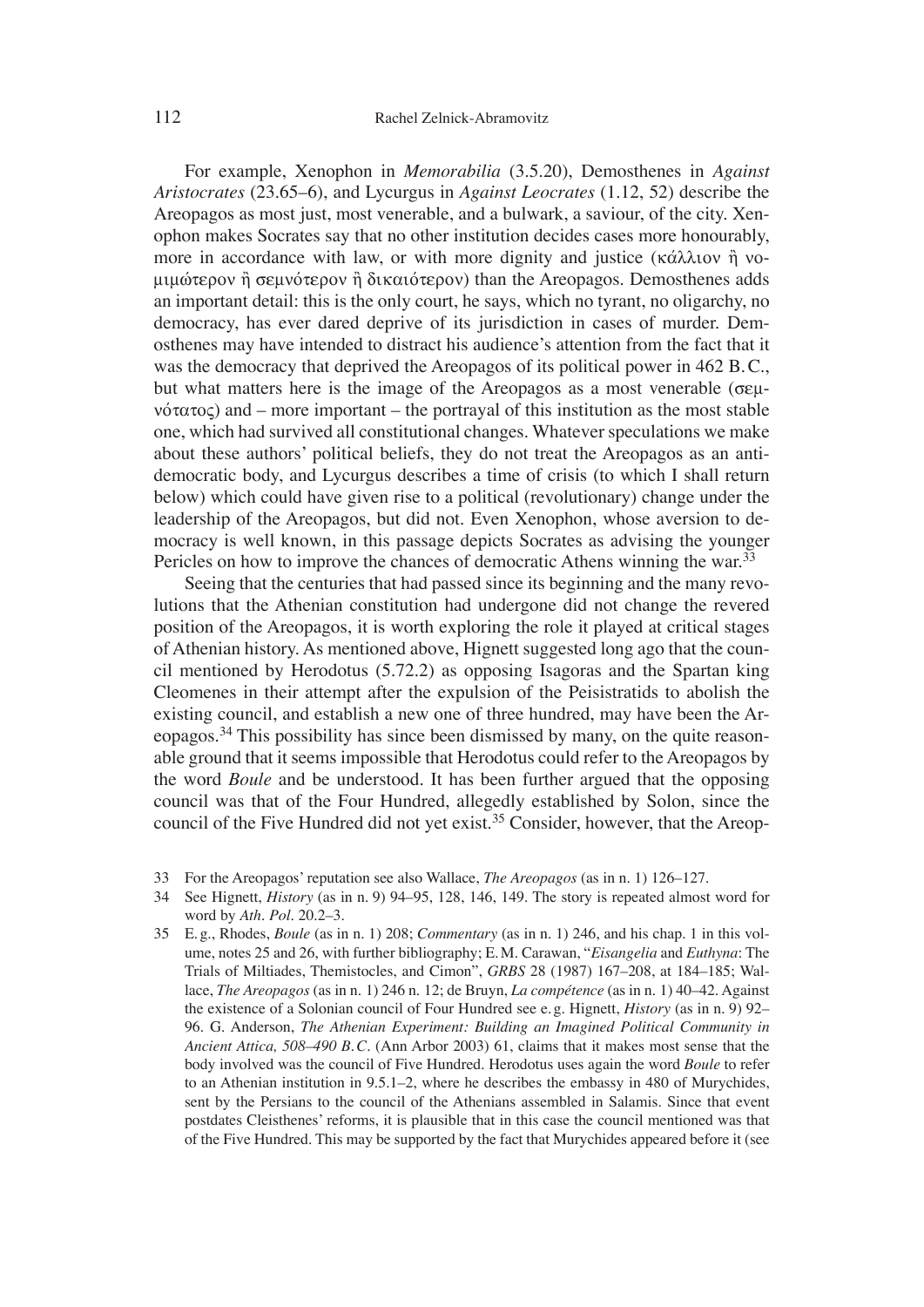agos at that time may have included supporters of Cleisthenes, and he himself – although he was later exiled by Hippias – must have been a member since he served as an archon under the tyrant in  $525/4$  B.C.<sup>36</sup> Moreover, to judge by Thucydides' claim (6.54.6) that the tyrants always made sure that their people be elected to the magistracies, by 508/7 the Areopagos was probably filled with their partisans, who were the enemies of Isagoras and the Spartans.<sup>37</sup> Indeed, as E.M. Carawan points out, the *Athenaion Politeia* 20.1 says that Isagoras "was a friend of the tyrants"  $(\phi \hat{\lambda} \circ \phi)$  two tup  $\phi$  two  $\psi$ ), so an assumed coalition of the Areopagos and Cleisthenes is apparently ruled out; but as P.J. Rhodes shows, Herodotus (5.70.1) presents Isagoras as a *xenos* of Cleomenes and an enemy of the tyrants.38 It is therefore equally reasonable that the Areopagos would resist Cleomenes and Isagoras, but we lack proof.

Above I discussed briefly the tradition noted by the *Athenaion Politeia* 23.1 on the Areopagos' rise in power after the Persian wars. Here I wish to return to this tradition and examine it in the wider context of the events of 480. As we have seen, it has been often claimed that the version of the *Athenaion Politeia* does not appear in Herodotus' account of the events. M. Braun even implies that Herodotus 8.40–41 refutes the *Athenaion Politeia*'s story about the confusion of the *strategoi*. 39 The *Athenaion Politeia* reports that because the *strategoi* were at a loss as to what to do because of the situation, and proclaimed that it was every man for himself ( $\tau$  $\tilde{\omega}$ v $\gamma$  $\alpha$  $\rho$ στρατηγῶν ἐξαπορησάντων τοις πράγμασι, και κηρυξάντων σώζειν ἕκαστον  $\dot{\epsilon}$ αυτόν), the Areopagos gave eight drachmas to each man and thus encouraged them embark on the ships.40 According to Herodotus the Greek navy sailed from Artemisium to Salamis at the request of the Athenians, who wished to evacuate their wives and children from  $Attica<sup>41</sup>$  and to take counsel about what they should do; they then left the navy at Salamis and returned to Athens; on their arrival they made a proclamation (apparently after taking counsel) that every Athenian should

Rhodes, *Boule* [as in n. 1] 54 and n. 1, 57 and n. 4, 145 and n. 5, 190–191 and n. 1) and by the use of the word *bouleutes* to describe Lycides, who dared to suggest accepting the enemies' proposal. If this is correct, we may assume that the Athenians who moved to Salamis maintained their normal political life.

- 36 See *IG* I3 1031.18 = ML 6, c. 3, and note 8 above; Rhodes, *Commentary* (as in n. 1) 220, 234, 244.
- 37 Hignett, *History* (as in n. 9) 94–95.
- 38 Carawan, "Eisangelia and Euthyna" (as in n. 35) 184–185; Rhodes, *Commentary* (as in n. 1) 242–243. On Isagoras being a *xenos* of Cleomenes, see also *Ath. Pol.* 20.2.
- 39 Braun, *Die "Eumeniden"* (as in n. 1) 63 and n. 221.
- 40 I render the participle  $\dot{\epsilon} \zeta \alpha \pi$  and  $\dot{\alpha} \alpha \nu \tau \omega$  as "were at a loss", thus retaining the element of confusion and helplessness conveyed by the verb, and close to Rhodes' understanding of it in his *Commentary* (as in n. 1) 289, and in his English translation of the *Ath. Pol.* (*The Athenian Constitution* [London 1984]). But McInerney's argument (*Politicizing the Past* [as in n. 16] 34 n. 67], that it is about the *strategoi*'s lack of money, which is countered by the Areopagos' ability to provide (*porisasa*) money, makes sense; see also Ostwald, "The Areopagos" (as in n. 2) 142.
- 41 There seems to be a case of *hysteron-proteron* here, since the decision to evacuate Attica must have been the result of the consultation – as is made clear in 41.1; cf. R. W. Macan, *Herodotus: The Seventh, Eight and Ninth Books* (New York 1973) *ad loc*.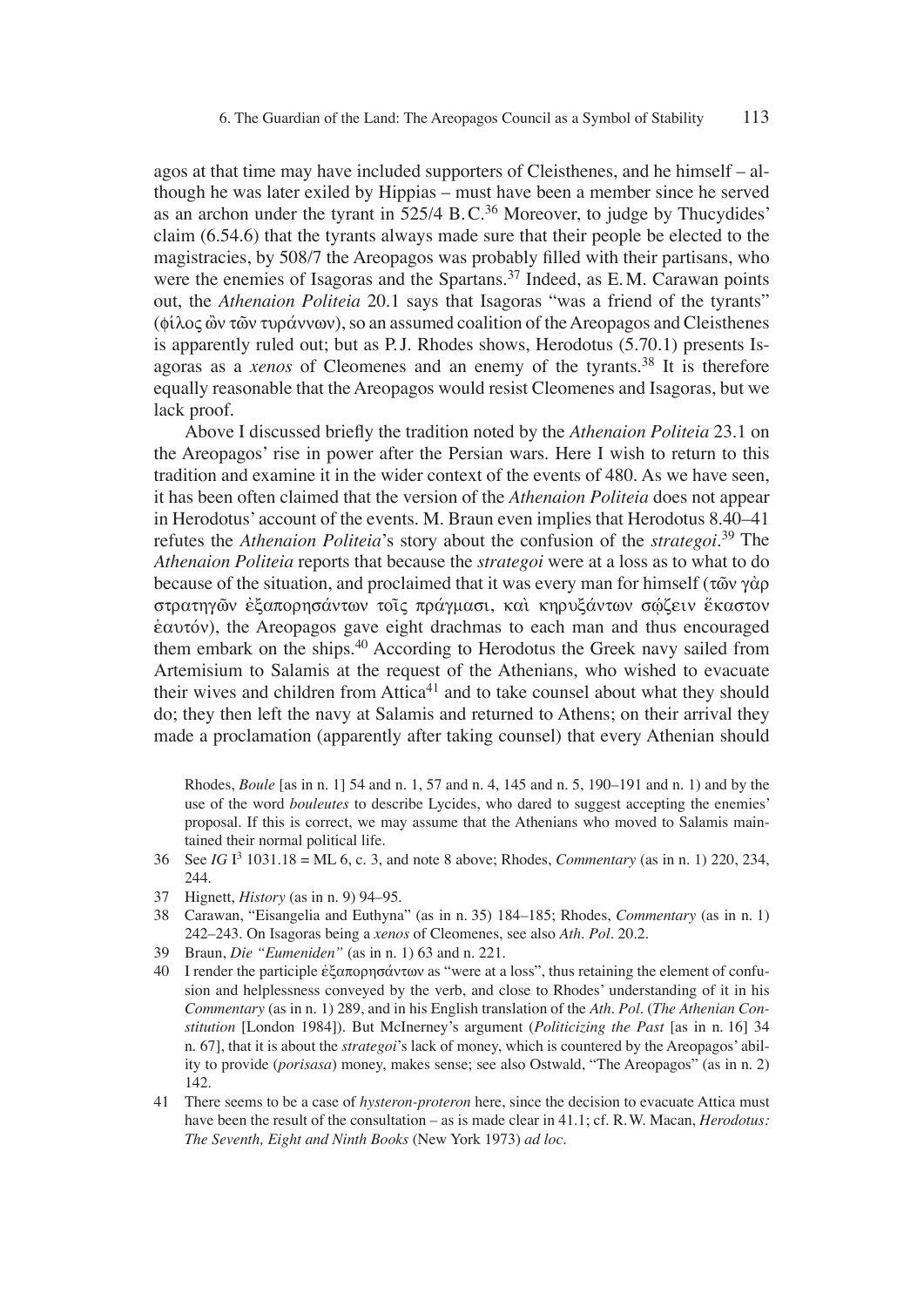save his children and household as best he could; thereafter the Athenians returned to the navy. So there was apparently no confusion, which would have required the intervention of the Areopagos. It has also been pointed out that the evacuation of Attica was not, nor was it intended to be, total: Herodotus says (8.51.2) that on taking Athens the Persians found the city deserted except for a few Athenians: the treasurers of the temple of Athena and poor people who defended themselves on the Acropolis – some because they were too poor to leave for Salamis and some who believed they had discovered the true meaning of the oracle on the wooden wall.<sup>42</sup>

This story too has its difficulties, not least why, after the distribution of the money – whether by the Areopagos or by Themistocles – there were still Athenians who had to stay behind in Athens because they were destitute.<sup>43</sup> Moreover, the whole reconstruction of the events from the battle of Artemisium to the battle of Salamis is not easy, and Herodotus seems to have confused their order. What directly relates to our subject is this: if the Athenians, following their disappointment at not finding the Peloponnesian forces in Boiotia (40.2), decided to take counsel – which later led to the decision to let every man save his household – where did they do it, and in what form? How and Wells believe that the decision to evacuate Attica came soon after the news of the loss at Thermopylai, and not just before the battle of Salamis, because there was not enough time to prepare and carry out the evacuation of a mass of people.<sup>44</sup> Whatever the exact date of the decision, it must have been made when the Athenians realized that Athens was in danger of a land

- 42 See Macan, *Herodotus* (as in n. 41) *ad* 40.1 and 41.1, who notes that "the evacuation of Attica neither was nor was intended to be complete in a strategic sense"; de Bruyn, *La compétence* (as in n. 1) 94–95, who concludes that Hdt. 51.2 discredits the stories of both the *Ath. Pol*. and Cleidemus. The "Decree of Themistocles" (ML 23.11–12), if it is a copy of an original decree passed in 481 or 480, contains a clause ordering the treasurers and priests to remain in Athens and defend the goddess' property. See N. G. L. Hammond, "The Expedition of Xerxes", *Cambridge Ancient History*, 2nd edition (Cambridge 1988) 518–622, at 558–559, and see below.
- 43 That is, if we understand that the money was distributed to each citizen for the purpose of evacuating the women and children; cf. Ostwald, "The Areopagos" (as in n. 2) 142. If, on the other hand, the money was intended as maintenance allowance to sailors only, as Plutarch (*Them.* 10.6) understood it, it may be that by the words "poor people" (πένητας άνθρώπους) Herodotus was referring to non-citizens who were not employed in the navy. But see ML 23.13, 30–31 ("The Decree of Themistocles"), which – if not a forgery – indicates an emergency policy of enlisting non-citizen residents. On the Athenians who stayed behind, see A. M. Bowie, *Herodotus, Histories Book VIII* (Cambridge 2007) 138. Macan, *Herodotus* (as in n. 41) *ad loc*., remarks that those remaining in Athens were probably not so few and not so poor; he also believes that the two groups should be regarded as one.
- 44 W. W. How and J. Wells, *A Commentary on Herodotus*, vol. II (Oxford 1912) *ad* 40.2; cf. Bowie, *Herodotus* (as in n. 43) 131–132. See M. H. Jameson, "A Decree of Themistocles from Troizen", *Hesperia* 29 (1960) 198–233, at 204, who believes that the formal decision (which, he argues, was the basis for ʻThe Themistocles Decree' – see below) was made before Thermopylai, and that the proclamation was its implementation; *contra* W. Blösel, *Themistokles bei Herodot: Spiegel Athens im fünften Jahrhundert. Studien zum Geschichte und historiographischen Konstruktion des griechischen Freiheitskampfes 480 v. Chr.* (Stuttgart 2004) 241–247, who argues that the evacuation took place after Thermopylai, but *not* as a result of any official decision of the Assembly; he believes that the Athenians transferred their wives, children and slaves to other places on a private basis. C. W. Fornara, "The Value of the Themistocles De-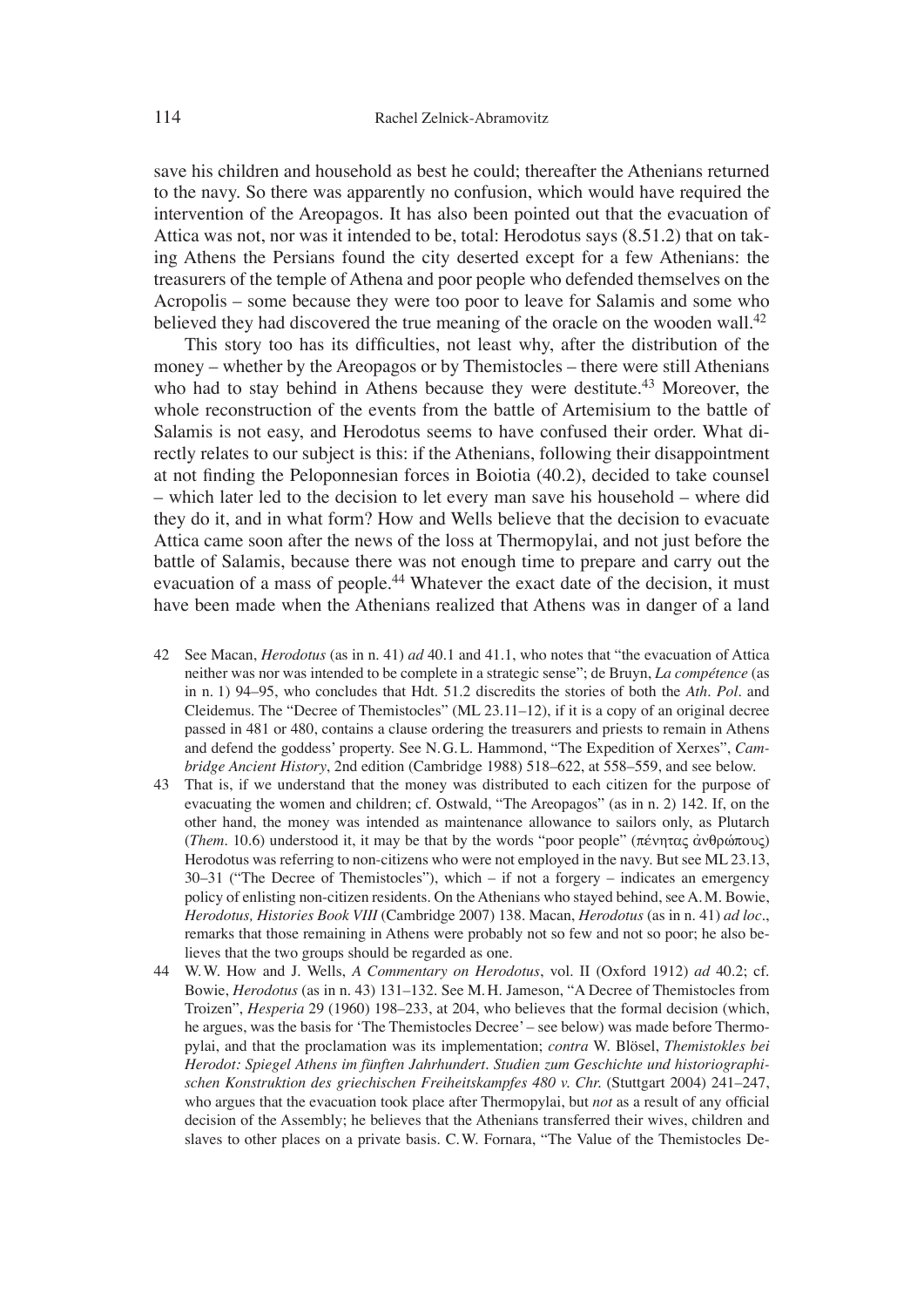invasion. They persuaded the other Greeks to sail to Salamis, then came back to Athens and deliberated about what should be done in this difficult situation ( $\tilde{i}$  wa ... πρός δέ και βουλεύσωνται το ποιητέον αυτοΐσι έσται: Herodotus, 8.40.1). In later political vocabulary, they discussed the subject of their safety,  $\pi$ ερὶ σωτηρίας. $^{45}$ It seems highly reasonable that the discussion took place in the Assembly; but the relation between the decision it reached and the proclamation that each man should save his own family and property is not clear: was the proclamation part of the formal decision, as presented in Plutarch's account (*Them.* 10.2) and in the so called  $'$ Decree of Themistocles' (ML 23.6–9)<sup>46</sup> – although neither of these texts uses the verb or the noun of proclamation – and as implied by Herodotus 8.41.1? Or was it a separate act, as the *Athenaion Politeia* 23.1 relates? Furthermore, Herodotus says that the proclamation was made by "the Athenians" after they took counsel, according to the *Athenaion Politeia* it was made by the *strategoi* because they were at a loss what to do, and according to Plutarch it was part of the decree proposed by Themistocles. Now, as Rhodes rightly points out, Themistocles was one of the *strategoi*, but he was also an Areopagite, having been archon in 493/2.47 If we accept that the *Athenaion Politeia* version was influenced by propaganda warfare, we must conclude that Themistocles, as an Areopagite – and doubtlessly in concert with his fellow-Areopagites – proposed a scheme to save the Athenians.<sup>48</sup> The proposal (with Themistocles' name as its mover) was brought before the people, who also made the final decision, the echoes of which we read in Plutarch and in ML 23. But I think it is not implausible that the idea was first brought up in the Areopagos, which was called on to give its advice on the subject of *soteria*. 49 When the people approved the proposal, it is not unreasonable to assume that the *strategoi* helped broadcast it by issuing a formal proclamation (and by providing ships for the evacuation); after all, it was a time of crisis.

This is admittedly a very speculative reconstruction of the events, but it can also explain the discrepancies in our sources. Herodotus was not concerned with

cree", *AHR* 73 (1967) 425–433, at 431–433, on the other hand, argues that Herodotus was influenced by the evacuation of Athens in 431 B.C. in describing the events before Salamis.

- 45 See below, and cf. Aesch. *Eum.* 701, speaking of the Areopagos (πόλεως σωτήριον).
- 46 On doubts concerning the date and authenticity of this inscription and discussions of its contents and date, see ML 23, pp. 51–52; Jameson, "A Decree of Themistocles" (as in n. 44); M. Chambers, "The Significance of the Themistocles Decree", *Philologus* 111 (1967) 157–169; Fornara, *The Value* (as in n. 44); A. J. Podlecki, *The Life of Themistocles: A Critical Survey of the Literary and Archaeological Evidence* (Montreal and London 1975) 147–167; Hammond, "The Expedition" (as in n. 42) 559, who believes that the original decree was passed not before the battle of Salamis but before the battle of Artemisium; Rhodes and Osborne, *Historical Inscriptions* (as in n. 27) 445; Blösel, *Themistokles* (as in n. 44) 247–254.
- 47 See Rhodes, *Commentary* (as in n. 1) 289. Rhodes implies that the purpose of the *Ath. Pol*. in claiming that the *strategoi* were at a loss was to discredit Themistocles (or the version that made Themistocles the instigator of the money distribution). See also Ostwald, "The Areopagos" (as in n. 2) 142–143.
- 48 I here follow Ostwald, ibid.
- 49 It is interesting to note that the verb used in the "Decree of Themistocles" to order the *Boule* to man the ships (ML 23.37),  $\pi \lambda n \rho o \tilde{\nu}$ , is the same used by the *Ath. Pol.* 23.1 to describe what the Areopagos did (and hence gained in power).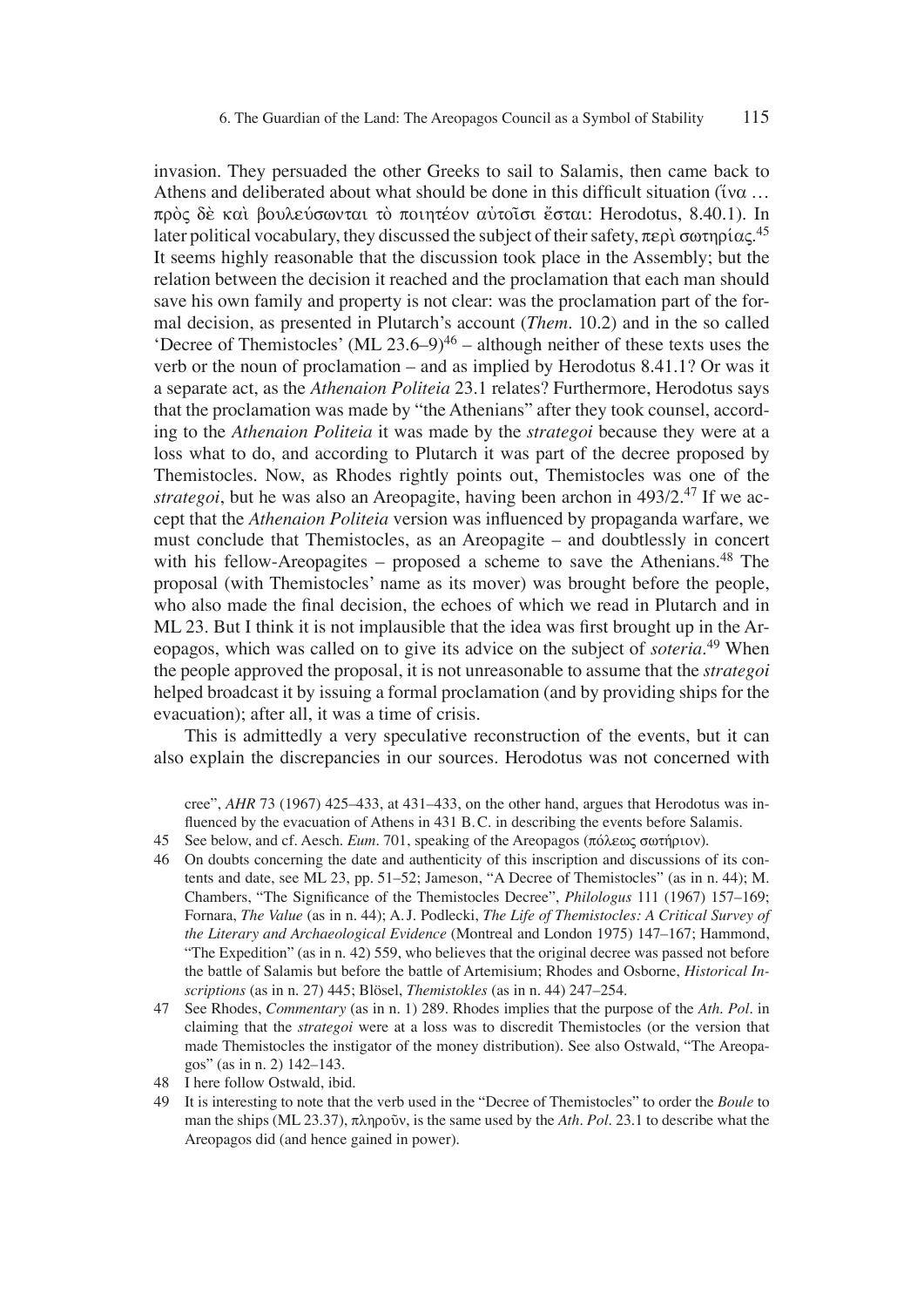constitutional details; his "Athenians" would cover all the institutions mentioned. The *Athenaion Politeia* may have separated artificially and intentionally the actions of Themistocles and the Assembly from those of the Areopagos.<sup>50</sup> And Plutarch relies on the *Athenaion Politeia* and on Cleidemus, who, judging by Plutarch's wording, recounted the events of that time as initiated by the cunning mind of Themistocles.<sup>51</sup> But why was the Areopagos called on to give its advice, if it really had played no political role since Solon's reforms despite its capacity as "guardian of the laws"? As mentioned above, Themistocles, who was one of the *strategoi*, was also an Areopagite and so was Aristeides. Such citizens, and probably many others like them who were members of the Areopagos, were greatly esteemed and their counsel was solicited. It may be that this was why Ephialtes began his assault on the Areopagos in 462/1 by prosecuting individual Areopagites (*Ath. Pol.* 25.2); attacking their integrity would have discredited the whole council.<sup>52</sup> Facing the invasion of the Persians in 480 and knowing that they could not hold out against them, what other institution could the Athenians appeal to except this old and prestigious symbol of stability?<sup>53</sup> Also, by 480 the Areopagos' members were no longer necessarily aristocrats.

It is therefore plausible, though not certain, that the Areopagos served as an advisory institution and a saviour in the difficult times of 480 B.C. But later events may attest more firmly to this role of the Areopagos. As we have seen above, despite its image as a conservative institution we do not hear of the Areopagos being used

- 50 A source hostile to Themistocles might have been responsible for belittling his part, and also for the unflattering anecdotes about him in Herodotus; see W. Blösel, "The Herodotean Picture" of Themistocles: A Mirror of Fifth-Century Athens", in: N. Luraghi (ed.), *The Historian's Craft in the Age of Herodotus* (Oxford 2001) 179–197, at 181. But we should also consider that after his ostracism in ca. 471 and his later escape to Asia Minor, Themistocles' reputation must have suffered a serious blow. And see McInerney, "Politicizing the Past" (as in n. 16) 34–37, who explains the *Ath. Pol*.'s version as a "conservative nostalgia" (at 36).
- 51 In *Them*. 10.4 Plutarch cites Cleidemus' version of the story of the money distribution and says that Cleidemus presents this event too as the result of an artifice of Themistocles (Κλείδημος δέ και τούτο του Θεμιστοκλέους ποιείται στρατήγημα). For discussions of Cleidemus and other instances of competing versions presented by him, see Plut. *Thes*. 19.4, 27.3, 4; and see F. Jacoby, *Atthis: The Local Chronicles of Ancient Athens* (Oxford 1949) *passim* (esp. 74–77); McInerney, "Politicizing the Past" (as in n. 16), who sees Cleidemus' history as a democratic answer to antidemocratic writings, prompted by the Peloponnesian War.
- 52 But see Rhodes, *Commentary* (as in n. 1) 313–314, who believes that Ephialtes was prosecuting would-be Areopagites, that is, archons in their *euthynai*. See also C. Pecorella Longo, "Gli arconti: iterabilità della carica e accesso all'Areopago", *A & R* 36 (1991) 169–180, at 176–177.
- 53 Macan, *Herodotus* (as in n. 41) *ad* Hdt. 9.5.1–2, suggests that the *Boule* that convened in Salamis might have been not the Five Hundred but the Areopagos, "which performed some vague services in the Persian war". I can only guess that at least one reason for this suggestion is the story of Lycidas' execution by the *Boule* for treason before the battle of Plataea, and the fact that Dem. 18.204, which is generally assumed to refer to this case though the name of the traitor here is Cyrsilus, places the event before the battle of Salamis – thus in connection with the events related in Hdt. 8.40–41, and *Ath. Pol*. 23.1. Cf. Lycurg. *Leoc.* 122, which probably refers to the same case. But see Rhodes, *Boule* (as in n. 1) 35–36; M. A. Flower and J. Marincola, *Herodotus, Histories Book IX* (Cambridge 2002) 107–108. See also Wallace, *The Areopagos* (as in n. 1) 83, and Braun, *Die "Eumeniden"* (as in n. 1) 68, and n. 16 above.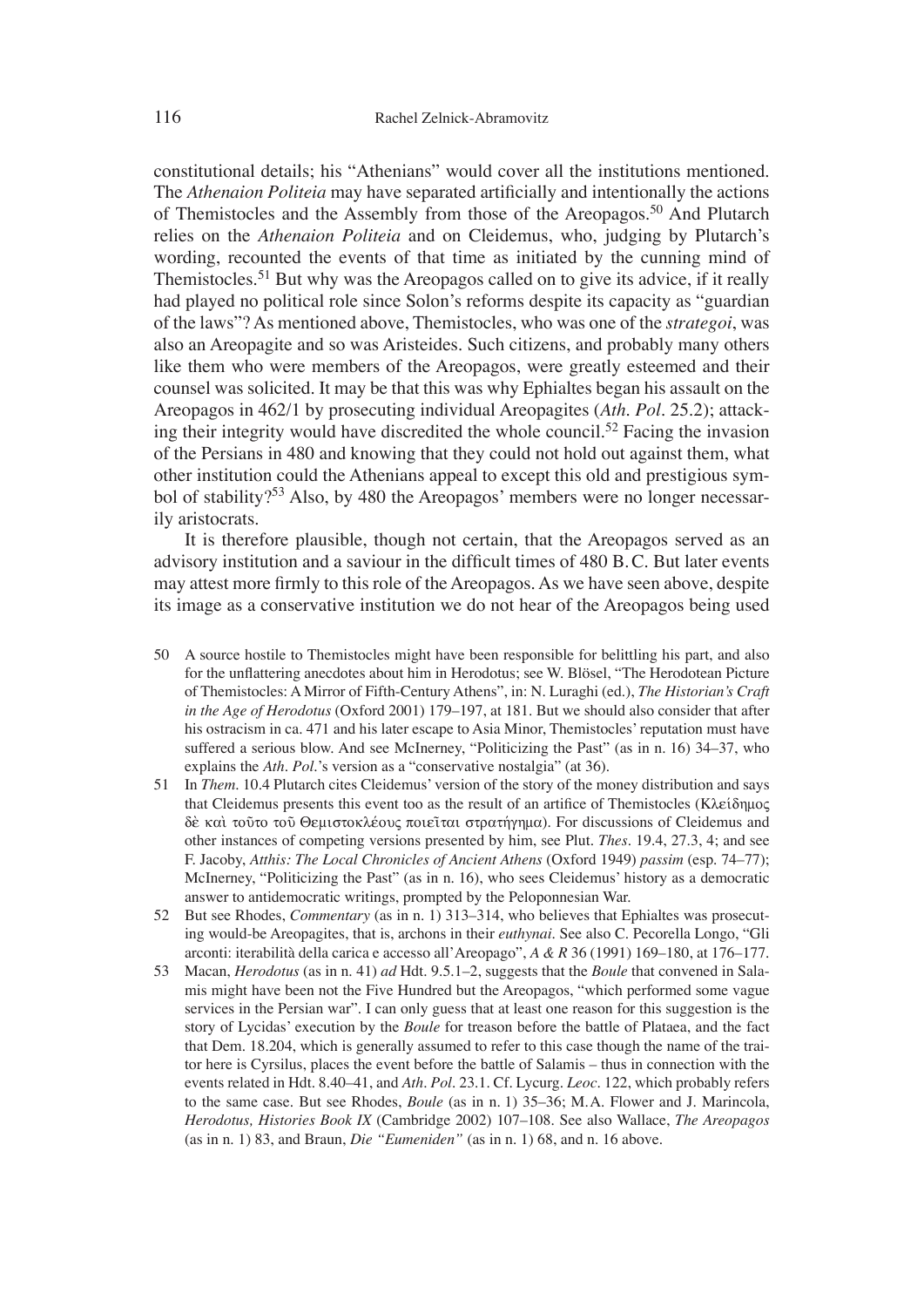as a tool to implement oligarchy, or as cooperating with the oligarchs, either in 411 or in 404. Of course, the silence of our sources cannot be used as decisive proof against the idea that this old institution had a part – active or passive – in the oligarchic revolutions, and as noted above Wallace believes that the Thirty Tyrants did mean to make use of the Areopagos in their regime.54 Moreover, at least one of the Thirty Tyrants was probably an Areopagite in 404: if the Diocles mentioned by Xenophon (*Hell*. 2.3.2) as one of the Thirty is the same Diocles who was archon in 409/8, he was apparently a member of the Areopagos when the oligarchs got control of the city.55 There might have been other Areopagites who supported the oligarchic cause, but it is practically impossible to tell. Usually, the only names of Areopagites known to us are those of the ex-eponymous archons; since we know very few names of other ex-archons and ex-*thesmothetai* at any given time,<sup>56</sup> there is no way to estimate the proportion of pro-oligarchs and pro-democrats in this council.

That there were pro-oligarchs among the Areopagites is not unreasonable. Serving under the democracy did not preclude the possibility that some of them welcomed the opportunity to change the constitution. Nor does this possibility contradict what was said above about the changed composition of the Areopagos after the introduction in 487 B.C. of lottery into the process of electing archons, and the opening in 457 of the office to candidates from among the *zeugitai*; a *zeugitic* or even *thetic* background did not guarantee a zealous democratic archon – later an Areopagite. As the cases of Phrynichus and Peisandrus show, one's political allegiance was often determined by changing circumstances;<sup>57</sup> or, in the words of the defendant in Lysias 25.8, "no man is by his nature either an oligarch or a democrat, but whatever constitution is advantageous to him, that one he is keen to establish". The Areopagos was a large body, and the distribution of political credos should not

- 54 See Wallace, *The Areopagos* (as in n. 1) 141–144.
- 55 But D. Whitehead, "The Tribes of the Thirty Tyrants", *JHS* 100 (1980) 208–213, does not mention such identification. Again, if Pythodorus, who in 404 moved the decree to appoint *probouloi* to suggest measures for the salvation of the state (*Ath. Pol*. 29.1–3), is the same as the archon of 432/1, he too was an Areopagite in 411 (another Pythodorus was archon under the Thirty Tyrants in 404/3). On possible identifications of Pythodorus who is mentioned in the *Ath. Pol.*, see Rhodes, *Commentary* (as in n. 1) 370, and his chap. 1 in this volume, p. ■■. On the other hand, it does not seem reasonable that Mnesilochus, who had been archon under the Four Hundred in the first two months of 411 B.C. but was removed once the democrats took over, would have entered the Areopagos; being an enemy of the demos, he must have been found not suitable by the *euthynoi* or *logistai*. On the scrutiny of Areopagites see Wallace, *The Areopagos* (as in n. 1) 94–95. Things seem to have changed in the fourth century B. C., because Euandrus, although he too was one of the Four Hundred, probably passed the *dokimasia* for the archonship before the *Boule* (Lys. 26), since the name Euandrus appears as the archon of 382/1; hence, he entered the Areopagos.
- 56 But see Aeschin. 1.81–4 for Autolycus, who spoke in the Assembly on behalf of the Areopagos in 346 B. C. against Timarchus' proposal to build houses on the Pnyx, and was later condemned for sending away from Athens his wife and children before the battle of Chaeronea (Lycurg. 1.53); [Dem.] 59.72–84, on Theogenes, the *basileus*, who was later fined by his fellow Areopagites for exposing his wife, Neaera's daughter, to the most sacred and secret rites. See also n. 30 above.

57 Phrynichus: Thuc. 8.48–51, 68; Peisandrus: Andoc. 1.36; 2.14; Thuc. 8.53–56, 63–68.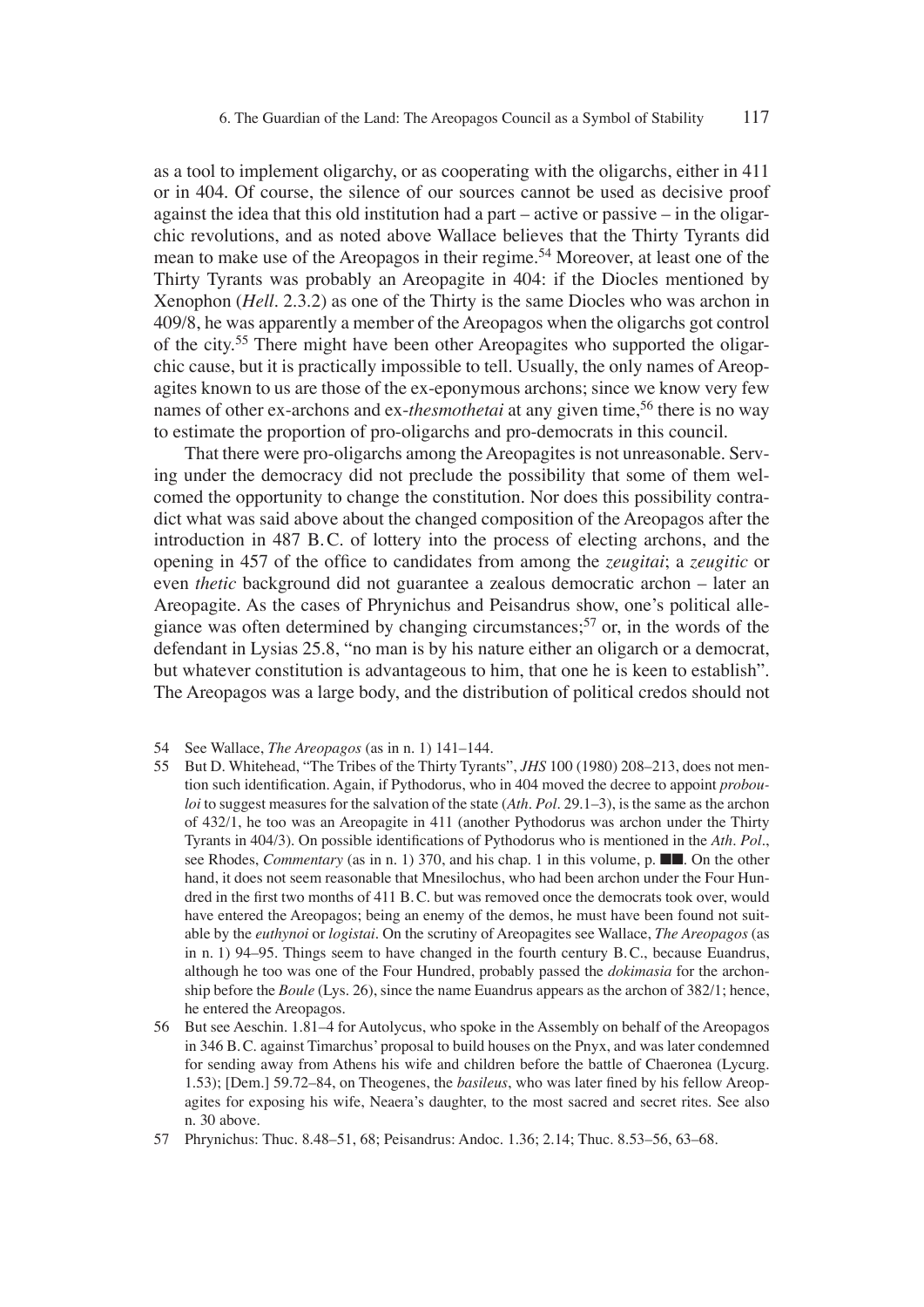have been different from that among the *strategoi* in Samos or among the whole demos of Athens.<sup>58</sup>

So at least some of the Areopagites may have supported the oligarchs. Others, presumably like most of the other Athenians, sat on the fence, waiting to see which side won. But we have one piece of evidence, albeit obscure, that might attest that the Areopagos acted against the oligarchs. This is a passage from Lysias' *Against Eratosthenes* (12.69), the only speech delivered by Lysias himself after the restoration of democracy in 403 B. C. Referring to Theramenes' dealings with Sparta after Athens' defeat at Aigospotamoi in 405, Lysias says:

ύμεῖς δέ, ὦ ἄνδρες 'Αθηναῖοι, πραττούσης μὲν τῆς ἐν 'Αρείφ πάγφ βουλῆς σωτήρια, ἀντιλεγόντων δὲ πολλῶν Θηραμένει, εἰδότες δὲ ὅτι οἱ μὲν ἄλλοι ἄνθρωποι τῶν πολεμίων ἕνεκα τἀπόρρητα ποιοῦνται, ἐκεῖνος δ' ἐν τοῖς αὐτοῦ πολίταις οὐκ ἠθέλησεν εἰπεῖν ταῦθ' ἃ πρὸς τούς πολεμίους έμελλεν έρεῖν, ὅμως ἐπετρέψατε αὐτῷ πατρίδα καὶ παῖδας καὶ γυναῖκας και υμας αυτούς.

And you, Athenians, while the Council of the Areopagos was acting for your safety [literally: doing things that contribute to safety] and many were speaking in opposition to Theramenes, although you were aware that whereas other people keep secrets to baffle the enemy, that man refused to tell his own fellow citizens what he was going to say to the enemy, nevertheless you entrusted to him your fatherland, your children, your wives and yourselves.

This passage is not easy to understand. Lysias is obviously hostile to Theramenes, and what the Areopagos did for the safety of the Athenians and what many said against Theramenes is here clearly contrasted with Theramenes' actions. We may safely guess that in referring to the speeches made against Theramenes Lysias means the debates in the Assembly on how best to deal with the Spartans who were besieging Athens.<sup>59</sup> But it is not clear why Lysias mentions the Areopagos or how exactly this institution worked for the safety of Athens. Its supposed role immediately after Athens' defeat at Aigospotamoi is mentioned nowhere else, but this is not a sufficient reason to reject Lysias' testimony. His offhandedness in bringing it up may indicate that he relied on his audience's knowledge of this detail, and there seems to have been no good reason for him to invent it. What motive could Lysias have for mentioning the Areopagos if this institution did not act against Theramenes, either in an attempt to save Athens or in the peace negotiations? Mentioning the Areopagos in a speech delivered after the restoration of democracy could, of course, have been stimulated by the council's increased power following Teisamenus' decree in 404 (Andoc. 1.83–4; see above). But it is unreasonable that Lysias would ascribe to the Areopagos a role it did not play, so soon after the events took place.

At first glance, Lysias seems to imply that the Areopagos was acting for the benefit of the democrats and as an anti-oligarchic body. In attacking Eratosthenes, one of the Thirty, it is reasonable that Lysias would want to contrast the oligarchs, including Theramenes, with democracy and the democrats. But this conclusion is

<sup>58</sup> On estimations of the number of the Areopagites, see Wallace, *The Areopagos* (as in n. 1) 96– 97 ("somewhat more than 200 men"); Hansen & Pedersen, "The Size of the Council of Areopagos" (as in n. 30) 73–76 (between 145 and 175).

<sup>59</sup> On the debates at Athens and the embassies to Sparta, cf. Lys. 13.8–17; Xen. *Hell*. 2.2.10–23; Aeschin. 2.76; Plut. *Lys*. 14.3–6.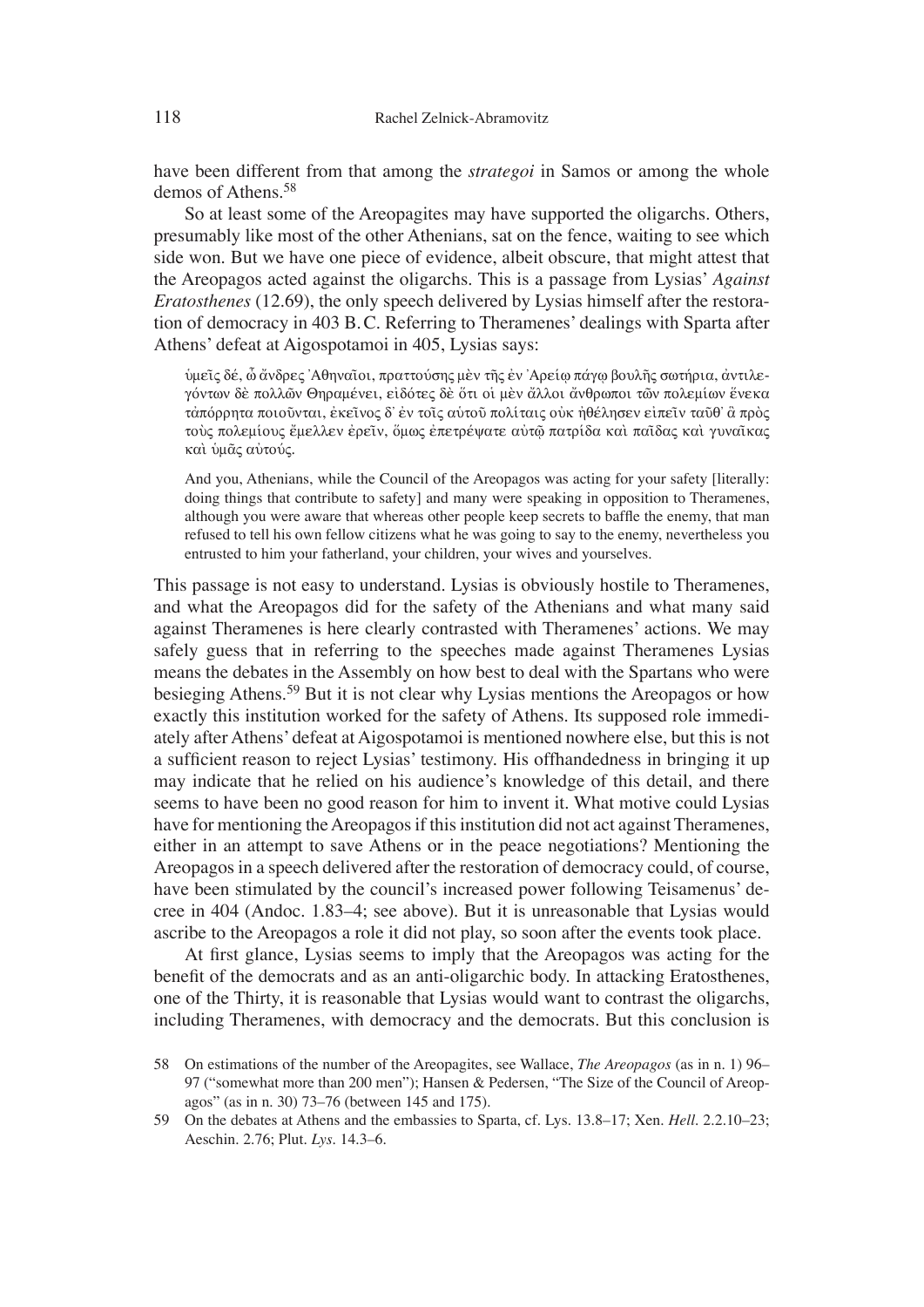not necessitated by the text. The Areopagos, says Lysias, was doing things concerned with the safety (*soteria*) of the people (πραττούσης μεν της εν 'Αρείω πάγω  $\beta$ ou $\lambda$ ης σωτήρια). Deliberating what actions to take for the safety of Athens was an intrinsic feature of times of crisis, and in the fourth century at least was a regular formula in recommendations of the *Boule*; 60 furthermore, the word *soteria* was often used as a political slogan,<sup>61</sup> and as we have seen, this very probably was the subject of the discussions in Athens in 480 and the context of the Areopagos' actions (*Ath. Pol.* 23.1). But we are not actually told what the Areopagos did, except for the vague expression *soteria*, and since no other source mentions a conflict between this council and the oligarchs, Lysias might have overstated the difference between the Areopagos and Theramenes. After all, he could not denounce this old and esteemed council, which had stood at the side of the Athenians before.

Yet I believe that precisely the great esteem enjoyed by the Areopagos, and possibly the role it played on previous occasions, make Lysias' report seem valid. It is reasonable that following Athens' defeat in 405 the Areopagos was called to give advice *peri soterias*; but by whom and with what competence?

O. de Bruyn suggests that like the many who talked against Theramenes, the Areopagos too tried to persuade the Athenians not to betray the city to that man.<sup>62</sup> But Lysias explicitly refers to *actions* that the council took ( $\pi$ *pa* $\tau$ *to*  $\gamma$ *o* $\gamma$ *co*<sub> $\gamma$ </sub>  $\gamma$ <sup>*c*</sup> $\gamma$ *év*  $\Delta \rho$  *λοείω πάγω βουλής*), in contrast to the *words* others uttered (αντιλεγόντων ...  $\pi$ o $\lambda \tilde{\omega}$  w). We are told in other sources<sup>63</sup> that following the defeat, and because of the shortage of food and funds and the Spartan siege, the Athenians restored citizen rights to those who had been disfranchised, made such preparations as were needed, and decided to hold out against the Spartans. And although starvation drove them to negotiate for peace, they were resolute not to agree to demolish the walls; according to Xenophon (*Hell*. 2.2.15) they even threw Archestratus into prison for saying in the *Boule* that it was best to accept Sparta's terms for peace – which meant razing a portion of each of the long walls – and also issued a decree forbidding anyone to make such proposals.<sup>64</sup>

I wish to argue that at this difficult time, very similarly to what happened in 480 B. C., the Areopagos was called on to intervene and was acting for the safety of the Athenians on account of its prestige – indeed, *because* it was an old and conservative institution, a symbol of stability that had stood by the citizens on former occasions. It may also be that as an emergency step the Areopagos was given back its old

- 60 Ar. *Eccl*. 396–7; Isae. 5.37; *Ath. Pol*. 29.4; and see Rhodes, *Boule* (as in n. 1) 231–235; *Commentary* (as in n. 1) 373–374, for more evidence and for a discussion of the formula  $\pi \epsilon \rho \dot{\rho}$ swthriva~ th'~ povlew~ in an open *probouleuma*.
- 61 According to Pythodorus' decree (*Ath. Pol.* 29.2), the thirty *probouloi* were to write down suggestions for the safety (*soteria*) of the *polis*. Theramenes himself, according to Plutarch (*Lys*. 14.6), claimed that his agreement to the Spartan demand to tear down the walls was for the safety (*soteria*) of the Athenians. And see Hdt. 8.40–41 and above, on the deliberations in Athens before the battle of Salamis.
- 62 De Bruyn, *La compétence* (as in n. 1) 52.
- 63 Xen. *Hell*. 2.2.11; Andoc. 1.73–9.
- 64 The man who proposed this decree seems to have been Cleophon: see Lys. 13.8; Aeschin. 2.76. He was later prosecuted by the Thirty.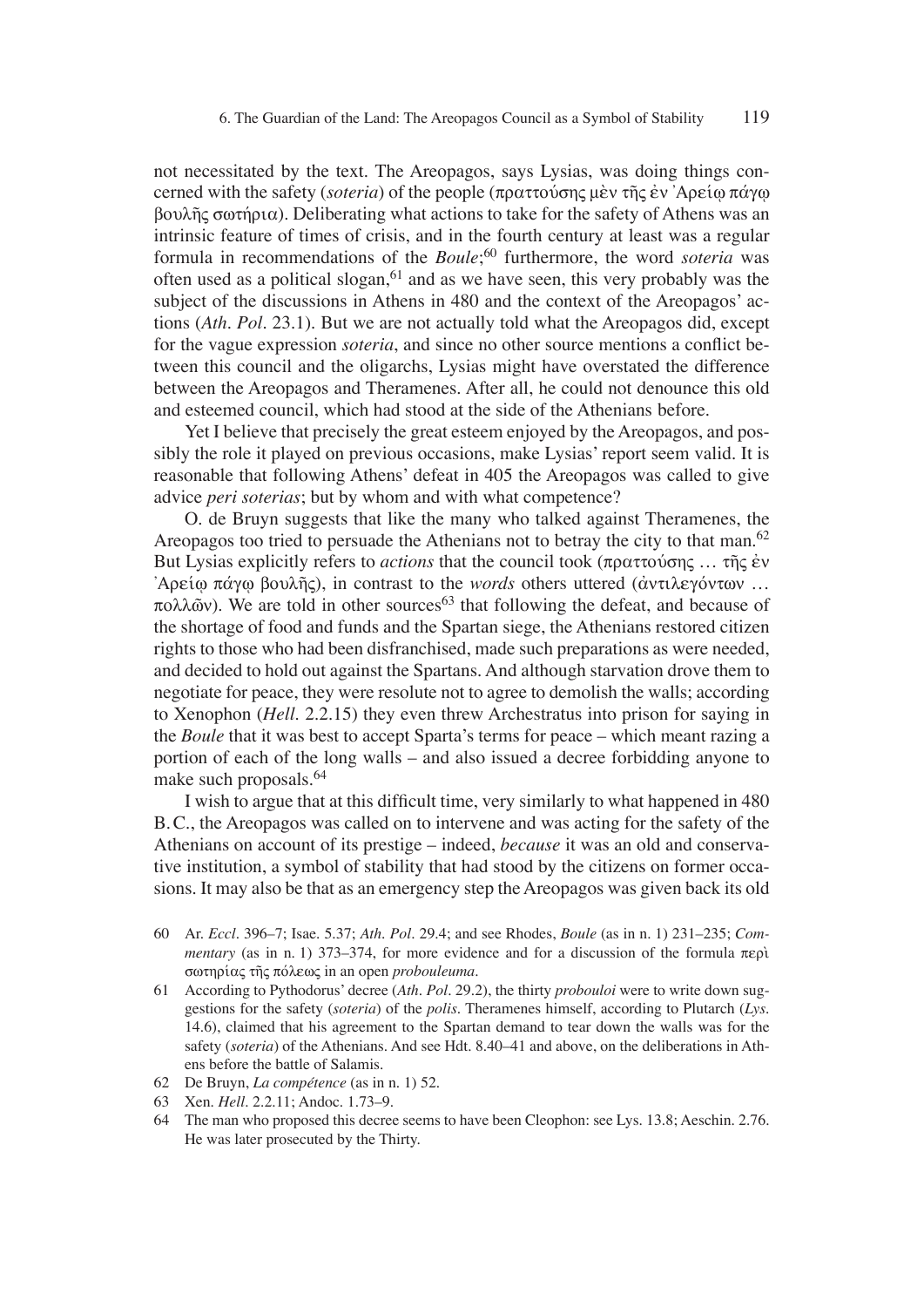capacity of *nomophylakia*, which, it is believed, Ephialtes had taken away from it. Wallace suggests that the Thirty repealed the laws of Ephialtes and Archestratus in 404 as a symbolic act in a struggle to gain the Areopagos' support.<sup>65</sup> This would make more sense if the Areopagos was acting in 405 with a mandate of the demos, or at least following the demos' appeal to it.

This assumption may be sustained by later events: the circumstances and the low spirits in Athens in 405–404 recall those in the aftermath of Chaeronea in 338 B. C., when the Areopagos was given authority to prosecute and apparently even execute citizens suspected of abandoning the city in its time of crisis, as told by Lycurgus in *Against Leocrates* (1.52):

ή μὲν γὰρ ἐν Ἀρείω πάγω βουλή~ καὶ μηδείς μοι θορυβήση: ταύτην γὰρ ὑπολαμβάνω μεγiστην τότε γενέσθαι τῆ πόλει σωτηρίαν – τοὺς φυγόντας τὴν πατρίδα καὶ ἐγκαταλιπόντας τότε τοῖς πολεμίοις λαβοῦσα ἀπέκτεινε. καίτοι, ὦ ἄνδρες, μὴ νομίζετε τοὺς τὰ τῶν ἄλλων φονικὰ ἀδικήματα ὁσιώτατα δικάζοντας αὐτοὺς ἂν εἴς τινα τῶν πολιτῶν τοιοῦτόν τι  $\pi$ aoavouñoai.

For the council of the Areopagos – and let no one interrupt me; for that council was, in my opinion, the greatest salvation for the city at the time – seized and executed men who then had fled from the country and abandoned it to the enemy. You must not think, gentlemen, that these councilors who are so scrupulous in trying other men for homicide would themselves have taken the life of any citizen unlawfully.

It has been argued that Lycurgus' request to be heard uninterrupted implies that in ca. 330 B. C., when Lycurgus delivered the speech, the mention of these executions still aroused anger because it was thought that the Areopagos had exceeded its jurisdiction in 338.66 Remarkably, however, Lycurgus describes this activity of the Areopagos as the greatest salvation, *megiste soteria*, and according to Lysias, as we have seen, acting for *soteria* was what this council did in 405. De Bruyn notes with interest the use of this term by both orators, and adds that its employment undoubtedly served to justify the intervention of the council.<sup>67</sup> But the word *soteria* is used by these orators not only in defence of the Areopgaos' actions;<sup>68</sup> I think it also refers to the actual mandate given to the council to act for the salvation of Athens, and this, I believe, is why Lycurgus finds it necessary to remind the judges that the Areopagos had acted in 338 according to the law. In any case, as Lycurgus' speech against Leocrates was delivered some eight years after Chaeronea, this excessively extraordinary right of the Areopagos may have been revoked in the meantime.

Now, it is highly likely that in a special meeting of the Assembly, called in 405 B. C. to deliberate *peri soterias*, the Areopagos was asked to help and perhaps was even voted special powers. Moreover, the decree mentioned by Xenophon (*Hell*. 2.2.15) possibly included a provision authorizing the Areopagos to investigate and

<sup>65</sup> Wallace, *The Areopagos* (as in n. 1) 141–144.

<sup>66</sup> See Wallace, *The Areopagos* (as in n. 1) 182; de Bruyn, *La compétence* (as in n. 1) 161.

<sup>67</sup> De Bruyn, *La compétence* (as in n. 1) 52 n. 197.

<sup>68</sup> In his review of Wallace, *The Areopagos* (as in n. 1), R. A. Knox, "Review of R. W. Wallace, *The Areopagos Council, to 307 B. C.*", *JHS* 110 (1990) 252–253, notes "the excessive and nearuniform reluctance of the orators to criticize the Areopagus … the Areopagus had become politically formidable in the literal sense" (253).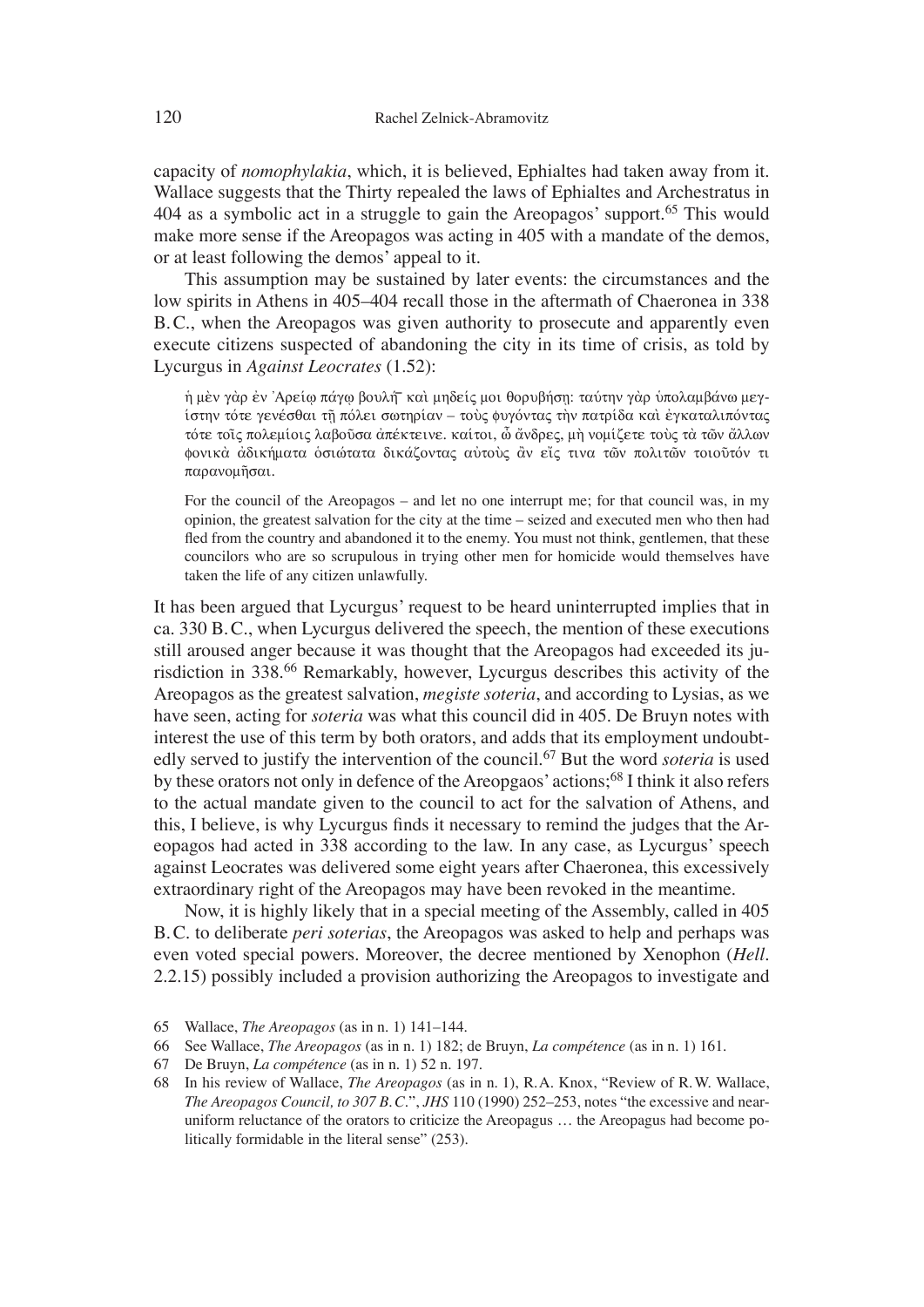perhaps even punish citizens urging acceptance of the Spartans' terms – thus practically suggesting betraying the city to the enemy – and that the case of Archestratus was referred by the *Boule* to the Areopagos under this capacity. In other words, I suggest that in 405 the Areopagos – as in the period after Chaeronea – was empowered to take emergency steps to save the *polis*, including the investigation and punishment of capital crimes.

This may be supported by Patrocleides' decree (quoted by Andoc. 1.77–9), which was passed in the wake of Aigospotamoi. The decree granted amnesty and ordered the destruction of the records of those who had lost their citizen rights or were liable to lose them shortly; destroying these records meant the restoration of civic rights to disfranchised Athenians. The decree further stipulated  $(\frac{8}{9})$  that whoever retained a copy of a record whose cancellation had been decided would be liable to the same penalty as those exiled by a verdict of the Areopagos ( $\epsilon v_{\alpha}$   $\epsilon v_{\alpha}$   $\epsilon v_{\alpha}$   $\epsilon v_{\alpha}$ παραβαίνοντα ταῦτα ἐν τοῖς αὐτοῖς ἐν οἶσπερ οἱ ἐξ 'Αρείου πάγου φεύγοντες). This must mean that retaining copies of records of disfranchised citizens was considered a capital crime and was liable to the death penalty, which, as with homicide tried by the Areopagos, the condemned citizen could avoid by going into exile. Now this last proviso differs from that in section 78 of the oration, which excludes from the amnesty all who were condemned to death by the Areopagos or the Ephetai for homicide and were at that time in exile; the proviso in section 79 refers to possible violations of the amnesty, that is, to political crimes, not to homicide. There would have been no need to mention the Areopagos in the context of a political offence, unless, as I tend to understand it, this proviso referred to an extension of the Areopagos' juridical and punitive capacity in the difficult time following Aigospotamoi.

If my assumption is correct, it accords well with what emerges from Teisamenus' decree (Andoc. 1.83–4): after the restoration of the democracy, the Areopagos retained its prominence and was even granted the function of supervising the laws, a function perhaps similar to its former capacity of *nomophylakia*. 69 Thus, far from being considered an aristocratic institution and an obstacle to the full dominance of the demos, the Areopagos seems to have been treated as an important democratic institution that had worked for the safety of the city.

It is also remarkable that Patrocleides' decree is formulated as a re-enactment of a decree passed during the Persian Wars (Andoc. 1.77:  $\psi \eta \phi$ ίσασθαι τον δήμον ταύτὰ ἄπερ ὅτε ἦν τὰ Μηδικά, και συνήνεγκεν Ἀθηναίοις ἐπι τὸ ἄμεινον). We do not know whether the older decree only ordered the restoration of exiles (for example, Aristeides, if it predates Salamis<sup>70</sup>), or also conferred on the Areopagos exceptional powers. But this clause in Patrocleides' decree brings to mind the story in the *Athenaion Politeia*, 23.1, discussed above, about the increased power and prestige of the Areopagos owing to its action in the critical time before the battle of Salamis. As we have seen, both the increase in the Areopagos' power and the reason the *Athenaion Politeia* gives for it are disputed. But in light of the above discussion

<sup>69</sup> See chap. 1 in this volume by Rhodes, p. ■■. For a discussion of Teisamenos' decree, see Wallace, *The Areopagos* (as in n. 1) 57–58, 134–135, 141.

<sup>70</sup> On the possibility that this amnesty occurred in 490 B. C., before Marathon, see McDowell, *On the Mysteries* (as in n. 22) 115 (on § 107); Wallace, *The Areopagos* (as in n. 1) 21–22.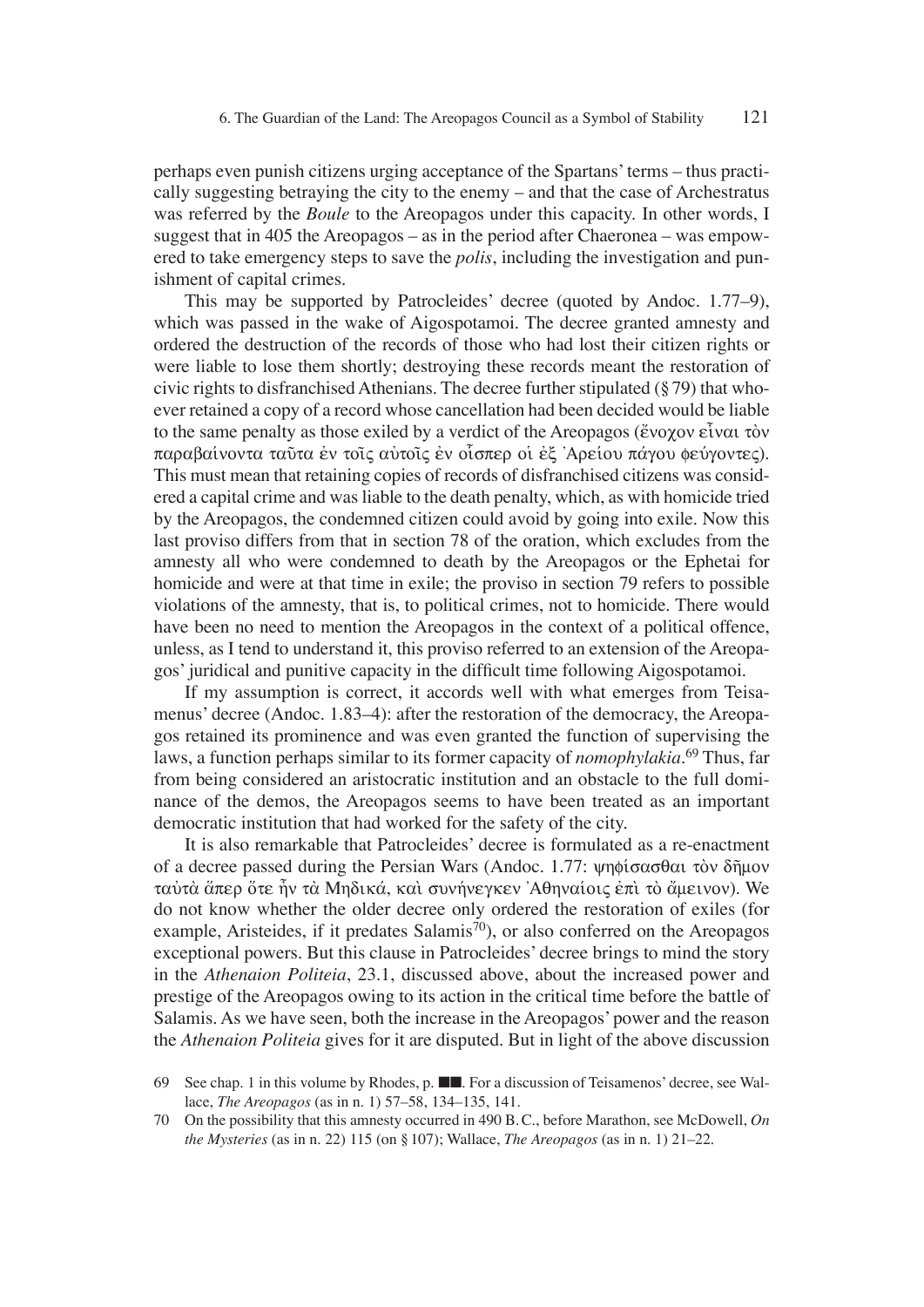and Patrocleides' decree scholars seem over-suspicious; it may well be that as in 405 and 338 the Areopagos acted for the safety of Athens before or during the battle of Salamis, and in consequence had acquired greater prestige and powers.

So on at least three occasions – in 480 before the battle of Salamis, in 405 after Athens' defeat by Sparta, and in 338 after Chaeronea<sup>71</sup> – the Areopagos is described as acting for the safety of the state. It is noteworthy that in times of crisis the Athenians sometimes gave power to the Areopagos, or let it gain power. But when a crisis led to actual changes in the constitution, as in the two oligarchic revolutions in 411 and 404 B. C., it was not the Areopagos that became the sovereign body, nor – as far as we know – was its former competence restored; the revolutionaries were assisted by a council based on the Solonian Four Hundred or the Cleisthenic Five Hundred model.

But if this is acceptable, why was Eucrates' law of 336 enacted? Why does Lycurgus' audience (1.52) show dissatisfaction with the executions carried out by the Areopagos after Chaeronea? And why was the increased power of the Areopagos after the Persian wars presented by Aristotle (*Pol*. 5, 1304a17–24) and by the *Athenaion Politeia* (23.1–2) as conflicting with the growth of democracy?<sup>72</sup> Any increase in the Areopagos' power seemed to some if not most Athenians as endangering democracy. Nonetheless, precisely because it was so ancient and respected, and owing to the accumulated judicial and political experience of its members, it seemed to be the best, if not the only, institution to act for the safety of the *polis* in time of crisis. As to the way the Areopagos is described by Aristotle and the *Athenaion Politeia*, if my argument that in 480, in 405, and in 338 the Areopagos was acting *with* the demos and not against it, the seemingly conflicting trends described by Aristotle – the ʻAreopagite' and the ʻdemocratic-naval' – can be reconciled. Aristotle may have intended to contrast the Areopagos to the democracy, but the discrepancy caused by ascribing the two contradictory trends to the same time shows that they actually concurred: the Areopagos grew in prestige and power because it *helped* the demos, which, owing to the naval victory (to which, it should be remem-

- 71 If not also during the struggle between Cleisthenes and Isagoras (see above).
- 72 Arist. Pol. 1304a 17–24: οἶον ή ἐν Ἀρείω πάγω βουλή εὐδοκιμήσασα ἐν τοῖς Μηδικοῖς έδοξε συντονωτέραν ποιῆσαι τὴν πολιτείαν, καὶ πάλιν ὁ ναυτικὸς ὄχλος γενόμενος αἴτιος τῆς περὶ Σαλαμῖνα νίκης καὶ διὰ ταύτης τῆς ἡγεμονίας διὰ τὴν κατὰ θάλατταν δύναμιν τὴν  $\delta$ ημοκρατίαν ισχυροτέραν εποίησεν ("As, for example, the Council of the Areopagos, having gained esteem during the Persian Wars, appears to have made the constitution more taut, and, again, the naval multitude, having been responsible for the victory near Salamis and hence of [Athens'] hegemony due to her power at sea, made the democracy stronger"). *Ath. Pol*. 23.1–2: τότε μὲν οὗν μέχρι τούτου προῆλθεν ἡ πόλις, ἄμα τῆ δημοκρατία κατὰ μικρὸν αὐξανομένη … διὰ ταύτην δὴ τὴν αἰτίαν παρεχώρουν αὐτῆς τῷ ἀξιώματι, καὶ ἐπολιτεύθησαν 'Αθηναῖοι καλῶς και κατα τούτους τους καιρούς. συνέβη γαρ αυτοϊς κατα τον χρόνον τοῦτον τά τε περὶ τὸν πόλεμον ἀσκῆσαι, καὶ παρὰ τοῖς "Ελλησιν εὐδοκιμῆσαι, καὶ τὴν τῆς θαλάττης hγεμονίαν λαβεῖν, ἀκόντων Λακεδαιμονίων ("At this time then the *polis* had advanced to this point, growing slowly together with the democracy … For this reason, therefore, they gave place to its honour. And the Athenians were well governed even in these days; for during this time it occurred that the people practised military activities and won high esteem among the Greeks and gained the hegemony at sea against the will of the Lacedaemonians"). See Rhodes' explanation (*Commentary* [as in n. 1] 287–288).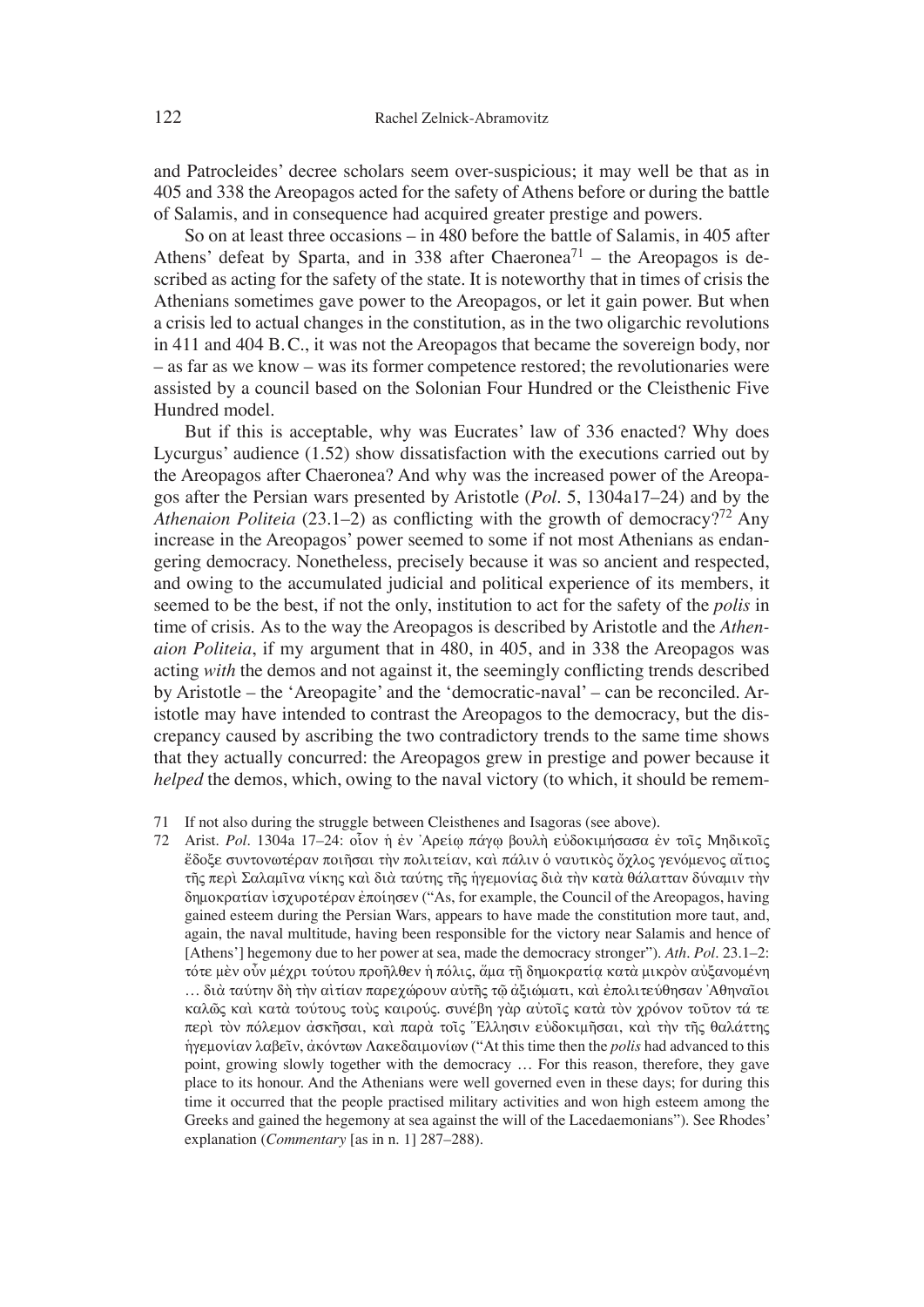bered, the Areopagos made an important contribution), was able to advance the democracy.

The Areopagos was the most ancient of the Athenian institutions, always holding the most important role of judging homicide cases and religious crimes, frequently standing guard over the laws, and sometimes granted the authority to investigate and even punish crimes against the constitution. It is constantly described by different authors in different periods, but always under democracy, as most venerable, most just, and a bulwark of the state. The conclusion, therefore, must be that this seemingly undemocratic institution was the one called to intervene and save the democracy in times of crisis – hence it was looked upon as an icon of stability.<sup>73</sup>

#### III. THE HILL OF ARES

Before concluding I wish to examine the image of the Areopagos from a different angle, namely its topographic/physical role in the history of Athens. The ʻHill of Ares<sup>'74</sup> seems to have been a place of extreme importance. According to a tradition preserved by Aeschylus, the Amazons captured it when invading Athens (Aesch. *Eum*. 685–95). In Athena's speech, just before she describes the important position of the Areopagos in the state, she says:

πάγον δ<sup>2</sup> "Αρειον τόνδ', 'Αμαζόνων έδραν σκηνάς θ', ὄτ' ἦλθον Θησέως κατα φθόνον στρατηλατούσαι, και πόλιν νεόπτολιν τήνδ' υψίπυργον αντεπύργωσαν τότε, "Αρει δ' έθυον, ένθεν έστ' επώνυμος πέτρα, πάγος τ<sup>™</sup>Αρειος· έν δε τῷ σέβας άστῶν φόβος τε ξυγγενής τὸ μή άδικεῖν σχήσει τό τ' ήμαρ και κατ' ευφρόνην ομώς, αύτῶν πολιτῶν μὴ 'πιχραινόντων νόμους κακαίς έπιρροαίσι: βορβόρω δ' ύδωρ λαμπρὸν μιαίνων οὔποθ' ευρήσεις ποτόν.

And this Hill of Ares, the seat and camp of the Amazons, when they came with an army in resentment against Theseus, and in those days built up this new citadel with lofty towers to rival his, and sacrificed to Ares, from which this rock takes its name, the Hill of Ares: on this hill, the reverence of the citizens, and fear, its kinsman, will hold them back from doing wrong by day and night alike, so long as they themselves do not pollute the laws with evil streams; if you stain clear water with filth, you will never find a drink.75

- 73 D. M. Lewis, "Review of Robert W. Wallace, *The Areopagos Council, to 307 B. C.*", *CR* 40 (1990) 356–358, notes that "the Areopagus was generally in fact a prized part of the democratic constitution" (358).
- 74 For this and other etymologies of the name Areopagos see Wallace, *The Areopagos* (as in n. 1) 213–214; Harding, *Story of Athens* (as in n. 4) 205–207.
- 75 The English translation is that of H. Weir Smyth, Cambridge Mass.: Harvard University Press 1926.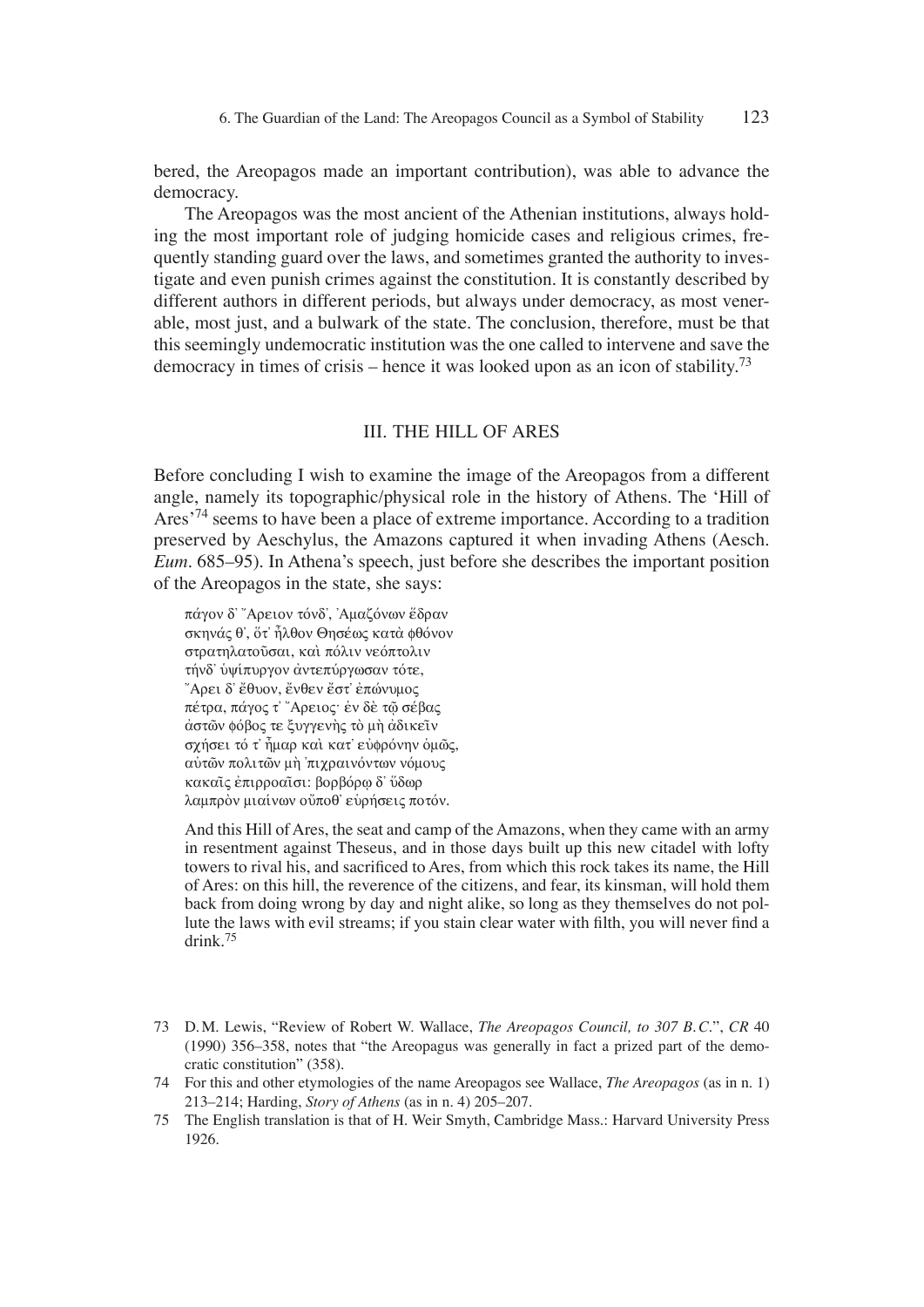The invasion of Attica by the Amazons was often equated with that of the Persians and presented as its mythical counterpart; in Attic literary sources it is often mentioned as one example in a series of past military deeds and implicitly equated to the Persian invasions.76 Indeed, the Persians too, when invading Athens in 480, occupied the hill, from which they besieged the Acropolis (Hdt. 8.52.1). Amazons were also favourite subjects of sculptors and vase-painters. The war with them was represented by Phidias on the shield of Athena Parthenos (in 438/7 B. C.; Paus. 1.17.2) and on the west metopes of the Parthenon (ca. 439 B.C), and by Micon in the Stoa Poikile (in the 460s; Paus. 1.15.2) and the Theseion (470–465 B.C.; Paus. 1.17.2).<sup>77</sup> Although the Persian invasions of 490 and 480 probably inspired the story of the Amazon raid on Attica, it was the return of Theseus' bones in 476/5 (Plut. *Cim*. 8.5–6; Paus. 1.17.6), argues Boardman, that "could have been the occasion for the popularizing of the story of the Amazon invasion".78 At any rate, it is most likely that the audience in the theatre of Dionysus, watching Aeschylus'*Eumenides* in 458 B. C., made the immediate association between the Areopagos – the hill and the council – and the two occasions on which the hill served as a siege-base for barbarian enemies, who were finally defeated.<sup>79</sup> Moreover, according to Herodotus (8.52.2), together with the Persians came the Peisistratids, whom Herodotus mentions here for the first time since  $7.6.2-5$ , where he describes their efforts to persuade Xerxes to invade Greece.<sup>80</sup> The Peisistratids themselves were once besieged on the Acropolis by the Spartan king Cleomenes (Hdt. 5.64–65), who himself was

- 76 See e. g. Hdt. 9.27.4; Isoc. 4.68–70; Plut. *Thes*. 26–28 (who also quotes Cleidemus, at 27.3–4, as saying that the Athenians were driven by the left flank of the Amazons back to the "shrine of the Eumenides"). J. Boardman, "Herakles, Theseus and Amazons", in: D. Kurtz and B. Sparkes (eds.), *The Eye of Greece: Studies in the Art of Athens* (Cambridge 1982) 1–28, at 5–6, assumes according to literary sources that the story was current in Athens by at least 460 B. C. See also McInerney, "Politicizing the Past" (as in n. 16) 23–24, 29–31, on Theseus becoming a symbol of Athens, a focal point for discussions of the constitution and a sought-after ancestral figure by Athenian leaders, and on Cleidemus' version of the Amazon invasion. McInerney (29–30) also argues that Cleidemus does not mention the Areopagos, a symbol of "a less democratic *politeia*", as the site of the Amazons' camp, but instead relates that the right wing of the Amazons was routed at the Pnyx – "a more acceptable democratic location". This interpretation is in line with McInerney's theory that Cleidemus wrote a democratic version of Athenian history, but the "shrine of the Eumenides" cannot but be the one situated on the Areopagos and known also as that of the Semnai Theai (see below). So although Cleidemus does not mention the Areopagos as the invaders' camp – perhaps intentionally, as McInerney claims – he does refer to the site as one of the locations of fighting. See also Braun, *Die "Eumeniden"* (as in n. 1) 90–91.
- 77 On these paintings and sculptures and their possible dates see Boardman, "Herakles" (as in n. 76) 16–23.
- 78 Boardman, "Herakles" (as in n. 76) 28.
- 79 Macan, *Herodotus* (as in n. 41) *ad* Hdt. 8.52.1, comparing the siege of the Persians to Aesch. *Eum*. 685–90, says: "A passage which could hardly have been recited to an Athenian audience in 458 B. C. (Philokles) without vividly recalling the experiences of twenty-two years before (480, Kalliades)."
- 80 The Peisistratids who came with the Persians probably included Hipparchus son of Charmus (ostracized in 488/7), the seer Onomacritus (see Hdt. 7.6), and Dicaeus (ibid. 8.65). For the possible identity of these Peisistratids, see Arnush, "The Career of Peisistratos son of Hippias" (as in n. 8) 158.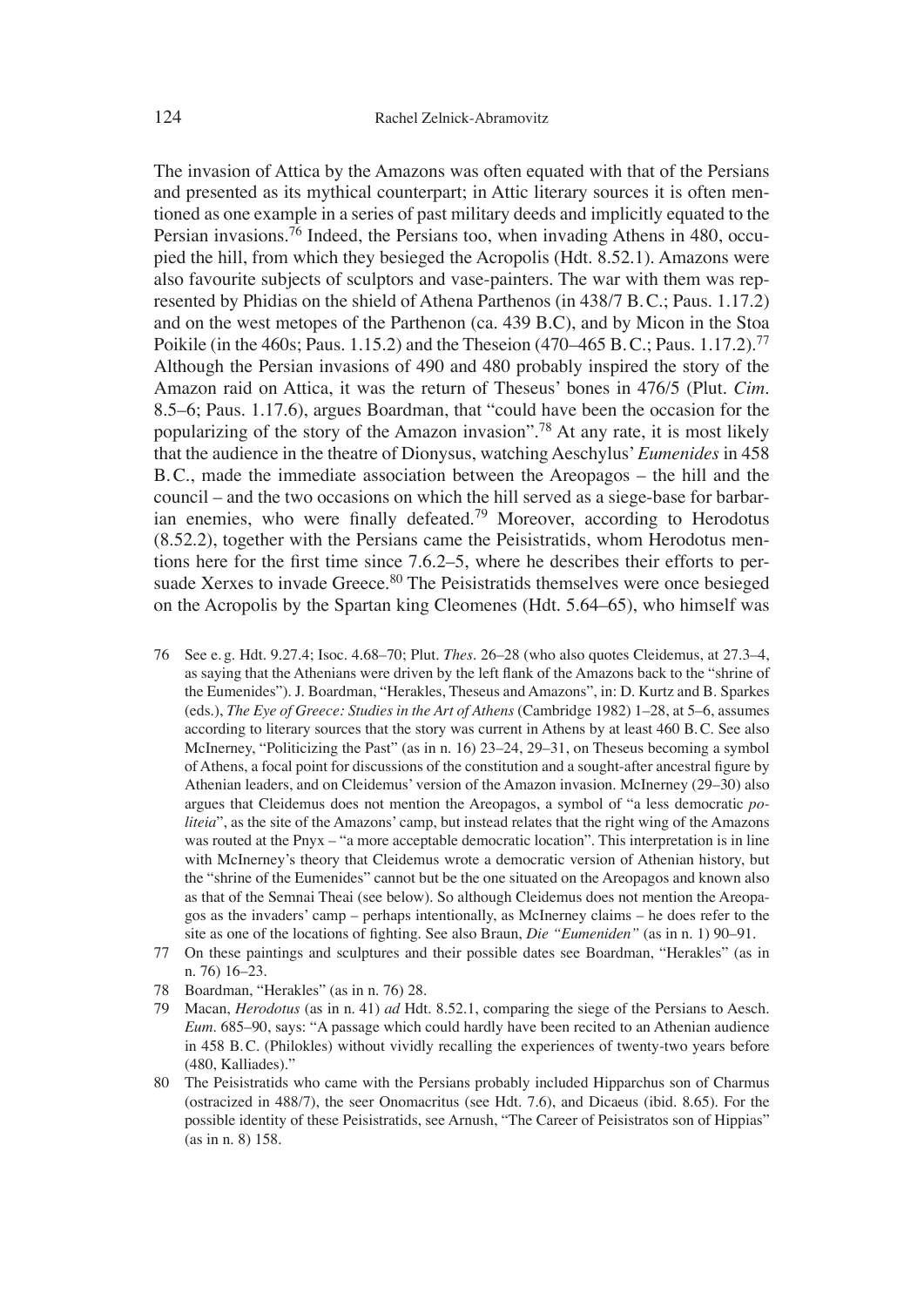besieged there later, together with Isagoras, by the other Athenians and by the council (5.72.2) – which, as I argued above, might have been the Areopagos operating from its physical site: The topographical position of the ʻHill of Ares' made it an excellent base for operations against the Acropolis, and although Herodotus does not say so, the Peisistratids, and later Cleomenes and Isagoras, might have been besieged from this hill.

The Areopagos was also the site of the shrine of the Semnai Theai, or the Eumenides, $81$  which was also used as a place of refuge. $82$  But the stories connected with this shrine again concern enemies of Athens: Pausanias (7.25.1–3), speaking of the gods' punishment for killing suppliants, relates how the Athenians received an oracle from Zeus in Dodona, warning them not to kill suppliant Lacedaemonians who would some day take shelter at the altars of the Eumenides on the Areopagos. The Athenians were reminded of this prophecy when the Lacedaemoninas invaded Attica in the reign of Codrus. Having learned of the death of Codrus and of the manner of it, most of the Lacedaemonians departed from Attica, but certain soldiers, who stole within the walls by night, took refuge in the Areopagos at the altars of the goddesses called Semnai. On this occasion the Athenians allowed the suppliants to depart unharmed, but on another occasion, continues Pausanias, they put to death Cylon and his supporters, who had seized the Acropolis. Some of Cylon's men, as we read in other sources (Thuc. 1.126.11; Plut. *Sol.* 12.1), fled from the Acropolis to the altars of the Semnai Theai on the Areopagos, whence they were dragged away and killed.

The Hill of Ares, therefore, was seen as a strategic stronghold – physically, and not only symbolically, being the seat of the council of the Areopagites. Reading together the two passages I quoted from Aeschylus' *Eumenides* (685–95 and 700– 6), we realize that the playwright himself saw the council and its seat as a single significant unit: on this hill – where once was the camp of barbarian invaders, who were driven off by the victorious Athenians – the reverence and fear of the citizens (Areopagites and other citizens alike) will hold them back from doing wrong, so long as they themselves abide by the laws. This hill will serve both physically and politically as a guard post. As we have seen, the Areopagos acted several times for the safety (*soteria*) of the Athenians, a role perhaps alluded to by Aeschylus in *Eumenides*, 701: πόλεως σωτήριον. Aeschylus may well have intended his Athenian audience to remember past events, mythical and historical, so as to emphasize the value of the Areopagos: as long as the hill of Ares and the council held on, Athens would be safe. Both the physical site of the Areopagos, the scene of war and siege, and the council's image as an old, venerated and most stable institution, which

<sup>81</sup> For the identification of the Semnai Theai, the Eumenides, and the Erinyes, see Braun, Die *"Eumeniden"* (as in n. 1) 168–203; H. Lloyd-Jones, "Erinyes, Semnai Theai, Eumenides", in id., *The Further Academic Papers of Sir Hugh Lloyd-Jones* (Oxford 2005) 90–99 (originally published in: E. M. Craik [ed.]), *"Owls to Athens": Essays on Classical Subjects Presented to Sir Kenneth Dover* [Oxford 1990] 203–211).

<sup>82</sup> For the location of the shrine see Aesch. *Eum*. 855; Eur. *El*. 1270–72 (where the goddesses are called  $\delta$ *evoù*  $\theta$ *eoú*); *IT* 968–9; Scholion to Dem. 21.115; Paus. 1.28.5–6. For this shrine as a place of refuge, see also Ar. *Eq.* 1312 and schol.; *Thesm*. 224 and schol.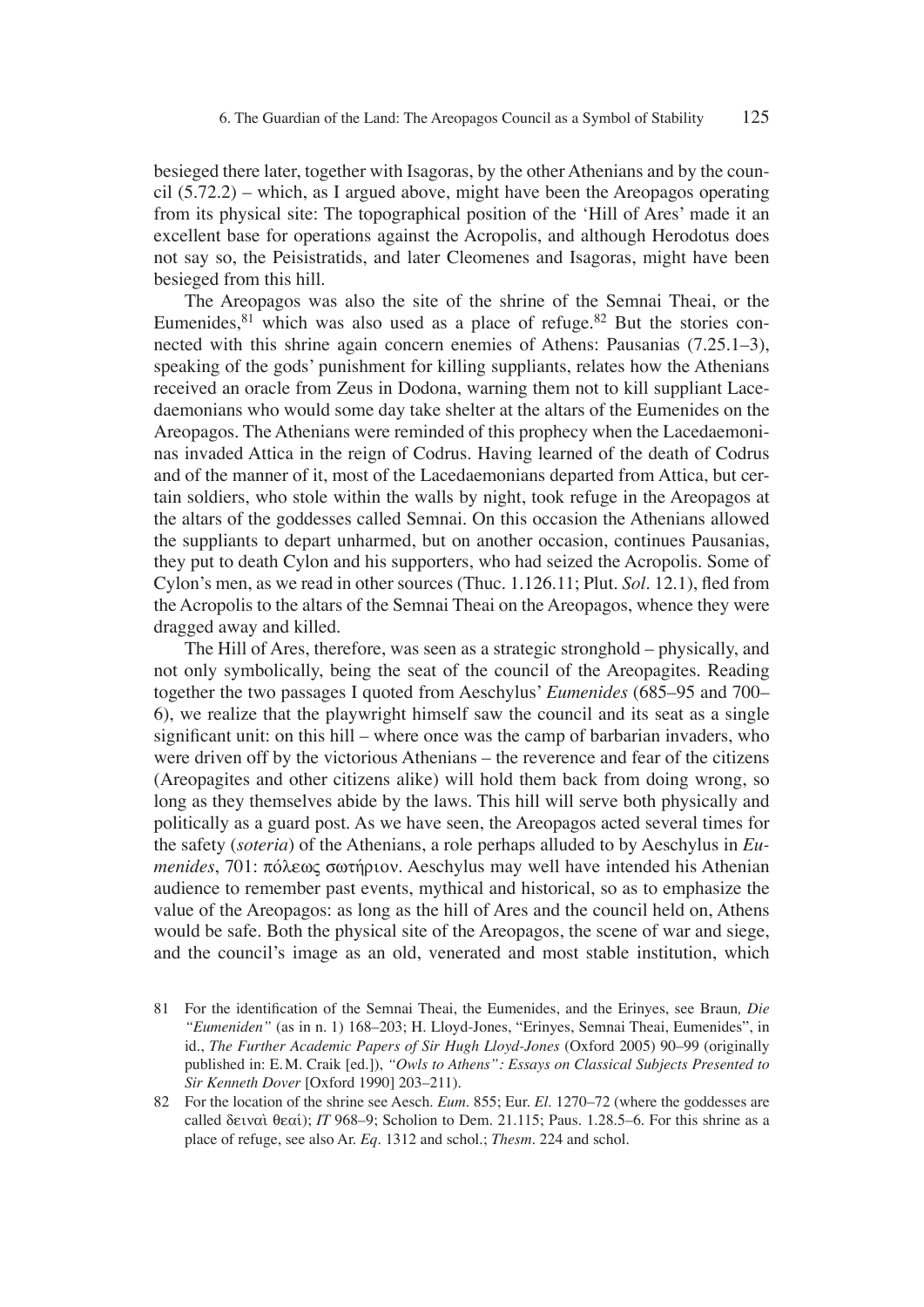stood by the Athenians against enemies external and internal, were associated in the Athenian collective memory with crisis and salvation. It is therefore safe to conclude that the Areopagos was seen both as a symbol and a place of stability and safety, at least since the expulsion of the tyrants.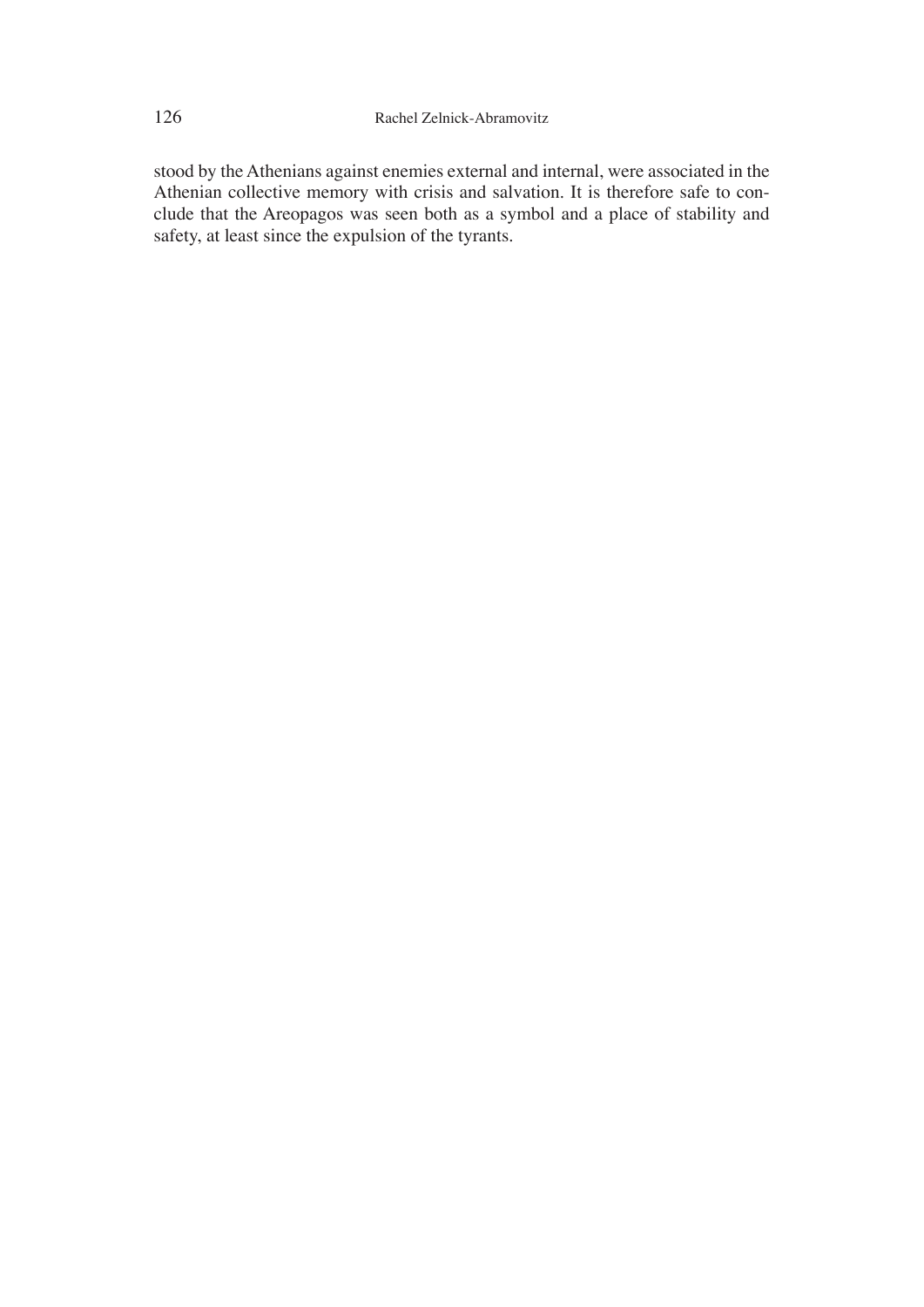# 7. THE ATHENIANS AND THEIR GODS IN A TIME OF CRISIS

## David M. Schaps\*

## I. DON'T PRAY, ORGANIZE!

When the Athenians realized the scope of the Sicilian catastrophe, they took, according to Thucydides, the following decisions:

They would not give in, but would equip a fleet, getting timber from wherever they could, and raise money; and take measures to ensure the security of the alliance, and particularly Euboea; and do something to manage the expenditures in the city itself cheaply; and elect a governing body of elderly men who would propose measures for the current situation as the need arose.<sup>1</sup> (Thuc. 8.1.3)

Although they were angry at the oracle-mongers and seers who had misled them (ibid. 8.1.1), Thucydides records no form of retaliation against these false prophets; nor does he mention any action taken to appease the gods, or indeed any notice taken of their apparent hostility.

The Romans at first were similarly practical at their own moment of reckoning after the battle of Cannae:

Quintus Fabius Maximus proposed to send light cavalrymen down the Appian and Latin Ways, who would report, having questioned those they met  $-$  for surely there would be some survivors scattered around – what had happened to the consuls and the army and, if the immortal gods<sup>2</sup> had had some pity on the empire and allowed something of the Roman name to survive, where that force was; where Hannibal had gone after the battle, what preparations he was making, what he was doing and what he was planning to do. ... [The senators] would keep the mothers and wives out of the public domain and force everyone to stay inside his own home, should restrain lamentations of relatives, and restore quiet throughout the city. They should see to it that messengers about any matter would be brought to the praetors, and have individuals stay in their own houses until someone could tell them about their particular fate. They should post guards at the city gates to prevent anyone from leaving the city, and compel the people to expect no security unless the city and its walls were preserved. (Livy 22.55.4–8)

But this was not all that happened at Rome. Two vestal virgins were convicted of *stuprum*; one was buried alive, one killed herself, and a man involved was beaten to death by the priests. So far, for Rome, this was just the normal operation of justice; but it was not the end of the story.

This research was supported by THE ISRAEL SCIENCE FOUNDATION (grant no. 1191/04). My thanks to all the participants who commented on my paper, and particularly to Shimon Epstein, who has an eagle eye for inaccuracies and never lets them go unchallenged.

2 There is no way of knowing whether the mention of the gods here is due to Fabius Maximus, Fabius Pictor (Livy's probable source), or Livy; it is at any rate a mere piety and would not of itself have formed any real contrast to the Athenians' reaction to Sicily.

<sup>15</sup> All translations are my own.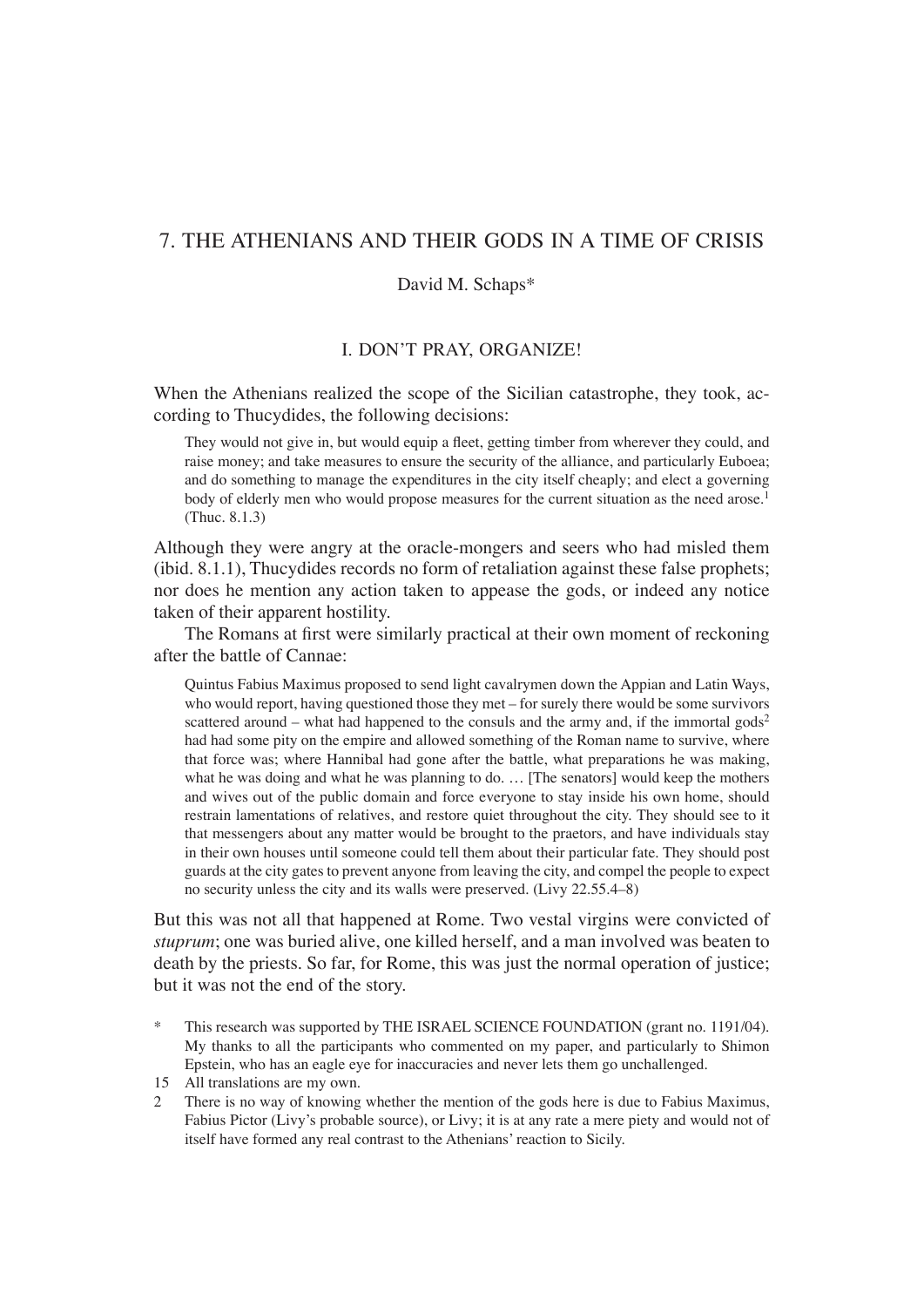#### 128 David M. Schaps

Since this crime was turned into a divine omen by coming, as it did, together with such a calamity, the *decemviri* were instructed to consult the books and Quintus Fabius Pictor was sent to the oracle at Delphi to inquire by what prayers and atonements they could appease the gods, and what end there would be to such great calamities. Meanwhile some extraordinary sacrifices were performed on the basis of the prophetic books: among them, a Gallic man and woman and a Greek man and woman were buried alive in a place surrounded by cliffs that had previously been drenched with human sacrifices, a most un-Roman rite.<sup>3</sup> (ibid.  $22.57.4-6$ )

It is easy to dismiss the Roman reaction as panicky or insane, but within the context of Roman religion it was neither. J. H. W. G. Liebeschuetz has explained convincingly<sup>4</sup> how the obsessively superstitious Roman religion managed to coexist with a levelheaded and eminently successful management of public affairs. The various forms of divination, prognostication and purification described by the Roman religion and prescribed by the Roman state were sufficiently vague to give the practitioners – experienced men from the most politically eminent families of Rome – enough room to exercise judgment about what exactly was the appropriate response. The various religious taboos did not necessarily introduce irrationality into Roman politics; they were undoubtedly open to political manipulation, but it may equally well be claimed that they encouraged calm and impartial deliberation, by forcing politicians to consult with senior statesmen and to accept their authority in times of crisis. Liebeschuetz's insight can be paralleled from many societies, including our own.<sup>5</sup> But this was not the way things were done in fifth-century Athens.

Religious scandals were known at Athens, but not the kind of reaction to military or political calamity that Livy describes. It is nothing new to observe that the Romans were particularly superstitious in their public behavior; Polybius even praises them for it.<sup>6</sup> But the behavior of the Athenians – and this was not the only case; the Persian invasions, the oligarchic revolution of 411, the catastrophes of Aegospotami and Chaeronea, were none of them associated with attempts to correct religious misdeeds – might seem at first glance to suggest either that the Athenians did not really believe that the gods intervened in their affairs, or that, motivated perhaps by some embryonic principle of separation of church and state,<sup>7</sup> they felt it improper for the state to take account of such intervention.

- 3 The "most un-Roman rite" here is human sacrifice; burial alive, on the contrary, was a customary punishment (the man who had slept with the vestal was buried alive *uti mos est*, 22.57.2), and was in this case prescribed by the Roman religious books even though Livy gives no hint that the unfortunate Gallic and Greek couples had done anything wrong.
- 4 J. H. W. G. Liebeschuetz, *Continuity and Change in Roman Religion* (Oxford 1979) 7–54.
- 5 The Queen of England, powerless though she be, performs a similar function by virtue of the fact that the Prime Minister must discuss with her all the policies that he implements in her name; in chap.6 of this volume Zelnick-Abramovitz postulates a similar role for the Areopagus at Athens. But neither of these institutions was maintained by superstition as were their Roman counterparts.
- 6 Polyb. 6.6–15. He admits that the general opinion is the opposite (τὸ παρὰ τοῖς ἄλλοις άνθρώποις όνειδιζόμενον, ibid. 7). For a good sketch of the everyday operation of religion in Roman politics see Liebeschuetz, loc. cit. 1–3.
- 7 In fact no such claim could reasonably be made; the separation of church and state, so dear to Americans, arose as a way of achieving political unity among groups all of whom believed that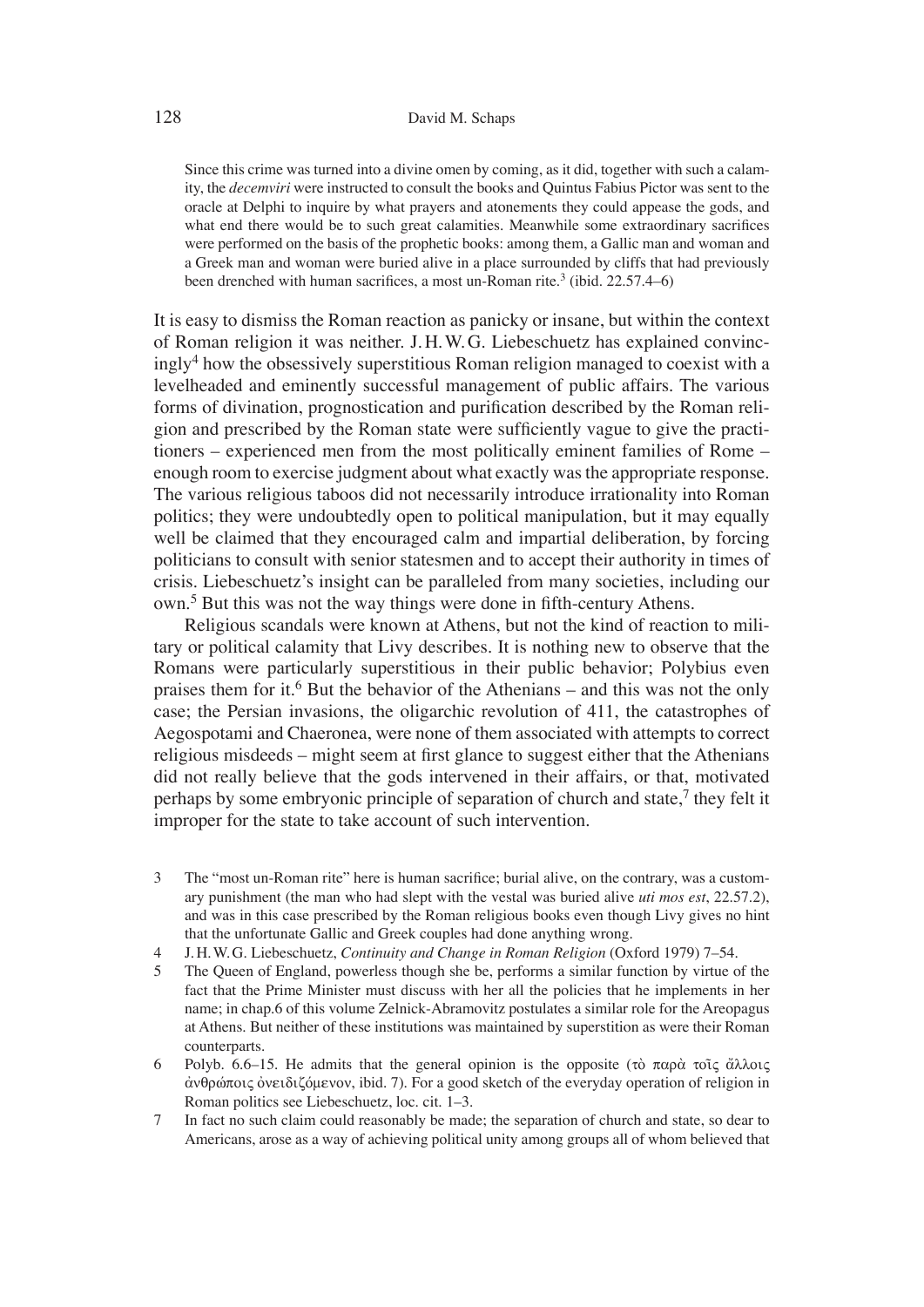#### II. RELIGION AND THE ATHENIAN STATE

Such an opinion would surely be wrong. That the actual conduct of war was undertaken in a context of religious ritual, as copiously documented by W.K. Pritchett,<sup>8</sup> does not perhaps say very much; modern armies also have their chaplains and their prayers, who tend to recede into the background when military plans are being made or executed. Oracles were sometimes consulted, but were often ambiguous and only occasionally decisive.<sup>9</sup> More tellingly, the Athenians executed Socrates for impiety and may perhaps have prosecuted Anaxagoras,  $10$  and the popular panic surrounding the profanation of the mysteries and the mutilation of the herms in 41511 was not the reaction of a public apathetic about religion or unwilling to involve it in the public sphere. These cases, however, all arose out of religious matters; the plague, insofar as it was seen as a divine visitation, seems also to have set off some religious soul-searching.<sup>12</sup> But never in Athens do we find political or

the state should follow religious principles but deeply divided among themselves upon the nature of those principles. Such a situation has no parallel in the Athenian democracy or the Roman republic; nor, for that matter, did either of those polities have a institution that could be called a "church" to compete with the state. I would not have mentioned the possibility were it not that the explicit avoidance of divine motivation in Herodotus and Thucydides occasionally misleads moderns into imagining Athens as a "secular democracy". On the significance of religion in the Peloponnesian War see particularly S. Hornblower, "The Religious Dimension of the Peloponnesian War", *HSCPh* 94 (1992) 169–197, who demonstrates what he attributes in id., *Thucydides* (Baltimore 1987) to his pupil Ashley Beck, that Thucydides' secularizing approach has tended to color the way modern historians see his period. Thucydides does, however, transmit quite a bit of information about religious matters, as shown and detailed by B. Jordan, "Religion in Thucydides", *TAPhA* 116 (1986) 119–147.

- 8 W. K. Pritchett, *The Greek State at War*, vol. 3 (Berkeley 1979).
- 9 R. C. T. Parker, "Greek States and Greek Oracles", in Cartledge and Harvey (eds.), *Crux: Essays Presented to G. E. M. de Ste. Croix on his 75th Birthday* (Sidmouth 1985) 298–326 at 307–309. Parker suggests (112) that oracles may "perhaps" have once been more influential; but J.E. Fontenrose, *The Delphic Oracle, its Responses and Operations, with a Catalogue of Responses* (Berkeley 1978) 42–44 considers these earlier oracles to be fictitious.
- 10 *FGrHist* 70 F 196, from Diod. Sic. 12.39.2, cf. R. Parker, *Athenian Religion: A History* (Oxford 1996) 209 n. 41; on the various alleged religious trials of the late fifth century see ibid.  $207-$ 210, but cf. R. W. Wallace, "Private Lives and Public Enemies", in A. L. Boegehold and A. C. Scafuro (eds.), *Athenian Identity and Civic Ideology* (Baltimore 1994) 127–155 at 136–137, whose argument about the case of Anaxagoras seems to me convincing.
- 11 Thuc. 6.27–8 presents the matter in his usual secularizing manner according to his account the panic was due to a fear that the offenses were part of a plot to undermine the democracy, and if so not really religious at all – but the picture that emerges from Andoc. 1 and [Lys.] 6 is very different. This is one of the few places where independent contemporary sources offer us a perspective other than Thucydides', and although this is not the place to discuss which account is more reliable, the contrast does provide an illuminating example of how Thucydides imposes his own interpretation in a seemingly matter-of-fact narrative. On the mutilation of the herms see W. D. Furley, *Andokides and the Herms: A Study of Crisis in Fifth-century Athenian Religion* (= *Bulletin of the Institute of Classical Studies Supplement 65*, London 1996) with the discussion and bibliography there.
- 12 See below, n. 34.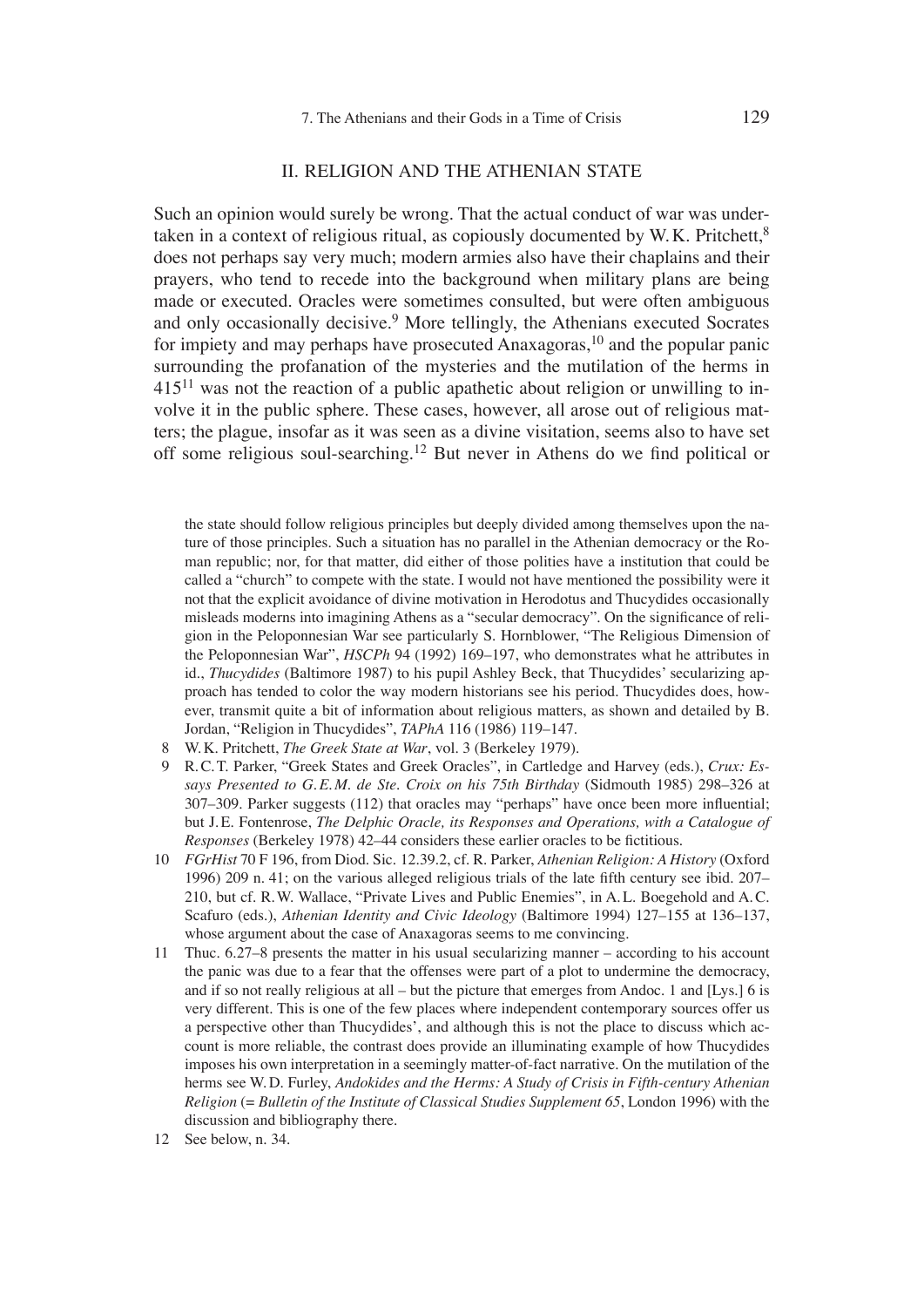military failures being dealt with by trying to discover and appease a cultic reason for the gods' hostility.13

### III. CRISIS TRANSCENDS RELIGION

If anything, the Athenian reaction to secular calamity seems to have stressed the human level more than the divine. At the time of Xerxes' invasion, the Athenians voted to allow all exiles to return – a decision that allowed them to elect the ostracized Aristeides general.<sup>14</sup> In 431, the Spartans demanded that the Athenians exile the descendants of those who had put the Cylonian conspirators to death, and who were held to be accursed. The Athenians replied by demanding that the Spartans exile some of their own prominent citizens who were accursed; the exchange seems more rhetorical than religious.<sup>15</sup> At the time of the scandal of 415 the Athenians commanded the appropriate officials to curse the guilty parties and inscribed the curses on stone; when they decided that they needed Alcibiades after all for the war they commanded the same officials to revoke the curses, and threw the stelae into the sea.16 In 404, after Aegospotamoi, they again passed a decree for the return of exiles. The decree, whose text we have, does not specifically mention those who had been exiled for impiety; this allowed Andocides to claim that it applied to them as well, and his opponents to deny it. $17$ 

Yet more, the Athenians seem often to have been willing to bend the rules in times of emergency. The treatment of the Cylonian conspirators, who were promised immunity and then executed, $18$  was indeed scandalous, and at some point a curse, as already mentioned, was pronounced against them and their descendants; but if any regret was ever expressed over throwing the Persian heralds into a well,

- 13 Thuc. 7.18.2–3 describes the Spartans, though not the Athenians, as having a bad conscience about their responsibility for the Archidamian war and suspecting that the gods had opposed them in consequence and now, when war was being renewed by the Athenians, would support them. Thucydides does not, however, suggest that the Spartans thought that the gods opposed them because of an omitted sacrifice, or that they could have been appeased by appropriate offerings. In the world of myth the Athenians thought quite differently; it suffices to mention the name of Iphigenia.
- 14 [Ar.] *Ath. Pol.* 22.8, cf. P. J Rhodes, *A Commentary on the Aristotelian Athenaion Politeia* (Oxford 1981) ad loc.
- 15 Thuc. 1.126–8, 134–5, 139.1. Thucydides himself, typically, explains the Spartan demand not as religiously motivated but as a bit of propaganda designed to embarrass Pericles (1.127). A similar demand, with no less obvious political motivation, had been made in the time of Cleisthenes, Hdt. 5.70.2
- 16 For the curses see [Lys.] 6.51, Plut. *Alc.* 22.4–5; for their revocation ibid. 33.3, Diod. Sic. 13.69.2, Nepos *Alc.* 6.5.
- 17 Andoc. 1.71–91; the decree is ibid. 77–9. Cf. D. M. MacDowell (ed.), *Andokides On The Mysteries* (Oxford 1962) pp. 200–203.
- 18 Hdt. 5.71.2, Thuc. 1.126.8–11, [Arist.] *Ath. Pol.* fr. ex Her. Lemb. 22–4 Chambers, S Ar. *Eq.* 445, Plut. *Sol*. 12.1.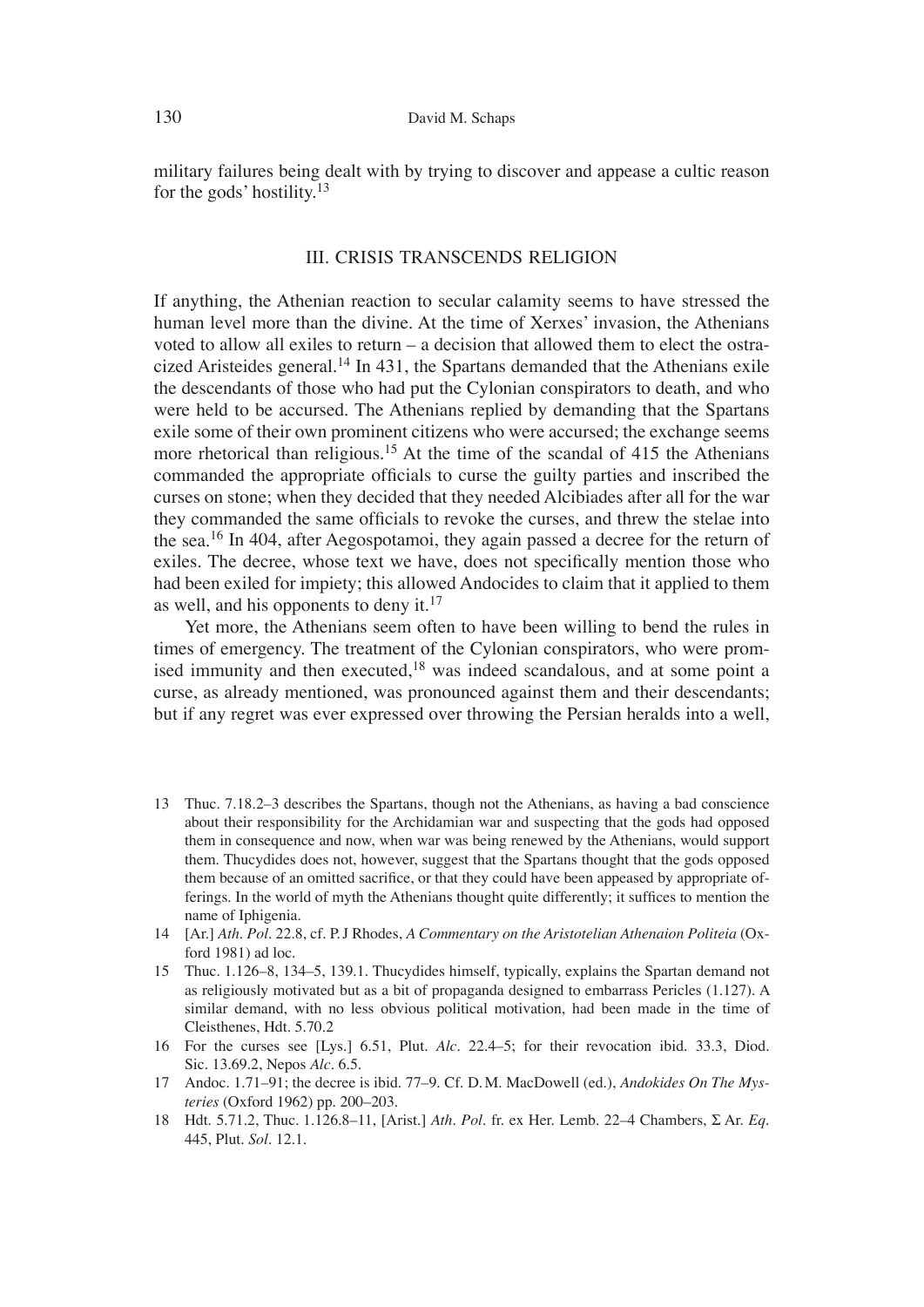Herodotus does not mention it.<sup>19</sup> Although the Athenians waxed indignant about the Persian treatment of the Greek temples, $20$  they did not feel any great compunction about occupying the sanctuary of Delium in Boeotia in 424, and replied to the Boeotians' remonstrations with calm sophistry, not excluding the claim that "probably anything done in war and crisis would be forgiven even by the god."21 Most striking of all is the suggestion Thucydides attributes to Pericles that the Athenians could, if necessary, denude their patron goddess of the gold on her statue to finance the war, so long as they later returned "at least as much" (Thuc. 2.13.5).

In this the Athenians were not untypical. The idea of "borrowing" sacred money from temples had already been broached by the Corinthians at the meeting of the Peloponnesian League that voted for war,<sup>22</sup> and the Phocians did so – with, indeed, dire consequences, but they surely considered themselves justified  $-$  in the fourth century. War, the *biaios didaskalos*, made palatable many actions that were normally reprehensible.

### IV. AN OPPOSING ATTITUDE

There were those who thought otherwise. The Arcadians had at one time considered themselves justified in using the sacred money of Olympia to pay their troops; the Mantineans felt otherwise, and eventually carried their point when other Arcadians urged "that they should not leave to their children for all time an accusation before the gods."23 The Phocians themselves, before laying their hands on the god's silver,

- 19 Hdt. 7.133. He does express a probably ironic uncertainty as to whether or not the Athenians ever suffered any retribution from the gods; the Spartans, interestingly, felt otherwise, and went so far as to recruit volunteers to be delivered to Xerxes as atonement. The volunteers were spared by Xerxes but not, as Herodotus understands it, by Talthybius, the offended mythological hero: ibid. 134–7. J. Beloch, *Griechische Geschichte* (second ed., Strassburg/Berlin 1912– 1927) I 40 and n. 6 doubted the story of the dispatching of the heralds, considering it a patriotic Athenian fiction; if he is right, it is even more telling about the Athenians' cavalier treatment of religion under stress. R. Sealey, "The Pit and the Well: The Persian Heralds of 491 B. C.", *CJ* 72 (1976) 13–20 thinks the anger was directed against Athens' great enemy of the time, Aegina.
- 20 Aesch. *Pers.* 809–815, Hdt. 8.144.2, Isoc. *Paneg.* 155–6. This is not the place to discuss the details and reliability of the story of the Persians' treatment of Greek temples, on which see G. Nenci, *Erodoto: Le Storie Libro V: La rivolta della Ionia* (Milan 1994) ad 5.102.1–3; M. A. Dandamaev and V. G. Lukonin, *The Culture and Social Institutions of Ancient Iran*, trans. Kohl and Dadson (Cambridge 1989) 352–360; P. Briant, *From Cyrus to Alexander: A History of the Persian Empire*, trans. Daniels (Winona Lake, Indiana 2002) 547–554.
- 21 Thuc. 4.98.6.
- 22 Thuc. 1.121.3. Jordan (as in n. 7) 127 is exaggerating to say that Pericles at 1.143.1 was "imput[ing] to Athens' enemies the illegal and sacrilegious conversion of the funds," but he is right that Pericles is speaking ill of them by using the verb κινήσαντες: see id., *Servants of the Gods: a Study in the Religion, History and Literature of Fifth-Century Athens* (*Hypomnemata* 55, Göttingen 1979) 45, 117.
- 23 Xen. Hell. 4.34; my thanks to P. J. Rhodes for directing me there. The Mantineans paid the soldiers out of their own funds rather than use the sacred moneys; the Arcadian officials, with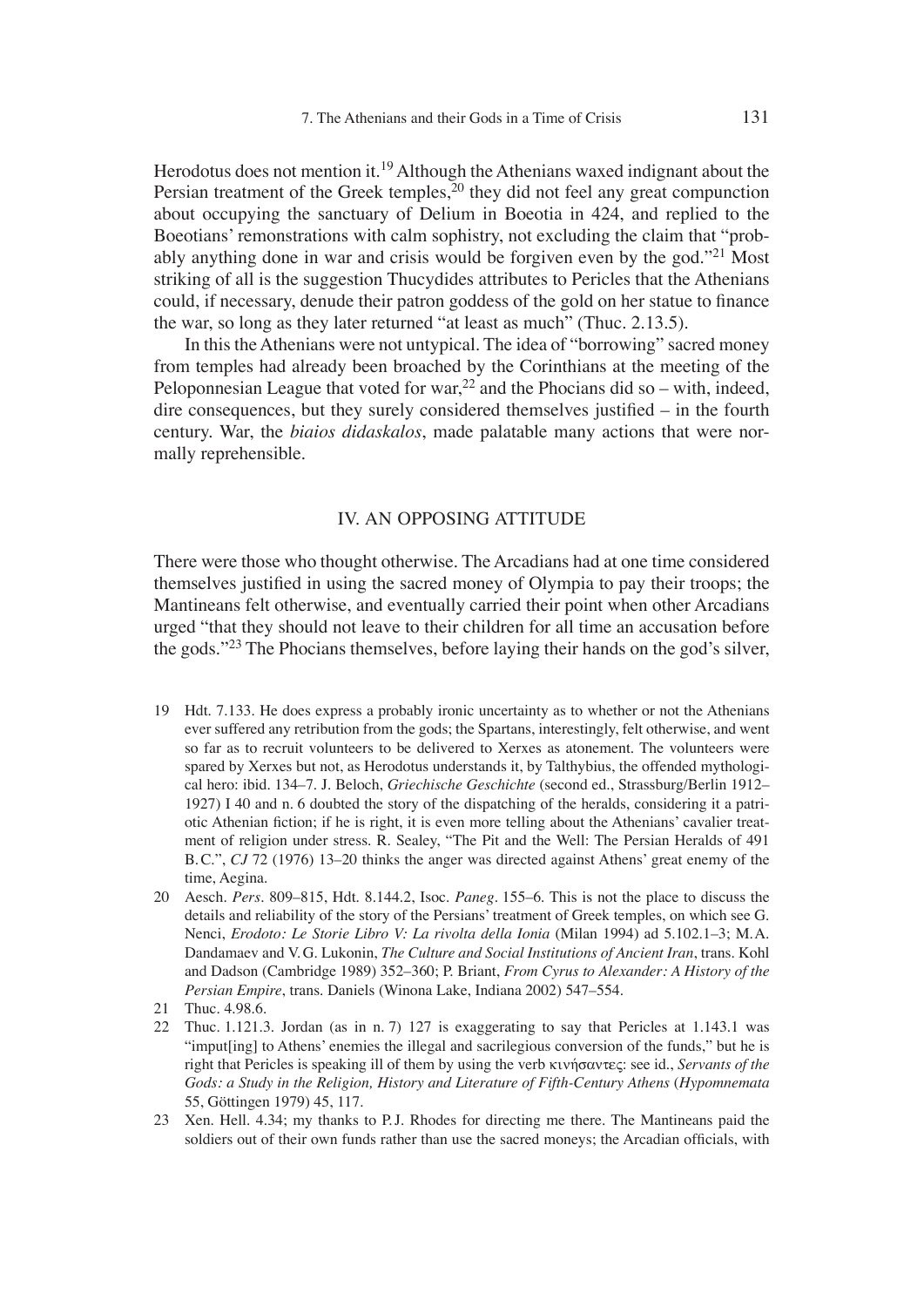may have made some effort to raise an army without it;<sup>24</sup> certainly not all of them supported the action.<sup>25</sup> If their opponents in the Sacred War considered their sin venial or understandable, they did not indicate as much during the war or after it. Those few Athenians who remained to guard the acropolis<sup>26</sup> when the rest of the citizens abandoned the city seem to have thought that protecting the goddess's property was worth the severe risk of life and limb; and those who thought otherwise came to their decision not because they thought that the oracle promising that the wooden wall would remain unconquered could be ignored, but because they chose a different interpretation of the oracle.<sup>27</sup> If, as is not impossible, the entire oracle is a fabrication, $28$  that only underscores the belief of those few old people who remained that the Persian peril did not justify the abandonment of the holy sites. The person who laid the first accusation about the profanation of the mysteries insinuated that the matter would endanger the Sicilian expedition:

Pythonicus stood up in the assembly and said, "Athenians, you are sending out so great an army and fleet, and you are about to get yourselves into danger; but I shall demonstrate to you that the general Alcibiades has been performing the mysteries at home with others …" (Andoc. 1.11)

Perhaps the most striking, and most fateful, example of Athenian religious scruple in time of danger was the postponement of the retreat from Syracuse for twentyseven days because of a lunar eclipse, a delay during which the opportunity of es-

the self-righteousness of a bad conscience, condemned the Mantinean leaders for insulting the Arcadian community.

- 24 Philomelus, the general who fomented the Phocian attack on Delphi, sent embassies to the major states of Greece asking them to join him or remain neutral, and offered a complete accounting of the number and weight of the dedications to anyone who wished to check, an indication that at this point the sacred treasures were still inviolate. J. Buckler, *Philip II and the Sacred War* (*Mnemosyne Suppl.* 109, Leiden 1989) 38 is surely right that the Phocians could not have contemplated their action without a willingness to lay hands on the treasure, the only source of funds sufficient to field the army they needed; but they first tried to rely on other armies instead. We cannot say how realistically they took the possibility of other states' support. The request μάλιστα μεν συμμαχεῖν, εἰ δε μή γε, τὴν ἡσυχίαν ἄγειν shows that they cannot have been too sanguine, and Buckler ibid. 26 considers that Philomelus cannot have been that fatuous; but people, and particularly nations, who are sure of their own righteousness often fool themselves about the opinions of others.
- 25 Abae, a Phocian town that, having its own oracle, was apparently more sensitive than others, remained aloof from the war and was spared from the general punishment at its end: Paus. 10.3.2.
- 26 I speak of the *tamiai* who remained to guard the temples; others, presumably the majority of those who remained, were simply too poor to go anywhere (Hdt. 8.51.2; cf. chap. 6 in this volume by Zelnick-Abramowitz, p. ■■.
- 27 Ibid. 7.140–4. The *chresmologoi*, in fact, thought that the Athenians should abandon Athens altogether and settle elsewhere (ibid. 143.3).
- 28 Fontenrose (as in n. 9) 124–128, but cf. J. A. S. Evans, "The Oracle of the ʻWooden Wall'", *CJ* 78 (1982) 24–29 at 29, who points out correctly that the fact that the form in which Herodotus preserves it is almost certainly heavily embroidered does not necessarily mean that the gist of the oracle is inauthentic. Evans adds that it would have been surprising if the Athenians, who had plenty of advance notice, had not consulted Delphi about the Persian invasion; but not every military threat sent Greek ambassadors scurrying to the oracle. Parker (as in n. 9) 308 notes that this is the last certainly attested Athenian military enquiry.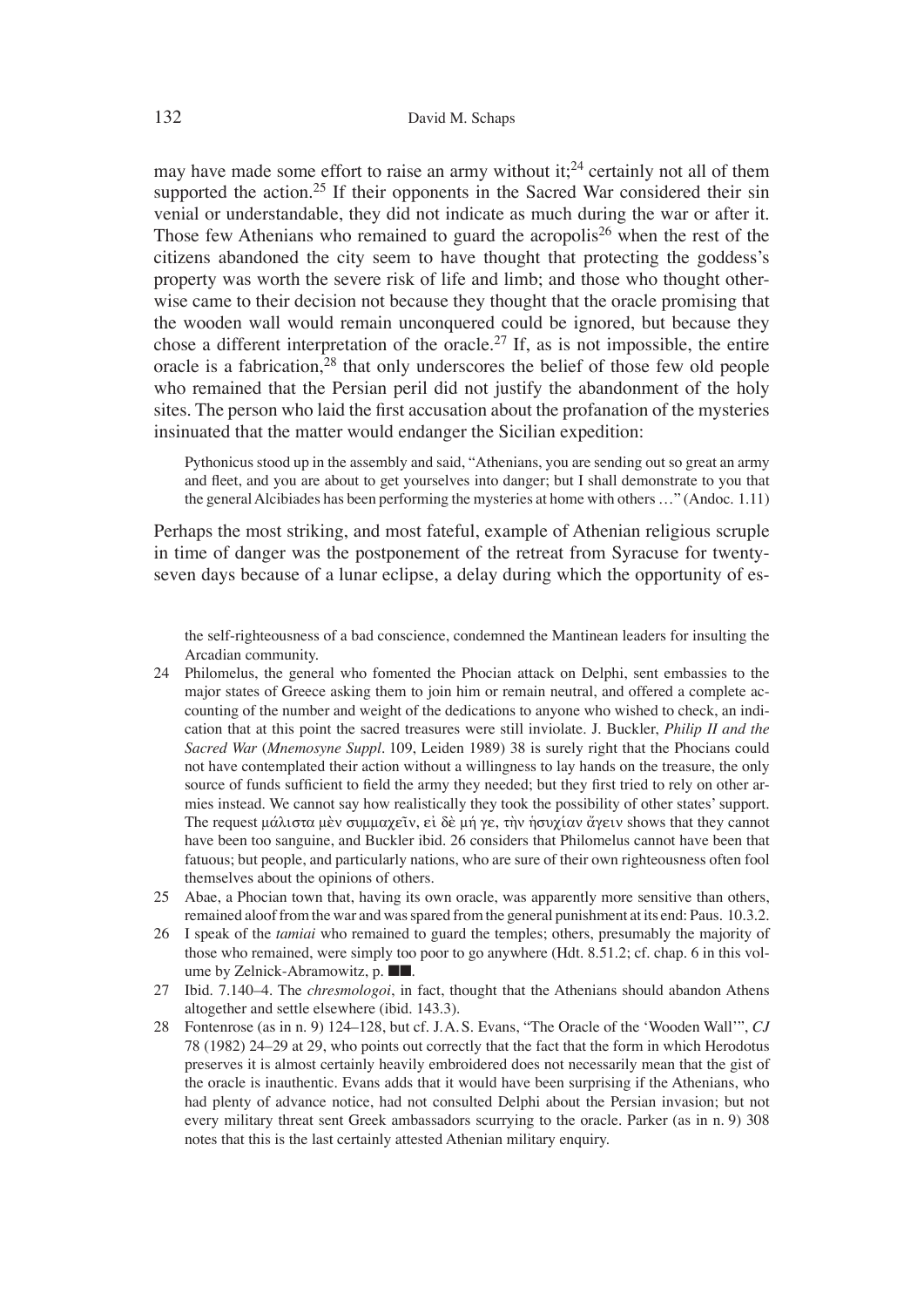caping by sea was irrevocably lost. Later historians blamed Nicias for the decision, and Thucydides himself took this occasion to mention that he was "somewhat too inclined to divination and such like", but he admits that after the eclipse most of the Athenians urged the generals to wait.<sup>29</sup>

Obviously some Athenians were more religious than others, and politicians will have tried to raise or to quiet religious feelings as it suited their purposes. When things were going well, the easy presumption was that the gods were on the winning side, and while the Melian dialogue may present an extreme picture of the hubris to which this could lead – "Of the gods we believe, and of men we know clearly, that by a necessary law of their nature *they rule* wherever *they can*" (Thuc. 5.105.2) – the Athenians were quick, later that year, to believe the heady prophecies of the *chresmologoi* who predicted victory in Sicily, and in general do not seem to have been overly troubled in the days of their success by the danger that they would lose the gods' favor. The expedition sailed with the usual prayers and libations, and that sufficed. Or seemed to suffice.

## V. CAUTIOUS SACRILEGE AND REPARATIONS

But when things went ill, although they did not search for scapegoats as the Romans did, the Athenians proceeded with a certain wariness. They did not abandon the city and its temples; if the language of the Themistocles decree is to be believed, they "entrusted the city" to "the protectress of Athens and all the other gods, to guard and to ward off the barbarian from the land."30 When a speaker proposed coining the golden statues of Victory, he did not say, "let us cut up ( $\kappa \alpha \tau \alpha \kappa \omega$  ( $\kappa \alpha \tau \alpha \kappa \omega$ ) the Victories", but "we shall make use of  $(\sigma \nu \gamma \chi \rho \eta \sigma \delta \mu \epsilon \theta \alpha)^{31}$  the Victories", cleverly using an

- 29 Thuc. 7.50.4, cf. A. W. Gomme, A. Andrews and K. J. Dover, *A Historical Commentary on Thucydides* (Oxford 1959–1981) ad loc. and particularly C. A. Powell, "Religion and the Sicilian Expedition", *Historia* 28 (1979) 15–31 at 25–31. Nicias' scruple can be contrasted with the anecdote told by Cicero *Rep.* 1.16.25 and elaborated by Plutarch *Per.* 35.2 to the effect that Pericles calmed the populace at the eclipse of August 3, 431 BCE, by explaining it as a natural phenomenon. The story itself is suspect: Thucydides, who mentions the eclipse, mentions neither panic nor Pericles in connection with it, and Plutarch does not help matters by putting it in a context that is dramatically effective but chronologically impossible. Plutarch's addition, moreover, that "at any rate, this is told in the schools of the philosophers" adds to the suspicion (a suspicion that Plutarch seems to share) that we are dealing with a dramatic fiction to impress students with the utility of philosophical understanding. But be that as it may, the physical explanation of eclipses had been known to philosophically educated Greeks for more than a century, and an astute and courageous leader could undoubtedly have used the knowledge to allay the soldiers' fears. Unfortunately for the Athenians, Nicias was not that leader.
- 30 ML 23, lines 4–6. This is not the place to discuss the authenticity of the decree; suffice it to say that the decree as we have it is a mid-fourth-century copy that has undergone at the very least a certain amount of linguistic updating, so that the phrasing we have may reflect nothing more than a patriotic fiction of more than a century later.
- 31 R. Zelnick-Abramovitz points out in a private communication that the verb  $\sigma v \gamma \gamma \gamma \gamma \sigma \delta u \epsilon \theta \alpha$ , speaking of a god, would go down all the easier because of the common use of the uncompounded  $\chi$   $\rho$ ά  $\alpha$   $\alpha$  to signify the consultation of an oracle.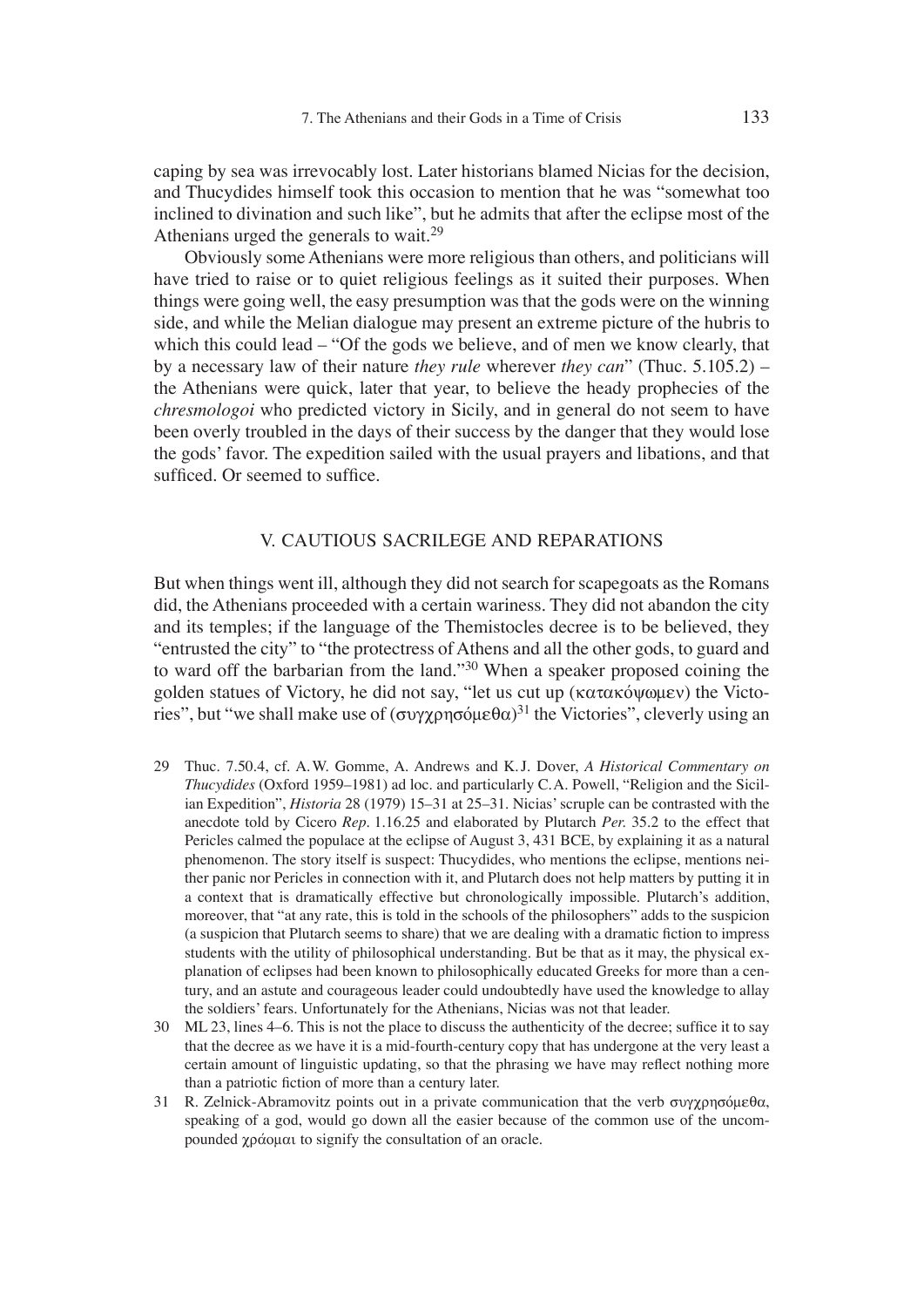expression that could also be taken to mean, "we shall borrow together with the Victories", making them allies rather than victims of his proposal.32 When Pericles mentioned the forty talents of gold that covered the statue of the city's patron goddess, he was careful to add that when it became possible, they would return at least as much.33

The striking thing, however, is that the Athenians, when they had the chance, put their money where their mouth was. In 425 and shortly thereafter, when the victory at Sphacteria seemed to have guaranteed a successful outcome to the war, they undertook the construction and rebuilding of a number of sacred structures, at least one of which, the temple of Athena Nike, was undoubtedly intended in some sense as an expression of gratitude for the victory that seemed to be in their grasp.34 In 422, with peace in sight but still not in their hand, the *l ogistae*, the Athenian "state accountants," inscribed a summary of the money borrowed from the sacred treasuries during the previous four years. The inscription accounts for all the moneys with the interest accrued on them, money that is apparently still owed.<sup>35</sup> The Athenians did not feel themselves secure enough to repay the money that had been borrowed, nor, indeed, would they immediately recoup all their war expenses when the Peace of Nicias was signed in the following year. But the inscription put on public and permanent record the state's indebtedness, an act which must have been intended to guarantee the eventual repayment of the funds, or at least to convince the goddess of the earnestness of their intentions.

Ancient historians, like criminal investigators, attempt to reconstruct plausible accounts from very fragmentary information. We are well advised to proceed as good investigators do, and to keep our eyes on the money. In the case before us, the accounts provide a very interesting detail. The money borrowed during the first years of the war appears to have been borrowed at the rate of about a drachma per talent per day, or about  $6\%$  per annum. The goddess did not drive a hard bargain; she was giving the Athenians a rate commercially viable but not onerous. In the last

- 32 Demetrius *De elocutione* 281, cited by D. B. Thompson, "The Golden Nikai Reconsidered", *Hesperia* 13 (1944) 173–209 at 173. Demetrius does not inform us who the speaker was, but it was striking enough to serve as a classic example of euphemism.
- 33 Thuc. 2.13.5. Had the Athenians ever actually carried out this suggestion, we might suppose that the promise Thucydides puts in Pericles' mouth was an anticipation of a promise actually made when the gold was taken; but in fact we have no reason to believe that it ever was (see Gomme, Andrews and Dover [as in n. 29] vol. 2, p. 25 n. 2).
- 34 On the various building projects of religious import undertaken at this time see J. D. Mikalson, "Religion and the Plague in Athens, 431–423 B. C.", in Boegehold et al. (eds.), *Studies Presented to Sterling Dow on his Eightieth Birthday* (Durham, NC 1984) 217–225, particularly pp. 222–224 with nn. 23–24 on p. 223. Mikalson attributes the virtual suspension of such works in the previous years, and the occupation of Delium in the following year, to the effect of the plague on Athenian religiosity mentioned at 2.53.4. The varying fortunes of war seem to provide no less satisfying an explanation, though of course the two explanations are not mutually exclusive; and the purification of Delos in the previous winter is explicitly mentioned by Diodorus 12.58.6–7, though not by Thuc. 3.104.1, as an effort to end the plague (Mikalson *ibid*. 221). R. Brock, "Thucydides and the Athenian Purification of Delos", *Mnemosyne* 49 (1996) 321–327, interprets the purification in political terms.
- 35 *IG* I<sup>3</sup> 369 = ML 72; note  $\lceil \frac{\dot{o}}{\dot{o}} \rceil \phi \leq \lambda$  or  $\frac{\dot{o}}{\dot{o}} \ln \ln 114$ .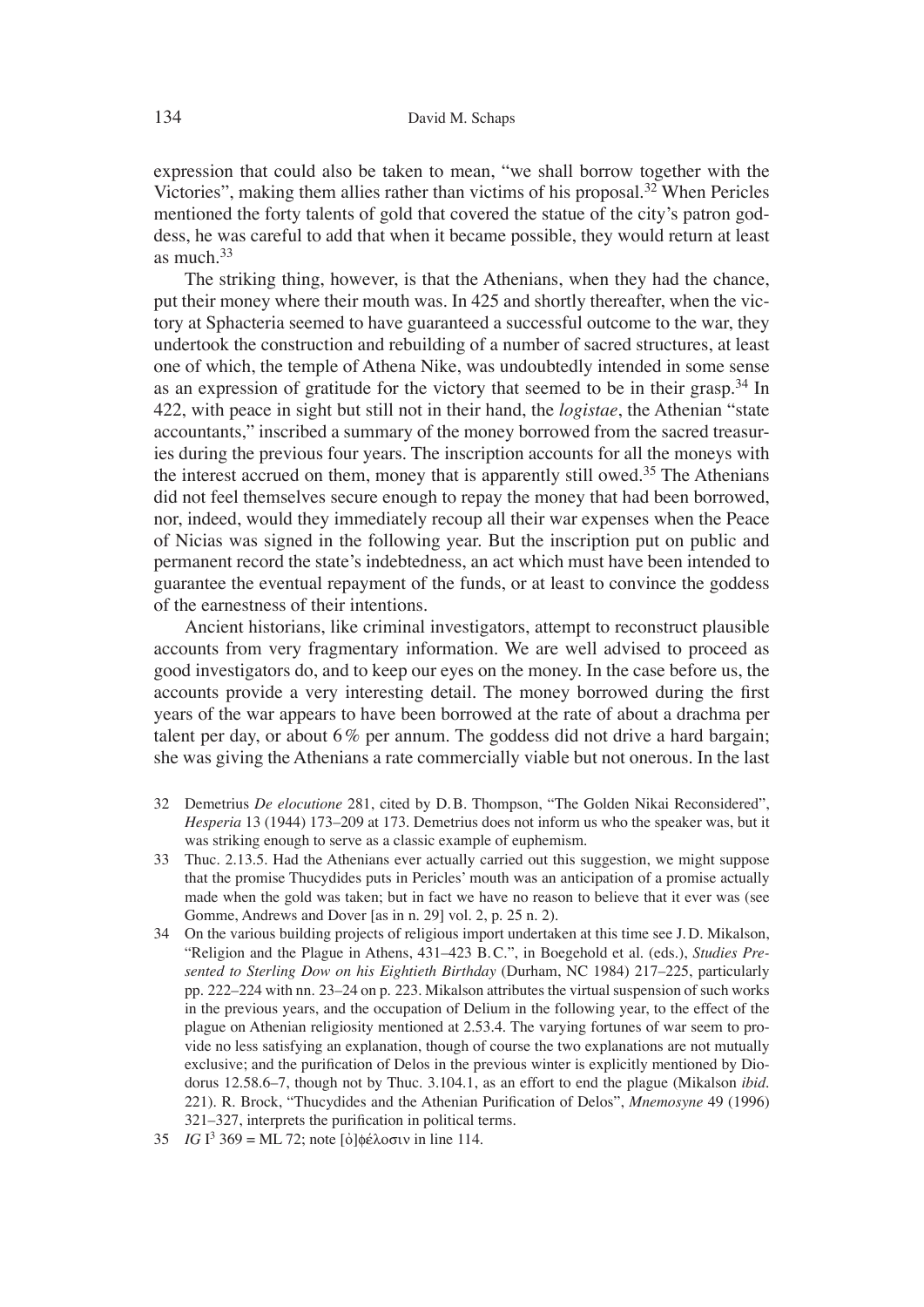four years, however, the rate was only 1 drachma per day for five talents, a mere 1.2 %. As their debts increased and the likelihood of speedy repayment receded, apparently, the Athenians still considered themselves required to pay interest on the loans, but were willing to cut corners where necessary.<sup>36</sup> Religious scruple combined with practicality.

## VI. A TEMPLE REBUILT.

Even more remarkable was something that happened in the course of the year 410/409 BCE. The Athenians, financially strapped since the Sicilian defeat, had undergone and overcome an oligarchic revolution, and in 410 they had won some naval victories – nothing entirely decisive, but enough to encourage them to think, as Thucydides puts it, that "it was still possible, if they worked at it wholeheartedly, that the situation might be saved." (Thuc. 8.106.5) After the victory of Cyzicus they spurned the Spartans' overtures for peace, just as they had after Sphacteria when victory seemed so certain;<sup>37</sup> but quite unlike the situation after Sphacteria,<sup>38</sup> they

- 36 P.J. Rhodes, *A History of the Classical Greek World 478–323 BC* (Oxford/Malden 2006) 93 compares the War Loan Stocks issued by the British government in World War I: originally issued at a 5% coupon, they were converted in 1932 to yield only 3.5%. There are, however, significant and instructive differences between the two cases. The British action required the agreement of the lenders who could, if they chose, continue to hold the old bonds (they were offered patriotic zeal, a cash bonus and a tax exemption to encourage them to take the new ones), whereas in the Athenian case the lender's decisions were made by the borrowers themselves, who could do as they pleased with the interest rate. The British bonds, moreover, were paying a coupon: the government was actually paying out  $5\%$  per year to the bond holders, whereas the Athenians paid nothing to the goddess, but simply kept track of what would have to be paid in the end. Lastly, although reduction of the debt was a factor in the British decision (the bonds involved were a quarter of the national debt, and their conversion saved the government some thirty million pounds per year), a larger factor was the desire to lower the general interest rate in order to stimulate economic recovery, an idea whose time had not come in ancient Athens. This last point, indeed, underlines the danger in taking ancient parallels too literally: a modern financier whose economic sophistication was that of an ancient Greek would be woefully incompetent. For all that, Rhodes' parallel does highlight an important point: lowering the interest rate is a clear indication that the Athenians seriously intended to repay the debt, and so had reason to worry about its rate of increase. For details of the British conversion see F. H. Capie, T. C. Mills and G. E. Wood, "Debt Management and Interest Rates: The British Stock Conversion of 1932", *Applied Economics* 18 (1986) 1111–1126.
- 37 After Sphacteria: Thuc. 4. 41.3–4. After Cyzicus: Diod. Sic. 13.52.2–53, Nepos *Alc.* 5.5, Justin 5.4.4, Philochorus *FGrHist* 328 F 139. Xenophon says nothing about this Spartan proposal, but Jacoby's conclusion (ad loc.) is that "no doubt is possible". For an explanation and at least partial justification of the Athenians' decision in spite of the very different situation from that after Sphacteria, see D. Kagan, *The Fall of the Athenian Empire* (vol. 4 of *A New History of the Peloponnesian War*) (Ithaca/London 1987) 248–251; as he explains, it was probably not certainty of victory that was decisive at this point, but fear of the consequences if the current situation was to be frozen.
- 38 L. Kallet(-Marx), *Money, Expense, and Naval Power in Thucydides' History 1–5.24* (Berkeley 1993) 184–201 emphasizes that throughout the Archidamian War the Athenian treasury was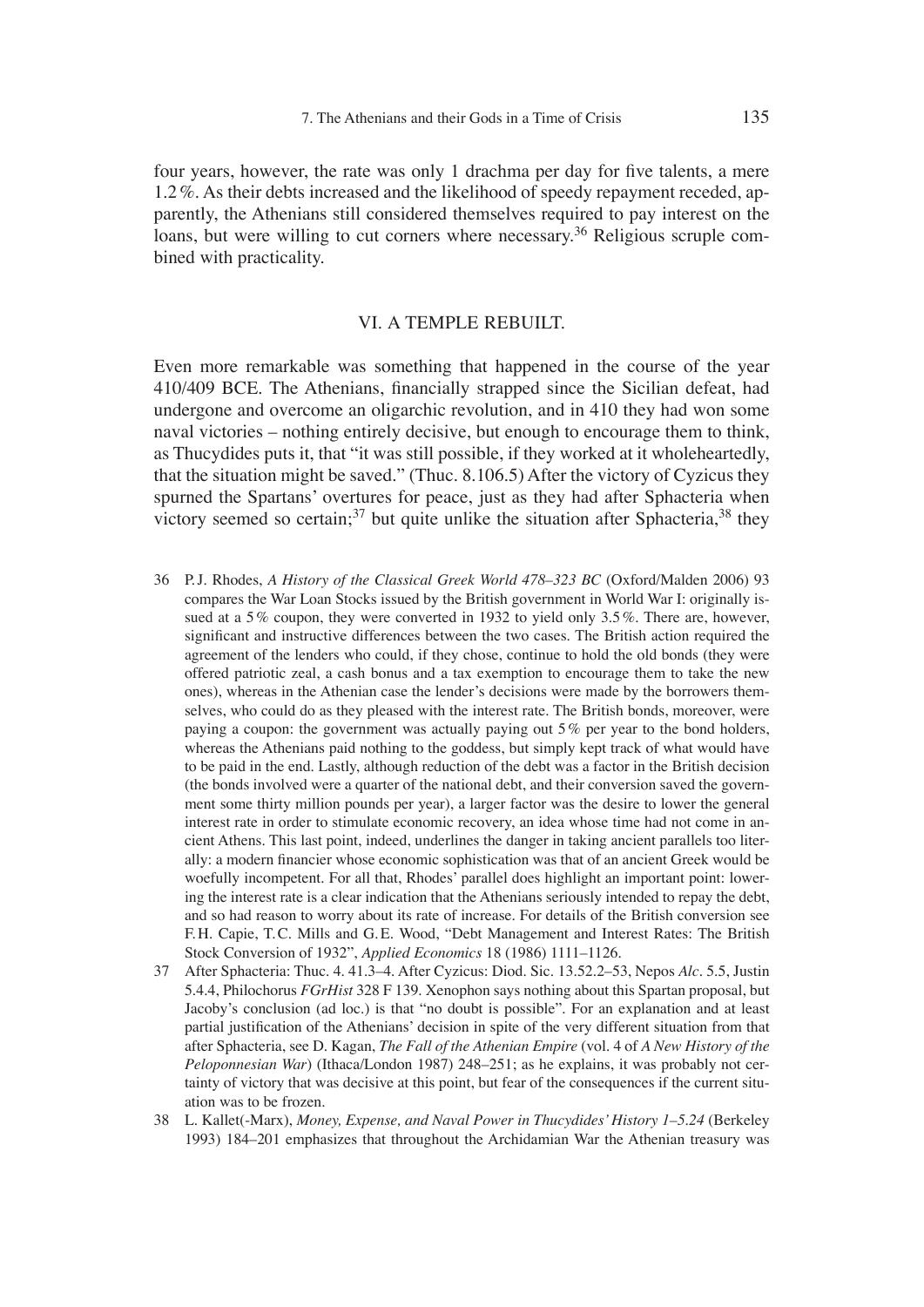now felt themselves very short of money,  $39$  a consideration that had made saving money at home one of the first points decided when the decision to continue the war was made.<sup>40</sup> And at this point.<sup>41</sup> the Athenian assembly decided *to resume the construction of a new temple*. None of our literary sources mentions the fact, but the inscriptions describe in great detail what was done.<sup>42</sup>

The temple in question was the Erechtheum, though the inscriptions refer to it only as "the temple in the city in which the old statue stands"  $(IGI<sup>3</sup> 474 1)$ . We do not know when it was first started; the obvious candidates are either before the beginning of the war or during the period of the Peace of Nicias.43 Nothing tells us why the site had been abandoned, though the obvious presumption is that the Sicilian calamity required either the men or the money to be employed elsewhere. A board was appointed to survey the site and make an inventory of what was standing and what building materials were on the site; they made this inventory and inscribed it on stone, and in the ensuing years they resumed and completed the building of the temple, leaving one of the most detailed building accounts we have from Athens.

According to the impression with which we started this paper, this decision is astounding. Men were needed for the fleet; money was needed to pay them and equip them; the state was still in mortal danger, barely able to conceive of the possibility of victory. It is hard to imagine the Athenians, in the circumstances, draining off precious resources for a major project already in abeyance and unrelated to the war effort. I think the conclusion is unavoidable that the rebuilding of the Erechtheum, to the Athenians, was part of the war effort: that having suffered a devastating defeat in Sicily and having almost lost control of the state, the Athenian *demos* decided that it had to take action to keep its goddess on its side.

never close to depletion, although the Athenians themselves were, not without reason, apprehensive about the long-term sufficiency of their resources.

- 39 Two years earlier they had unfrozen their thousand-talent fund that had been set aside for the ultimate emergency (Thuc. 8.15.1), and see the words of Alcibiades at Xen. *Hell.* 1.1.14, borne out by the Athenians' actions: as soon as they got control of the military situation, they fanned out to collect tribute and customs duties (ibid. 18–22). L. Kallet, *Money and the Corrosion of Power in Thucydides* (Berkeley 2001) 237 argues that the crisis was more one of perception than of reality; but in judging the willingness of the *demos* to undertake a new religious project, it is their perception that matters, not the reality.
- 40 Thuc. 8.1.3.
- 41 We do not in fact know when in the course of 410/409 (the date postulated by L. D. Caskey et al., *The Erechtheum* [Cambridge, Mass. 1927] 453) the original decision was taken; but by the first prytany of 409/8 the commissioners had completed their survey, so that the decision must have come after Alcibiades' victories and the rejection of the Spartan proposal, which were a year earlier. There were other bits of belt-loosening at this time: as Shimon Epstein points out in a private communication, the Great Panathenaea was celebrated rather lavishly in the first prytany of 410/9, and the next month the *diobelia* appears for the first time (ML 84). But both of these had a religious aspect to them; and in any event neither of them required the sort of long-term commitment that the completion of the Erechtheion did.
- 42 The major publication is Caskey et al. (as in n. 41); for a more recent text and bibliography see *IG*  $I^3$  474–9.
- 43 On the date see ibid. 453–6, where no firm basis for a choice between the alternatives is found.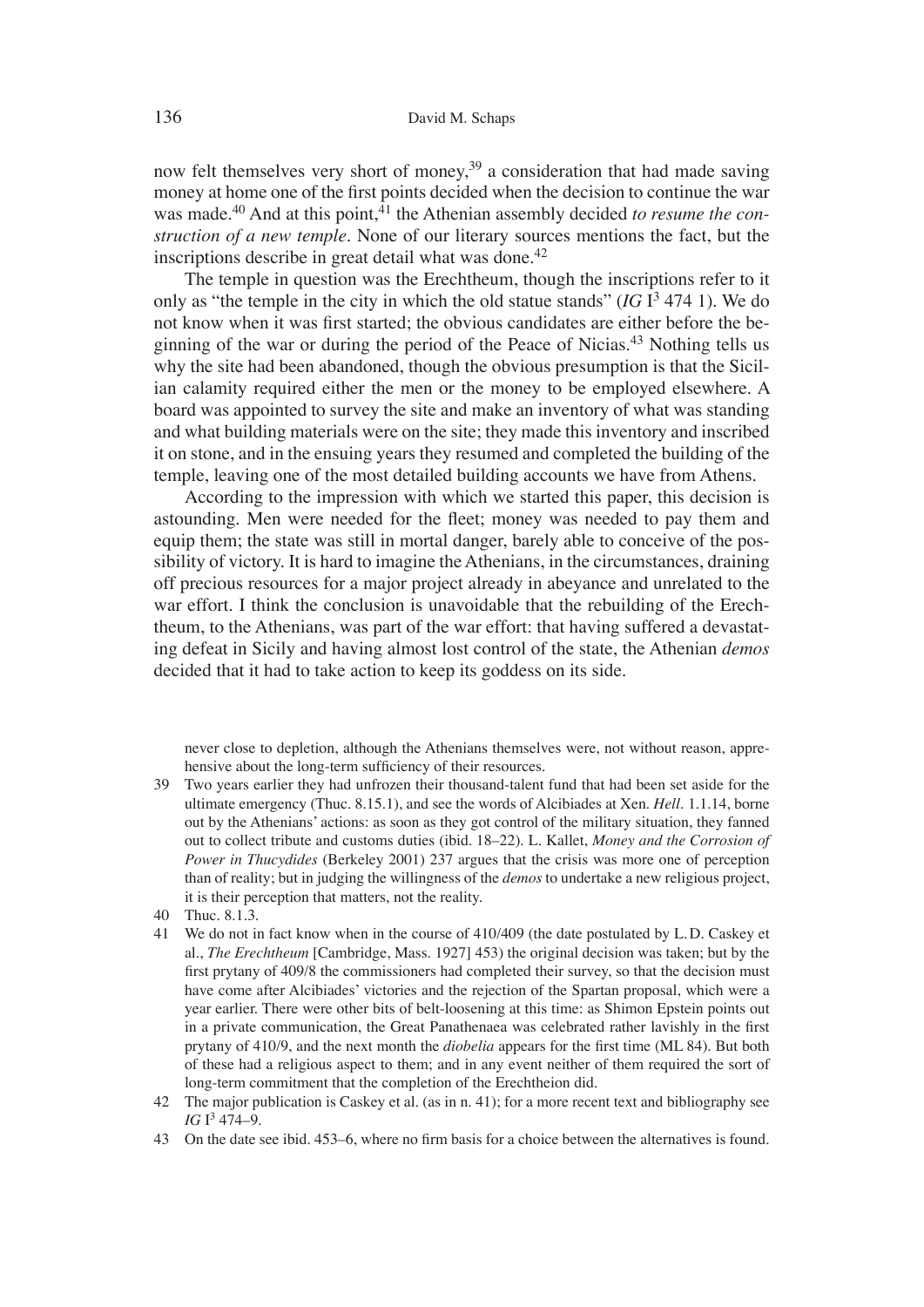The decision to proceed with the building of the Erechtheum is quite understandable in view of the discussion above, where we have seen how the Athenians merged a genuine feeling that the gods had to be treated well with a practical need to take care of the affairs of state. The *demos* had indeed been cavalier in its treatment of the gods; the older people will have remembered the great Periclean building program, and it will have been obvious to them that no such splendor had accompanied their recent efforts. Yet more, the oligarchs, who numbered among themselves the families in whose hands important priesthoods were held, undoubtedly presented themselves as representatives of the old-time religion under which Athens had prospered.44 The *demos* decided to undertake the building of a new temple; but there was no more elegant way, and probably no cheaper way, than to resume the building of a temple already half-built, whose empty skeleton was a reproach to the Athenians and whose completed structure would be an honor to the goddess. The matter, apparently, was urgent; the state did not let itself off cheaply with a promise to build the temple when times improved, but got to work on the matter at once.

#### VII. CONCLUSION

The Athenian state was not riddled with superstition like the Roman, but the Athenians were not irreligious. They took seriously the idea that their success was dependent upon divine favor, and they were willing to do what was necessary to maintain good relations with their gods. But they tended, as many other peoples tend, to take a view of divine activity that was generous to themselves. When things were going well, they took it as a sign that the gods approved of their actions, or at least did not disapprove. They tried to behave circumspectly: they did not wantonly plunder temples or violate religious taboos. When forced or tempted into an act of obvious impiety, they expected the gods to take an understanding view of the situation. But they understood that they were expected to rectify matters, and if there is no record of their ever having repaid the "loans" they took from the goddess – on the contrary, the inscription we have mentioned can be taken as a sign that they did not have any realistic plan for repayment, so that it was necessary to put up a permanent indication of the indebtedness – they took some pains to indicate to her that they had not forgotten. In a time of deep political, military, and financial distress they undertook the building of a major temple. But even when discharging their religious duties, they tended to cut corners. They promised interest to the goddess, but as the debt mounted they were less generous about the rate. They built a temple, but decided to do so by finishing up a job much of which had already been done. And when times got better again, they tended to forget the promises they had made in time of distress. Do they sound familiar? They do to me.

<sup>44</sup> The fact that many of the nobility were notorious for their scandalous private behavior need not have prevented them from making this claim, as well-known modern parallels, which I blush to mention more explicitly, can demonstrate.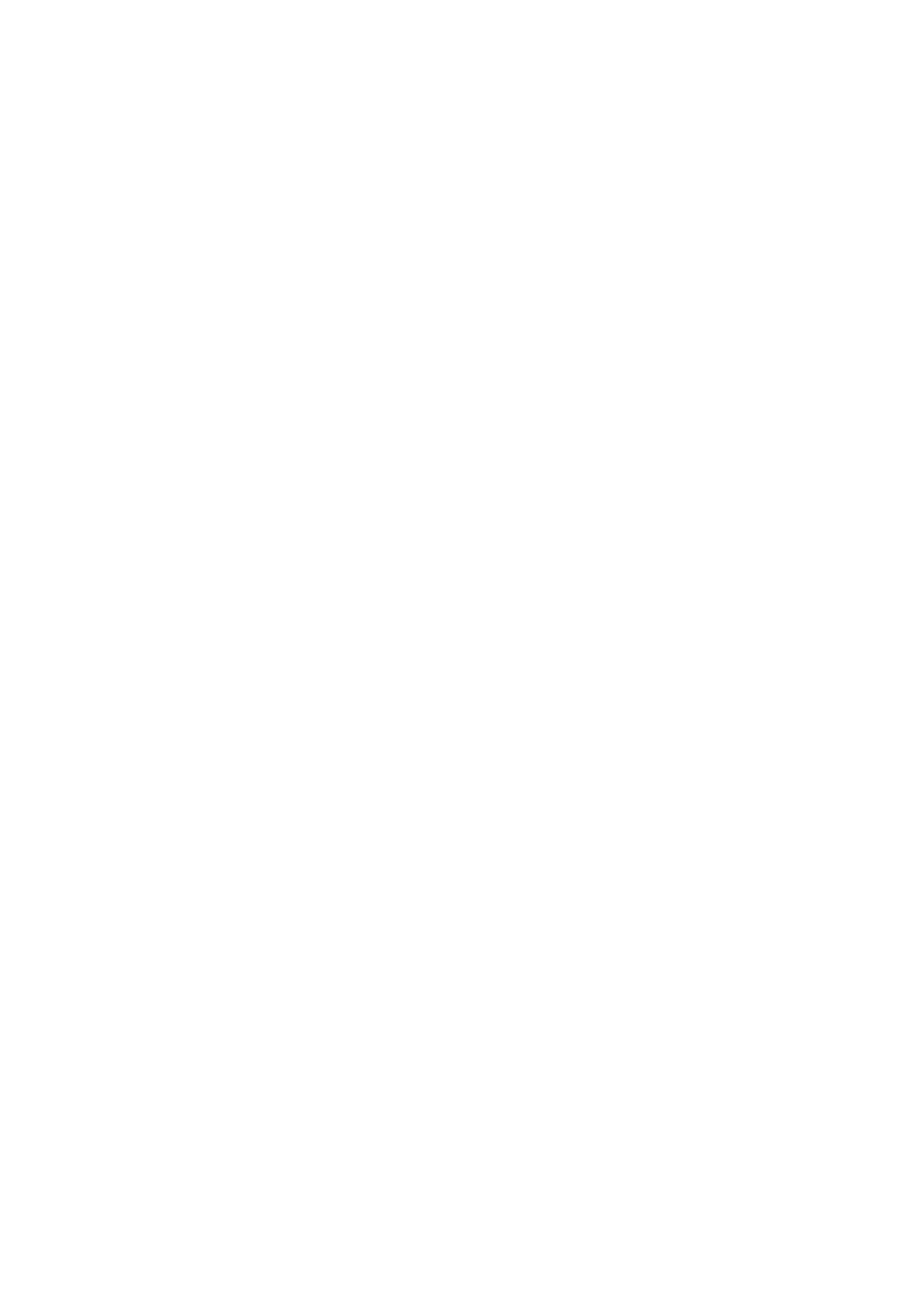# 8. POLITICAL STABILITY AND PUBLIC ORDER – ATHENS VS. ROME

#### Alexander Yakobson

## 1. THE ATHENIAN "POLICE"

The political stability of any regime depends in large measure on its ability to preserve public order and prevent violence – above all, violence that is politically motivated and, in particular, one that interferes with the proper functioning of state institutions. The Athenian democracy in the  $5<sup>th</sup>$  century featured what seems to have been an exception – or a qualification – to the well-known rule that a free polis in the ancient world had no police force at its disposal. These were the "Scythian archers", usually thought to have numbered 300 – public slaves who, among other things, are described as maintaining order in the Assembly, the Council of Five Hundred, and the popular Law Courts. The significance of this phenomenon may be appreciated by comparing this case with that of Rome. It seems worth enquiring why the Roman Republic, which – particularly in its turbulent last decades – was evidently in far greater need of it than Athens, never availed itself of any similar expedient for tackling its grave problems of law and order. What does this difference tell us about the two societies and their political systems?

A free self-governing community of citizens, it is usually said, lacked an organized enforcing agency. In M. I. Finley's formulation of this rule, "The ancient citystate had no police other than a relatively small number of publicly owned slaves at the disposal of the different magistrates, from archons and consuls down to market inspectors, and in Rome the lictors, normally lower-class citizens, in attendance on the higher magistrates. … [Moreover] the army was not available for large-scale police duties until the city-state was replaced by a monarchy."1 The citizens themselves and, in the second instance, elected magistrates and their small staff of assistants were thus expected to be adequate to enforce the laws and keep the peace in a relatively small, face-to-face self-governing community such as the ancient polis. Armed guards keeping order within the city and protecting the powers-that-be were characteristic of tyrants – including tyrants in disguise like Augustus, whose praetorian guard, together with other forces in the city, clearly signified the transition from the free Republic to autocracy.

Can the Scythian archers in Athens be defined as a police force? In her book on *Policing Athens*, Hunter speaks, referring to them, of a "police force", though a

<sup>1</sup> M. I. Finley, *Politics in the Ancient World* (Cambridge 1983) 18. See, however, n. 42 below on ad-hoc armed militias of citizens in the city in grave emergencies, in both Athens and Rome.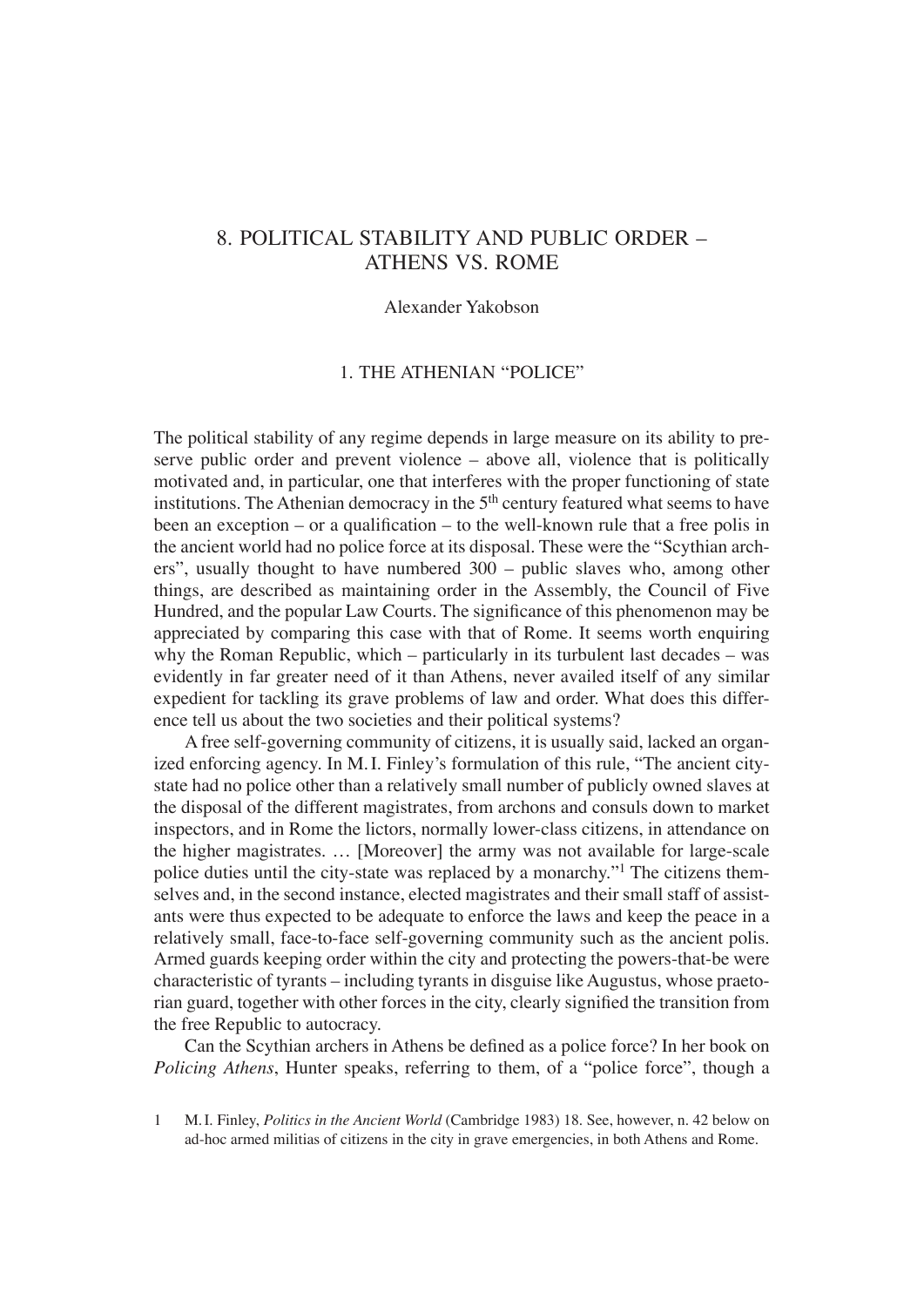"quite rudimentary one". Rounding up her discussion, however, she holds that the case of the Scythian archers confirms Finley's dictum that the ancient polis had no police force, with the qualification provided by Finley himself as regards the "small" number of publicly owned slaves at the disposal of the different magistrates". A. Lintott, referring to the Scythian archers, holds that Athens "had few police".<sup>2</sup> Austin and Olson insist that "Athens had nothing we should recognize as a police force", and this is accepted by Hall.<sup>3</sup> Certainly, the Scythians' functions were much more limited than those of a modern police force. The sources that describe them in action are few, and do not make quite clear under whose command they operated. Part of their duties was to apprehend and guard prisoners. In Aristophanes' comedy *Thesmophoriazusae*, an archer, who accompanies a *prytanis*, is ordered by him to arrest a man, bind him to the plank and then stand guard. He is given explicit authority to use his whip on anyone approaching the prisoner, and is described as threatening the rather disrespectful onlookers with both his whip and his sabre.<sup>4</sup>. However, the Scythians are most frequently described in our sources as maintaining order in the public assemblies – the *ekklesia* and the *boule*, as well as the popular courts. They "figure in the sources mainly as keepers of order in public places, rather than as enforcers of the law or apprehenders of malefactors".<sup>5</sup> Acting on orders of the presiding *prytaneis*, they are repeatedly described as ejecting those who spoke out of order or otherwise broke the rules. They also ensured proper attendance in the assembly by herding, with the help of a painted rope, those who lingered in the Agora into the Pnyx;<sup>6</sup> in this they are said by Pollux to have acted under the direction of "registers" (*lexiarchoi – Onomastikon* 8.104). Pollux defines the "archers" as "public slaves [gathered] in front of the public law-courts and the other assemblies [*alloi synodoi*], instructed to restrain the disorderly and to get rid of those who said something inappropriate" (8.131–2). Forcible removal is specifi cally mentioned in case of drunkenness or quarrelling (*Eccl*. 142–3). It is clear that wherever the archers were charged with maintaining order, their functions included not just enforcing the presiding officials' authority over the speakers, but, more generally, using force against anyone in the attending crowd who disturbed the proceedings.

In *Lysistrata* (387–475) they are described as confronting and trying – unsuccessfully – to put down a riot; the rioters are the rebellious women who had taken over the Acropolis, and the Scythians are acting on the orders of a *proboulos* (one of the "emergency" magistrates of 411). It is risky to draw far-reaching conclusions

- 2 V. J. Hunter, *Policing Athens: Social Control in the Attic Lawsuits, 420–320* (Princeton 1994) 3, 149; A. Lintott, *Violence, Civil Strife and Revolution in the Classical City* (Oxford 1982) 258.
- 3 C. Austin and D. Olson (eds.), *Aristophanes' Thesmophoriazusae* (Oxford 2004) 292; E. Hall, *The Theatrical Cast of Athens: Interaction between Ancient Greek Drama and Society* (Oxford 2006) 234 n. 43.
- 4 929–46; 1084; 1125–27; 1135.
- 5 G. Herman, *Morality and Behaviour in Democratic Athens: A Social History* (Cambridge 2006) 232.
- 6 Ar. *Ach*. 22; 54–7; *Eq*. 665; *Eccl*. 143, 258–9; 378–9; Xen. *Mem*. 3.6.1; Pl. *Prt*. 319c; Pollux 8.104.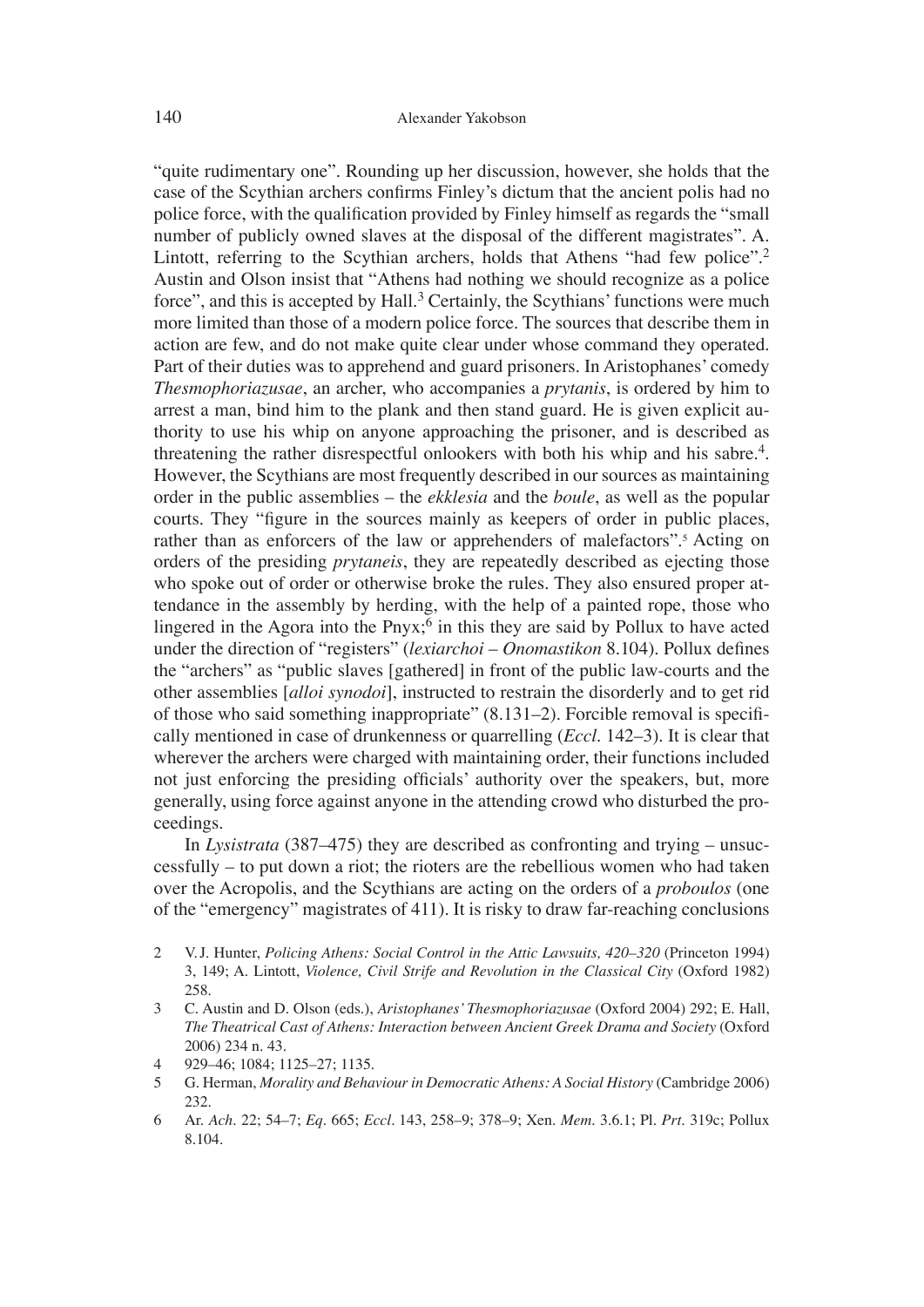from Aristophanes' mock-account, but it does seem to indicate that Scythians would be employed by officials in dealing with disorderly behaviour not just of individual citizens but of groups or crowds – both within the assembly and elsewhere.

It is often assumed that the Scythians served as attendants of the Eleven, the board of officials who were in charge of the prison (including executions), had summary jurisdiction in certain cases and sometimes carried out criminal arrests. This makes sense considering the nature of the Eleven's functions – though no source directly connects the Scythians with these officials. Hunter suggests that whenever the Eleven are described as making an arrest with the help of public slaves, the latter should – in the  $5<sup>th</sup>$  century – be assumed to have been Scythian archers.<sup>7</sup> The suggestion that the Scythians were under the overall authority of the Eleven seems hard to reconcile with the recurrent evidence of their acting on the orders of the *prytaneis* – different and higher officials – mainly in the Council and the Assembly, but also outside them (in carrying out arrests). This, however, does not mean that the Scythians – or some of them – were not available to the Eleven for the performance of the latter's functions.

It is usually thought that the force numbered 300 – on the strength of the testimony of Aeschines and Andocides who both speak of this number of Scythians, public slaves, being purchased and brought to Athens after the battle of Salamis (Aeschin. 2.173; Andoc. 3.5).<sup>8</sup> However, the number given by Suda is 1000: "Archers: The public slaves, guards of the city 1000 in number, who formerly lived in the Agora, but later moved to the Areopagus. These were called ʻScythians'"  $(\Sigma \nu \delta \alpha \tau \alpha \nu, 772)$ . The same number appears in Schol. in Aristoph. *Ach.* 54. E. Hall suggests that 300 was the original number that later rose to 1000, and perhaps even to 1200 (following Aeschin. 2.174 and Andoc. 3.7; though it is usually thought that the 1200 archers mentioned there were distinct from the Scythians $)^9$ .

The Scythian archers were obviously a far cry from a modern police force. Nevertheless, they are perhaps better defined as a police force – however rudimen $tary - than merely as attendants to officials. No Athenian official is described as$ routinely accompanied by the Scythians in the same way that the Roman lictors accompanied the higher magistrates; the lictors' "police" functions were entirely contingent on their main function as attendants. The Scythians were a fairly large pool of men – even taking 300 as the right number – housed in some sort of barracks

- 7 Hunter, *Policing Athens* (as in n. 2) 147. The same should presumably apply, at least partly, to punishments carried out by the Eleven. This is possibly indicated in Suda omega, 243: "I was distraught and had to wipe away tears when I saw an old man being beaten by another man, an archer" – though the context is lacking.
- 8 Thus, e. g., Hunter, *Policing Athens* (as in n. 2) 145; 235 n. 56.
- 9 Hall, *The Theatrical Cast* (as in n. 3) 233. She suggests that there may eventually have been "four *lochoi* (perhaps four companies as implied in *Lysistrata* 451–61), consisting of 300 archers each". Lysistrata speaks of four companies of women "warriors" who are summoned to confront the Scythians trying (unsuccessfully) to put an end to the women' occupation of the Acropolis. Four Scythian archers are mentioned in the account; presumably they stand for a larger number that could be expected to deal with a riot of some consequence (though hardly the whole force of four companies, 300 men each, even if this was the overall number at the time).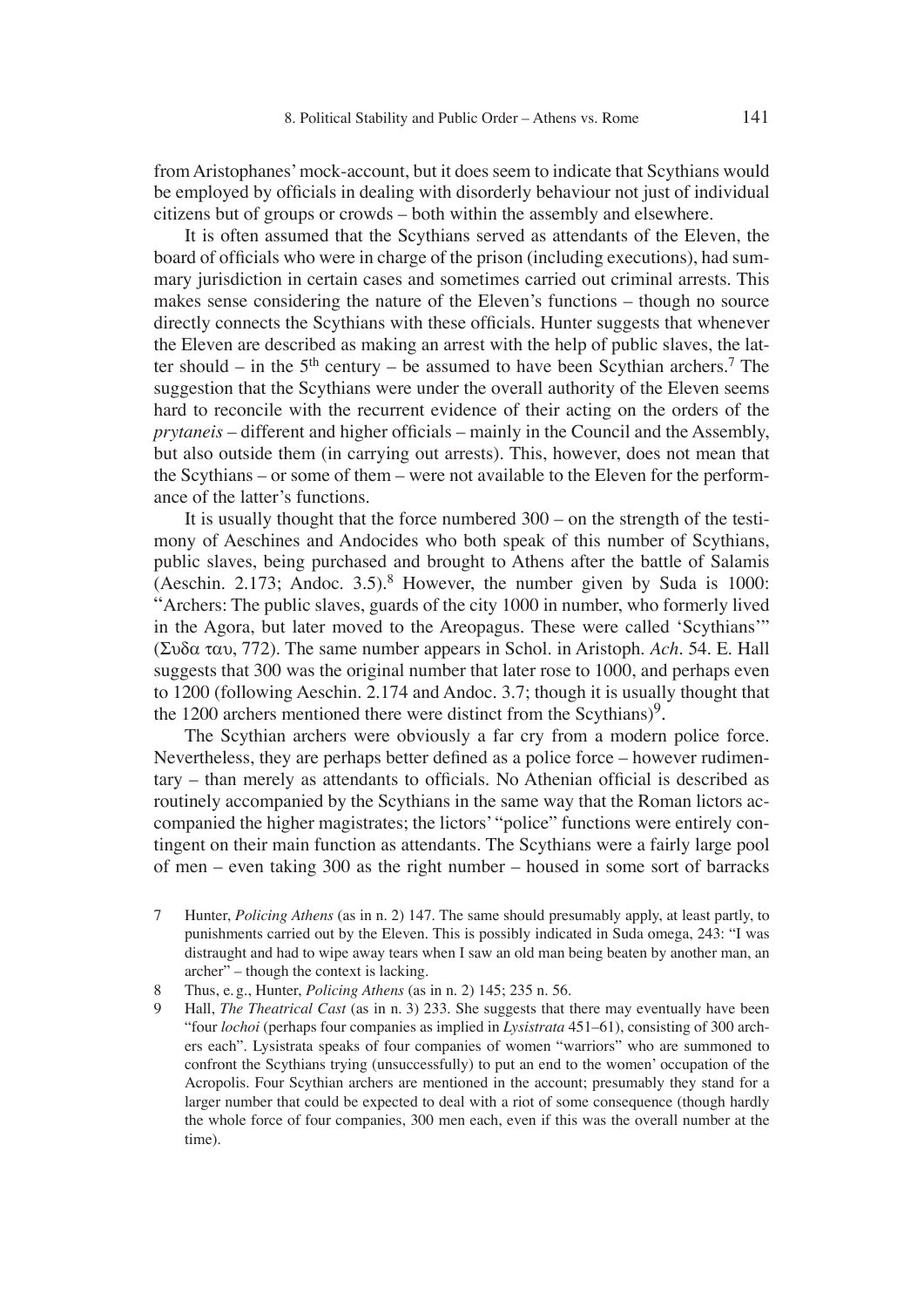(according to Suda), that could be drawn on for performing various public-order functions on various occasions, some routine and some ad hoc, under the authority of, apparently, different officials. Of course, as public slaves they had no independent authority, and always needed to act under the direct command of an official (even when they were performing a routine public-order function like the "herding" of the citizens into the Pnyx). Their role in combating crime was clearly very limited. But their functions can be seen as going beyond physically enabling various public officials to enforce their decisions. They provided the Athenian state with an organized force that helped maintain public order, and, in particular, the orderly and smooth running of the Assembly – a task of obviously crucial importance. This offers an instructive comparison with the Roman Republic – particularly in its later years, when the absence of such a force had grave consequences for the political stability of the regime.

## 2. THE PROBLEM OF PUBLIC ORDER AND POLITICAL VIOLENCE IN REPUBLICAN ROME

Rome fully conformed to the classical model of a city-state in which law and order were maintained by the citizens themselves and by magistrates assisted by their attendants. It had no police force, and the army was strictly forbidden to enter the city. In the late Republic, the Roman state was an empire, and the city itself had grown into a megalopolis with hundreds of thousands of inhabitants (apparently approaching a million), including a large, and occasionally unruly, urban proletariat. It is often noted that the late Republic was characterized by severe tensions between the laws and institutions of a traditional city-state and the new realities. This is usually said in the context of discussing the impact of the empire, but seems to apply equally to our present topic. Social and official mechanisms reflecting the conditions in a small face-to-face community permeated by family and social ties were obviously insufficient to suppress crime and maintain order in a vastly changed landscape of the second- and first-century (B.C.) imperial capital. This generated criminality and violence of various kinds – including political violence, starting with the murder of Tiberius Gracchus by his opponents in 133 – gravely undermining the citizens' sense of security.<sup>10</sup> What concerns us here, however, is one specific aspect of a wider problem of late-Republican law-enforcement: the means – or lack of them – at the disposal of the state in the face of breaches of public order that had a political character, often interfering with the proper functioning of state institutions – in particular, bringing violent pressures to bear in the popular assemblies.

Members of the Roman elite, with their slaves and retainers, their personal attendants and houses that could be fortified and defended in situations of danger (phenomena with no Athenian counterparts), were naturally much better equipped

<sup>10</sup> See A. W. Lintott, *Violence in Republican Rome* (Oxford 1968); P. J. J. Vanderbroeck, *Popular Leadership and Collective Behavior in the Late Roman Republic (ca. 80–50 BC)* (Amsterdam 1987); W. Nippel, *Public Order in Ancient Rome* (Cambridge 1995).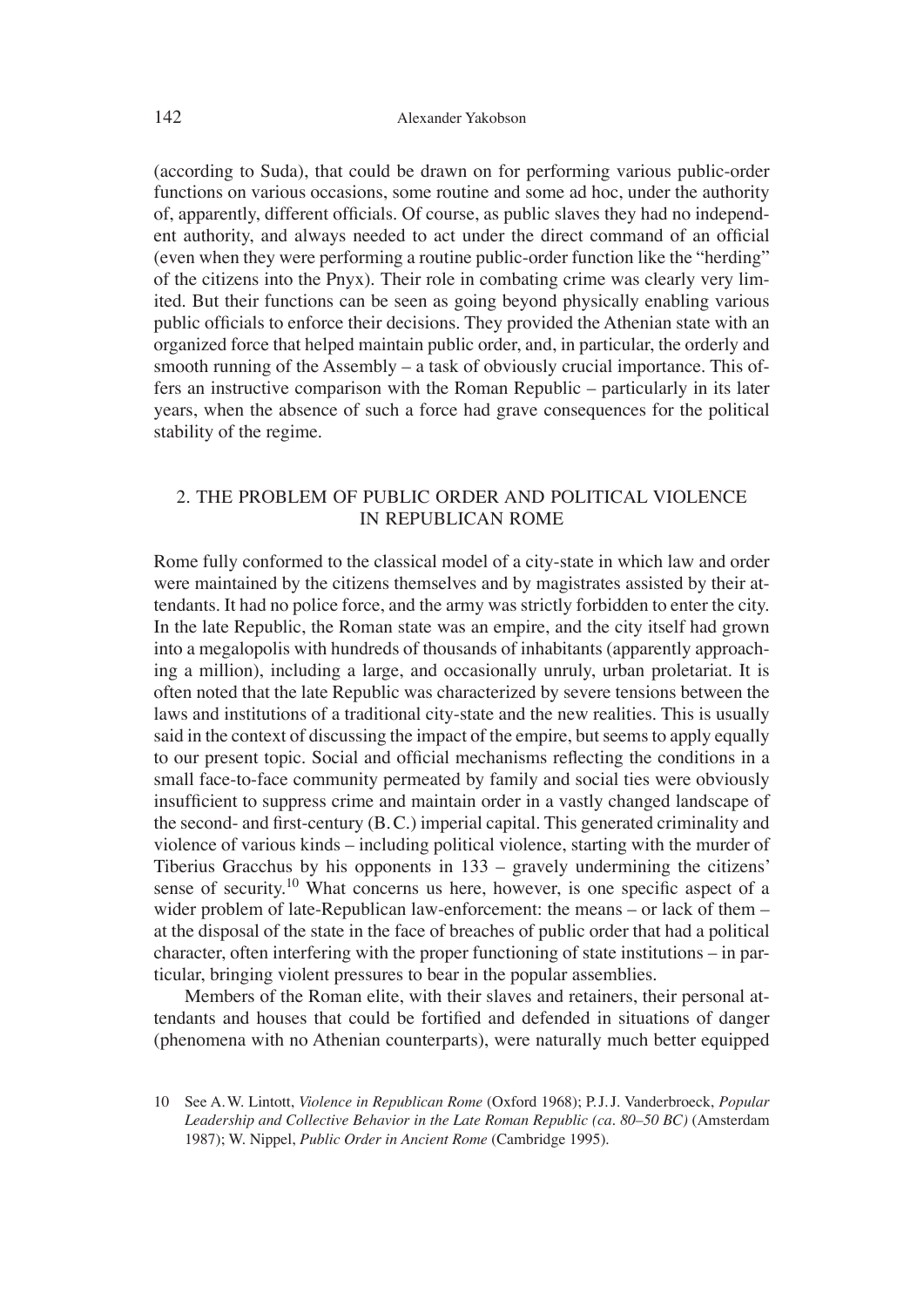to defend their persons and property than common citizens – both against general lawlessness and ordinary crimes and against politically motivated attacks.<sup> $11$ </sup> This, surely, helps explain why no public force within the city responsible for maintaining law and order was introduced or even suggested (for all we know) at a time when the urgent need for it – at least from our modern point of view – was obviously there. It is nevertheless remarkable that no attempt was made to devise some effective way of protecting the public sphere and the institutions of the state from violence and intimidation – bearing in mind that breaches of public order in this field repeatedly produced, in the late Republic, political results injurious to the interests of the governing class. Violence often served, in this period, as a weapon in the hands of radical *populares*, opponents of senatorial ascendancy. Notably, it was used in the popular assemblies in order to push through anti-senatorial laws, often by brushing aside procedural obstruction on the part of *optimates*, defenders of the authority of the senate. The *optimates* responded by counter-violence on their part, eventually resorting to the use of hired armed gangs; of course, they were not at all above initiating violence when it suited them. Towards the end of the Republic, in the 50s of the first century B.C., Rome, and in particular its popular Assemblies, became an arena for gang warfare, whose outcome regularly dictated much of Rome politics and legislation – more often than not against the best interests of the Senate. The question of attendance in the Roman Assemblies is a vexed and controversial one, but it is in any case clear that for a typical assembly we should think in terms of attendance of thousands of people, rather than tens of thousands.12 This is particularly true for the legislative tribal assemblies, where most of the violence occurred and where all the anti-senatorial legislation of the time was enacted; though there were instances of violence also in the Centuriate Assembly in which greater numbers of voters could perhaps be expected to take part.

It is obvious that a force of, say, 1000 men (whether public slaves or others), employed in order to protect order and prevent violence in the assemblies, could have made an enormous difference even in the most well-attended assembly.<sup>13</sup> But nothing of the sort was, for all we know, ever suggested.

"Most violence took place in [voting] assemblies … or at *contiones* to discuss matters [public gatherings where debates took place, but no voting was held]. It was used to stop proceedings or to force them to a favourable conclusion in face of a veto, religious obstruction, or superior voting power".14 Tiberius Cracchus, who would be murdered by his senatorial enemies in the Assembly of the plebs, is described by Appian as initiating a violent interference with the pro-

- 11 See on this. Nippel, *Public Order* (as in n. 10) 37.
- 12 See on this H. Mouritsen, *Plebs and Politics in the Late Roman Republic* (Cambridge 2001) 27–35, with a survey of the controversy.
- 13 Cf. Livy's description of the frightful sight presented by the assembled force of 120 lictors accompanying the "tyrannical" decemvirs in 450: "The Ten suddenly appeared, each with his twelve lictors. The Forum was filled with one hundred and twenty lictors, and they bore the axes tied up in the fasces. The decemvirs … presented the appearance of ten kings, and manifold fears were entertained not only by the lowest classes but even by the foremost of the senators." $-3.36$ .
- 14 Lintott, *Violence* (as in n. 10) 69; cf. 70, with note 3 breaking up the assembly with a mob of supporters; 72 with note 5: physical exclusion of undesirables from the assembly. On religious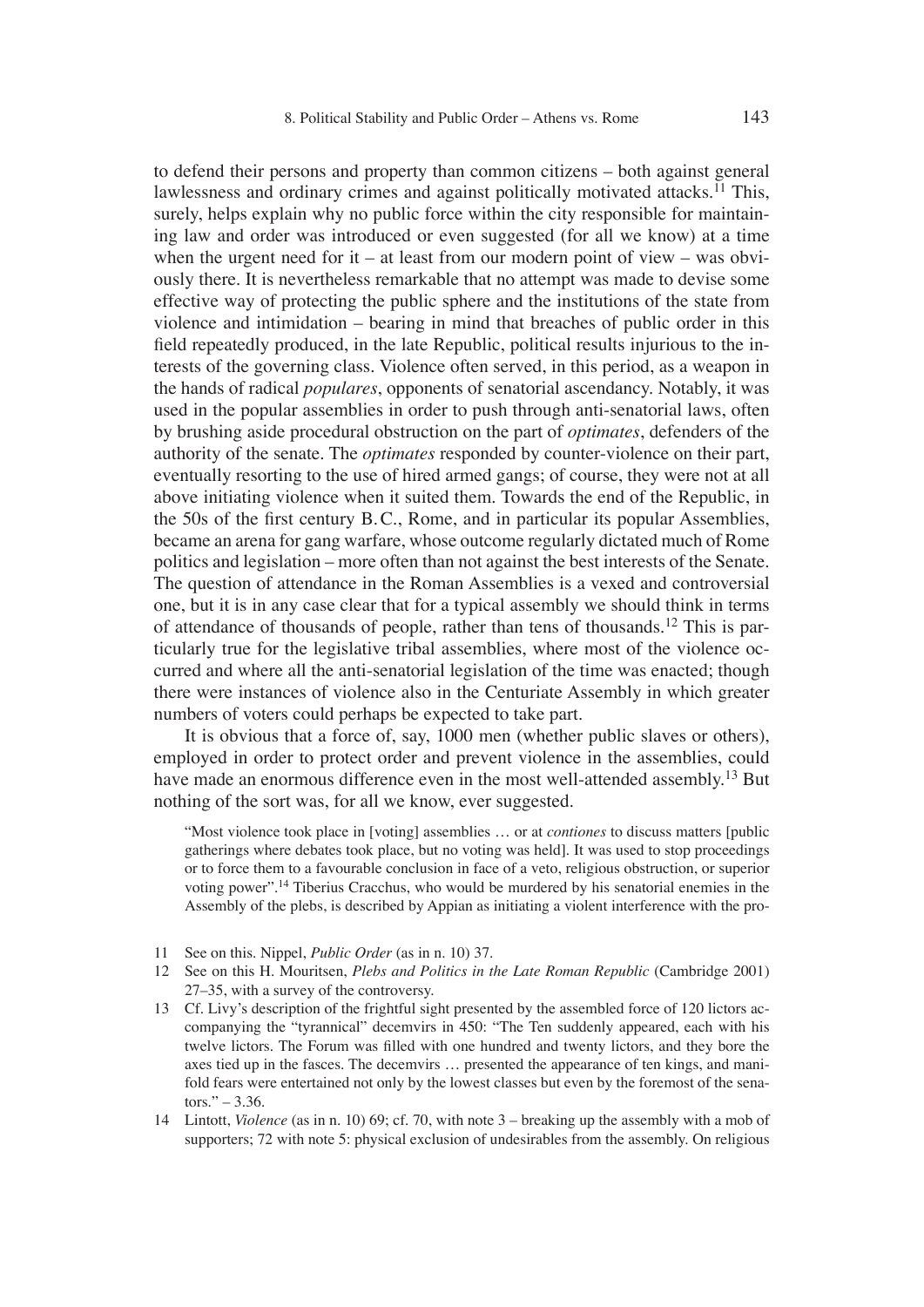ceedings of this Assembly in order to overcome the opposition of his fellow-tribunes of 133 and of "the rich" to his re-election. Following a sign given by him, his followers hitched up their clothing, snatched the rods and the staves from the attendants, broke them to pieces, and drove the rich from the Assembly. So great was the confusion and such the injuries, that the tribunes deserted their places, the priests shut the temple, and large numbers of people ran wildly to escape"(App. *B Civ*. 1.15).

If this account is accepted<sup>15</sup>, it is hard to believe that Tiberius needed to remove "the rich" from the Assembly in order to ensure a majority for his re-election (though his popularity was no longer at its height); nor are the rich described as threatening to prevent the voting by force. It is more likely that the aim, or at least the main aim, was to intimidate the hostile tribunes, who claimed that the re-election was illegal and perhaps threatened to prevent the voting, and make them clear the way by leaving the assembly (without physically assaulting them). In the hundred years that followed, it appears that violence in Roman assemblies was aimed at overcoming a veto or religious obstruction more often than the opponents' "superior voting power", as Lintott has put it. Direct physical assaults on hostile tribunes (something that Tiberius' followers apparently avoided in 133) became commonplace. But removing the opponents, potential voters for the other side, was also often desirable – especially since both sides would accuse each other of violence or of an intention to use it, and both may often have been right.

In the last decades of the Republic it appears that most of the controversial *popularis* laws – and the most important ones – adopted at that time were pushed through with the help of violence (of various levels of intensity), either "offensive" or "defensive". Violence and intimidation are reported to have accompanied the legislative activities of Saturninus in 103 and 100, Livius Drusus in 91, Sulpicius Rufus in 88, Gabinius in 67, Julius Caesar and Vatinius in 59, Clodius in 58, as well as that of the "triumvirs" in  $55<sup>16</sup>$  Even when no overt violence or threats are reported, the potential for violence must often have been in the air. In 66, the Manilian bill giving Pompey his extensive imperium in the East was passed after most senators, according to Plutarch, forbore to speak against it in public "for fear of the people" (*Pomp*. 30.4). Senators were naturally reluctant to incur unpopularity, but their fear in this case may have been (also) that of physical violence.

Violence and intimidation thus played an important role in passing anti-senatorial laws – including the laws that gave Caesar and Pompey the vast military powers that paved the way for the civil war between them and for the demise of the Republic. There were, certainly, cases when violence in the assemblies was used by the *optimates*, in order to prevent an undesirable outcome (starting from the deadly at-

obstruction in the Roman assemblies see L. R. Taylor, *Party Politics in the Age of Caesar* (Berkeley 1949) 76–98 (Chapter 4: "Manipulating the State Religion").

- 15 Plutarch's account is more favourable to Tiberius and acquits him of having deliberately instigated violence, cf. *Tib. Gr.* 18–19.
- 16 See Lintott, *Violence* (as in n. 10) esp. 67–73; 132–148; 209–216 (a survey of the known instances of political violence, with the sources). See also Vanderbroeck, *Popular Leadership* (as in n. 10) 218–267: an appendix on "collective behaviour" (including the known instances of violence) of the urban plebs from 78 to the end of the Republic.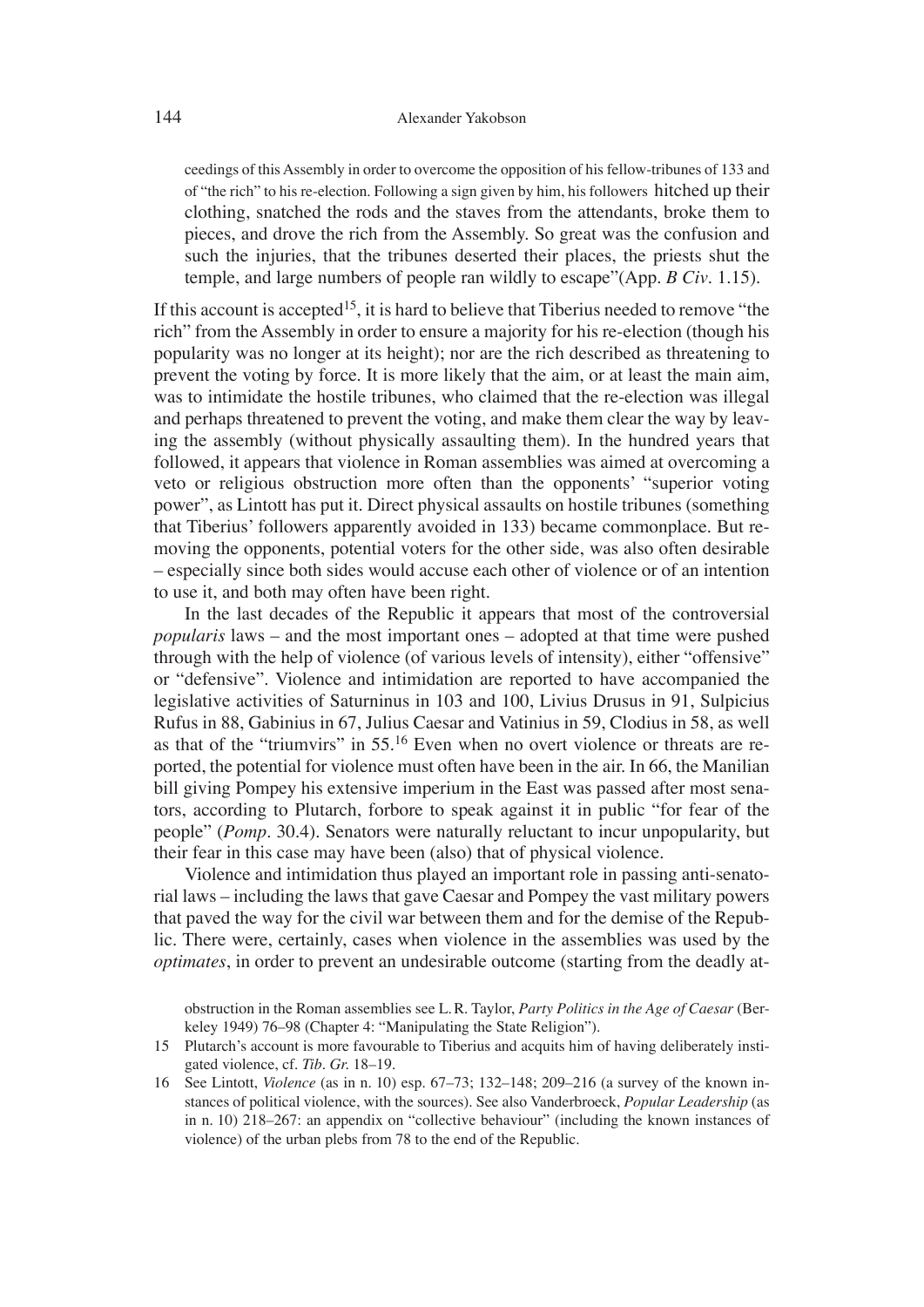tack on Tiberius Gracchus and his suporters in  $133$ <sup> $17$ </sup>, but Lintott's list (see note 16) clearly shows that in most cases violence was resorted to by *populares.* They were the ones who, typically, sought to change the status quo by legislation and thus needed the assembly to pass a measure, whereas the *optimates*, defending the status quo, would in most cases be content to prevent a vote by procedural obstruction rather than having to win it; the former thus had, in general, a greater incentive to use violence. Putting an end to violence by creating an effective mechanism able to curb it would have served – all in all, even if not in every particular instance – the collective interests of the governing class. While the popular assemblies in Rome were never as all-powerful as the Athenian *ekklesia*, they could on occasion be not just powerful but positively dangerous for the senatorial elite. One of the main reasons they were less formidable than the Athenian one was precisely the procedural tools developed by the senatorial elite for frustrating the will of the majority, mainly in the legislative tribal assemblies: the veto and the religious obstruction. The efficacy of these tools, however, was systematically undermined, in the late Republic, by violence and intimidation.

It is true that the senate started asserting, during that period, the right to annul laws passed illegally, either by violence or in violation of specific procedural requirements. Thus the right of veto and religious obstruction in the service of the senate could be vindicated by invalidating decisions passed in defiance of them. But passing a senatorial decree to this effect was subject to political difficulties and constitutional constraints, including the right of veto exercised by each of the ten tribunes. Under the ground rules of Republican politics, preventing the adoption of a controversial decision, either in the assembly or in the senate, was much easier (unless obstruction was overcome by violence) than having it passed. The senatorial decree of annulment was therefore of limited value to the ruling class – much less valuable than an effective mechanism of preventing the adoption of radical popular laws with the help of violence would have been. Most of the anti-senatorial laws adopted in this way, and the more important ones, were never invalidated. In the 50s, despite strong and persistent optimate claims against the validity of Caesar's laws passed in 59 and those of Clodius in 58, no senatorial decree was ever carried to this effect.<sup>18</sup>

Because of its potential for producing anti-senatorial legislation, violent interference with the work of the assemblies was more dangerous, from the viewpoint of the senate, than physical attacks on senior senators and even on the senate itself – both well attested in this period. In 67, as part of the fierce struggle over the adoption of the law of the *Lex Gabinia* conferring on Pompey his wide-ranging imperium against pirates, the senate was attacked by the mob while it was in session (following an attack on the proposer of the law, Gabinius, in the senate – Dio  $36.24.1$ ; in the same year the consul Piso, engaged in a conflict with another popularis tribune, Cornelius, was stoned and his fasces broken (Asc. 58C). In 56 the mob

<sup>17</sup> Cf. *Ad Herenn*. 1.21: optimate violence in the assembly aimed at preventing the vote on a bill after a *popularis* tribune had disregarded a colleague's veto.

<sup>18</sup> Lintott, *Violence* (as in n. 10) 133–148 (Chapter 10: "Annulment of laws passed by violence").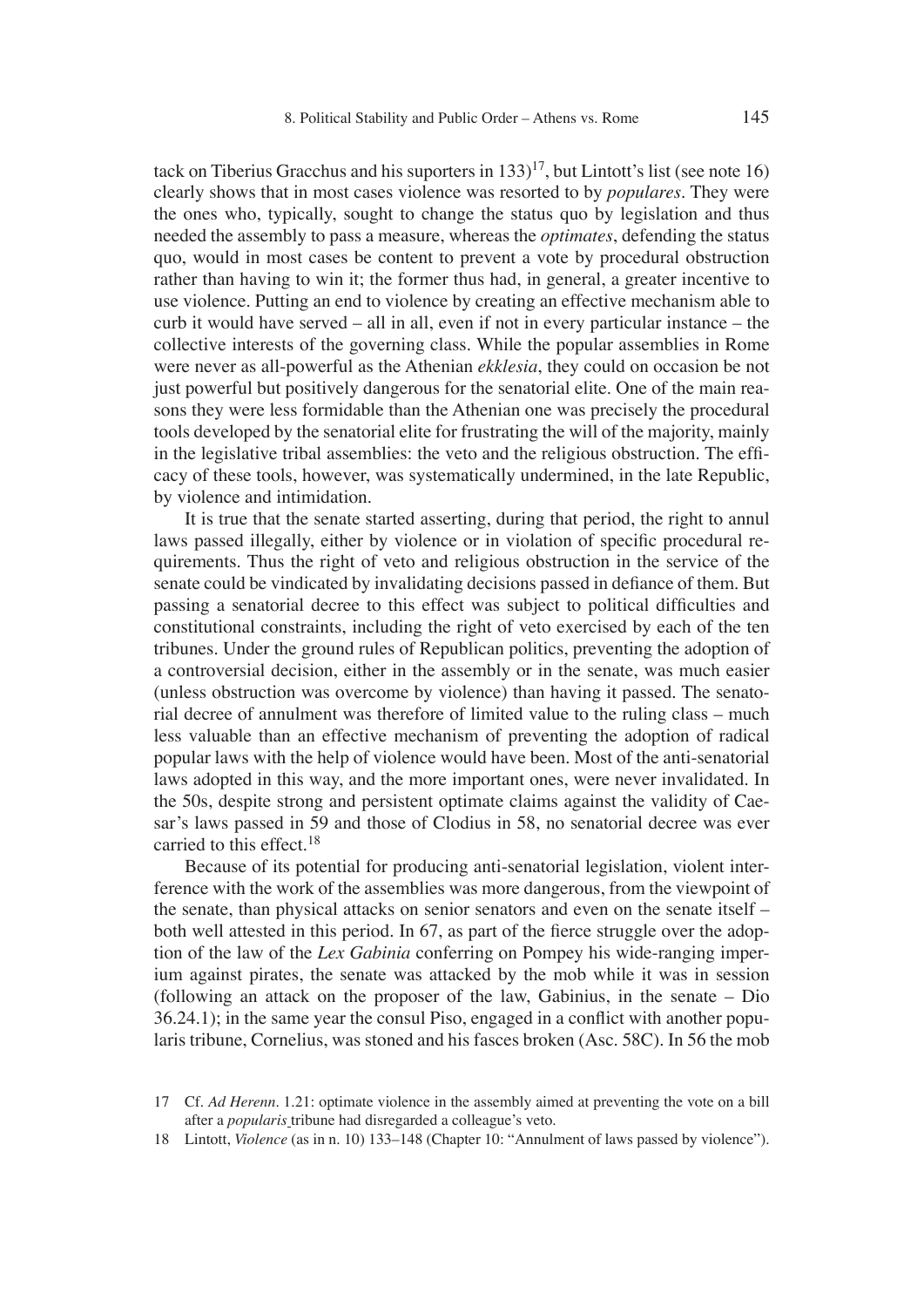is said to have threatened to set fire to the senate house (Dio  $39.28-9$ ); this feat was actually accomplished in 52, when the Curia was burned down by the mob that mourned its radical champion, Clodius, killed by his optimate rival, Milo, at the head of a rival gang. Public order and citizens' security in general, but also the political interests of the senate, specifically, were gravely threatened by violence.

The official mechanism for preserving law and order consisted of various magistrates with their attendants, the most famous being the lictors who accompanied the higher magistrates, holders of imperium – consuls (12 lictors) and praetors (6). In confronting an individual malefactor or troublemaker, the lictors were formidable enough; but they were of little value against an unruly – let alone actively hostile – crowd. Vis-à-vis the people their value was mainly symbolic: they were the solemn visible representation of state authority. In his account of one of the conflicts of the early Republic (in 473), Livy, describing the "struggle of the orders", has the plebian crowd reason that the whole power of the lictors consisted in the people's respect for them (2.55.3). As a rule, the authority of the state, thus represented, was indeed respected by the common people – though their physical power, and the absence of an effective tool of state coercion, must always have given the Roman populace a greater practical leverage in the political system that would otherwise have been the case.<sup>19</sup>

In the late Republic, however, the people's deference to state authority and its bearers could less and less be relied upon. It is perhaps true that, in earlier times, "Rome had never needed a police force"; <sup>20</sup> at least it had not needed it badly enough, though it certainly seems that even before the Gracchi, there was a greater "objective" need for some sort of a police force in Rome than in the  $5<sup>th</sup>$  century democratic Athens. Now, however, violent challenges to state authority became frequent. As a means of crowd-control, the lictors were pretty much powerless. As Nippel has put it,

Walking in a single file in front of the magistrate, they did not even serve as an effective bodyguard. … Confronted by the plebeian masses, magistrates found themselves unable to single out a ringleader for exemplary punishment when the person concerned was backed by the crowd or protected by a tribune's intervention. This was not just a matter of the crowd's outnumbering the lictors. Rather, they were never employed to disperse a crowd, and there was no question of their using their rods (*virgae*) indiscriminately [against the crowd]. … The rods were united, on the magistrate's explicit order, only when the delinquent had already been seized, stripped of his clothes and bound to a stake.<sup>21</sup>

But this could not happen, physically, if the crowd refused to allow it (or legally, if a tribune intervened and extended his *auxilium*). In 67, the consul C. Calpurnius Piso confronted an angry crowd while opposing the attempt of the *popularis* tribune Cornelius to pass a *popularis* law in violation of a fellow-tribune's veto:

19 This touches on the much-debated question of the political character of the Roman Republic, which cannot of course be dealt with here; see e.g. A. Yakobson, "Popular Power in the Roman Republic", in: N. Resenstein and R. Morstein-Marx (eds.), *A Companion to the Roman Republic* (Oxford 2006) 383–400.

<sup>20</sup> Vanderbroeck, *Popular Leadership* (as in n. 10) 158.

<sup>21</sup> Nippel, *Public Order* (as in n. 10) 13–14.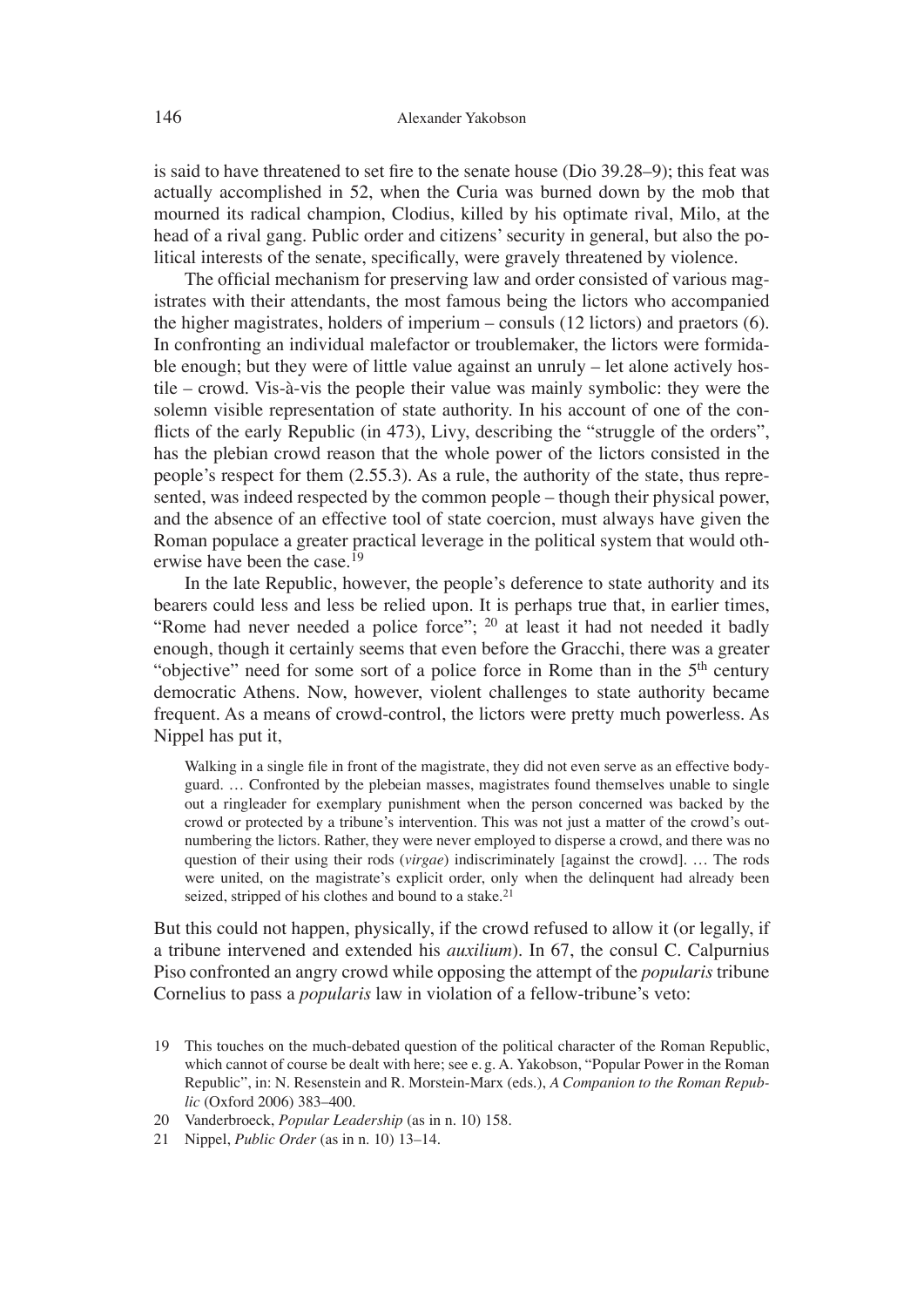The consul C. Piso then vehemently protested that this was improper, and that a tribune's veto was being violated. This was greeted with a huge uproar from the people; when Piso ordered those who were raising threatening hands against him to be arrested by the lictor, his rods of office (fasces) were smashed and, what's more, stones were thrown at him from the rear of the Assembly (*contio*) (Asc. 58 C.).

Cornelius, adds Asconius, "was much upset by the tumult and immediately closed the Assembly"; eventually, a watered-down version of his bill (restricting the senate's right to grant dispensation from statutory provisions) was agreed upon and adopted. This was the traditional Republican way of resolving a political confrontation. Others, however, were, during the period in question, far less shy about using violence in pushing (mostly anti-senatorial) legislation through the assemblies: Caesar's fellow-consul in 59, Bibulus, was chased from the Assembly and physically prevented from using religious obstruction in order to prevent the passing of the *popularis* bills initiated or supported by his colleague. The provisions of these bills (destined to play a crucial role in the politics of the decade leading to the civil war) remained wholly uninfluenced by his opposition.<sup>22</sup>

Faced with a violent disruption, a consul – or any other magistrate – might mobilize supporters in order to overcome it. C. Piso, who in 67 proposed a strict bill against electoral bribery, "was driven from the forum by the multitude of the bribery-agents (*divisores*) who opposed him by violence"; he then issued a proclamation calling on "all those who wished the republic to be safe to present themselves for the passage of the law" and "returned to complete the passage of the law accompanied by a larger body of supporters" (*maiore manu stipatus*) – Asc. 75–76 C.<sup>23</sup> The consul's supporters who belonged to this "body" had no official status, and the formula that summoned them did not make clear whether they were being summoned as potential voters or for the purpose of repelling violence (or both). Unofficially, the consul could of course draw not just on public support but on his and his friends' clients and retainers. Such an unofficial "force of order" might quite easily deteriorate into merely one of the rival gangs and act accordingly. This potential was fully realized in the 50s, when the *optimates* repeatedly used gladiators in confronting the violence of the *populares* or in initiating violence of their own.

Sometimes we hear of the senate voting to authorize the use of an ad hoc bodyguard. In 65 the two consuls were present with their bodyguards *(praesidia*), "according to a decree of the senate", at a politically sensitive trial after the defendant, a former radical tribune Manlius, is said to have "disrupted the trial with the help of gang-leaders" (*operarum duces*) – Asc. 60 C. In 61, the jury at the trial of Clodius, who felt threatened by his supporters, asked the senate for a *preasidium* and he was given one (Cic. *Att*. 1.16.5). Few such examples are tested, and the most important details are lacking. We are not told how large these *praesidia* were, nor what their composition was; presumably they would be recruited "among the clients and personal followers of the magistrates".24 A consul voted a *praesidium* could probably

24 Nippel, *Public Order* (as in n. 10) 51; Lintott, *Violence* (as in n. 10) 90–91.

<sup>22</sup> Dio 38.6.1–3; Plut. *Pomp*. 48; Cat. *Min*. 32.

<sup>23</sup> Cf. Cic. *Pis*. 34 – a similar appeal by the consul Lentulus for voters to come and support Cicero's recall.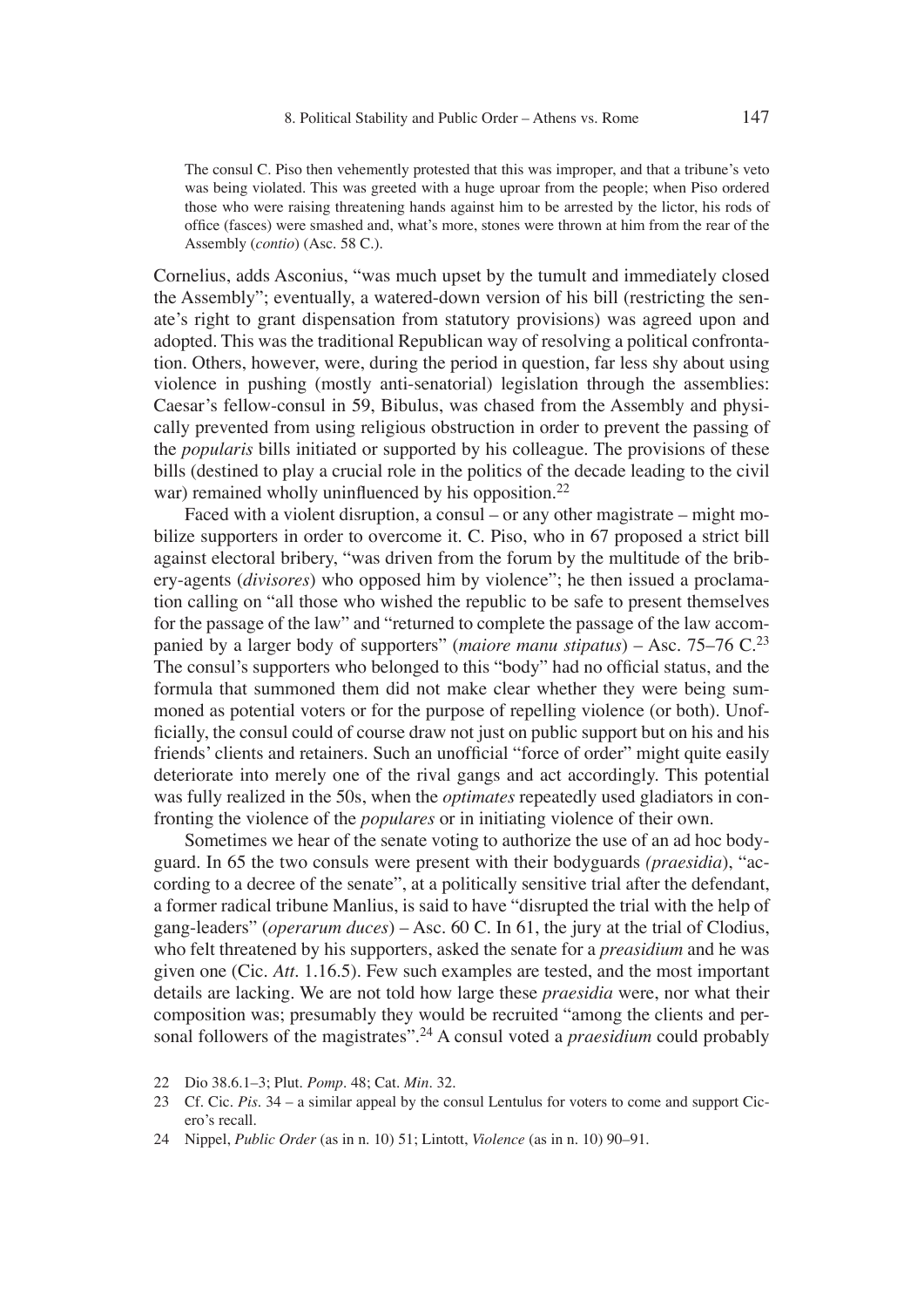use it only within his direct sphere of competence; he would thus be unable to use it against violence instigated by a tribune presiding over an assembly and pushing through a controversial piece of legislation.<sup>25</sup> Moreover, a senatorial decree authorizing the use of *praesidium* was itself subject to tribunitian veto. Ad hoc bodyguards of this kind were certainly not an effective tool for maintaining order and preventive violence in the assemblies.

Nor could the so-called *senatus consultum ultimum*, the notorious "emergency decree" passed on several occasions by the senate in the late Republic, perform this function. This was a measure aimed at coping with extreme emergencies, whereby the consuls were asked to defend the republic. This was followed by the enlisting of an ad-hoc armed militia of volunteers within the city, under consular command; it was repeatedly used to crush by force of arms those who were regarded as rebels and "public enemies". The latter were treated as no longer enjoying citizens' rights, and liable to summary execution. This decree was at the centre of fierce political controversy, especially as to the legality of executing citizens (alleged "public enemies") on its strength; the modern scholarly controversy on the subject cannot be addressed here. By taking this extreme step the senate was, in a way, initiating a mini-civil-war. It was certainly not a regular means of crowd- and riot-control.

The events of 52 show how utterly inadequate the traditional Republican arrangements for maintaining order in the city and in the assemblies had become in the last decade of the Republic. Murderous riots had prevented the election of magistrates, and the consular year started without consuls; the murder of Clodius then led to further grave violence, including the burning down of the senate-house by the mob. The senate responded by a combination of three extraordinary measures: the "emergency decree" was passed, Pompey's election as "sole consul" was sanctioned, and the consul was authorized, for the first time in the history of the Republic, to bring regular troops into the city in order to restore order. This was quickly done, and the trial of Milo for Clodius' murder was conducted with the court surrounded by soldiers. Cicero, in the published version of his defense speech, treats this as a frightful aberration, which it certainly was, from the traditional Republican point of view.26 Order could only be restored by setting aside – for a time – basic Republican norms. The civil war that started in 49 destroyed the Republic and undermined the principle that troops could not be employed within the city; henceforward military forces were readily available for maintaining order and the rule of an autocrat.

<sup>25</sup> Thus, *Public Order* (as in n. 10) 51; cf. Lintott, *Violence* (as in n. 10) 91.

<sup>26</sup> Cic. *Mil*.1.1–2; 2.71; cf. Caes. *B Civ*. 3.1.4; Luc. 1.315–26; Plut. *Cic*. 35.2;5. It is ironic but telling that Caesar, whose account of the beginning of the civil war was written in its early stages and still showed respect for Republican sensibilities, stresses the enormity of the presence of Pompey's legions in the city and their intimidating impact on judicial proceedings.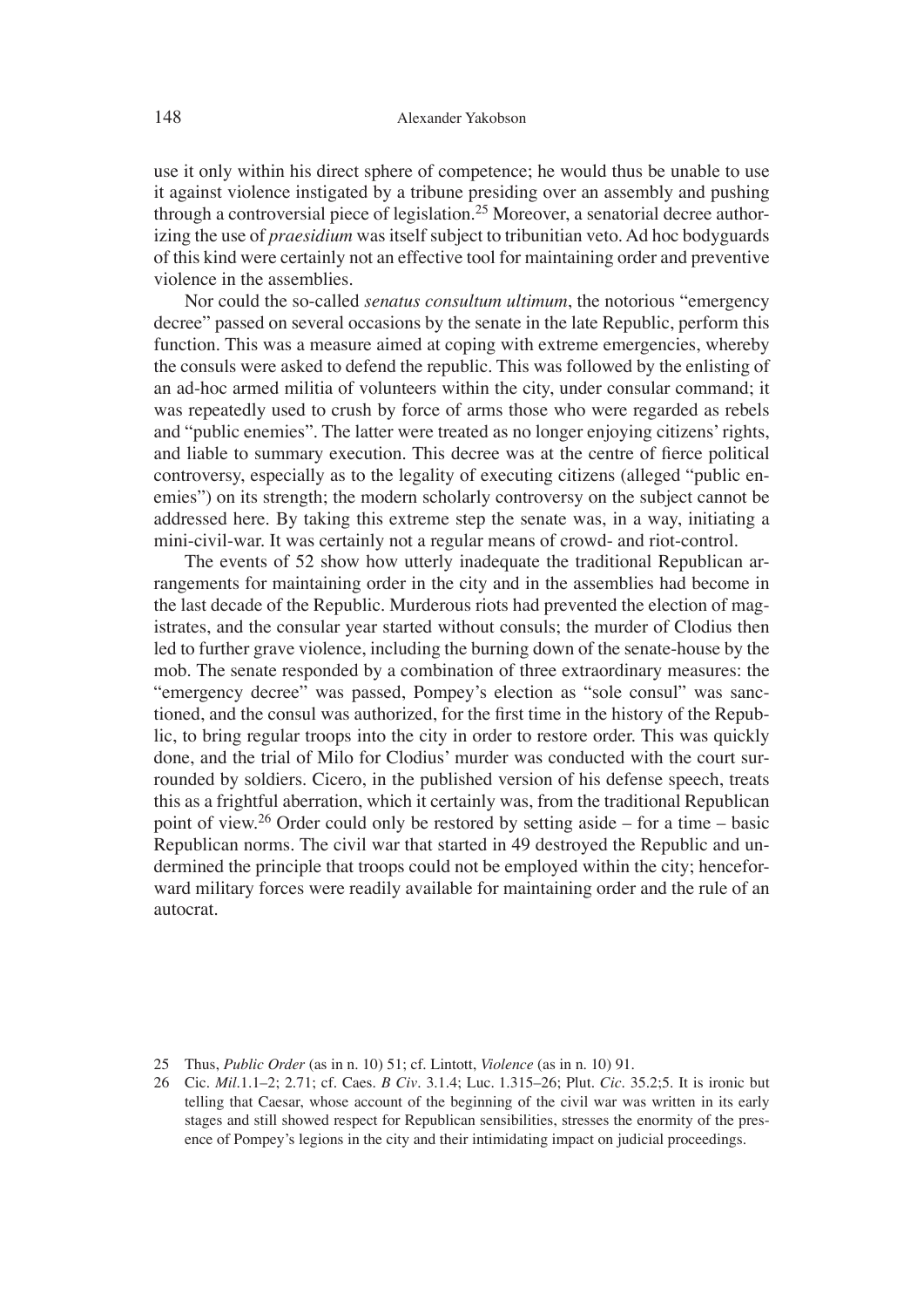## 3. WHY NOT A POLICE FORCE?

A. M. Riggsby suggests that it was only with the rise of the Principate that Rome become a state in "roughly the sense of Weber's definition" of a "political institution that claims for itself a monopoly on the legitimate use of violence".27 It should of course be borne in mind that many pre-modern – not just classical – states would probably have failed Weber's test in this respect: the levels of violence and private self-help tolerated in pre-modern societies were often unacceptably high by modern standards. The fact that the republican Rome did not measure up to democratic Athens in terms of the imposition of its authority on its citizens is not in itself remarkable. But the degree to which the Republic, at the height of its imperial power, was exposed to, and often quite powerless against, politically-motivated violence detrimental to the interests of the ruling class, practiced by relatively small groups of people in its capital, still seems remarkable and exceptional.

Why, then, did the Republic fail to create a force for keeping order and coping with violence in the assemblies – some Roman version of the Scythian archers in Athens? There is, to be sure, a methodological problem involved in trying to answer this question. It is as if we were trying to reconstruct the pros and cons in a hypothetical debate that, for all we know, never took place. A solution along these lines was, apparently, beyond the range of options that could be seriously contemplated. But we may try to suggest some reasons why this should have been so. What was it, in the Roman political system and mindset, that made such a solution inconceivable? The fact that a force for maintaining order in the city, in particular in the assemblies, did exist at Athens, but did not exist and was apparently inconceivable at Rome, provides an important clue for throwing into perspective an important difference between the political systems of those two city-states.

Lintott notes that the Republic lacked an effective "constitutional machinery" for confronting violence – both because "the state lacked a proper police force" and because, "the character of the constitution denied adequate constitutional powers to magistrates". This was, according to him, "the outcome, first, of the Roman custom of allowing private force its place in the settlements of disputes, and secondly of the opposition between magistrates and tribunes of the plebs, which was the legacy of the struggle of the orders".28

The legitimacy, in Roman culture, of self-help and resort to force by private individuals in defense of what one saw as one's legal rights, is one of the central themes of Lintott's book. A police force is, indeed, not easily reconcilable with such an attitude.<sup>29</sup> But this explanation alone seems hardly sufficient as regards the late Republic,

<sup>27</sup> A. M. Riggsby, *Crime and Community in Ciceronian Rome* (Austin 1999) 113.

<sup>28</sup> Lintott, *Violence* (as in n. 10) 4.

<sup>29</sup> Though, at least in modern times, not incompatible with it. According to Lintott, "The Romans of the Republic seem genuinely to have considered it an essential constituent of *libertas* that a man should be allowed to use force in his personal interest to secure what he believed to be his due" (204). Similar attitudes were characteristic of the American frontier experience; and indeed, there is a strong American tradition of limiting the power of the state vis-à-vis that of individuals (often armed), but it did not prevent the existence of public-order forces.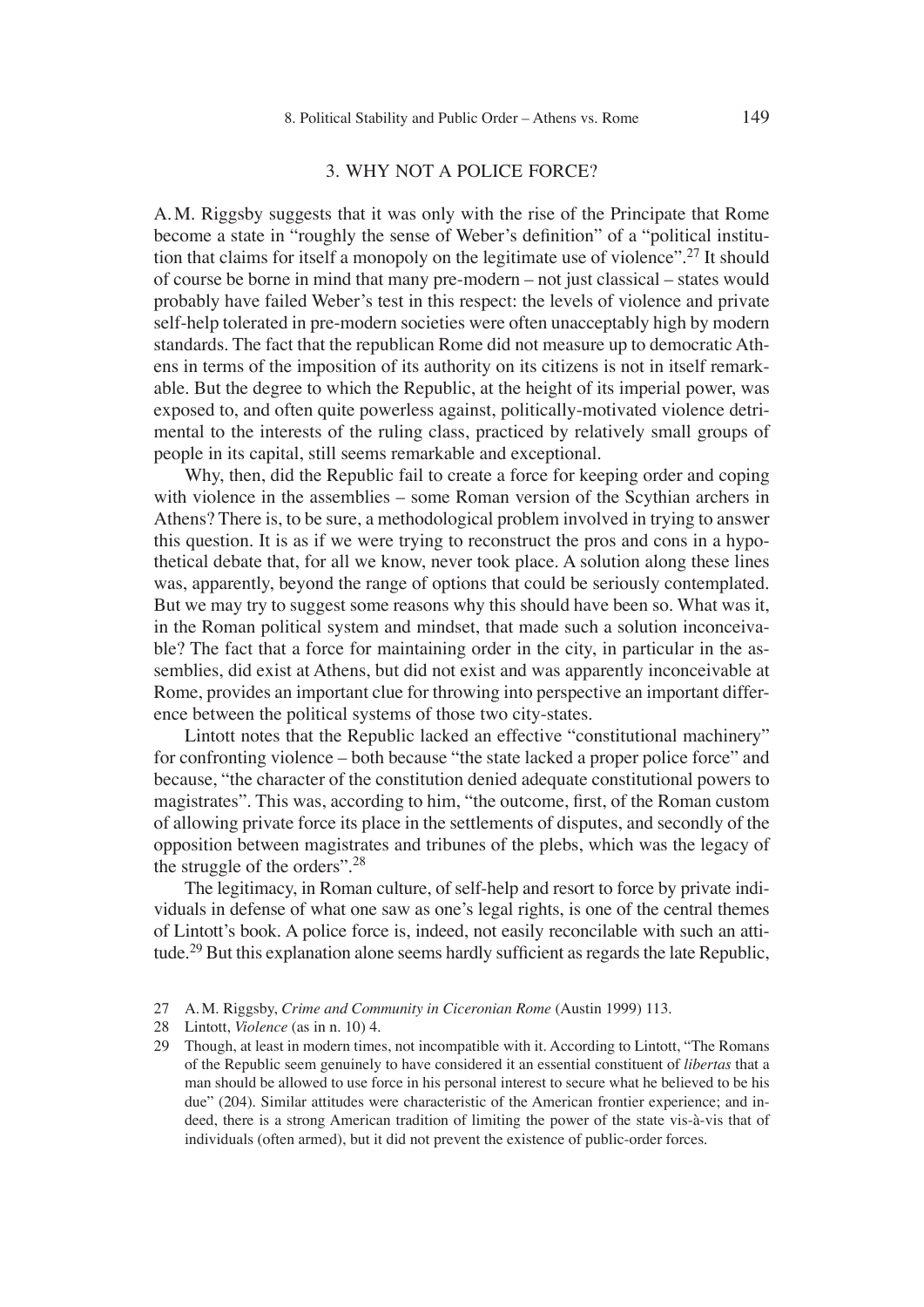when the grave and unprecedented damage caused by political violence – not merely to the "public interest" in some general sense, but specifically to the interests of the political and social elite – became obvious. The second reason suggested here raises the important question of who would have commanded a hypothetical police force, had it been established in Rome; we shall return to it in a moment.

According the Gruen,

The lack of an organized police force in the Republic possesses significance. It does not stem from oversight or miscalculation. Roman leaders wanted no part of such an institution. A harsh and repressive instrument in the wrong hands could exacerbate discontents and rend the social fabric on which the aristocracy relied.<sup>30</sup>

It is thus the relaxed attitude of the Republican governing class to popular violence, rather than the lack of effective tools for suppressing it that explains, according to Gruen, why it was not dealt with more harshly and effectively in the late Republic.

Absence of a police force … betokened a recognition that demonstrations and vociferous actions were legitimate expressions of popular desires. … The ruling class generally tolerated rather than suppressed outbursts. Demonstrations, even violence, were extensions of the plebs' prerogative to voice its need; they did not present a challenge to the state's authority. … When the Republic fell, it was not the proletariate that brought it down". 31

But while it is true that late-Republican urban violence was not "aimed … at overturning the state", nor did it, eventually, "bring it down" (Caesar's soldiers did), the damage it was causing to the system, and, specifically, to the interests of the senatorial "establishment", was quite considerable. Moreover, as Gruen notes in this context, "intimidation proved successful with extraordinary commands for the triumvirs", thereby contributing to the final result. That the Republican establishment often thought it wise to let the urban plebs let off steam, rather than resort to brutal repression, is of course likely enough. But the natural instinct of any establishment, faced with repeated outbursts of popular violence, is to insist on being in a position to decide at which point things become serious enough to justify replacing tolerance with effective repression. Moreover, the senatorial elite was far from invariably squeamish in employing violence, including deadly violence, against causes and politicians who enjoyed wide popular support. The readiness to use force, when necessary, existed. But without a police force of some kind, the late-Republican elite was in a relatively weak position (compared with other political elites) in this field – both physically and with respect to legitimacy. However, as we shall see, members of the elite may well have had other reasons, apart from the natural desire to avoid exacerbating tensions with the populace, to fear "a harsh and repressive instrument in the wrong hands".

Nippel compares Roman and Athenian attitudes to the use of public slaves for maintaining law and order, and refers in this context to the Scythian archers. Noting

<sup>30</sup> E. S. Gruen, *The Last Generation of the Roman Republic* (Berkeley 1974) 433. The second explanation offered by Gruen is similar to that of Lintott (see previous note and text) – the legitimacy, in Roman society, of using force in defense of one's rights.

<sup>31</sup> Gruen, *Last Generation* (as in n. 30) 446–448; cf. Vanderbroeck, *Popular Leadership* (as in n. 10) 155.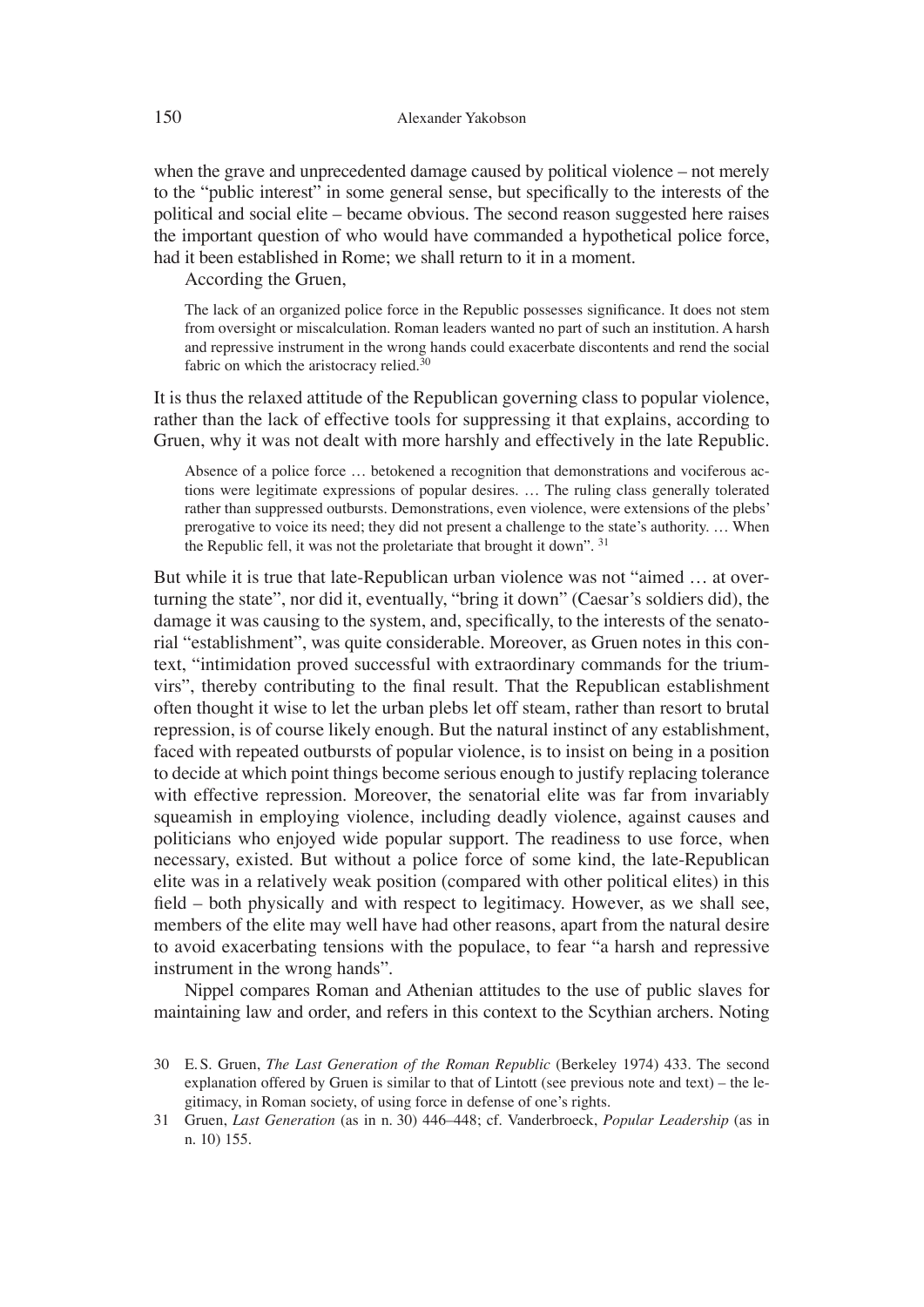that while "a sizeable number of public slaves [at the disposal of magistrates in Rome] performed a variety of tasks", "it was apparently considered inadmissible for public slaves to carry out even moderately coercive measures against citizens", he adds:

The Romans' attitude towards using public slaves was strikingly different from that of the Athenians … [who] made use of a body of Sythians who as public slaves assisted the presiding magistrates or councillors in maintaining public order during assemblies and court proceedings. Being dragged away from the platform by barbarian slaves must have been particularly humiliating; unfortunately, there is no convincing explanation why the Athenians nevertheless made such use of them.32

Why should the Athenian democracy have cared less about the rights of its citizens, and the need to spare them the humiliation of being manhandled by "barbarian slaves", than the certainly-less-democratic (whatever side one takes in the debate on its political character) Roman Republic? I would suggest that the answer – at any rate, an important part of the answer – lies precisely in the strong elitist element that characterized the Roman Republic. Any police force charged with maintaining order in public assemblies would have had to be authorized to "drag", if need be, not just any citizen, but respectable citizens, including knights, senators and nobles – who all took active and prominent part in the assemblies (both voting ones and the *contiones*). Private violence against such people was bad enough (though they could, and often did, counter it with violence of their own); authorizing a body of public slaves to manhandle them was, apparently, inconceivable.

Not just slaves. The lictors, who were, of course, Roman citizens (from lower orders), could use force against individual malefactors on the orders of a higher magistrate, but, to quote Nipple again (n. 21 above), "they were never employed to disperse a crowd, and there was no question of their using their rods indiscriminately". The Scythian archers, on the other hand, used – as part of their routine duties – their "painted rope" on the crowd of Athenian citizens, pushing them physically into the Assembly. It can hardly be imagined that a crowd of Roman citizens under the Republic could have been physically manhandled in this way by state servants (either public slaves or humbler citizens) – precisely, I would suggest, because this crowd included respectable high-class citizens, and because Roman social and cultural sensibilities ruled out treating such citizens this way. A painted rope was not for a senator or a Roman knight. Moreover, it would not at all have been easy for such a force to operate in view of the fact that members of the Roman elite – unlike their Athenian counterparts – were regularly accompanied by a large number of attendants and retainers of various kinds; this made a police force at once more necessary, at least from a modern standpoint, because of the latter's involvement in violence, and more difficult to introduce and to activate, given the structure of Roman society and its norms. Republican rhetoric always spoke of, and the law protected, the liberty and inviolability of Roman citizens as such – not just higherclass citizens. But if one asks what it was that made it inconceivable for a crowd of Roman citizens (in particular those attending an assembly) to be manhandled in the way that a crowd of citizens in democratic Athens were, the likeliest answer would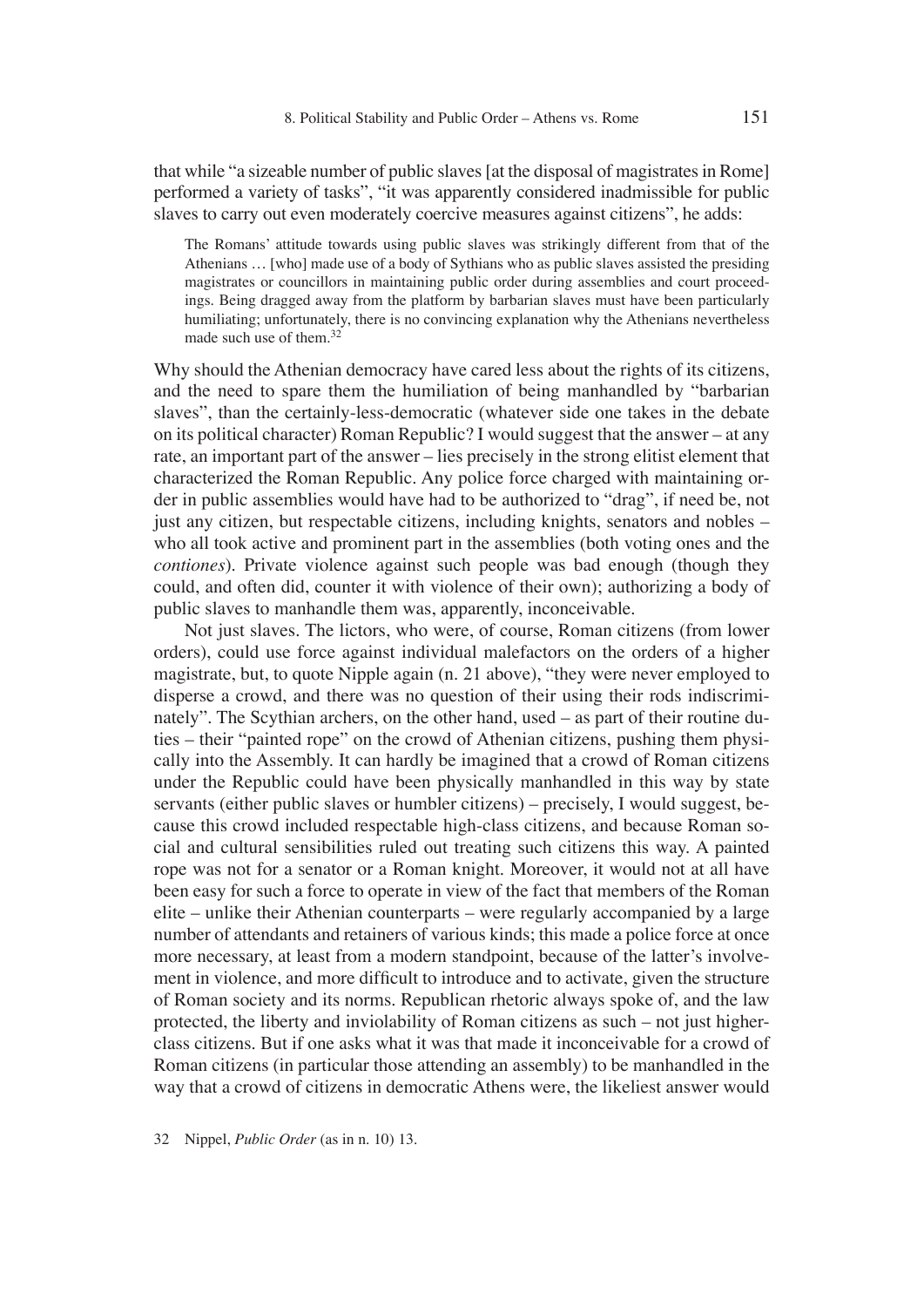be that a Roman crowd included not just free citizens, but citizens of the kind that would be below their dignity to be pushed around by state agents – whether servile of free (but lower-class).33

The "pushing" in question – of "loiterers" in the Agora towards the Pnyx – should not of course be over-dramatized. It was a rather mild form of manhandling, not involving a violent confrontation between the forces of order and the crowd. To this should be added the testimony of Pollux, according to which, as we have seen, the "archers" had a general responsibility for "restraining the disorderly" in public assemblies, which seems to indicate that they would also be used in case of a collective, as opposed to individual, disturbance. However, no record of any such confrontation, in the *ekklesia* or elsewhere, is left – except for Aristophanes' parody of a riot situation in the *Lysistrata*. This parody does, apparently, indicate that the Scyphians would be called on to put down a riot – and also that such events were extremely rare in democratic Athens.<sup>34</sup>

Elsewhere, Nippel explains why "it would have been almost impossible to solve the problems of public order [in Rome, and in particular in the assemblies] by establishing a permanent police force, even if a solution could have been found for the delicate problem of which magistrates should be entrusted with command over it". The reasons, he suggests, had to do with the basic principles of the Roman system of government and legislative process. Since the opposing parties were usually led by magistrates and tribunes, "The use of such a force to police public assemblies would have called for detailed regulations on the tribunes' proceeding with the People and on *intercessio* and *obnuntiatio* as well – indeed, an almost total reconstruction of the constitution".35

It could, however, be argued that, at least in theory, a public force to police the assemblies would not have necessitated any change in the constitution, and, in particular, any diminishing in the traditional powers of the tribunes. The tribunes' legal powers, however wide, did not include the right to use or instigate violence. In practice, both violence and the procedural devises that were apt to be neutralized with the help of violence were employed both by tribunes and their opponents, for antisenatorial and pro-senatorial purposes alike (in the later case, sometimes by prosenatorial tribunes). Neutralizing violence would have meant that neither intercession nor religious obstruction could be violently set aside. It seems clear that on balance – though not in every particular case – such an outcome would have been highly beneficial from the senatorial point of view. Late-Republican popular assemblies without violence, but with wide powers of obstruction – this sounds like the stuff of an optimate's dreams. Still, no optimate (or any other) attempt to realize such a hypothetical dream is recorded.

- 33 The presiding magistrate's authority naturally applied to anyone attending the assembly, including those who addressed the people from the platform overwhelmingly, members of the elite. Such people could be removed on the presiding magistrate's orders by his attendants (Plut. *Tib*. 12.4). This must also have been humiliating enough, but still not quite the same as being manhandled as part of a crowd.
- 34 Cf. Herman, *Morality and Behaviour* (as in n. 5) 213.
- 35 Nippel, *Public Order* (as in n. 10) 52–53.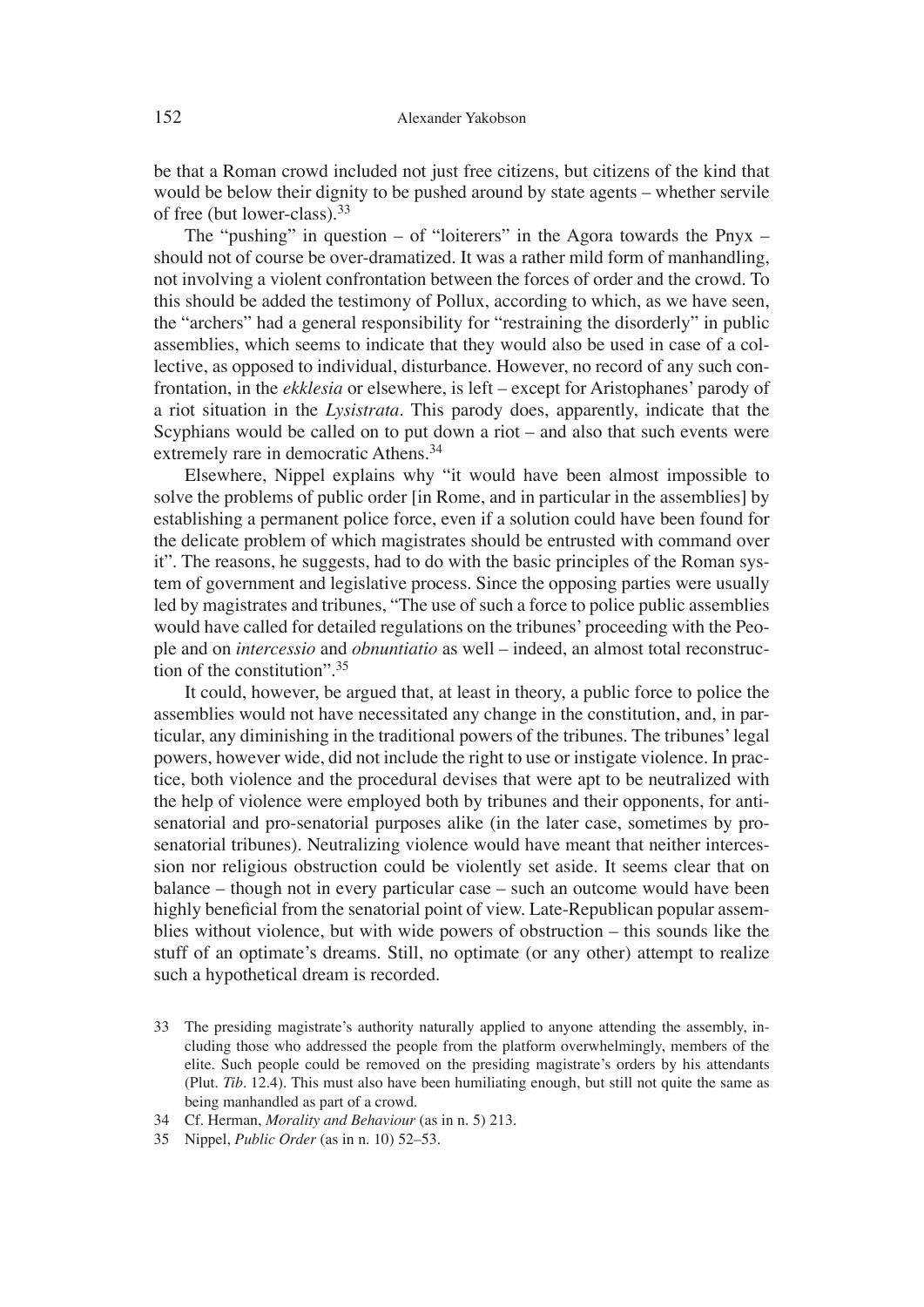But perhaps we should look more closely at the "delicate problem", as Nippel put it, of who would have had to be entrusted with commanding any police force in Rome. In Republican terms, this function could only have been performed by the consuls, by virtue of their higher imperium (presumably, the consul holding the fasces in a particular month). Here, indeed, it appears that such an arrangement would have violated the spirit of the "constitution". Even though the formal powers of both consuls and the tribunes of the plebs would have remained unchanged, placing military or quasi-military power in the hands of the former for the purpose of keeping order in the assemblies would have blatantly subverted the balance of power between the consulate and the tribunate. The consuls could not be trusted with employing such a force impartially in conflict situations  $-$  not to mention the oddity, in Roman terms, of having somebody else charged with keeping order in an assembly presided by a tribune (since all Roman assemblies were presided by magistrates or tribunes, who were responsible for maintaining order). The tribunes' right of *auxilium* to citizens against abuse of power by magistrates would be very difficult to reconcile, in practice, with the functioning of such a force  $-$  though there doesn't seem to be a formal contradiction.

Creating a police force in the Republic would have meant providing the consuls, potentially, with a powerful weapon that could be used against tribunes of the plebs – a highly untraditional solution, and clearly unfeasible in normal political circumstances. Lintott and Nippel are therefore right to point to the tribunate of the plebs, and to the delicate traditional balance of power between consuls and tribunes, as an obstacle to the creation of a police force in Rome. But wouldn't such solution have been more feasible in the 70s, the heyday of the optimate oligarchy, after Sulla's reforms had emasculated the tribunate and before its restoration in 70 BC? Urban violence certainly continued during this period, and in 75, during riots caused by scarcity of corn, the consul Cotta had to face a threatening mob (Sall. *Hist*. 2.44–46 Maur.). The need for an effective force that could maintain order in the city was there. But even with the tribunes neutralized, and, apparently, deprived of the veto on legislation, laws still had to be adopted by popular vote, and it is doubtful that even at that time such a reform could have been passed.

But what about Sulla himself, during his dictatorship? He certainly did not have to worry about political feasibility in passing his reforms. These were, moreover, clearly aimed at strengthening the power of the senate and removing the tribunate as a political threat to its authority. Sulla would hardly have been deterred by a fear of giving the consuls an "unfair" (in traditional terms) advantage over tribunes. He did not hesitate to deviate from tradition for the sake of establishing an effective and stable senatorial regime, and was well aware of the dangers of *popularis*-instigated mob violence interfering with the working of the assemblies: the tribunician law depriving him of his command in the East that triggered the first civil war in 88 was passed with the help of violence.<sup>36</sup>

Sulla might have thought that by muzzling the tribunate he was removing the main source of political violence, reducing the need for any institutional novelties

36 App. *B Civ*. 1.59; Cic. *Phil*. 8.7; Asc. 64 C.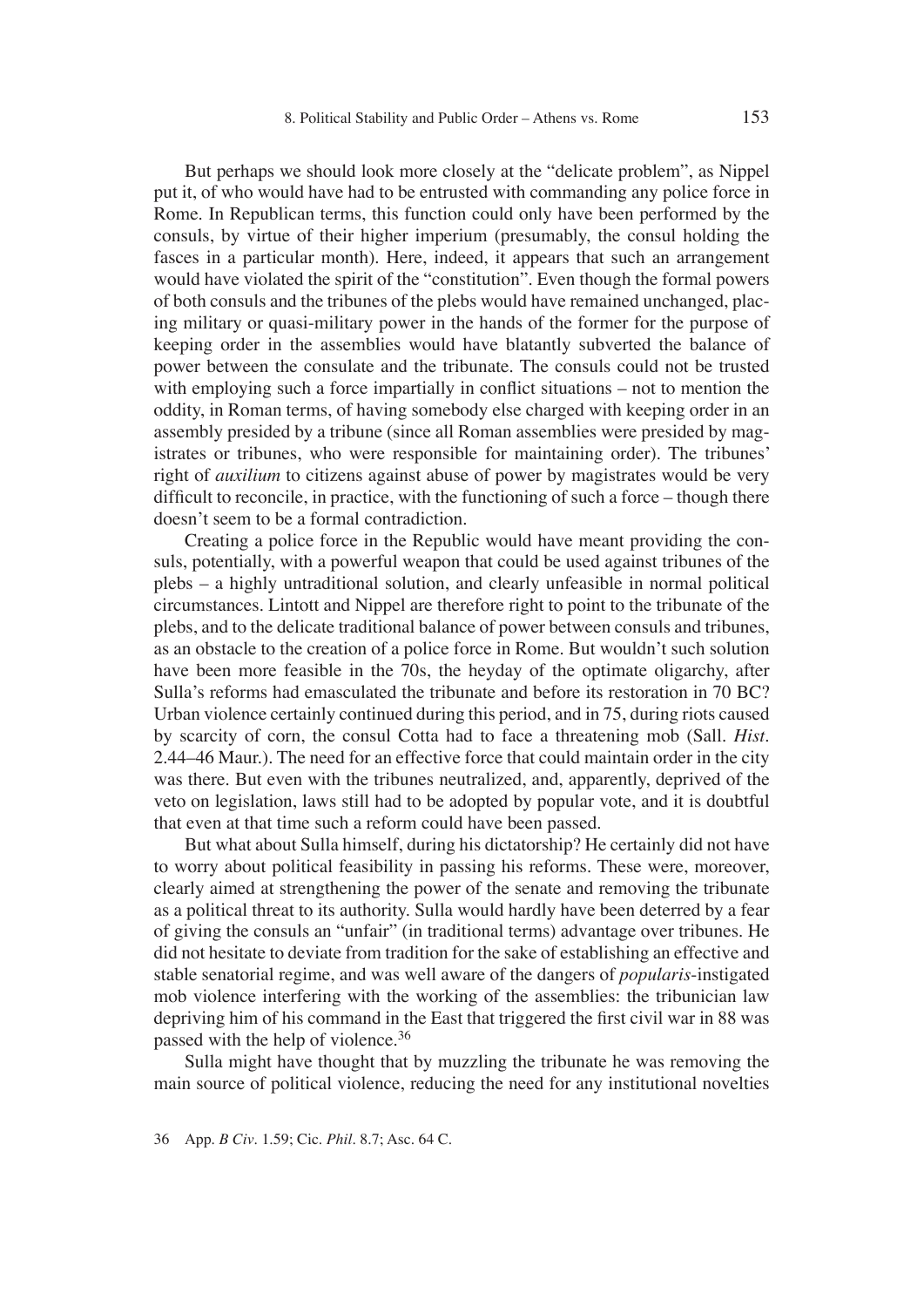aimed at preventing it. But it is hard to imagine that he failed to realize that in a highly competitive Republican system some of the politicians pursuing a senatorial career (even with the tribunate "purged" from it) would be tempted to play the popular card, with the potential for violence that this entailed. It is this system that he was restoring in 79 B. C. – with a strengthened aristocratic element, to be sure, but without an effective mechanism to protect it against violence that stemmed both from the power of the people and from the dynamics of aristocratic competition.

We cannot, of course, know why Sulla refrained from taking such a step, or whether such an idea occurred to him at all. But discussing the problems involved in the hypothetical command structure of the hypothetical Republican police force may not, after all, be a wholly futile exercise. The danger of putting "a harsh and repressive instrument in the wrong hands", in Gruens' words, was not only that it might exacerbate the tensions between the elite and the populace. This danger was relevant also to relations within the elite and to the all-important equilibrium between its members, which was one of the fundamentals of the Republic.

Even somebody willing, and perhaps able, to institutionalize the use of force against "the rabble", might be very reluctant to put substantial armed force in the hands of a fellow-"oligarch" in the city. Any force sufficiently strong to cope with riots would have had to be sufficiently strong to enable a consul commanding it to use it against personal and political rivals within the senatorial elite (whether or not such rivalries had anything to do with the optimate/*popularis* divide).<sup>37</sup> In fact, using force against rioters usually meant, at least indirectly, using it against some rival politician who instigated those riots and stood to benefi t from them. While the ruling class had a strong collective interest in preventing "Popular" violence, especially when it could sway a vote, there was no way to ensure that an instrument created for this purpose, put in the hands of a powerful politician with various axes to grind, would not be put to other, dangerous and unacceptable uses. Roman aristocrats were famously jealous of each other's power, ever fearful that an excessively potent "oligarch" might establish personal domination. They feared excessive power in one of their "fellow-oligarchs" hands more than they feared popular violence – even when this violence was repeatedly used to the detriment of their collective interests. Against a mob or a gang coercing an assembly (or trying to let the majority of voters have their way despite obstruction) it was often possible to mobilize or rent a rival mob or gang. But a consul at the head of an armed force in the city, capable of coercing the assembly and suppressing the opposition, might be far more dangerous – not just to individual nobles and senators, but to the senatorial Republic as a whole.<sup>38</sup> The Roman elite would not trust any of its members with such powers – even though, in the absence of them, it was exposed to, and inade-

- 37 Cf. note 13 above the sight of the 120 lictors accompanying the decemvirs shocks "not only the lowest classes but even the foremost of the senators", who fear that the rods and the axes would be used against anyone "utter[ing], either in the senate or amongst the people, a single word which reminded them of liberty".
- 38 Cf. Vanderbroeck, *Popular Leadership* (as in n. 10) 157 connecting the lack of a police force with the fact that the Republican elite regarded the presence of military forces in the city as "politically dangerous".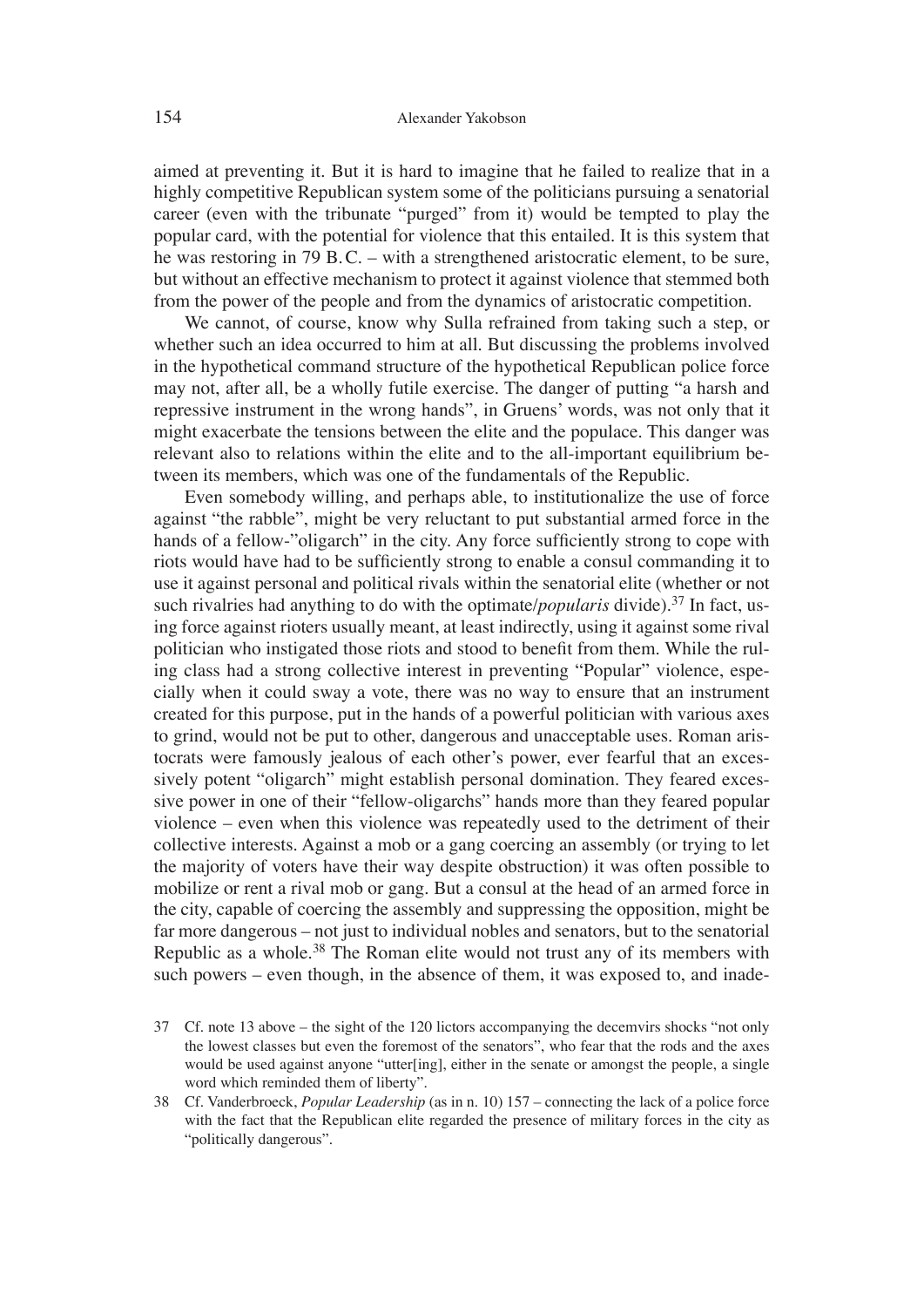quately protected against, popular violence. When Sulla stepped down 79 B. C. he was restoring a highly competitive political system, deeply hostile to any hint of personal domination. Within this system, there was no room for an armed force of any kind (however limited one) commanded by a consul in the city. In the end, paradoxically, anarchy and violence would impose an extreme version of this solution, in the form of regular troops, in 52. But only for a brief period: having restored order, Pompey withdrew his troops (and allowed a second consul to be elected). No permanent solution along these lines was possible as long as the Republic stood – which, by that time, would not be long. Violence in the assemblies was one of the reasons that enabled Caesar to amass sufficient military power to overthrow the Republic. When it came to the actual seizure of power, neither voters nor rioters mattered any longer.

## 4. CONCLUSIONS

The Athenian case shows that a public force with significant public-order functions (though certainly falling far short of a modern police) was not in fact inconceivable in an ancient city-state as such. It was inconceivable at Rome – though it was needed there much more than at Athens – for specific Roman reasons that reflected the fundamental differences between the Athenian and Roman political systems. Both the aristocratic and the popular aspects of the Republican political system and culture militated against such a solution.

Comparing Athens and Rome in this respect throws into sharp relief the remarkable power, stability and self-confidence of the Athenian democracy in the 5<sup>th</sup> century, and the degree to which is succeeded in imposing the collective authority of the demos on individual citizens and on powerful social groups<sup>39</sup> – until it was undermined by looming, and then actual, military defeat, and by foreign intervention. Employing Scythian slaves against citizens – including respectable ones – was not an "elegant" solution by any means.<sup>40</sup> But it was found, for whatever reason, the most suitable one, and imposed by the state regardless of anybody's sensibilities. There are, unsurprisingly, indications that for a barbarian slave to lay his hands on a citizen was felt to be demeaning<sup>41</sup> – but this was not allowed to stand in the way of the collective interests and the collective will of the citizen body. It was not as if this arrangement was dictated by any vital need: no case is reported of a violent

<sup>39</sup> Cf. Herman, *Morality and Behaviour* (as in n. 5) esp. 221–257.

<sup>40</sup> Hall suggests employing public slaves was seen as preferable to "authorizing any one citizen to lay a finger on any other" – Hall, *The Theatrical Cast* (as in n. 3) 234. However, in the 4<sup>th</sup> century the task of policing the *boule* and the assembly were undertaken by citizens, while public slaves continued to assist officials in law-enforcement – Hunter, *Policing Athens* (as in n.2) 147–149.

<sup>41</sup> Pl. *Prt*. 319c; Xen. *Mem*. 2.6.1; *Lys*. 436; *Eccl*. 260; see on this Hall, *The Theatrical Cast* (as in n. 3) 235; 238–239.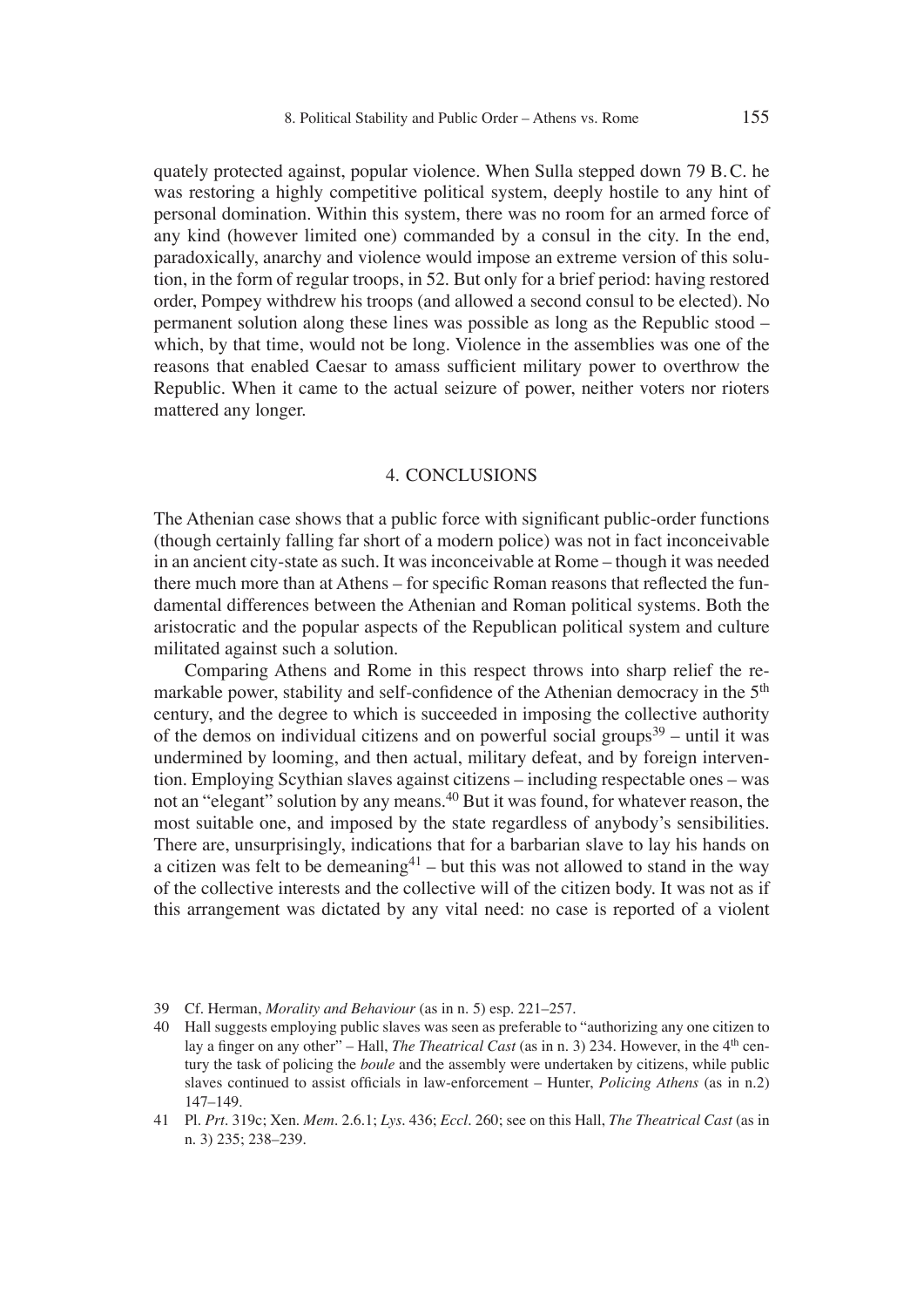disturbance threatening to sway a vote.<sup>42</sup> It was merely useful, as anyone familiar with large crowds and heated public debates will appreciate; that was enough.

Moreover, putting a rudimentary police force under the authority of the *prytaneis* did not entail any of the difficulties and fears that would inevitably have accompanied the creation of a police force in the city commanded by the Roman consuls. We do not know how the details of this arrangement worked, but the Athenian *prytaneis*, though high-ranking and important officials within their own system, bore no semblance to Roman consuls. They were 50 men, ordinary citizens who owed their position to the lot. The *epistates* presiding over each meeting of the Assembly and the Council held his position for a day; the next meeting would be presided over by another *epistates*, and the Scythians charged with maintaining order would be subject to his authority. This structure of command afforded few opportunities for abuse of power; there was no reason for anyone to feel particularly threatened by it. Both the Roman Republic and the Athenian democracy took great pains to avoid excessive concentration of power, but they did this in two very different ways. In Rome, great powers were distributed to several competing *foci*; providing one of them with a (quasi)-military force in the city would have destroyed the delicate balance and made the receiver of such a power unacceptably potent. In Athens, power was defused so widely that no official could have posed a serious threat to the rule of the demos – or the safety of his colleagues, who, under the Athenian system, had only the *demos* to fear. No official was strong enough for that, archers or no archers.

<sup>42</sup> The *ultima ratio* of the state in the face of a threat to the democratic regime appears to have been an ad-hoc militia of heavily-armed citizens – hoplites – called to arms by the authorities – Herman, *Morality and Behaviour* (as in n. 5) 238–257. In principle, this arrangement was similar in spirit to the arming of citizens by Roman consuls under the "emergency decree" of the senate – although the composition of such a force at Rome would presumably be more tightly controlled from above than at Athens.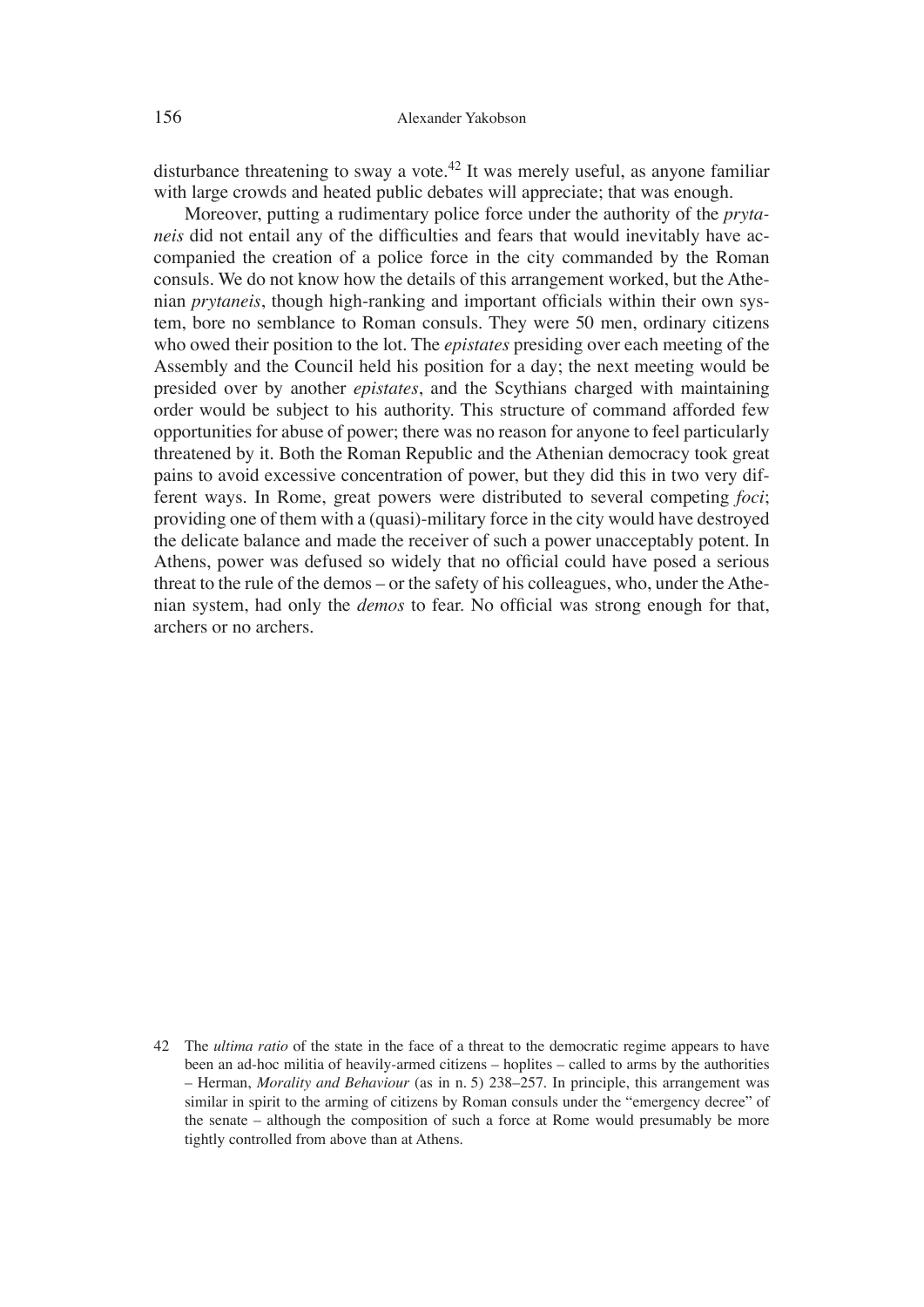## ABBREVIATIONS

| <b>AHR</b>      | $=$       | <b>American Historical Review</b>                         |
|-----------------|-----------|-----------------------------------------------------------|
| <b>AJA</b>      | $=$       | American Journal of Archaeology                           |
| <b>AJAH</b>     | $=$       | American Journal of Ancient History                       |
| <b>AJPh</b>     | $=$       | American Journal of Philology                             |
| Anc Soc         | $=$       | <b>Ancient Society</b>                                    |
| A & R           | $=$       | Atene e Roma                                              |
| <b>BCH</b>      | $=$       | Bulletin de Correspondance Hellénique                     |
| <b>BEFAR</b>    | $\quad =$ | Bibliothèque des Écoles Francaises d'Athènes et de Rome   |
| CJ              | $=$       | The Classical Journal                                     |
| $Class. Ant. =$ |           | <b>Classical Antiquity</b>                                |
| $C \& M$        | $=$       | Classica et Mediaevalia                                   |
| CPh             | $=$       | Classical Philology                                       |
| CQ              | $=$       | Classical Quarterly                                       |
| CR              | $=$ $-$   | <b>Classical Review</b>                                   |
| $G\&R$          | $=$       | <b>Greece and Rome</b>                                    |
| <b>GRBS</b>     |           | $=$ Greek, Roman and Byzantine Studies                    |
| <b>HSCPh</b>    | $=$       | Harvard Studies in Classical Philology                    |
| <b>JHS</b>      | $=$       | Journal of Hellenic Studies                               |
| <b>LCM</b>      | $=$       | Liverpool Classical Monthly                               |
| MDAI(A)         | $=$       | Mitteilungen des Deutschen Archäologischen Instituts      |
|                 |           | (Athen. Abt.)                                             |
| MН              | $=$       | Museum Helveticum                                         |
| P & P           |           | $=$ Past and Present                                      |
| <b>REG</b>      | $=$       | Revue des Études Grecques                                 |
| $R$ $H$         | $=$       | Revue Historique                                          |
| <b>SCI</b>      | $=$       | Scripta Classica Israelica                                |
| <b>TAPhA</b>    | $=$       | Transactions and Proceedings of the American Philological |
|                 |           | Association                                               |
| <b>ZPE</b>      | $=$       | Zeitschrift für Papyrologie und Epigraphik                |
|                 |           |                                                           |